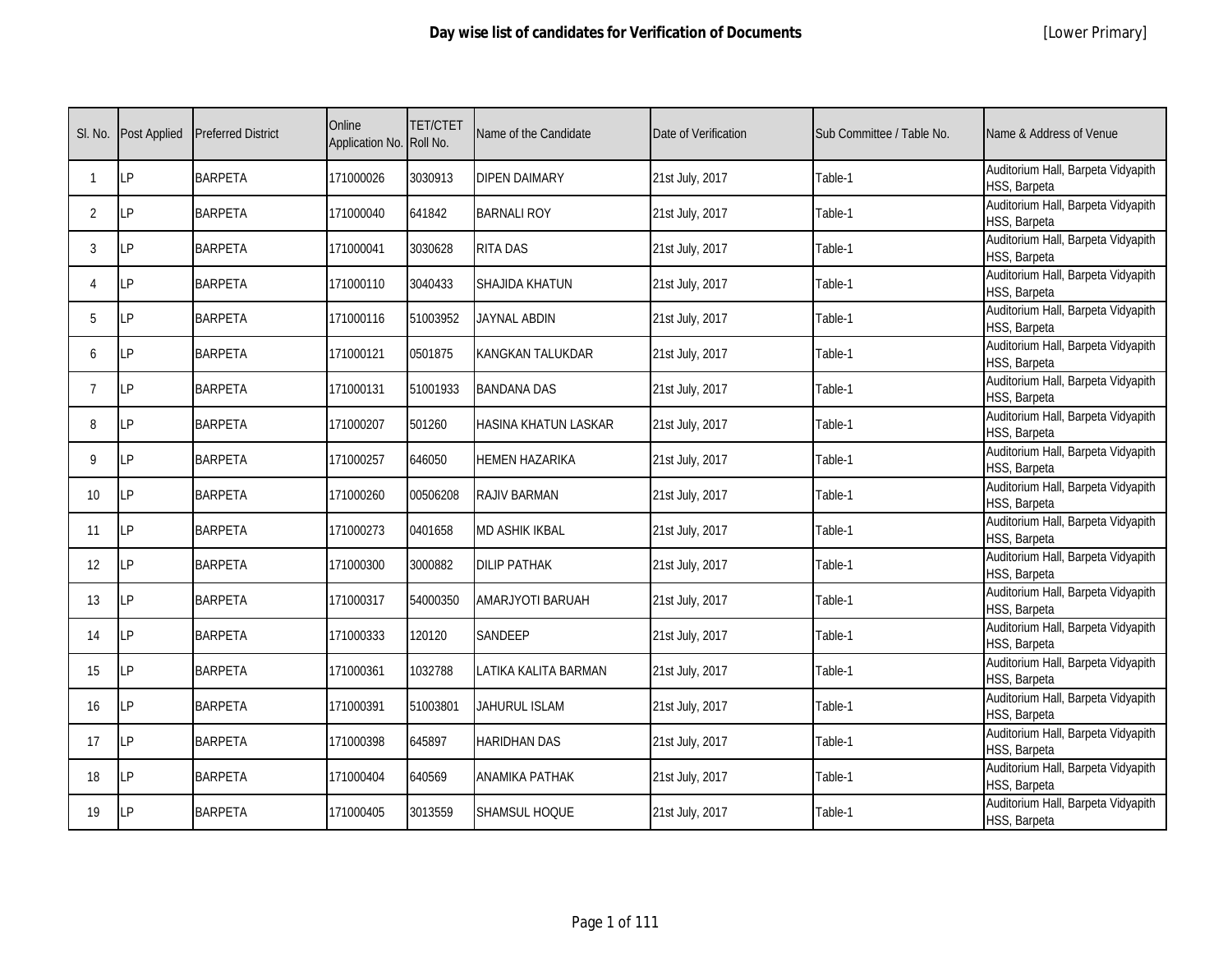|  | [Lower Primary] |
|--|-----------------|
|--|-----------------|

| SI. No. | <b>Post Applied</b> | <b>Preferred District</b> | Online<br>Application No. Roll No. | <b>TET/CTET</b> | Name of the Candidate    | Date of Verification | Sub Committee / Table No. | Name & Address of Venue                            |
|---------|---------------------|---------------------------|------------------------------------|-----------------|--------------------------|----------------------|---------------------------|----------------------------------------------------|
| 20      | LP                  | <b>BARPETA</b>            | 171000450                          | 653710          | PRANJAL DEKA             | 21st July, 2017      | Table-1                   | Auditorium Hall, Barpeta Vidyapith<br>HSS, Barpeta |
| 21      | LP                  | <b>BARPETA</b>            | 171000477                          | 655386          | RIKIMANI TALUKDAR        | 21st July, 2017      | Table-1                   | Auditorium Hall, Barpeta Vidyapith<br>HSS, Barpeta |
| 22      | LP                  | <b>BARPETA</b>            | 171000507                          | 01623222S       | <b>KRITIKA SHARMA</b>    | 21st July, 2017      | Table-1                   | Auditorium Hall, Barpeta Vidyapith<br>HSS, Barpeta |
| 23      | LP                  | <b>BARPETA</b>            | 171000537                          | 644361          | <b>DHAN DAS</b>          | 21st July, 2017      | Table-1                   | Auditorium Hall, Barpeta Vidyapith<br>HSS, Barpeta |
| 24      | LP                  | <b>BARPETA</b>            | 171000550                          | 4410225         | <b>SWAPNALI DEVI</b>     | 21st July, 2017      | Table-1                   | Auditorium Hall, Barpeta Vidyapith<br>HSS, Barpeta |
| 25      | I P                 | <b>BARPETA</b>            | 171000569                          | 649613          | <b>MANISHA BORO</b>      | 21st July, 2017      | Table-1                   | Auditorium Hall, Barpeta Vidyapith<br>HSS, Barpeta |
| 26      | LP                  | <b>BARPETA</b>            | 171000589                          | 51006242        | <b>MD SHAHIDUL ISLAM</b> | 21st July, 2017      | Table-1                   | Auditorium Hall, Barpeta Vidyapith<br>HSS, Barpeta |
| 27      | LP                  | <b>BARPETA</b>            | 171000626                          | 645540          | <b>GITA RANI BAISHYA</b> | 21st July, 2017      | Table-1                   | Auditorium Hall, Barpeta Vidyapith<br>HSS, Barpeta |
| 28      | LP                  | <b>BARPETA</b>            | 171000628                          | 659862          | <b>UTPAL HALOI</b>       | 21st July, 2017      | Table-1                   | Auditorium Hall, Barpeta Vidyapith<br>HSS, Barpeta |
| 29      | LP                  | <b>BARPETA</b>            | 171000654                          | 649593          | <b>MANINDRA DAS</b>      | 21st July, 2017      | Table-1                   | Auditorium Hall, Barpeta Vidyapith<br>HSS, Barpeta |
| 30      | LP                  | <b>BARPETA</b>            | 171000664                          | 01501633        | <b>HANNAN</b>            | 21st July, 2017      | Table-1                   | Auditorium Hall, Barpeta Vidyapith<br>HSS, Barpeta |
| 31      | LP                  | <b>BARPETA</b>            | 171000668                          | 645675          | <b>GOBINDA DAS</b>       | 21st July, 2017      | Table-1                   | Auditorium Hall, Barpeta Vidyapith<br>HSS, Barpeta |
| 32      | LP                  | <b>BARPETA</b>            | 171000696                          | 3030750         | CHANDRA PARAJULI         | 21st July, 2017      | Table-1                   | Auditorium Hall, Barpeta Vidyapith<br>HSS, Barpeta |
| 33      | LP                  | <b>BARPETA</b>            | 171000762                          | 57006593        | LUNA MANI KALITA         | 21st July, 2017      | Table-1                   | Auditorium Hall, Barpeta Vidyapith<br>HSS, Barpeta |
| 34      | LP                  | <b>BARPETA</b>            | 171000773                          | 51011245        | <b>SYED NOSIM AKHTAR</b> | 21st July, 2017      | Table-1                   | Auditorium Hall, Barpeta Vidyapith<br>HSS, Barpeta |
| 35      | LP                  | <b>BARPETA</b>            | 171000787                          | 3005306         | <b>SAFIKUL ALAM</b>      | 21st July, 2017      | Table-1                   | Auditorium Hall, Barpeta Vidyapith<br>HSS, Barpeta |
| 36      | <b>LP</b>           | <b>BARPETA</b>            | 171000793                          | 643807          | <b>DEBAJIT DAS</b>       | 21st July, 2017      | Table-1                   | Auditorium Hall, Barpeta Vidyapith<br>HSS, Barpeta |
| 37      | LP                  | <b>BARPETA</b>            | 171000817                          | 1013196         | SATYAJIT CHAKRABORTY     | 21st July, 2017      | Table-1                   | Auditorium Hall, Barpeta Vidyapith<br>HSS, Barpeta |
| 38      | LP                  | <b>BARPETA</b>            | 171000819                          | 106250          | <b>MAHAN RABHA</b>       | 21st July, 2017      | Table-1                   | Auditorium Hall, Barpeta Vidyapith<br>HSS, Barpeta |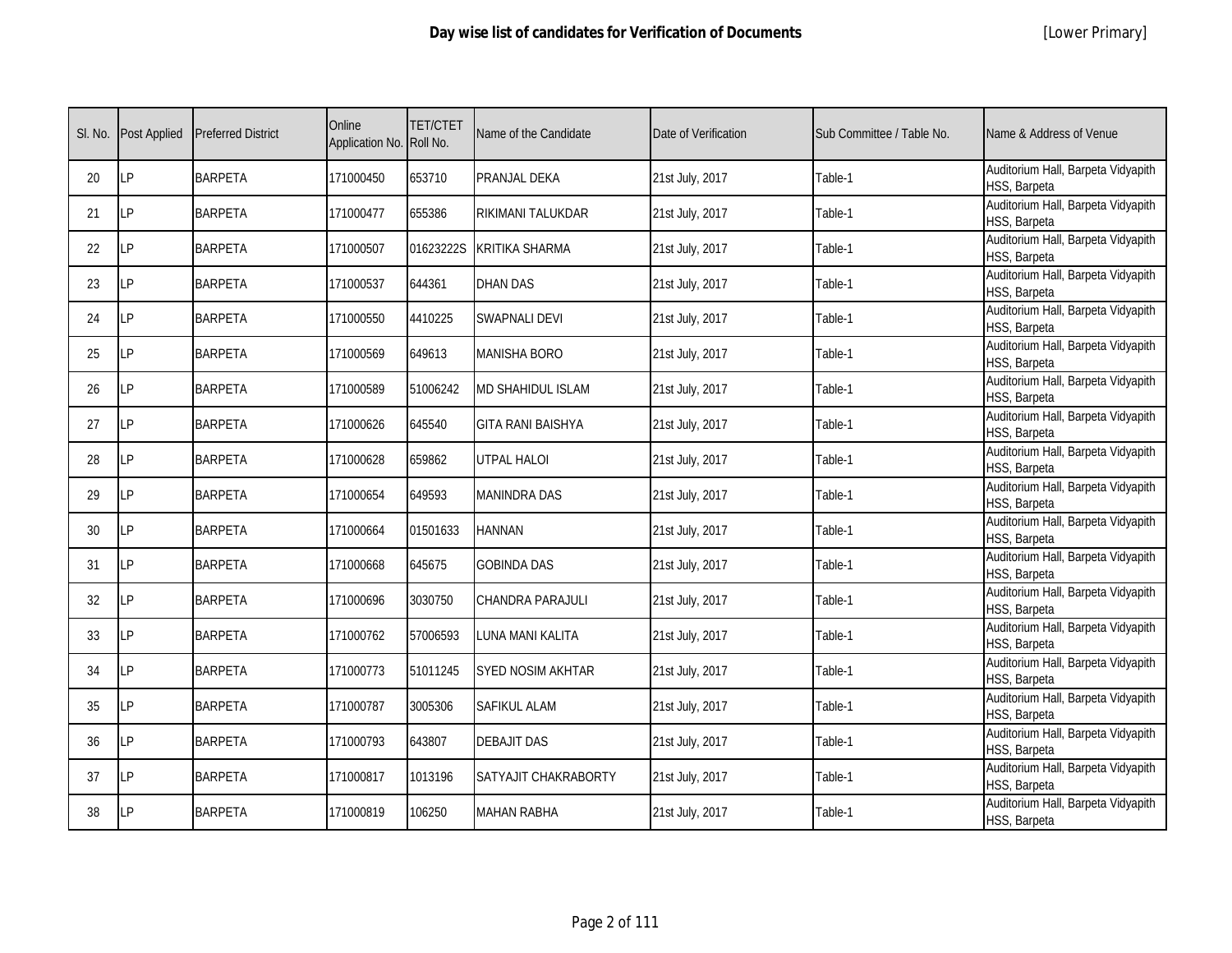|  | [Lower Primary] |
|--|-----------------|
|--|-----------------|

| SI. No. | <b>Post Applied</b> | <b>Preferred District</b> | Online<br>Application No. Roll No. | <b>TET/CTET</b> | Name of the Candidate    | Date of Verification | Sub Committee / Table No. | Name & Address of Venue                            |
|---------|---------------------|---------------------------|------------------------------------|-----------------|--------------------------|----------------------|---------------------------|----------------------------------------------------|
| 39      | LP                  | <b>BARPETA</b>            | 171000870                          | 00504576        | <b>MANTU MANDAL</b>      | 21st July, 2017      | Table-1                   | Auditorium Hall, Barpeta Vidyapith<br>HSS, Barpeta |
| 40      | LP                  | <b>BARPETA</b>            | 171000878                          | 3010472         | MD RAKIBUDDIN AHMED      | 21st July, 2017      | Table-1                   | Auditorium Hall, Barpeta Vidyapith<br>HSS, Barpeta |
| 41      | LP                  | <b>BARPETA</b>            | 171000883                          | 3011094         | MRINAL CRANTI KALITA     | 21st July, 2017      | Table-1                   | Auditorium Hall, Barpeta Vidyapith<br>HSS, Barpeta |
| 42      | LP                  | <b>BARPETA</b>            | 171000893                          | 3020647         | <b>RUNUMI ROY</b>        | 21st July, 2017      | Table-1                   | Auditorium Hall, Barpeta Vidyapith<br>HSS, Barpeta |
| 43      | LP                  | <b>BARPETA</b>            | 171000913                          | 09800450        | PRATIK SARKAR            | 21st July, 2017      | Table-1                   | Auditorium Hall, Barpeta Vidyapith<br>HSS, Barpeta |
| 44      | LP                  | <b>BARPETA</b>            | 171000936                          | 1034204         | <b>JIBATI SINGH GORH</b> | 21st July, 2017      | Table-1                   | Auditorium Hall, Barpeta Vidyapith<br>HSS, Barpeta |
| 45      | LP                  | <b>BARPETA</b>            | 171000952                          | 1021396         | <b>MITHUN KALITA</b>     | 21st July, 2017      | Table-1                   | Auditorium Hall, Barpeta Vidyapith<br>HSS, Barpeta |
| 46      | LP                  | <b>BARPETA</b>            | 171000963                          | 200667          | SIDDHARTHA DHAR          | 21st July, 2017      | Table-1                   | Auditorium Hall, Barpeta Vidyapith<br>HSS, Barpeta |
| 47      | LP                  | <b>BARPETA</b>            | 171000967                          | 3020640         | <b>HRISHIKESH DAS</b>    | 21st July, 2017      | Table-1                   | Auditorium Hall, Barpeta Vidyapith<br>HSS, Barpeta |
| 48      | LP                  | <b>BARPETA</b>            | 171000975                          | 02609024        | KHUSHWANT CHOPRA         | 21st July, 2017      | Table-1                   | Auditorium Hall, Barpeta Vidyapith<br>HSS, Barpeta |
| 49      | I P                 | <b>BARPETA</b>            | 171000999                          | 00600261        | <b>RUPAM DAS</b>         | 21st July, 2017      | Table-1                   | Auditorium Hall, Barpeta Vidyapith<br>HSS, Barpeta |
| 50      | LP                  | <b>BARPETA</b>            | 171001042                          | 3011928         | <b>PALLABI</b>           | 21st July, 2017      | Table-1                   | Auditorium Hall, Barpeta Vidyapith<br>HSS, Barpeta |
| 51      | LP                  | <b>BARPETA</b>            | 171001116                          | 00604048        | <b>MINTU SAIKIA</b>      | 21st July, 2017      | Table-1                   | Auditorium Hall, Barpeta Vidyapith<br>HSS, Barpeta |
| 52      | LP                  | <b>BARPETA</b>            | 171001135                          | 651473          | <b>NABAJIT PATHAK</b>    | 21st July, 2017      | Table-1                   | Auditorium Hall, Barpeta Vidyapith<br>HSS, Barpeta |
| 53      | LP                  | <b>BARPETA</b>            | 171001203                          | 3002055         | <b>MD CHIRAJUL HAQUE</b> | 21st July, 2017      | Table-1                   | Auditorium Hall, Barpeta Vidyapith<br>HSS, Barpeta |
| 54      | I P                 | <b>BARPETA</b>            | 171001424                          | 649722          | <b>MANOJ DEKA</b>        | 21st July, 2017      | Table-1                   | Auditorium Hall, Barpeta Vidyapith<br>HSS, Barpeta |
| 55      | LP                  | <b>BARPETA</b>            | 171001473                          | 00500510        | <b>AMIT MUKHERJEE</b>    | 21st July, 2017      | Table-1                   | Auditorium Hall, Barpeta Vidyapith<br>HSS, Barpeta |
| 56      | LP                  | <b>BARPETA</b>            | 171001494                          | 641257          | <b>ARUP KUMAR DAS</b>    | 21st July, 2017      | Table-1                   | Auditorium Hall, Barpeta Vidyapith<br>HSS, Barpeta |
| 57      | LP                  | <b>BARPETA</b>            | 171001536                          | 57006996        | <b>MANASHI DAS</b>       | 21st July, 2017      | Table-1                   | Auditorium Hall, Barpeta Vidyapith<br>HSS, Barpeta |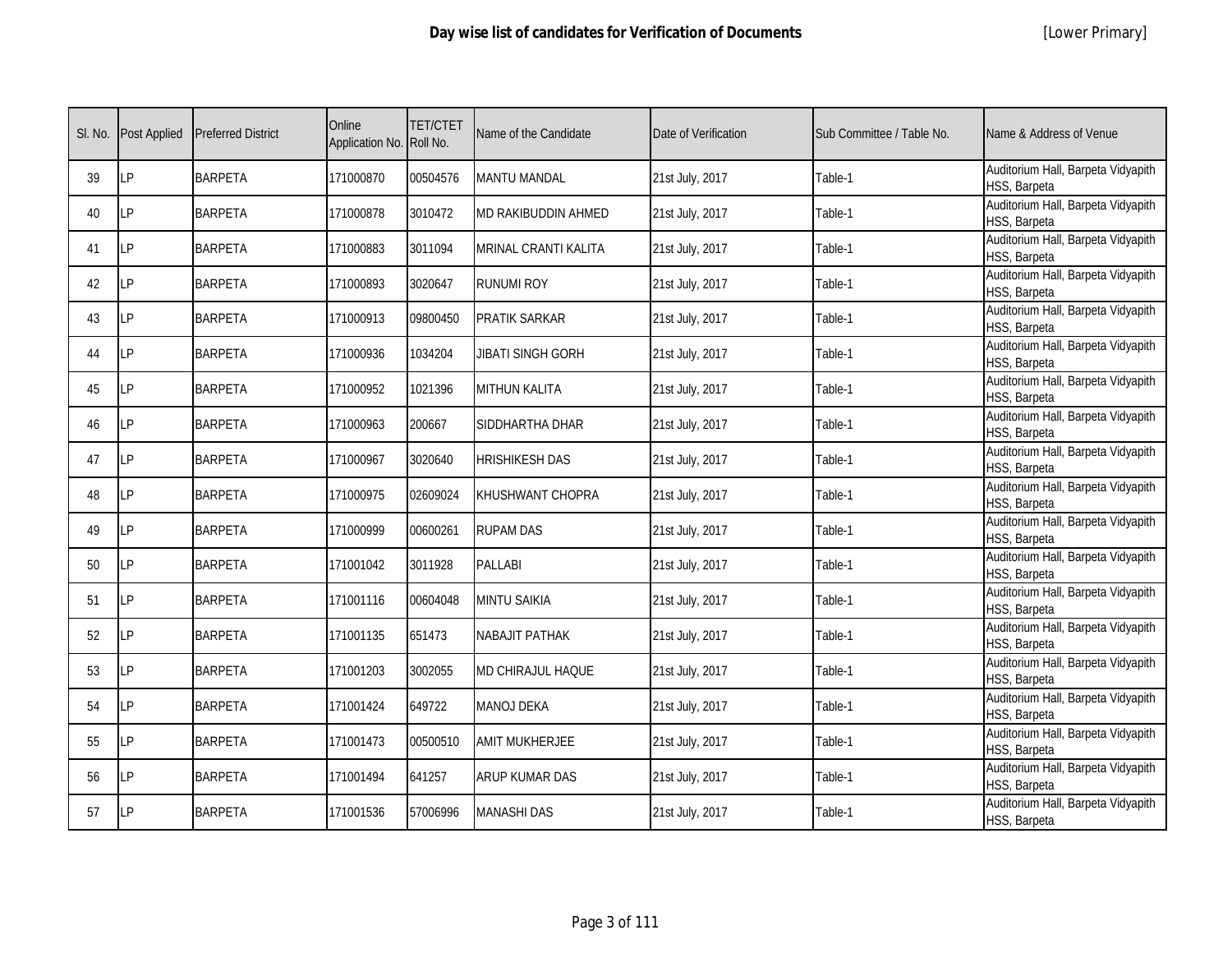|  | [Lower Primary] |
|--|-----------------|
|--|-----------------|

| SI. No. | <b>Post Applied</b> | <b>Preferred District</b> | Online<br>Application No. Roll No. | <b>TET/CTET</b> | Name of the Candidate    | Date of Verification | Sub Committee / Table No. | Name & Address of Venue                            |
|---------|---------------------|---------------------------|------------------------------------|-----------------|--------------------------|----------------------|---------------------------|----------------------------------------------------|
| 58      | LP                  | <b>BARPETA</b>            | 171001559                          | 57008503        | <b>MRIDUL BAISHYA</b>    | 21st July, 2017      | Table-1                   | Auditorium Hall, Barpeta Vidyapith<br>HSS, Barpeta |
| 59      | LP                  | <b>BARPETA</b>            | 171001561                          | 100991          | CHIRANJIT BHADRA         | 21st July, 2017      | Table-1                   | Auditorium Hall, Barpeta Vidyapith<br>HSS, Barpeta |
| 60      | LP                  | <b>BARPETA</b>            | 171001563                          | 07903546        | <b>NANDANI DEVI</b>      | 21st July, 2017      | Table-1                   | Auditorium Hall, Barpeta Vidyapith<br>HSS, Barpeta |
| 61      | LP                  | <b>BARPETA</b>            | 171001566                          | 4410533         | <b>UTPAL GOSWAMI</b>     | 21st July, 2017      | Table-1                   | Auditorium Hall, Barpeta Vidyapith<br>HSS, Barpeta |
| 62      | LP                  | <b>BARPETA</b>            | 171001610                          | 644887          | DIPANKAR DAS             | 21st July, 2017      | Table-1                   | Auditorium Hall, Barpeta Vidyapith<br>HSS, Barpeta |
| 63      | I P                 | <b>BARPETA</b>            | 171001624                          | 656102          | <b>SABITA DAS</b>        | 21st July, 2017      | Table-1                   | Auditorium Hall, Barpeta Vidyapith<br>HSS, Barpeta |
| 64      | LP                  | <b>BARPETA</b>            | 171001649                          | 57001932        | <b>AZAD ALI</b>          | 21st July, 2017      | Table-1                   | Auditorium Hall, Barpeta Vidyapith<br>HSS, Barpeta |
| 65      | LP                  | <b>BARPETA</b>            | 171001653                          | 02803804        | <b>BALJIT KUMAR</b>      | 21st July, 2017      | Table-1                   | Auditorium Hall, Barpeta Vidyapith<br>HSS, Barpeta |
| 66      | LP                  | <b>BARPETA</b>            | 171001667                          | 0403460         | SABITA DEVI              | 21st July, 2017      | Table-1                   | Auditorium Hall, Barpeta Vidyapith<br>HSS, Barpeta |
| 67      | LP                  | <b>BARPETA</b>            | 171001683                          | 645609          | <b>GITASRI HALOI</b>     | 21st July, 2017      | Table-1                   | Auditorium Hall, Barpeta Vidyapith<br>HSS, Barpeta |
| 68      | LP                  | <b>BARPETA</b>            | 171001687                          | 647446          | JURI KHAKLARI            | 21st July, 2017      | Table-1                   | Auditorium Hall, Barpeta Vidyapith<br>HSS, Barpeta |
| 69      | LP                  | <b>BARPETA</b>            | 171001689                          | 610391          | <b>BIVA DAS</b>          | 21st July, 2017      | Table-1                   | Auditorium Hall, Barpeta Vidyapith<br>HSS, Barpeta |
| 70      | LP                  | <b>BARPETA</b>            | 171001699                          | 674883          | <b>MRIDUL DAS</b>        | 21st July, 2017      | Table-1                   | Auditorium Hall, Barpeta Vidyapith<br>HSS, Barpeta |
| 71      | LP                  | <b>BARPETA</b>            | 171001856                          | 1543069         | NIZARA SARMAH            | 21st July, 2017      | Table-1                   | Auditorium Hall, Barpeta Vidyapith<br>HSS, Barpeta |
| 72      | LP                  | <b>BARPETA</b>            | 171001865                          | 57006409        | <b>KRISHNA MONI NATH</b> | 21st July, 2017      | Table-1                   | Auditorium Hall, Barpeta Vidyapith<br>HSS, Barpeta |
| 73      | LP                  | <b>BARPETA</b>            | 171001909                          | 100420          | <b>ARUP ROY</b>          | 21st July, 2017      | Table-1                   | Auditorium Hall, Barpeta Vidyapith<br>HSS, Barpeta |
| 74      | <b>LP</b>           | <b>BARPETA</b>            | 171001953                          | 630027          | AJIT KUMAR BORAH         | 21st July, 2017      | Table-1                   | Auditorium Hall, Barpeta Vidyapith<br>HSS, Barpeta |
| 75      | LP                  | <b>BARPETA</b>            | 171001962                          | 57000220        | <b>ABDUL MATIN</b>       | 21st July, 2017      | Table-1                   | Auditorium Hall, Barpeta Vidyapith<br>HSS, Barpeta |
| 76      | LP                  | <b>BARPETA</b>            | 171001997                          | 4401392         | <b>MD HUSSAIN ALI</b>    | 21st July, 2017      | Table-1                   | Auditorium Hall, Barpeta Vidyapith<br>HSS, Barpeta |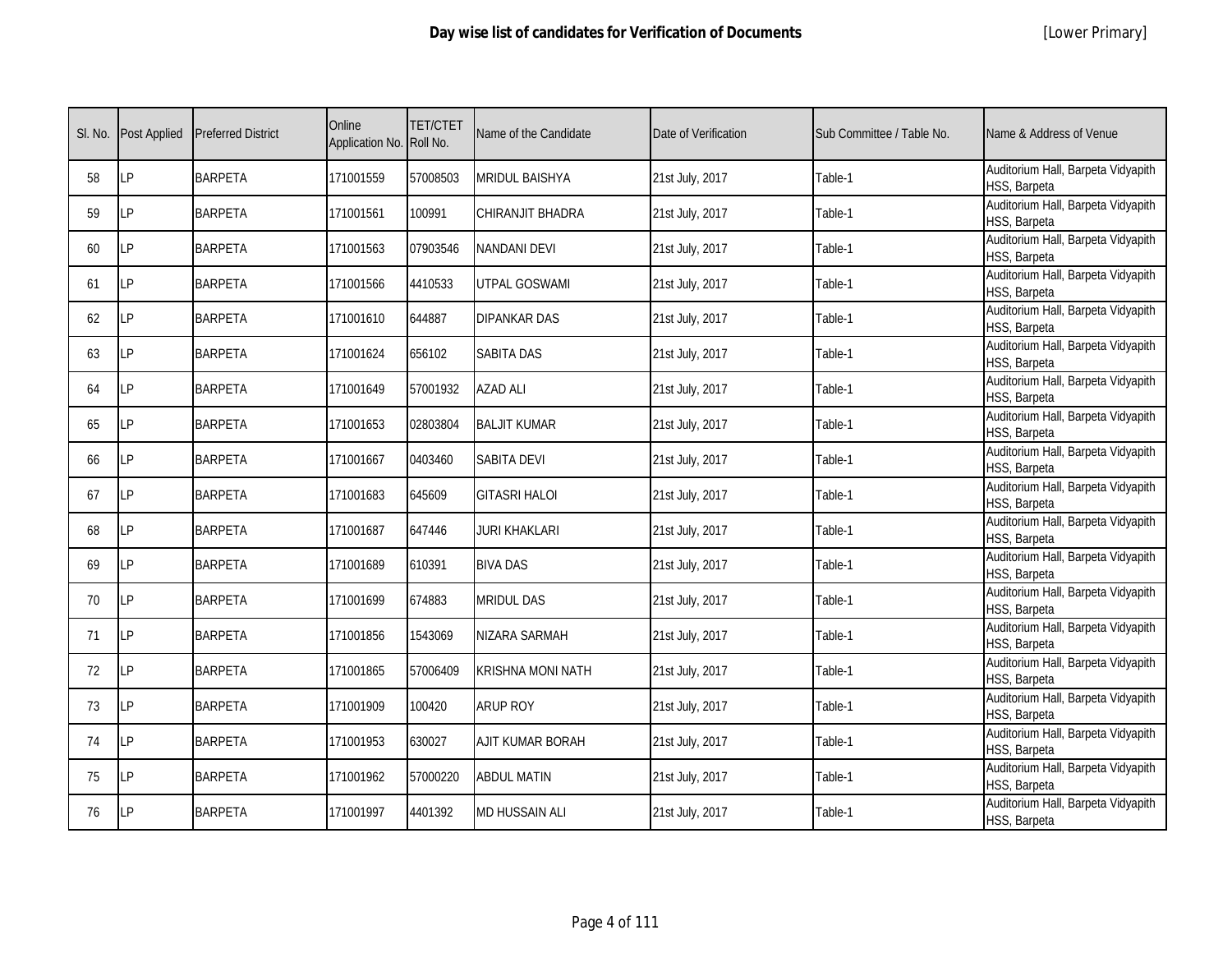|  | [Lower Primary] |
|--|-----------------|
|--|-----------------|

| SI. No. | <b>Post Applied</b> | <b>Preferred District</b> | Online<br>Application No. Roll No. | <b>TET/CTET</b> | Name of the Candidate                    | Date of Verification | Sub Committee / Table No. | Name & Address of Venue                            |
|---------|---------------------|---------------------------|------------------------------------|-----------------|------------------------------------------|----------------------|---------------------------|----------------------------------------------------|
| 77      | LP                  | <b>BARPETA</b>            | 171002043                          | 4405161         | <b>HIMASHREE KALITA</b>                  | 21st July, 2017      | Table-1                   | Auditorium Hall, Barpeta Vidyapith<br>HSS, Barpeta |
| 78      | LP                  | <b>BARPETA</b>            | 171002044                          | 51009716        | <b>SALMA SULTANA</b>                     | 21st July, 2017      | Table-1                   | Auditorium Hall, Barpeta Vidyapith<br>HSS, Barpeta |
| 79      | LP                  | <b>BARPETA</b>            | 171002088                          | 00507243        | <b>SUPREETI DAS</b>                      | 21st July, 2017      | Table-1                   | Auditorium Hall, Barpeta Vidyapith<br>HSS, Barpeta |
| 80      | LP                  | <b>BARPETA</b>            | 171002115                          | 57011499        | ROSELINA BEGUM                           | 21st July, 2017      | Table-1                   | Auditorium Hall, Barpeta Vidyapith<br>HSS, Barpeta |
| 81      | LP                  | <b>BARPETA</b>            | 171002138                          | 3005531         | <b>CHUMKY DAS</b>                        | 21st July, 2017      | Table-1                   | Auditorium Hall, Barpeta Vidyapith<br>HSS, Barpeta |
| 82      | LP                  | <b>BARPETA</b>            | 171002147                          | 1021471         | <b>PALLABI DAS</b>                       | 21st July, 2017      | Table-1                   | Auditorium Hall, Barpeta Vidyapith<br>HSS, Barpeta |
| 83      | LP                  | <b>BARPETA</b>            | 171002161                          | 641441          | <b>BABITA HARIZON</b>                    | 21st July, 2017      | Table-1                   | Auditorium Hall, Barpeta Vidyapith<br>HSS, Barpeta |
| 84      | LP                  | <b>BARPETA</b>            | 171002260                          | 644088          | DHANAJAY HALOI                           | 21st July, 2017      | Table-1                   | Auditorium Hall, Barpeta Vidyapith<br>HSS, Barpeta |
| 85      | LP                  | <b>BARPETA</b>            | 171002289                          | 648447          | KISHOR KUMAR BAISHYA                     | 21st July, 2017      | Table-1                   | Auditorium Hall, Barpeta Vidyapith<br>HSS, Barpeta |
| 86      | LP                  | <b>BARPETA</b>            | 171002290                          | 658392          | <b>RATUL HALOI</b>                       | 21st July, 2017      | Table-1                   | Auditorium Hall, Barpeta Vidyapith<br>HSS, Barpeta |
| 87      | LP                  | <b>BARPETA</b>            | 171002338                          | 0403727         | <b>MD JULHASH ALI</b>                    | 21st July, 2017      | Table-1                   | Auditorium Hall, Barpeta Vidyapith<br>HSS, Barpeta |
| 88      | LP                  | <b>BARPETA</b>            | 171002425                          | 646239          | <b>HIRAK JYOTI DAS</b>                   | 21st July, 2017      | Table-1                   | Auditorium Hall, Barpeta Vidyapith<br>HSS, Barpeta |
| 89      | LP                  | <b>BARPETA</b>            | 171002431                          | 4400321         | BHABABHUTI BHATTACHARYYA 21st July, 2017 |                      | Table-1                   | Auditorium Hall, Barpeta Vidyapith<br>HSS, Barpeta |
| 90      | LP                  | <b>BARPETA</b>            | 171002436                          | 651067          | MRIDULA MEDHI                            | 21st July, 2017      | Table-1                   | Auditorium Hall, Barpeta Vidyapith<br>HSS, Barpeta |
| 91      | LP                  | <b>BARPETA</b>            | 171002468                          | 654800          | RAMCHANDRA DAS                           | 21st July, 2017      | Table-1                   | Auditorium Hall, Barpeta Vidyapith<br>HSS, Barpeta |
| 92      | LP                  | <b>BARPETA</b>            | 171002505                          | 611146          | <b>MRIDUL BARMAN</b>                     | 21st July, 2017      | Table-1                   | Auditorium Hall, Barpeta Vidyapith<br>HSS, Barpeta |
| 93      | <b>LP</b>           | <b>BARPETA</b>            | 171002522                          | 3020174         | JAYSHREE DAS                             | 21st July, 2017      | Table-1                   | Auditorium Hall, Barpeta Vidyapith<br>HSS, Barpeta |
| 94      | LP                  | <b>BARPETA</b>            | 171002552                          | 51003952        | <b>JAYNAL ABDIN</b>                      | 21st July, 2017      | Table-1                   | Auditorium Hall, Barpeta Vidyapith<br>HSS, Barpeta |
| 95      | LP                  | <b>BARPETA</b>            | 171002574                          | 21002095        | <b>RAKESH KUMAR</b>                      | 21st July, 2017      | Table-1                   | Auditorium Hall, Barpeta Vidyapith<br>HSS, Barpeta |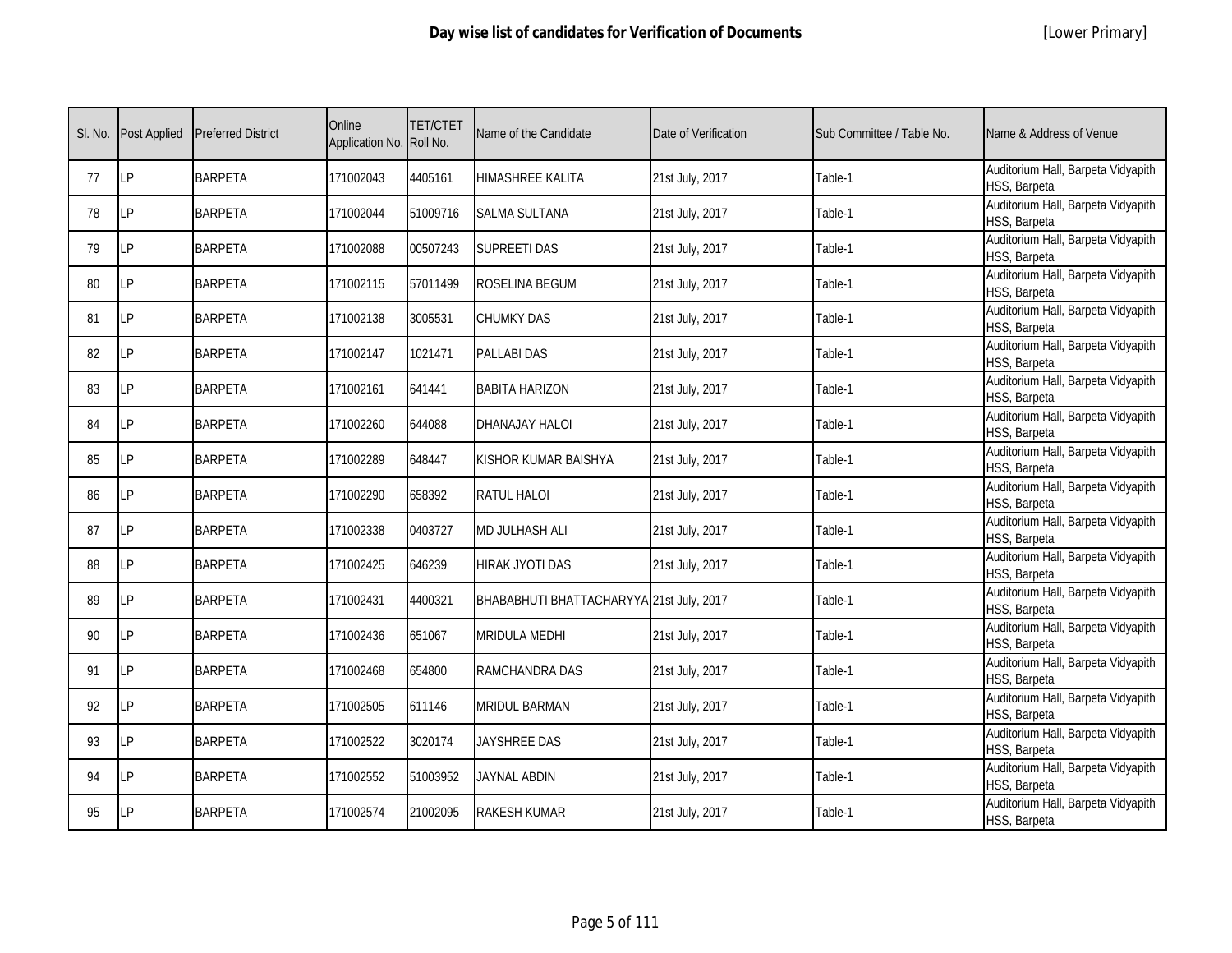|  | [Lower Primary] |
|--|-----------------|
|--|-----------------|

| SI. No. | <b>Post Applied</b> | <b>Preferred District</b> | Online<br>Application No. Roll No. | <b>TET/CTET</b> | Name of the Candidate       | Date of Verification | Sub Committee / Table No. | Name & Address of Venue                            |
|---------|---------------------|---------------------------|------------------------------------|-----------------|-----------------------------|----------------------|---------------------------|----------------------------------------------------|
| 96      | <b>LP</b>           | <b>BARPETA</b>            | 171002591                          | 02809837        | <b>DINESH</b>               | 21st July, 2017      | Table-1                   | Auditorium Hall, Barpeta Vidyapith<br>HSS, Barpeta |
| 97      | LP                  | <b>BARPETA</b>            | 171002627                          | 611237          | NIJARA SUTRADHAR            | 21st July, 2017      | Table-1                   | Auditorium Hall, Barpeta Vidyapith<br>HSS, Barpeta |
| 98      | <b>LP</b>           | <b>BARPETA</b>            | 171002633                          | 4401141         | KISHOR DUTTA                | 21st July, 2017      | Table-1                   | Auditorium Hall, Barpeta Vidyapith<br>HSS, Barpeta |
| 99      | LP                  | <b>BARPETA</b>            | 171002645                          | 100010          | SANJU                       | 21st July, 2017      | Table-1                   | Auditorium Hall, Barpeta Vidyapith<br>HSS, Barpeta |
| 100     | <b>ILP</b>          | <b>BARPETA</b>            | 171002657                          | 51001144        | ANJAN JYOTI DEKA            | 21st July, 2017      | Table-1                   | Auditorium Hall, Barpeta Vidyapith<br>HSS, Barpeta |
| 101     | <b>LP</b>           | <b>BARPETA</b>            | 171002661                          | 651943          | NIBEDITA DAS                | 21st July, 2017      | Table-2                   | Auditorium Hall, Barpeta Vidyapith<br>HSS, Barpeta |
| 102     | LP                  | <b>BARPETA</b>            | 171002672                          | 659646          | TUNUMA DAS                  | 21st July, 2017      | Table-2                   | Auditorium Hall, Barpeta Vidyapith<br>HSS, Barpeta |
| 103     | LP                  | <b>BARPETA</b>            | 171002674                          | 1033014         | NIBEDITA DAS                | 21st July, 2017      | Table-2                   | Auditorium Hall, Barpeta Vidyapith<br>HSS, Barpeta |
| 104     | <b>LP</b>           | <b>BARPETA</b>            | 171002680                          | 1203828         | <b>HASAN ALI</b>            | 21st July, 2017      | Table-2                   | Auditorium Hall, Barpeta Vidyapith<br>HSS, Barpeta |
| 105     | <b>LP</b>           | <b>BARPETA</b>            | 171002714                          | 57007168        | <b>MANTU DEKA</b>           | 21st July, 2017      | Table-2                   | Auditorium Hall, Barpeta Vidyapith<br>HSS, Barpeta |
| 106     | LP                  | <b>BARPETA</b>            | 171002726                          | 57001240        | ANJUMA AKHTARA              | 21st July, 2017      | Table-2                   | Auditorium Hall, Barpeta Vidyapith<br>HSS, Barpeta |
| 107     | LP                  | <b>BARPETA</b>            | 171002735                          | 3020322         | RANU MANI NATH              | 21st July, 2017      | Table-2                   | Auditorium Hall, Barpeta Vidyapith<br>HSS, Barpeta |
| 108     | LP                  | <b>BARPETA</b>            | 171002755                          | 653555          | PRANAB KUMAR DAS            | 21st July, 2017      | Table-2                   | Auditorium Hall, Barpeta Vidyapith<br>HSS, Barpeta |
| 109     | <b>LP</b>           | <b>BARPETA</b>            | 171002763                          | 611320          | PANKAJ KUMAR SARKAR         | 21st July, 2017      | Table-2                   | Auditorium Hall, Barpeta Vidyapith<br>HSS, Barpeta |
| 110     | LP                  | <b>BARPETA</b>            | 171002818                          | 0407527         | <b>MISS SUMALINI PATHAK</b> | 21st July, 2017      | Table-2                   | Auditorium Hall, Barpeta Vidyapith<br>HSS, Barpeta |
| 111     | <b>ILP</b>          | <b>BARPETA</b>            | 171002837                          | 3030378         | LATIKA HALOI                | 21st July, 2017      | Table-2                   | Auditorium Hall, Barpeta Vidyapith<br>HSS, Barpeta |
| 112     | LP                  | <b>BARPETA</b>            | 171002876                          | 610228          | <b>BARNALI BARMAN</b>       | 21st July, 2017      | Table-2                   | Auditorium Hall, Barpeta Vidyapith<br>HSS, Barpeta |
| 113     | <b>LP</b>           | <b>BARPETA</b>            | 171002897                          | 649938          | <b>MENAKA ROY</b>           | 21st July, 2017      | Table-2                   | Auditorium Hall, Barpeta Vidyapith<br>HSS, Barpeta |
| 114     | <b>ILP</b>          | <b>BARPETA</b>            | 171002902                          | 3110233         | PALASHI MAZUMDER            | 21st July, 2017      | Table-2                   | Auditorium Hall, Barpeta Vidyapith<br>HSS, Barpeta |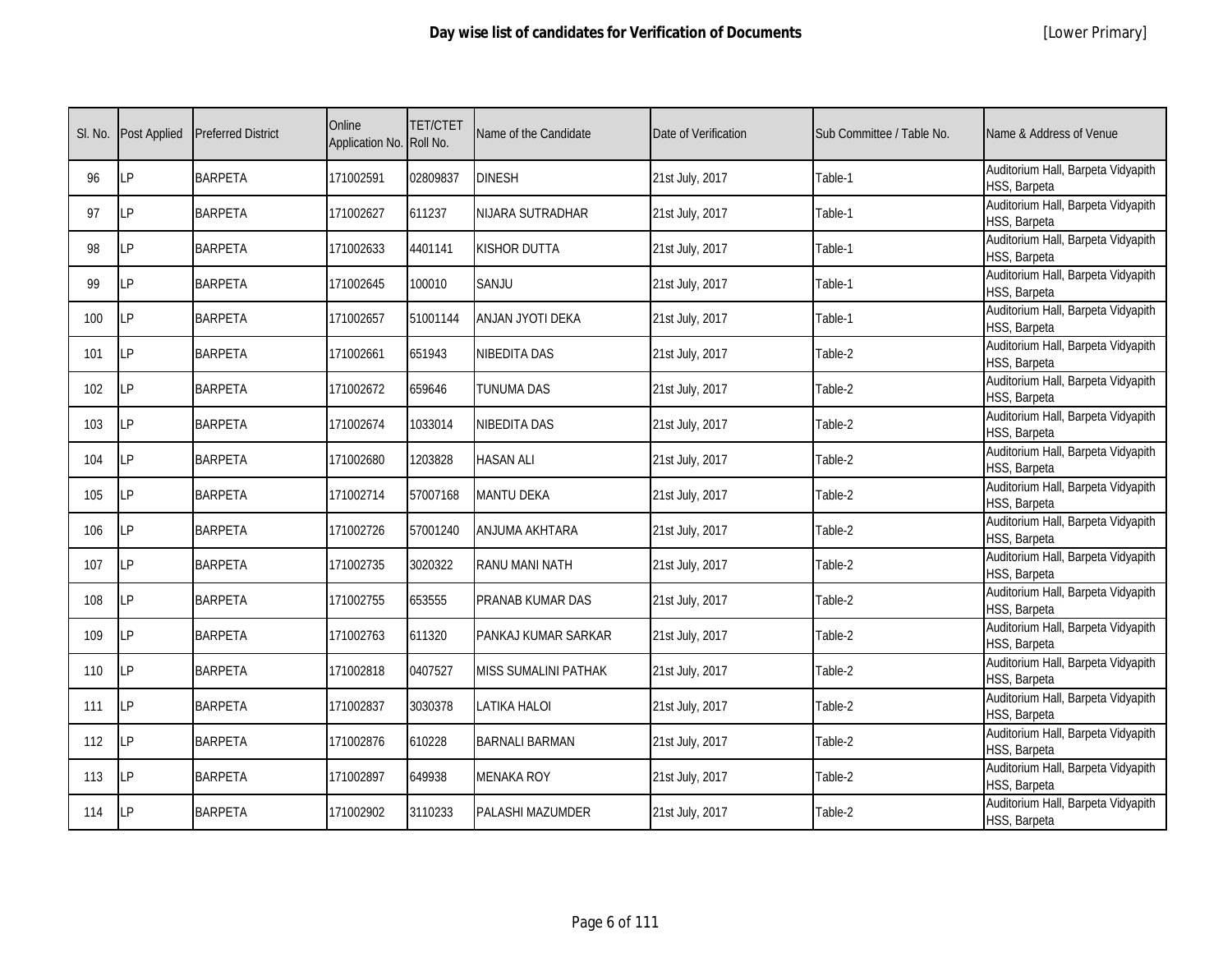|  | [Lower Primary] |
|--|-----------------|
|--|-----------------|

| SI. No. | <b>Post Applied</b> | <b>Preferred District</b> | Online<br>Application No. Roll No. | <b>TET/CTET</b> | Name of the Candidate | Date of Verification | Sub Committee / Table No. | Name & Address of Venue                            |
|---------|---------------------|---------------------------|------------------------------------|-----------------|-----------------------|----------------------|---------------------------|----------------------------------------------------|
| 115     | LP                  | <b>BARPETA</b>            | 171002941                          | 00500648        | <b>MAJONI</b>         | 21st July, 2017      | Table-2                   | Auditorium Hall, Barpeta Vidyapith<br>HSS, Barpeta |
| 116     | LP                  | <b>BARPETA</b>            | 171002959                          | 1553184         | RAHUL DEV KASHYAP     | 21st July, 2017      | Table-2                   | Auditorium Hall, Barpeta Vidyapith<br>HSS, Barpeta |
| 117     | LP                  | <b>BARPETA</b>            | 171003013                          | 105582          | ARJUN PRASHAD SINGH   | 21st July, 2017      | Table-2                   | Auditorium Hall, Barpeta Vidyapith<br>HSS, Barpeta |
| 118     | LP                  | <b>BARPETA</b>            | 171003063                          | 3012429         | PRIYANKA CHETIA       | 21st July, 2017      | Table-2                   | Auditorium Hall, Barpeta Vidyapith<br>HSS, Barpeta |
| 119     | LP                  | <b>BARPETA</b>            | 171003074                          | 589825          | <b>SURESH KUMAR</b>   | 21st July, 2017      | Table-2                   | Auditorium Hall, Barpeta Vidyapith<br>HSS, Barpeta |
| 120     | LP                  | <b>BARPETA</b>            | 171003082                          | 00820627        | KAUSHAL KISHOR THAKUR | 21st July, 2017      | Table-2                   | Auditorium Hall, Barpeta Vidyapith<br>HSS, Barpeta |
| 121     | <b>LP</b>           | <b>BARPETA</b>            | 171003108                          | 611320          | PANKAJ KUMAR SARKAR   | 21st July, 2017      | Table-2                   | Auditorium Hall, Barpeta Vidyapith<br>HSS, Barpeta |
| 122     | LP                  | <b>BARPETA</b>            | 171003161                          | 57008652        | MUNJARITA SARMA       | 21st July, 2017      | Table-2                   | Auditorium Hall, Barpeta Vidyapith<br>HSS, Barpeta |
| 123     | LP                  | <b>BARPETA</b>            | 171003197                          | 01004245        | <b>AMANDEEP KAUR</b>  | 21st July, 2017      | Table-2                   | Auditorium Hall, Barpeta Vidyapith<br>HSS, Barpeta |
| 124     | LP                  | <b>BARPETA</b>            | 171003219                          | 0502937         | <b>MANJIT PATGIRI</b> | 21st July, 2017      | Table-2                   | Auditorium Hall, Barpeta Vidyapith<br>HSS, Barpeta |
| 125     | LP                  | <b>BARPETA</b>            | 171003229                          | 103068          | PRASENJIT MAJUMDER    | 21st July, 2017      | Table-2                   | Auditorium Hall, Barpeta Vidyapith<br>HSS, Barpeta |
| 126     | LP                  | <b>BARPETA</b>            | 171003311                          | 15096280        | ASHISH KUMAR SHUKLA   | 21st July, 2017      | Table-2                   | Auditorium Hall, Barpeta Vidyapith<br>HSS, Barpeta |
| 127     | LP                  | <b>BARPETA</b>            | 171003387                          | 1011749         | <b>ANIMA MANDAL</b>   | 21st July, 2017      | Table-2                   | Auditorium Hall, Barpeta Vidyapith<br>HSS, Barpeta |
| 128     | LP                  | <b>BARPETA</b>            | 171003413                          | 104000          | SANCHITA MONDAL       | 21st July, 2017      | Table-2                   | Auditorium Hall, Barpeta Vidyapith<br>HSS, Barpeta |
| 129     | LP                  | <b>BARPETA</b>            | 171003475                          | 648706          | <b>LABA RAMCHIARY</b> | 21st July, 2017      | Table-2                   | Auditorium Hall, Barpeta Vidyapith<br>HSS, Barpeta |
| 130     | LP                  | <b>BARPETA</b>            | 171003516                          | 1803176         | <b>BARNALI PATHAK</b> | 21st July, 2017      | Table-2                   | Auditorium Hall, Barpeta Vidyapith<br>HSS, Barpeta |
| 131     | <b>LP</b>           | <b>BARPETA</b>            | 171003523                          | 620138          | <b>ANANTA DAS</b>     | 21st July, 2017      | Table-2                   | Auditorium Hall, Barpeta Vidyapith<br>HSS, Barpeta |
| 132     | LP                  | <b>BARPETA</b>            | 171003548                          | 611942          | <b>ANIRBAN PATHAK</b> | 21st July, 2017      | Table-2                   | Auditorium Hall, Barpeta Vidyapith<br>HSS, Barpeta |
| 133     | LР                  | <b>BARPETA</b>            | 171003561                          | 653104          | PHULMANI MADAHI       | 21st July, 2017      | Table-2                   | Auditorium Hall, Barpeta Vidyapith<br>HSS, Barpeta |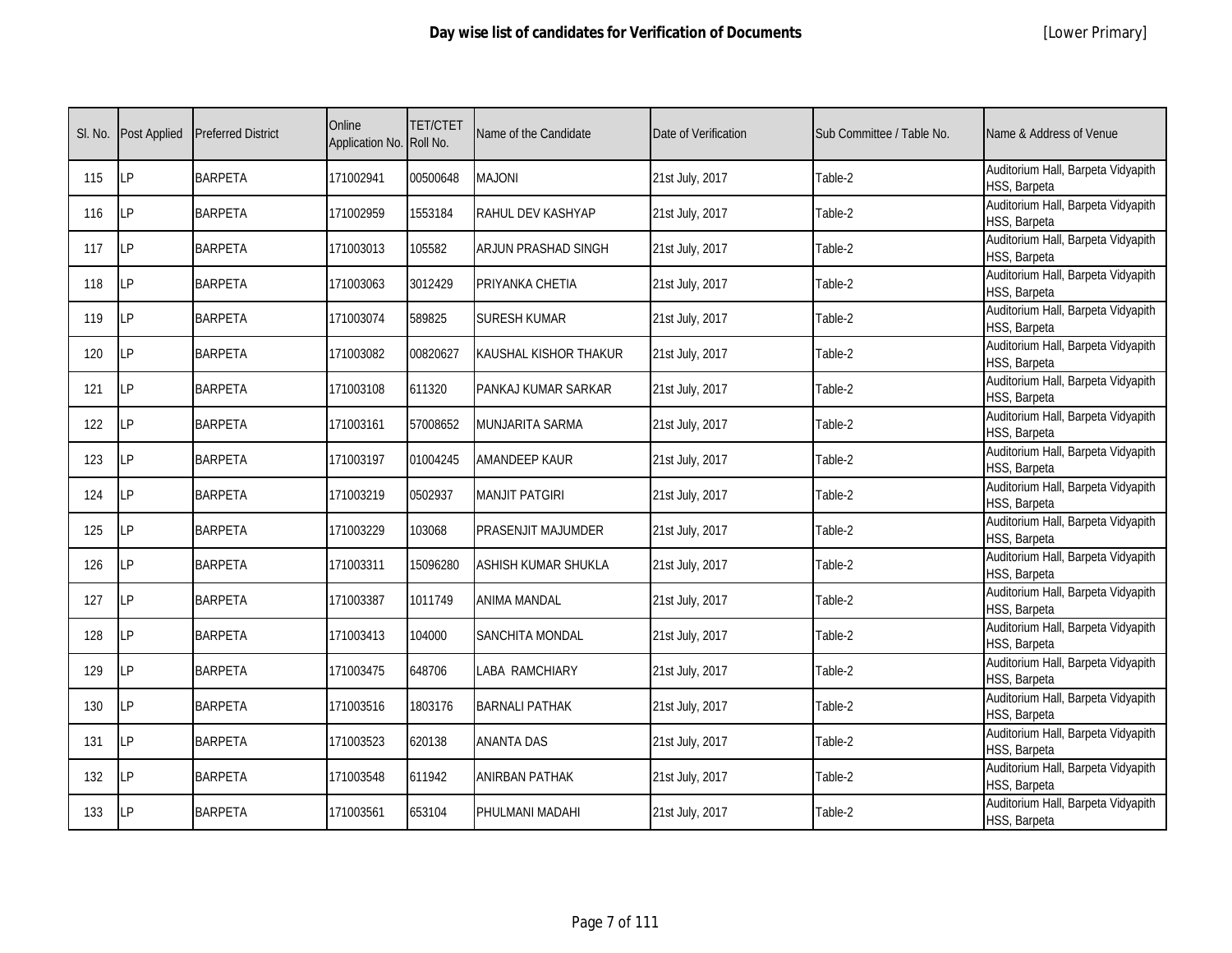| SI. No. | <b>Post Applied</b> | <b>Preferred District</b> | Online<br>Application No. Roll No. | <b>TET/CTET</b> | Name of the Candidate | Date of Verification | Sub Committee / Table No. | Name & Address of Venue                            |
|---------|---------------------|---------------------------|------------------------------------|-----------------|-----------------------|----------------------|---------------------------|----------------------------------------------------|
| 134     | LP                  | <b>BARPETA</b>            | 171003574                          | 691721          | PANKAJ DAS            | 21st July, 2017      | Table-2                   | Auditorium Hall, Barpeta Vidyapith<br>HSS, Barpeta |
| 135     | <b>LP</b>           | <b>BARPETA</b>            | 171003578                          | 610729          | <b>LA BARMAN</b>      | 21st July, 2017      | Table-2                   | Auditorium Hall, Barpeta Vidyapith<br>HSS, Barpeta |
| 136     | LP                  | <b>BARPETA</b>            | 171003600                          | 646127          | HIMAKSHI BAISHYA      | 21st July, 2017      | Table-2                   | Auditorium Hall, Barpeta Vidyapith<br>HSS, Barpeta |
| 137     | LP                  | <b>BARPETA</b>            | 171003608                          | 670709          | <b>BASANTA LOYING</b> | 21st July, 2017      | Table-2                   | Auditorium Hall, Barpeta Vidyapith<br>HSS, Barpeta |
| 138     | LP                  | <b>BARPETA</b>            | 171003612                          | 653110          | PHUNU TALUKDAR        | 21st July, 2017      | Table-2                   | Auditorium Hall, Barpeta Vidyapith<br>HSS, Barpeta |
| 139     | LP                  | <b>BARPETA</b>            | 171003618                          | 1100878         | ANUKUL MOJUMDAR       | 21st July, 2017      | Table-2                   | Auditorium Hall, Barpeta Vidyapith<br>HSS, Barpeta |
| 140     | LP                  | <b>BARPETA</b>            | 171003632                          | 651811          | <b>NAYAN DAS</b>      | 21st July, 2017      | Table-2                   | Auditorium Hall, Barpeta Vidyapith<br>HSS, Barpeta |
| 141     | LP                  | <b>BARPETA</b>            | 171003634                          | 692639          | <b>SRI UTPAL DAS</b>  | 21st July, 2017      | Table-2                   | Auditorium Hall, Barpeta Vidyapith<br>HSS, Barpeta |
| 142     | <b>LP</b>           | <b>BARPETA</b>            | 171003683                          | 1032836         | <b>MANAS DAS</b>      | 21st July, 2017      | Table-2                   | Auditorium Hall, Barpeta Vidyapith<br>HSS, Barpeta |
| 143     | <b>LP</b>           | <b>BARPETA</b>            | 171003686                          | 100555          | <b>BAPAN DEBNATH</b>  | 21st July, 2017      | Table-2                   | Auditorium Hall, Barpeta Vidyapith<br>HSS, Barpeta |
| 144     | LP                  | <b>BARPETA</b>            | 171003687                          | 00500564        | LIYAQUAT ALI          | 21st July, 2017      | Table-2                   | Auditorium Hall, Barpeta Vidyapith<br>HSS, Barpeta |
| 145     | <b>LP</b>           | <b>BARPETA</b>            | 171003714                          | 678264          | SRI JOGAT DAS         | 21st July, 2017      | Table-2                   | Auditorium Hall, Barpeta Vidyapith<br>HSS, Barpeta |
| 146     | <b>LP</b>           | <b>BARPETA</b>            | 171003735                          | 3030750         | CHANDRA PARAJULI      | 21st July, 2017      | Table-2                   | Auditorium Hall, Barpeta Vidyapith<br>HSS, Barpeta |
| 147     | LP                  | <b>BARPETA</b>            | 171003772                          | 653147          | PINKI DEORI           | 21st July, 2017      | Table-2                   | Auditorium Hall, Barpeta Vidyapith<br>HSS, Barpeta |
| 148     | <b>LP</b>           | <b>BARPETA</b>            | 171003787                          | 3030310         | <b>JURI BARO</b>      | 21st July, 2017      | Table-2                   | Auditorium Hall, Barpeta Vidyapith<br>HSS, Barpeta |
| 149     | <b>LP</b>           | <b>BARPETA</b>            | 171003788                          | 100604          | <b>BEAUTY SAHA</b>    | 21st July, 2017      | Table-2                   | Auditorium Hall, Barpeta Vidyapith<br>HSS, Barpeta |
| 150     | <b>LP</b>           | <b>BARPETA</b>            | 171003867                          | 0501422         | <b>DAISY SARMA</b>    | 21st July, 2017      | Table-2                   | Auditorium Hall, Barpeta Vidyapith<br>HSS, Barpeta |
| 151     | LP                  | <b>BARPETA</b>            | 171003871                          | 651630          | <b>NAMITA DAS</b>     | 21st July, 2017      | Table-2                   | Auditorium Hall, Barpeta Vidyapith<br>HSS, Barpeta |
| 152     | <b>LP</b>           | <b>BARPETA</b>            | 171003913                          | 643602          | CHINTAMANI DEKA       | 21st July, 2017      | Table-2                   | Auditorium Hall, Barpeta Vidyapith<br>HSS, Barpeta |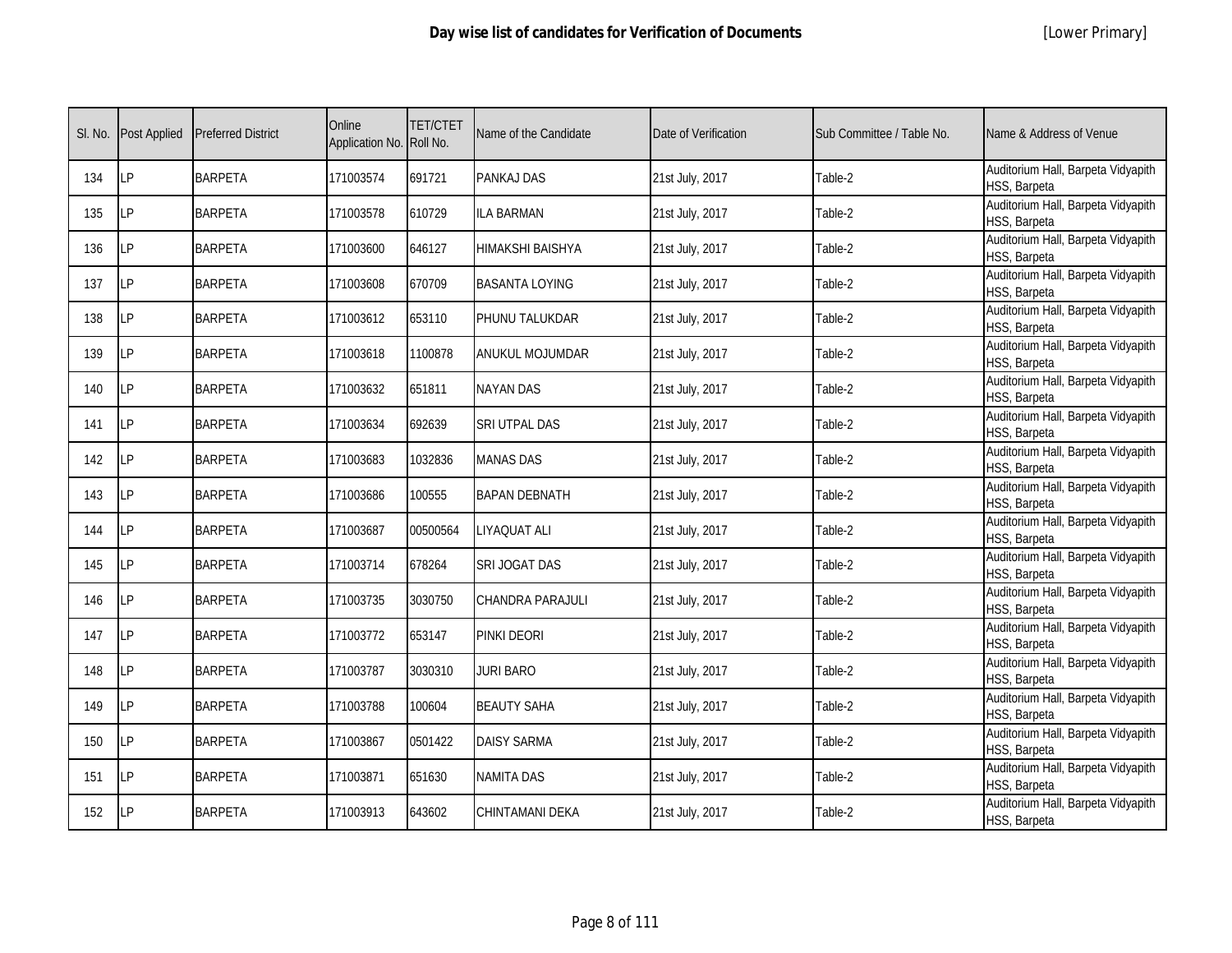|  | [Lower Primary] |
|--|-----------------|
|--|-----------------|

| SI. No. | <b>Post Applied</b> | <b>Preferred District</b> | Online<br>Application No. Roll No. | <b>TET/CTET</b> | Name of the Candidate   | Date of Verification | Sub Committee / Table No. | Name & Address of Venue                            |
|---------|---------------------|---------------------------|------------------------------------|-----------------|-------------------------|----------------------|---------------------------|----------------------------------------------------|
| 153     | LP                  | <b>BARPETA</b>            | 171003920                          | 610774          | <b>JEWTI DAS</b>        | 21st July, 2017      | Table-2                   | Auditorium Hall, Barpeta Vidyapith<br>HSS, Barpeta |
| 154     | LP                  | <b>BARPETA</b>            | 171003922                          | 651535          | NABANITA MALAKAR        | 21st July, 2017      | Table-2                   | Auditorium Hall, Barpeta Vidyapith<br>HSS, Barpeta |
| 155     | LP                  | <b>BARPETA</b>            | 171003931                          | 640696          | ANINDITA BAISHYA        | 21st July, 2017      | Table-2                   | Auditorium Hall, Barpeta Vidyapith<br>HSS, Barpeta |
| 156     | LP                  | <b>BARPETA</b>            | 171003957                          | 2031419         | <b>GOBINDA DEV NATH</b> | 21st July, 2017      | Table-2                   | Auditorium Hall, Barpeta Vidyapith<br>HSS, Barpeta |
| 157     | <b>LP</b>           | <b>BARPETA</b>            | 171003959                          | 4401837         | PADMALOSAN KAIBARTA     | 21st July, 2017      | Table-2                   | Auditorium Hall, Barpeta Vidyapith<br>HSS, Barpeta |
| 158     | LP                  | <b>BARPETA</b>            | 171003963                          | 3100202         | SHYAMAL SARKAR          | 21st July, 2017      | Table-2                   | Auditorium Hall, Barpeta Vidyapith<br>HSS, Barpeta |
| 159     | LP                  | <b>BARPETA</b>            | 171003966                          | 1808924         | TUTUMONI GOGOI SONOWAL  | 21st July, 2017      | Table-2                   | Auditorium Hall, Barpeta Vidyapith<br>HSS, Barpeta |
| 160     | LP                  | <b>BARPETA</b>            | 171003990                          | 100254          | <b>ANJU BISWAS</b>      | 21st July, 2017      | Table-2                   | Auditorium Hall, Barpeta Vidyapith<br>HSS, Barpeta |
| 161     | LP                  | <b>BARPETA</b>            | 171004025                          | 57011548        | <b>RUBI CHOUDHURY</b>   | 21st July, 2017      | Table-2                   | Auditorium Hall, Barpeta Vidyapith<br>HSS, Barpeta |
| 162     | LP                  | <b>BARPETA</b>            | 171004058                          | 4401837         | PADMALOSAN KAIBARTA     | 21st July, 2017      | Table-2                   | Auditorium Hall, Barpeta Vidyapith<br>HSS, Barpeta |
| 163     | LP                  | <b>BARPETA</b>            | 171004149                          | 103976          | SAMPA DEY SARKAR        | 21st July, 2017      | Table-2                   | Auditorium Hall, Barpeta Vidyapith<br>HSS, Barpeta |
| 164     | LP                  | <b>BARPETA</b>            | 171004153                          | 641045          | <b>APURBA DAS</b>       | 21st July, 2017      | Table-2                   | Auditorium Hall, Barpeta Vidyapith<br>HSS, Barpeta |
| 165     | LP                  | <b>BARPETA</b>            | 171004154                          | 647743          | <b>KABITA DAS</b>       | 21st July, 2017      | Table-2                   | Auditorium Hall, Barpeta Vidyapith<br>HSS, Barpeta |
| 166     | LP                  | <b>BARPETA</b>            | 171004160                          | 620710          | <b>BIKASH YEIN</b>      | 21st July, 2017      | Table-2                   | Auditorium Hall, Barpeta Vidyapith<br>HSS, Barpeta |
| 167     | LP                  | <b>BARPETA</b>            | 171004169                          | 1032999         | NAYAN JYOTI BARMAN      | 21st July, 2017      | Table-2                   | Auditorium Hall, Barpeta Vidyapith<br>HSS, Barpeta |
| 168     | LP                  | <b>BARPETA</b>            | 171004182                          | 640951          | <b>ANUPAM MEDHI</b>     | 21st July, 2017      | Table-2                   | Auditorium Hall, Barpeta Vidyapith<br>HSS, Barpeta |
| 169     | <b>LP</b>           | <b>BARPETA</b>            | 171004217                          | 2031555         | NITUMANI NATH           | 21st July, 2017      | Table-2                   | Auditorium Hall, Barpeta Vidyapith<br>HSS, Barpeta |
| 170     | LP                  | <b>BARPETA</b>            | 171004227                          | 4402235         | <b>SABITA DEKA</b>      | 21st July, 2017      | Table-2                   | Auditorium Hall, Barpeta Vidyapith<br>HSS, Barpeta |
| 171     | LP                  | <b>BARPETA</b>            | 171004246                          | 57011550        | <b>RUBI LAHKAR</b>      | 21st July, 2017      | Table-2                   | Auditorium Hall, Barpeta Vidyapith<br>HSS, Barpeta |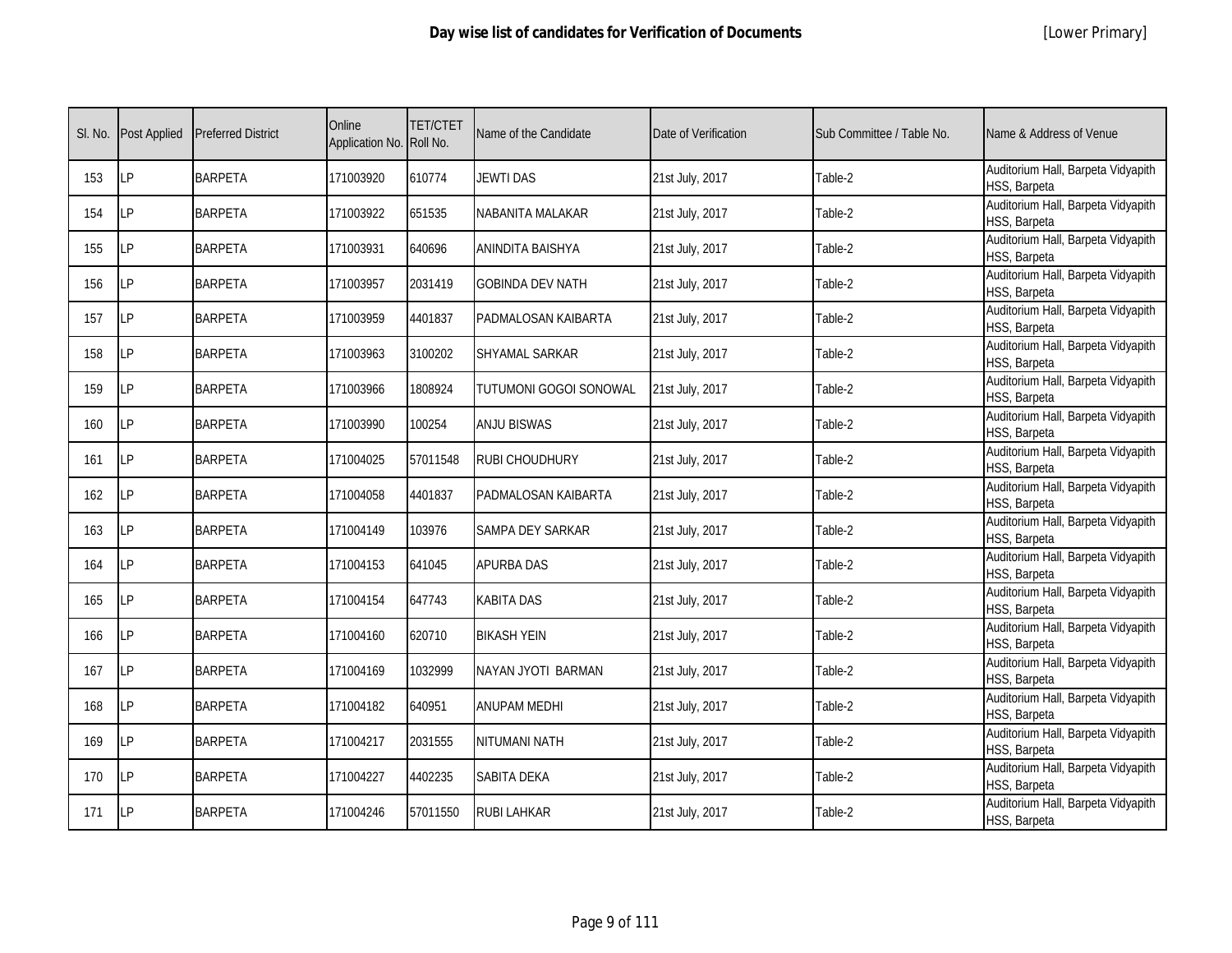|  | [Lower Primary] |
|--|-----------------|
|--|-----------------|

| SI. No. | <b>Post Applied</b> | <b>Preferred District</b> | Online<br>Application No. Roll No. | <b>TET/CTET</b> | Name of the Candidate               | Date of Verification | Sub Committee / Table No. | Name & Address of Venue                            |
|---------|---------------------|---------------------------|------------------------------------|-----------------|-------------------------------------|----------------------|---------------------------|----------------------------------------------------|
| 172     | LP                  | <b>BARPETA</b>            | 171004260                          | 52002239        | PAPIA BAISHYA                       | 21st July, 2017      | Table-2                   | Auditorium Hall, Barpeta Vidyapith<br>HSS, Barpeta |
| 173     | <b>ILP</b>          | <b>BARPETA</b>            | 171004294                          | 690745          | <b>GIYAN KUTUM</b>                  | 21st July, 2017      | Table-2                   | Auditorium Hall, Barpeta Vidyapith<br>HSS, Barpeta |
| 174     | LP                  | <b>BARPETA</b>            | 171004321                          | 08400871        | NAVEEN KUMAR MISHRA                 | 21st July, 2017      | Table-2                   | Auditorium Hall, Barpeta Vidyapith<br>HSS, Barpeta |
| 175     | LΡ                  | <b>BARPETA</b>            | 171004339                          | 1542338         | <b>DASAMI SALOI</b>                 | 21st July, 2017      | Table-2                   | Auditorium Hall, Barpeta Vidyapith<br>HSS, Barpeta |
| 176     | <b>LP</b>           | <b>BARPETA</b>            | 171004356                          | 641232          | ARUNIMA SARKAR                      | 21st July, 2017      | Table-2                   | Auditorium Hall, Barpeta Vidyapith<br>HSS, Barpeta |
| 177     | LP                  | <b>BARPETA</b>            | 171004364                          | 681128          | CHINMOY BORAH                       | 21st July, 2017      | Table-2                   | Auditorium Hall, Barpeta Vidyapith<br>HSS, Barpeta |
| 178     | <b>LP</b>           | <b>BARPETA</b>            | 171004415                          | 657266          | SIMI LATA DAS                       | 21st July, 2017      | Table-2                   | Auditorium Hall, Barpeta Vidyapith<br>HSS, Barpeta |
| 179     | LP                  | <b>BARPETA</b>            | 171004432                          | 54000065        | ABDUL KUDDUSH                       | 21st July, 2017      | Table-2                   | Auditorium Hall, Barpeta Vidyapith<br>HSS, Barpeta |
| 180     | LP                  | <b>BARPETA</b>            | 171004454                          | 1021374         | MD RAFIQUL KHAN                     | 21st July, 2017      | Table-2                   | Auditorium Hall, Barpeta Vidyapith<br>HSS, Barpeta |
| 181     | LP                  | <b>BARPETA</b>            | 171004479                          | 659389          | <b>TARALI DAS</b>                   | 21st July, 2017      | Table-2                   | Auditorium Hall, Barpeta Vidyapith<br>HSS, Barpeta |
| 182     | <b>LP</b>           | <b>BARPETA</b>            | 171004481                          | 1032874         | <b>MARAMI BARMAN</b>                | 21st July, 2017      | Table-2                   | Auditorium Hall, Barpeta Vidyapith<br>HSS, Barpeta |
| 183     | <b>LP</b>           | <b>BARPETA</b>            | 171004533                          | 657255          | <b>SIMANTA DAS</b>                  | 21st July, 2017      | Table-2                   | Auditorium Hall, Barpeta Vidyapith<br>HSS, Barpeta |
| 184     | <b>LP</b>           | <b>BARPETA</b>            | 171004541                          | 642264          | <b>BHOLA CHANDRA BISWAS</b>         | 21st July, 2017      | Table-2                   | Auditorium Hall, Barpeta Vidyapith<br>HSS, Barpeta |
| 185     | <b>LP</b>           | <b>BARPETA</b>            | 171004576                          | 51000386        | ABIDA KHATUN                        | 21st July, 2017      | Table-2                   | Auditorium Hall, Barpeta Vidyapith<br>HSS, Barpeta |
| 186     | <b>LP</b>           | <b>BARPETA</b>            | 171004580                          | 610009          | <b>ABHIJIT DAS</b>                  | 21st July, 2017      | Table-2                   | Auditorium Hall, Barpeta Vidyapith<br>HSS, Barpeta |
| 187     | LP                  | <b>BARPETA</b>            | 171004646                          | 646499          | <b>JAGADISH BISWAS</b>              | 21st July, 2017      | Table-2                   | Auditorium Hall, Barpeta Vidyapith<br>HSS, Barpeta |
| 188     | <b>LP</b>           | <b>BARPETA</b>            | 171004651                          | 45003764        | SONAM BALKRISHNA<br><b>BAVISKAR</b> | 21st July, 2017      | Table-2                   | Auditorium Hall, Barpeta Vidyapith<br>HSS, Barpeta |
| 189     | <b>LP</b>           | <b>BARPETA</b>            | 171004656                          | 1021280         | KALPANA NATH                        | 21st July, 2017      | Table-2                   | Auditorium Hall, Barpeta Vidyapith<br>HSS, Barpeta |
| 190     | <b>ILP</b>          | <b>BARPETA</b>            | 171004669                          | 0301391         | DHARMA RAJ BHATTARAI                | 21st July, 2017      | Table-2                   | Auditorium Hall, Barpeta Vidyapith<br>HSS, Barpeta |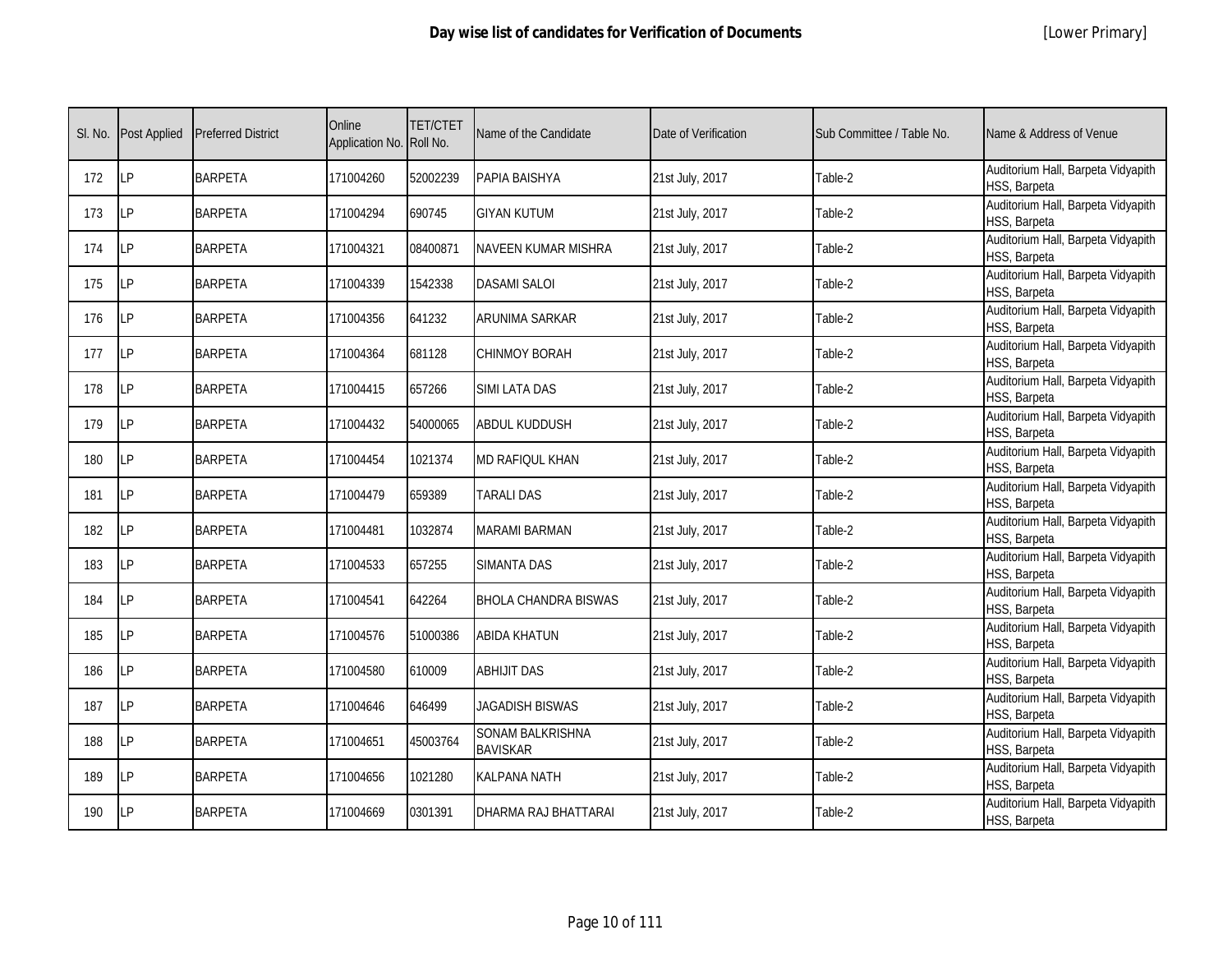|  | [Lower Primary] |
|--|-----------------|
|--|-----------------|

| SI. No. | <b>Post Applied</b> | <b>Preferred District</b> | Online<br>Application No. Roll No. | <b>TET/CTET</b> | Name of the Candidate     | Date of Verification | Sub Committee / Table No. | Name & Address of Venue                            |
|---------|---------------------|---------------------------|------------------------------------|-----------------|---------------------------|----------------------|---------------------------|----------------------------------------------------|
| 191     | LP                  | <b>BARPETA</b>            | 171004687                          | 26032790        | <b>SUNIL KUMAR</b>        | 21st July, 2017      | Table-2                   | Auditorium Hall, Barpeta Vidyapith<br>HSS, Barpeta |
| 192     | <b>ILP</b>          | <b>BARPETA</b>            | 171004708                          | 684845          | PRASANTA DOLEY            | 21st July, 2017      | Table-2                   | Auditorium Hall, Barpeta Vidyapith<br>HSS, Barpeta |
| 193     | LP                  | <b>BARPETA</b>            | 171004735                          | 653944          | PRINA DEVI RAMCHIARY      | 21st July, 2017      | Table-2                   | Auditorium Hall, Barpeta Vidyapith<br>HSS, Barpeta |
| 194     | LP                  | <b>BARPETA</b>            | 171004750                          | 3020371         | <b>SIMANTA DAS</b>        | 21st July, 2017      | Table-2                   | Auditorium Hall, Barpeta Vidyapith<br>HSS, Barpeta |
| 195     | <b>LP</b>           | <b>BARPETA</b>            | 171004769                          | 0500194         | <b>DHANJIT DAS</b>        | 21st July, 2017      | Table-2                   | Auditorium Hall, Barpeta Vidyapith<br>HSS, Barpeta |
| 196     | LP                  | <b>BARPETA</b>            | 171004777                          | 645207          | <b>DULUMANI DAS</b>       | 21st July, 2017      | Table-2                   | Auditorium Hall, Barpeta Vidyapith<br>HSS, Barpeta |
| 197     | <b>LP</b>           | <b>BARPETA</b>            | 171004801                          | 1021599         | RUNUMEE BARMAN            | 21st July, 2017      | Table-2                   | Auditorium Hall, Barpeta Vidyapith<br>HSS, Barpeta |
| 198     | LP                  | <b>BARPETA</b>            | 171004826                          | 1022039         | <b>PARUL SINGH</b>        | 21st July, 2017      | Table-2                   | Auditorium Hall, Barpeta Vidyapith<br>HSS, Barpeta |
| 199     | LP                  | <b>BARPETA</b>            | 171004881                          | 691160          | <b>MADESWAR PATGIRI</b>   | 21st July, 2017      | Table-2                   | Auditorium Hall, Barpeta Vidyapith<br>HSS, Barpeta |
| 200     | LP                  | <b>BARPETA</b>            | 171004892                          | 644027          | <b>DEISY ROY</b>          | 21st July, 2017      | Table-2                   | Auditorium Hall, Barpeta Vidyapith<br>HSS, Barpeta |
| 201     | LP                  | <b>BARPETA</b>            | 171004908                          | 630070          | <b>ANIL BORAH</b>         | 21st July, 2017      | Table-3                   | Auditorium Hall, Barpeta Vidyapith<br>HSS, Barpeta |
| 202     | LP                  | <b>BARPETA</b>            | 171004913                          | 51007088        | MUJAMMEL SIDDIQUE         | 21st July, 2017      | Table-3                   | Auditorium Hall, Barpeta Vidyapith<br>HSS, Barpeta |
| 203     | <b>LP</b>           | <b>BARPETA</b>            | 171004977                          | 649123          | <b>MADHUSMITA BHOUMIK</b> | 21st July, 2017      | Table-3                   | Auditorium Hall, Barpeta Vidyapith<br>HSS, Barpeta |
| 204     | <b>LP</b>           | <b>BARPETA</b>            | 171005020                          | $00\,$          | <b>RANJAN RAY</b>         | 21st July, 2017      | Table-3                   | Auditorium Hall, Barpeta Vidyapith<br>HSS, Barpeta |
| 205     | LP                  | <b>BARPETA</b>            | 171005026                          | 0401925         | MD NASIUR RAHMAN          | 21st July, 2017      | Table-3                   | Auditorium Hall, Barpeta Vidyapith<br>HSS, Barpeta |
| 206     | LP                  | <b>BARPETA</b>            | 171005034                          | 1544634         | <b>KAKOLI DAS</b>         | 21st July, 2017      | Table-3                   | Auditorium Hall, Barpeta Vidyapith<br>HSS, Barpeta |
| 207     | <b>LP</b>           | <b>BARPETA</b>            | 171005045                          | 659313          | TAPAN KUMAR BHARALI       | 21st July, 2017      | Table-3                   | Auditorium Hall, Barpeta Vidyapith<br>HSS, Barpeta |
| 208     | <b>LP</b>           | <b>BARPETA</b>            | 171005055                          | 1012331         | <b>JESMIN AMIN</b>        | 21st July, 2017      | Table-3                   | Auditorium Hall, Barpeta Vidyapith<br>HSS, Barpeta |
| 209     | LP                  | <b>BARPETA</b>            | 171005061                          | 675380          | NILAKHI HAZARIKA          | 21st July, 2017      | Table-3                   | Auditorium Hall, Barpeta Vidyapith<br>HSS, Barpeta |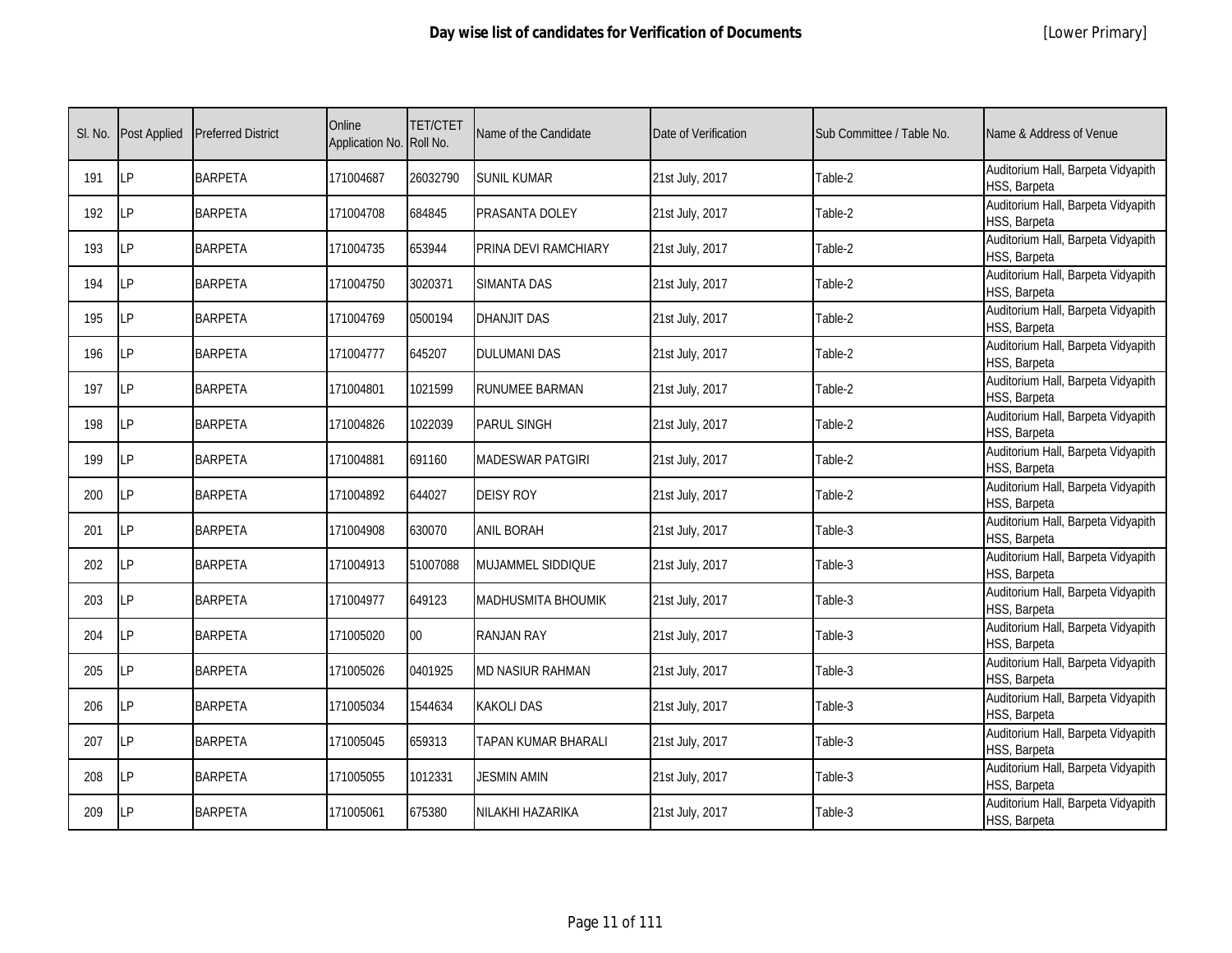|  | [Lower Primary] |
|--|-----------------|
|--|-----------------|

| SI. No. | Post Applied | <b>Preferred District</b> | Online<br>Application No. Roll No. | <b>TET/CTET</b> | Name of the Candidate | Date of Verification | Sub Committee / Table No. | Name & Address of Venue                            |
|---------|--------------|---------------------------|------------------------------------|-----------------|-----------------------|----------------------|---------------------------|----------------------------------------------------|
| 210     | LP           | <b>BARPETA</b>            | 171005082                          | 06500637        | <b>KRISHNARAJ M</b>   | 21st July, 2017      | Table-3                   | Auditorium Hall, Barpeta Vidyapith<br>HSS, Barpeta |
| 211     | LP           | <b>BARPETA</b>            | 171005126                          | 648779          | LAKHIPURNIMA DEURI    | 21st July, 2017      | Table-3                   | Auditorium Hall, Barpeta Vidyapith<br>HSS, Barpeta |
| 212     | LP           | <b>BARPETA</b>            | 171005136                          | 659019          | SUPRABHA BALA SARKER  | 21st July, 2017      | Table-3                   | Auditorium Hall, Barpeta Vidyapith<br>HSS, Barpeta |
| 213     | LP           | <b>BARPETA</b>            | 171005154                          | 1013811         | <b>BABUL DAS</b>      | 21st July, 2017      | Table-3                   | Auditorium Hall, Barpeta Vidyapith<br>HSS, Barpeta |
| 214     | LP           | <b>BARPETA</b>            | 171005158                          | 659928          | <b>VIOLINA DAS</b>    | 21st July, 2017      | Table-3                   | Auditorium Hall, Barpeta Vidyapith<br>HSS, Barpeta |
| 215     | LP           | <b>BARPETA</b>            | 171005201                          | 2020737         | KUWARI DAS NATH       | 21st July, 2017      | Table-3                   | Auditorium Hall, Barpeta Vidyapith<br>HSS, Barpeta |
| 216     | LP           | <b>BARPETA</b>            | 171005212                          | 3020202         | <b>LACHIT BARMAN</b>  | 21st July, 2017      | Table-3                   | Auditorium Hall, Barpeta Vidyapith<br>HSS, Barpeta |
| 217     | LP           | <b>BARPETA</b>            | 171005214                          | 690232          | ATUL CHANDRA BORO     | 21st July, 2017      | Table-3                   | Auditorium Hall, Barpeta Vidyapith<br>HSS, Barpeta |
| 218     | LP           | <b>BARPETA</b>            | 171005220                          | 57013233        | SHUKCHAND ALI         | 21st July, 2017      | Table-3                   | Auditorium Hall, Barpeta Vidyapith<br>HSS, Barpeta |
| 219     | LP           | <b>BARPETA</b>            | 171005248                          | 642103          | <b>BHANU MATI DAS</b> | 21st July, 2017      | Table-3                   | Auditorium Hall, Barpeta Vidyapith<br>HSS, Barpeta |
| 220     | IP           | <b>BARPETA</b>            | 171005252                          | 653127          | <b>PINKI BAISHYA</b>  | 21st July, 2017      | Table-3                   | Auditorium Hall, Barpeta Vidyapith<br>HSS, Barpeta |
| 221     | <b>LP</b>    | <b>BARPETA</b>            | 171005265                          | 100218          | ANINDITA TALUKDER     | 21st July, 2017      | Table-3                   | Auditorium Hall, Barpeta Vidyapith<br>HSS, Barpeta |
| 222     | LP           | <b>BARPETA</b>            | 171005321                          | 3550715         | PRANJAL KUMAR RABHA   | 21st July, 2017      | Table-3                   | Auditorium Hall, Barpeta Vidyapith<br>HSS, Barpeta |
| 223     | LP           | <b>BARPETA</b>            | 171005327                          | 640119          | ABHINANDA PATHAK      | 21st July, 2017      | Table-3                   | Auditorium Hall, Barpeta Vidyapith<br>HSS, Barpeta |
| 224     | LP           | <b>BARPETA</b>            | 171005340                          | 1031992         | <b>ANTHANY DAS</b>    | 21st July, 2017      | Table-3                   | Auditorium Hall, Barpeta Vidyapith<br>HSS, Barpeta |
| 225     | LP           | <b>BARPETA</b>            | 171005366                          | 1032733         | <b>KHANIN DAS</b>     | 21st July, 2017      | Table-3                   | Auditorium Hall, Barpeta Vidyapith<br>HSS, Barpeta |
| 226     | <b>LP</b>    | <b>BARPETA</b>            | 171005393                          | 54000564        | <b>ARUP KALITA</b>    | 21st July, 2017      | Table-3                   | Auditorium Hall, Barpeta Vidyapith<br>HSS, Barpeta |
| 227     | LP           | <b>BARPETA</b>            | 171005406                          | 653204          | <b>PINKY RABHA</b>    | 21st July, 2017      | Table-3                   | Auditorium Hall, Barpeta Vidyapith<br>HSS, Barpeta |
| 228     | LP           | <b>BARPETA</b>            | 171005417                          | 654231          | <b>PURABI DAS</b>     | 21st July, 2017      | Table-3                   | Auditorium Hall, Barpeta Vidyapith<br>HSS, Barpeta |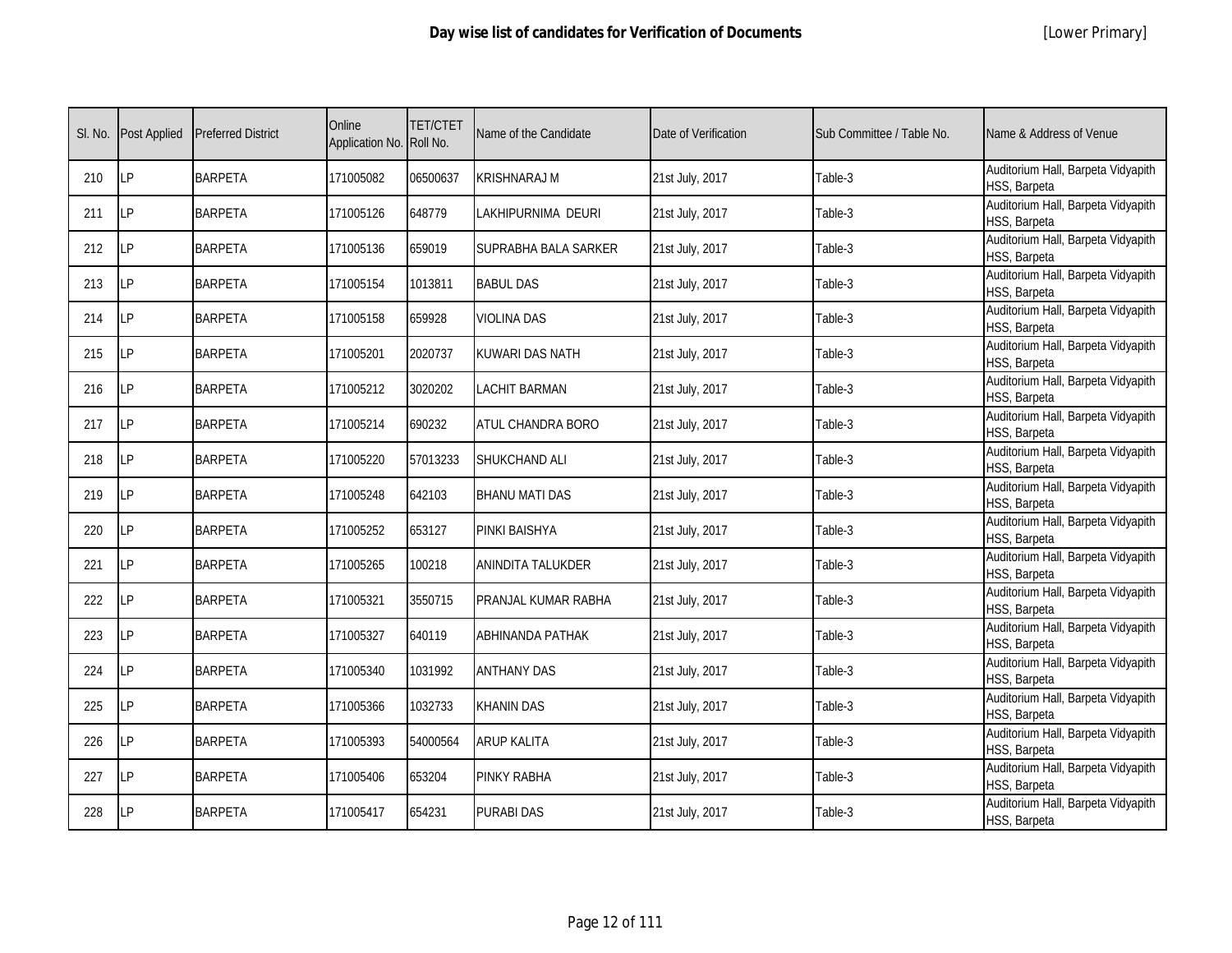|  | [Lower Primary] |
|--|-----------------|
|--|-----------------|

| SI. No. | <b>Post Applied</b> | <b>Preferred District</b> | Online<br>Application No. Roll No. | <b>TET/CTET</b> | Name of the Candidate               | Date of Verification | Sub Committee / Table No. | Name & Address of Venue                            |
|---------|---------------------|---------------------------|------------------------------------|-----------------|-------------------------------------|----------------------|---------------------------|----------------------------------------------------|
| 229     | LP                  | <b>BARPETA</b>            | 171005421                          | 4403703         | BANDANA KALITA                      | 21st July, 2017      | Table-3                   | Auditorium Hall, Barpeta Vidyapith<br>HSS, Barpeta |
| 230     | <b>ILP</b>          | <b>BARPETA</b>            | 171005435                          | 3030302         | JIYAUR RAHMAN                       | 21st July, 2017      | Table-3                   | Auditorium Hall, Barpeta Vidyapith<br>HSS, Barpeta |
| 231     | <b>LP</b>           | <b>BARPETA</b>            | 171005477                          | 51007411        | NAYAN JYOTI MEDHI                   | 21st July, 2017      | Table-3                   | Auditorium Hall, Barpeta Vidyapith<br>HSS, Barpeta |
| 232     | LP                  | <b>BARPETA</b>            | 171005478                          | 640850          | ANJU MANI DAS                       | 21st July, 2017      | Table-3                   | Auditorium Hall, Barpeta Vidyapith<br>HSS, Barpeta |
| 233     | LP                  | <b>BARPETA</b>            | 171005582                          | 655892          | RUP JYOTI DAS                       | 21st July, 2017      | Table-3                   | Auditorium Hall, Barpeta Vidyapith<br>HSS, Barpeta |
| 234     | <b>LP</b>           | <b>BARPETA</b>            | 171005700                          | 57008503        | <b>MRIDUL BAISHYA</b>               | 21st July, 2017      | Table-3                   | Auditorium Hall, Barpeta Vidyapith<br>HSS, Barpeta |
| 235     | LP                  | <b>BARPETA</b>            | 171005809                          | 57008503        | MRIDUL BAISHYA                      | 21st July, 2017      | Table-3                   | Auditorium Hall, Barpeta Vidyapith<br>HSS, Barpeta |
| 236     | <b>LP</b>           | <b>BARPETA</b>            | 171005816                          | 644341          | DHRUBA JYOTI DAS                    | 21st July, 2017      | Table-3                   | Auditorium Hall, Barpeta Vidyapith<br>HSS, Barpeta |
| 237     | <b>LP</b>           | <b>BARPETA</b>            | 171005846                          | 57008503        | <b>MRIDUL BAISHYA</b>               | 21st July, 2017      | Table-3                   | Auditorium Hall, Barpeta Vidyapith<br>HSS, Barpeta |
| 238     | LP                  | <b>BARPETA</b>            | 171005905                          | 45003764        | SONAM BALKRISHNA<br><b>BAVISKAR</b> | 21st July, 2017      | Table-3                   | Auditorium Hall, Barpeta Vidyapith<br>HSS, Barpeta |
| 239     | LP                  | <b>BARPETA</b>            | 171005966                          | 01628973        | ANJU ACHHWAN                        | 21st July, 2017      | Table-3                   | Auditorium Hall, Barpeta Vidyapith<br>HSS, Barpeta |
| 240     | LP                  | <b>BARPETA</b>            | 171005999                          | 611624          | RATAN KUMARBARMAN                   | 21st July, 2017      | Table-3                   | Auditorium Hall, Barpeta Vidyapith<br>HSS, Barpeta |
| 241     | <b>ILP</b>          | <b>BARPETA</b>            | 171006003                          | 00706598        | CHANDRA BHUSHAN PRASAD              | 21st July, 2017      | Table-3                   | Auditorium Hall, Barpeta Vidyapith<br>HSS, Barpeta |
| 242     | LP                  | <b>BARPETA</b>            | 171006018                          | 07620608        | <b>KM ANITA</b>                     | 21st July, 2017      | Table-3                   | Auditorium Hall, Barpeta Vidyapith<br>HSS, Barpeta |
| 243     | <b>LP</b>           | <b>BARPETA</b>            | 171006019                          | 3030092         | BHASKARJYOTI SARMA                  | 21st July, 2017      | Table-3                   | Auditorium Hall, Barpeta Vidyapith<br>HSS, Barpeta |
| 244     | <b>LP</b>           | <b>BARPETA</b>            | 171006029                          | 01810821        | <b>GAURAV SHARMA</b>                | 21st July, 2017      | Table-3                   | Auditorium Hall, Barpeta Vidyapith<br>HSS, Barpeta |
| 245     | LP                  | <b>BARPETA</b>            | 171006040                          | 3030080         | BHAGYA NARAYAN DAS                  | 21st July, 2017      | Table-3                   | Auditorium Hall, Barpeta Vidyapith<br>HSS, Barpeta |
| 246     | <b>LP</b>           | <b>BARPETA</b>            | 171006066                          | 101736          | <b>KAMAL SARKAR</b>                 | 21st July, 2017      | Table-3                   | Auditorium Hall, Barpeta Vidyapith<br>HSS, Barpeta |
| 247     | <b>LP</b>           | <b>BARPETA</b>            | 171006067                          | 610145          | ARCHANA BARO                        | 21st July, 2017      | Table-3                   | Auditorium Hall, Barpeta Vidyapith<br>HSS, Barpeta |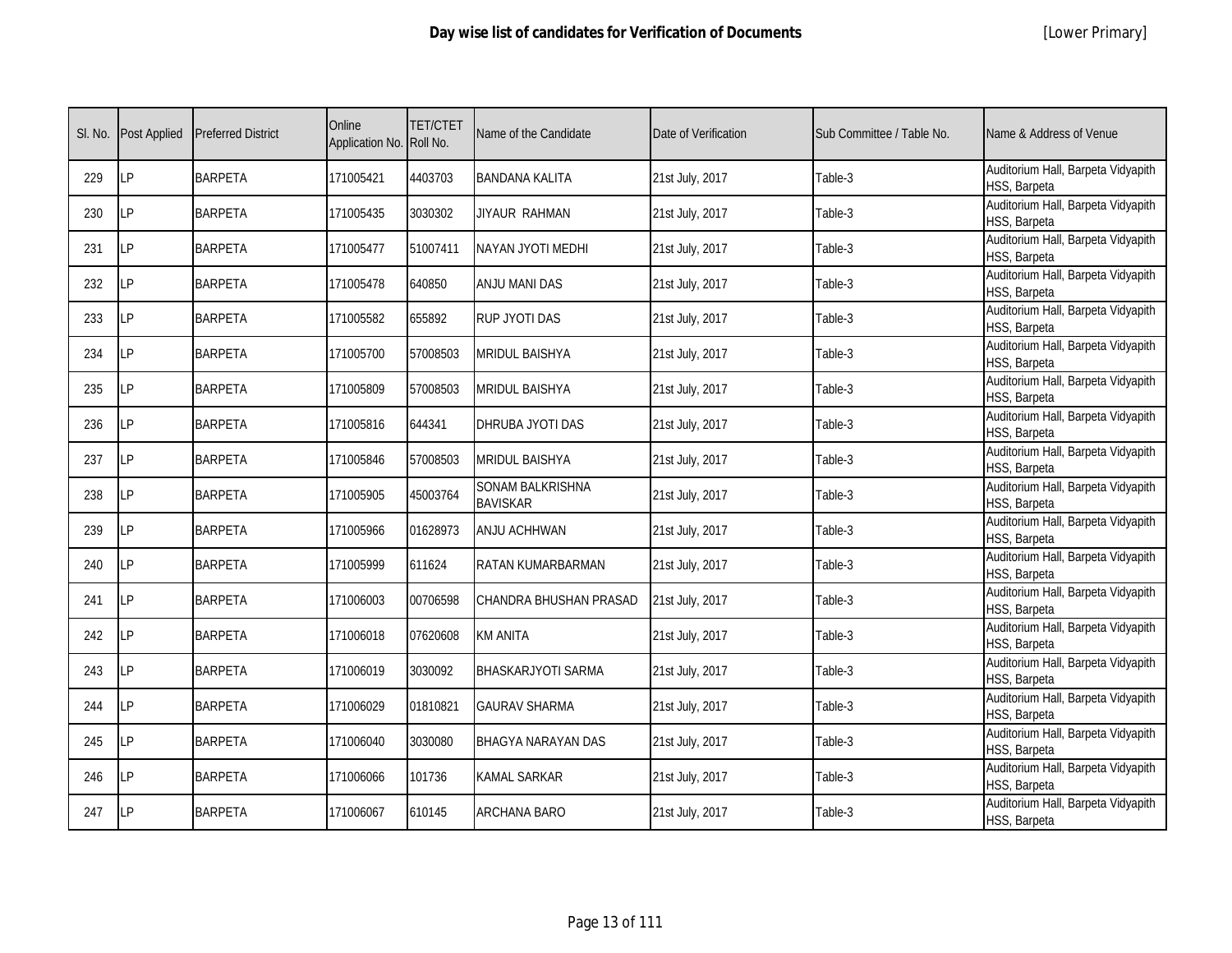| SI. No. | <b>Post Applied</b> | <b>Preferred District</b> | Online<br>Application No. Roll No. | <b>TET/CTET</b> | Name of the Candidate   | Date of Verification | Sub Committee / Table No. | Name & Address of Venue                            |
|---------|---------------------|---------------------------|------------------------------------|-----------------|-------------------------|----------------------|---------------------------|----------------------------------------------------|
| 248     | LP                  | <b>BARPETA</b>            | 171006080                          | 5605866         | <b>MANTU DAS</b>        | 21st July, 2017      | Table-3                   | Auditorium Hall, Barpeta Vidyapith<br>HSS, Barpeta |
| 249     | LP                  | <b>BARPETA</b>            | 171006149                          | 51007615        | NIBEDITA MEDHI          | 21st July, 2017      | Table-3                   | Auditorium Hall, Barpeta Vidyapith<br>HSS, Barpeta |
| 250     | LP                  | <b>BARPETA</b>            | 171006156                          | 4409338         | SRI DINESH GOSWAMI      | 21st July, 2017      | Table-3                   | Auditorium Hall, Barpeta Vidyapith<br>HSS, Barpeta |
| 251     | LP                  | <b>BARPETA</b>            | 171006165                          | 643332          | CHAMPA KARMAKAR         | 21st July, 2017      | Table-3                   | Auditorium Hall, Barpeta Vidyapith<br>HSS, Barpeta |
| 252     | LP                  | <b>BARPETA</b>            | 171006179                          | 654817          | <b>RAMEN DAS</b>        | 21st July, 2017      | Table-3                   | Auditorium Hall, Barpeta Vidyapith<br>HSS, Barpeta |
| 253     | LP                  | <b>BARPETA</b>            | 171006189                          | 684849          | PRASANTA MEDAK          | 21st July, 2017      | Table-3                   | Auditorium Hall, Barpeta Vidyapith<br>HSS, Barpeta |
| 254     | LP                  | <b>BARPETA</b>            | 171006193                          | 51007963        | <b>PALLABI DEVI</b>     | 21st July, 2017      | Table-3                   | Auditorium Hall, Barpeta Vidyapith<br>HSS, Barpeta |
| 255     | LP                  | <b>BARPETA</b>            | 171006202                          | 651216          | MRS MAMUMONI MEDHI      | 21st July, 2017      | Table-3                   | Auditorium Hall, Barpeta Vidyapith<br>HSS, Barpeta |
| 256     | LP                  | <b>BARPETA</b>            | 171006205                          | 1013880         | SUMITRA DEVI BORO       | 21st July, 2017      | Table-3                   | Auditorium Hall, Barpeta Vidyapith<br>HSS, Barpeta |
| 257     | LP                  | <b>BARPETA</b>            | 171006213                          | 649237          | <b>MALA SUTRADHAR</b>   | 21st July, 2017      | Table-3                   | Auditorium Hall, Barpeta Vidyapith<br>HSS, Barpeta |
| 258     | LP                  | <b>BARPETA</b>            | 171006232                          | 5500084         | <b>GOPANGANA MISHRA</b> | 21st July, 2017      | Table-3                   | Auditorium Hall, Barpeta Vidyapith<br>HSS, Barpeta |
| 259     | LP                  | <b>BARPETA</b>            | 171006234                          | 102029          | MAMPI DEB NATH          | 21st July, 2017      | Table-3                   | Auditorium Hall, Barpeta Vidyapith<br>HSS, Barpeta |
| 260     | LP                  | <b>BARPETA</b>            | 171006270                          | 648063          | <b>KANGKAN DAS</b>      | 21st July, 2017      | Table-3                   | Auditorium Hall, Barpeta Vidyapith<br>HSS, Barpeta |
| 261     | LP                  | <b>BARPETA</b>            | 171006294                          | 653103          | PHULKUMARI TALUKDAR     | 21st July, 2017      | Table-3                   | Auditorium Hall, Barpeta Vidyapith<br>HSS, Barpeta |
| 262     | LP                  | <b>BARPETA</b>            | 171006330                          | 653115          | <b>PIJUSH DAS</b>       | 21st July, 2017      | Table-3                   | Auditorium Hall, Barpeta Vidyapith<br>HSS, Barpeta |
| 263     | LP                  | <b>BARPETA</b>            | 171006360                          | 646357          | <b>HITESH MEDHI</b>     | 21st July, 2017      | Table-3                   | Auditorium Hall, Barpeta Vidyapith<br>HSS, Barpeta |
| 264     | <b>LP</b>           | <b>BARPETA</b>            | 171006445                          | 655303          | <b>RENU BASUMATARY</b>  | 21st July, 2017      | Table-3                   | Auditorium Hall, Barpeta Vidyapith<br>HSS, Barpeta |
| 265     | LP                  | <b>BARPETA</b>            | 171006452                          | 3020327         | REKHA KAKATI            | 21st July, 2017      | Table-3                   | Auditorium Hall, Barpeta Vidyapith<br>HSS, Barpeta |
| 266     | LP                  | <b>BARPETA</b>            | 171006460                          | 641659          | <b>BANDANA PATHAK</b>   | 21st July, 2017      | Table-3                   | Auditorium Hall, Barpeta Vidyapith<br>HSS, Barpeta |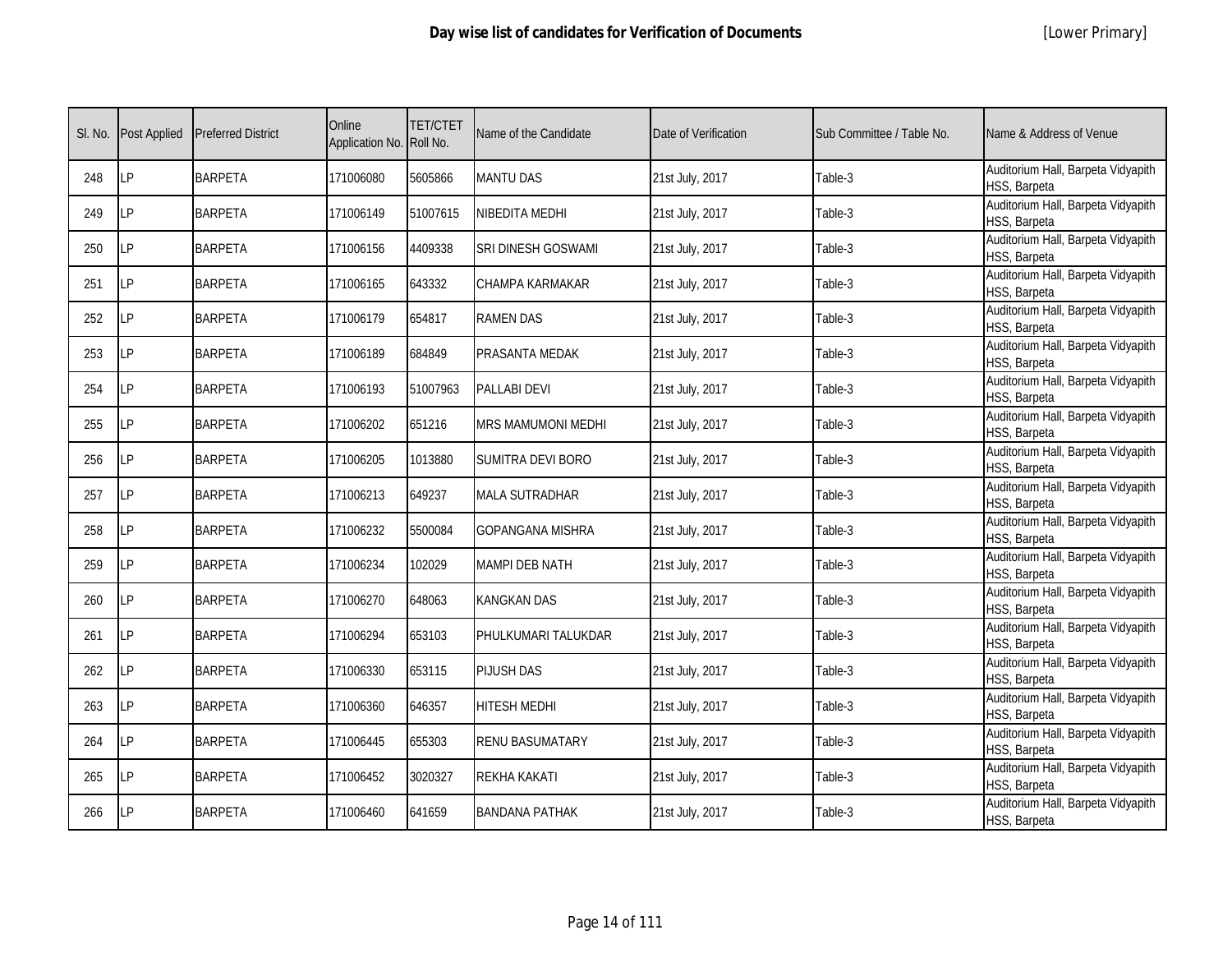| SI. No. | Post Applied | <b>Preferred District</b> | Online<br>Application No. Roll No. | <b>TET/CTET</b> | Name of the Candidate    | Date of Verification | Sub Committee / Table No. | Name & Address of Venue                            |
|---------|--------------|---------------------------|------------------------------------|-----------------|--------------------------|----------------------|---------------------------|----------------------------------------------------|
| 267     | LP           | <b>BARPETA</b>            | 171006469                          | 641088          | <b>ARATI DEKA</b>        | 21st July, 2017      | Table-3                   | Auditorium Hall, Barpeta Vidyapith<br>HSS, Barpeta |
| 268     | LP           | <b>BARPETA</b>            | 171006471                          | 610504          | DHARITRI DEVI BHAGAWAT   | 21st July, 2017      | Table-3                   | Auditorium Hall, Barpeta Vidyapith<br>HSS, Barpeta |
| 269     | LP           | <b>BARPETA</b>            | 171006486                          | 51010000        | <b>SARIFUL ISLAM</b>     | 21st July, 2017      | Table-3                   | Auditorium Hall, Barpeta Vidyapith<br>HSS, Barpeta |
| 270     | LP           | <b>BARPETA</b>            | 171006490                          | 57013536        | <b>SUJIT SINGH</b>       | 21st July, 2017      | Table-3                   | Auditorium Hall, Barpeta Vidyapith<br>HSS, Barpeta |
| 271     | LP           | <b>BARPETA</b>            | 171006498                          | 656692          | <b>SANTOSH BARO</b>      | 21st July, 2017      | Table-3                   | Auditorium Hall, Barpeta Vidyapith<br>HSS, Barpeta |
| 272     | LP           | <b>BARPETA</b>            | 171006518                          | 3110607         | RATUL KOCHARY            | 21st July, 2017      | Table-3                   | Auditorium Hall, Barpeta Vidyapith<br>HSS, Barpeta |
| 273     | LP           | <b>BARPETA</b>            | 171006540                          | 1033424         | SURABHI DAS              | 21st July, 2017      | Table-3                   | Auditorium Hall, Barpeta Vidyapith<br>HSS, Barpeta |
| 274     | LP           | <b>BARPETA</b>            | 171006604                          | 649032          | <b>UHIT MEDHI</b>        | 21st July, 2017      | Table-3                   | Auditorium Hall, Barpeta Vidyapith<br>HSS, Barpeta |
| 275     | LP           | <b>BARPETA</b>            | 171006629                          | 3010004         | <b>MITALI SAIKIA</b>     | 21st July, 2017      | Table-3                   | Auditorium Hall, Barpeta Vidyapith<br>HSS, Barpeta |
| 276     | LP           | <b>BARPETA</b>            | 171006633                          | 611028          | <b>MANIKA DAS</b>        | 21st July, 2017      | Table-3                   | Auditorium Hall, Barpeta Vidyapith<br>HSS, Barpeta |
| 277     | LP           | <b>BARPETA</b>            | 171006654                          | 3030278         | <b>HIRAMANI DEKA</b>     | 21st July, 2017      | Table-3                   | Auditorium Hall, Barpeta Vidyapith<br>HSS, Barpeta |
| 278     | LP           | <b>BARPETA</b>            | 171006684                          | 103700          | <b>RITA PANDIT</b>       | 21st July, 2017      | Table-3                   | Auditorium Hall, Barpeta Vidyapith<br>HSS, Barpeta |
| 279     | LP           | <b>BARPETA</b>            | 171006688                          | 102044          | <b>MAMPI SUTRADHAR</b>   | 21st July, 2017      | Table-3                   | Auditorium Hall, Barpeta Vidyapith<br>HSS, Barpeta |
| 280     | LP           | <b>BARPETA</b>            | 171006774                          | 1012335         | <b>JILIMA BEGUM</b>      | 21st July, 2017      | Table-3                   | Auditorium Hall, Barpeta Vidyapith<br>HSS, Barpeta |
| 281     | LP           | <b>BARPETA</b>            | 171006775                          | 101288          | <b>DIPTI SARKAR</b>      | 21st July, 2017      | Table-3                   | Auditorium Hall, Barpeta Vidyapith<br>HSS, Barpeta |
| 282     | LP           | <b>BARPETA</b>            | 171006799                          | 632508          | <b>SMRITI SONOWAL</b>    | 21st July, 2017      | Table-3                   | Auditorium Hall, Barpeta Vidyapith<br>HSS, Barpeta |
| 283     | LP           | <b>BARPETA</b>            | 171006819                          | 08502529        | <b>ASHOK KUMAR BOODH</b> | 21st July, 2017      | Table-3                   | Auditorium Hall, Barpeta Vidyapith<br>HSS, Barpeta |
| 284     | LP           | <b>BARPETA</b>            | 171006821                          | 652857          | PAPARI PATHAK            | 21st July, 2017      | Table-3                   | Auditorium Hall, Barpeta Vidyapith<br>HSS, Barpeta |
| 285     | LP           | <b>BARPETA</b>            | 171006834                          | 1021309         | KHALILUR RAHMAN          | 21st July, 2017      | Table-3                   | Auditorium Hall, Barpeta Vidyapith<br>HSS, Barpeta |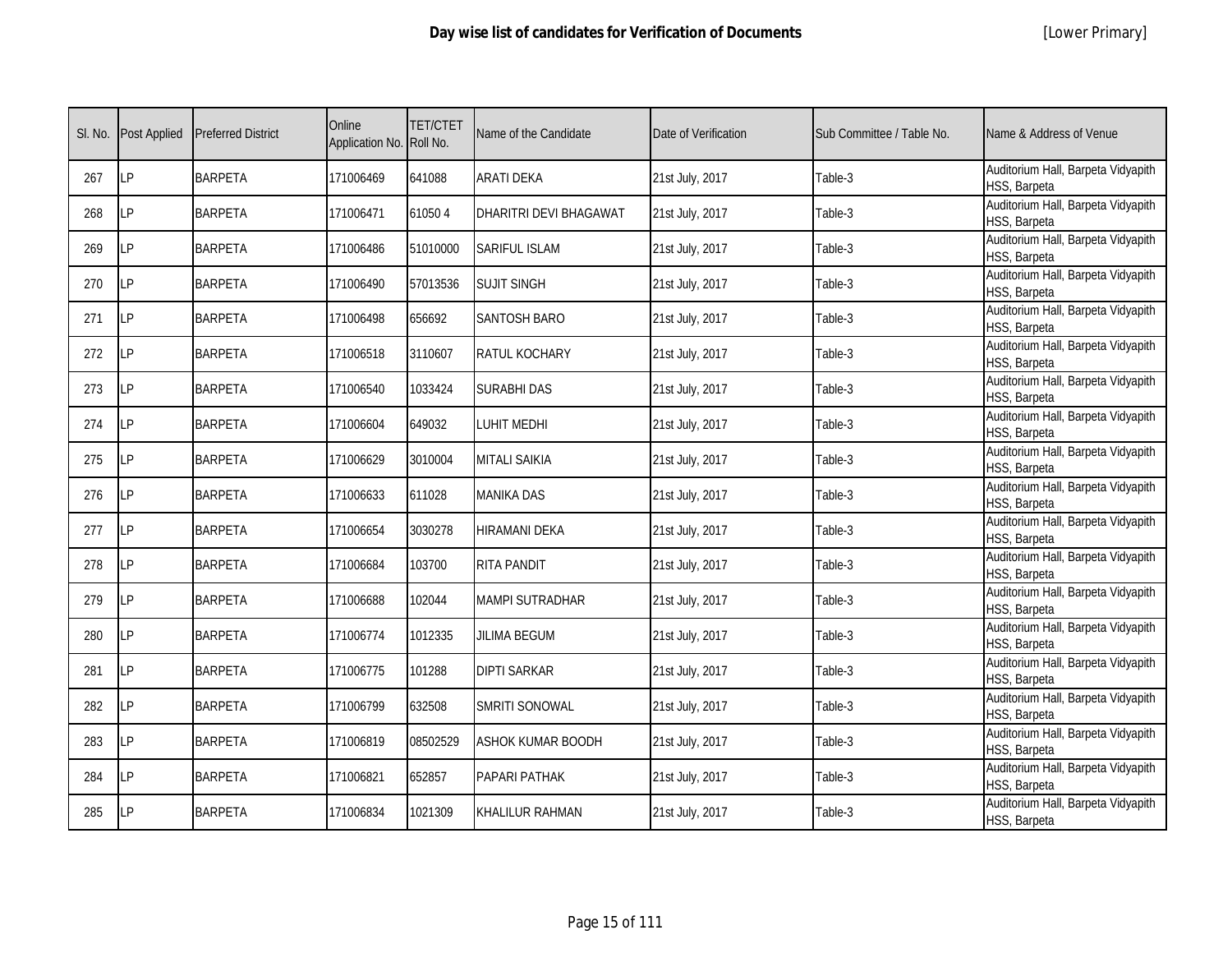|  | [Lower Primary] |
|--|-----------------|
|--|-----------------|

| SI. No. | <b>Post Applied</b> | <b>Preferred District</b> | Online<br>Application No. Roll No. | <b>TET/CTET</b> | Name of the Candidate   | Date of Verification | Sub Committee / Table No. | Name & Address of Venue                            |
|---------|---------------------|---------------------------|------------------------------------|-----------------|-------------------------|----------------------|---------------------------|----------------------------------------------------|
| 286     | <b>LP</b>           | <b>BARPETA</b>            | 171006847                          | 1013280         | SYED RAKIBUDDIN AHMED   | 21st July, 2017      | Table-3                   | Auditorium Hall, Barpeta Vidyapith<br>HSS, Barpeta |
| 287     | <b>LP</b>           | <b>BARPETA</b>            | 171006877                          | 1021510         | PRANITA DAS             | 21st July, 2017      | Table-3                   | Auditorium Hall, Barpeta Vidyapith<br>HSS, Barpeta |
| 288     | LP                  | <b>BARPETA</b>            | 171006892                          | 691068          | KRIPALI DAS             | 21st July, 2017      | Table-3                   | Auditorium Hall, Barpeta Vidyapith<br>HSS, Barpeta |
| 289     | LP                  | <b>BARPETA</b>            | 171006940                          | 07522031        | JITENDRA KUMAR          | 21st July, 2017      | Table-3                   | Auditorium Hall, Barpeta Vidyapith<br>HSS, Barpeta |
| 290     | LP                  | <b>BARPETA</b>            | 171006970                          | 57002733        | <b>BRAJEN BARMAN</b>    | 21st July, 2017      | Table-3                   | Auditorium Hall, Barpeta Vidyapith<br>HSS, Barpeta |
| 291     | LP                  | <b>BARPETA</b>            | 171006972                          | 3020166         | <b>ITIMA BASUMATARY</b> | 21st July, 2017      | Table-3                   | Auditorium Hall, Barpeta Vidyapith<br>HSS, Barpeta |
| 292     | <b>LP</b>           | <b>BARPETA</b>            | 171006983                          | 642349          | <b>BIBHA DAS</b>        | 21st July, 2017      | Table-3                   | Auditorium Hall, Barpeta Vidyapith<br>HSS, Barpeta |
| 293     | LP                  | <b>BARPETA</b>            | 171007002                          | 691068          | <b>KRIPALI DAS</b>      | 21st July, 2017      | Table-3                   | Auditorium Hall, Barpeta Vidyapith<br>HSS, Barpeta |
| 294     | <b>LP</b>           | <b>BARPETA</b>            | 171007024                          | 644112          | <b>DHANASRI PATHAK</b>  | 21st July, 2017      | Table-3                   | Auditorium Hall, Barpeta Vidyapith<br>HSS, Barpeta |
| 295     | LP                  | <b>BARPETA</b>            | 171007043                          | 657020          | SHIKHA DAS              | 21st July, 2017      | Table-3                   | Auditorium Hall, Barpeta Vidyapith<br>HSS, Barpeta |
| 296     | LP                  | <b>BARPETA</b>            | 171007078                          | 653068          | PAYEL DAS               | 21st July, 2017      | Table-3                   | Auditorium Hall, Barpeta Vidyapith<br>HSS, Barpeta |
| 297     | <b>LP</b>           | <b>BARPETA</b>            | 171007098                          | 57008183        | <b>MOIDUL ISLAM</b>     | 21st July, 2017      | Table-3                   | Auditorium Hall, Barpeta Vidyapith<br>HSS, Barpeta |
| 298     | <b>LP</b>           | <b>BARPETA</b>            | 171007099                          | 690719          | <b>GAUTAM KUMAR DAS</b> | 21st July, 2017      | Table-3                   | Auditorium Hall, Barpeta Vidyapith<br>HSS, Barpeta |
| 299     | <b>LP</b>           | <b>BARPETA</b>            | 171007100                          | 658653          | SUBHASH BAISHYA         | 21st July, 2017      | Table-3                   | Auditorium Hall, Barpeta Vidyapith<br>HSS, Barpeta |
| 300     | <b>LP</b>           | <b>BARPETA</b>            | 171007118                          | 4107421         | NIRAJ TURNEY            | 21st July, 2017      | Table-3                   | Auditorium Hall, Barpeta Vidyapith<br>HSS, Barpeta |
| 301     | LP                  | <b>BARPETA</b>            | 171007136                          | 645659          | <b>GITUSMITA DAS</b>    | 21st July, 2017      | Table-4                   | Auditorium Hall, Barpeta Vidyapith<br>HSS, Barpeta |
| 302     | <b>LP</b>           | <b>BARPETA</b>            | 171007144                          | 1033517         | <b>NAYAN GHIMIRE</b>    | 21st July, 2017      | Table-4                   | Auditorium Hall, Barpeta Vidyapith<br>HSS, Barpeta |
| 303     | <b>LP</b>           | <b>BARPETA</b>            | 171007172                          | 641098          | ARCHANA BAISHYA         | 21st July, 2017      | Table-4                   | Auditorium Hall, Barpeta Vidyapith<br>HSS, Barpeta |
| 304     | <b>LP</b>           | <b>BARPETA</b>            | 171007174                          | 57008488        | <b>MOZAMIL HOQUE</b>    | 21st July, 2017      | Table-4                   | Auditorium Hall, Barpeta Vidyapith<br>HSS, Barpeta |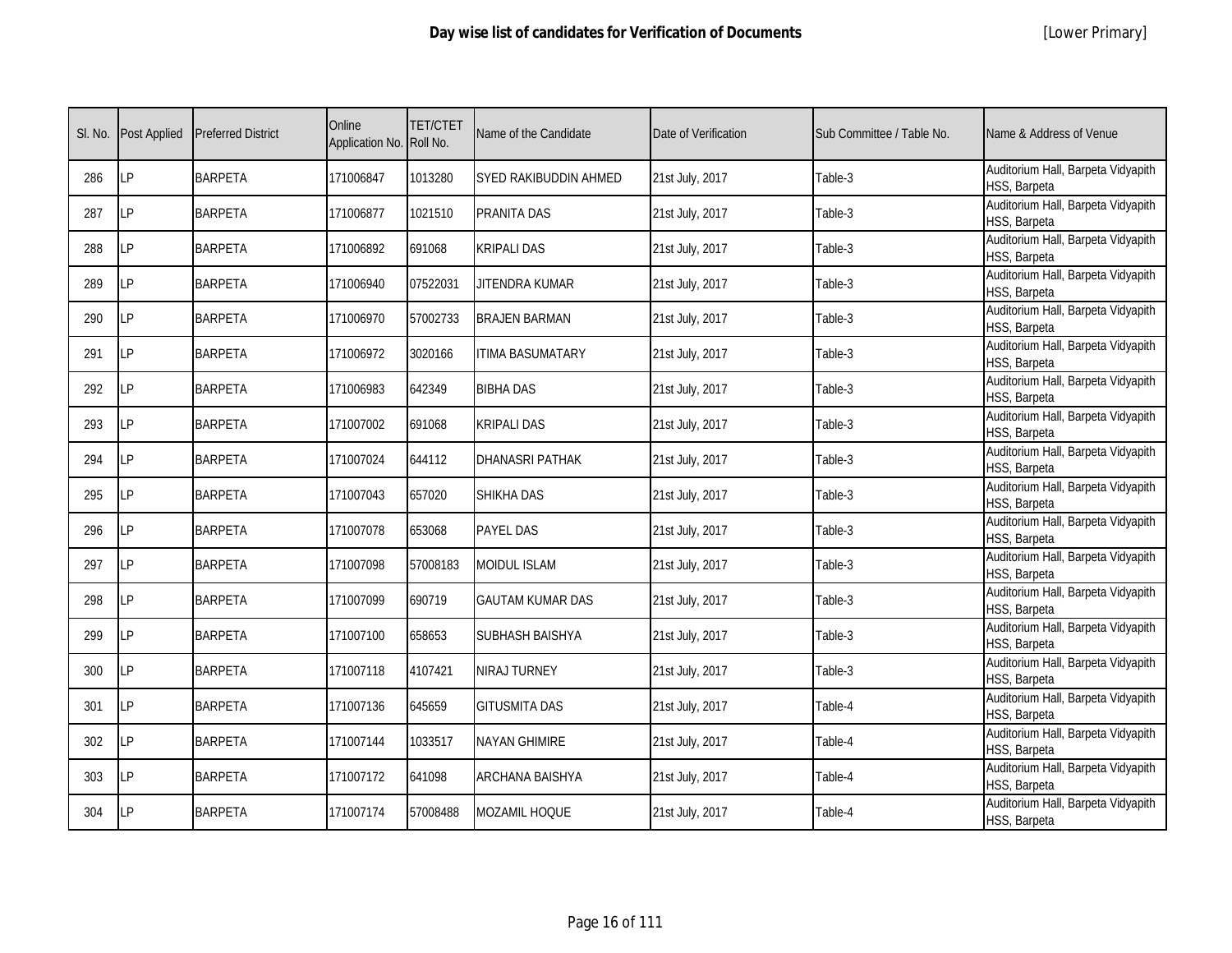|  | [Lower Primary] |
|--|-----------------|
|--|-----------------|

| SI. No. | <b>Post Applied</b> | <b>Preferred District</b> | Online<br>Application No. Roll No. | <b>TET/CTET</b> | Name of the Candidate                | Date of Verification | Sub Committee / Table No. | Name & Address of Venue                            |
|---------|---------------------|---------------------------|------------------------------------|-----------------|--------------------------------------|----------------------|---------------------------|----------------------------------------------------|
| 305     | <b>LP</b>           | <b>BARPETA</b>            | 171007213                          | 658304          | PRANITA DAS                          | 21st July, 2017      | Table-4                   | Auditorium Hall, Barpeta Vidyapith<br>HSS, Barpeta |
| 306     | <b>LP</b>           | <b>BARPETA</b>            | 171007217                          | 620855          | <b>BISWA BOR SAIKIA</b>              | 21st July, 2017      | Table-4                   | Auditorium Hall, Barpeta Vidyapith<br>HSS, Barpeta |
| 307     | LP                  | <b>BARPETA</b>            | 171007288                          | 3030742         | ROSHAN LUINTEL                       | 21st July, 2017      | Table-4                   | Auditorium Hall, Barpeta Vidyapith<br>HSS, Barpeta |
| 308     | LP                  | <b>BARPETA</b>            | 171007293                          | 121212          | <b>MD RAYASUL ISLAM</b><br>CHOUDHURY | 21st July, 2017      | Table-4                   | Auditorium Hall, Barpeta Vidyapith<br>HSS, Barpeta |
| 309     | <b>LP</b>           | <b>BARPETA</b>            | 171007297                          | 1012642         | <b>MINAKSHI DAS</b>                  | 21st July, 2017      | Table-4                   | Auditorium Hall, Barpeta Vidyapith<br>HSS, Barpeta |
| 310     | <b>LP</b>           | <b>BARPETA</b>            | 171007314                          | 671687          | <b>DEBASHREE KACHARI</b>             | 21st July, 2017      | Table-4                   | Auditorium Hall, Barpeta Vidyapith<br>HSS, Barpeta |
| 311     | <b>ILP</b>          | <b>BARPETA</b>            | 171007338                          | 51004640        | <b>KRISHMITA DAS</b>                 | 21st July, 2017      | Table-4                   | Auditorium Hall, Barpeta Vidyapith<br>HSS, Barpeta |
| 312     | <b>LP</b>           | <b>BARPETA</b>            | 171007353                          | 643112          | <b>BISWAJIT SARKAR</b>               | 21st July, 2017      | Table-4                   | Auditorium Hall, Barpeta Vidyapith<br>HSS, Barpeta |
| 313     | LΡ                  | <b>BARPETA</b>            | 171007381                          | 658246          | PAPARI SWARGIARY                     | 21st July, 2017      | Table-4                   | Auditorium Hall, Barpeta Vidyapith<br>HSS, Barpeta |
| 314     | LP                  | <b>BARPETA</b>            | 171007384                          | 682122          | JANAKANTA PEGU                       | 21st July, 2017      | Table-4                   | Auditorium Hall, Barpeta Vidyapith<br>HSS, Barpeta |
| 315     | LP                  | <b>BARPETA</b>            | 171007520                          | 651641          | <b>NAMITA DAS</b>                    | 21st July, 2017      | Table-4                   | Auditorium Hall, Barpeta Vidyapith<br>HSS, Barpeta |
| 316     | LP                  | <b>BARPETA</b>            | 171007551                          | 652364          | NITAI MANDAL                         | 21st July, 2017      | Table-4                   | Auditorium Hall, Barpeta Vidyapith<br>HSS, Barpeta |
| 317     | LP                  | <b>BARPETA</b>            | 171007573                          | 641400          | <b>AVINASH DAS</b>                   | 21st July, 2017      | Table-4                   | Auditorium Hall, Barpeta Vidyapith<br>HSS, Barpeta |
| 318     | <b>LP</b>           | <b>BARPETA</b>            | 171007592                          | 1033185         | PULAK PATHAK                         | 21st July, 2017      | Table-4                   | Auditorium Hall, Barpeta Vidyapith<br>HSS, Barpeta |
| 319     | <b>LP</b>           | <b>BARPETA</b>            | 171007609                          | 3010063         | <b>ASHISH CHAKRABORTY</b>            | 21st July, 2017      | Table-4                   | Auditorium Hall, Barpeta Vidyapith<br>HSS, Barpeta |
| 320     | <b>LP</b>           | <b>BARPETA</b>            | 171007624                          | 0301937         | RADHA SWARGIARY                      | 21st July, 2017      | Table-4                   | Auditorium Hall, Barpeta Vidyapith<br>HSS, Barpeta |
| 321     | <b>ILP</b>          | <b>BARPETA</b>            | 171007635                          | 1012838         | PAPARI CHOUDHURY                     | 21st July, 2017      | Table-4                   | Auditorium Hall, Barpeta Vidyapith<br>HSS, Barpeta |
| 322     | <b>LP</b>           | <b>BARPETA</b>            | 171007644                          | 104210          | SARMISTHA DUTTA                      | 21st July, 2017      | Table-4                   | Auditorium Hall, Barpeta Vidyapith<br>HSS, Barpeta |
| 323     | LP                  | <b>BARPETA</b>            | 171007676                          | 3020285         | NIYANTA TALUKDAR                     | 21st July, 2017      | Table-4                   | Auditorium Hall, Barpeta Vidyapith<br>HSS, Barpeta |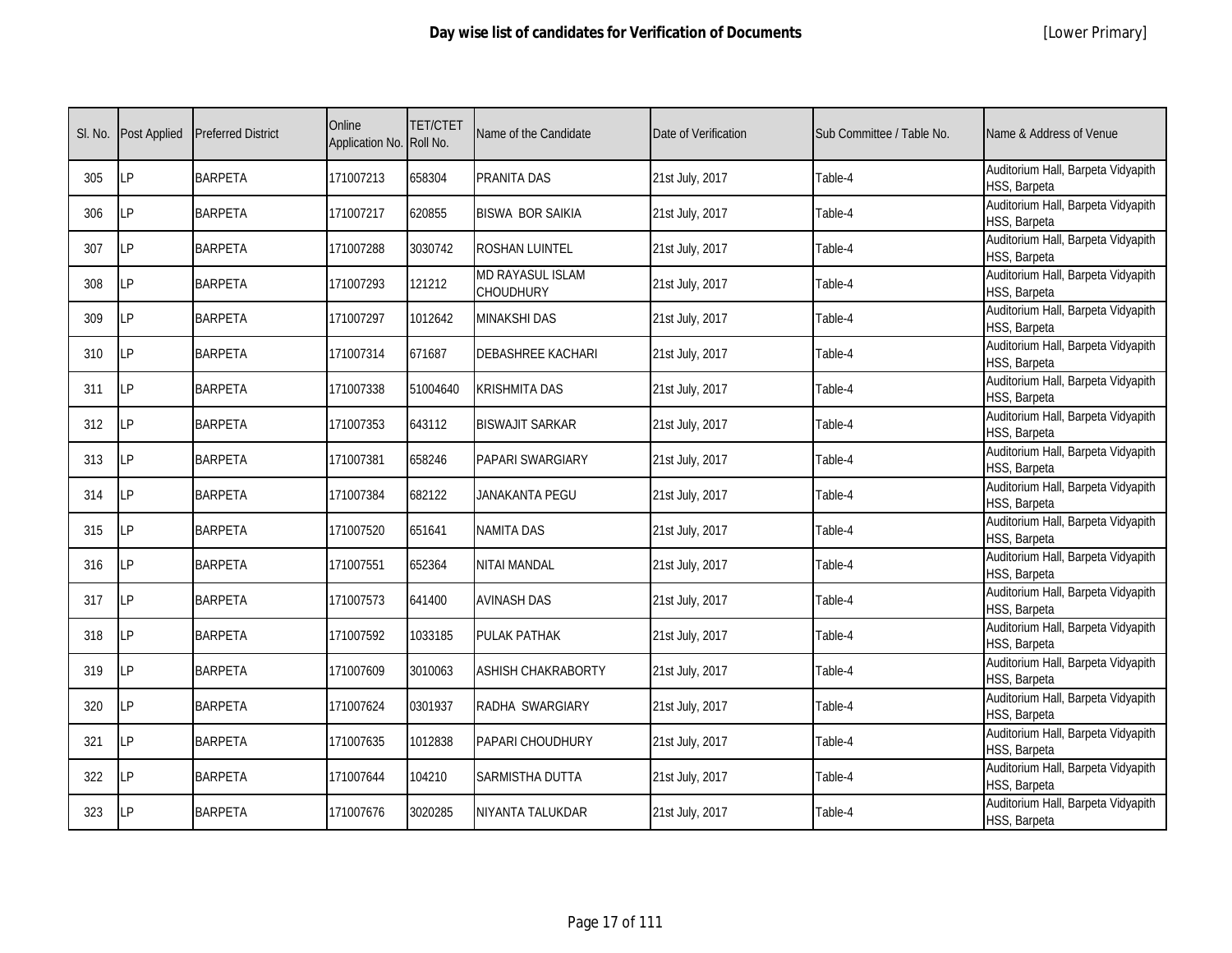| SI. No. | <b>Post Applied</b> | <b>Preferred District</b> | Online<br>Application No. Roll No. | <b>TET/CTET</b> | Name of the Candidate                    | Date of Verification | Sub Committee / Table No. | Name & Address of Venue                            |
|---------|---------------------|---------------------------|------------------------------------|-----------------|------------------------------------------|----------------------|---------------------------|----------------------------------------------------|
| 324     | <b>LP</b>           | <b>BARPETA</b>            | 171007693                          | 4401877         | <b>PARAG MISRA</b>                       | 21st July, 2017      | Table-4                   | Auditorium Hall, Barpeta Vidyapith<br>HSS, Barpeta |
| 325     | <b>LP</b>           | <b>BARPETA</b>            | 171007695                          | 1542380         | DHRUBAJYOTI BARUAH                       | 21st July, 2017      | Table-4                   | Auditorium Hall, Barpeta Vidyapith<br>HSS, Barpeta |
| 326     | <b>LP</b>           | <b>BARPETA</b>            | 171007697                          | 648532          | <b>KRISHNA DEKA</b>                      | 21st July, 2017      | Table-4                   | Auditorium Hall, Barpeta Vidyapith<br>HSS, Barpeta |
| 327     | LP                  | <b>BARPETA</b>            | 171007698                          | 654504          | RAJANI KANTA DEKA                        | 21st July, 2017      | Table-4                   | Auditorium Hall, Barpeta Vidyapith<br>HSS, Barpeta |
| 328     | LP                  | <b>BARPETA</b>            | 171007707                          | 645720          | <b>GOPAL BISWAS</b>                      | 21st July, 2017      | Table-4                   | Auditorium Hall, Barpeta Vidyapith<br>HSS, Barpeta |
| 329     | I P                 | <b>BARPETA</b>            | 171007711                          | 3030622         | <b>REKHA DEVI</b>                        | 21st July, 2017      | Table-4                   | Auditorium Hall, Barpeta Vidyapith<br>HSS, Barpeta |
| 330     | LP                  | <b>BARPETA</b>            | 171007714                          | 654588          | <b>RAJIB BARO</b>                        | 21st July, 2017      | Table-4                   | Auditorium Hall, Barpeta Vidyapith<br>HSS, Barpeta |
| 331     | LP                  | <b>BARPETA</b>            | 171007752                          | 612136          | TRISHUL SARKAR                           | 21st July, 2017      | Table-4                   | Auditorium Hall, Barpeta Vidyapith<br>HSS, Barpeta |
| 332     | LP                  | <b>BARPETA</b>            | 171007778                          | 104951          | <b>SUNITA SAHA</b>                       | 21st July, 2017      | Table-4                   | Auditorium Hall, Barpeta Vidyapith<br>HSS, Barpeta |
| 333     | LP                  | <b>BARPETA</b>            | 171007799                          | 654475          | <b>RAHUL ROY</b>                         | 21st July, 2017      | Table-4                   | Auditorium Hall, Barpeta Vidyapith<br>HSS, Barpeta |
| 334     | LP                  | <b>BARPETA</b>            | 171007807                          | B12-091<br>0602 | SANJIT BASUMATARY                        | 21st July, 2017      | Table-4                   | Auditorium Hall, Barpeta Vidyapith<br>HSS, Barpeta |
| 335     | LP                  | <b>BARPETA</b>            | 171007858                          | 650689          | MITUMANI SARANIA                         | 21st July, 2017      | Table-4                   | Auditorium Hall, Barpeta Vidyapith<br>HSS, Barpeta |
| 336     | LP                  | <b>BARPETA</b>            | 171007867                          | 640766          | <b>ANJALI BORO</b>                       | 21st July, 2017      | Table-4                   | Auditorium Hall, Barpeta Vidyapith<br>HSS, Barpeta |
| 337     | LP                  | <b>BARPETA</b>            | 171007892                          | B10-088         | <b>ARUP BASUMATARY</b>                   | 21st July, 2017      | Table-4                   | Auditorium Hall, Barpeta Vidyapith<br>HSS, Barpeta |
| 338     | LP                  | <b>BARPETA</b>            | 171007900                          | 54001652        | <b>HIMANI KALITA</b>                     | 21st July, 2017      | Table-4                   | Auditorium Hall, Barpeta Vidyapith<br>HSS, Barpeta |
| 339     | IP                  | <b>BARPETA</b>            | 171007940                          | 645246          | <b>DURLAV DAS</b>                        | 21st July, 2017      | Table-4                   | Auditorium Hall, Barpeta Vidyapith<br>HSS, Barpeta |
| 340     | LP                  | <b>BARPETA</b>            | 171007943                          | 4400927         | JAYANTA BARMAN                           | 21st July, 2017      | Table-4                   | Auditorium Hall, Barpeta Vidyapith<br>HSS, Barpeta |
| 341     | LP                  | <b>BARPETA</b>            | 171007964                          | 645720          | <b>GOPAL BISWAS</b>                      | 21st July, 2017      | Table-4                   | Auditorium Hall, Barpeta Vidyapith<br>HSS, Barpeta |
| 342     | LP                  | <b>BARPETA</b>            | 171007971                          | 00803418        | KRISHNA DEO KUMAR MANDAL 21st July, 2017 |                      | Table-4                   | Auditorium Hall, Barpeta Vidyapith<br>HSS, Barpeta |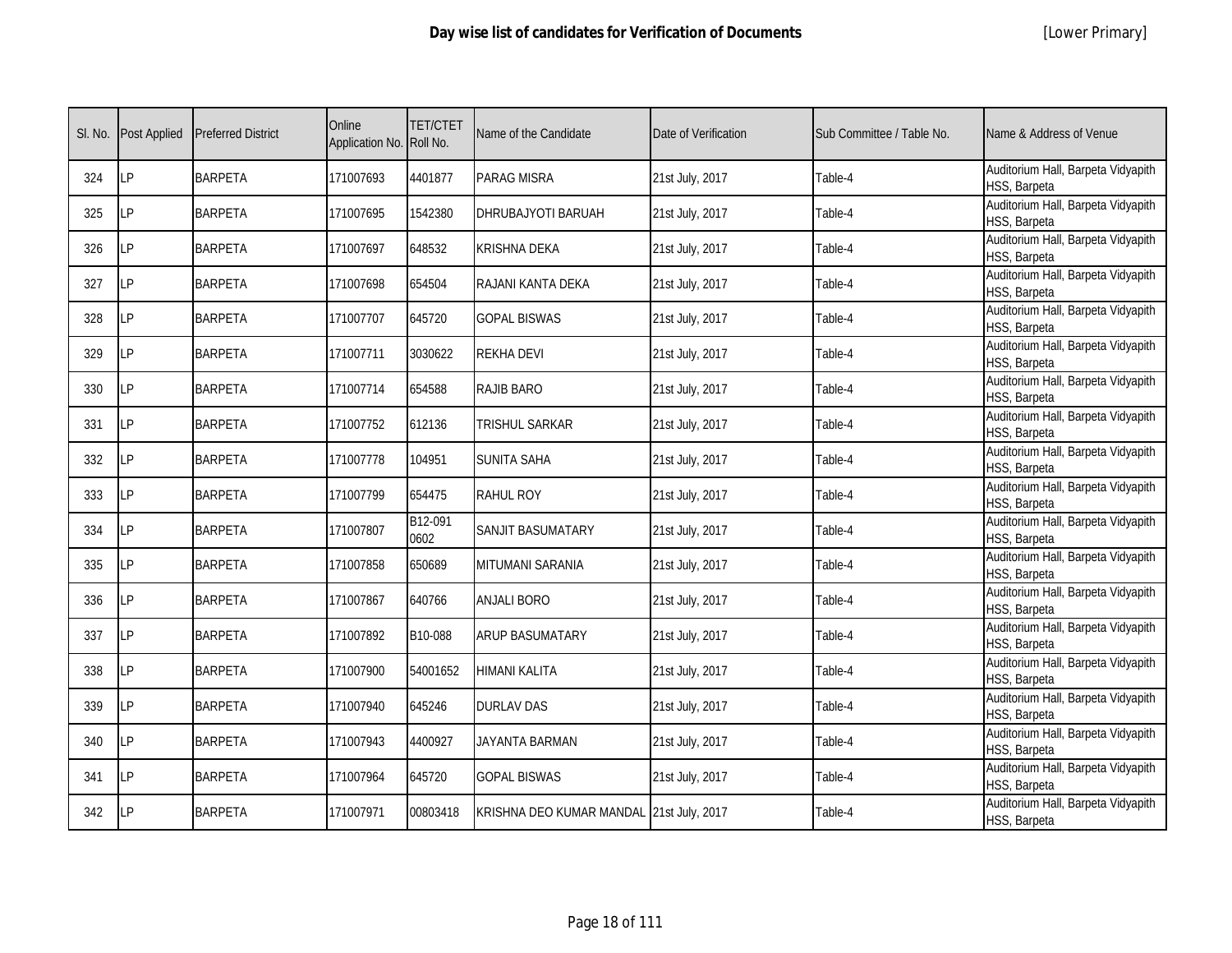| SI. No. | <b>Post Applied</b> | <b>Preferred District</b> | Online<br>Application No. Roll No. | <b>TET/CTET</b> | Name of the Candidate     | Date of Verification | Sub Committee / Table No. | Name & Address of Venue                            |
|---------|---------------------|---------------------------|------------------------------------|-----------------|---------------------------|----------------------|---------------------------|----------------------------------------------------|
| 343     | LP                  | <b>BARPETA</b>            | 171007973                          | 122814          | <b>KALYAN ROY</b>         | 21st July, 2017      | Table-4                   | Auditorium Hall, Barpeta Vidyapith<br>HSS, Barpeta |
| 344     | LP                  | <b>BARPETA</b>            | 171007976                          | 646271          | <b>HIRAMANI DAS</b>       | 21st July, 2017      | Table-4                   | Auditorium Hall, Barpeta Vidyapith<br>HSS, Barpeta |
| 345     | LP                  | <b>BARPETA</b>            | 171008007                          | 123494          | TAPAN PATHAK              | 21st July, 2017      | Table-4                   | Auditorium Hall, Barpeta Vidyapith<br>HSS, Barpeta |
| 346     | LP                  | <b>BARPETA</b>            | 171008008                          | 640118          | <b>ABHIMANYA ROY</b>      | 21st July, 2017      | Table-4                   | Auditorium Hall, Barpeta Vidyapith<br>HSS, Barpeta |
| 347     | LP                  | <b>BARPETA</b>            | 171008015                          | 0702472         | SANGITA DAS               | 21st July, 2017      | Table-4                   | Auditorium Hall, Barpeta Vidyapith<br>HSS, Barpeta |
| 348     | LP                  | <b>BARPETA</b>            | 171008016                          | 1021140         | <b>DIMBESWAR THAKURIA</b> | 21st July, 2017      | Table-4                   | Auditorium Hall, Barpeta Vidyapith<br>HSS, Barpeta |
| 349     | LP                  | <b>BARPETA</b>            | 171008018                          | 1032332         | DHRUBAJYOTI BASUMATARY    | 21st July, 2017      | Table-4                   | Auditorium Hall, Barpeta Vidyapith<br>HSS, Barpeta |
| 350     | LP                  | <b>BARPETA</b>            | 171008021                          | 0410569         | <b>BARNALI PATHAK</b>     | 21st July, 2017      | Table-4                   | Auditorium Hall, Barpeta Vidyapith<br>HSS, Barpeta |
| 351     | LP                  | <b>BARPETA</b>            | 171008052                          | 209349          | <b>PRANITA DAS</b>        | 21st July, 2017      | Table-4                   | Auditorium Hall, Barpeta Vidyapith<br>HSS, Barpeta |
| 352     | LP                  | <b>BARPETA</b>            | 171008064                          | B10-069         | <b>RATAN RAMCHIARY</b>    | 21st July, 2017      | Table-4                   | Auditorium Hall, Barpeta Vidyapith<br>HSS, Barpeta |
| 353     | LP                  | <b>BARPETA</b>            | 171008070                          | 650119          | <b>MINTU ROY</b>          | 21st July, 2017      | Table-4                   | Auditorium Hall, Barpeta Vidyapith<br>HSS, Barpeta |
| 354     | LP                  | <b>BARPETA</b>            | 171008097                          | 647247          | JOYRUP DUTTA              | 21st July, 2017      | Table-4                   | Auditorium Hall, Barpeta Vidyapith<br>HSS, Barpeta |
| 355     | LP                  | <b>BARPETA</b>            | 171008117                          | 57006001        | SRI KABITA KALITA         | 21st July, 2017      | Table-4                   | Auditorium Hall, Barpeta Vidyapith<br>HSS, Barpeta |
| 356     | LP                  | <b>BARPETA</b>            | 171008124                          | 51008001        | PARTHA JYOTI SARMA        | 21st July, 2017      | Table-4                   | Auditorium Hall, Barpeta Vidyapith<br>HSS, Barpeta |
| 357     | LP                  | <b>BARPETA</b>            | 171008125                          | 0403173         | SHARAT CHANDRA DAS        | 21st July, 2017      | Table-4                   | Auditorium Hall, Barpeta Vidyapith<br>HSS, Barpeta |
| 358     | LP                  | <b>BARPETA</b>            | 171008146                          | 0407827         | NABANITA BHARALI          | 21st July, 2017      | Table-4                   | Auditorium Hall, Barpeta Vidyapith<br>HSS, Barpeta |
| 359     | LP                  | <b>BARPETA</b>            | 171008165                          | 3030150         | <b>DEBAJIT SARMA</b>      | 21st July, 2017      | Table-4                   | Auditorium Hall, Barpeta Vidyapith<br>HSS, Barpeta |
| 360     | LP                  | <b>BARPETA</b>            | 171008168                          | 3541261         | <b>DIBYAJYOTI DAS</b>     | 21st July, 2017      | Table-4                   | Auditorium Hall, Barpeta Vidyapith<br>HSS, Barpeta |
| 361     | LP                  | <b>BARPETA</b>            | 171008175                          | 3030558         | <b>PRANATI DAS</b>        | 21st July, 2017      | Table-4                   | Auditorium Hall, Barpeta Vidyapith<br>HSS, Barpeta |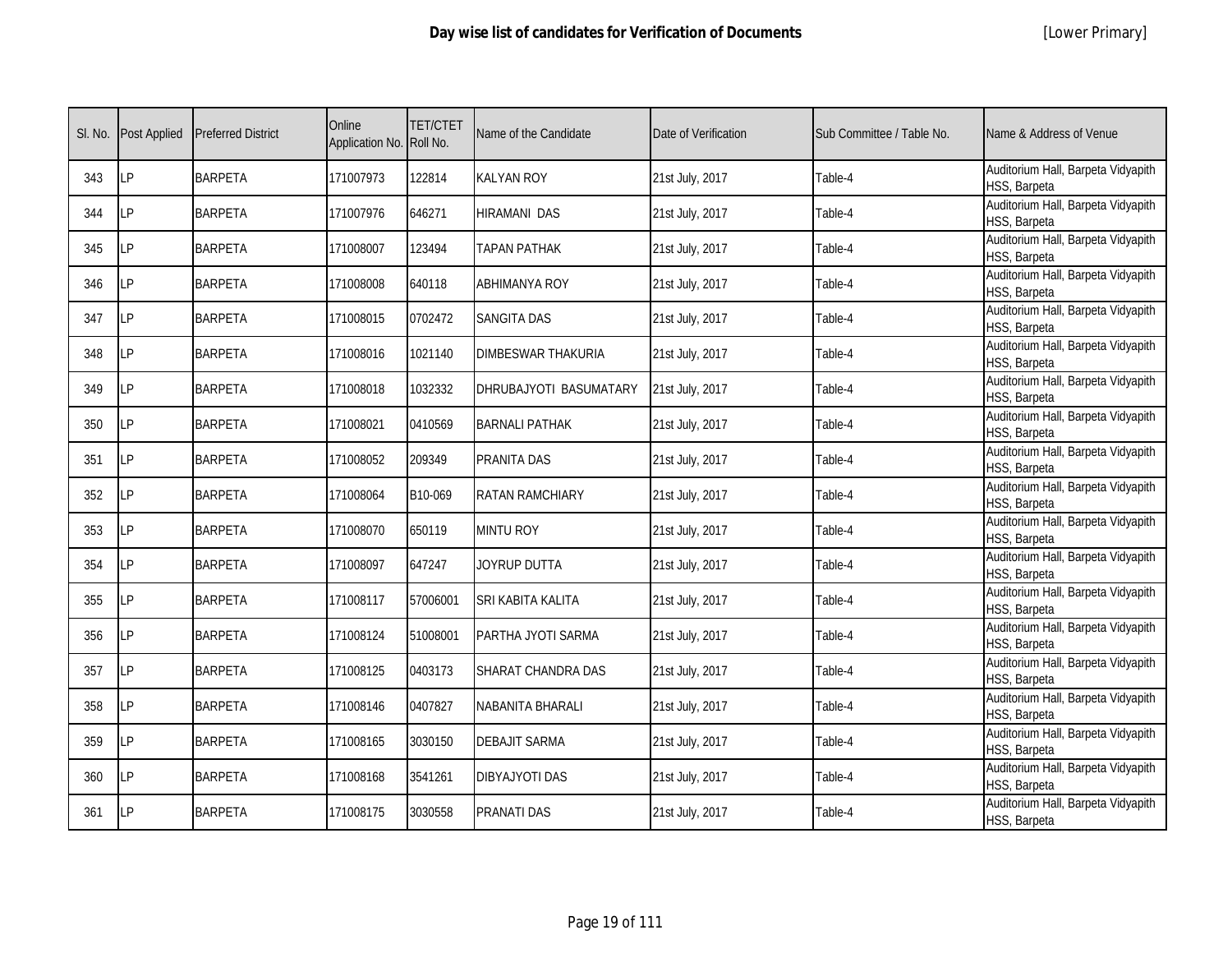|  | [Lower Primary] |
|--|-----------------|
|--|-----------------|

| SI. No. | <b>Post Applied</b> | <b>Preferred District</b> | Online<br>Application No. Roll No. | <b>TET/CTET</b> | Name of the Candidate | Date of Verification | Sub Committee / Table No. | Name & Address of Venue                            |
|---------|---------------------|---------------------------|------------------------------------|-----------------|-----------------------|----------------------|---------------------------|----------------------------------------------------|
| 362     | LP                  | <b>BARPETA</b>            | 171008180                          | 1021348         | <b>MAMANI BARMAN</b>  | 21st July, 2017      | Table-4                   | Auditorium Hall, Barpeta Vidyapith<br>HSS, Barpeta |
| 363     | LP                  | <b>BARPETA</b>            | 171008182                          | 1212221         | JASMINE LAMBAY        | 21st July, 2017      | Table-4                   | Auditorium Hall, Barpeta Vidyapith<br>HSS, Barpeta |
| 364     | LP                  | <b>BARPETA</b>            | 171008195                          | 610960          | LIPIKA MANDAL         | 21st July, 2017      | Table-4                   | Auditorium Hall, Barpeta Vidyapith<br>HSS, Barpeta |
| 365     | LP                  | <b>BARPETA</b>            | 171008196                          | 106863          | <b>MURARI ROY</b>     | 21st July, 2017      | Table-4                   | Auditorium Hall, Barpeta Vidyapith<br>HSS, Barpeta |
| 366     | LP                  | <b>BARPETA</b>            | 171008229                          | 57001262        | ANJUMA YASMIN         | 21st July, 2017      | Table-4                   | Auditorium Hall, Barpeta Vidyapith<br>HSS, Barpeta |
| 367     | LP                  | <b>BARPETA</b>            | 171008246                          | 655770          | <b>RUMI DAS</b>       | 21st July, 2017      | Table-4                   | Auditorium Hall, Barpeta Vidyapith<br>HSS, Barpeta |
| 368     | LP                  | <b>BARPETA</b>            | 171008268                          | 5600937         | JITENDRA KALITA       | 21st July, 2017      | Table-4                   | Auditorium Hall, Barpeta Vidyapith<br>HSS, Barpeta |
| 369     | LP                  | <b>BARPETA</b>            | 171008304                          | 02503124        | <b>PUNEET SHARMA</b>  | 21st July, 2017      | Table-4                   | Auditorium Hall, Barpeta Vidyapith<br>HSS, Barpeta |
| 370     | LP                  | <b>BARPETA</b>            | 171008385                          | 3550729         | PRITIMANI TALUKDAR    | 21st July, 2017      | Table-4                   | Auditorium Hall, Barpeta Vidyapith<br>HSS, Barpeta |
| 371     | LP                  | <b>BARPETA</b>            | 171008390                          | 655529          | <b>RINKUMANI DAS</b>  | 21st July, 2017      | Table-4                   | Auditorium Hall, Barpeta Vidyapith<br>HSS, Barpeta |
| 372     | LP                  | <b>BARPETA</b>            | 171008394                          | 641398          | <b>AVIJIT DAS</b>     | 21st July, 2017      | Table-4                   | Auditorium Hall, Barpeta Vidyapith<br>HSS, Barpeta |
| 373     | LP                  | <b>BARPETA</b>            | 171008403                          | 3017307         | DIVYA JYOTI PATOWARI  | 21st July, 2017      | Table-4                   | Auditorium Hall, Barpeta Vidyapith<br>HSS, Barpeta |
| 374     | LP                  | <b>BARPETA</b>            | 171008409                          | 0500045         | APARNA TALUKDAR       | 21st July, 2017      | Table-4                   | Auditorium Hall, Barpeta Vidyapith<br>HSS, Barpeta |
| 375     | LP                  | <b>BARPETA</b>            | 171008454                          | 641660          | <b>BANDANA PATHAK</b> | 21st July, 2017      | Table-4                   | Auditorium Hall, Barpeta Vidyapith<br>HSS, Barpeta |
| 376     | LP                  | <b>BARPETA</b>            | 171008459                          | 612091          | <b>SUSMITA DAS</b>    | 21st July, 2017      | Table-4                   | Auditorium Hall, Barpeta Vidyapith<br>HSS, Barpeta |
| 377     | LP                  | <b>BARPETA</b>            | 171008473                          | 4401915         | PRADIP BARMAN         | 21st July, 2017      | Table-4                   | Auditorium Hall, Barpeta Vidyapith<br>HSS, Barpeta |
| 378     | LP                  | <b>BARPETA</b>            | 171008476                          | 612091          | <b>SUSMITA DAS</b>    | 21st July, 2017      | Table-4                   | Auditorium Hall, Barpeta Vidyapith<br>HSS, Barpeta |
| 379     | LP                  | <b>BARPETA</b>            | 171008486                          | 1021887         | MWRAG DAO GOYARY      | 21st July, 2017      | Table-4                   | Auditorium Hall, Barpeta Vidyapith<br>HSS, Barpeta |
| 380     | LP                  | <b>BARPETA</b>            | 171008572                          | 646126          | HIMAKHI KAKATI        | 21st July, 2017      | Table-4                   | Auditorium Hall, Barpeta Vidyapith<br>HSS, Barpeta |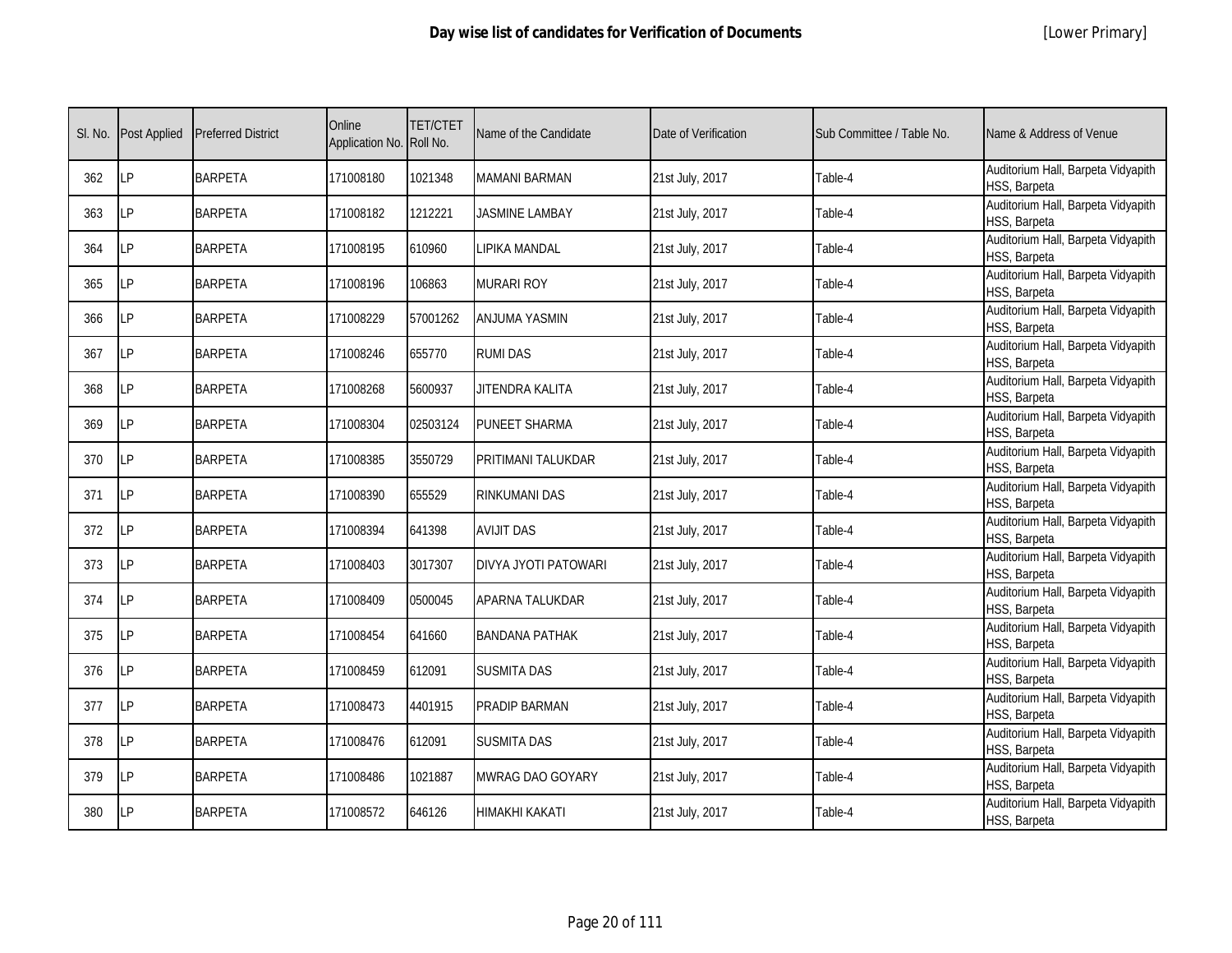|  | [Lower Primary] |
|--|-----------------|
|--|-----------------|

| SI. No. | <b>Post Applied</b> | <b>Preferred District</b> | Online<br>Application No. Roll No. | <b>TET/CTET</b> | Name of the Candidate  | Date of Verification | Sub Committee / Table No. | Name & Address of Venue                            |
|---------|---------------------|---------------------------|------------------------------------|-----------------|------------------------|----------------------|---------------------------|----------------------------------------------------|
| 381     | LP                  | <b>BARPETA</b>            | 171008597                          | 653457          | PRAHLAD RABIDAS        | 21st July, 2017      | Table-4                   | Auditorium Hall, Barpeta Vidyapith<br>HSS, Barpeta |
| 382     | LP                  | <b>BARPETA</b>            | 171008606                          | 3030602         | RAJIB TALUKDAR         | 21st July, 2017      | Table-4                   | Auditorium Hall, Barpeta Vidyapith<br>HSS, Barpeta |
| 383     | <b>LP</b>           | <b>BARPETA</b>            | 171008679                          | 57000454        | ABUBAKAR SIDDIQUE      | 21st July, 2017      | Table-4                   | Auditorium Hall, Barpeta Vidyapith<br>HSS, Barpeta |
| 384     | LP                  | <b>BARPETA</b>            | 171008686                          | 1552299         | <b>HATEM KHAN</b>      | 21st July, 2017      | Table-4                   | Auditorium Hall, Barpeta Vidyapith<br>HSS, Barpeta |
| 385     | <b>LP</b>           | <b>BARPETA</b>            | 171008692                          | 00600709        | SARASWATI KUMARI       | 21st July, 2017      | Table-4                   | Auditorium Hall, Barpeta Vidyapith<br>HSS, Barpeta |
| 386     | LP                  | <b>BARPETA</b>            | 171008695                          | 645743          | <b>GOURAB BHARALI</b>  | 21st July, 2017      | Table-4                   | Auditorium Hall, Barpeta Vidyapith<br>HSS, Barpeta |
| 387     | <b>LP</b>           | <b>BARPETA</b>            | 171008697                          | 05107390        | ABINASH MOHANTY        | 21st July, 2017      | Table-4                   | Auditorium Hall, Barpeta Vidyapith<br>HSS, Barpeta |
| 388     | LP                  | <b>BARPETA</b>            | 171008703                          | 01801315        | <b>JYOTI</b>           | 21st July, 2017      | Table-4                   | Auditorium Hall, Barpeta Vidyapith<br>HSS, Barpeta |
| 389     | LP                  | <b>BARPETA</b>            | 171008725                          | 659853          | <b>UTPAL DAS</b>       | 21st July, 2017      | Table-4                   | Auditorium Hall, Barpeta Vidyapith<br>HSS, Barpeta |
| 390     | LP                  | <b>BARPETA</b>            | 171008800                          | 653222          | PLABON HAJONG          | 21st July, 2017      | Table-4                   | Auditorium Hall, Barpeta Vidyapith<br>HSS, Barpeta |
| 391     | LP                  | <b>BARPETA</b>            | 171008846                          | 649238          | <b>MALABATI MANDAL</b> | 21st July, 2017      | Table-4                   | Auditorium Hall, Barpeta Vidyapith<br>HSS, Barpeta |
| 392     | LP                  | <b>BARPETA</b>            | 171008849                          | 3550517         | MAHIBUR RAHMAN         | 21st July, 2017      | Table-4                   | Auditorium Hall, Barpeta Vidyapith<br>HSS, Barpeta |
| 393     | <b>LP</b>           | <b>BARPETA</b>            | 171008861                          | 656574          | <b>SANJIT MALLIK</b>   | 21st July, 2017      | Table-4                   | Auditorium Hall, Barpeta Vidyapith<br>HSS, Barpeta |
| 394     | <b>LP</b>           | <b>BARPETA</b>            | 171008865                          | 3024756         | PARVEEN KUMAR          | 21st July, 2017      | Table-4                   | Auditorium Hall, Barpeta Vidyapith<br>HSS, Barpeta |
| 395     | LP                  | <b>BARPETA</b>            | 171008895                          | 656088          | SABITA BARO            | 21st July, 2017      | Table-4                   | Auditorium Hall, Barpeta Vidyapith<br>HSS, Barpeta |
| 396     | LP                  | <b>BARPETA</b>            | 171008916                          | 1552866         | MOSTAFIZUR RAHMAN      | 21st July, 2017      | Table-4                   | Auditorium Hall, Barpeta Vidyapith<br>HSS, Barpeta |
| 397     | <b>LP</b>           | <b>BARPETA</b>            | 171008924                          | 1552599         | KASHYAP DAS            | 21st July, 2017      | Table-4                   | Auditorium Hall, Barpeta Vidyapith<br>HSS, Barpeta |
| 398     | <b>LP</b>           | <b>BARPETA</b>            | 171008973                          | 57004218        | <b>HANNAN ALI</b>      | 21st July, 2017      | Table-4                   | Auditorium Hall, Barpeta Vidyapith<br>HSS, Barpeta |
| 399     | LP                  | <b>BARPETA</b>            | 171008975                          | 610158          | <b>ARPAN BORO</b>      | 21st July, 2017      | Table-4                   | Auditorium Hall, Barpeta Vidyapith<br>HSS, Barpeta |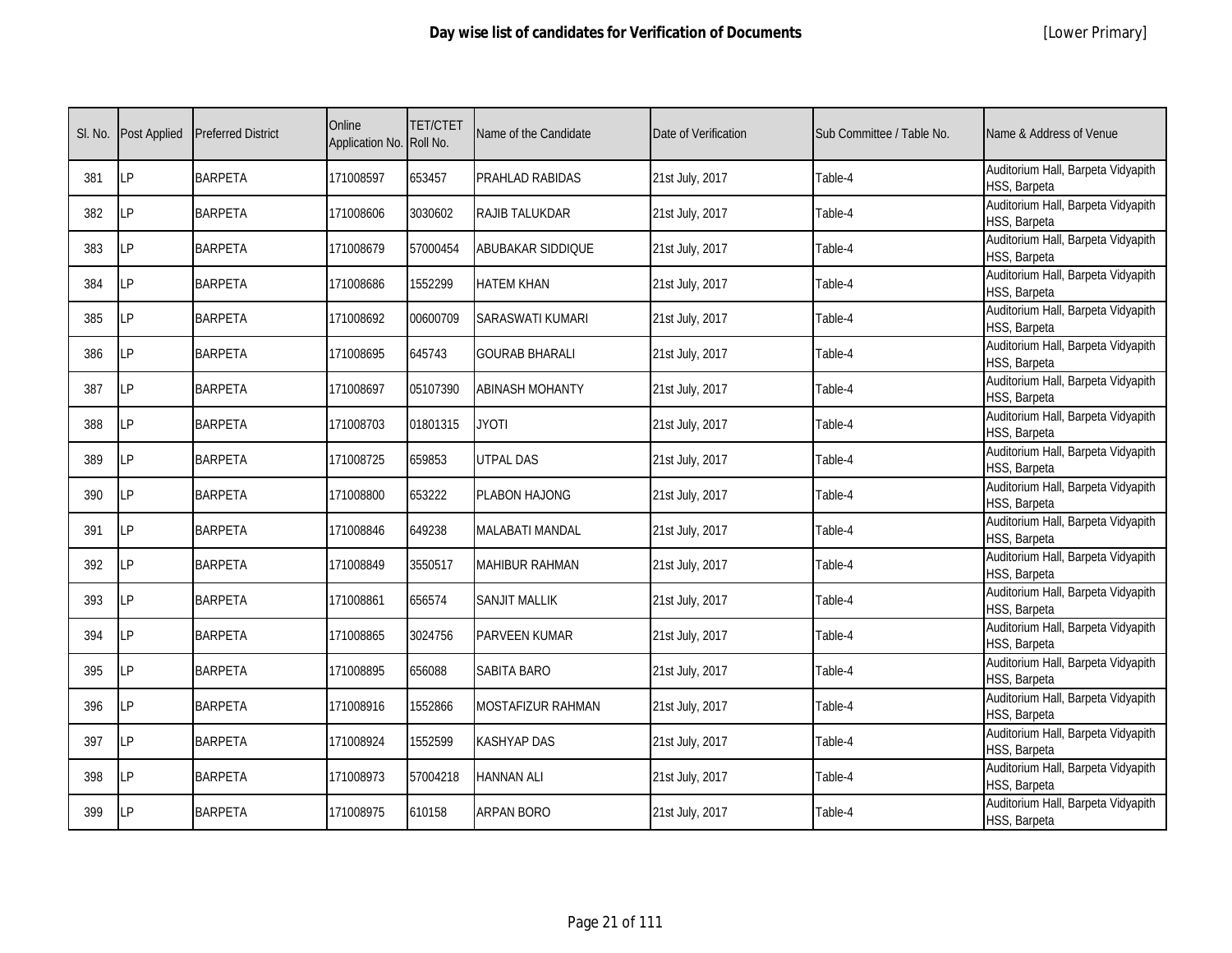|  | [Lower Primary] |
|--|-----------------|
|--|-----------------|

| SI. No. | <b>Post Applied</b> | <b>Preferred District</b> | Online<br>Application No. Roll No. | <b>TET/CTET</b> | Name of the Candidate   | Date of Verification | Sub Committee / Table No. | Name & Address of Venue                            |
|---------|---------------------|---------------------------|------------------------------------|-----------------|-------------------------|----------------------|---------------------------|----------------------------------------------------|
| 400     | <b>ILP</b>          | <b>BARPETA</b>            | 171008988                          | 611273          | NIRMAL BORO             | 21st July, 2017      | Table-4                   | Auditorium Hall, Barpeta Vidyapith<br>HSS, Barpeta |
| 401     | <b>LP</b>           | <b>BARPETA</b>            | 171008998                          | 51001417        | <b>ASAN ALI</b>         | 21st July, 2017      | Table-5                   | Auditorium Hall, Barpeta Vidyapith<br>HSS, Barpeta |
| 402     | <b>LP</b>           | <b>BARPETA</b>            | 171009008                          | 610887          | KARTIK DAS              | 21st July, 2017      | Table-5                   | Auditorium Hall, Barpeta Vidyapith<br>HSS, Barpeta |
| 403     | LP                  | <b>BARPETA</b>            | 171009019                          | 1032792         | LEELA TALUKDAR          | 21st July, 2017      | Table-5                   | Auditorium Hall, Barpeta Vidyapith<br>HSS, Barpeta |
| 404     | <b>ILP</b>          | <b>BARPETA</b>            | 171009054                          | 652895          | PARAG DAS               | 21st July, 2017      | Table-5                   | Auditorium Hall, Barpeta Vidyapith<br>HSS, Barpeta |
| 405     | <b>LP</b>           | <b>BARPETA</b>            | 171009086                          | 648401          | <b>KHUKAN DAS</b>       | 21st July, 2017      | Table-5                   | Auditorium Hall, Barpeta Vidyapith<br>HSS, Barpeta |
| 406     | <b>LP</b>           | <b>BARPETA</b>            | 171009126                          | 654583          | RAJIB ATHPARIA          | 21st July, 2017      | Table-5                   | Auditorium Hall, Barpeta Vidyapith<br>HSS, Barpeta |
| 407     | <b>LP</b>           | <b>BARPETA</b>            | 171009138                          | 643610          | CHINTU MANI DAS         | 21st July, 2017      | Table-5                   | Auditorium Hall, Barpeta Vidyapith<br>HSS, Barpeta |
| 408     | LP                  | <b>BARPETA</b>            | 171009148                          | 3020153         | <b>HAYET ALI</b>        | 21st July, 2017      | Table-5                   | Auditorium Hall, Barpeta Vidyapith<br>HSS, Barpeta |
| 409     | LP                  | <b>BARPETA</b>            | 171009170                          | 654236          | PURABI DAS              | 21st July, 2017      | Table-5                   | Auditorium Hall, Barpeta Vidyapith<br>HSS, Barpeta |
| 410     | LP                  | <b>BARPETA</b>            | 171009222                          | 648874          | <b>LANKESWAR DAS</b>    | 21st July, 2017      | Table-5                   | Auditorium Hall, Barpeta Vidyapith<br>HSS, Barpeta |
| 411     | <b>ILP</b>          | <b>BARPETA</b>            | 171009248                          | 3020237         | <b>MD RAFIQUL ISLAM</b> | 21st July, 2017      | Table-5                   | Auditorium Hall, Barpeta Vidyapith<br>HSS, Barpeta |
| 412     | <b>ILP</b>          | <b>BARPETA</b>            | 171009295                          | 657836          | <b>DIPJYOTI MALI</b>    | 21st July, 2017      | Table-5                   | Auditorium Hall, Barpeta Vidyapith<br>HSS, Barpeta |
| 413     | LP                  | <b>BARPETA</b>            | 171009307                          | 3013898         | PRITIBASH BISWAS        | 21st July, 2017      | Table-5                   | Auditorium Hall, Barpeta Vidyapith<br>HSS, Barpeta |
| 414     | LP                  | <b>BARPETA</b>            | 171009320                          | 57011322        | RINKU KALITA            | 21st July, 2017      | Table-5                   | Auditorium Hall, Barpeta Vidyapith<br>HSS, Barpeta |
| 415     | <b>LP</b>           | <b>BARPETA</b>            | 171009321                          | 3030805         | <b>AJOY BORO</b>        | 21st July, 2017      | Table-5                   | Auditorium Hall, Barpeta Vidyapith<br>HSS, Barpeta |
| 416     | <b>ILP</b>          | <b>BARPETA</b>            | 171009347                          | 3010003         | <b>MANIKA DAS</b>       | 21st July, 2017      | Table-5                   | Auditorium Hall, Barpeta Vidyapith<br>HSS, Barpeta |
| 417     | LP                  | <b>BARPETA</b>            | 171009366                          | 647672          | JYOTSHNA DEKA           | 21st July, 2017      | Table-5                   | Auditorium Hall, Barpeta Vidyapith<br>HSS, Barpeta |
| 418     | LP                  | <b>BARPETA</b>            | 171009371                          | 3009179         | <b>JULI DAS</b>         | 21st July, 2017      | Table-5                   | Auditorium Hall, Barpeta Vidyapith<br>HSS, Barpeta |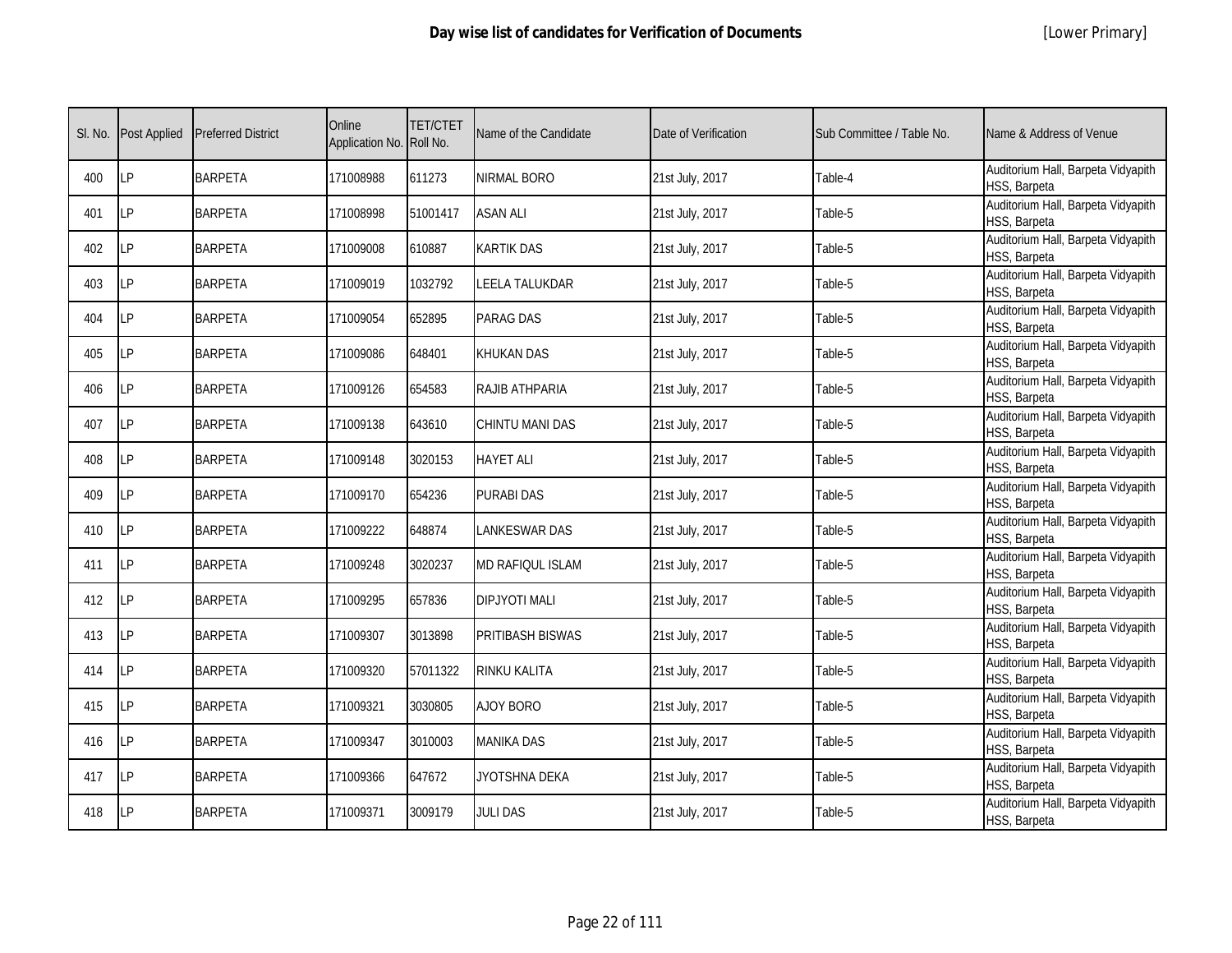|  | [Lower Primary] |
|--|-----------------|
|--|-----------------|

| SI. No. | <b>Post Applied</b> | <b>Preferred District</b> | Online<br>Application No. Roll No. | <b>TET/CTET</b> | Name of the Candidate     | Date of Verification | Sub Committee / Table No. | Name & Address of Venue                            |
|---------|---------------------|---------------------------|------------------------------------|-----------------|---------------------------|----------------------|---------------------------|----------------------------------------------------|
| 419     | LP                  | <b>BARPETA</b>            | 171009383                          | 654526          | <b>SRI RAJEN MILI</b>     | 21st July, 2017      | Table-5                   | Auditorium Hall, Barpeta Vidyapith<br>HSS, Barpeta |
| 420     | <b>ILP</b>          | <b>BARPETA</b>            | 171009389                          | 610277          | <b>BHARATI DAS</b>        | 21st July, 2017      | Table-5                   | Auditorium Hall, Barpeta Vidyapith<br>HSS, Barpeta |
| 421     | LP                  | <b>BARPETA</b>            | 171009396                          | 644785          | <b>DIPALI MEDHI</b>       | 21st July, 2017      | Table-5                   | Auditorium Hall, Barpeta Vidyapith<br>HSS, Barpeta |
| 422     | LΡ                  | <b>BARPETA</b>            | 171009398                          | 691083          | KRISHNA MANDAL            | 21st July, 2017      | Table-5                   | Auditorium Hall, Barpeta Vidyapith<br>HSS, Barpeta |
| 423     | LP                  | <b>BARPETA</b>            | 171009399                          | 610880          | <b>KARABI DAS</b>         | 21st July, 2017      | Table-5                   | Auditorium Hall, Barpeta Vidyapith<br>HSS, Barpeta |
| 424     | <b>LP</b>           | <b>BARPETA</b>            | 171009411                          | 00501653        | <b>HIMANGSHU KALITA</b>   | 21st July, 2017      | Table-5                   | Auditorium Hall, Barpeta Vidyapith<br>HSS, Barpeta |
| 425     | <b>LP</b>           | <b>BARPETA</b>            | 171009446                          | 657859          | <b>GITANJALI TALUKDAR</b> | 21st July, 2017      | Table-5                   | Auditorium Hall, Barpeta Vidyapith<br>HSS, Barpeta |
| 426     | <b>LP</b>           | <b>BARPETA</b>            | 171009471                          | 642330          | <b>BHUPEN KUMAR DAS</b>   | 21st July, 2017      | Table-5                   | Auditorium Hall, Barpeta Vidyapith<br>HSS, Barpeta |
| 427     | LP                  | <b>BARPETA</b>            | 171009521                          | 645231          | DURGA RANI BISWAS         | 21st July, 2017      | Table-5                   | Auditorium Hall, Barpeta Vidyapith<br>HSS, Barpeta |
| 428     | LP                  | <b>BARPETA</b>            | 171009541                          | 3540714         | <b>SEWALI RABHA</b>       | 21st July, 2017      | Table-5                   | Auditorium Hall, Barpeta Vidyapith<br>HSS, Barpeta |
| 429     | <b>LP</b>           | <b>BARPETA</b>            | 171009543                          | 57008503        | <b>MRIDUL BAISHYA</b>     | 21st July, 2017      | Table-5                   | Auditorium Hall, Barpeta Vidyapith<br>HSS, Barpeta |
| 430     | <b>LP</b>           | <b>BARPETA</b>            | 171009620                          | 57002422        | <b>BHASKAR DUTTA</b>      | 21st July, 2017      | Table-5                   | Auditorium Hall, Barpeta Vidyapith<br>HSS, Barpeta |
| 431     | <b>LP</b>           | <b>BARPETA</b>            | 171009635                          | 692523          | <b>MADAN MANDAL</b>       | 21st July, 2017      | Table-5                   | Auditorium Hall, Barpeta Vidyapith<br>HSS, Barpeta |
| 432     | <b>LP</b>           | <b>BARPETA</b>            | 171009656                          | 3030646         | RUPALI PATHAK             | 21st July, 2017      | Table-5                   | Auditorium Hall, Barpeta Vidyapith<br>HSS, Barpeta |
| 433     | <b>LP</b>           | <b>BARPETA</b>            | 171009673                          | 01312123        | UPENDRA BHARDWAJ          | 21st July, 2017      | Table-5                   | Auditorium Hall, Barpeta Vidyapith<br>HSS, Barpeta |
| 434     | <b>LP</b>           | <b>BARPETA</b>            | 171009693                          | 652980          | PARIMAL BISWAS            | 21st July, 2017      | Table-5                   | Auditorium Hall, Barpeta Vidyapith<br>HSS, Barpeta |
| 435     | <b>LP</b>           | <b>BARPETA</b>            | 171009741                          | 1012061         | DHIRAJ DAS                | 21st July, 2017      | Table-5                   | Auditorium Hall, Barpeta Vidyapith<br>HSS, Barpeta |
| 436     | <b>LP</b>           | <b>BARPETA</b>            | 171009755                          | 622602          | <b>KAMAL PEGU</b>         | 21st July, 2017      | Table-5                   | Auditorium Hall, Barpeta Vidyapith<br>HSS, Barpeta |
| 437     | <b>LP</b>           | <b>BARPETA</b>            | 171009756                          | 651830          | NAYAN JYOTI HALOI         | 21st July, 2017      | Table-5                   | Auditorium Hall, Barpeta Vidyapith<br>HSS, Barpeta |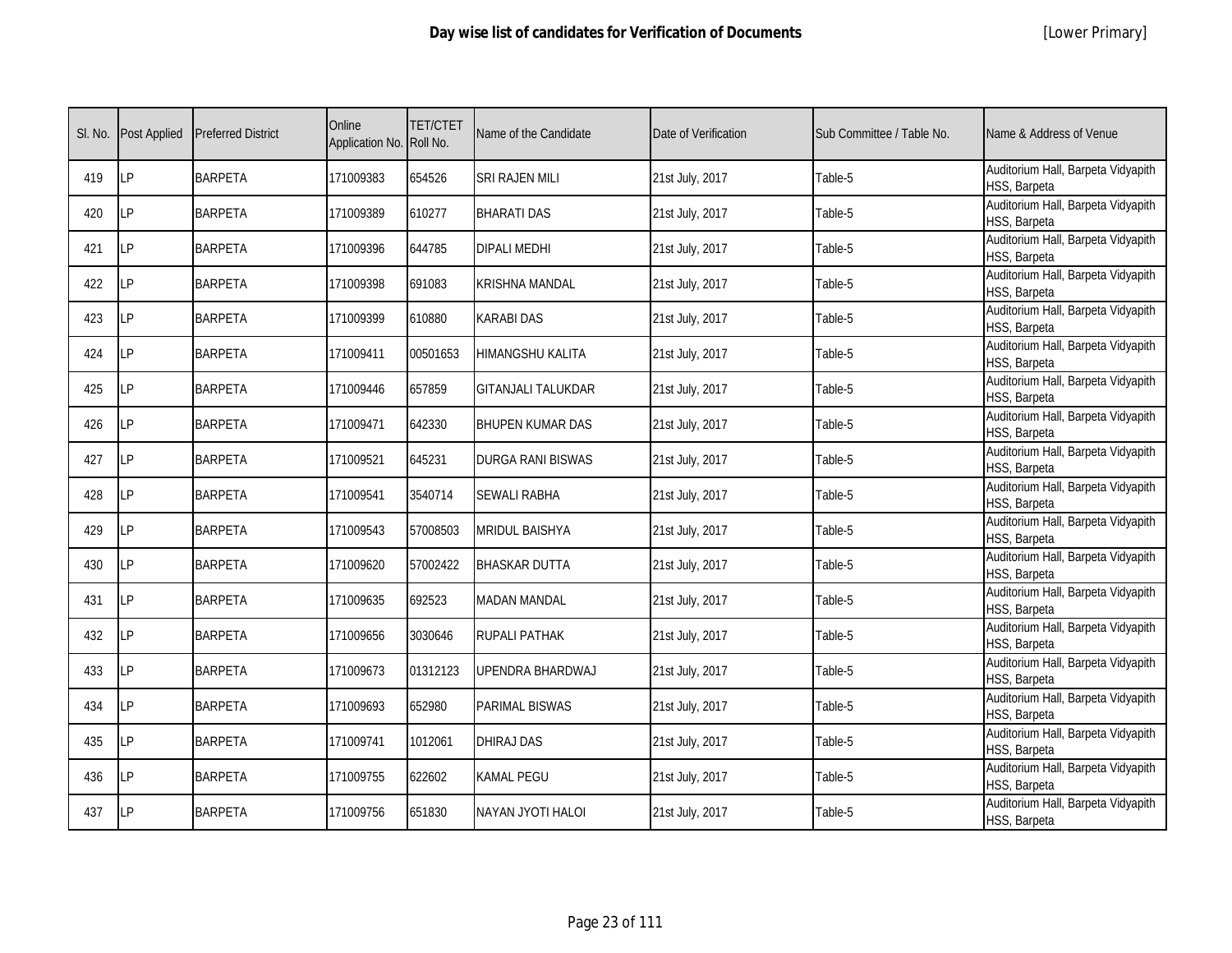|  | [Lower Primary] |
|--|-----------------|
|--|-----------------|

| SI. No. | Post Applied | <b>Preferred District</b> | Online<br>Application No. | <b>TET/CTET</b><br>Roll No. | Name of the Candidate | Date of Verification | Sub Committee / Table No. | Name & Address of Venue                            |
|---------|--------------|---------------------------|---------------------------|-----------------------------|-----------------------|----------------------|---------------------------|----------------------------------------------------|
| 438     | <b>LP</b>    | <b>BARPETA</b>            | 171009764                 | 690564                      | DHIRAJ DAS            | 21st July, 2017      | Table-5                   | Auditorium Hall, Barpeta Vidyapith<br>HSS, Barpeta |
| 439     | LP           | <b>BARPETA</b>            | 171009778                 | 5605010                     | <b>ISTAK AHMED</b>    | 21st July, 2017      | Table-5                   | Auditorium Hall, Barpeta Vidyapith<br>HSS, Barpeta |
| 440     | <b>LP</b>    | <b>BARPETA</b>            | 171009811                 | 643454                      | CHANDANA DEKA         | 21st July, 2017      | Table-5                   | Auditorium Hall, Barpeta Vidyapith<br>HSS, Barpeta |
| 441     | <b>LP</b>    | <b>BARPETA</b>            | 171009820                 | 645728                      | <b>GOPAL DAS</b>      | 21st July, 2017      | Table-5                   | Auditorium Hall, Barpeta Vidyapith<br>HSS, Barpeta |
| 442     | LP           | <b>BARPETA</b>            | 171009848                 | 0402801                     | RITANJALI DAS         | 21st July, 2017      | Table-5                   | Auditorium Hall, Barpeta Vidyapith<br>HSS, Barpeta |
| 443     | <b>LP</b>    | <b>BARPETA</b>            | 171009851                 | 1033056                     | PABAN BARMAN          | 21st July, 2017      | Table-5                   | Auditorium Hall, Barpeta Vidyapith<br>HSS, Barpeta |
| 444     | LP           | <b>BARPETA</b>            | 171009873                 | 57010318                    | PRIYANKA DAS          | 21st July, 2017      | Table-5                   | Auditorium Hall, Barpeta Vidyapith<br>HSS, Barpeta |
| 445     | LP           | <b>BARPETA</b>            | 171009896                 | 647875                      | KALPANA PATHAK        | 21st July, 2017      | Table-5                   | Auditorium Hall, Barpeta Vidyapith<br>HSS, Barpeta |
| 446     | LΡ           | <b>BARPETA</b>            | 171009899                 | 655633                      | RITAMANI DAS          | 21st July, 2017      | Table-5                   | Auditorium Hall, Barpeta Vidyapith<br>HSS, Barpeta |
| 447     | LP           | <b>BARPETA</b>            | 171009955                 | 646957                      | JINTU MONI HIRA       | 21st July, 2017      | Table-5                   | Auditorium Hall, Barpeta Vidyapith<br>HSS, Barpeta |
| 448     | LP           | <b>BARPETA</b>            | 171009957                 | 651362                      | <b>MUKUT MALAKAR</b>  | 21st July, 2017      | Table-5                   | Auditorium Hall, Barpeta Vidyapith<br>HSS, Barpeta |
| 449     | LP           | <b>BARPETA</b>            | 171009982                 | 4400430                     | <b>BISWAJIT DEKA</b>  | 21st July, 2017      | Table-5                   | Auditorium Hall, Barpeta Vidyapith<br>HSS, Barpeta |
| 450     | <b>LP</b>    | <b>BARPETA</b>            | 171009986                 | 657252                      | <b>SIMANTA DAS</b>    | 21st July, 2017      | Table-5                   | Auditorium Hall, Barpeta Vidyapith<br>HSS, Barpeta |
| 451     | LP           | <b>BARPETA</b>            | 171010006                 | 677095                      | RHITU PRASAD DAS      | 21st July, 2017      | Table-5                   | Auditorium Hall, Barpeta Vidyapith<br>HSS, Barpeta |
| 452     | <b>LP</b>    | <b>BARPETA</b>            | 171010009                 | 655576                      | <b>RITA BHOWMICK</b>  | 21st July, 2017      | Table-5                   | Auditorium Hall, Barpeta Vidyapith<br>HSS, Barpeta |
| 453     | <b>LP</b>    | <b>BARPETA</b>            | 171010080                 | 54001339                    | <b>FARIDUL ISLAM</b>  | 21st July, 2017      | Table-5                   | Auditorium Hall, Barpeta Vidyapith<br>HSS, Barpeta |
| 454     | <b>LP</b>    | <b>BARPETA</b>            | 171010089                 | 640410                      | AMARJEET KUMAR        | 21st July, 2017      | Table-5                   | Auditorium Hall, Barpeta Vidyapith<br>HSS, Barpeta |
| 455     | <b>LP</b>    | <b>BARPETA</b>            | 171010131                 | 1554282                     | RAMU KASHYAP          | 21st July, 2017      | Table-5                   | Auditorium Hall, Barpeta Vidyapith<br>HSS, Barpeta |
| 456     | <b>LP</b>    | <b>BARPETA</b>            | 171010132                 | 3030678                     | SAROJ KUMAR DAS       | 21st July, 2017      | Table-5                   | Auditorium Hall, Barpeta Vidyapith<br>HSS, Barpeta |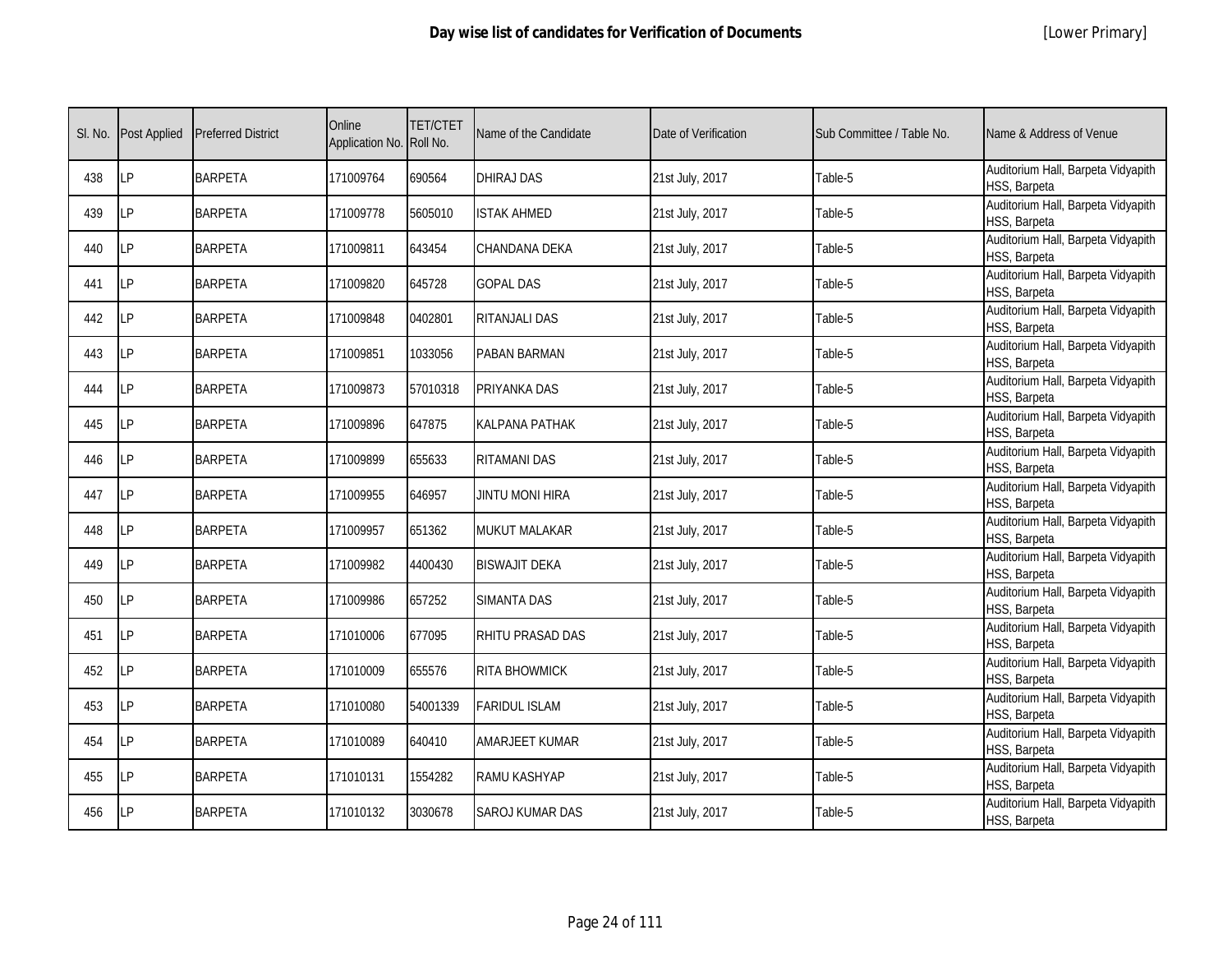|  | [Lower Primary] |
|--|-----------------|
|--|-----------------|

| SI. No. | <b>Post Applied</b> | <b>Preferred District</b> | Online<br>Application No. Roll No. | <b>TET/CTET</b> | Name of the Candidate   | Date of Verification | Sub Committee / Table No. | Name & Address of Venue                            |
|---------|---------------------|---------------------------|------------------------------------|-----------------|-------------------------|----------------------|---------------------------|----------------------------------------------------|
| 457     | LP                  | <b>BARPETA</b>            | 171010143                          | 0403248         | <b>SOHINUR BHUYAN</b>   | 21st July, 2017      | Table-5                   | Auditorium Hall, Barpeta Vidyapith<br>HSS, Barpeta |
| 458     | <b>LP</b>           | <b>BARPETA</b>            | 171010204                          | 3010586         | PANKAJ DEVNATH          | 21st July, 2017      | Table-5                   | Auditorium Hall, Barpeta Vidyapith<br>HSS, Barpeta |
| 459     | <b>LP</b>           | <b>BARPETA</b>            | 171010205                          | 673321          | KAMARA PATIR            | 21st July, 2017      | Table-5                   | Auditorium Hall, Barpeta Vidyapith<br>HSS, Barpeta |
| 460     | LΡ                  | <b>BARPETA</b>            | 171010206                          | 641518          | <b>BABUL SUTRADHAR</b>  | 21st July, 2017      | Table-5                   | Auditorium Hall, Barpeta Vidyapith<br>HSS, Barpeta |
| 461     | <b>LP</b>           | <b>BARPETA</b>            | 171010238                          | 1033443         | TAPAN BARMAN            | 21st July, 2017      | Table-5                   | Auditorium Hall, Barpeta Vidyapith<br>HSS, Barpeta |
| 462     | <b>LP</b>           | <b>BARPETA</b>            | 171010241                          | 51005876        | <b>MD LUTFOR RAHMAN</b> | 21st July, 2017      | Table-5                   | Auditorium Hall, Barpeta Vidyapith<br>HSS, Barpeta |
| 463     | <b>LP</b>           | <b>BARPETA</b>            | 171010297                          | 657886          | <b>HERAMBA MALI</b>     | 21st July, 2017      | Table-5                   | Auditorium Hall, Barpeta Vidyapith<br>HSS, Barpeta |
| 464     | LP                  | <b>BARPETA</b>            | 171010361                          | 01610005        | LAKSHMI YADAV           | 21st July, 2017      | Table-5                   | Auditorium Hall, Barpeta Vidyapith<br>HSS, Barpeta |
| 465     | LP                  | <b>BARPETA</b>            | 171010419                          | 0405433         | <b>GUNAJIT GOSWAMI</b>  | 21st July, 2017      | Table-5                   | Auditorium Hall, Barpeta Vidyapith<br>HSS, Barpeta |
| 466     | LP                  | <b>BARPETA</b>            | 171010458                          | 643767          | <b>DAVID BASUMATARY</b> | 21st July, 2017      | Table-5                   | Auditorium Hall, Barpeta Vidyapith<br>HSS, Barpeta |
| 467     | <b>LP</b>           | <b>BARPETA</b>            | 171010469                          | 611911          | <b>SIMI DAS</b>         | 21st July, 2017      | Table-5                   | Auditorium Hall, Barpeta Vidyapith<br>HSS, Barpeta |
| 468     | LP                  | <b>BARPETA</b>            | 171010486                          | 51010684        | SHAMINUL AKTAR          | 21st July, 2017      | Table-5                   | Auditorium Hall, Barpeta Vidyapith<br>HSS, Barpeta |
| 469     | LP                  | <b>BARPETA</b>            | 171010497                          | 104430          | <b>SIMA BASAK</b>       | 21st July, 2017      | Table-5                   | Auditorium Hall, Barpeta Vidyapith<br>HSS, Barpeta |
| 470     | LP                  | <b>BARPETA</b>            | 171010518                          | 3550848         | SATYA SANDHYA RABHA     | 21st July, 2017      | Table-5                   | Auditorium Hall, Barpeta Vidyapith<br>HSS, Barpeta |
| 471     | <b>LP</b>           | <b>BARPETA</b>            | 171010553                          | 650110          | MINTU KUMAR DAS         | 21st July, 2017      | Table-5                   | Auditorium Hall, Barpeta Vidyapith<br>HSS, Barpeta |
| 472     | LP                  | <b>BARPETA</b>            | 171010578                          | 24005296        | POONAM RANI             | 21st July, 2017      | Table-5                   | Auditorium Hall, Barpeta Vidyapith<br>HSS, Barpeta |
| 473     | <b>LP</b>           | <b>BARPETA</b>            | 171010580                          | 655916          | RUPAK KUMAR DAS         | 21st July, 2017      | Table-5                   | Auditorium Hall, Barpeta Vidyapith<br>HSS, Barpeta |
| 474     | <b>LP</b>           | <b>BARPETA</b>            | 171010602                          | 05405740        | <b>HARPAL SINGH</b>     | 21st July, 2017      | Table-5                   | Auditorium Hall, Barpeta Vidyapith<br>HSS, Barpeta |
| 475     | <b>LP</b>           | <b>BARPETA</b>            | 171010608                          | 644149          | DHANJIT SUTRADHAR       | 21st July, 2017      | Table-5                   | Auditorium Hall, Barpeta Vidyapith<br>HSS, Barpeta |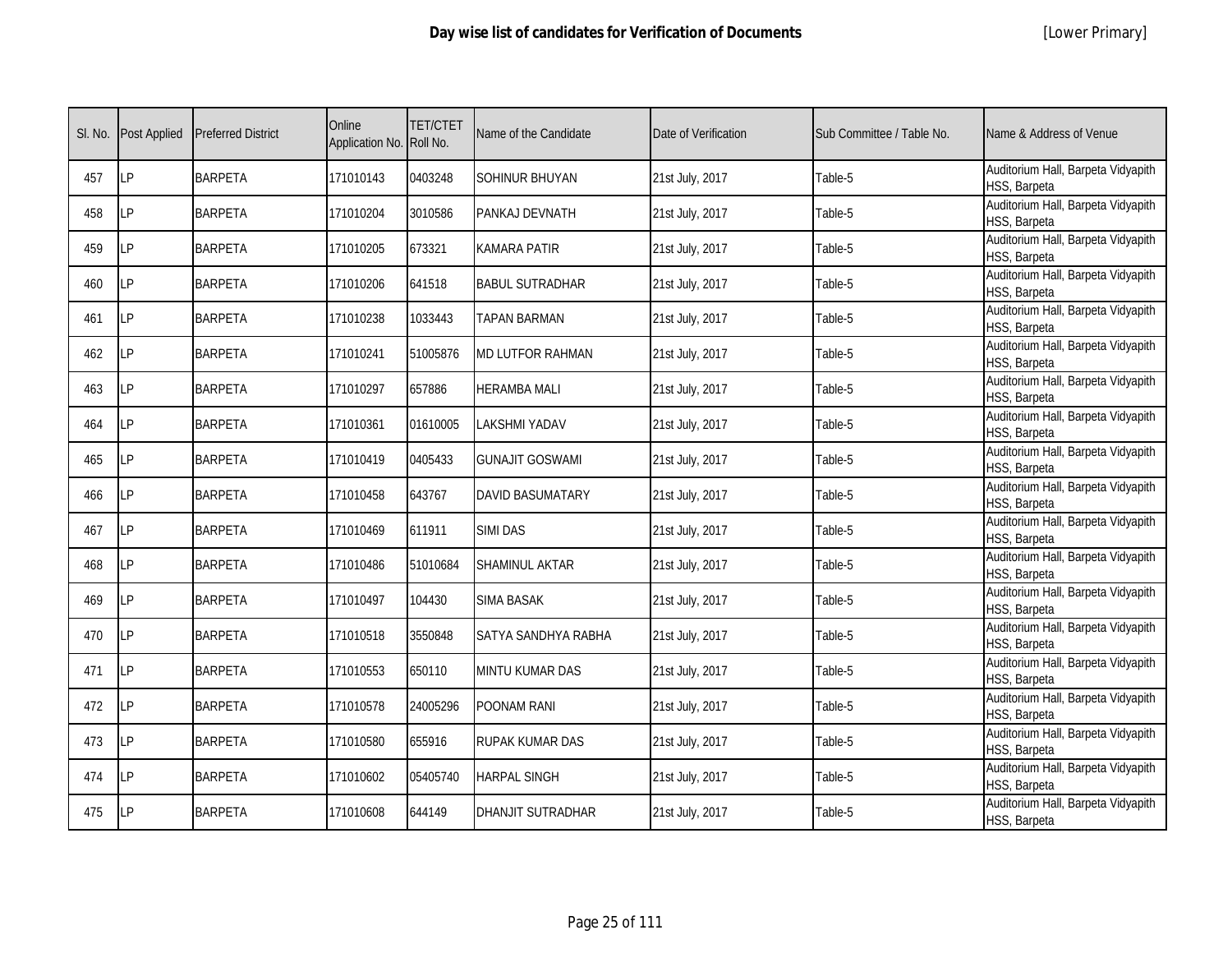|  | [Lower Primary] |
|--|-----------------|
|--|-----------------|

| SI. No. | <b>Post Applied</b> | <b>Preferred District</b> | Online<br>Application No. Roll No. | <b>TET/CTET</b> | Name of the Candidate  | Date of Verification | Sub Committee / Table No. | Name & Address of Venue                            |
|---------|---------------------|---------------------------|------------------------------------|-----------------|------------------------|----------------------|---------------------------|----------------------------------------------------|
| 476     | LP                  | <b>BARPETA</b>            | 171010671                          | 670088          | ADITYA RANJAN DAS      | 21st July, 2017      | Table-5                   | Auditorium Hall, Barpeta Vidyapith<br>HSS, Barpeta |
| 477     | <b>LP</b>           | <b>BARPETA</b>            | 171010702                          | 642072          | BHANITA DAS            | 21st July, 2017      | Table-5                   | Auditorium Hall, Barpeta Vidyapith<br>HSS, Barpeta |
| 478     | <b>LP</b>           | <b>BARPETA</b>            | 171010705                          | 643599          | CHINMOYEE DAS          | 21st July, 2017      | Table-5                   | Auditorium Hall, Barpeta Vidyapith<br>HSS, Barpeta |
| 479     | LΡ                  | <b>BARPETA</b>            | 171010722                          | 676223          | PRASANTA PROTIM DAS    | 21st July, 2017      | Table-5                   | Auditorium Hall, Barpeta Vidyapith<br>HSS, Barpeta |
| 480     | LP                  | <b>BARPETA</b>            | 171010752                          | 100120          | <b>AMIT DAS</b>        | 21st July, 2017      | Table-5                   | Auditorium Hall, Barpeta Vidyapith<br>HSS, Barpeta |
| 481     | LP                  | <b>BARPETA</b>            | 171010755                          | 643087          | <b>BISWAJIT MANDAL</b> | 21st July, 2017      | Table-5                   | Auditorium Hall, Barpeta Vidyapith<br>HSS, Barpeta |
| 482     | <b>LP</b>           | <b>BARPETA</b>            | 171010774                          | 649127          | MADHUSMITA DAS         | 21st July, 2017      | Table-5                   | Auditorium Hall, Barpeta Vidyapith<br>HSS, Barpeta |
| 483     | LP                  | <b>BARPETA</b>            | 171010784                          | 644928          | DIPANNITA BAISHYA      | 21st July, 2017      | Table-5                   | Auditorium Hall, Barpeta Vidyapith<br>HSS, Barpeta |
| 484     | LP                  | <b>BARPETA</b>            | 171010787                          | 684985          | PROSEN MILI            | 21st July, 2017      | Table-5                   | Auditorium Hall, Barpeta Vidyapith<br>HSS, Barpeta |
| 485     | LP                  | <b>BARPETA</b>            | 171010790                          | 658382          | RANJITA DAS            | 21st July, 2017      | Table-5                   | Auditorium Hall, Barpeta Vidyapith<br>HSS, Barpeta |
| 486     | <b>LP</b>           | <b>BARPETA</b>            | 171010807                          | 0500308         | HIRAKJYOTI RAJBONGSHI  | 21st July, 2017      | Table-5                   | Auditorium Hall, Barpeta Vidyapith<br>HSS, Barpeta |
| 487     | LP                  | <b>BARPETA</b>            | 171010811                          | 648589          | KRITARTHA DUTTA        | 21st July, 2017      | Table-5                   | Auditorium Hall, Barpeta Vidyapith<br>HSS, Barpeta |
| 488     | LP                  | <b>BARPETA</b>            | 171010812                          | 3550675         | PABITA DEKA            | 21st July, 2017      | Table-5                   | Auditorium Hall, Barpeta Vidyapith<br>HSS, Barpeta |
| 489     | <b>LP</b>           | <b>BARPETA</b>            | 171010821                          | 690483          | CHANDAN DAS            | 21st July, 2017      | Table-5                   | Auditorium Hall, Barpeta Vidyapith<br>HSS, Barpeta |
| 490     | <b>LP</b>           | <b>BARPETA</b>            | 171010824                          | 659699          | UDDHAB DAS             | 21st July, 2017      | Table-5                   | Auditorium Hall, Barpeta Vidyapith<br>HSS, Barpeta |
| 491     | <b>LP</b>           | <b>BARPETA</b>            | 171010835                          | 1544627         | JOSEPH RAWEL KINDO     | 21st July, 2017      | Table-5                   | Auditorium Hall, Barpeta Vidyapith<br>HSS, Barpeta |
| 492     | <b>LP</b>           | <b>BARPETA</b>            | 171010836                          | 643940          | DEEPA MALODAS          | 21st July, 2017      | Table-5                   | Auditorium Hall, Barpeta Vidyapith<br>HSS, Barpeta |
| 493     | <b>LP</b>           | <b>BARPETA</b>            | 171010851                          | 1021282         | KAMAL BARMAN           | 21st July, 2017      | Table-5                   | Auditorium Hall, Barpeta Vidyapith<br>HSS, Barpeta |
| 494     | <b>LP</b>           | <b>BARPETA</b>            | 171010852                          | 645844          | HARAJIT PATHAK         | 21st July, 2017      | Table-5                   | Auditorium Hall, Barpeta Vidyapith<br>HSS, Barpeta |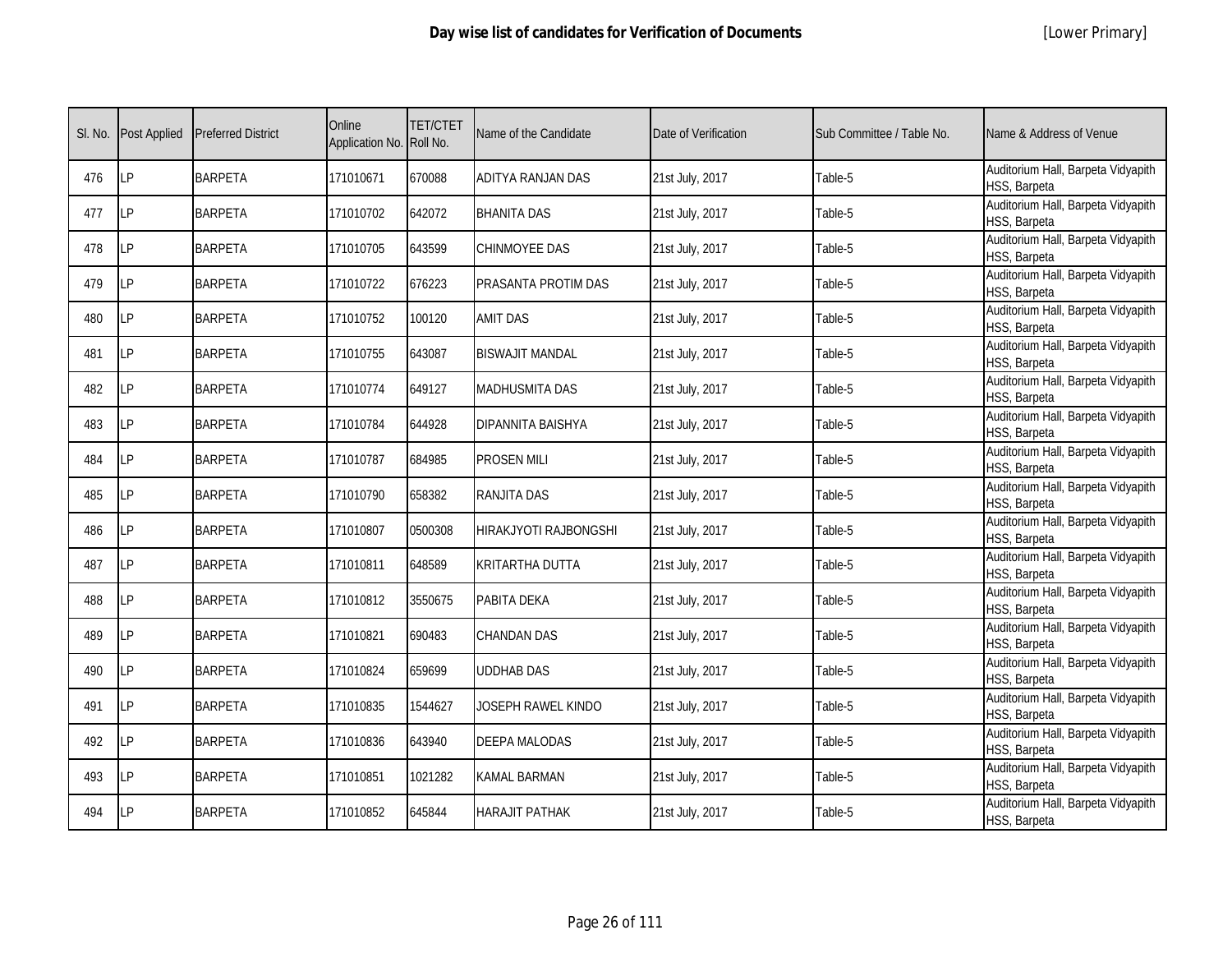|  | [Lower Primary] |
|--|-----------------|
|--|-----------------|

| SI. No. | <b>Post Applied</b> | <b>Preferred District</b> | Online<br>Application No. Roll No. | <b>TET/CTET</b> | Name of the Candidate  | Date of Verification | Sub Committee / Table No. | Name & Address of Venue                            |
|---------|---------------------|---------------------------|------------------------------------|-----------------|------------------------|----------------------|---------------------------|----------------------------------------------------|
| 495     | <b>LP</b>           | <b>BARPETA</b>            | 171010863                          | 690009          | <b>ABHIJIT DAS</b>     | 21st July, 2017      | Table-5                   | Auditorium Hall, Barpeta Vidyapith<br>HSS, Barpeta |
| 496     | <b>ILP</b>          | <b>BARPETA</b>            | 171010876                          | 3800123         | BHABA KANTA MEDAK      | 21st July, 2017      | Table-5                   | Auditorium Hall, Barpeta Vidyapith<br>HSS, Barpeta |
| 497     | LP                  | <b>BARPETA</b>            | 171010882                          | 3030083         | <b>BHANITA DAS</b>     | 21st July, 2017      | Table-5                   | Auditorium Hall, Barpeta Vidyapith<br>HSS, Barpeta |
| 498     | LP                  | <b>BARPETA</b>            | 171010888                          | 649720          | <b>MANOJ DAS</b>       | 21st July, 2017      | Table-5                   | Auditorium Hall, Barpeta Vidyapith<br>HSS, Barpeta |
| 499     | LP                  | <b>BARPETA</b>            | 171010914                          | 648513          | <b>KRISHNA DAS</b>     | 21st July, 2017      | Table-5                   | Auditorium Hall, Barpeta Vidyapith<br>HSS, Barpeta |
| 500     | <b>LP</b>           | <b>BARPETA</b>            | 171010929                          | 102820          | PAVEL KAR              | 21st July, 2017      | Table-5                   | Auditorium Hall, Barpeta Vidyapith<br>HSS, Barpeta |
| 501     | <b>LP</b>           | <b>BARPETA</b>            | 171010960                          | 3031043         | MITHISAR SWARGIARY     | 24th July, 2017      | Table-1                   | Auditorium Hall, Barpeta Vidyapith<br>HSS, Barpeta |
| 502     | LP                  | <b>BARPETA</b>            | 171010991                          | 57010699        | RAJIV THAKURIA         | 24th July, 2017      | Table-1                   | Auditorium Hall, Barpeta Vidyapith<br>HSS, Barpeta |
| 503     | LP                  | <b>BARPETA</b>            | 171011004                          | 100783          | <b>BIPLAB PANDIT</b>   | 24th July, 2017      | Table-1                   | Auditorium Hall, Barpeta Vidyapith<br>HSS, Barpeta |
| 504     | LP                  | <b>BARPETA</b>            | 171011050                          | 51000568        | AFAZ UDDIN             | 24th July, 2017      | Table-1                   | Auditorium Hall, Barpeta Vidyapith<br>HSS, Barpeta |
| 505     | LP                  | <b>BARPETA</b>            | 171011078                          | 610034          | AKHIL KUMAR DAS        | 24th July, 2017      | Table-1                   | Auditorium Hall, Barpeta Vidyapith<br>HSS, Barpeta |
| 506     | <b>LP</b>           | <b>BARPETA</b>            | 171011085                          | 611737          | SAGARIKA KARMAKAR      | 24th July, 2017      | Table-1                   | Auditorium Hall, Barpeta Vidyapith<br>HSS, Barpeta |
| 507     | LP                  | <b>BARPETA</b>            | 171011102                          | 0402122         | <b>MINTU DAS</b>       | 24th July, 2017      | Table-1                   | Auditorium Hall, Barpeta Vidyapith<br>HSS, Barpeta |
| 508     | LP                  | <b>BARPETA</b>            | 171011134                          | 100867          | <b>BISWAJIT SARKAR</b> | 24th July, 2017      | Table-1                   | Auditorium Hall, Barpeta Vidyapith<br>HSS, Barpeta |
| 509     | <b>LP</b>           | <b>BARPETA</b>            | 171011166                          | 5604325         | <b>DHIRAMONI DAS</b>   | 24th July, 2017      | Table-1                   | Auditorium Hall, Barpeta Vidyapith<br>HSS, Barpeta |
| 510     | <b>LP</b>           | <b>BARPETA</b>            | 171011203                          | 5600646         | <b>DWEEPEN DAS</b>     | 24th July, 2017      | Table-1                   | Auditorium Hall, Barpeta Vidyapith<br>HSS, Barpeta |
| 511     | LP                  | <b>BARPETA</b>            | 171011239                          | 1013762         | <b>ANITA DAS</b>       | 24th July, 2017      | Table-1                   | Auditorium Hall, Barpeta Vidyapith<br>HSS, Barpeta |
| 512     | LP                  | <b>BARPETA</b>            | 171011246                          | 3030616         | RASHMI REKHA DAS       | 24th July, 2017      | Table-1                   | Auditorium Hall, Barpeta Vidyapith<br>HSS, Barpeta |
| 513     | <b>LP</b>           | <b>BARPETA</b>            | 171011316                          | 648895          | LAVITA MALAKAR         | 24th July, 2017      | Table-1                   | Auditorium Hall, Barpeta Vidyapith<br>HSS, Barpeta |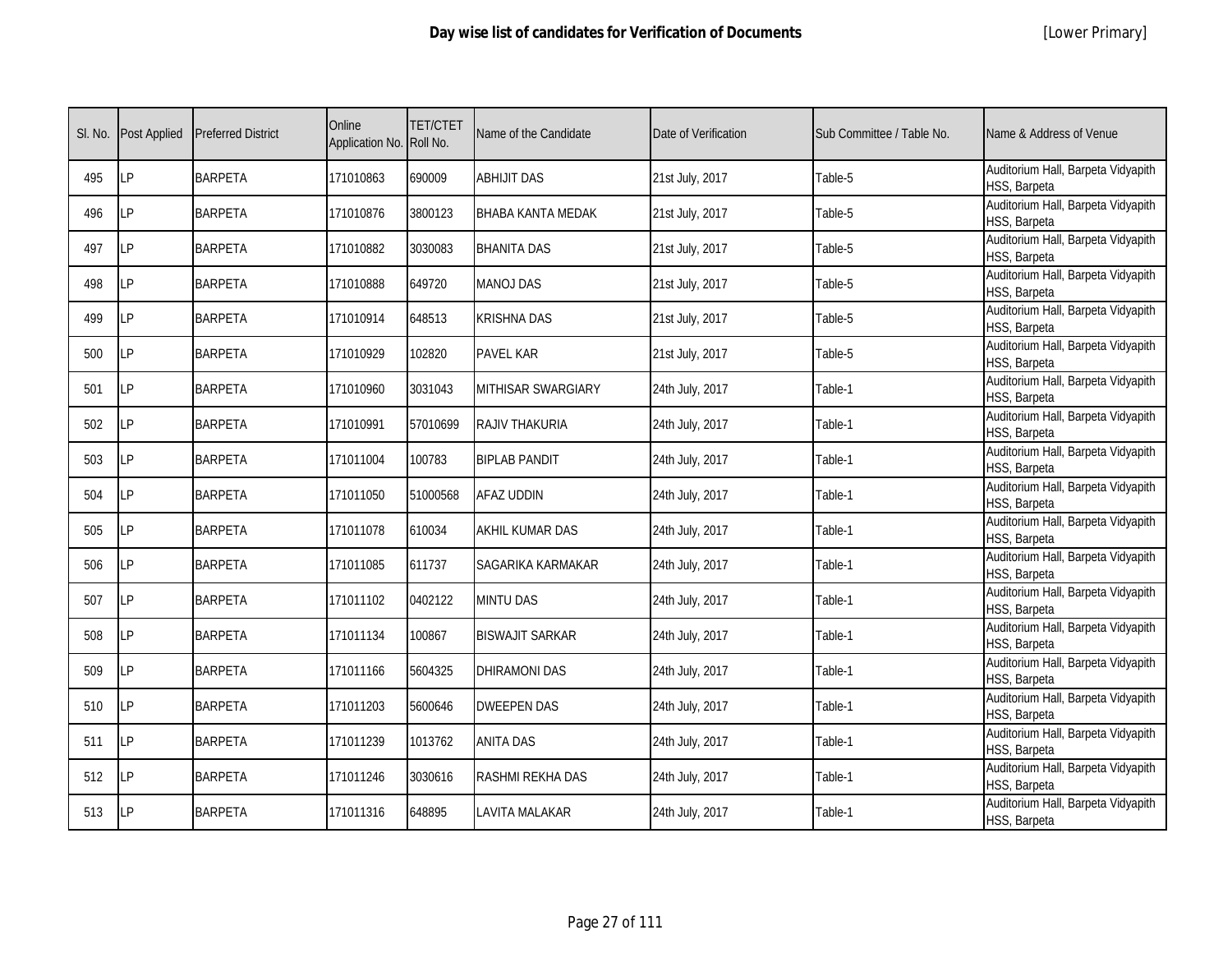| SI. No. | <b>Post Applied</b> | <b>Preferred District</b> | Online<br>Application No. Roll No. | <b>TET/CTET</b> | Name of the Candidate    | Date of Verification | Sub Committee / Table No. | Name & Address of Venue                            |
|---------|---------------------|---------------------------|------------------------------------|-----------------|--------------------------|----------------------|---------------------------|----------------------------------------------------|
| 514     | LP                  | <b>BARPETA</b>            | 171011475                          | 55007383        | <b>MUSA ALOM</b>         | 24th July, 2017      | Table-1                   | Auditorium Hall, Barpeta Vidyapith<br>HSS, Barpeta |
| 515     | LP                  | <b>BARPETA</b>            | 171011482                          | 02405533        | <b>DHARAMVEER</b>        | 24th July, 2017      | Table-1                   | Auditorium Hall, Barpeta Vidyapith<br>HSS, Barpeta |
| 516     | LP                  | <b>BARPETA</b>            | 171011519                          | 652655          | <b>PALLABI DAS</b>       | 24th July, 2017      | Table-1                   | Auditorium Hall, Barpeta Vidyapith<br>HSS, Barpeta |
| 517     | LP                  | <b>BARPETA</b>            | 171011526                          | 611694          | RUMI HAWALDAR            | 24th July, 2017      | Table-1                   | Auditorium Hall, Barpeta Vidyapith<br>HSS, Barpeta |
| 518     | LP                  | <b>BARPETA</b>            | 171011590                          | 0403100         | SHAHANUR ISLAM           | 24th July, 2017      | Table-1                   | Auditorium Hall, Barpeta Vidyapith<br>HSS, Barpeta |
| 519     | P                   | <b>BARPETA</b>            | 171011865                          | 51004240        | <b>JUBBAR ALI</b>        | 24th July, 2017      | Table-1                   | Auditorium Hall, Barpeta Vidyapith<br>HSS, Barpeta |
| 520     | LP                  | <b>BARPETA</b>            | 171011902                          | 3003701         | SANGEETA BAISHYA         | 24th July, 2017      | Table-1                   | Auditorium Hall, Barpeta Vidyapith<br>HSS, Barpeta |
| 521     | LP                  | <b>BARPETA</b>            | 171011904                          | 01505033        | <b>CHANCHAL</b>          | 24th July, 2017      | Table-1                   | Auditorium Hall, Barpeta Vidyapith<br>HSS, Barpeta |
| 522     | LP.                 | <b>BARPETA</b>            | 171011962                          | $00\,$          | <b>DIPAK DAS</b>         | 24th July, 2017      | Table-1                   | Auditorium Hall, Barpeta Vidyapith<br>HSS, Barpeta |
| 523     | LP                  | <b>BARPETA</b>            | 171012007                          | 1111402         | RENUKA MAZUMDAR MANDAL   | 24th July, 2017      | Table-1                   | Auditorium Hall, Barpeta Vidyapith<br>HSS, Barpeta |
| 524     | LP                  | <b>BARPETA</b>            | 171012012                          | 3001794         | <b>MD JAHIDUL ISLAM</b>  | 24th July, 2017      | Table-1                   | Auditorium Hall, Barpeta Vidyapith<br>HSS, Barpeta |
| 525     | LP                  | <b>BARPETA</b>            | 171012034                          | 658681          | SUBRATA SUTRADHAR        | 24th July, 2017      | Table-1                   | Auditorium Hall, Barpeta Vidyapith<br>HSS, Barpeta |
| 526     | LP                  | <b>BARPETA</b>            | 171012092                          | 100670          | <b>BIJAY KUMAR KUNDU</b> | 24th July, 2017      | Table-1                   | Auditorium Hall, Barpeta Vidyapith<br>HSS, Barpeta |
| 527     | LP                  | <b>BARPETA</b>            | 171012160                          | 3550101         | <b>BARNALI DEVI</b>      | 24th July, 2017      | Table-1                   | Auditorium Hall, Barpeta Vidyapith<br>HSS, Barpeta |
| 528     | LP                  | <b>BARPETA</b>            | 171012172                          | 647851          | KALPANA BAISHYA          | 24th July, 2017      | Table-1                   | Auditorium Hall, Barpeta Vidyapith<br>HSS, Barpeta |
| 529     | LP                  | <b>BARPETA</b>            | 171012174                          | 3020600         | SONARAM GAYARY           | 24th July, 2017      | Table-1                   | Auditorium Hall, Barpeta Vidyapith<br>HSS, Barpeta |
| 530     | LP                  | <b>BARPETA</b>            | 171012179                          | 4408246         | <b>RASIDUL AHMED</b>     | 24th July, 2017      | Table-1                   | Auditorium Hall, Barpeta Vidyapith<br>HSS, Barpeta |
| 531     | LP                  | <b>BARPETA</b>            | 171012183                          | 1033392         | SIKHA RANI PATHAK        | 24th July, 2017      | Table-1                   | Auditorium Hall, Barpeta Vidyapith<br>HSS, Barpeta |
| 532     | LP                  | <b>BARPETA</b>            | 171012185                          | 640804          | ANJAN KUMAR DAS          | 24th July, 2017      | Table-1                   | Auditorium Hall, Barpeta Vidyapith<br>HSS, Barpeta |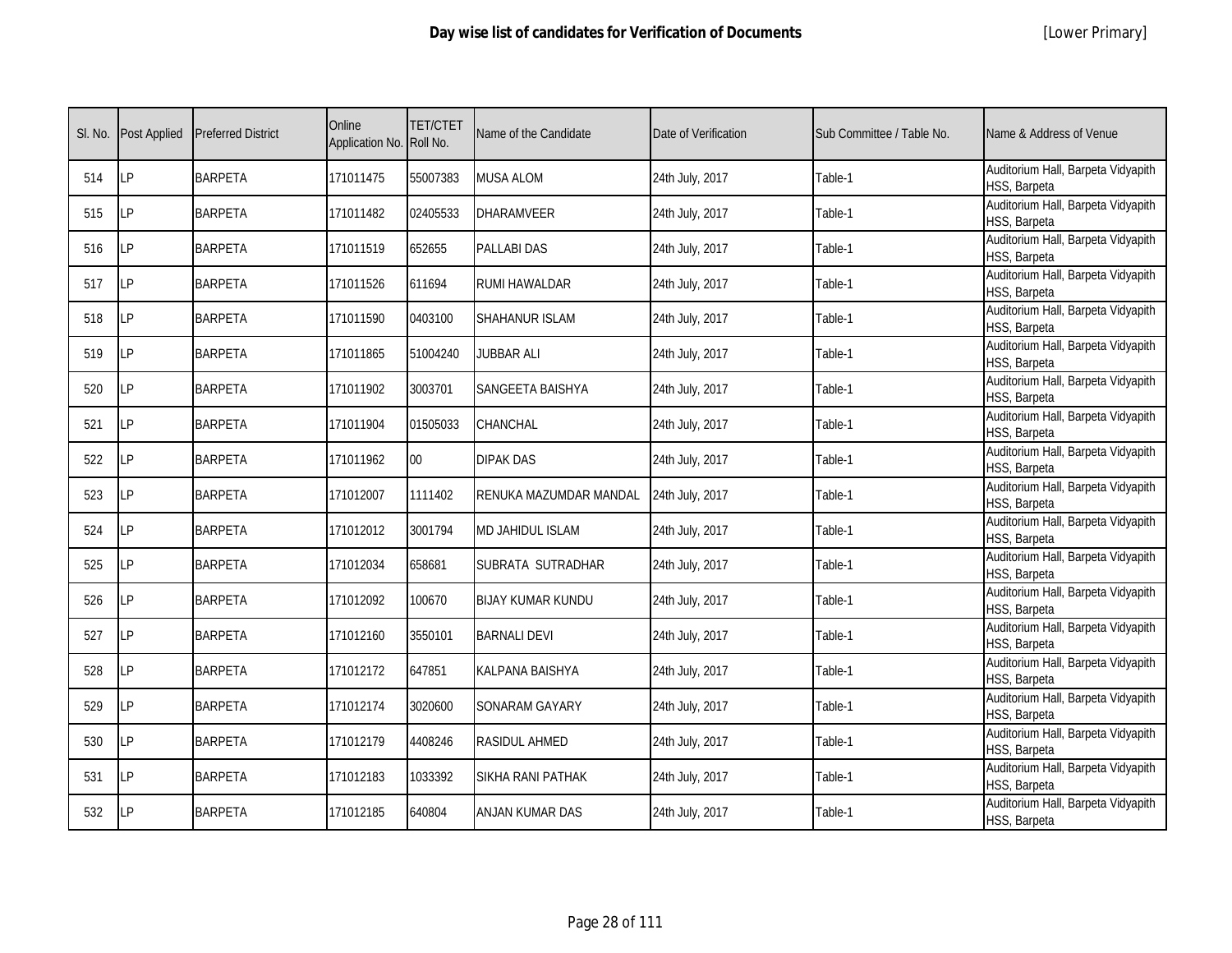| SI. No. | <b>Post Applied</b> | <b>Preferred District</b> | Online<br>Application No. Roll No. | <b>TET/CTET</b> | Name of the Candidate                    | Date of Verification | Sub Committee / Table No. | Name & Address of Venue                            |
|---------|---------------------|---------------------------|------------------------------------|-----------------|------------------------------------------|----------------------|---------------------------|----------------------------------------------------|
| 533     | LP                  | <b>BARPETA</b>            | 171012188                          | 620794          | <b>BIPIN PANGING</b>                     | 24th July, 2017      | Table-1                   | Auditorium Hall, Barpeta Vidyapith<br>HSS, Barpeta |
| 534     | LP                  | <b>BARPETA</b>            | 171012198                          | 1032695         | <b>KAMESWAR NATH</b>                     | 24th July, 2017      | Table-1                   | Auditorium Hall, Barpeta Vidyapith<br>HSS, Barpeta |
| 535     | LP                  | <b>BARPETA</b>            | 171012243                          | 651546          | NABANITA SARANIA                         | 24th July, 2017      | Table-1                   | Auditorium Hall, Barpeta Vidyapith<br>HSS, Barpeta |
| 536     | LP                  | <b>BARPETA</b>            | 171012250                          | 3020484         | <b>HARSHA RAMCHIARY</b>                  | 24th July, 2017      | Table-1                   | Auditorium Hall, Barpeta Vidyapith<br>HSS, Barpeta |
| 537     | LP                  | <b>BARPETA</b>            | 171012269                          | 657205          | <b>SILA DAS</b>                          | 24th July, 2017      | Table-1                   | Auditorium Hall, Barpeta Vidyapith<br>HSS, Barpeta |
| 538     | LP                  | <b>BARPETA</b>            | 171012292                          | 610043          | <b>AMAL BARMAN</b>                       | 24th July, 2017      | Table-1                   | Auditorium Hall, Barpeta Vidyapith<br>HSS, Barpeta |
| 539     | LP                  | <b>BARPETA</b>            | 171012343                          | 0409369         | SHAHJAHAN ALI KHAN                       | 24th July, 2017      | Table-1                   | Auditorium Hall, Barpeta Vidyapith<br>HSS, Barpeta |
| 540     | LP                  | <b>BARPETA</b>            | 171012371                          | 645985          | <b>HEMANTA DAS</b>                       | 24th July, 2017      | Table-1                   | Auditorium Hall, Barpeta Vidyapith<br>HSS, Barpeta |
| 541     | LP                  | <b>BARPETA</b>            | 171012401                          | 1021290         | <b>KANAN DAS</b>                         | 24th July, 2017      | Table-1                   | Auditorium Hall, Barpeta Vidyapith<br>HSS, Barpeta |
| 542     | LP                  | <b>BARPETA</b>            | 171012422                          | 35001046        | <b>MD SUKUR ALI SK</b>                   | 24th July, 2017      | Table-1                   | Auditorium Hall, Barpeta Vidyapith<br>HSS, Barpeta |
| 543     | LP                  | <b>BARPETA</b>            | 171012488                          | 642427          | <b>BIDYUT BORDOLOI</b>                   | 24th July, 2017      | Table-1                   | Auditorium Hall, Barpeta Vidyapith<br>HSS, Barpeta |
| 544     | LP                  | <b>BARPETA</b>            | 171012490                          | 611656          | <b>RIMA DAS</b>                          | 24th July, 2017      | Table-1                   | Auditorium Hall, Barpeta Vidyapith<br>HSS, Barpeta |
| 545     | LP                  | <b>BARPETA</b>            | 171012508                          | 677946          | <b>SMITA DAS</b>                         | 24th July, 2017      | Table-1                   | Auditorium Hall, Barpeta Vidyapith<br>HSS, Barpeta |
| 546     | LP.                 | <b>BARPETA</b>            | 171012511                          | 0400099         | <b>ABDUR RASHID</b>                      | 24th July, 2017      | Table-1                   | Auditorium Hall, Barpeta Vidyapith<br>HSS, Barpeta |
| 547     | LP                  | <b>BARPETA</b>            | 171012537                          | 641377          | ATIN KUMAR DAS                           | 24th July, 2017      | Table-1                   | Auditorium Hall, Barpeta Vidyapith<br>HSS, Barpeta |
| 548     | LP                  | <b>BARPETA</b>            | 171012538                          | 654586          | <b>RAJIB BARMAN</b>                      | 24th July, 2017      | Table-1                   | Auditorium Hall, Barpeta Vidyapith<br>HSS, Barpeta |
| 549     | LP                  | <b>BARPETA</b>            | 171012550                          | 651246          | MRS SAYA PRABHA BORDOLOI 24th July, 2017 |                      | Table-1                   | Auditorium Hall, Barpeta Vidyapith<br>HSS, Barpeta |
| 550     | LP                  | <b>BARPETA</b>            | 171012558                          | 648859          | <b>LALITA DAS</b>                        | 24th July, 2017      | Table-1                   | Auditorium Hall, Barpeta Vidyapith<br>HSS, Barpeta |
| 551     | LP                  | <b>BARPETA</b>            | 171012569                          | 3030793         | SOMNATH NIROLA                           | 24th July, 2017      | Table-1                   | Auditorium Hall, Barpeta Vidyapith<br>HSS, Barpeta |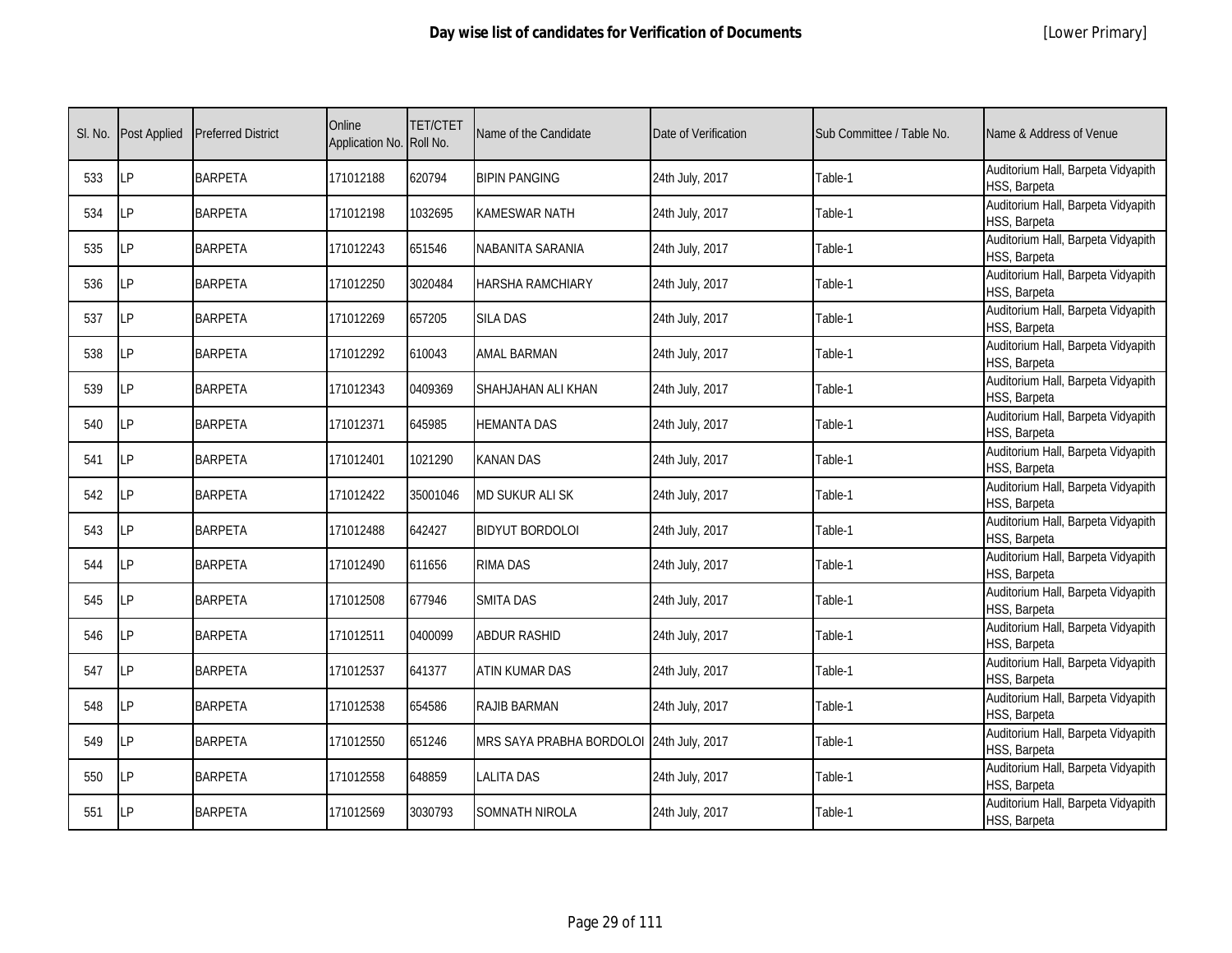|  | [Lower Primary] |
|--|-----------------|
|--|-----------------|

| SI. No. | <b>Post Applied</b> | <b>Preferred District</b> | Online<br>Application No. Roll No. | <b>TET/CTET</b> | Name of the Candidate  | Date of Verification | Sub Committee / Table No. | Name & Address of Venue                            |
|---------|---------------------|---------------------------|------------------------------------|-----------------|------------------------|----------------------|---------------------------|----------------------------------------------------|
| 552     | LP                  | <b>BARPETA</b>            | 171012615                          | 646581          | <b>JANATA BORDOLOI</b> | 24th July, 2017      | Table-1                   | Auditorium Hall, Barpeta Vidyapith<br>HSS, Barpeta |
| 553     | <b>LP</b>           | <b>BARPETA</b>            | 171012637                          | 652788          | PANKAJ HAZARIKA        | 24th July, 2017      | Table-1                   | Auditorium Hall, Barpeta Vidyapith<br>HSS, Barpeta |
| 554     | <b>LP</b>           | <b>BARPETA</b>            | 171012661                          | 652893          | PARAG DAS              | 24th July, 2017      | Table-1                   | Auditorium Hall, Barpeta Vidyapith<br>HSS, Barpeta |
| 555     | LP                  | <b>BARPETA</b>            | 171012692                          | 00500958        | <b>GAYATRI DEVI</b>    | 24th July, 2017      | Table-1                   | Auditorium Hall, Barpeta Vidyapith<br>HSS, Barpeta |
| 556     | <b>LP</b>           | <b>BARPETA</b>            | 171012707                          | 658542          | SRI SUNITRI DEWRI      | 24th July, 2017      | Table-1                   | Auditorium Hall, Barpeta Vidyapith<br>HSS, Barpeta |
| 557     | <b>LP</b>           | <b>BARPETA</b>            | 171012711                          | 655351          | RIJU MAI MALAKAR       | 24th July, 2017      | Table-1                   | Auditorium Hall, Barpeta Vidyapith<br>HSS, Barpeta |
| 558     | <b>LP</b>           | <b>BARPETA</b>            | 171012747                          | 656880          | SEBABRATA CHANDRA DAS  | 24th July, 2017      | Table-1                   | Auditorium Hall, Barpeta Vidyapith<br>HSS, Barpeta |
| 559     | LP                  | <b>BARPETA</b>            | 171012750                          | 1021668         | <b>SUMI PATGIRI</b>    | 24th July, 2017      | Table-1                   | Auditorium Hall, Barpeta Vidyapith<br>HSS, Barpeta |
| 560     | LΡ                  | <b>BARPETA</b>            | 171012755                          | 621527          | DIPEN TRID             | 24th July, 2017      | Table-1                   | Auditorium Hall, Barpeta Vidyapith<br>HSS, Barpeta |
| 561     | LP                  | <b>BARPETA</b>            | 171012784                          | 3550834         | <b>SANJIB DEBNATH</b>  | 24th July, 2017      | Table-1                   | Auditorium Hall, Barpeta Vidyapith<br>HSS, Barpeta |
| 562     | LP                  | <b>BARPETA</b>            | 171012818                          | 104518          | <b>SOMA PANDIT</b>     | 24th July, 2017      | Table-1                   | Auditorium Hall, Barpeta Vidyapith<br>HSS, Barpeta |
| 563     | LP                  | <b>BARPETA</b>            | 171012835                          | 103918          | SAHELI BHAWAL          | 24th July, 2017      | Table-1                   | Auditorium Hall, Barpeta Vidyapith<br>HSS, Barpeta |
| 564     | LP                  | <b>BARPETA</b>            | 171012868                          | 610500          | <b>DHANJIT DAS</b>     | 24th July, 2017      | Table-1                   | Auditorium Hall, Barpeta Vidyapith<br>HSS, Barpeta |
| 565     | <b>LP</b>           | <b>BARPETA</b>            | 171012870                          | 102009          | MAMITA NATH            | 24th July, 2017      | Table-1                   | Auditorium Hall, Barpeta Vidyapith<br>HSS, Barpeta |
| 566     | <b>LP</b>           | <b>BARPETA</b>            | 171012872                          | 1021341         | MAHAR ALI AHMED        | 24th July, 2017      | Table-1                   | Auditorium Hall, Barpeta Vidyapith<br>HSS, Barpeta |
| 567     | LP                  | <b>BARPETA</b>            | 171012899                          | 690651          | DIPANKAR SUTRADHAR     | 24th July, 2017      | Table-1                   | Auditorium Hall, Barpeta Vidyapith<br>HSS, Barpeta |
| 568     | LP                  | <b>BARPETA</b>            | 171012909                          | 1032285         | <b>DEIZI BARUAH</b>    | 24th July, 2017      | Table-1                   | Auditorium Hall, Barpeta Vidyapith<br>HSS, Barpeta |
| 569     | <b>LP</b>           | <b>BARPETA</b>            | 171012911                          | 103470          | RAKHI KUNDU            | 24th July, 2017      | Table-1                   | Auditorium Hall, Barpeta Vidyapith<br>HSS, Barpeta |
| 570     | <b>LP</b>           | <b>BARPETA</b>            | 171012916                          | 15024489        | SHIKHA MISHRA          | 24th July, 2017      | Table-1                   | Auditorium Hall, Barpeta Vidyapith<br>HSS, Barpeta |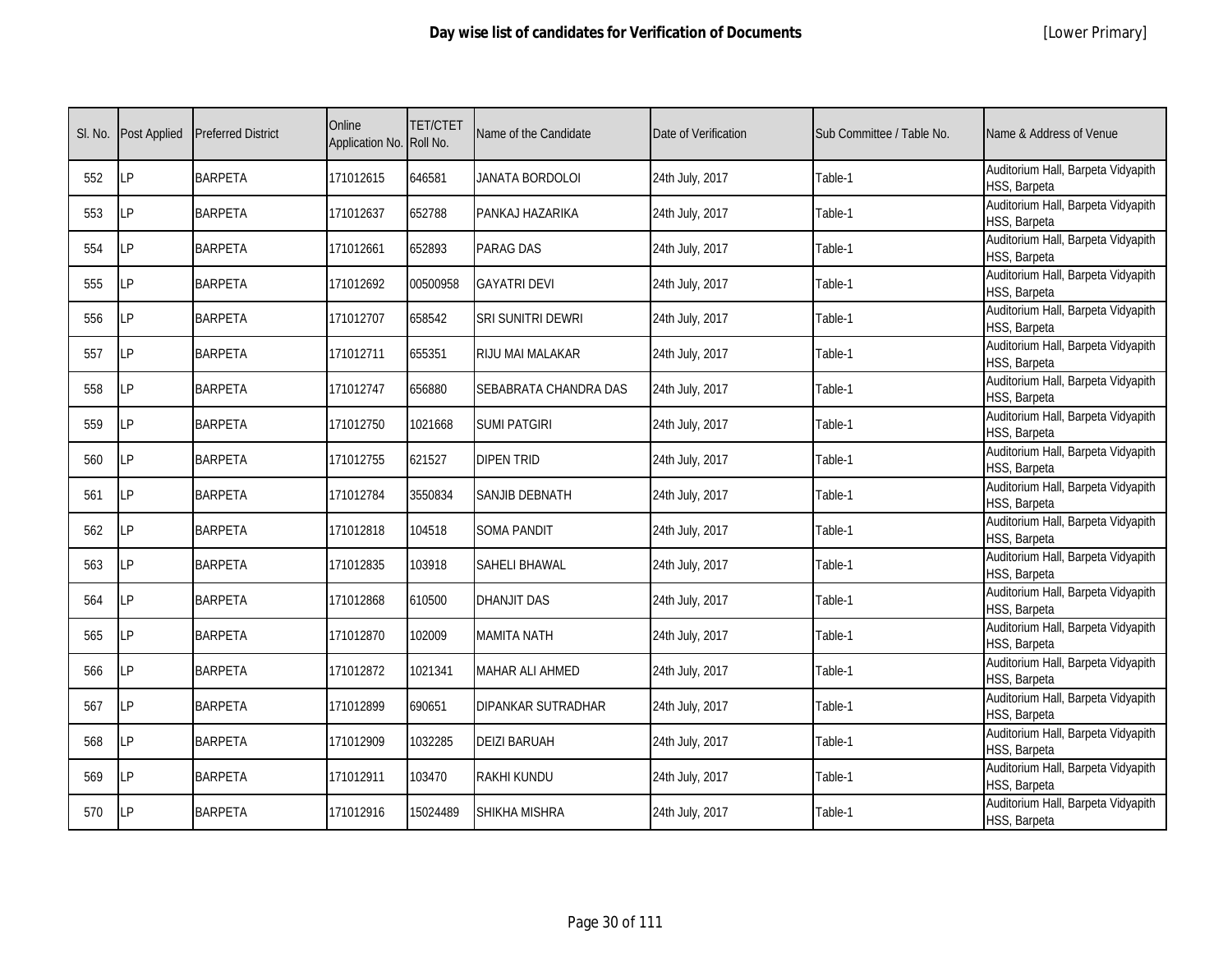| SI. No. | Post Applied | <b>Preferred District</b> | Online<br>Application No. Roll No. | <b>TET/CTET</b> | Name of the Candidate     | Date of Verification | Sub Committee / Table No. | Name & Address of Venue                            |
|---------|--------------|---------------------------|------------------------------------|-----------------|---------------------------|----------------------|---------------------------|----------------------------------------------------|
| 571     | LP           | <b>BARPETA</b>            | 171012928                          | 626010          | PROVAT LAGACHU            | 24th July, 2017      | Table-1                   | Auditorium Hall, Barpeta Vidyapith<br>HSS, Barpeta |
| 572     | LР           | <b>BARPETA</b>            | 171012955                          | 4404908         | GITANJALI BHATTACHARYYA   | 24th July, 2017      | Table-1                   | Auditorium Hall, Barpeta Vidyapith<br>HSS, Barpeta |
| 573     | LP           | <b>BARPETA</b>            | 171012963                          | 102351          | <b>MOU DEY</b>            | 24th July, 2017      | Table-1                   | Auditorium Hall, Barpeta Vidyapith<br>HSS, Barpeta |
| 574     | LP           | <b>BARPETA</b>            | 171012990                          | 651470          | NABAJIT HALOI             | 24th July, 2017      | Table-1                   | Auditorium Hall, Barpeta Vidyapith<br>HSS, Barpeta |
| 575     | LP           | <b>BARPETA</b>            | 171013021                          | 656492          | SANJEEV KUMAR HIRA        | 24th July, 2017      | Table-1                   | Auditorium Hall, Barpeta Vidyapith<br>HSS, Barpeta |
| 576     | LP           | <b>BARPETA</b>            | 171013040                          | 644198          | <b>DHARITRI DAS</b>       | 24th July, 2017      | Table-1                   | Auditorium Hall, Barpeta Vidyapith<br>HSS, Barpeta |
| 577     | LP           | <b>BARPETA</b>            | 171013062                          | 648184          | <b>KARABI DAS</b>         | 24th July, 2017      | Table-1                   | Auditorium Hall, Barpeta Vidyapith<br>HSS, Barpeta |
| 578     | LP           | <b>BARPETA</b>            | 171013096                          | 657634          | BHASKAR JYOTI TALUKDAR    | 24th July, 2017      | Table-1                   | Auditorium Hall, Barpeta Vidyapith<br>HSS, Barpeta |
| 579     | LP           | <b>BARPETA</b>            | 171013133                          | 656531          | SANJIB KUMAR DAS          | 24th July, 2017      | Table-1                   | Auditorium Hall, Barpeta Vidyapith<br>HSS, Barpeta |
| 580     | LP           | <b>BARPETA</b>            | 171013194                          | 02809817        | <b>SURENDER KUMAR</b>     | 24th July, 2017      | Table-1                   | Auditorium Hall, Barpeta Vidyapith<br>HSS, Barpeta |
| 581     | LP           | <b>BARPETA</b>            | 171013213                          | 0400289         | AMIR HAMZA AHMED          | 24th July, 2017      | Table-1                   | Auditorium Hall, Barpeta Vidyapith<br>HSS, Barpeta |
| 582     | LP           | <b>BARPETA</b>            | 171013223                          | 3000957         | DIPIKA KALITA             | 24th July, 2017      | Table-1                   | Auditorium Hall, Barpeta Vidyapith<br>HSS, Barpeta |
| 583     | LP           | <b>BARPETA</b>            | 171013347                          | 51003373        | <b>HRISIKESH DAS</b>      | 24th July, 2017      | Table-1                   | Auditorium Hall, Barpeta Vidyapith<br>HSS, Barpeta |
| 584     | LP           | <b>BARPETA</b>            | 171013433                          | 647537          | JYOTI PRASAD DAS          | 24th July, 2017      | Table-1                   | Auditorium Hall, Barpeta Vidyapith<br>HSS, Barpeta |
| 585     | LP           | <b>BARPETA</b>            | 171013477                          | 03030337        | SRI KANKAN KALITA         | 24th July, 2017      | Table-1                   | Auditorium Hall, Barpeta Vidyapith<br>HSS, Barpeta |
| 586     | LP           | <b>BARPETA</b>            | 171013480                          | 0401789         | MD JAHANGIR ALAM          | 24th July, 2017      | Table-1                   | Auditorium Hall, Barpeta Vidyapith<br>HSS, Barpeta |
| 587     | LP           | <b>BARPETA</b>            | 171013516                          | 4002034         | <b>BHASKAR JYOTI NATH</b> | 24th July, 2017      | Table-1                   | Auditorium Hall, Barpeta Vidyapith<br>HSS, Barpeta |
| 588     | LP           | <b>BARPETA</b>            | 171013548                          | 3031242         | <b>JOSEPH EKKA</b>        | 24th July, 2017      | Table-1                   | Auditorium Hall, Barpeta Vidyapith<br>HSS, Barpeta |
| 589     | LP           | <b>BARPETA</b>            | 171013549                          | 643742          | <b>DALIMI RABIDAS</b>     | 24th July, 2017      | Table-1                   | Auditorium Hall, Barpeta Vidyapith<br>HSS, Barpeta |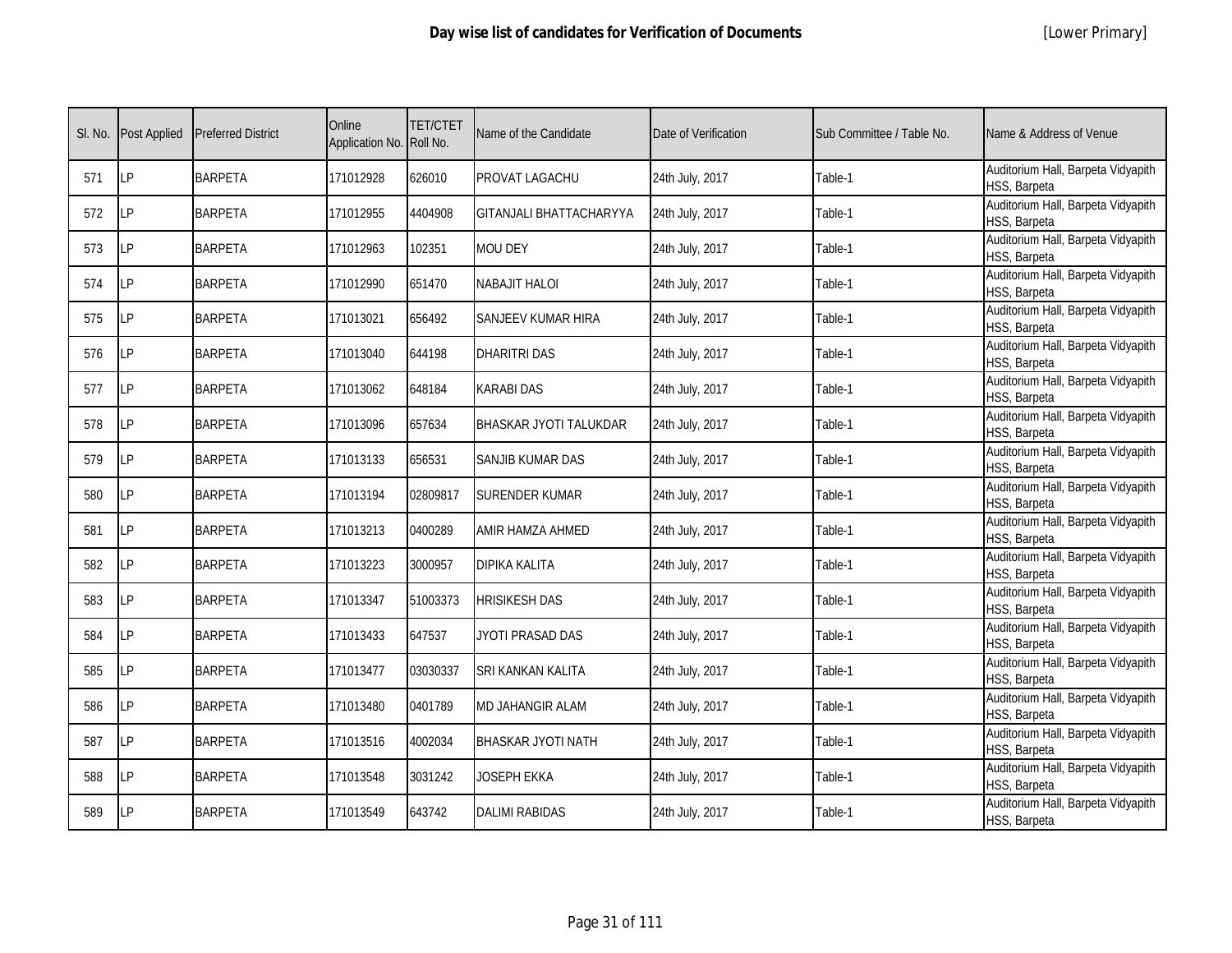| SI. No. | <b>Post Applied</b> | <b>Preferred District</b> | Online<br>Application No. Roll No. | <b>TET/CTET</b> | Name of the Candidate      | Date of Verification | Sub Committee / Table No. | Name & Address of Venue                            |
|---------|---------------------|---------------------------|------------------------------------|-----------------|----------------------------|----------------------|---------------------------|----------------------------------------------------|
| 590     | LР                  | <b>BARPETA</b>            | 171013571                          | 301141          | AYESHA SULTANA BARBHUIYA   | 24th July, 2017      | Table-1                   | Auditorium Hall, Barpeta Vidyapith<br>HSS, Barpeta |
| 591     | LP                  | <b>BARPETA</b>            | 171013595                          | 07729090        | SHAILENDRA KUMAR YADAV     | 24th July, 2017      | Table-1                   | Auditorium Hall, Barpeta Vidyapith<br>HSS, Barpeta |
| 592     | LP                  | <b>BARPETA</b>            | 171013599                          | 643372          | CHANDAMITA HALOI           | 24th July, 2017      | Table-1                   | Auditorium Hall, Barpeta Vidyapith<br>HSS, Barpeta |
| 593     | LP                  | <b>BARPETA</b>            | 171013627                          | 3020078         | <b>BIJULI MAJUMDAR</b>     | 24th July, 2017      | Table-1                   | Auditorium Hall, Barpeta Vidyapith<br>HSS, Barpeta |
| 594     | LP                  | <b>BARPETA</b>            | 171013645                          | 100267          | <b>ANKITA DEY</b>          | 24th July, 2017      | Table-1                   | Auditorium Hall, Barpeta Vidyapith<br>HSS, Barpeta |
| 595     | LP                  | <b>BARPETA</b>            | 171013657                          | 3030337         | SRI KANKAN KALITA          | 24th July, 2017      | Table-1                   | Auditorium Hall, Barpeta Vidyapith<br>HSS, Barpeta |
| 596     | LР                  | <b>BARPETA</b>            | 171013659                          | 684389          | NITUL MEDHI                | 24th July, 2017      | Table-1                   | Auditorium Hall, Barpeta Vidyapith<br>HSS, Barpeta |
| 597     | LP                  | <b>BARPETA</b>            | 171013662                          | 00504047        | KUNDANLAL KOIRALA          | 24th July, 2017      | Table-1                   | Auditorium Hall, Barpeta Vidyapith<br>HSS, Barpeta |
| 598     | LP                  | <b>BARPETA</b>            | 171013677                          | 641613          | <b>BANASHREE PATHAK</b>    | 24th July, 2017      | Table-1                   | Auditorium Hall, Barpeta Vidyapith<br>HSS, Barpeta |
| 599     | LP                  | <b>BARPETA</b>            | 171013768                          | 1551808         | <b>BANDANA DEVI</b>        | 24th July, 2017      | Table-1                   | Auditorium Hall, Barpeta Vidyapith<br>HSS, Barpeta |
| 600     | <b>LP</b>           | <b>BARPETA</b>            | 171013799                          | 3031051         | NAIKHANG KHUNGUR GOYARI    | 24th July, 2017      | Table-1                   | Auditorium Hall, Barpeta Vidyapith<br>HSS, Barpeta |
| 601     | LP                  | <b>BARPETA</b>            | 171013802                          | 57008549        | <b>MRINAL BARMAN</b>       | 24th July, 2017      | Table-2                   | Auditorium Hall, Barpeta Vidyapith<br>HSS, Barpeta |
| 602     | LР                  | <b>BARPETA</b>            | 171013804                          | 1032596         | <b>JILIMONI BASUMATARY</b> | 24th July, 2017      | Table-2                   | Auditorium Hall, Barpeta Vidyapith<br>HSS, Barpeta |
| 603     | LP                  | <b>BARPETA</b>            | 171013831                          | 643370          | CHANDAMITA DAS             | 24th July, 2017      | Table-2                   | Auditorium Hall, Barpeta Vidyapith<br>HSS, Barpeta |
| 604     | LP                  | <b>BARPETA</b>            | 171013837                          | 51009196        | <b>S M RAFIQUL ISLAM</b>   | 24th July, 2017      | Table-2                   | Auditorium Hall, Barpeta Vidyapith<br>HSS, Barpeta |
| 605     | LP                  | <b>BARPETA</b>            | 171013844                          | 0409610         | <b>SRI ABHIJIT BHARALI</b> | 24th July, 2017      | Table-2                   | Auditorium Hall, Barpeta Vidyapith<br>HSS, Barpeta |
| 606     | LP                  | <b>BARPETA</b>            | 171013876                          | 657197          | SIKHAMANI HALOI            | 24th July, 2017      | Table-2                   | Auditorium Hall, Barpeta Vidyapith<br>HSS, Barpeta |
| 607     | LP                  | <b>BARPETA</b>            | 171013882                          | 5500014         | APURBA KUMAR SARMAH        | 24th July, 2017      | Table-2                   | Auditorium Hall, Barpeta Vidyapith<br>HSS, Barpeta |
| 608     | LP                  | <b>BARPETA</b>            | 171013896                          | 657958          | JITUMANI BAISHYA           | 24th July, 2017      | Table-2                   | Auditorium Hall, Barpeta Vidyapith<br>HSS, Barpeta |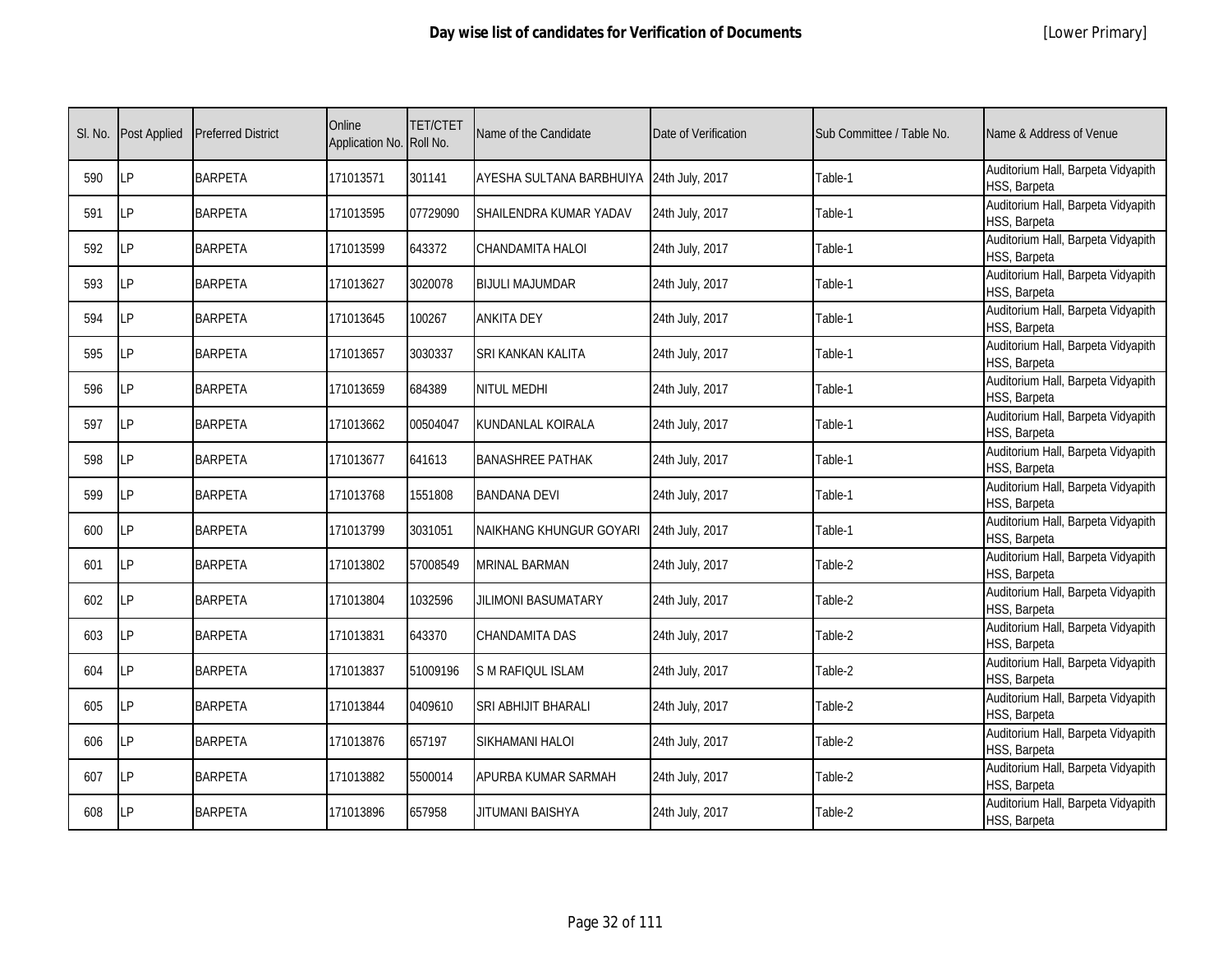|  | [Lower Primary] |
|--|-----------------|
|--|-----------------|

| SI. No. | <b>Post Applied</b> | <b>Preferred District</b> | Online<br>Application No. Roll No. | <b>TET/CTET</b> | Name of the Candidate | Date of Verification | Sub Committee / Table No. | Name & Address of Venue                            |
|---------|---------------------|---------------------------|------------------------------------|-----------------|-----------------------|----------------------|---------------------------|----------------------------------------------------|
| 609     | LP                  | <b>BARPETA</b>            | 171013897                          | 57006544        | <b>LIKHAN SARMA</b>   | 24th July, 2017      | Table-2                   | Auditorium Hall, Barpeta Vidyapith<br>HSS, Barpeta |
| 610     | <b>ILP</b>          | <b>BARPETA</b>            | 171013920                          | 3030140         | CHAYA DEVI            | 24th July, 2017      | Table-2                   | Auditorium Hall, Barpeta Vidyapith<br>HSS, Barpeta |
| 611     | LP                  | <b>BARPETA</b>            | 171013926                          | 52001650        | MD NUR UDDIN          | 24th July, 2017      | Table-2                   | Auditorium Hall, Barpeta Vidyapith<br>HSS, Barpeta |
| 612     | LP                  | <b>BARPETA</b>            | 171013927                          | 652492          | NRIPEN BAISHYA        | 24th July, 2017      | Table-2                   | Auditorium Hall, Barpeta Vidyapith<br>HSS, Barpeta |
| 613     | <b>LP</b>           | <b>BARPETA</b>            | 171013932                          | 57000601        | AHMED ROFIQUL ISLAM   | 24th July, 2017      | Table-2                   | Auditorium Hall, Barpeta Vidyapith<br>HSS, Barpeta |
| 614     | LP                  | <b>BARPETA</b>            | 171013940                          | 3005010         | <b>KRITARTHA DAS</b>  | 24th July, 2017      | Table-2                   | Auditorium Hall, Barpeta Vidyapith<br>HSS, Barpeta |
| 615     | LP                  | <b>BARPETA</b>            | 171013954                          | 1013429         | TILAK PARAJULI        | 24th July, 2017      | Table-2                   | Auditorium Hall, Barpeta Vidyapith<br>HSS, Barpeta |
| 616     | <b>LP</b>           | <b>BARPETA</b>            | 171013976                          | 646037          | HEMEN BAISHYA         | 24th July, 2017      | Table-2                   | Auditorium Hall, Barpeta Vidyapith<br>HSS, Barpeta |
| 617     | LP                  | <b>BARPETA</b>            | 171014077                          | 654887          | RANJAN BAISHYA        | 24th July, 2017      | Table-2                   | Auditorium Hall, Barpeta Vidyapith<br>HSS, Barpeta |
| 618     | LP                  | <b>BARPETA</b>            | 171014097                          | 08118276        | <b>SHASHANK DIXIT</b> | 24th July, 2017      | Table-2                   | Auditorium Hall, Barpeta Vidyapith<br>HSS, Barpeta |
| 619     | LP                  | <b>BARPETA</b>            | 171014117                          | 1032450         | <b>GITUMANI DAS</b>   | 24th July, 2017      | Table-2                   | Auditorium Hall, Barpeta Vidyapith<br>HSS, Barpeta |
| 620     | <b>LP</b>           | <b>BARPETA</b>            | 171014136                          | 104912          | SUMITA DEY DEB        | 24th July, 2017      | Table-2                   | Auditorium Hall, Barpeta Vidyapith<br>HSS, Barpeta |
| 621     | LP                  | <b>BARPETA</b>            | 171014141                          | 650814          | <b>MONIKA DAS</b>     | 24th July, 2017      | Table-2                   | Auditorium Hall, Barpeta Vidyapith<br>HSS, Barpeta |
| 622     | <b>LP</b>           | <b>BARPETA</b>            | 171014182                          | 656913          | <b>SEPHALI DAS</b>    | 24th July, 2017      | Table-2                   | Auditorium Hall, Barpeta Vidyapith<br>HSS, Barpeta |
| 623     | <b>LP</b>           | <b>BARPETA</b>            | 171014197                          | 104421          | SHYAMALI SAHA         | 24th July, 2017      | Table-2                   | Auditorium Hall, Barpeta Vidyapith<br>HSS, Barpeta |
| 624     | LP                  | <b>BARPETA</b>            | 171014247                          | 01300016        | <b>GIREESH PAL</b>    | 24th July, 2017      | Table-2                   | Auditorium Hall, Barpeta Vidyapith<br>HSS, Barpeta |
| 625     | <b>LP</b>           | <b>BARPETA</b>            | 171014254                          | 104153          | SANKAR GHOSH          | 24th July, 2017      | Table-2                   | Auditorium Hall, Barpeta Vidyapith<br>HSS, Barpeta |
| 626     | <b>LP</b>           | <b>BARPETA</b>            | 171014288                          | 01505632        | <b>SAKSHI YADAV</b>   | 24th July, 2017      | Table-2                   | Auditorium Hall, Barpeta Vidyapith<br>HSS, Barpeta |
| 627     | <b>LP</b>           | <b>BARPETA</b>            | 171014329                          | 3550046         | ANIMESH SARMAH        | 24th July, 2017      | Table-2                   | Auditorium Hall, Barpeta Vidyapith<br>HSS, Barpeta |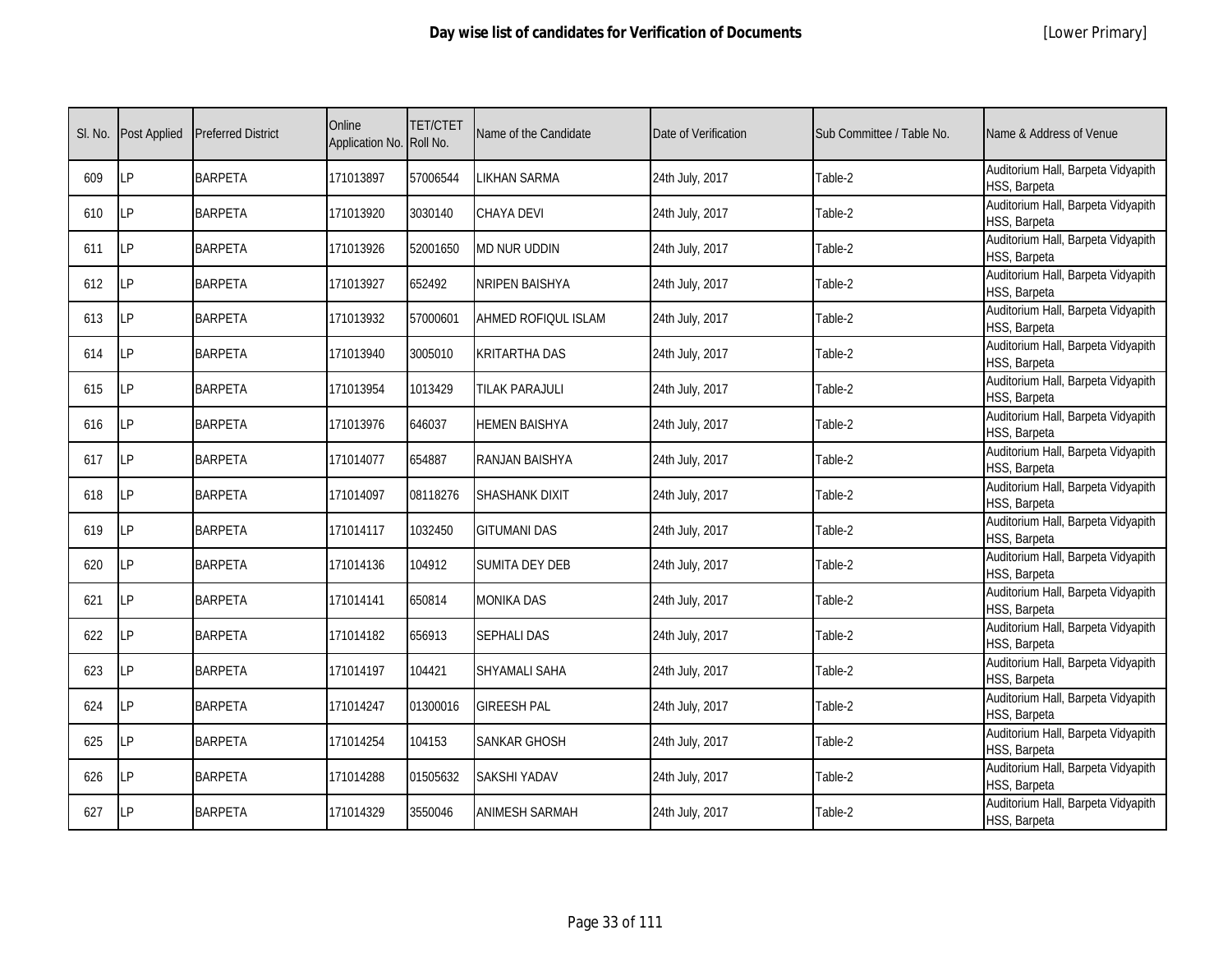|  | [Lower Primary] |
|--|-----------------|
|--|-----------------|

| SI. No. | <b>Post Applied</b> | <b>Preferred District</b> | Online<br>Application No. Roll No. | <b>TET/CTET</b> | Name of the Candidate   | Date of Verification | Sub Committee / Table No. | Name & Address of Venue                            |
|---------|---------------------|---------------------------|------------------------------------|-----------------|-------------------------|----------------------|---------------------------|----------------------------------------------------|
| 628     | <b>LP</b>           | <b>BARPETA</b>            | 171014344                          | 690573          | <b>DHURBA DAS</b>       | 24th July, 2017      | Table-2                   | Auditorium Hall, Barpeta Vidyapith<br>HSS, Barpeta |
| 629     | LP                  | <b>BARPETA</b>            | 171014348                          | 657311          | SMRITA RANI DAS         | 24th July, 2017      | Table-2                   | Auditorium Hall, Barpeta Vidyapith<br>HSS, Barpeta |
| 630     | <b>LP</b>           | <b>BARPETA</b>            | 171014357                          | 51002262        | <b>DHRITISMITA DEKA</b> | 24th July, 2017      | Table-2                   | Auditorium Hall, Barpeta Vidyapith<br>HSS, Barpeta |
| 631     | LP                  | <b>BARPETA</b>            | 171014363                          | 611038          | MANJU KARMAKAR SAHA     | 24th July, 2017      | Table-2                   | Auditorium Hall, Barpeta Vidyapith<br>HSS, Barpeta |
| 632     | LP                  | <b>BARPETA</b>            | 171014379                          | 101274          | DIPMALA BOSE            | 24th July, 2017      | Table-2                   | Auditorium Hall, Barpeta Vidyapith<br>HSS, Barpeta |
| 633     | <b>LP</b>           | <b>BARPETA</b>            | 171014388                          | 690442          | <b>BISWA HAZARIKA</b>   | 24th July, 2017      | Table-2                   | Auditorium Hall, Barpeta Vidyapith<br>HSS, Barpeta |
| 634     | LP                  | <b>BARPETA</b>            | 171014393                          | 658377          | RANJAN JYOTI DAS        | 24th July, 2017      | Table-2                   | Auditorium Hall, Barpeta Vidyapith<br>HSS, Barpeta |
| 635     | LP                  | <b>BARPETA</b>            | 171014404                          | 690487          | CHANDAN KUMAR DAS       | 24th July, 2017      | Table-2                   | Auditorium Hall, Barpeta Vidyapith<br>HSS, Barpeta |
| 636     | LΡ                  | <b>BARPETA</b>            | 171014412                          | 657524          | ANANTA KUMAR DAS        | 24th July, 2017      | Table-2                   | Auditorium Hall, Barpeta Vidyapith<br>HSS, Barpeta |
| 637     | LP                  | <b>BARPETA</b>            | 171014415                          | 646137          | HIMAKSHI KAKATI         | 24th July, 2017      | Table-2                   | Auditorium Hall, Barpeta Vidyapith<br>HSS, Barpeta |
| 638     | LP                  | <b>BARPETA</b>            | 171014428                          | 658377          | RANJAN JYOTI DAS        | 24th July, 2017      | Table-2                   | Auditorium Hall, Barpeta Vidyapith<br>HSS, Barpeta |
| 639     | <b>ILP</b>          | <b>BARPETA</b>            | 171014442                          | 5600836         | HRIDAYANANDA BARUAH     | 24th July, 2017      | Table-2                   | Auditorium Hall, Barpeta Vidyapith<br>HSS, Barpeta |
| 640     | LP                  | <b>BARPETA</b>            | 171014525                          | 02410640        | <b>VIKRAM SINGH</b>     | 24th July, 2017      | Table-2                   | Auditorium Hall, Barpeta Vidyapith<br>HSS, Barpeta |
| 641     | LP                  | <b>BARPETA</b>            | 171014581                          | 1542087         | ANJANJYOTI SARMA        | 24th July, 2017      | Table-2                   | Auditorium Hall, Barpeta Vidyapith<br>HSS, Barpeta |
| 642     | LP                  | <b>BARPETA</b>            | 171014751                          | 653841          | PRASENJIT SARKAR        | 24th July, 2017      | Table-2                   | Auditorium Hall, Barpeta Vidyapith<br>HSS, Barpeta |
| 643     | <b>LP</b>           | <b>BARPETA</b>            | 171014763                          | 66002268        | <b>AMIT OJHA</b>        | 24th July, 2017      | Table-2                   | Auditorium Hall, Barpeta Vidyapith<br>HSS, Barpeta |
| 644     | LP                  | <b>BARPETA</b>            | 171014769                          | 3010356         | KABITA KALITA           | 24th July, 2017      | Table-2                   | Auditorium Hall, Barpeta Vidyapith<br>HSS, Barpeta |
| 645     | <b>LP</b>           | <b>BARPETA</b>            | 171014771                          | 1033225         | <b>RANJAN DAS</b>       | 24th July, 2017      | Table-2                   | Auditorium Hall, Barpeta Vidyapith<br>HSS, Barpeta |
| 646     | LP                  | <b>BARPETA</b>            | 171014787                          | 692545          | NABA JYOTI DAS          | 24th July, 2017      | Table-2                   | Auditorium Hall, Barpeta Vidyapith<br>HSS, Barpeta |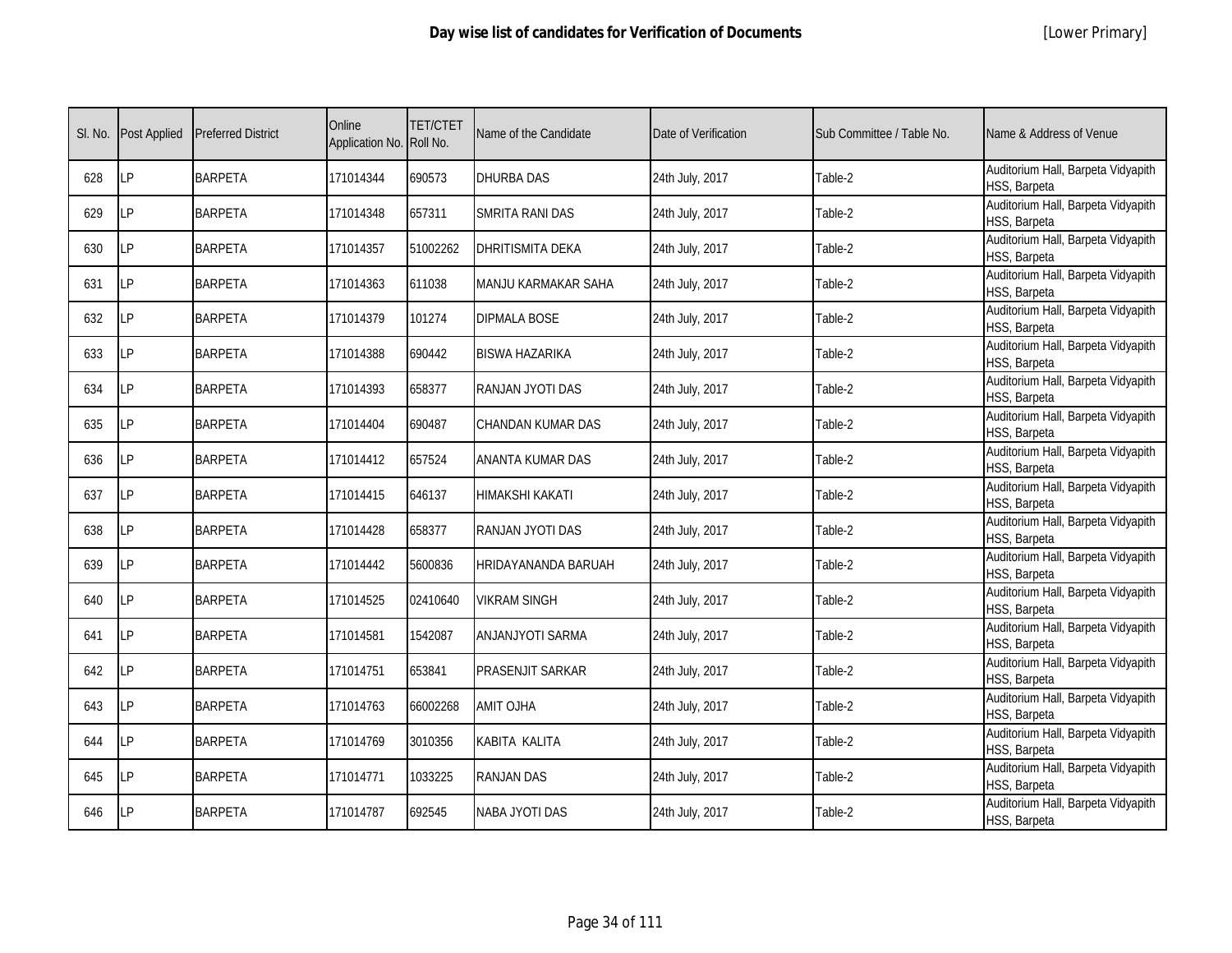| SI. No. | <b>Post Applied</b> | <b>Preferred District</b> | Online<br>Application No. | <b>TET/CTET</b><br>Roll No. | Name of the Candidate  | Date of Verification | Sub Committee / Table No. | Name & Address of Venue                            |
|---------|---------------------|---------------------------|---------------------------|-----------------------------|------------------------|----------------------|---------------------------|----------------------------------------------------|
| 647     | <b>ILP</b>          | <b>BARPETA</b>            | 171014822                 | 643101                      | BISWAJIT RABHA         | 24th July, 2017      | Table-2                   | Auditorium Hall, Barpeta Vidyapith<br>HSS, Barpeta |
| 648     | <b>LP</b>           | <b>BARPETA</b>            | 171014843                 | 01602067                    | <b>GOURAV ARYA</b>     | 24th July, 2017      | Table-2                   | Auditorium Hall, Barpeta Vidyapith<br>HSS, Barpeta |
| 649     | LP                  | <b>BARPETA</b>            | 171014848                 | 640131                      | <b>ABINASH BASFORE</b> | 24th July, 2017      | Table-2                   | Auditorium Hall, Barpeta Vidyapith<br>HSS, Barpeta |
| 650     | <b>LP</b>           | <b>BARPETA</b>            | 171014895                 | 1553361                     | SANGEETA SARMA         | 24th July, 2017      | Table-2                   | Auditorium Hall, Barpeta Vidyapith<br>HSS, Barpeta |
| 651     | LP                  | <b>BARPETA</b>            | 171015000                 | 2031418                     | <b>GITIMA DEKA</b>     | 24th July, 2017      | Table-2                   | Auditorium Hall, Barpeta Vidyapith<br>HSS, Barpeta |
| 652     | LP                  | <b>BARPETA</b>            | 171015031                 | 691390                      | <b>SMRITI BANIA</b>    | 24th July, 2017      | Table-2                   | Auditorium Hall, Barpeta Vidyapith<br>HSS, Barpeta |
| 653     | LP                  | <b>BARPETA</b>            | 171015045                 | 1032511                     | HIMAKSHI HAZARIKA      | 24th July, 2017      | Table-2                   | Auditorium Hall, Barpeta Vidyapith<br>HSS, Barpeta |
| 654     | LP                  | <b>BARPETA</b>            | 171015048                 | 653348                      | PRABIN KUMAR RABHA     | 24th July, 2017      | Table-2                   | Auditorium Hall, Barpeta Vidyapith<br>HSS, Barpeta |
| 655     | LP                  | <b>BARPETA</b>            | 171015050                 | 107816                      | <b>SANJAY RAY</b>      | 24th July, 2017      | Table-2                   | Auditorium Hall, Barpeta Vidyapith<br>HSS, Barpeta |
| 656     | LP                  | <b>BARPETA</b>            | 171015102                 | 610046                      | <b>AMAL RABHA</b>      | 24th July, 2017      | Table-2                   | Auditorium Hall, Barpeta Vidyapith<br>HSS, Barpeta |
| 657     | <b>LP</b>           | <b>BARPETA</b>            | 171015107                 | 1021376                     | <b>MD SOLEMAN ALI</b>  | 24th July, 2017      | Table-2                   | Auditorium Hall, Barpeta Vidyapith<br>HSS, Barpeta |
| 658     | <b>LP</b>           | <b>BARPETA</b>            | 171015119                 | 611366                      | POMPI SONAR            | 24th July, 2017      | Table-2                   | Auditorium Hall, Barpeta Vidyapith<br>HSS, Barpeta |
| 659     | LP                  | <b>BARPETA</b>            | 171015138                 | 100224                      | ANIRBAN SAHA           | 24th July, 2017      | Table-2                   | Auditorium Hall, Barpeta Vidyapith<br>HSS, Barpeta |
| 660     | LP                  | <b>BARPETA</b>            | 171015169                 | 654739                      | <b>RAKESH DAS</b>      | 24th July, 2017      | Table-2                   | Auditorium Hall, Barpeta Vidyapith<br>HSS, Barpeta |
| 661     | LP                  | <b>BARPETA</b>            | 171015175                 | 1032498                     | <b>HEMANTA HALOI</b>   | 24th July, 2017      | Table-2                   | Auditorium Hall, Barpeta Vidyapith<br>HSS, Barpeta |
| 662     | <b>LP</b>           | <b>BARPETA</b>            | 171015176                 | 3030056                     | <b>ATAR ALI</b>        | 24th July, 2017      | Table-2                   | Auditorium Hall, Barpeta Vidyapith<br>HSS, Barpeta |
| 663     | <b>ILP</b>          | <b>BARPETA</b>            | 171015189                 | 3020012                     | ABUL KALAM KHAN        | 24th July, 2017      | Table-2                   | Auditorium Hall, Barpeta Vidyapith<br>HSS, Barpeta |
| 664     | <b>LP</b>           | <b>BARPETA</b>            | 171015200                 | 01202709                    | PUSHPENDRA SINGH       | 24th July, 2017      | Table-2                   | Auditorium Hall, Barpeta Vidyapith<br>HSS, Barpeta |
| 665     | <b>LP</b>           | <b>BARPETA</b>            | 171015252                 | 101317                      | GANESH CHOUHAN         | 24th July, 2017      | Table-2                   | Auditorium Hall, Barpeta Vidyapith<br>HSS, Barpeta |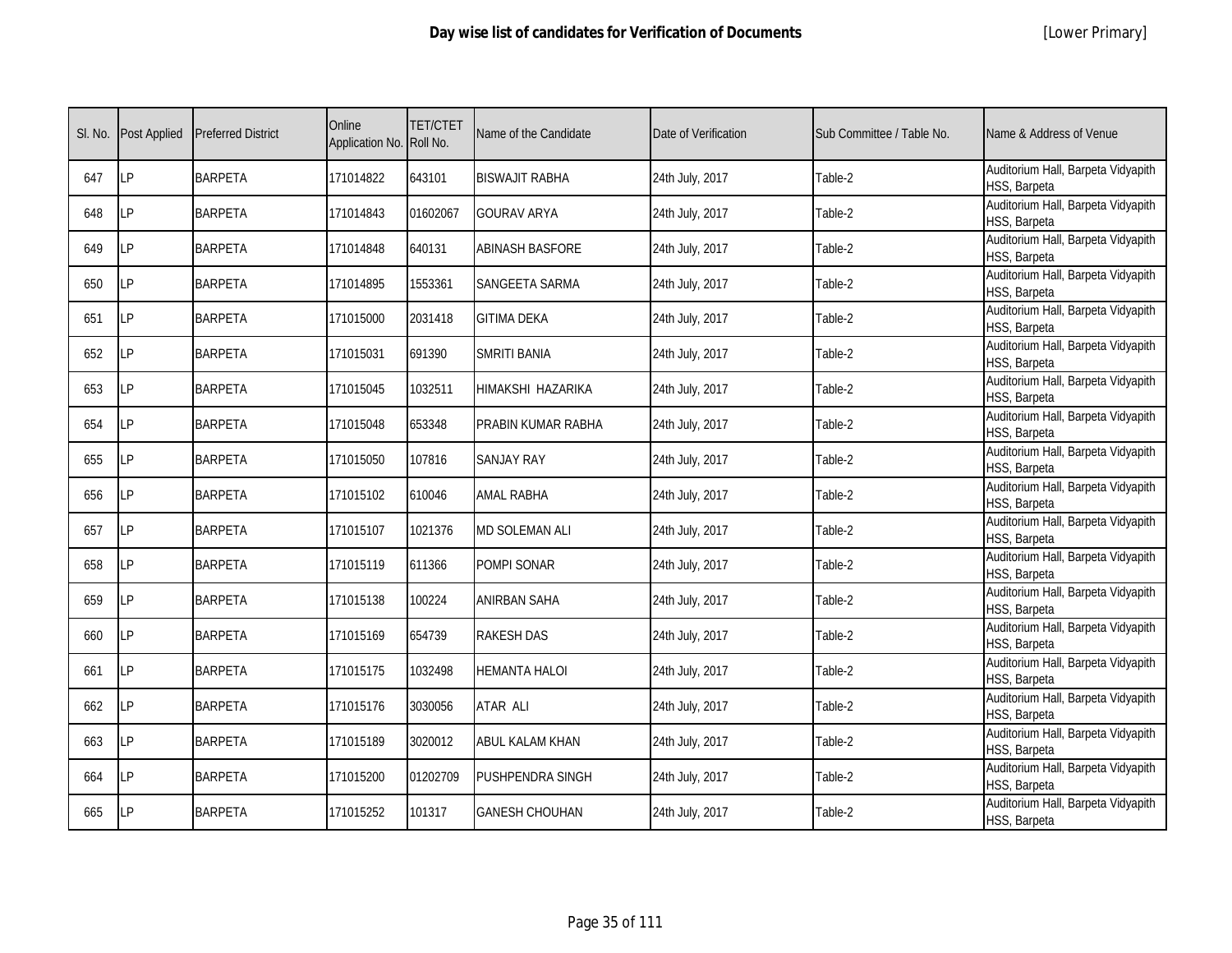| SI. No. | <b>Post Applied</b> | <b>Preferred District</b> | Online<br>Application No. | <b>TET/CTET</b><br>Roll No. | Name of the Candidate     | Date of Verification | Sub Committee / Table No. | Name & Address of Venue                            |
|---------|---------------------|---------------------------|---------------------------|-----------------------------|---------------------------|----------------------|---------------------------|----------------------------------------------------|
| 666     | <b>LP</b>           | <b>BARPETA</b>            | 171015254                 | 1032422                     | <b>GAJEN PATHAK</b>       | 24th July, 2017      | Table-2                   | Auditorium Hall, Barpeta Vidyapith<br>HSS, Barpeta |
| 667     | <b>LP</b>           | <b>BARPETA</b>            | 171015278                 | 01301309                    | <b>PARMOD</b>             | 24th July, 2017      | Table-2                   | Auditorium Hall, Barpeta Vidyapith<br>HSS, Barpeta |
| 668     | LP                  | <b>BARPETA</b>            | 171015280                 | 51011669                    | <b>ZIAUR RAHMAN</b>       | 24th July, 2017      | Table-2                   | Auditorium Hall, Barpeta Vidyapith<br>HSS, Barpeta |
| 669     | <b>LP</b>           | <b>BARPETA</b>            | 171015301                 | 101388                      | <b>GOKUL BHOWAL</b>       | 24th July, 2017      | Table-2                   | Auditorium Hall, Barpeta Vidyapith<br>HSS, Barpeta |
| 670     | LP                  | <b>BARPETA</b>            | 171015392                 | 104118                      | SANJIT DEY                | 24th July, 2017      | Table-2                   | Auditorium Hall, Barpeta Vidyapith<br>HSS, Barpeta |
| 671     | <b>ILP</b>          | <b>BARPETA</b>            | 171015399                 | 3540023                     | <b>AMIYA SAIKIA</b>       | 24th July, 2017      | Table-2                   | Auditorium Hall, Barpeta Vidyapith<br>HSS, Barpeta |
| 672     | <b>LP</b>           | <b>BARPETA</b>            | 171015406                 | 1553447                     | SOURAV JYOTI SARMA        | 24th July, 2017      | Table-2                   | Auditorium Hall, Barpeta Vidyapith<br>HSS, Barpeta |
| 673     | LP                  | <b>BARPETA</b>            | 171015413                 | 102477                      | NABAJIT CHAKRABORTY       | 24th July, 2017      | Table-2                   | Auditorium Hall, Barpeta Vidyapith<br>HSS, Barpeta |
| 674     | LP                  | <b>BARPETA</b>            | 171015416                 | 3540096                     | <b>BHUPEN KUMAR DEKA</b>  | 24th July, 2017      | Table-2                   | Auditorium Hall, Barpeta Vidyapith<br>HSS, Barpeta |
| 675     | <b>ILP</b>          | <b>BARPETA</b>            | 171015448                 | 3550148                     | <b>BIKAS PAUL</b>         | 24th July, 2017      | Table-2                   | Auditorium Hall, Barpeta Vidyapith<br>HSS, Barpeta |
| 676     | <b>LP</b>           | <b>BARPETA</b>            | 171015462                 | 1021649                     | <b>SHAJEDA KHATUN</b>     | 24th July, 2017      | Table-2                   | Auditorium Hall, Barpeta Vidyapith<br>HSS, Barpeta |
| 677     | <b>ILP</b>          | <b>BARPETA</b>            | 171015489                 | 54002481                    | LOKENDRA DAS              | 24th July, 2017      | Table-2                   | Auditorium Hall, Barpeta Vidyapith<br>HSS, Barpeta |
| 678     | LP                  | <b>BARPETA</b>            | 171015504                 | 670501                      | <b>ARABINDA GHOSH</b>     | 24th July, 2017      | Table-2                   | Auditorium Hall, Barpeta Vidyapith<br>HSS, Barpeta |
| 679     | LΡ                  | <b>BARPETA</b>            | 171015506                 | 3550069                     | <b>ARCHANA RAJBONGSHI</b> | 24th July, 2017      | Table-2                   | Auditorium Hall, Barpeta Vidyapith<br>HSS, Barpeta |
| 680     | LP                  | <b>BARPETA</b>            | 171015526                 | 643240                      | <b>BRAJEN BAISHYA</b>     | 24th July, 2017      | Table-2                   | Auditorium Hall, Barpeta Vidyapith<br>HSS, Barpeta |
| 681     | LP                  | <b>BARPETA</b>            | 171015528                 | 655735                      | <b>RUBUL DAS</b>          | 24th July, 2017      | Table-2                   | Auditorium Hall, Barpeta Vidyapith<br>HSS, Barpeta |
| 682     | <b>LP</b>           | <b>BARPETA</b>            | 171015569                 | 1202056                     | SRI RANJU SAHARIA         | 24th July, 2017      | Table-2                   | Auditorium Hall, Barpeta Vidyapith<br>HSS, Barpeta |
| 683     | <b>LP</b>           | <b>BARPETA</b>            | 171015639                 | 657264                      | SIMI DAS                  | 24th July, 2017      | Table-2                   | Auditorium Hall, Barpeta Vidyapith<br>HSS, Barpeta |
| 684     | LP                  | <b>BARPETA</b>            | 171015642                 | 640581                      | ANAMIKA RABHA             | 24th July, 2017      | Table-2                   | Auditorium Hall, Barpeta Vidyapith<br>HSS, Barpeta |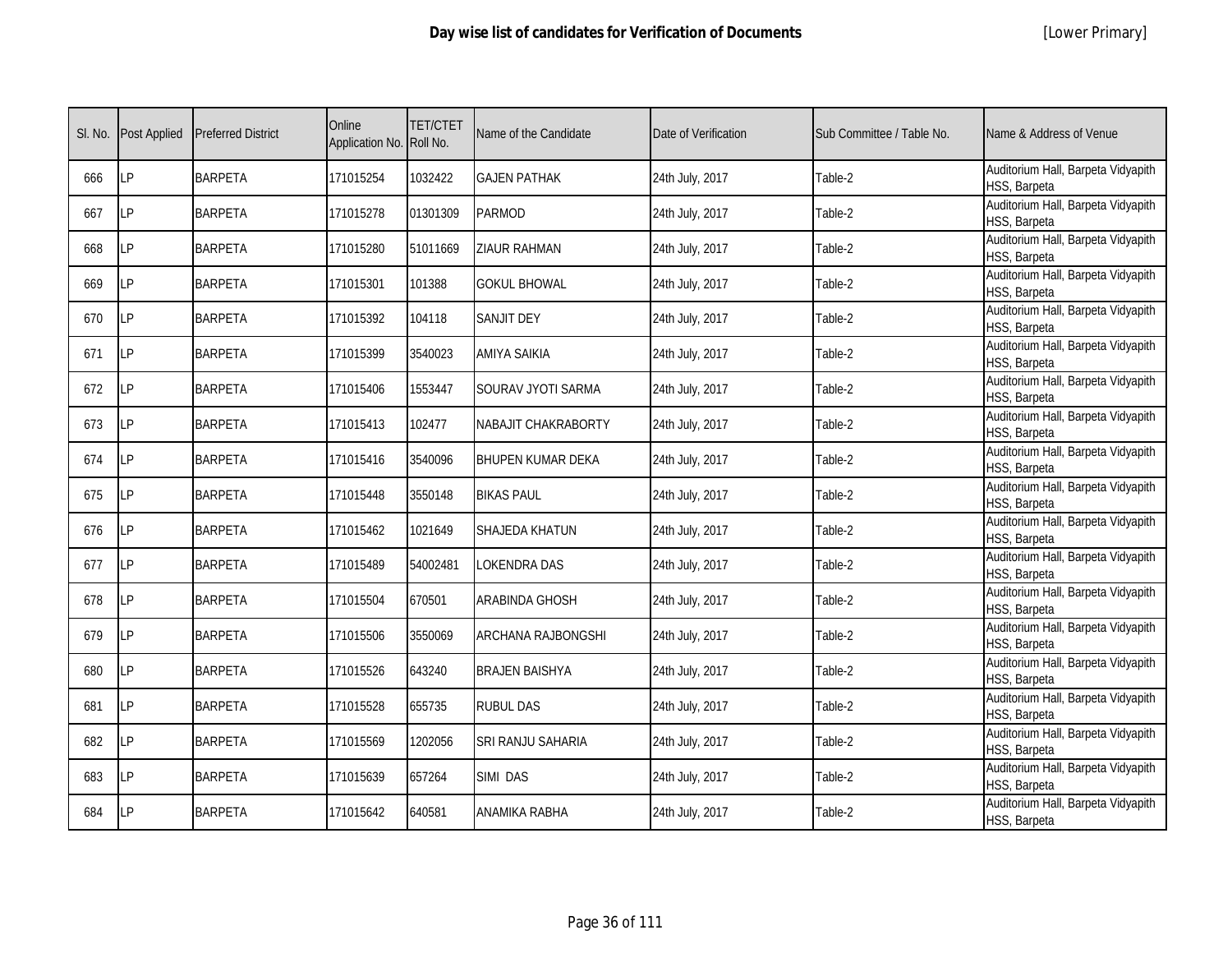|  | [Lower Primary] |
|--|-----------------|
|--|-----------------|

| SI. No. | <b>Post Applied</b> | <b>Preferred District</b> | Online<br>Application No. Roll No. | <b>TET/CTET</b> | Name of the Candidate     | Date of Verification | Sub Committee / Table No. | Name & Address of Venue                            |
|---------|---------------------|---------------------------|------------------------------------|-----------------|---------------------------|----------------------|---------------------------|----------------------------------------------------|
| 685     | LP                  | <b>BARPETA</b>            | 171015660                          | 1205623         | PARBIN SULTANA            | 24th July, 2017      | Table-2                   | Auditorium Hall, Barpeta Vidyapith<br>HSS, Barpeta |
| 686     | LP                  | <b>BARPETA</b>            | 171015663                          | 4802143         | DEEPJYOTI NATH            | 24th July, 2017      | Table-2                   | Auditorium Hall, Barpeta Vidyapith<br>HSS, Barpeta |
| 687     | LP                  | <b>BARPETA</b>            | 171015671                          | 657269          | SIMI TALUKDAR             | 24th July, 2017      | Table-2                   | Auditorium Hall, Barpeta Vidyapith<br>HSS, Barpeta |
| 688     | LP                  | <b>BARPETA</b>            | 171015676                          | 3540504         | MRIDUL SARMAH             | 24th July, 2017      | Table-2                   | Auditorium Hall, Barpeta Vidyapith<br>HSS, Barpeta |
| 689     | LP                  | <b>BARPETA</b>            | 171015684                          | 692824          | UPEN CHANDRA DAS          | 24th July, 2017      | Table-2                   | Auditorium Hall, Barpeta Vidyapith<br>HSS, Barpeta |
| 690     | <b>LP</b>           | <b>BARPETA</b>            | 171015695                          | 3030537         | PARESH RAJBONGSHI         | 24th July, 2017      | Table-2                   | Auditorium Hall, Barpeta Vidyapith<br>HSS, Barpeta |
| 691     | LP                  | <b>BARPETA</b>            | 171015699                          | 691813          | PRAKASH KUMAR SAIKIA      | 24th July, 2017      | Table-2                   | Auditorium Hall, Barpeta Vidyapith<br>HSS, Barpeta |
| 692     | LP                  | <b>BARPETA</b>            | 171015725                          | 104686          | <b>SUBIR DEBNATH</b>      | 24th July, 2017      | Table-2                   | Auditorium Hall, Barpeta Vidyapith<br>HSS, Barpeta |
| 693     | LΡ                  | <b>BARPETA</b>            | 171015737                          | 3031120         | RANJIT BASUMATARY         | 24th July, 2017      | Table-2                   | Auditorium Hall, Barpeta Vidyapith<br>HSS, Barpeta |
| 694     | LP                  | <b>BARPETA</b>            | 171015743                          | 640392          | AMAR JYOTI DEKA           | 24th July, 2017      | Table-2                   | Auditorium Hall, Barpeta Vidyapith<br>HSS, Barpeta |
| 695     | <b>LP</b>           | <b>BARPETA</b>            | 171015748                          | 3030241         | <b>GITUMONI KALITA</b>    | 24th July, 2017      | Table-2                   | Auditorium Hall, Barpeta Vidyapith<br>HSS, Barpeta |
| 696     | LP                  | <b>BARPETA</b>            | 171015749                          | 201510          | MOHAN KUMAR THAPA         | 24th July, 2017      | Table-2                   | Auditorium Hall, Barpeta Vidyapith<br>HSS, Barpeta |
| 697     | <b>LP</b>           | <b>BARPETA</b>            | 171015752                          | 3550107         | <b>BASANTA KUMAR DEKA</b> | 24th July, 2017      | Table-2                   | Auditorium Hall, Barpeta Vidyapith<br>HSS, Barpeta |
| 698     | <b>LP</b>           | <b>BARPETA</b>            | 171015755                          | 01812132        | <b>SHABNAM</b>            | 24th July, 2017      | Table-2                   | Auditorium Hall, Barpeta Vidyapith<br>HSS, Barpeta |
| 699     | <b>LP</b>           | <b>BARPETA</b>            | 171015784                          | 1033643         | <b>BIJITA MACHAHARY</b>   | 24th July, 2017      | Table-2                   | Auditorium Hall, Barpeta Vidyapith<br>HSS, Barpeta |
| 700     | LP                  | <b>BARPETA</b>            | 171015812                          | 648347          | KHAGEN ROY                | 24th July, 2017      | Table-2                   | Auditorium Hall, Barpeta Vidyapith<br>HSS, Barpeta |
| 701     | <b>LP</b>           | <b>BARPETA</b>            | 171015827                          | 00500746        | DIGANTA BAISHYA           | 24th July, 2017      | Table-3                   | Auditorium Hall, Barpeta Vidyapith<br>HSS, Barpeta |
| 702     | <b>LP</b>           | <b>BARPETA</b>            | 171015835                          | 3550768         | RANJAN SARMAH             | 24th July, 2017      | Table-3                   | Auditorium Hall, Barpeta Vidyapith<br>HSS, Barpeta |
| 703     | LP                  | <b>BARPETA</b>            | 171015840                          | 13036852        | SANJAY KUMAR GUPTA        | 24th July, 2017      | Table-3                   | Auditorium Hall, Barpeta Vidyapith<br>HSS, Barpeta |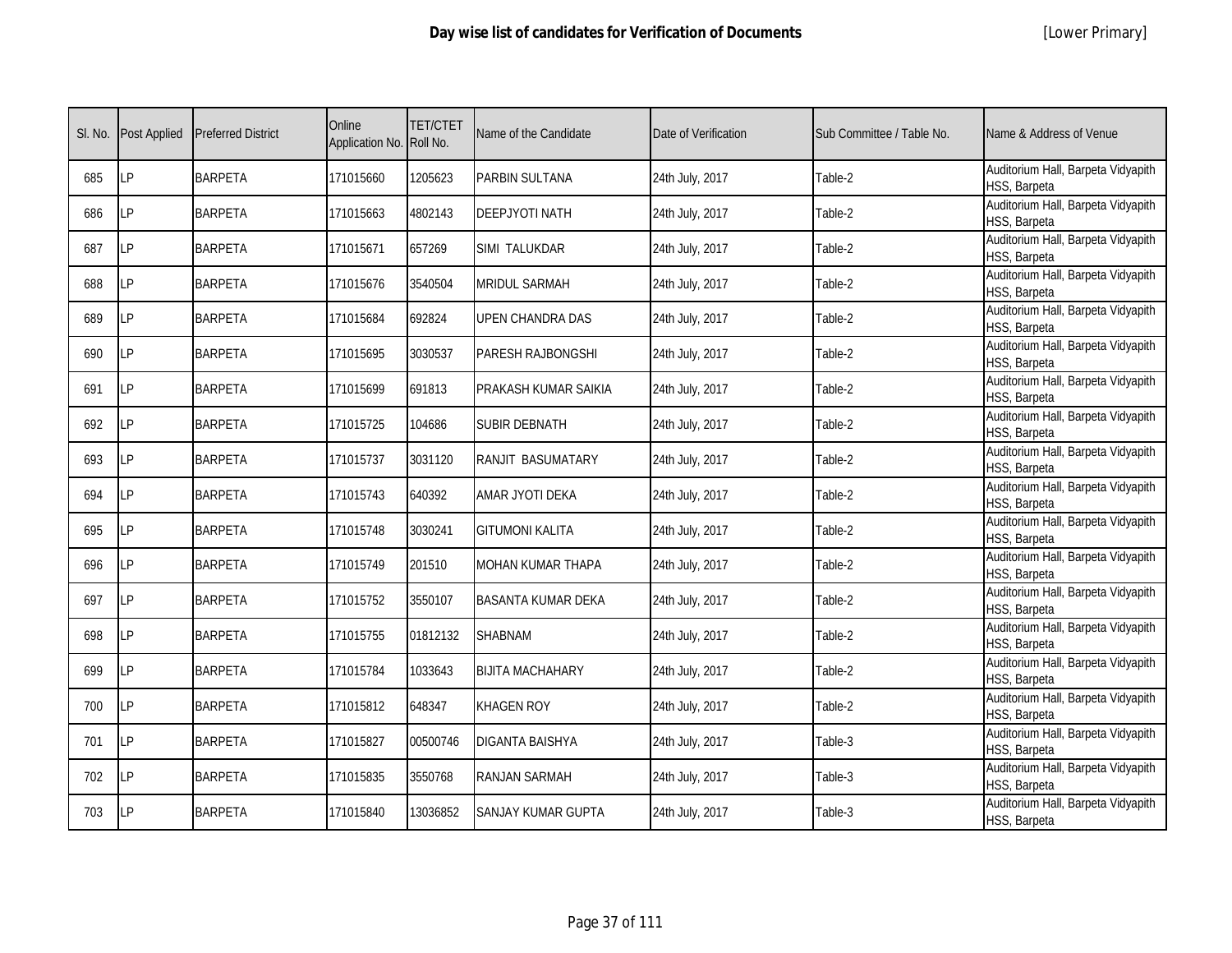|  | [Lower Primary] |
|--|-----------------|
|--|-----------------|

| SI. No. | <b>Post Applied</b> | <b>Preferred District</b> | Online<br>Application No. Roll No. | <b>TET/CTET</b> | Name of the Candidate     | Date of Verification | Sub Committee / Table No. | Name & Address of Venue                            |
|---------|---------------------|---------------------------|------------------------------------|-----------------|---------------------------|----------------------|---------------------------|----------------------------------------------------|
| 704     | <b>LP</b>           | <b>BARPETA</b>            | 171015896                          | 640118          | <b>ABHIMANYA ROY</b>      | 24th July, 2017      | Table-3                   | Auditorium Hall, Barpeta Vidyapith<br>HSS, Barpeta |
| 705     | LP                  | <b>BARPETA</b>            | 171015930                          | 647247          | JOYRUP DUTTA              | 24th July, 2017      | Table-3                   | Auditorium Hall, Barpeta Vidyapith<br>HSS, Barpeta |
| 706     | <b>LP</b>           | <b>BARPETA</b>            | 171015992                          | 4408287         | REHENA SULTANA            | 24th July, 2017      | Table-3                   | Auditorium Hall, Barpeta Vidyapith<br>HSS, Barpeta |
| 707     | LP                  | <b>BARPETA</b>            | 171016000                          | 4402856         | <b>SUMSUN NEHER BEGUM</b> | 24th July, 2017      | Table-3                   | Auditorium Hall, Barpeta Vidyapith<br>HSS, Barpeta |
| 708     | LP                  | <b>BARPETA</b>            | 171016061                          | 654511          | RAJAT RABHA               | 24th July, 2017      | Table-3                   | Auditorium Hall, Barpeta Vidyapith<br>HSS, Barpeta |
| 709     | <b>LP</b>           | <b>BARPETA</b>            | 171016140                          | 57003826        | <b>FIROZSAH ALAM</b>      | 24th July, 2017      | Table-3                   | Auditorium Hall, Barpeta Vidyapith<br>HSS, Barpeta |
| 710     | LP                  | <b>BARPETA</b>            | 171016148                          | 2900836         | NIBEDITA SARMA            | 24th July, 2017      | Table-3                   | Auditorium Hall, Barpeta Vidyapith<br>HSS, Barpeta |
| 711     | <b>ILP</b>          | <b>BARPETA</b>            | 171016173                          | 648445          | KISHOR KR DEKA            | 24th July, 2017      | Table-3                   | Auditorium Hall, Barpeta Vidyapith<br>HSS, Barpeta |
| 712     | LP                  | <b>BARPETA</b>            | 171016193                          | 3550907         | TRIDIB KUMAR NATH         | 24th July, 2017      | Table-3                   | Auditorium Hall, Barpeta Vidyapith<br>HSS, Barpeta |
| 713     | LP                  | <b>BARPETA</b>            | 171016200                          | 1554231         | JYOTISH KUMAR NATH        | 24th July, 2017      | Table-3                   | Auditorium Hall, Barpeta Vidyapith<br>HSS, Barpeta |
| 714     | LP                  | <b>BARPETA</b>            | 171016215                          | 675280          | <b>NAYAN MONI NARAH</b>   | 24th July, 2017      | Table-3                   | Auditorium Hall, Barpeta Vidyapith<br>HSS, Barpeta |
| 715     | <b>ILP</b>          | <b>BARPETA</b>            | 171016217                          | 01708686        | <b>PUSHPA</b>             | 24th July, 2017      | Table-3                   | Auditorium Hall, Barpeta Vidyapith<br>HSS, Barpeta |
| 716     | <b>ILP</b>          | <b>BARPETA</b>            | 171016236                          | 3540323         | JYOTISH DAS               | 24th July, 2017      | Table-3                   | Auditorium Hall, Barpeta Vidyapith<br>HSS, Barpeta |
| 717     | LP                  | <b>BARPETA</b>            | 171016267                          | 104285          | SHARMILA BARMAN           | 24th July, 2017      | Table-3                   | Auditorium Hall, Barpeta Vidyapith<br>HSS, Barpeta |
| 718     | <b>LP</b>           | <b>BARPETA</b>            | 171016269                          | 103753          | RUMA BHATTACHARJEE        | 24th July, 2017      | Table-3                   | Auditorium Hall, Barpeta Vidyapith<br>HSS, Barpeta |
| 719     | <b>LP</b>           | <b>BARPETA</b>            | 171016277                          | 643240          | <b>BRAJEN BAISHYA</b>     | 24th July, 2017      | Table-3                   | Auditorium Hall, Barpeta Vidyapith<br>HSS, Barpeta |
| 720     | LP                  | <b>BARPETA</b>            | 171016303                          | 00504525        | <b>ARUP PATHAK</b>        | 24th July, 2017      | Table-3                   | Auditorium Hall, Barpeta Vidyapith<br>HSS, Barpeta |
| 721     | LP                  | <b>BARPETA</b>            | 171016334                          | 06302742        | KAILASH CHANDRA           | 24th July, 2017      | Table-3                   | Auditorium Hall, Barpeta Vidyapith<br>HSS, Barpeta |
| 722     | <b>LP</b>           | <b>BARPETA</b>            | 171016356                          | 3017205         | <b>BIJAY LAKSHMI RAY</b>  | 24th July, 2017      | Table-3                   | Auditorium Hall, Barpeta Vidyapith<br>HSS, Barpeta |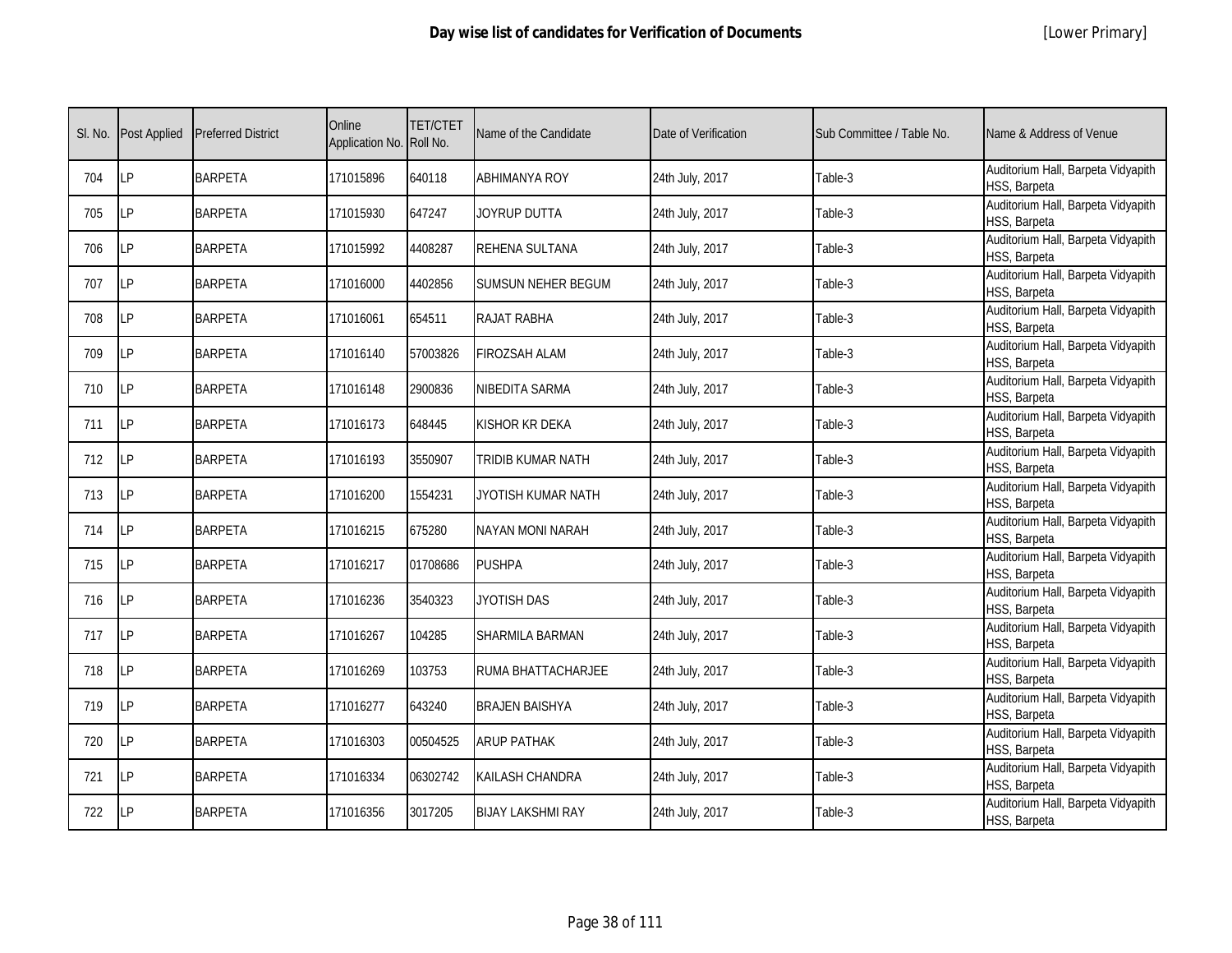|  | [Lower Primary] |
|--|-----------------|
|--|-----------------|

| SI. No. | <b>Post Applied</b> | <b>Preferred District</b> | Online<br>Application No. Roll No. | <b>TET/CTET</b> | Name of the Candidate  | Date of Verification | Sub Committee / Table No. | Name & Address of Venue                            |
|---------|---------------------|---------------------------|------------------------------------|-----------------|------------------------|----------------------|---------------------------|----------------------------------------------------|
| 723     | <b>LP</b>           | <b>BARPETA</b>            | 171016380                          | 630867          | <b>JAYANTA SAIKIA</b>  | 24th July, 2017      | Table-3                   | Auditorium Hall, Barpeta Vidyapith<br>HSS, Barpeta |
| 724     | <b>LP</b>           | <b>BARPETA</b>            | 171016424                          | 200739          | <b>SUMAN DHAR</b>      | 24th July, 2017      | Table-3                   | Auditorium Hall, Barpeta Vidyapith<br>HSS, Barpeta |
| 725     | <b>LP</b>           | <b>BARPETA</b>            | 171016455                          | 3010324         | <b>JITPAL KALITA</b>   | 24th July, 2017      | Table-3                   | Auditorium Hall, Barpeta Vidyapith<br>HSS, Barpeta |
| 726     | LP                  | <b>BARPETA</b>            | 171016482                          | 3030193         | MISS DIPAMANI BARMAN   | 24th July, 2017      | Table-3                   | Auditorium Hall, Barpeta Vidyapith<br>HSS, Barpeta |
| 727     | LP                  | <b>BARPETA</b>            | 171016507                          | 4402977         | UTPAL NATH             | 24th July, 2017      | Table-3                   | Auditorium Hall, Barpeta Vidyapith<br>HSS, Barpeta |
| 728     | <b>LP</b>           | <b>BARPETA</b>            | 171016511                          | 103684          | <b>RIPAN SAHA</b>      | 24th July, 2017      | Table-3                   | Auditorium Hall, Barpeta Vidyapith<br>HSS, Barpeta |
| 729     | LP                  | <b>BARPETA</b>            | 171016543                          | 1032782         | LALITA BHARALI         | 24th July, 2017      | Table-3                   | Auditorium Hall, Barpeta Vidyapith<br>HSS, Barpeta |
| 730     | LP                  | <b>BARPETA</b>            | 171016548                          | 01601839        | NEERU                  | 24th July, 2017      | Table-3                   | Auditorium Hall, Barpeta Vidyapith<br>HSS, Barpeta |
| 731     | <b>LP</b>           | <b>BARPETA</b>            | 171016599                          | 610835          | KABITA BASFORE         | 24th July, 2017      | Table-3                   | Auditorium Hall, Barpeta Vidyapith<br>HSS, Barpeta |
| 732     | LP                  | <b>BARPETA</b>            | 171016621                          | 657126          | SHYAMAL BAISHYA        | 24th July, 2017      | Table-3                   | Auditorium Hall, Barpeta Vidyapith<br>HSS, Barpeta |
| 733     | LP                  | <b>BARPETA</b>            | 171016625                          | 610484          | DEEPJYOTI KARMAKAR     | 24th July, 2017      | Table-3                   | Auditorium Hall, Barpeta Vidyapith<br>HSS, Barpeta |
| 734     | LP                  | <b>BARPETA</b>            | 171016650                          | 02315489        | <b>AJIT SINGH</b>      | 24th July, 2017      | Table-3                   | Auditorium Hall, Barpeta Vidyapith<br>HSS, Barpeta |
| 735     | LP                  | <b>BARPETA</b>            | 171016657                          | 610467          | <b>DEBAJIT BASFORE</b> | 24th July, 2017      | Table-3                   | Auditorium Hall, Barpeta Vidyapith<br>HSS, Barpeta |
| 736     | <b>LP</b>           | <b>BARPETA</b>            | 171016681                          | 642808          | BINOD BAISHYA          | 24th July, 2017      | Table-3                   | Auditorium Hall, Barpeta Vidyapith<br>HSS, Barpeta |
| 737     | <b>LP</b>           | <b>BARPETA</b>            | 171016682                          | 657893          | HIMAKSHI DAS           | 24th July, 2017      | Table-3                   | Auditorium Hall, Barpeta Vidyapith<br>HSS, Barpeta |
| 738     | LP                  | <b>BARPETA</b>            | 171016699                          | 0400747         | <b>DIMPI DAS</b>       | 24th July, 2017      | Table-3                   | Auditorium Hall, Barpeta Vidyapith<br>HSS, Barpeta |
| 739     | LP                  | <b>BARPETA</b>            | 171016718                          | 642025          | <b>BHAGIRATH DAS</b>   | 24th July, 2017      | Table-3                   | Auditorium Hall, Barpeta Vidyapith<br>HSS, Barpeta |
| 740     | LP                  | <b>BARPETA</b>            | 171016754                          | 656754          | SARAT HAZARIKA         | 24th July, 2017      | Table-3                   | Auditorium Hall, Barpeta Vidyapith<br>HSS, Barpeta |
| 741     | <b>ILP</b>          | <b>BARPETA</b>            | 171016757                          | 691929          | PURABI DAS             | 24th July, 2017      | Table-3                   | Auditorium Hall, Barpeta Vidyapith<br>HSS, Barpeta |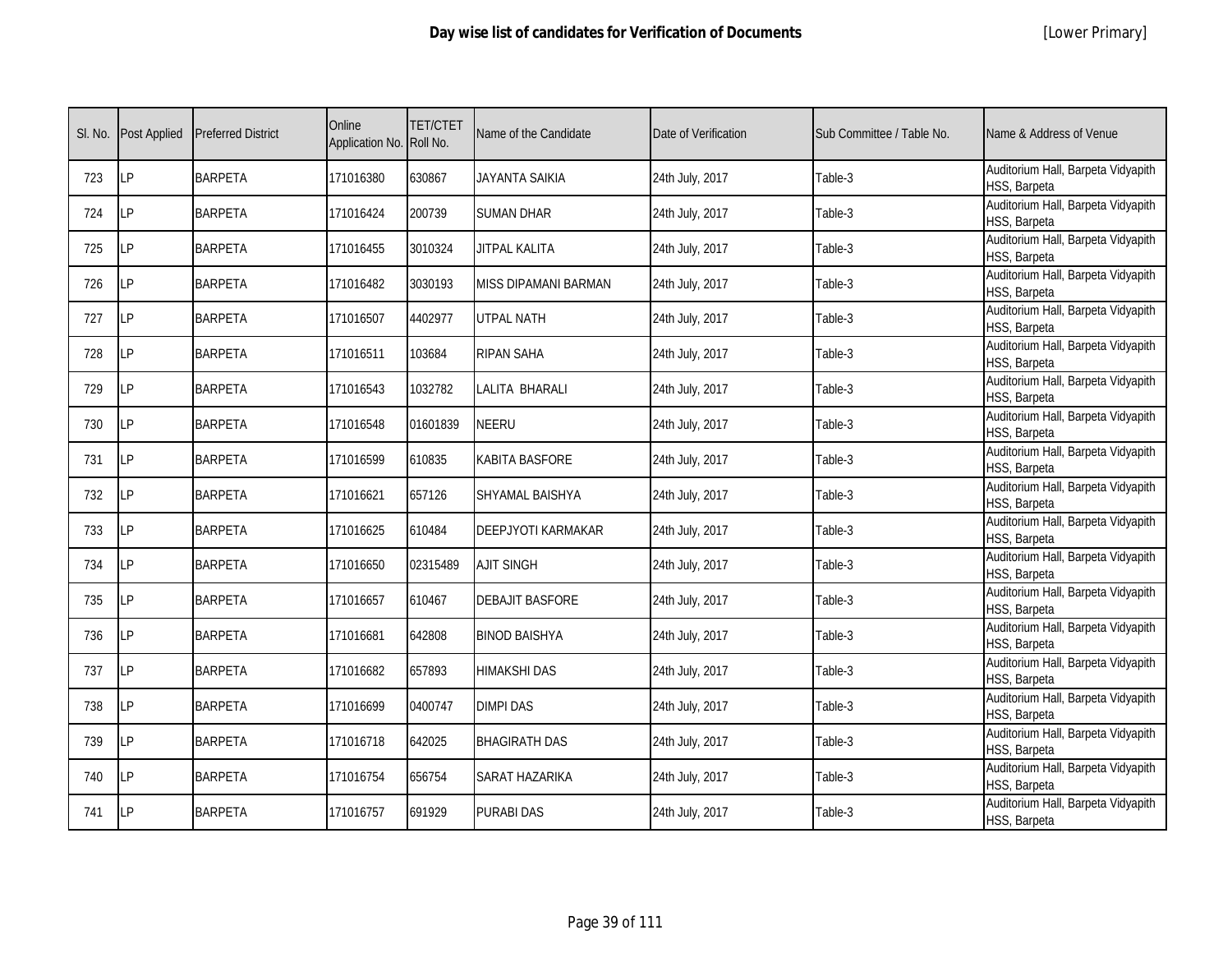|  | [Lower Primary] |
|--|-----------------|
|--|-----------------|

| SI. No. | <b>Post Applied</b> | <b>Preferred District</b> | Online<br>Application No. Roll No. | <b>TET/CTET</b> | Name of the Candidate    | Date of Verification | Sub Committee / Table No. | Name & Address of Venue                            |
|---------|---------------------|---------------------------|------------------------------------|-----------------|--------------------------|----------------------|---------------------------|----------------------------------------------------|
| 742     | <b>LP</b>           | <b>BARPETA</b>            | 171016762                          | 690758          | <b>GOURANGA SARKAR</b>   | 24th July, 2017      | Table-3                   | Auditorium Hall, Barpeta Vidyapith<br>HSS, Barpeta |
| 743     | <b>LP</b>           | <b>BARPETA</b>            | 171016801                          | 1033318         | SABITA DEKA              | 24th July, 2017      | Table-3                   | Auditorium Hall, Barpeta Vidyapith<br>HSS, Barpeta |
| 744     | LP                  | <b>BARPETA</b>            | 171016816                          | 656517          | <b>SANJIB DAS</b>        | 24th July, 2017      | Table-3                   | Auditorium Hall, Barpeta Vidyapith<br>HSS, Barpeta |
| 745     | LP                  | <b>BARPETA</b>            | 171016817                          | 1542893         | <b>MEHERUN NAHAR</b>     | 24th July, 2017      | Table-3                   | Auditorium Hall, Barpeta Vidyapith<br>HSS, Barpeta |
| 746     | <b>ILP</b>          | <b>BARPETA</b>            | 171016840                          | 673681          | LOBAN BORI               | 24th July, 2017      | Table-3                   | Auditorium Hall, Barpeta Vidyapith<br>HSS, Barpeta |
| 747     | LP                  | <b>BARPETA</b>            | 171016852                          | 101938          | <b>MADAN SAHA</b>        | 24th July, 2017      | Table-3                   | Auditorium Hall, Barpeta Vidyapith<br>HSS, Barpeta |
| 748     | <b>LP</b>           | <b>BARPETA</b>            | 171016860                          | 104003          | SANDEEP BHOWMIK          | 24th July, 2017      | Table-3                   | Auditorium Hall, Barpeta Vidyapith<br>HSS, Barpeta |
| 749     | LP                  | <b>BARPETA</b>            | 171016863                          | 674160          | <b>BHANITA DOLEY</b>     | 24th July, 2017      | Table-3                   | Auditorium Hall, Barpeta Vidyapith<br>HSS, Barpeta |
| 750     | <b>LP</b>           | <b>BARPETA</b>            | 171016869                          | 104117          | <b>SANJIT DEV NATH</b>   | 24th July, 2017      | Table-3                   | Auditorium Hall, Barpeta Vidyapith<br>HSS, Barpeta |
| 751     | LP                  | <b>BARPETA</b>            | 171016871                          | 672602          | HOREN KACHARI            | 24th July, 2017      | Table-3                   | Auditorium Hall, Barpeta Vidyapith<br>HSS, Barpeta |
| 752     | LP                  | <b>BARPETA</b>            | 171016883                          | 648443          | KISHOR JYOTI DAS         | 24th July, 2017      | Table-3                   | Auditorium Hall, Barpeta Vidyapith<br>HSS, Barpeta |
| 753     | LP                  | <b>BARPETA</b>            | 171016898                          | 51005362        | <b>MATAB KHAN</b>        | 24th July, 2017      | Table-3                   | Auditorium Hall, Barpeta Vidyapith<br>HSS, Barpeta |
| 754     | LP                  | <b>BARPETA</b>            | 171016901                          | 2900417         | <b>JIBA KANTA KALITA</b> | 24th July, 2017      | Table-3                   | Auditorium Hall, Barpeta Vidyapith<br>HSS, Barpeta |
| 755     | LP                  | <b>BARPETA</b>            | 171016904                          | 3010695         | <b>REKHA DEVI</b>        | 24th July, 2017      | Table-3                   | Auditorium Hall, Barpeta Vidyapith<br>HSS, Barpeta |
| 756     | <b>LP</b>           | <b>BARPETA</b>            | 171016921                          | 4407501         | NISHA DUTTA              | 24th July, 2017      | Table-3                   | Auditorium Hall, Barpeta Vidyapith<br>HSS, Barpeta |
| 757     | <b>LP</b>           | <b>BARPETA</b>            | 171016936                          | 51010293        | SHAHANUZZAMAN KHAN       | 24th July, 2017      | Table-3                   | Auditorium Hall, Barpeta Vidyapith<br>HSS, Barpeta |
| 758     | LP                  | <b>BARPETA</b>            | 171016981                          | 51003142        | HARMUJ ALI AHMED         | 24th July, 2017      | Table-3                   | Auditorium Hall, Barpeta Vidyapith<br>HSS, Barpeta |
| 759     | <b>LP</b>           | <b>BARPETA</b>            | 171016992                          | 102433          | JOYSREE SEN              | 24th July, 2017      | Table-3                   | Auditorium Hall, Barpeta Vidyapith<br>HSS, Barpeta |
| 760     | LP                  | <b>BARPETA</b>            | 171016997                          | 09701196        | <b>ASISH SAU</b>         | 24th July, 2017      | Table-3                   | Auditorium Hall, Barpeta Vidyapith<br>HSS, Barpeta |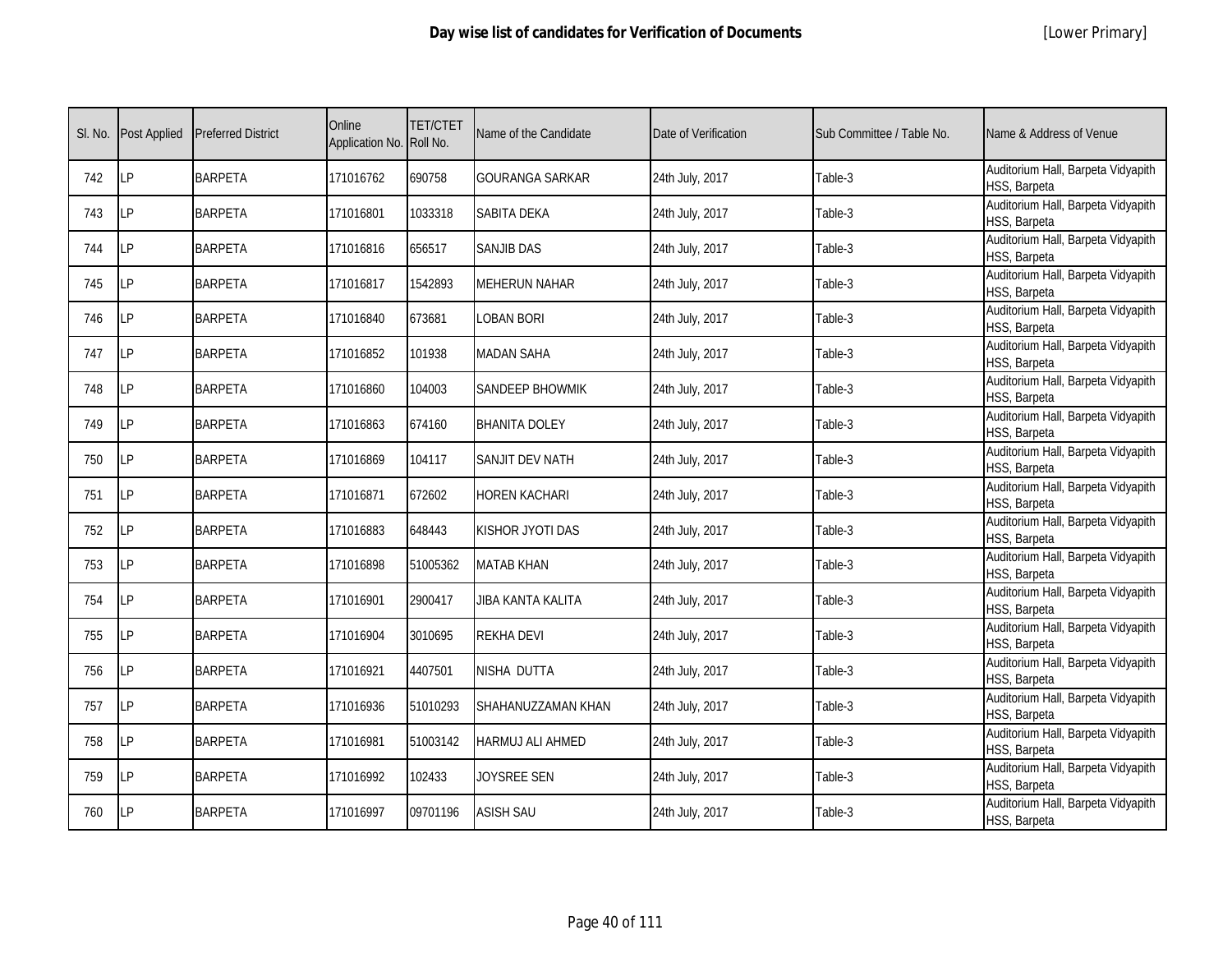|  | [Lower Primary] |
|--|-----------------|
|--|-----------------|

| SI. No. | Post Applied | <b>Preferred District</b> | Online<br>Application No. Roll No. | <b>TET/CTET</b> | Name of the Candidate  | Date of Verification | Sub Committee / Table No. | Name & Address of Venue                            |
|---------|--------------|---------------------------|------------------------------------|-----------------|------------------------|----------------------|---------------------------|----------------------------------------------------|
| 761     | LP           | <b>BARPETA</b>            | 171017027                          | 645765          | <b>GOUTAM DAS</b>      | 24th July, 2017      | Table-3                   | Auditorium Hall, Barpeta Vidyapith<br>HSS, Barpeta |
| 762     | LP           | <b>BARPETA</b>            | 171017065                          | 649568          | MANIKA MALAKAR         | 24th July, 2017      | Table-3                   | Auditorium Hall, Barpeta Vidyapith<br>HSS, Barpeta |
| 763     | <b>LP</b>    | <b>BARPETA</b>            | 171017074                          | 653805          | PRASANTA HALOI         | 24th July, 2017      | Table-3                   | Auditorium Hall, Barpeta Vidyapith<br>HSS, Barpeta |
| 764     | LP           | <b>BARPETA</b>            | 171017092                          | 00601470        | <b>RASHMI SHAW</b>     | 24th July, 2017      | Table-3                   | Auditorium Hall, Barpeta Vidyapith<br>HSS, Barpeta |
| 765     | LP           | <b>BARPETA</b>            | 171017131                          | 654578          | RAJESWOR BORO          | 24th July, 2017      | Table-3                   | Auditorium Hall, Barpeta Vidyapith<br>HSS, Barpeta |
| 766     | <b>LP</b>    | <b>BARPETA</b>            | 171017138                          | 654877          | RANGLAL SARKAR         | 24th July, 2017      | Table-3                   | Auditorium Hall, Barpeta Vidyapith<br>HSS, Barpeta |
| 767     | LP           | <b>BARPETA</b>            | 171017141                          | 649591          | <b>MANINDRA BORO</b>   | 24th July, 2017      | Table-3                   | Auditorium Hall, Barpeta Vidyapith<br>HSS, Barpeta |
| 768     | LP           | <b>BARPETA</b>            | 171017150                          | 647228          | JOYANTA BAISHYA        | 24th July, 2017      | Table-3                   | Auditorium Hall, Barpeta Vidyapith<br>HSS, Barpeta |
| 769     | LP           | <b>BARPETA</b>            | 171017215                          | 658485          | SARASWATI MALAKAR      | 24th July, 2017      | Table-3                   | Auditorium Hall, Barpeta Vidyapith<br>HSS, Barpeta |
| 770     | LP           | <b>BARPETA</b>            | 171017237                          | 654569          | RAJESH SARKAR          | 24th July, 2017      | Table-3                   | Auditorium Hall, Barpeta Vidyapith<br>HSS, Barpeta |
| 771     | <b>ILP</b>   | <b>BARPETA</b>            | 171017247                          | 644053          | <b>DEVBRAT MEDHI</b>   | 24th July, 2017      | Table-3                   | Auditorium Hall, Barpeta Vidyapith<br>HSS, Barpeta |
| 772     | LP           | <b>BARPETA</b>            | 171017258                          | 0410353         | <b>WAZED ALI</b>       | 24th July, 2017      | Table-3                   | Auditorium Hall, Barpeta Vidyapith<br>HSS, Barpeta |
| 773     | LP           | <b>BARPETA</b>            | 171017290                          | 642757          | <b>BINITA BAISHYA</b>  | 24th July, 2017      | Table-3                   | Auditorium Hall, Barpeta Vidyapith<br>HSS, Barpeta |
| 774     | LP           | <b>BARPETA</b>            | 171017318                          | 100299          | <b>ANUP DAS</b>        | 24th July, 2017      | Table-3                   | Auditorium Hall, Barpeta Vidyapith<br>HSS, Barpeta |
| 775     | <b>LP</b>    | <b>BARPETA</b>            | 171017324                          | 641611          | <b>BANASHREE HALOI</b> | 24th July, 2017      | Table-3                   | Auditorium Hall, Barpeta Vidyapith<br>HSS, Barpeta |
| 776     | <b>LP</b>    | <b>BARPETA</b>            | 171017330                          | 100021          | <b>ABHIJIT MITRA</b>   | 24th July, 2017      | Table-3                   | Auditorium Hall, Barpeta Vidyapith<br>HSS, Barpeta |
| 777     | LP           | <b>BARPETA</b>            | 171017337                          | 648038          | KANCHAN KHAKHALARY     | 24th July, 2017      | Table-3                   | Auditorium Hall, Barpeta Vidyapith<br>HSS, Barpeta |
| 778     | <b>LP</b>    | <b>BARPETA</b>            | 171017355                          | 690393          | <b>BIMAL MALO DAS</b>  | 24th July, 2017      | Table-3                   | Auditorium Hall, Barpeta Vidyapith<br>HSS, Barpeta |
| 779     | LP           | <b>BARPETA</b>            | 171017363                          | 676209          | PRASANTA DOLEY         | 24th July, 2017      | Table-3                   | Auditorium Hall, Barpeta Vidyapith<br>HSS, Barpeta |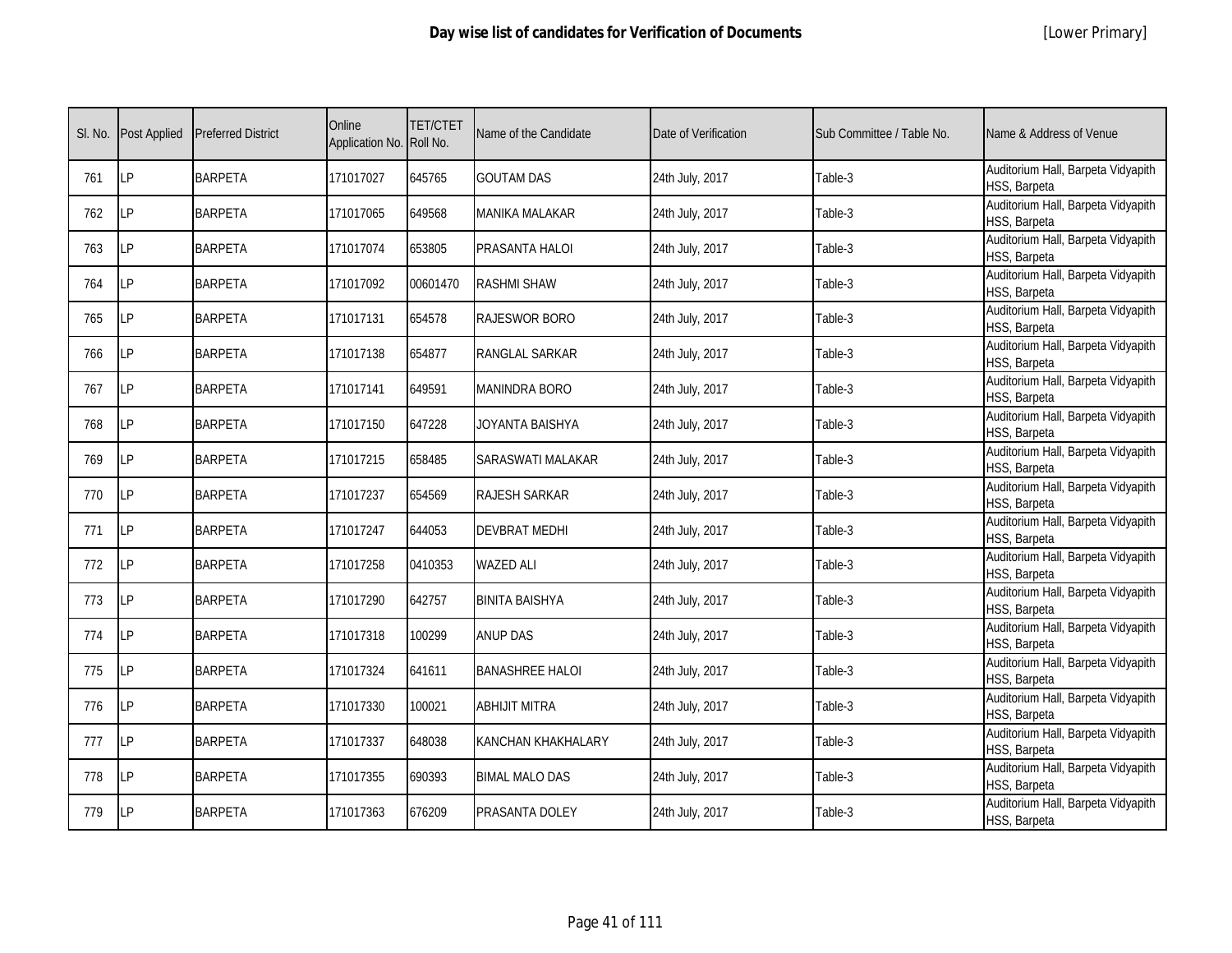|  | [Lower Primary] |
|--|-----------------|
|--|-----------------|

| SI. No. | <b>Post Applied</b> | <b>Preferred District</b> | Online<br>Application No. Roll No. | <b>TET/CTET</b> | Name of the Candidate     | Date of Verification | Sub Committee / Table No. | Name & Address of Venue                            |
|---------|---------------------|---------------------------|------------------------------------|-----------------|---------------------------|----------------------|---------------------------|----------------------------------------------------|
| 780     | <b>LP</b>           | <b>BARPETA</b>            | 171017367                          | 659465          | <b>TIKENDRAJIT DAS</b>    | 24th July, 2017      | Table-3                   | Auditorium Hall, Barpeta Vidyapith<br>HSS, Barpeta |
| 781     | <b>LP</b>           | <b>BARPETA</b>            | 171017384                          | 680283          | <b>ARCHANA DEURI</b>      | 24th July, 2017      | Table-3                   | Auditorium Hall, Barpeta Vidyapith<br>HSS, Barpeta |
| 782     | <b>LP</b>           | <b>BARPETA</b>            | 171017390                          | 652845          | <b>PAPARI DAS</b>         | 24th July, 2017      | Table-3                   | Auditorium Hall, Barpeta Vidyapith<br>HSS, Barpeta |
| 783     | LP                  | <b>BARPETA</b>            | 171017407                          | 58004214        | <b>MD ABU SHAHID</b>      | 24th July, 2017      | Table-3                   | Auditorium Hall, Barpeta Vidyapith<br>HSS, Barpeta |
| 784     | LP                  | <b>BARPETA</b>            | 171017409                          | 659838          | <b>UTPAL BISWAS</b>       | 24th July, 2017      | Table-3                   | Auditorium Hall, Barpeta Vidyapith<br>HSS, Barpeta |
| 785     | <b>LP</b>           | <b>BARPETA</b>            | 171017410                          | 4401524         | <b>MINTU BARUAH</b>       | 24th July, 2017      | Table-3                   | Auditorium Hall, Barpeta Vidyapith<br>HSS, Barpeta |
| 786     | LP                  | <b>BARPETA</b>            | 171017420                          | 610368          | BISHNU RAM DAS            | 24th July, 2017      | Table-3                   | Auditorium Hall, Barpeta Vidyapith<br>HSS, Barpeta |
| 787     | LP                  | <b>BARPETA</b>            | 171017427                          | 643813          | <b>DEBAJIT HALOI</b>      | 24th July, 2017      | Table-3                   | Auditorium Hall, Barpeta Vidyapith<br>HSS, Barpeta |
| 788     | LP                  | <b>BARPETA</b>            | 171017467                          | 690838          | <b>JAY KANTA DAS</b>      | 24th July, 2017      | Table-3                   | Auditorium Hall, Barpeta Vidyapith<br>HSS, Barpeta |
| 789     | <b>LP</b>           | <b>BARPETA</b>            | 171017474                          | 670064          | <b>ACHIF DOLEY</b>        | 24th July, 2017      | Table-3                   | Auditorium Hall, Barpeta Vidyapith<br>HSS, Barpeta |
| 790     | LP                  | <b>BARPETA</b>            | 171017481                          | 647445          | <b>JURI KHAKHLARY</b>     | 24th July, 2017      | Table-3                   | Auditorium Hall, Barpeta Vidyapith<br>HSS, Barpeta |
| 791     | LP                  | <b>BARPETA</b>            | 171017484                          | 200700          | SUMESH BHATTACHARJEE      | 24th July, 2017      | Table-3                   | Auditorium Hall, Barpeta Vidyapith<br>HSS, Barpeta |
| 792     | LP                  | <b>BARPETA</b>            | 171017500                          | 51005474        | <b>MD ABDUS SAMAD</b>     | 24th July, 2017      | Table-3                   | Auditorium Hall, Barpeta Vidyapith<br>HSS, Barpeta |
| 793     | LP                  | <b>BARPETA</b>            | 171017519                          | 646647          | JAYA RANI BAISHYA         | 24th July, 2017      | Table-3                   | Auditorium Hall, Barpeta Vidyapith<br>HSS, Barpeta |
| 794     | <b>LP</b>           | <b>BARPETA</b>            | 171017529                          | 610351          | <b>BIPUL CH. KARMAKAR</b> | 24th July, 2017      | Table-3                   | Auditorium Hall, Barpeta Vidyapith<br>HSS, Barpeta |
| 795     | <b>LP</b>           | <b>BARPETA</b>            | 171017553                          | 646573          | <b>JANALI RABHA</b>       | 24th July, 2017      | Table-3                   | Auditorium Hall, Barpeta Vidyapith<br>HSS, Barpeta |
| 796     | LP                  | <b>BARPETA</b>            | 171017561                          | 641593          | <b>BANALATA HALOI</b>     | 24th July, 2017      | Table-3                   | Auditorium Hall, Barpeta Vidyapith<br>HSS, Barpeta |
| 797     | LP                  | <b>BARPETA</b>            | 171017584                          | 01627437        | <b>NEELAM YADAV</b>       | 24th July, 2017      | Table-3                   | Auditorium Hall, Barpeta Vidyapith<br>HSS, Barpeta |
| 798     | LP                  | <b>BARPETA</b>            | 171017595                          | 690733          | GIRINDRA DAS              | 24th July, 2017      | Table-3                   | Auditorium Hall, Barpeta Vidyapith<br>HSS, Barpeta |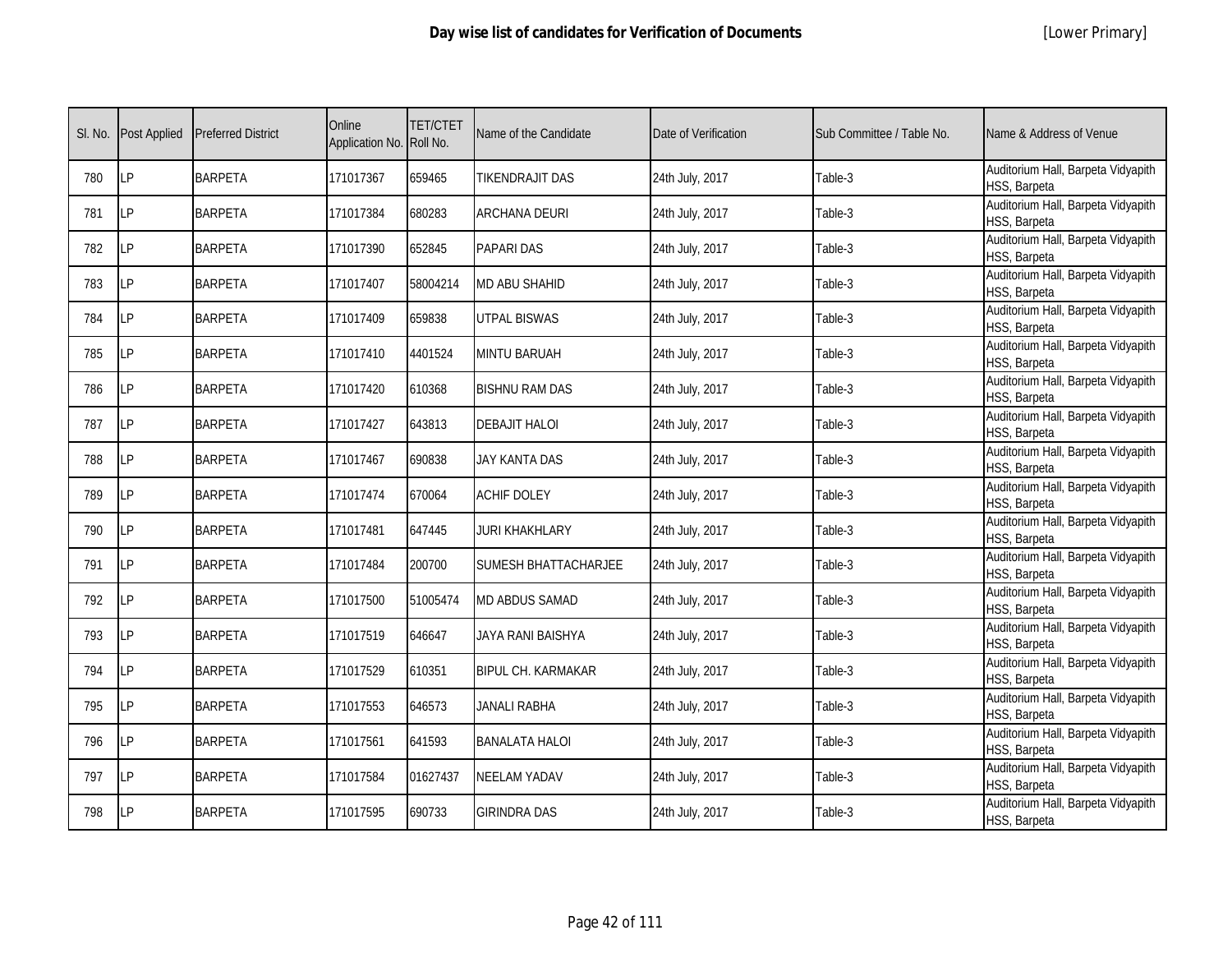|  | [Lower Primary] |
|--|-----------------|
|--|-----------------|

| SI. No. | <b>Post Applied</b> | <b>Preferred District</b> | Online<br>Application No. Roll No. | <b>TET/CTET</b> | Name of the Candidate  | Date of Verification | Sub Committee / Table No. | Name & Address of Venue                            |
|---------|---------------------|---------------------------|------------------------------------|-----------------|------------------------|----------------------|---------------------------|----------------------------------------------------|
| 799     | LP                  | <b>BARPETA</b>            | 171017599                          | 657182          | SIKHA MANI DAS         | 24th July, 2017      | Table-3                   | Auditorium Hall, Barpeta Vidyapith<br>HSS, Barpeta |
| 800     | <b>ILP</b>          | <b>BARPETA</b>            | 171017602                          | 0403412         | RAJKISHOR DAS          | 24th July, 2017      | Table-3                   | Auditorium Hall, Barpeta Vidyapith<br>HSS, Barpeta |
| 801     | LP                  | <b>BARPETA</b>            | 171017620                          | 654254          | PURABI MEDHI           | 24th July, 2017      | Table-4                   | Auditorium Hall, Barpeta Vidyapith<br>HSS, Barpeta |
| 802     | LP                  | <b>BARPETA</b>            | 171017622                          | 653626          | PRANDIP KUMAR DAS      | 24th July, 2017      | Table-4                   | Auditorium Hall, Barpeta Vidyapith<br>HSS, Barpeta |
| 803     | LP                  | <b>BARPETA</b>            | 171017653                          | 100106          | <b>AMAR SAHA</b>       | 24th July, 2017      | Table-4                   | Auditorium Hall, Barpeta Vidyapith<br>HSS, Barpeta |
| 804     | <b>LP</b>           | <b>BARPETA</b>            | 171017663                          | 645708          | <b>GOLAPI DAS</b>      | 24th July, 2017      | Table-4                   | Auditorium Hall, Barpeta Vidyapith<br>HSS, Barpeta |
| 805     | LP                  | <b>BARPETA</b>            | 171017673                          | 51005486        | ABUBAKKAR SIDDIQUE     | 24th July, 2017      | Table-4                   | Auditorium Hall, Barpeta Vidyapith<br>HSS, Barpeta |
| 806     | LP                  | <b>BARPETA</b>            | 171017687                          | 651623          | NAMITA CHOUDHURY DAS   | 24th July, 2017      | Table-4                   | Auditorium Hall, Barpeta Vidyapith<br>HSS, Barpeta |
| 807     | <b>LP</b>           | <b>BARPETA</b>            | 171017733                          | 675454          | NIRONGKUR HIRA         | 24th July, 2017      | Table-4                   | Auditorium Hall, Barpeta Vidyapith<br>HSS, Barpeta |
| 808     | LP                  | <b>BARPETA</b>            | 171017742                          | 3010650         | <b>PURABI DAS</b>      | 24th July, 2017      | Table-4                   | Auditorium Hall, Barpeta Vidyapith<br>HSS, Barpeta |
| 809     | <b>LP</b>           | <b>BARPETA</b>            | 171017761                          | 57011214        | <b>RIDIP BARMAN</b>    | 24th July, 2017      | Table-4                   | Auditorium Hall, Barpeta Vidyapith<br>HSS, Barpeta |
| 810     | LP                  | <b>BARPETA</b>            | 171017807                          | 658172          | NARENDRA NATH HALOI    | 24th July, 2017      | Table-4                   | Auditorium Hall, Barpeta Vidyapith<br>HSS, Barpeta |
| 811     | <b>ILP</b>          | <b>BARPETA</b>            | 171017837                          | 649546          | <b>MANIK SUTRADHAR</b> | 24th July, 2017      | Table-4                   | Auditorium Hall, Barpeta Vidyapith<br>HSS, Barpeta |
| 812     | LP                  | <b>BARPETA</b>            | 171017839                          | 1206760         | RATUL BARDALAI         | 24th July, 2017      | Table-4                   | Auditorium Hall, Barpeta Vidyapith<br>HSS, Barpeta |
| 813     | LP                  | <b>BARPETA</b>            | 171017847                          | 647475          | <b>JUTIKA DEKA</b>     | 24th July, 2017      | Table-4                   | Auditorium Hall, Barpeta Vidyapith<br>HSS, Barpeta |
| 814     | LP                  | <b>BARPETA</b>            | 171017904                          | 632724          | TARUN KUMAR DAS        | 24th July, 2017      | Table-4                   | Auditorium Hall, Barpeta Vidyapith<br>HSS, Barpeta |
| 815     | LP                  | <b>BARPETA</b>            | 171017969                          | 57011107        | REKHA RANI HALOI       | 24th July, 2017      | Table-4                   | Auditorium Hall, Barpeta Vidyapith<br>HSS, Barpeta |
| 816     | LP                  | <b>BARPETA</b>            | 171018011                          | 51002009        | <b>BIJAY KAR</b>       | 24th July, 2017      | Table-4                   | Auditorium Hall, Barpeta Vidyapith<br>HSS, Barpeta |
| 817     | <b>LP</b>           | <b>BARPETA</b>            | 171018113                          | 57009512        | NOOR ALOM              | 24th July, 2017      | Table-4                   | Auditorium Hall, Barpeta Vidyapith<br>HSS, Barpeta |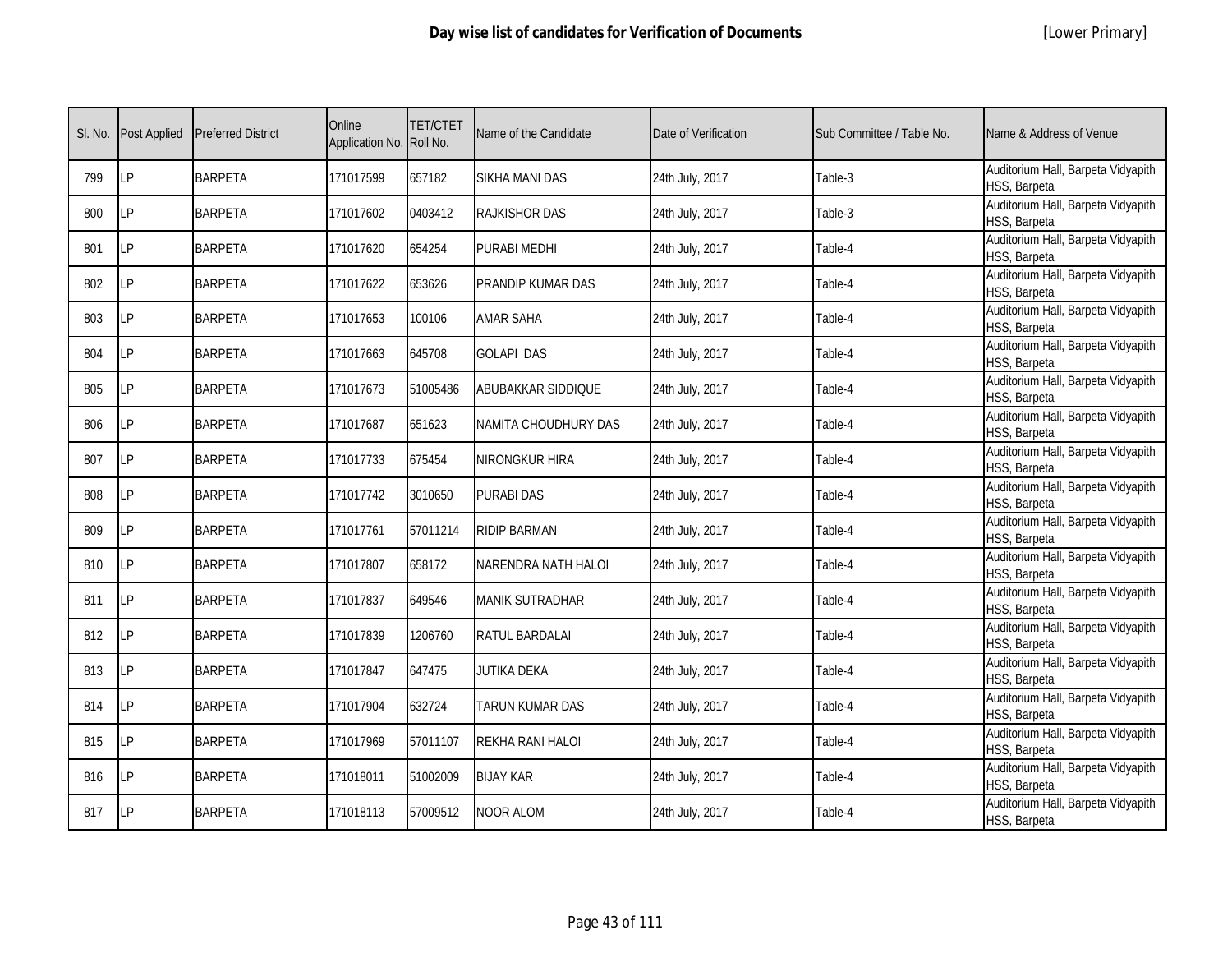| SI. No. | Post Applied | <b>Preferred District</b> | Online<br>Application No. Roll No. | <b>TET/CTET</b> | Name of the Candidate     | Date of Verification | Sub Committee / Table No. | Name & Address of Venue                            |
|---------|--------------|---------------------------|------------------------------------|-----------------|---------------------------|----------------------|---------------------------|----------------------------------------------------|
| 818     | LP           | <b>BARPETA</b>            | 171018162                          | 1033192         | <b>PURABI DAS</b>         | 24th July, 2017      | Table-4                   | Auditorium Hall, Barpeta Vidyapith<br>HSS, Barpeta |
| 819     | LP           | <b>BARPETA</b>            | 171018201                          | 642757          | <b>BINITA BAISHYA</b>     | 24th July, 2017      | Table-4                   | Auditorium Hall, Barpeta Vidyapith<br>HSS, Barpeta |
| 820     | LP           | <b>BARPETA</b>            | 171018202                          | 4401889         | <b>PARUL BARMAN</b>       | 24th July, 2017      | Table-4                   | Auditorium Hall, Barpeta Vidyapith<br>HSS, Barpeta |
| 821     | LP           | <b>BARPETA</b>            | 171018234                          | 0400747         | <b>DIMPI DAS</b>          | 24th July, 2017      | Table-4                   | Auditorium Hall, Barpeta Vidyapith<br>HSS, Barpeta |
| 822     | LP           | <b>BARPETA</b>            | 171018236                          | 691811          | PRAKASH DAS               | 24th July, 2017      | Table-4                   | Auditorium Hall, Barpeta Vidyapith<br>HSS, Barpeta |
| 823     | LP           | <b>BARPETA</b>            | 171018272                          | 642161          | <b>BHARATI DAS</b>        | 24th July, 2017      | Table-4                   | Auditorium Hall, Barpeta Vidyapith<br>HSS, Barpeta |
| 824     | LP           | <b>BARPETA</b>            | 171018298                          | 659319          | TAPAN KUMAR DEKA RABHA    | 24th July, 2017      | Table-4                   | Auditorium Hall, Barpeta Vidyapith<br>HSS, Barpeta |
| 825     | LP           | <b>BARPETA</b>            | 171018337                          | 648423          | KIRON JYOTI DAS           | 24th July, 2017      | Table-4                   | Auditorium Hall, Barpeta Vidyapith<br>HSS, Barpeta |
| 826     | LP           | <b>BARPETA</b>            | 171018352                          | 653873          | PRATIBHA MEDHI            | 24th July, 2017      | Table-4                   | Auditorium Hall, Barpeta Vidyapith<br>HSS, Barpeta |
| 827     | LP           | <b>BARPETA</b>            | 171018359                          | 649057          | <b>MADAN KUMAR MANDAL</b> | 24th July, 2017      | Table-4                   | Auditorium Hall, Barpeta Vidyapith<br>HSS, Barpeta |
| 828     | LP           | <b>BARPETA</b>            | 171018375                          | 57014266        | <b>UPAMA NATH</b>         | 24th July, 2017      | Table-4                   | Auditorium Hall, Barpeta Vidyapith<br>HSS, Barpeta |
| 829     | LP           | <b>BARPETA</b>            | 171018382                          | 690482          | <b>CHANDAN DAS</b>        | 24th July, 2017      | Table-4                   | Auditorium Hall, Barpeta Vidyapith<br>HSS, Barpeta |
| 830     | LP           | <b>BARPETA</b>            | 171018402                          | 3020168         | JAGANNATH RABHA           | 24th July, 2017      | Table-4                   | Auditorium Hall, Barpeta Vidyapith<br>HSS, Barpeta |
| 831     | LP           | <b>BARPETA</b>            | 171018407                          | 4504224         | MD ARIF ULLAH             | 24th July, 2017      | Table-4                   | Auditorium Hall, Barpeta Vidyapith<br>HSS, Barpeta |
| 832     | LP           | <b>BARPETA</b>            | 171018415                          | 2400474         | DOYARAM BORUAH            | 24th July, 2017      | Table-4                   | Auditorium Hall, Barpeta Vidyapith<br>HSS, Barpeta |
| 833     | I P          | <b>BARPETA</b>            | 171018418                          | 656581          | <b>SANJIT SUTRADHAR</b>   | 24th July, 2017      | Table-4                   | Auditorium Hall, Barpeta Vidyapith<br>HSS, Barpeta |
| 834     | LP           | <b>BARPETA</b>            | 171018426                          | 4405940         | KISHORE KUMAR CHAUDHURY   | 24th July, 2017      | Table-4                   | Auditorium Hall, Barpeta Vidyapith<br>HSS, Barpeta |
| 835     | LP           | <b>BARPETA</b>            | 171018429                          | 57010110        | POMPY BARMAN              | 24th July, 2017      | Table-4                   | Auditorium Hall, Barpeta Vidyapith<br>HSS, Barpeta |
| 836     | LP           | <b>BARPETA</b>            | 171018431                          | 690822          | JAGANATH SARKAR           | 24th July, 2017      | Table-4                   | Auditorium Hall, Barpeta Vidyapith<br>HSS, Barpeta |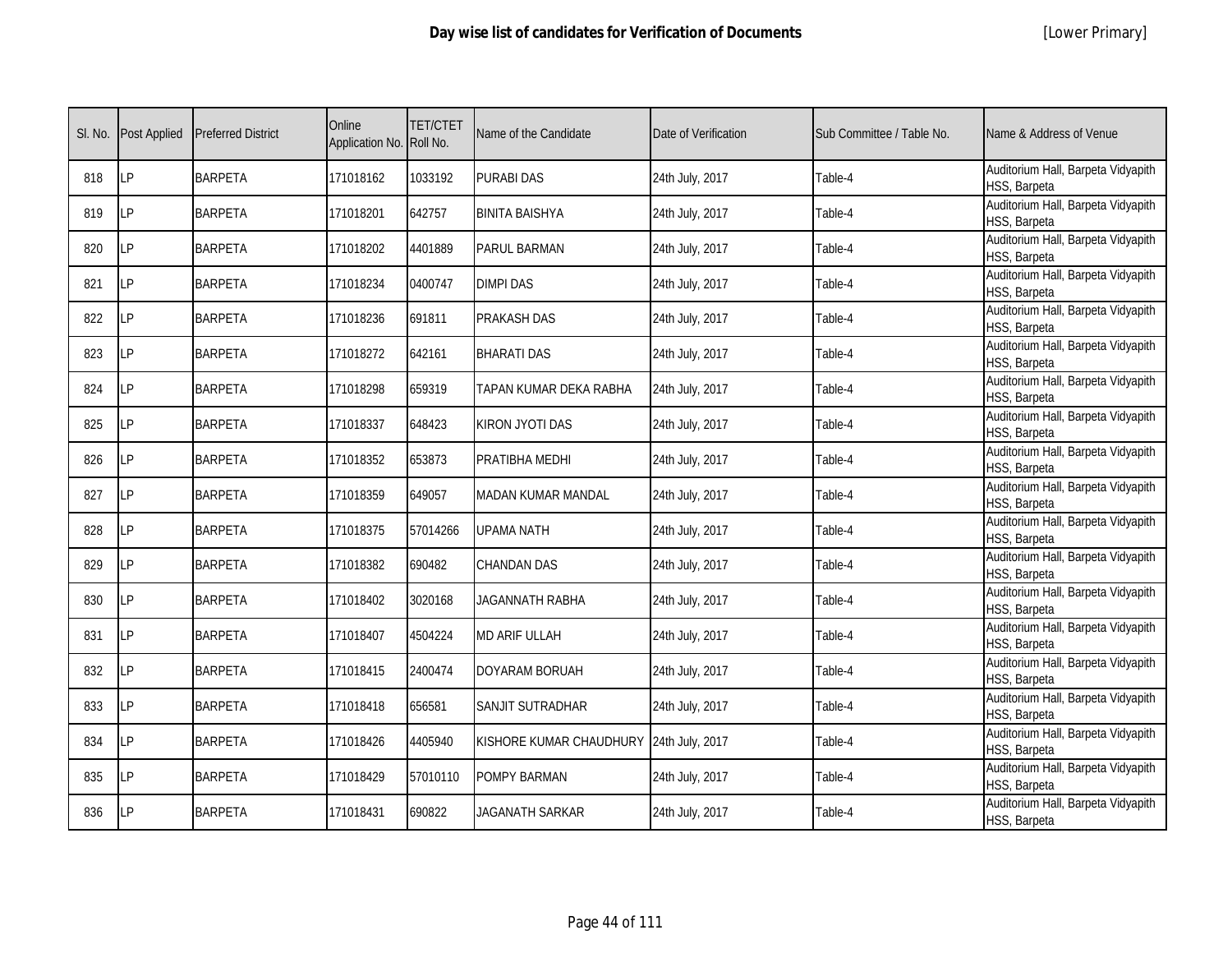|  | [Lower Primary] |
|--|-----------------|
|--|-----------------|

| SI. No. | <b>Post Applied</b> | <b>Preferred District</b> | Online<br>Application No. Roll No. | <b>TET/CTET</b> | Name of the Candidate    | Date of Verification | Sub Committee / Table No. | Name & Address of Venue                            |
|---------|---------------------|---------------------------|------------------------------------|-----------------|--------------------------|----------------------|---------------------------|----------------------------------------------------|
| 837     | LP                  | <b>BARPETA</b>            | 171018436                          | 677698          | <b>SANJIW MORANG</b>     | 24th July, 2017      | Table-4                   | Auditorium Hall, Barpeta Vidyapith<br>HSS, Barpeta |
| 838     | LP                  | <b>BARPETA</b>            | 171018442                          | 641382          | <b>ATUL CH DAS</b>       | 24th July, 2017      | Table-4                   | Auditorium Hall, Barpeta Vidyapith<br>HSS, Barpeta |
| 839     | LP                  | <b>BARPETA</b>            | 171018443                          | 4401899         | <b>PIJNUR ALI</b>        | 24th July, 2017      | Table-4                   | Auditorium Hall, Barpeta Vidyapith<br>HSS, Barpeta |
| 840     | LP                  | <b>BARPETA</b>            | 171018447                          | 690610          | <b>DIMPU DAS</b>         | 24th July, 2017      | Table-4                   | Auditorium Hall, Barpeta Vidyapith<br>HSS, Barpeta |
| 841     | LP                  | <b>BARPETA</b>            | 171018458                          | 692762          | TAPASHI MALO             | 24th July, 2017      | Table-4                   | Auditorium Hall, Barpeta Vidyapith<br>HSS, Barpeta |
| 842     | I P                 | <b>BARPETA</b>            | 171018489                          | 656362          | <b>SANGITA DAS</b>       | 24th July, 2017      | Table-4                   | Auditorium Hall, Barpeta Vidyapith<br>HSS, Barpeta |
| 843     | LP                  | <b>BARPETA</b>            | 171018495                          | 652098          | <b>NILAMONI DAS</b>      | 24th July, 2017      | Table-4                   | Auditorium Hall, Barpeta Vidyapith<br>HSS, Barpeta |
| 844     | LP                  | <b>BARPETA</b>            | 171018518                          | 659319          | TAPAN KUMAR DEKA RABHA   | 24th July, 2017      | Table-4                   | Auditorium Hall, Barpeta Vidyapith<br>HSS, Barpeta |
| 845     | LP                  | <b>BARPETA</b>            | 171018519                          | 649563          | <b>MANIKA.HALOI</b>      | 24th July, 2017      | Table-4                   | Auditorium Hall, Barpeta Vidyapith<br>HSS, Barpeta |
| 846     | LP                  | <b>BARPETA</b>            | 171018520                          | 642946          | <b>BIRBAL MALLIK</b>     | 24th July, 2017      | Table-4                   | Auditorium Hall, Barpeta Vidyapith<br>HSS, Barpeta |
| 847     | LP                  | <b>BARPETA</b>            | 171018521                          | 691840          | PRANJAL DAS              | 24th July, 2017      | Table-4                   | Auditorium Hall, Barpeta Vidyapith<br>HSS, Barpeta |
| 848     | LP                  | <b>BARPETA</b>            | 171018532                          | 670969          | <b>BIJOY LAKHI KUTUM</b> | 24th July, 2017      | Table-4                   | Auditorium Hall, Barpeta Vidyapith<br>HSS, Barpeta |
| 849     | LP                  | <b>BARPETA</b>            | 171018549                          | 101994          | <b>MALAY SAHA</b>        | 24th July, 2017      | Table-4                   | Auditorium Hall, Barpeta Vidyapith<br>HSS, Barpeta |
| 850     | LP.                 | <b>BARPETA</b>            | 171018561                          | 3020053         | <b>BANDANA TALUKDAR</b>  | 24th July, 2017      | Table-4                   | Auditorium Hall, Barpeta Vidyapith<br>HSS, Barpeta |
| 851     | LP                  | <b>BARPETA</b>            | 171018567                          | 643927          | <b>DEEP MONI DAS</b>     | 24th July, 2017      | Table-4                   | Auditorium Hall, Barpeta Vidyapith<br>HSS, Barpeta |
| 852     | LP                  | <b>BARPETA</b>            | 171018594                          | 649764          | <b>MANORAMA DAS</b>      | 24th July, 2017      | Table-4                   | Auditorium Hall, Barpeta Vidyapith<br>HSS, Barpeta |
| 853     | LP                  | <b>BARPETA</b>            | 171018595                          | 4401096         | <b>GAUTAM BARMAN</b>     | 24th July, 2017      | Table-4                   | Auditorium Hall, Barpeta Vidyapith<br>HSS, Barpeta |
| 854     | LP                  | <b>BARPETA</b>            | 171018600                          | 3030476         | NANDITA CHOUDHURY        | 24th July, 2017      | Table-4                   | Auditorium Hall, Barpeta Vidyapith<br>HSS, Barpeta |
| 855     | LP                  | <b>BARPETA</b>            | 171018623                          | 675108          | MUKUNDA MADHAB DAS       | 24th July, 2017      | Table-4                   | Auditorium Hall, Barpeta Vidyapith<br>HSS, Barpeta |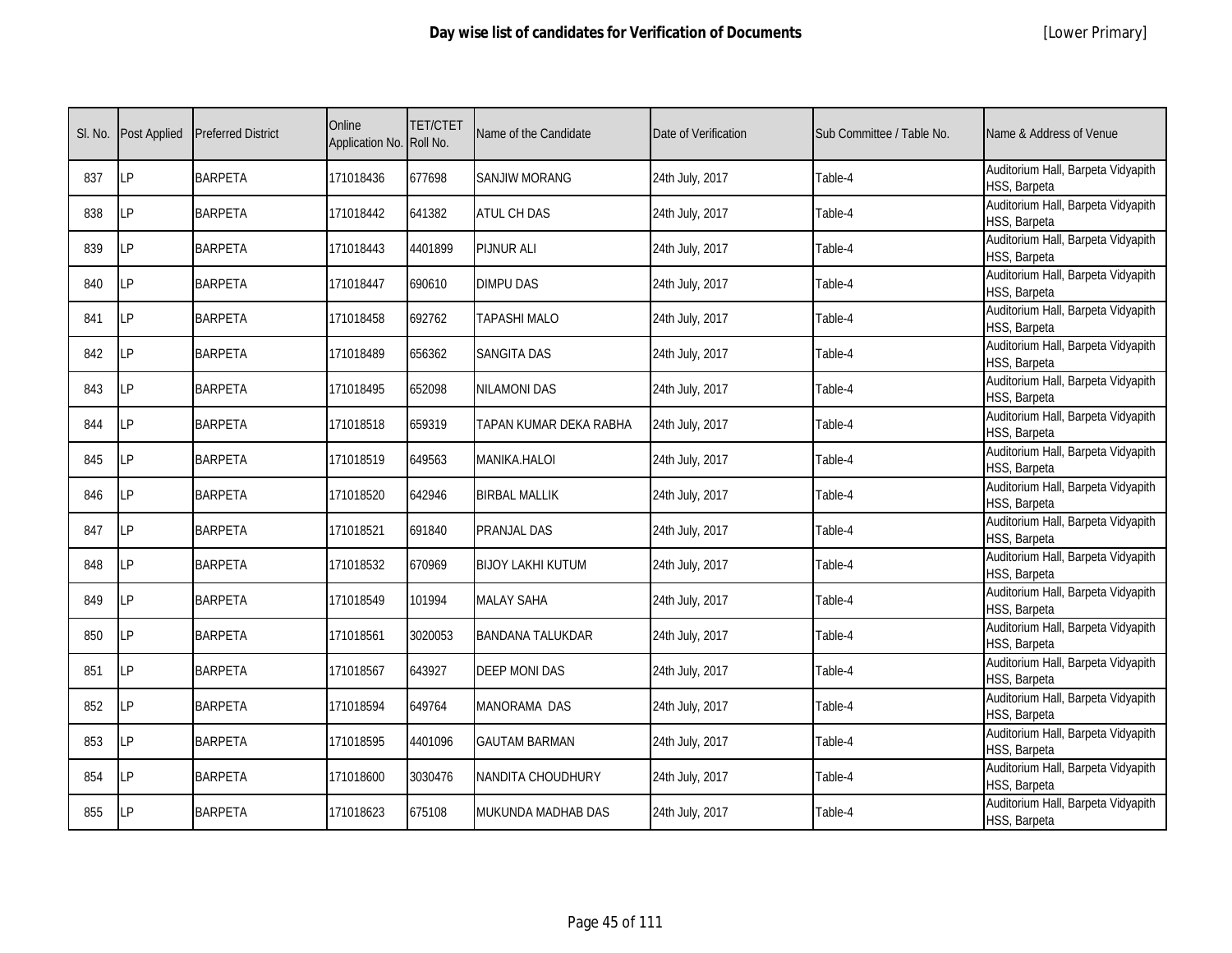| SI. No. | Post Applied | <b>Preferred District</b> | Online<br>Application No. Roll No. | <b>TET/CTET</b> | Name of the Candidate     | Date of Verification | Sub Committee / Table No. | Name & Address of Venue                            |
|---------|--------------|---------------------------|------------------------------------|-----------------|---------------------------|----------------------|---------------------------|----------------------------------------------------|
| 856     | LP           | <b>BARPETA</b>            | 171018694                          | 31000053        | <b>HAFIZ AHMED ALI</b>    | 24th July, 2017      | Table-4                   | Auditorium Hall, Barpeta Vidyapith<br>HSS, Barpeta |
| 857     | LP           | <b>BARPETA</b>            | 171018702                          | 686261          | <b>BOLIN DOLEY</b>        | 24th July, 2017      | Table-4                   | Auditorium Hall, Barpeta Vidyapith<br>HSS, Barpeta |
| 858     | LP           | <b>BARPETA</b>            | 171018726                          | 51002859        | <b>HABIBUL AHMED</b>      | 24th July, 2017      | Table-4                   | Auditorium Hall, Barpeta Vidyapith<br>HSS, Barpeta |
| 859     | LP           | <b>BARPETA</b>            | 171018733                          | 690028          | <b>ADITYA DAS</b>         | 24th July, 2017      | Table-4                   | Auditorium Hall, Barpeta Vidyapith<br>HSS, Barpeta |
| 860     | LP           | <b>BARPETA</b>            | 171018735                          | 657773          | <b>DHANTI DAS</b>         | 24th July, 2017      | Table-4                   | Auditorium Hall, Barpeta Vidyapith<br>HSS, Barpeta |
| 861     | LP           | <b>BARPETA</b>            | 171018763                          | 2031395         | <b>DIPAMANI DAS</b>       | 24th July, 2017      | Table-4                   | Auditorium Hall, Barpeta Vidyapith<br>HSS, Barpeta |
| 862     | LP           | <b>BARPETA</b>            | 171018764                          | 644210          | DHARITRI KONWAR           | 24th July, 2017      | Table-4                   | Auditorium Hall, Barpeta Vidyapith<br>HSS, Barpeta |
| 863     | LP           | <b>BARPETA</b>            | 171018773                          | 54002185        | JYOTISHMAN KALITA         | 24th July, 2017      | Table-4                   | Auditorium Hall, Barpeta Vidyapith<br>HSS, Barpeta |
| 864     | LP           | <b>BARPETA</b>            | 171018778                          | 51007886        | <b>NURUL AZAM ALI</b>     | 24th July, 2017      | Table-4                   | Auditorium Hall, Barpeta Vidyapith<br>HSS, Barpeta |
| 865     | LP           | <b>BARPETA</b>            | 171018817                          | 54000798        | <b>BANDANA KALITA</b>     | 24th July, 2017      | Table-4                   | Auditorium Hall, Barpeta Vidyapith<br>HSS, Barpeta |
| 866     | LP           | <b>BARPETA</b>            | 171018832                          | 3030244         | <b>GOLAPI THAKURIA</b>    | 24th July, 2017      | Table-4                   | Auditorium Hall, Barpeta Vidyapith<br>HSS, Barpeta |
| 867     | LP           | <b>BARPETA</b>            | 171018872                          | 1553048         | PANKI KALITA              | 24th July, 2017      | Table-4                   | Auditorium Hall, Barpeta Vidyapith<br>HSS, Barpeta |
| 868     | LP           | <b>BARPETA</b>            | 171018874                          | 652901          | PARAG JYOTI BORDOLOI      | 24th July, 2017      | Table-4                   | Auditorium Hall, Barpeta Vidyapith<br>HSS, Barpeta |
| 869     | LP           | <b>BARPETA</b>            | 171018892                          | 1013151         | <b>SAMBHU DAS</b>         | 24th July, 2017      | Table-4                   | Auditorium Hall, Barpeta Vidyapith<br>HSS, Barpeta |
| 870     | LP           | <b>BARPETA</b>            | 171018893                          | 680600          | <b>BHRIGU KUMAR KUTUM</b> | 24th July, 2017      | Table-4                   | Auditorium Hall, Barpeta Vidyapith<br>HSS, Barpeta |
| 871     | I P          | <b>BARPETA</b>            | 171018903                          | 2031429         | <b>HIMALAYA GAUTAM</b>    | 24th July, 2017      | Table-4                   | Auditorium Hall, Barpeta Vidyapith<br>HSS, Barpeta |
| 872     | LP           | <b>BARPETA</b>            | 171018993                          | 3030759         | <b>GHANASHYAM PATHAK</b>  | 24th July, 2017      | Table-4                   | Auditorium Hall, Barpeta Vidyapith<br>HSS, Barpeta |
| 873     | LP           | <b>BARPETA</b>            | 171019065                          | 1033536         | <b>DOLENDRA BHATTARAI</b> | 24th July, 2017      | Table-4                   | Auditorium Hall, Barpeta Vidyapith<br>HSS, Barpeta |
| 874     | LP           | <b>BARPETA</b>            | 171019089                          | 3030086         | <b>BHANITA SIL</b>        | 24th July, 2017      | Table-4                   | Auditorium Hall, Barpeta Vidyapith<br>HSS, Barpeta |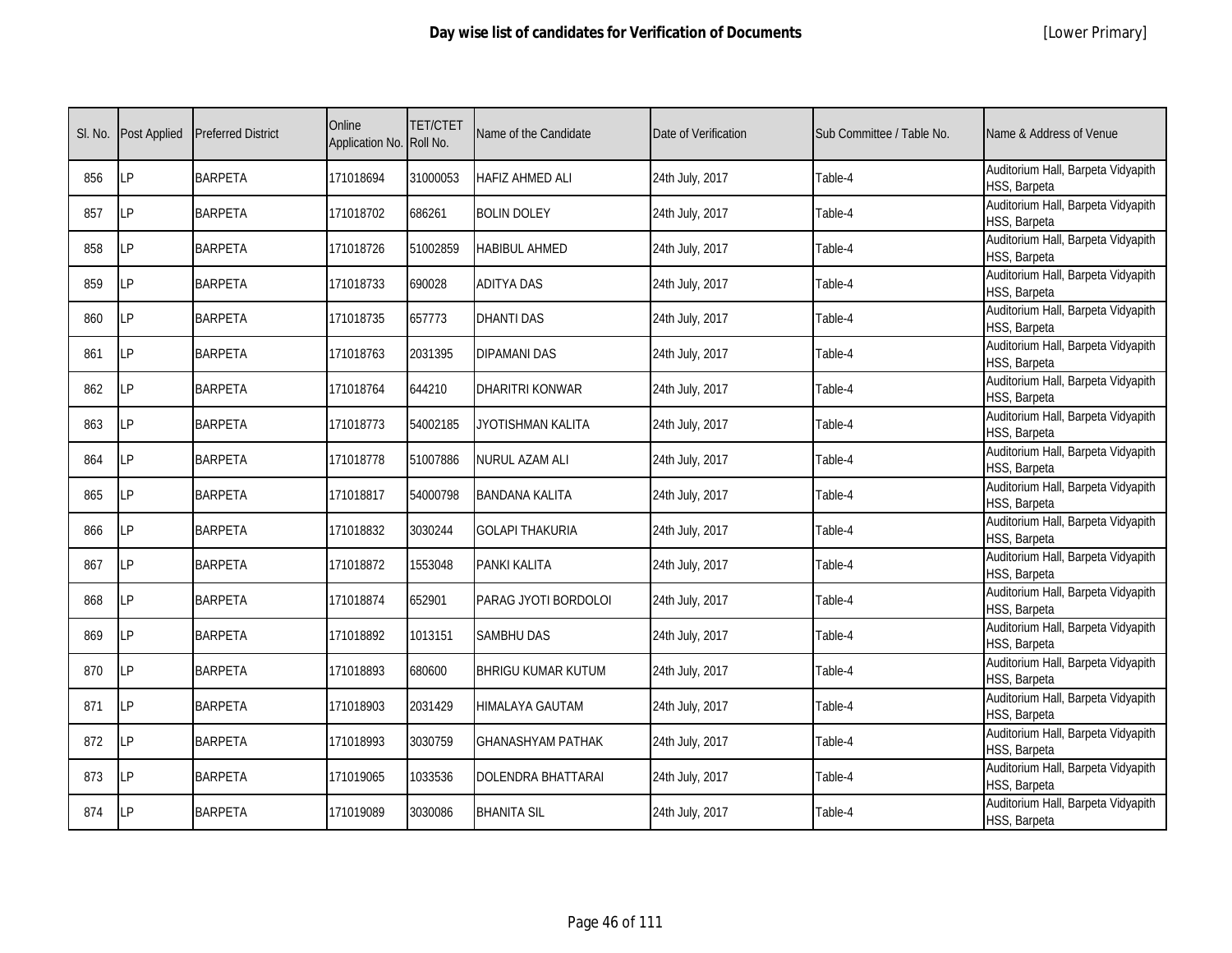| SI. No. | Post Applied | <b>Preferred District</b> | Online<br>Application No. Roll No. | <b>TET/CTET</b> | Name of the Candidate    | Date of Verification | Sub Committee / Table No. | Name & Address of Venue                            |
|---------|--------------|---------------------------|------------------------------------|-----------------|--------------------------|----------------------|---------------------------|----------------------------------------------------|
| 875     | LP           | <b>BARPETA</b>            | 171019109                          | 0403704         | AFRUZA AKHTAR            | 24th July, 2017      | Table-4                   | Auditorium Hall, Barpeta Vidyapith<br>HSS, Barpeta |
| 876     | LP           | <b>BARPETA</b>            | 171019130                          | 1012224         | HEMANTA CHAKRABORTY      | 24th July, 2017      | Table-4                   | Auditorium Hall, Barpeta Vidyapith<br>HSS, Barpeta |
| 877     | LP           | <b>BARPETA</b>            | 171019178                          | 650799          | MONI RANI MONDAL         | 24th July, 2017      | Table-4                   | Auditorium Hall, Barpeta Vidyapith<br>HSS, Barpeta |
| 878     | LP           | <b>BARPETA</b>            | 171019187                          | 1012646         | MINJUMA BEGUM            | 24th July, 2017      | Table-4                   | Auditorium Hall, Barpeta Vidyapith<br>HSS, Barpeta |
| 879     | LP           | <b>BARPETA</b>            | 171019189                          | 642233          | <b>BHASKARJYOTI DEKA</b> | 24th July, 2017      | Table-4                   | Auditorium Hall, Barpeta Vidyapith<br>HSS, Barpeta |
| 880     | LP           | <b>BARPETA</b>            | 171019192                          | 1031963         | <b>ANAMIKA DAS</b>       | 24th July, 2017      | Table-4                   | Auditorium Hall, Barpeta Vidyapith<br>HSS, Barpeta |
| 881     | LP           | <b>BARPETA</b>            | 171019211                          | 686629          | SUBBA DOLEY              | 24th July, 2017      | Table-4                   | Auditorium Hall, Barpeta Vidyapith<br>HSS, Barpeta |
| 882     | LP           | <b>BARPETA</b>            | 171019217                          | 0400309         | ANIL KUMAR KALITA        | 24th July, 2017      | Table-4                   | Auditorium Hall, Barpeta Vidyapith<br>HSS, Barpeta |
| 883     | LP           | <b>BARPETA</b>            | 171019222                          | 54004632        | SEIKH NUR MAHAMMAD       | 24th July, 2017      | Table-4                   | Auditorium Hall, Barpeta Vidyapith<br>HSS, Barpeta |
| 884     | LP           | <b>BARPETA</b>            | 171019252                          | 651148          | MRINALI SUTRADHAR        | 24th July, 2017      | Table-4                   | Auditorium Hall, Barpeta Vidyapith<br>HSS, Barpeta |
| 885     | LP           | <b>BARPETA</b>            | 171019255                          | 105240          | <b>TILAK DAS</b>         | 24th July, 2017      | Table-4                   | Auditorium Hall, Barpeta Vidyapith<br>HSS, Barpeta |
| 886     | LP           | <b>BARPETA</b>            | 171019266                          | 3030606         | <b>RAMEN KALITA</b>      | 24th July, 2017      | Table-4                   | Auditorium Hall, Barpeta Vidyapith<br>HSS, Barpeta |
| 887     | <b>LP</b>    | <b>BARPETA</b>            | 171019291                          | 644208          | DHARITRI HALOI           | 24th July, 2017      | Table-4                   | Auditorium Hall, Barpeta Vidyapith<br>HSS, Barpeta |
| 888     | LP           | <b>BARPETA</b>            | 171019292                          | 51001292        | ANOWARA KHATUN           | 24th July, 2017      | Table-4                   | Auditorium Hall, Barpeta Vidyapith<br>HSS, Barpeta |
| 889     | LP           | <b>BARPETA</b>            | 171019309                          | 654336          | PUSHPANJALI BORDOLOI     | 24th July, 2017      | Table-4                   | Auditorium Hall, Barpeta Vidyapith<br>HSS, Barpeta |
| 890     | LP           | <b>BARPETA</b>            | 171019313                          | 641583          | <b>BANAJIT DAS</b>       | 24th July, 2017      | Table-4                   | Auditorium Hall, Barpeta Vidyapith<br>HSS, Barpeta |
| 891     | LP           | <b>BARPETA</b>            | 171019336                          | 632173          | <b>RAJIB DAS</b>         | 24th July, 2017      | Table-4                   | Auditorium Hall, Barpeta Vidyapith<br>HSS, Barpeta |
| 892     | LP           | <b>BARPETA</b>            | 171019337                          | 677516          | RUPANANDA SAIKIA         | 24th July, 2017      | Table-4                   | Auditorium Hall, Barpeta Vidyapith<br>HSS, Barpeta |
| 893     | LP           | <b>BARPETA</b>            | 171019341                          | 678721          | <b>SURAJ LOYING</b>      | 24th July, 2017      | Table-4                   | Auditorium Hall, Barpeta Vidyapith<br>HSS, Barpeta |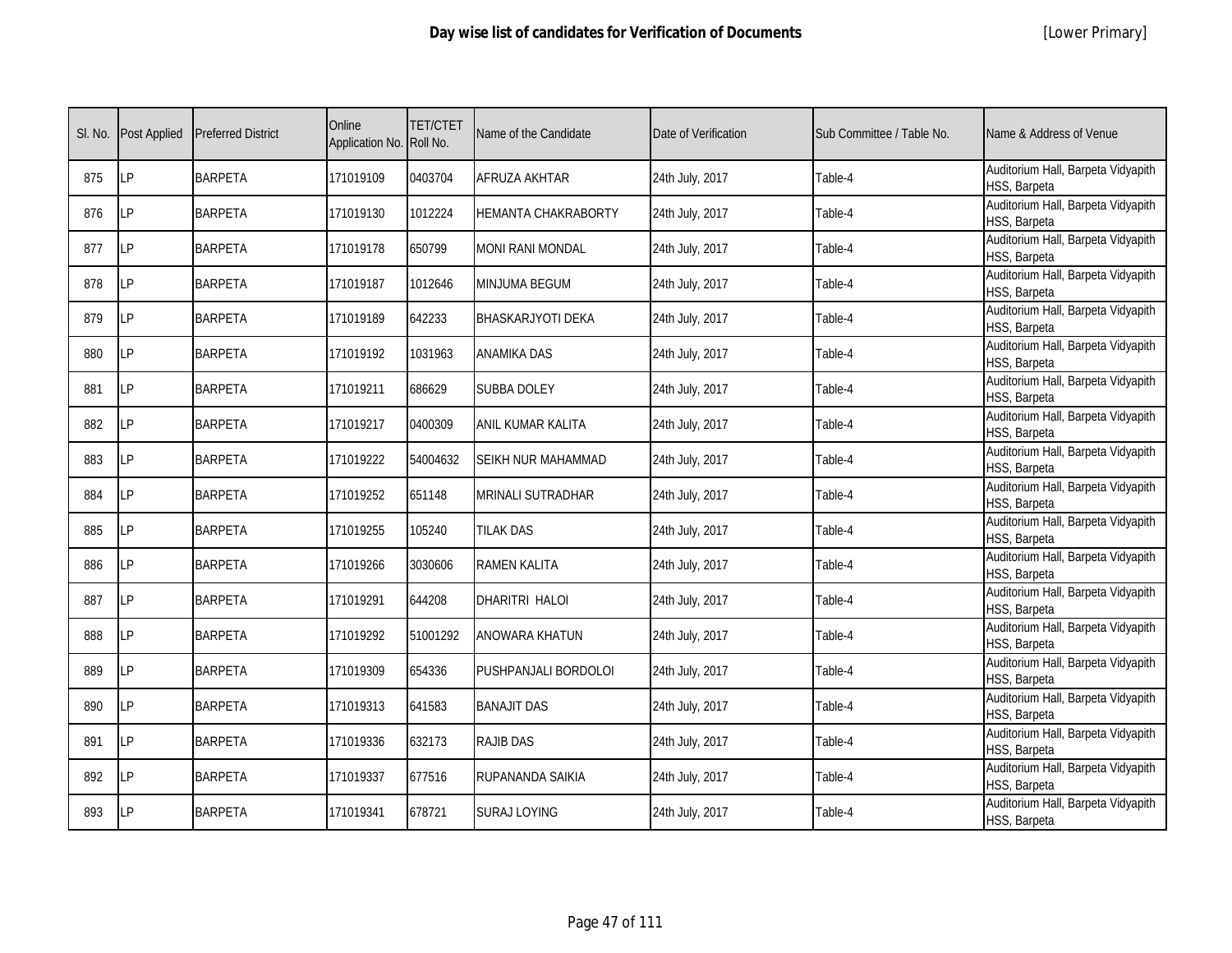|  | [Lower Primary] |
|--|-----------------|
|--|-----------------|

| SI. No. | <b>Post Applied</b> | <b>Preferred District</b> | Online<br>Application No. Roll No. | <b>TET/CTET</b> | Name of the Candidate   | Date of Verification | Sub Committee / Table No. | Name & Address of Venue                            |
|---------|---------------------|---------------------------|------------------------------------|-----------------|-------------------------|----------------------|---------------------------|----------------------------------------------------|
| 894     | LP                  | <b>BARPETA</b>            | 171019358                          | 681399          | <b>DIGANTA DAS</b>      | 24th July, 2017      | Table-4                   | Auditorium Hall, Barpeta Vidyapith<br>HSS, Barpeta |
| 895     | LP                  | <b>BARPETA</b>            | 171019373                          | 51004867        | MAHAMMAD ALI            | 24th July, 2017      | Table-4                   | Auditorium Hall, Barpeta Vidyapith<br>HSS, Barpeta |
| 896     | <b>LP</b>           | <b>BARPETA</b>            | 171019385                          | 652012          | NIKHIL BISWAS           | 24th July, 2017      | Table-4                   | Auditorium Hall, Barpeta Vidyapith<br>HSS, Barpeta |
| 897     | LΡ                  | <b>BARPETA</b>            | 171019388                          | 682163          | JATINDRA HAZARIKA       | 24th July, 2017      | Table-4                   | Auditorium Hall, Barpeta Vidyapith<br>HSS, Barpeta |
| 898     | <b>LP</b>           | <b>BARPETA</b>            | 171019394                          | 631458          | <b>QUEEN SONOWAL</b>    | 24th July, 2017      | Table-4                   | Auditorium Hall, Barpeta Vidyapith<br>HSS, Barpeta |
| 899     | LP                  | <b>BARPETA</b>            | 171019398                          | 3030272         | <b>HIMANI DAS</b>       | 24th July, 2017      | Table-4                   | Auditorium Hall, Barpeta Vidyapith<br>HSS, Barpeta |
| 900     | LP                  | <b>BARPETA</b>            | 171019400                          | 2901969         | <b>BHASWATI GOSWAMI</b> | 24th July, 2017      | Table-4                   | Auditorium Hall, Barpeta Vidyapith<br>HSS, Barpeta |
| 901     | <b>LP</b>           | <b>BARPETA</b>            | 171019450                          | 658390          | <b>RATUL DAS</b>        | 24th July, 2017      | Table-5                   | Auditorium Hall, Barpeta Vidyapith<br>HSS, Barpeta |
| 902     | LΡ                  | <b>BARPETA</b>            | 171019451                          | 1012709         | <b>MUNMI YEASMIN</b>    | 24th July, 2017      | Table-5                   | Auditorium Hall, Barpeta Vidyapith<br>HSS, Barpeta |
| 903     | LP                  | <b>BARPETA</b>            | 171019480                          | 642627          | BIKASHJYOTI DEKA        | 24th July, 2017      | Table-5                   | Auditorium Hall, Barpeta Vidyapith<br>HSS, Barpeta |
| 904     | <b>LP</b>           | <b>BARPETA</b>            | 171019495                          | 57005350        | <b>JEHERUL ISLAM</b>    | 24th July, 2017      | Table-5                   | Auditorium Hall, Barpeta Vidyapith<br>HSS, Barpeta |
| 905     | LP                  | <b>BARPETA</b>            | 171019517                          | 648651          | KUNJALATA HALOI         | 24th July, 2017      | Table-5                   | Auditorium Hall, Barpeta Vidyapith<br>HSS, Barpeta |
| 906     | <b>LP</b>           | <b>BARPETA</b>            | 171019524                          | 680588          | <b>BHISMA DEURI</b>     | 24th July, 2017      | Table-5                   | Auditorium Hall, Barpeta Vidyapith<br>HSS, Barpeta |
| 907     | <b>LP</b>           | <b>BARPETA</b>            | 171019548                          | 678756          | <b>SUSEN DAS</b>        | 24th July, 2017      | Table-5                   | Auditorium Hall, Barpeta Vidyapith<br>HSS, Barpeta |
| 908     | <b>LP</b>           | <b>BARPETA</b>            | 171019551                          | 641055          | APURBA KUMAR DAS        | 24th July, 2017      | Table-5                   | Auditorium Hall, Barpeta Vidyapith<br>HSS, Barpeta |
| 909     | <b>LP</b>           | <b>BARPETA</b>            | 171019556                          | 1021238         | <b>JAMIR ALI</b>        | 24th July, 2017      | Table-5                   | Auditorium Hall, Barpeta Vidyapith<br>HSS, Barpeta |
| 910     | <b>LP</b>           | <b>BARPETA</b>            | 171019580                          | 643348          | CHAMPAK DEKA            | 24th July, 2017      | Table-5                   | Auditorium Hall, Barpeta Vidyapith<br>HSS, Barpeta |
| 911     | <b>LP</b>           | <b>BARPETA</b>            | 171019592                          | 00501715        | PRANAB JYOTI BARUAH     | 24th July, 2017      | Table-5                   | Auditorium Hall, Barpeta Vidyapith<br>HSS, Barpeta |
| 912     | <b>LP</b>           | <b>BARPETA</b>            | 171019612                          | 658967          | SUNINDRA DEORI          | 24th July, 2017      | Table-5                   | Auditorium Hall, Barpeta Vidyapith<br>HSS, Barpeta |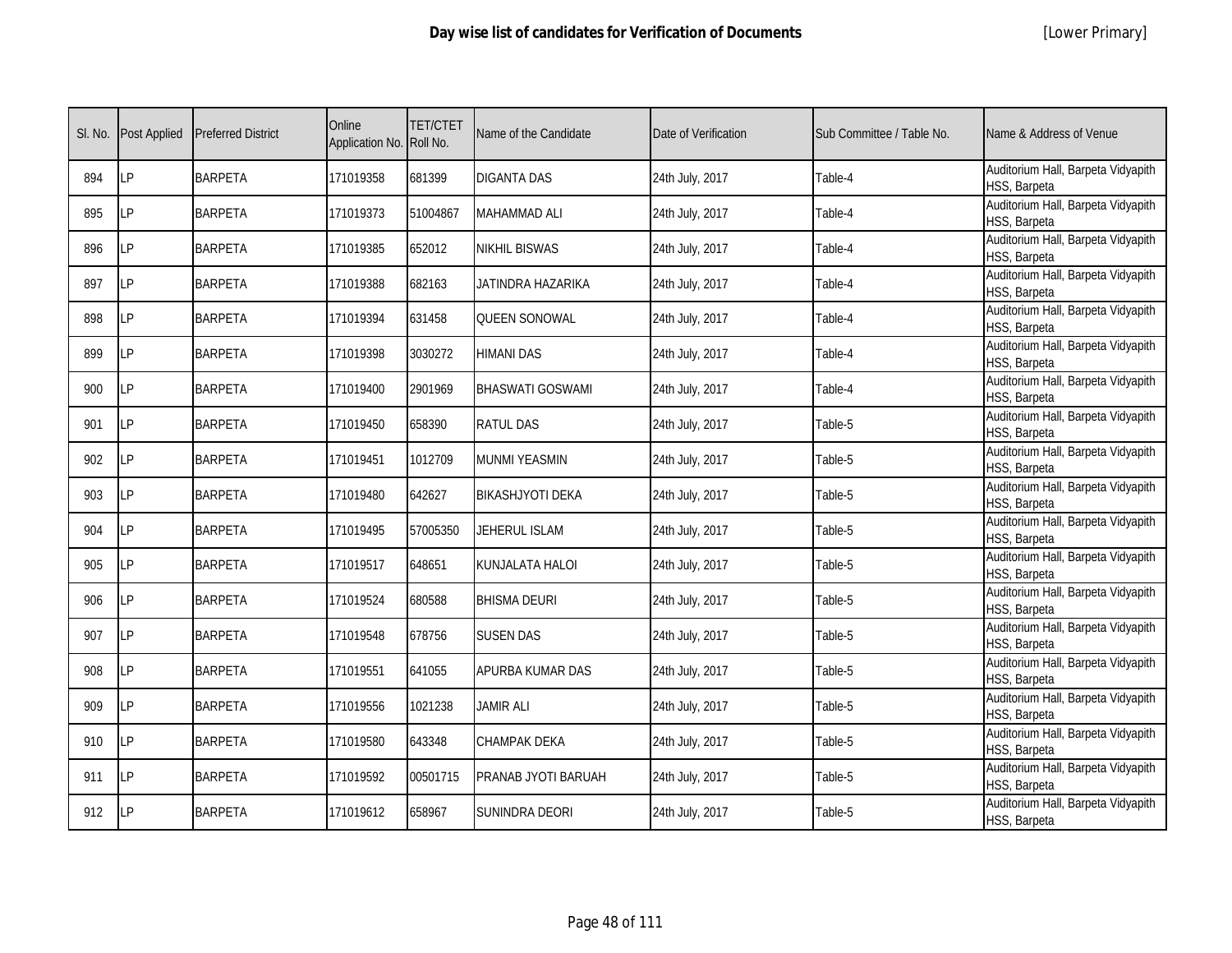|  | [Lower Primary] |
|--|-----------------|
|--|-----------------|

| SI. No. | <b>Post Applied</b> | <b>Preferred District</b> | Online<br>Application No. Roll No. | <b>TET/CTET</b> | Name of the Candidate   | Date of Verification | Sub Committee / Table No. | Name & Address of Venue                            |
|---------|---------------------|---------------------------|------------------------------------|-----------------|-------------------------|----------------------|---------------------------|----------------------------------------------------|
| 913     | <b>ILP</b>          | <b>BARPETA</b>            | 171019639                          | 02601728        | <b>RAKESH KUMAR</b>     | 24th July, 2017      | Table-5                   | Auditorium Hall, Barpeta Vidyapith<br>HSS, Barpeta |
| 914     | <b>ILP</b>          | <b>BARPETA</b>            | 171019643                          | 103742          | RUBI MAHANTA            | 24th July, 2017      | Table-5                   | Auditorium Hall, Barpeta Vidyapith<br>HSS, Barpeta |
| 915     | LP                  | <b>BARPETA</b>            | 171019652                          | 3010229         | <b>DURGESWAR NATH</b>   | 24th July, 2017      | Table-5                   | Auditorium Hall, Barpeta Vidyapith<br>HSS, Barpeta |
| 916     | LP                  | <b>BARPETA</b>            | 171019653                          | 0408608         | RAZIBUL ISLAM           | 24th July, 2017      | Table-5                   | Auditorium Hall, Barpeta Vidyapith<br>HSS, Barpeta |
| 917     | <b>ILP</b>          | <b>BARPETA</b>            | 171019654                          | 652283          | NIRMALA DAS             | 24th July, 2017      | Table-5                   | Auditorium Hall, Barpeta Vidyapith<br>HSS, Barpeta |
| 918     | LP                  | <b>BARPETA</b>            | 171019734                          | 102608          | NILIMA SAHA             | 24th July, 2017      | Table-5                   | Auditorium Hall, Barpeta Vidyapith<br>HSS, Barpeta |
| 919     | LP                  | <b>BARPETA</b>            | 171019738                          | 654136          | PUJA MANDAL             | 24th July, 2017      | Table-5                   | Auditorium Hall, Barpeta Vidyapith<br>HSS, Barpeta |
| 920     | <b>LP</b>           | <b>BARPETA</b>            | 171019782                          | 309629          | <b>SUCHANDRA CHANDA</b> | 24th July, 2017      | Table-5                   | Auditorium Hall, Barpeta Vidyapith<br>HSS, Barpeta |
| 921     | <b>LP</b>           | <b>BARPETA</b>            | 171019886                          | 0400777         | DOLI OJAH DAS           | 24th July, 2017      | Table-5                   | Auditorium Hall, Barpeta Vidyapith<br>HSS, Barpeta |
| 922     | LP                  | <b>BARPETA</b>            | 171019893                          | 102345          | MOON MOON SAHA          | 24th July, 2017      | Table-5                   | Auditorium Hall, Barpeta Vidyapith<br>HSS, Barpeta |
| 923     | LP                  | <b>BARPETA</b>            | 171019939                          | 5100863         | TAPAN JYOTI GOGOI       | 24th July, 2017      | Table-5                   | Auditorium Hall, Barpeta Vidyapith<br>HSS, Barpeta |
| 924     | <b>LP</b>           | <b>BARPETA</b>            | 171020026                          | 0500923         | PRANAB KUMAR NATH       | 24th July, 2017      | Table-5                   | Auditorium Hall, Barpeta Vidyapith<br>HSS, Barpeta |
| 925     | LP                  | <b>BARPETA</b>            | 171020058                          | 51007390        | NASMINA PARBIN          | 24th July, 2017      | Table-5                   | Auditorium Hall, Barpeta Vidyapith<br>HSS, Barpeta |
| 926     | LP                  | <b>BARPETA</b>            | 171020088                          | 690618          | <b>DIPAK DAS</b>        | 24th July, 2017      | Table-5                   | Auditorium Hall, Barpeta Vidyapith<br>HSS, Barpeta |
| 927     | <b>LP</b>           | <b>BARPETA</b>            | 171020099                          | 3540047         | APARNA KALITA NATH      | 24th July, 2017      | Table-5                   | Auditorium Hall, Barpeta Vidyapith<br>HSS, Barpeta |
| 928     | <b>LP</b>           | <b>BARPETA</b>            | 171020106                          | 3030030         | ANJAN MAZUMDAR          | 24th July, 2017      | Table-5                   | Auditorium Hall, Barpeta Vidyapith<br>HSS, Barpeta |
| 929     | <b>LP</b>           | <b>BARPETA</b>            | 171020114                          | 685433          | <b>RASHMI BORI</b>      | 24th July, 2017      | Table-5                   | Auditorium Hall, Barpeta Vidyapith<br>HSS, Barpeta |
| 930     | LP                  | <b>BARPETA</b>            | 171020135                          | 0402648         | RAFIK UDDIN AHMED       | 24th July, 2017      | Table-5                   | Auditorium Hall, Barpeta Vidyapith<br>HSS, Barpeta |
| 931     | <b>LP</b>           | <b>BARPETA</b>            | 171020136                          | 104750          | SUDIP KUMAR SAHA        | 24th July, 2017      | Table-5                   | Auditorium Hall, Barpeta Vidyapith<br>HSS, Barpeta |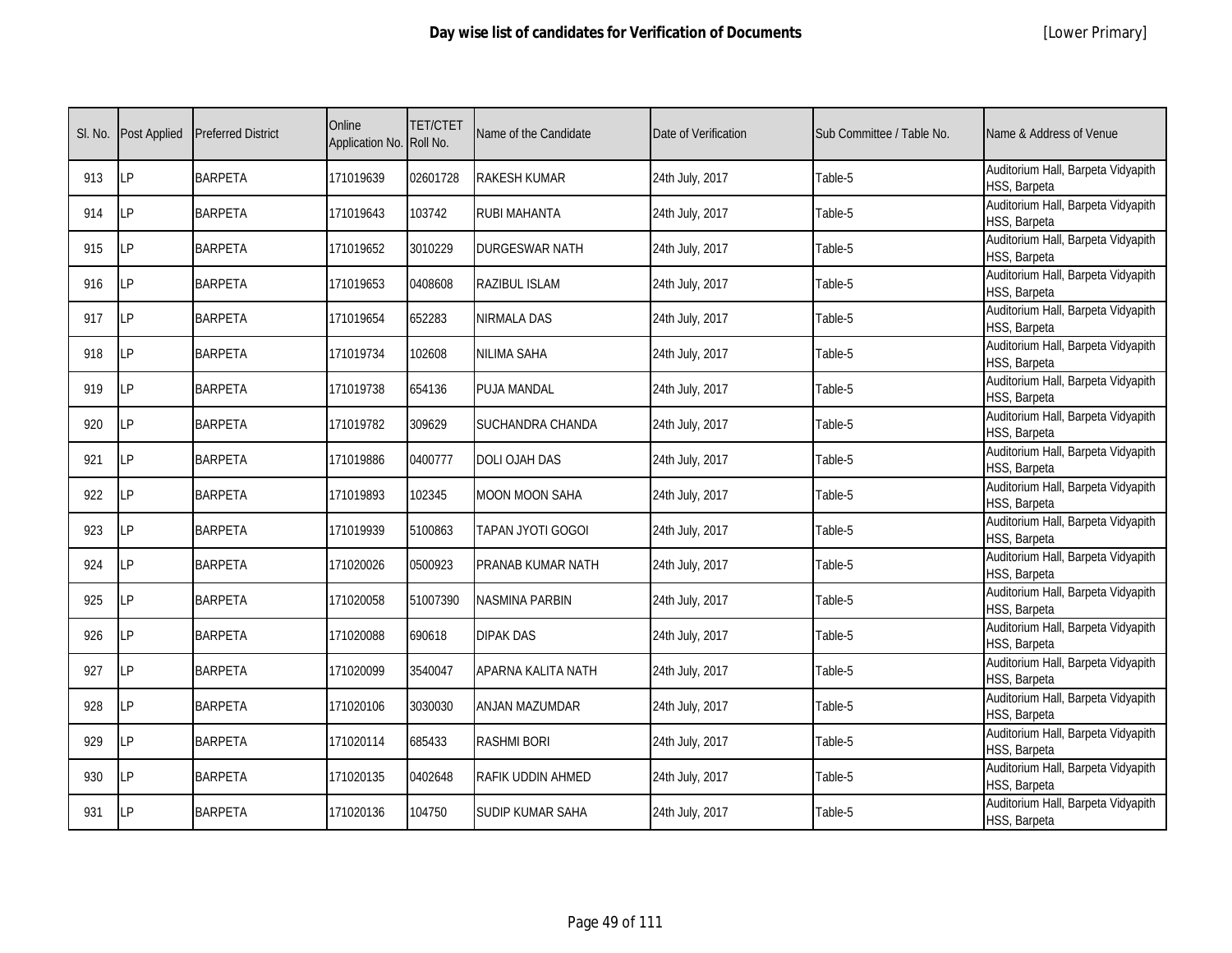|  | [Lower Primary] |
|--|-----------------|
|--|-----------------|

| SI. No. | <b>Post Applied</b> | <b>Preferred District</b> | Online<br>Application No. Roll No. | <b>TET/CTET</b> | Name of the Candidate     | Date of Verification | Sub Committee / Table No. | Name & Address of Venue                            |
|---------|---------------------|---------------------------|------------------------------------|-----------------|---------------------------|----------------------|---------------------------|----------------------------------------------------|
| 932     | <b>LP</b>           | <b>BARPETA</b>            | 171020150                          | 658071          | MAKUNDA HAZARIKA          | 24th July, 2017      | Table-5                   | Auditorium Hall, Barpeta Vidyapith<br>HSS, Barpeta |
| 933     | <b>LP</b>           | <b>BARPETA</b>            | 171020169                          | 104174          | <b>SANTI SAHA</b>         | 24th July, 2017      | Table-5                   | Auditorium Hall, Barpeta Vidyapith<br>HSS, Barpeta |
| 934     | LP                  | <b>BARPETA</b>            | 171020193                          | 102879          | PINKI GHOSH               | 24th July, 2017      | Table-5                   | Auditorium Hall, Barpeta Vidyapith<br>HSS, Barpeta |
| 935     | LP                  | <b>BARPETA</b>            | 171020216                          | 200117          | <b>BISWAJIT DASGUPTA</b>  | 24th July, 2017      | Table-5                   | Auditorium Hall, Barpeta Vidyapith<br>HSS, Barpeta |
| 936     | LP                  | <b>BARPETA</b>            | 171020292                          | 647742          | KABITA DAS                | 24th July, 2017      | Table-5                   | Auditorium Hall, Barpeta Vidyapith<br>HSS, Barpeta |
| 937     | LP                  | <b>BARPETA</b>            | 171020316                          | 645540          | <b>GITA RANI BAISHYA</b>  | 24th July, 2017      | Table-5                   | Auditorium Hall, Barpeta Vidyapith<br>HSS, Barpeta |
| 938     | LP                  | <b>BARPETA</b>            | 171020330                          | 647073          | JITU THAKURIYA            | 24th July, 2017      | Table-5                   | Auditorium Hall, Barpeta Vidyapith<br>HSS, Barpeta |
| 939     | LP                  | <b>BARPETA</b>            | 171020362                          | 100954          | CHANDAN SAHA              | 24th July, 2017      | Table-5                   | Auditorium Hall, Barpeta Vidyapith<br>HSS, Barpeta |
| 940     | LP                  | <b>BARPETA</b>            | 171020429                          | 3030330         | <b>KALEN DAS</b>          | 24th July, 2017      | Table-5                   | Auditorium Hall, Barpeta Vidyapith<br>HSS, Barpeta |
| 941     | LP                  | <b>BARPETA</b>            | 171020441                          | 1013308         | TARUN CHAKRABORTY         | 24th July, 2017      | Table-5                   | Auditorium Hall, Barpeta Vidyapith<br>HSS, Barpeta |
| 942     | <b>LP</b>           | <b>BARPETA</b>            | 171020501                          | 102711          | <b>PAMPI SAHA</b>         | 24th July, 2017      | Table-5                   | Auditorium Hall, Barpeta Vidyapith<br>HSS, Barpeta |
| 943     | <b>LP</b>           | <b>BARPETA</b>            | 171020509                          | 104247          | SAURAV SAHA               | 24th July, 2017      | Table-5                   | Auditorium Hall, Barpeta Vidyapith<br>HSS, Barpeta |
| 944     | LP                  | <b>BARPETA</b>            | 171020513                          | 4407091         | <b>MRS RANJANA SARMA</b>  | 24th July, 2017      | Table-5                   | Auditorium Hall, Barpeta Vidyapith<br>HSS, Barpeta |
| 945     | <b>LP</b>           | <b>BARPETA</b>            | 171020515                          | 08400825        | SANJU YADAV               | 24th July, 2017      | Table-5                   | Auditorium Hall, Barpeta Vidyapith<br>HSS, Barpeta |
| 946     | LP                  | <b>BARPETA</b>            | 171020541                          | 620401          | <b>BARNALI BORI</b>       | 24th July, 2017      | Table-5                   | Auditorium Hall, Barpeta Vidyapith<br>HSS, Barpeta |
| 947     | LP                  | <b>BARPETA</b>            | 171020575                          | 1554173         | <b>ARIF ALI</b>           | 24th July, 2017      | Table-5                   | Auditorium Hall, Barpeta Vidyapith<br>HSS, Barpeta |
| 948     | <b>LP</b>           | <b>BARPETA</b>            | 171020577                          | 1100530         | <b>GURU JYOTI GOSWAMI</b> | 24th July, 2017      | Table-5                   | Auditorium Hall, Barpeta Vidyapith<br>HSS, Barpeta |
| 949     | <b>LP</b>           | <b>BARPETA</b>            | 171020580                          | 611873          | SHASHODHAR DAS            | 24th July, 2017      | Table-5                   | Auditorium Hall, Barpeta Vidyapith<br>HSS, Barpeta |
| 950     | LP                  | <b>BARPETA</b>            | 171020583                          | 100523          | <b>BAJRABIR BISWAS</b>    | 24th July, 2017      | Table-5                   | Auditorium Hall, Barpeta Vidyapith<br>HSS, Barpeta |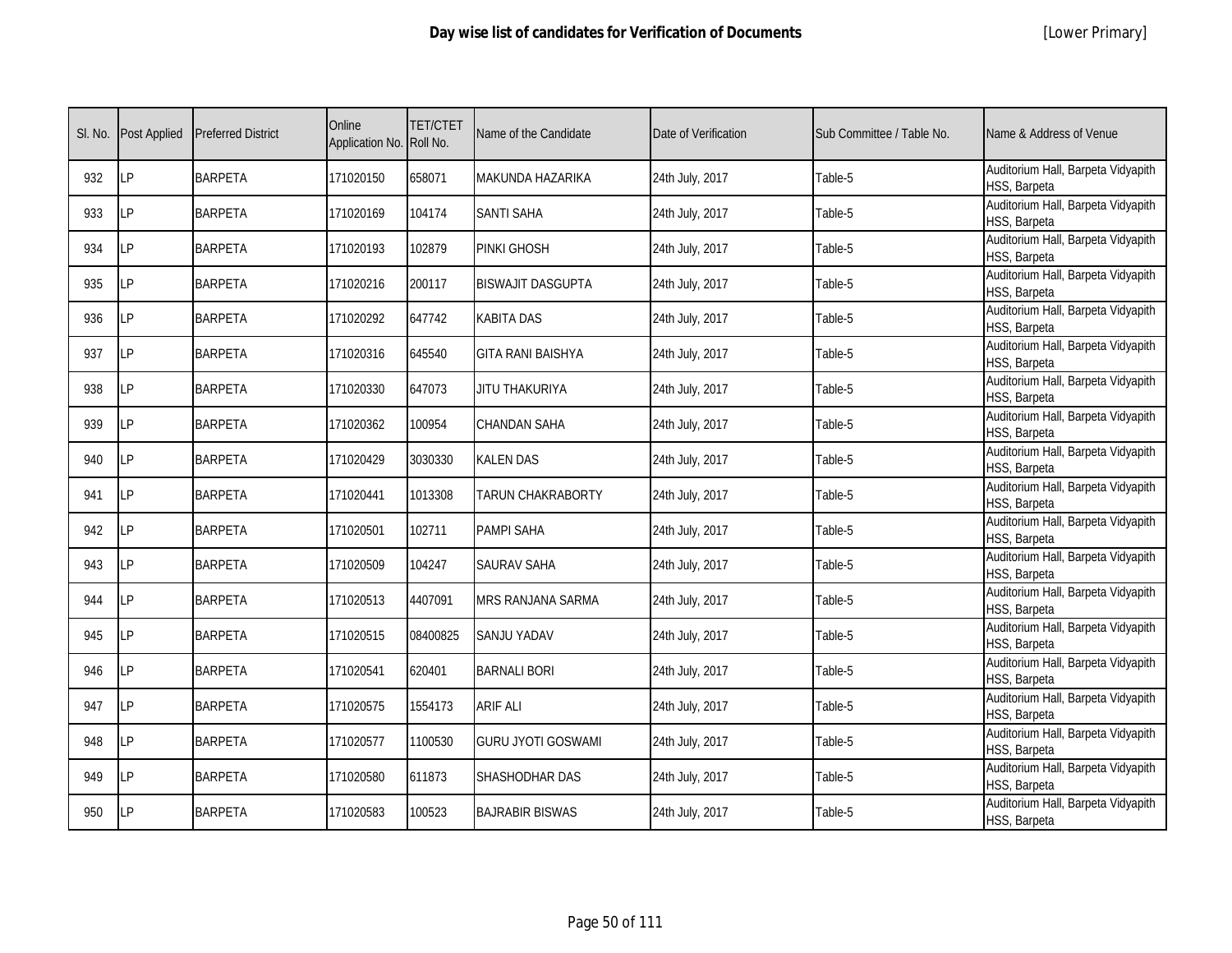|  | [Lower Primary] |
|--|-----------------|
|--|-----------------|

| SI. No. | <b>Post Applied</b> | <b>Preferred District</b> | Online<br>Application No. Roll No. | <b>TET/CTET</b> | Name of the Candidate     | Date of Verification | Sub Committee / Table No. | Name & Address of Venue                            |
|---------|---------------------|---------------------------|------------------------------------|-----------------|---------------------------|----------------------|---------------------------|----------------------------------------------------|
| 951     | <b>ILP</b>          | <b>BARPETA</b>            | 171020588                          | 104786          | <b>SUJIT BAIDYA</b>       | 24th July, 2017      | Table-5                   | Auditorium Hall, Barpeta Vidyapith<br>HSS, Barpeta |
| 952     | <b>LP</b>           | <b>BARPETA</b>            | 171020610                          | 643320          | MRS CHAMALE CHANDA        | 24th July, 2017      | Table-5                   | Auditorium Hall, Barpeta Vidyapith<br>HSS, Barpeta |
| 953     | <b>LP</b>           | <b>BARPETA</b>            | 171020621                          | 100541          | <b>BANASREE CHOWDHURY</b> | 24th July, 2017      | Table-5                   | Auditorium Hall, Barpeta Vidyapith<br>HSS, Barpeta |
| 954     | LP                  | <b>BARPETA</b>            | 171020622                          | 683823          | MONUJ KUMAR TAYE          | 24th July, 2017      | Table-5                   | Auditorium Hall, Barpeta Vidyapith<br>HSS, Barpeta |
| 955     | LP                  | <b>BARPETA</b>            | 171020627                          | 57003298        | DIMBESWAR TALUKDAR        | 24th July, 2017      | Table-5                   | Auditorium Hall, Barpeta Vidyapith<br>HSS, Barpeta |
| 956     | <b>LP</b>           | <b>BARPETA</b>            | 171020657                          | 01605760        | ANNU                      | 24th July, 2017      | Table-5                   | Auditorium Hall, Barpeta Vidyapith<br>HSS, Barpeta |
| 957     | LP                  | <b>BARPETA</b>            | 171020659                          | 311272          | <b>TIMI SARKAR</b>        | 24th July, 2017      | Table-5                   | Auditorium Hall, Barpeta Vidyapith<br>HSS, Barpeta |
| 958     | LP                  | <b>BARPETA</b>            | 171020708                          | 642401          | <b>BIDHU BUSHAN DAS</b>   | 24th July, 2017      | Table-5                   | Auditorium Hall, Barpeta Vidyapith<br>HSS, Barpeta |
| 959     | LP                  | <b>BARPETA</b>            | 171020720                          | 54000238        | <b>AHSANUL ISLAM</b>      | 24th July, 2017      | Table-5                   | Auditorium Hall, Barpeta Vidyapith<br>HSS, Barpeta |
| 960     | LP                  | <b>BARPETA</b>            | 171020737                          | 01711524        | PANKAJ KUMAR SHARMA       | 24th July, 2017      | Table-5                   | Auditorium Hall, Barpeta Vidyapith<br>HSS, Barpeta |
| 961     | LP                  | <b>BARPETA</b>            | 171020757                          | 0400777         | DOLI OJAH DAS             | 24th July, 2017      | Table-5                   | Auditorium Hall, Barpeta Vidyapith<br>HSS, Barpeta |
| 962     | <b>LP</b>           | <b>BARPETA</b>            | 171020762                          | 654051          | PRIYARANJAN DAS           | 24th July, 2017      | Table-5                   | Auditorium Hall, Barpeta Vidyapith<br>HSS, Barpeta |
| 963     | LP                  | <b>BARPETA</b>            | 171020812                          | 08423057        | <b>ASHISH SINGH</b>       | 24th July, 2017      | Table-5                   | Auditorium Hall, Barpeta Vidyapith<br>HSS, Barpeta |
| 964     | LP                  | <b>BARPETA</b>            | 171020815                          | 06921132        | MERAJUDDIN KHAN           | 24th July, 2017      | Table-5                   | Auditorium Hall, Barpeta Vidyapith<br>HSS, Barpeta |
| 965     | LP                  | <b>BARPETA</b>            | 171020833                          | 01317569        | NEHA DATTA                | 24th July, 2017      | Table-5                   | Auditorium Hall, Barpeta Vidyapith<br>HSS, Barpeta |
| 966     | <b>LP</b>           | <b>BARPETA</b>            | 171020844                          | 02615365        | RAHUL JINAGAL             | 24th July, 2017      | Table-5                   | Auditorium Hall, Barpeta Vidyapith<br>HSS, Barpeta |
| 967     | <b>LP</b>           | <b>BARPETA</b>            | 171020846                          | 103321          | RABINDRA BHOWMICK         | 24th July, 2017      | Table-5                   | Auditorium Hall, Barpeta Vidyapith<br>HSS, Barpeta |
| 968     | <b>LP</b>           | <b>BARPETA</b>            | 171020850                          | 1202644         | APURBA SARMA              | 24th July, 2017      | Table-5                   | Auditorium Hall, Barpeta Vidyapith<br>HSS, Barpeta |
| 969     | LP                  | <b>BARPETA</b>            | 171020930                          | 3020245         | MINTU KALITA              | 24th July, 2017      | Table-5                   | Auditorium Hall, Barpeta Vidyapith<br>HSS, Barpeta |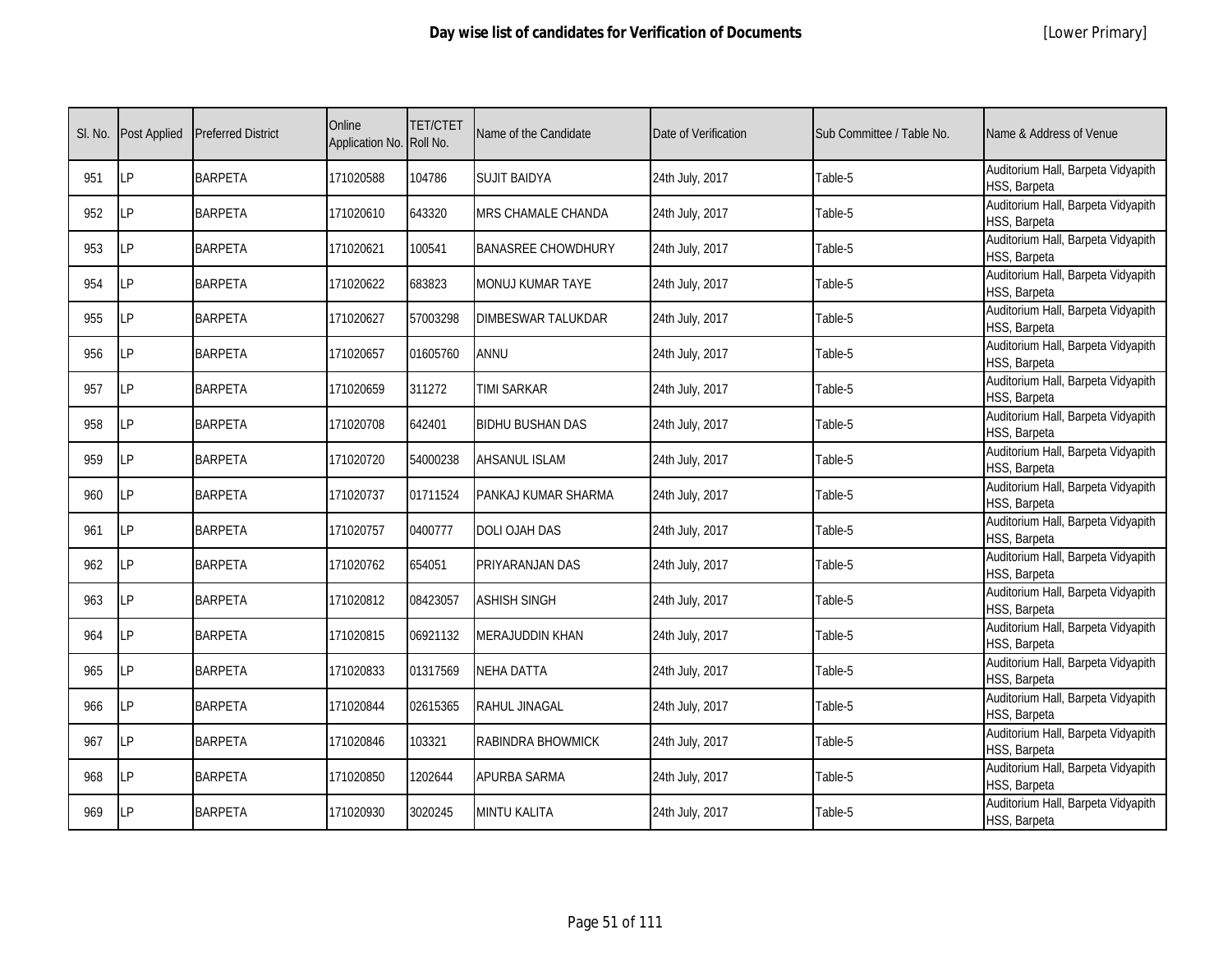| SI. No. | Post Applied | <b>Preferred District</b> | Online<br>Application No. Roll No. | <b>TET/CTET</b> | Name of the Candidate    | Date of Verification | Sub Committee / Table No. | Name & Address of Venue                            |
|---------|--------------|---------------------------|------------------------------------|-----------------|--------------------------|----------------------|---------------------------|----------------------------------------------------|
| 970     | LP           | <b>BARPETA</b>            | 171020951                          | 201507          | MOHAMMED KUDDUSH         | 24th July, 2017      | Table-5                   | Auditorium Hall, Barpeta Vidyapith<br>HSS, Barpeta |
| 971     | LP           | <b>BARPETA</b>            | 171021002                          | 1552471         | JONMANI SARMAH           | 24th July, 2017      | Table-5                   | Auditorium Hall, Barpeta Vidyapith<br>HSS, Barpeta |
| 972     | LP           | <b>BARPETA</b>            | 171021013                          | 644243          | DHARMENDRA DEKA          | 24th July, 2017      | Table-5                   | Auditorium Hall, Barpeta Vidyapith<br>HSS, Barpeta |
| 973     | LP           | <b>BARPETA</b>            | 171021033                          | 1012918         | PRANJOY DEKA             | 24th July, 2017      | Table-5                   | Auditorium Hall, Barpeta Vidyapith<br>HSS, Barpeta |
| 974     | LP           | <b>BARPETA</b>            | 171021142                          | 100131          | AMIT KUMAR DUTTA         | 24th July, 2017      | Table-5                   | Auditorium Hall, Barpeta Vidyapith<br>HSS, Barpeta |
| 975     | LP           | <b>BARPETA</b>            | 171021155                          | 06843532        | <b>SONU MEENA</b>        | 24th July, 2017      | Table-5                   | Auditorium Hall, Barpeta Vidyapith<br>HSS, Barpeta |
| 976     | LP           | <b>BARPETA</b>            | 171021163                          | 1032461         | <b>GOKUL RAJBONGSHI</b>  | 24th July, 2017      | Table-5                   | Auditorium Hall, Barpeta Vidyapith<br>HSS, Barpeta |
| 977     | LP           | <b>BARPETA</b>            | 171021182                          | 0400582         | <b>BILKIS PARBIN</b>     | 24th July, 2017      | Table-5                   | Auditorium Hall, Barpeta Vidyapith<br>HSS, Barpeta |
| 978     | LP           | <b>BARPETA</b>            | 171021203                          | 1021349         | <b>MAMANI DAS</b>        | 24th July, 2017      | Table-5                   | Auditorium Hall, Barpeta Vidyapith<br>HSS, Barpeta |
| 979     | LP           | <b>BARPETA</b>            | 171021205                          | 106304          | JOOLI DAS                | 24th July, 2017      | Table-5                   | Auditorium Hall, Barpeta Vidyapith<br>HSS, Barpeta |
| 980     | LP           | <b>BARPETA</b>            | 171021210                          | 647935          | KAMAL CHANDRA DAS        | 24th July, 2017      | Table-5                   | Auditorium Hall, Barpeta Vidyapith<br>HSS, Barpeta |
| 981     | LP           | <b>BARPETA</b>            | 171021227                          | 621225          | DEVAKANTA PEGU           | 24th July, 2017      | Table-5                   | Auditorium Hall, Barpeta Vidyapith<br>HSS, Barpeta |
| 982     | LP           | <b>BARPETA</b>            | 171021237                          | 02400797        | <b>RAM MEHAR</b>         | 24th July, 2017      | Table-5                   | Auditorium Hall, Barpeta Vidyapith<br>HSS, Barpeta |
| 983     | LP           | <b>BARPETA</b>            | 171021246                          | 3030268         | HIMANGSHU DAS            | 24th July, 2017      | Table-5                   | Auditorium Hall, Barpeta Vidyapith<br>HSS, Barpeta |
| 984     | LP           | <b>BARPETA</b>            | 171021263                          | 611957          | SRI PRAMILA SARKAR       | 24th July, 2017      | Table-5                   | Auditorium Hall, Barpeta Vidyapith<br>HSS, Barpeta |
| 985     | LP           | <b>BARPETA</b>            | 171021266                          | 08700691        | <b>SATISH SHARMA</b>     | 24th July, 2017      | Table-5                   | Auditorium Hall, Barpeta Vidyapith<br>HSS, Barpeta |
| 986     | LP           | <b>BARPETA</b>            | 171021267                          | 1010764         | PRAJNA DEKA              | 24th July, 2017      | Table-5                   | Auditorium Hall, Barpeta Vidyapith<br>HSS, Barpeta |
| 987     | LP           | <b>BARPETA</b>            | 171021303                          | 649245          | <b>MALABIKA DAS</b>      | 24th July, 2017      | Table-5                   | Auditorium Hall, Barpeta Vidyapith<br>HSS, Barpeta |
| 988     | LP           | <b>BARPETA</b>            | 171021310                          | 611956          | SRI NIRAD CHANDRA SARKAR | 24th July, 2017      | Table-5                   | Auditorium Hall, Barpeta Vidyapith<br>HSS, Barpeta |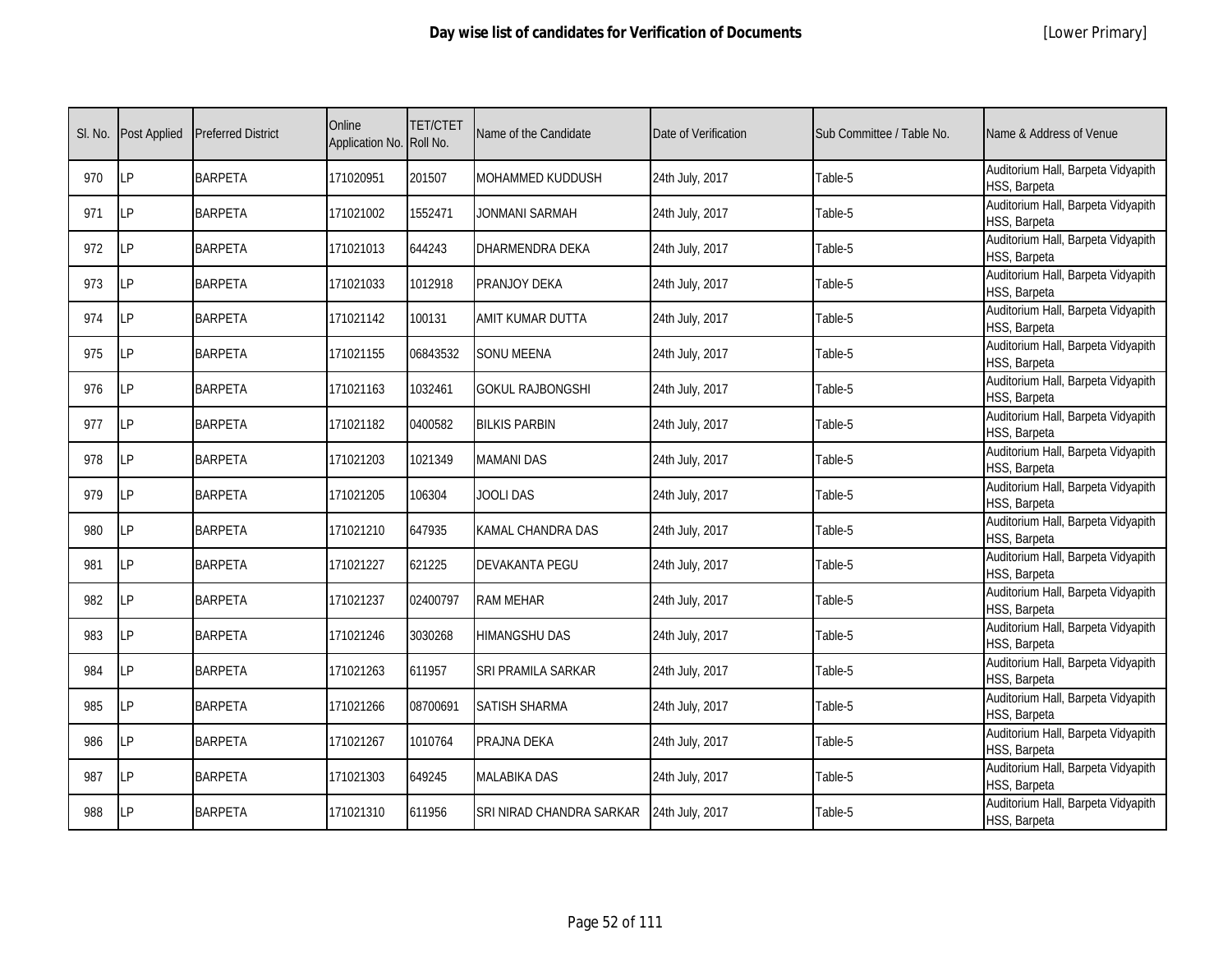| SI. No. | <b>Post Applied</b> | <b>Preferred District</b> | Online<br>Application No. Roll No. | <b>TET/CTET</b> | Name of the Candidate        | Date of Verification | Sub Committee / Table No. | Name & Address of Venue                            |
|---------|---------------------|---------------------------|------------------------------------|-----------------|------------------------------|----------------------|---------------------------|----------------------------------------------------|
| 989     | <b>LP</b>           | <b>BARPETA</b>            | 171021331                          | 102360          | MOUMITA CHOUDHURY            | 24th July, 2017      | Table-5                   | Auditorium Hall, Barpeta Vidyapith<br>HSS, Barpeta |
| 990     | LP                  | <b>BARPETA</b>            | 171021349                          | 642701          | <b>BIMALENDRU BASUMATARY</b> | 24th July, 2017      | Table-5                   | Auditorium Hall, Barpeta Vidyapith<br>HSS, Barpeta |
| 991     | <b>LP</b>           | <b>BARPETA</b>            | 171021372                          | 651563          | <b>NABIN MANDAL</b>          | 24th July, 2017      | Table-5                   | Auditorium Hall, Barpeta Vidyapith<br>HSS, Barpeta |
| 992     | LP                  | <b>BARPETA</b>            | 171021382                          | 101672          | <b>JUGAL KISHORE ROY</b>     | 24th July, 2017      | Table-5                   | Auditorium Hall, Barpeta Vidyapith<br>HSS, Barpeta |
| 993     | LP                  | <b>BARPETA</b>            | 171021393                          | 650672          | MITHUN MANDAL                | 24th July, 2017      | Table-5                   | Auditorium Hall, Barpeta Vidyapith<br>HSS, Barpeta |
| 994     | LP                  | <b>BARPETA</b>            | 171021408                          | 645318          | <b>FIRAJ BASUMATARY</b>      | 24th July, 2017      | Table-5                   | Auditorium Hall, Barpeta Vidyapith<br>HSS, Barpeta |
| 995     | <b>LP</b>           | <b>BARPETA</b>            | 171021412                          | 57007535        | <b>MD JEHIRUL ISLAM</b>      | 24th July, 2017      | Table-5                   | Auditorium Hall, Barpeta Vidyapith<br>HSS, Barpeta |
| 996     | LP                  | <b>BARPETA</b>            | 171021442                          | 691055          | KHANJIB KUMAR BORA           | 24th July, 2017      | Table-5                   | Auditorium Hall, Barpeta Vidyapith<br>HSS, Barpeta |
| 997     | LP                  | <b>BARPETA</b>            | 171021455                          | 4402466         | CHANDAN DEKA                 | 24th July, 2017      | Table-5                   | Auditorium Hall, Barpeta Vidyapith<br>HSS, Barpeta |
| 998     | LP                  | <b>BARPETA</b>            | 171021474                          | 652406          | <b>NITUL DEKA</b>            | 24th July, 2017      | Table-5                   | Auditorium Hall, Barpeta Vidyapith<br>HSS, Barpeta |
| 999     | LP                  | <b>BARPETA</b>            | 171021483                          | 51002042        | <b>BILKIS PARBIN</b>         | 24th July, 2017      | Table-5                   | Auditorium Hall, Barpeta Vidyapith<br>HSS, Barpeta |
| 1000    | <b>LP</b>           | <b>BARPETA</b>            | 171021549                          | 624663          | PRONAB PAIT                  | 24th July, 2017      | Table-5                   | Auditorium Hall, Barpeta Vidyapith<br>HSS, Barpeta |
| 1001    | LP                  | <b>BARPETA</b>            | 171021576                          | 655734          | <b>RUBUL BARO</b>            | 25th July, 2017      | Table-1                   | Auditorium Hall, Barpeta Vidyapith<br>HSS, Barpeta |
| 1002    | <b>LP</b>           | <b>BARPETA</b>            | 171021577                          | 657646          | <b>BIDYOT SARKAR</b>         | 25th July, 2017      | Table-1                   | Auditorium Hall, Barpeta Vidyapith<br>HSS, Barpeta |
| 1003    | <b>LP</b>           | <b>BARPETA</b>            | 171021593                          | 644471          | <b>DIGANTA BARO</b>          | 25th July, 2017      | Table-1                   | Auditorium Hall, Barpeta Vidyapith<br>HSS, Barpeta |
| 1004    | <b>ILP</b>          | <b>BARPETA</b>            | 171021598                          | 610866          | KANAI LAL SARKAR             | 25th July, 2017      | Table-1                   | Auditorium Hall, Barpeta Vidyapith<br>HSS, Barpeta |
| 1005    | LP                  | <b>BARPETA</b>            | 171021599                          | 645188          | <b>DULU MANI DAS</b>         | 25th July, 2017      | Table-1                   | Auditorium Hall, Barpeta Vidyapith<br>HSS, Barpeta |
| 1006    | <b>LP</b>           | <b>BARPETA</b>            | 171021606                          | 691666          | NIRUPAM SARKAR               | 25th July, 2017      | Table-1                   | Auditorium Hall, Barpeta Vidyapith<br>HSS, Barpeta |
| 1007    | LP                  | <b>BARPETA</b>            | 171021622                          | 652703          | PAMPEE BAISHYA               | 25th July, 2017      | Table-1                   | Auditorium Hall, Barpeta Vidyapith<br>HSS, Barpeta |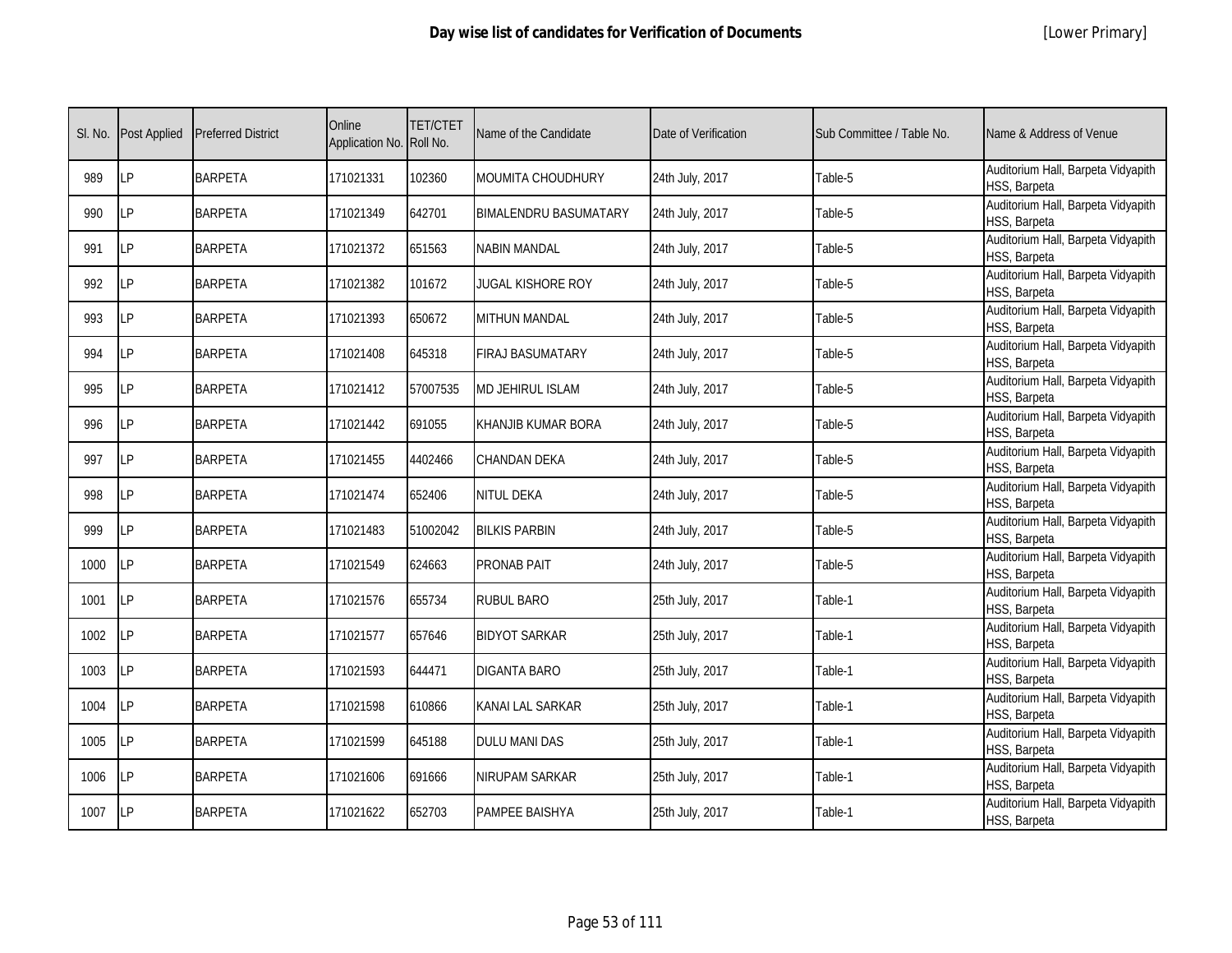|  | [Lower Primary] |
|--|-----------------|
|--|-----------------|

| SI. No. | <b>Post Applied</b> | <b>Preferred District</b> | Online<br>Application No. Roll No. | <b>TET/CTET</b> | Name of the Candidate       | Date of Verification | Sub Committee / Table No. | Name & Address of Venue                            |
|---------|---------------------|---------------------------|------------------------------------|-----------------|-----------------------------|----------------------|---------------------------|----------------------------------------------------|
| 1008    | LP                  | <b>BARPETA</b>            | 171021658                          | 21002184        | ROKIBUL ISLAM               | 25th July, 2017      | Table-1                   | Auditorium Hall, Barpeta Vidyapith<br>HSS, Barpeta |
| 1009    | <b>LP</b>           | <b>BARPETA</b>            | 171021692                          | 612169          | YAMUNA BALA BISWAS          | 25th July, 2017      | Table-1                   | Auditorium Hall, Barpeta Vidyapith<br>HSS, Barpeta |
| 1010    | LP                  | <b>BARPETA</b>            | 171021693                          | 0401874         | MD MATIAR RAHMAN            | 25th July, 2017      | Table-1                   | Auditorium Hall, Barpeta Vidyapith<br>HSS, Barpeta |
| 1011    | LP                  | <b>BARPETA</b>            | 171021694                          | 620945          | <b>BRINDABAN TAID</b>       | 25th July, 2017      | Table-1                   | Auditorium Hall, Barpeta Vidyapith<br>HSS, Barpeta |
| 1012    | <b>ILP</b>          | <b>BARPETA</b>            | 171021702                          | 640627          | ANGANA MALAKAR              | 25th July, 2017      | Table-1                   | Auditorium Hall, Barpeta Vidyapith<br>HSS, Barpeta |
| 1013    | LP                  | <b>BARPETA</b>            | 171021716                          | 625804          | <b>ANANDA DOLEY</b>         | 25th July, 2017      | Table-1                   | Auditorium Hall, Barpeta Vidyapith<br>HSS, Barpeta |
| 1014    | <b>ILP</b>          | <b>BARPETA</b>            | 171021718                          | 643946          | <b>DEEPAK DAS</b>           | 25th July, 2017      | Table-1                   | Auditorium Hall, Barpeta Vidyapith<br>HSS, Barpeta |
| 1015    | LP                  | <b>BARPETA</b>            | 171021737                          | 5602677         | SRI KARUNA KALITA           | 25th July, 2017      | Table-1                   | Auditorium Hall, Barpeta Vidyapith<br>HSS, Barpeta |
| 1016    | LP                  | <b>BARPETA</b>            | 171021744                          | 670643          | <b>BABUL MICHONG</b>        | 25th July, 2017      | Table-1                   | Auditorium Hall, Barpeta Vidyapith<br>HSS, Barpeta |
| 1017    | LP                  | <b>BARPETA</b>            | 171021830                          | 655360          | RIJUMONI HALOI              | 25th July, 2017      | Table-1                   | Auditorium Hall, Barpeta Vidyapith<br>HSS, Barpeta |
| 1018    | LP                  | <b>BARPETA</b>            | 171021847                          | 3020394         | YOGOMAYA PANDIT             | 25th July, 2017      | Table-1                   | Auditorium Hall, Barpeta Vidyapith<br>HSS, Barpeta |
| 1019    | <b>ILP</b>          | <b>BARPETA</b>            | 171021885                          | 625305          | ROBINA DOLEY                | 25th July, 2017      | Table-1                   | Auditorium Hall, Barpeta Vidyapith<br>HSS, Barpeta |
| 1020    | <b>LP</b>           | <b>BARPETA</b>            | 171021886                          | 658006          | KANGKANA MALAKAR            | 25th July, 2017      | Table-1                   | Auditorium Hall, Barpeta Vidyapith<br>HSS, Barpeta |
| 1021    | <b>LP</b>           | <b>BARPETA</b>            | 171022091                          | 3031203         | <b>DURGESWAR RABHA</b>      | 25th July, 2017      | Table-1                   | Auditorium Hall, Barpeta Vidyapith<br>HSS, Barpeta |
| 1022    | LP                  | <b>BARPETA</b>            | 171022106                          | 644016          | <b>DEEPTI RANI GAYARI</b>   | 25th July, 2017      | Table-1                   | Auditorium Hall, Barpeta Vidyapith<br>HSS, Barpeta |
| 1023    | <b>LP</b>           | <b>BARPETA</b>            | 171022159                          | 646244          | HIRAKJYOTI HALOI            | 25th July, 2017      | Table-1                   | Auditorium Hall, Barpeta Vidyapith<br>HSS, Barpeta |
| 1024    | LP                  | <b>BARPETA</b>            | 171022163                          | 643345          | CHAMPAK DAS                 | 25th July, 2017      | Table-1                   | Auditorium Hall, Barpeta Vidyapith<br>HSS, Barpeta |
| 1025    | <b>LP</b>           | <b>BARPETA</b>            | 171022165                          | 3020079         | <b>BIMAL CHANDRA BARMAN</b> | 25th July, 2017      | Table-1                   | Auditorium Hall, Barpeta Vidyapith<br>HSS, Barpeta |
| 1026    | <b>LP</b>           | <b>BARPETA</b>            | 171022178                          | 644575          | DILIP KUMAR LACHAN          | 25th July, 2017      | Table-1                   | Auditorium Hall, Barpeta Vidyapith<br>HSS, Barpeta |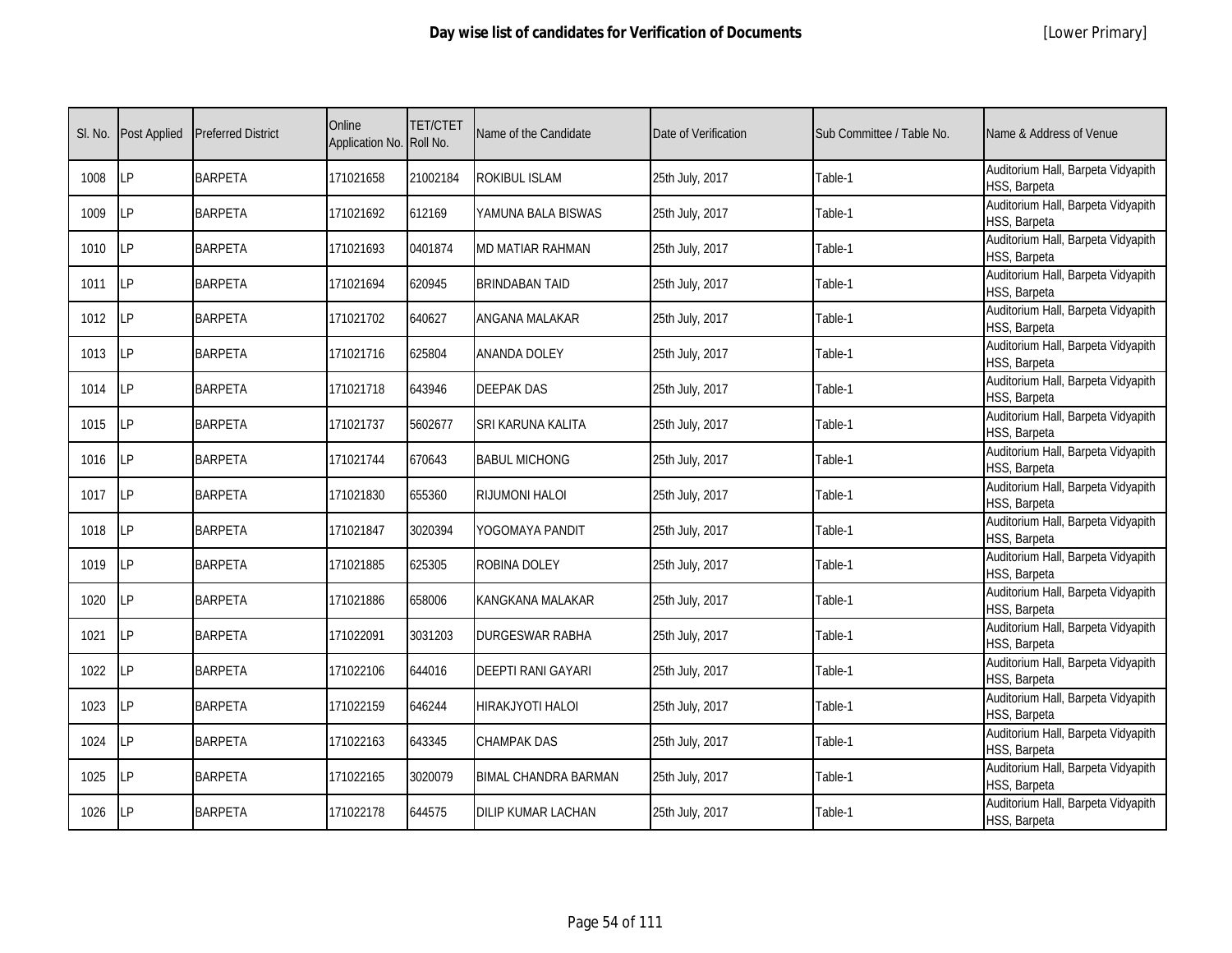| SI. No. | <b>Post Applied</b> | <b>Preferred District</b> | Online<br>Application No. Roll No. | <b>TET/CTET</b> | Name of the Candidate | Date of Verification | Sub Committee / Table No. | Name & Address of Venue                            |
|---------|---------------------|---------------------------|------------------------------------|-----------------|-----------------------|----------------------|---------------------------|----------------------------------------------------|
| 1027    | LP                  | <b>BARPETA</b>            | 171022205                          | 643987          | <b>DEEPJYOTI DAS</b>  | 25th July, 2017      | Table-1                   | Auditorium Hall, Barpeta Vidyapith<br>HSS, Barpeta |
| 1028    | <b>LP</b>           | <b>BARPETA</b>            | 171022207                          | 656356          | <b>SANGITA DAS</b>    | 25th July, 2017      | Table-1                   | Auditorium Hall, Barpeta Vidyapith<br>HSS, Barpeta |
| 1029    | LP                  | <b>BARPETA</b>            | 171022214                          | 642364          | <b>BIBHASH ROY</b>    | 25th July, 2017      | Table-1                   | Auditorium Hall, Barpeta Vidyapith<br>HSS, Barpeta |
| 1030    | LΡ                  | <b>BARPETA</b>            | 171022232                          | 649964          | <b>MILAN BARO</b>     | 25th July, 2017      | Table-1                   | Auditorium Hall, Barpeta Vidyapith<br>HSS, Barpeta |
| 1031    | LP                  | <b>BARPETA</b>            | 171022234                          | 4802948         | <b>MINAKSHI BORAH</b> | 25th July, 2017      | Table-1                   | Auditorium Hall, Barpeta Vidyapith<br>HSS, Barpeta |
| 1032    | LP                  | <b>BARPETA</b>            | 171022238                          | 645088          | <b>DIPTI DAS</b>      | 25th July, 2017      | Table-1                   | Auditorium Hall, Barpeta Vidyapith<br>HSS, Barpeta |
| 1033    | LP                  | <b>BARPETA</b>            | 171022250                          | 4401129         | KHALILUR RAHMAN       | 25th July, 2017      | Table-1                   | Auditorium Hall, Barpeta Vidyapith<br>HSS, Barpeta |
| 1034    | LP                  | <b>BARPETA</b>            | 171022278                          | 101409          | <b>GOURI BASAK</b>    | 25th July, 2017      | Table-1                   | Auditorium Hall, Barpeta Vidyapith<br>HSS, Barpeta |
| 1035    | <b>LP</b>           | <b>BARPETA</b>            | 171022292                          | 1032659         | KABITA DAS            | 25th July, 2017      | Table-1                   | Auditorium Hall, Barpeta Vidyapith<br>HSS, Barpeta |
| 1036    | LP                  | <b>BARPETA</b>            | 171022320                          | 652725          | <b>PAMPY DAS</b>      | 25th July, 2017      | Table-1                   | Auditorium Hall, Barpeta Vidyapith<br>HSS, Barpeta |
| 1037    | LP                  | <b>BARPETA</b>            | 171022323                          | 658381          | SRI RANJIT KUMAR DAS  | 25th July, 2017      | Table-1                   | Auditorium Hall, Barpeta Vidyapith<br>HSS, Barpeta |
| 1038    | <b>LP</b>           | <b>BARPETA</b>            | 171022341                          | 685188          | RAJESH PEGU           | 25th July, 2017      | Table-1                   | Auditorium Hall, Barpeta Vidyapith<br>HSS, Barpeta |
| 1039    | <b>LP</b>           | <b>BARPETA</b>            | 171022343                          | 51005622        | MD CHAND MAHMUD       | 25th July, 2017      | Table-1                   | Auditorium Hall, Barpeta Vidyapith<br>HSS, Barpeta |
| 1040    | LP                  | <b>BARPETA</b>            | 171022344                          | 673611          | LAKHYASMRITA SAIKIA   | 25th July, 2017      | Table-1                   | Auditorium Hall, Barpeta Vidyapith<br>HSS, Barpeta |
| 1041    | LP                  | <b>BARPETA</b>            | 171022346                          | 641658          | <b>BANDANA PATHAK</b> | 25th July, 2017      | Table-1                   | Auditorium Hall, Barpeta Vidyapith<br>HSS, Barpeta |
| 1042    | <b>LP</b>           | <b>BARPETA</b>            | 171022349                          | 3010785         | SUDHANGSHU SARKAR     | 25th July, 2017      | Table-1                   | Auditorium Hall, Barpeta Vidyapith<br>HSS, Barpeta |
| 1043    | <b>ILP</b>          | <b>BARPETA</b>            | 171022371                          | 1012999         | RAMANI KANTA DAS      | 25th July, 2017      | Table-1                   | Auditorium Hall, Barpeta Vidyapith<br>HSS, Barpeta |
| 1044    | <b>LP</b>           | <b>BARPETA</b>            | 171022387                          | 51010619        | SHAIZ UDDIN AHMED     | 25th July, 2017      | Table-1                   | Auditorium Hall, Barpeta Vidyapith<br>HSS, Barpeta |
| 1045    | <b>ILP</b>          | <b>BARPETA</b>            | 171022389                          | 684527          | PANGKAJ MILI          | 25th July, 2017      | Table-1                   | Auditorium Hall, Barpeta Vidyapith<br>HSS, Barpeta |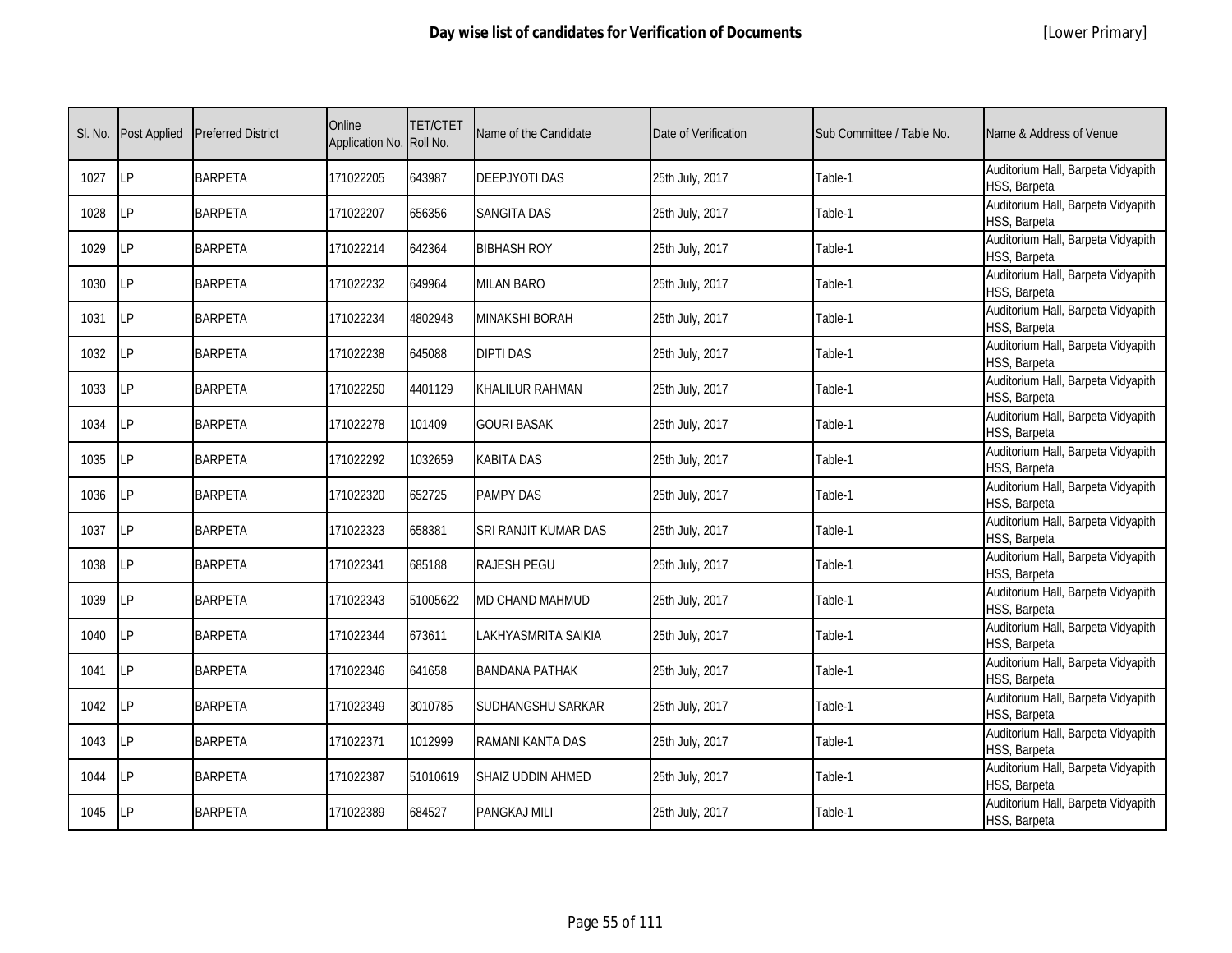| SI. No. | <b>Post Applied</b> | <b>Preferred District</b> | Online<br>Application No. | <b>TET/CTET</b><br>Roll No. | Name of the Candidate    | Date of Verification | Sub Committee / Table No. | Name & Address of Venue                            |
|---------|---------------------|---------------------------|---------------------------|-----------------------------|--------------------------|----------------------|---------------------------|----------------------------------------------------|
| 1046    | LP                  | <b>BARPETA</b>            | 171022390                 | 626020                      | RAJIB DOLEY              | 25th July, 2017      | Table-1                   | Auditorium Hall, Barpeta Vidyapith<br>HSS, Barpeta |
| 1047    | LP                  | <b>BARPETA</b>            | 171022407                 | 27001395                    | <b>BADRUN NISA</b>       | 25th July, 2017      | Table-1                   | Auditorium Hall, Barpeta Vidyapith<br>HSS, Barpeta |
| 1048    | LP                  | <b>BARPETA</b>            | 171022420                 | 640293                      | <b>AKAN PATHAK</b>       | 25th July, 2017      | Table-1                   | Auditorium Hall, Barpeta Vidyapith<br>HSS, Barpeta |
| 1049    | <b>LP</b>           | <b>BARPETA</b>            | 171022458                 | 3030214                     | <b>DWIPEN DAS</b>        | 25th July, 2017      | Table-1                   | Auditorium Hall, Barpeta Vidyapith<br>HSS, Barpeta |
| 1050    | LP                  | <b>BARPETA</b>            | 171022473                 | 1011783                     | <b>ANUP KALITA</b>       | 25th July, 2017      | Table-1                   | Auditorium Hall, Barpeta Vidyapith<br>HSS, Barpeta |
| 1051    | LP                  | <b>BARPETA</b>            | 171022475                 | 630300                      | <b>BINOY KUMAR DEORI</b> | 25th July, 2017      | Table-1                   | Auditorium Hall, Barpeta Vidyapith<br>HSS, Barpeta |
| 1052    | <b>LP</b>           | <b>BARPETA</b>            | 171022490                 | 610448                      | CHITRA BARO              | 25th July, 2017      | Table-1                   | Auditorium Hall, Barpeta Vidyapith<br>HSS, Barpeta |
| 1053    | LP                  | <b>BARPETA</b>            | 171022495                 | 102924                      | PINTU SAHA               | 25th July, 2017      | Table-1                   | Auditorium Hall, Barpeta Vidyapith<br>HSS, Barpeta |
| 1054    | <b>LP</b>           | <b>BARPETA</b>            | 171022505                 | 657759                      | DEEP JOYATI MALAKAR      | 25th July, 2017      | Table-1                   | Auditorium Hall, Barpeta Vidyapith<br>HSS, Barpeta |
| 1055    | LP                  | <b>BARPETA</b>            | 171022532                 | 3030299                     | <b>JITU DAS</b>          | 25th July, 2017      | Table-1                   | Auditorium Hall, Barpeta Vidyapith<br>HSS, Barpeta |
| 1056    | LP                  | <b>BARPETA</b>            | 171022567                 | 674683                      | <b>MONJIT DAS</b>        | 25th July, 2017      | Table-1                   | Auditorium Hall, Barpeta Vidyapith<br>HSS, Barpeta |
| 1057    | LP                  | <b>BARPETA</b>            | 171022591                 | 4400433                     | BISWAJIT DUTTA           | 25th July, 2017      | Table-1                   | Auditorium Hall, Barpeta Vidyapith<br>HSS, Barpeta |
| 1058    | LP                  | <b>BARPETA</b>            | 171022619                 | 622155                      | JATIN PEGU               | 25th July, 2017      | Table-1                   | Auditorium Hall, Barpeta Vidyapith<br>HSS, Barpeta |
| 1059    | LР                  | <b>BARPETA</b>            | 171022627                 | 57011215                    | <b>RIDIP BORUAH</b>      | 25th July, 2017      | Table-1                   | Auditorium Hall, Barpeta Vidyapith<br>HSS, Barpeta |
| 1060    | LP                  | <b>BARPETA</b>            | 171022641                 | 653453                      | PRAHLAD DAS              | 25th July, 2017      | Table-1                   | Auditorium Hall, Barpeta Vidyapith<br>HSS, Barpeta |
| 1061    | LP                  | <b>BARPETA</b>            | 171022656                 | 0400678                     | <b>DEWAN ABDUS SALAM</b> | 25th July, 2017      | Table-1                   | Auditorium Hall, Barpeta Vidyapith<br>HSS, Barpeta |
| 1062    | LP                  | <b>BARPETA</b>            | 171022660                 | 101119                      | <b>DEEPA SAHA</b>        | 25th July, 2017      | Table-1                   | Auditorium Hall, Barpeta Vidyapith<br>HSS, Barpeta |
| 1063    | LP                  | <b>BARPETA</b>            | 171022665                 | 659393                      | TARALI RABHA             | 25th July, 2017      | Table-1                   | Auditorium Hall, Barpeta Vidyapith<br>HSS, Barpeta |
| 1064    | LP                  | <b>BARPETA</b>            | 171022678                 | 3030301                     | JITUMANI ROY             | 25th July, 2017      | Table-1                   | Auditorium Hall, Barpeta Vidyapith<br>HSS, Barpeta |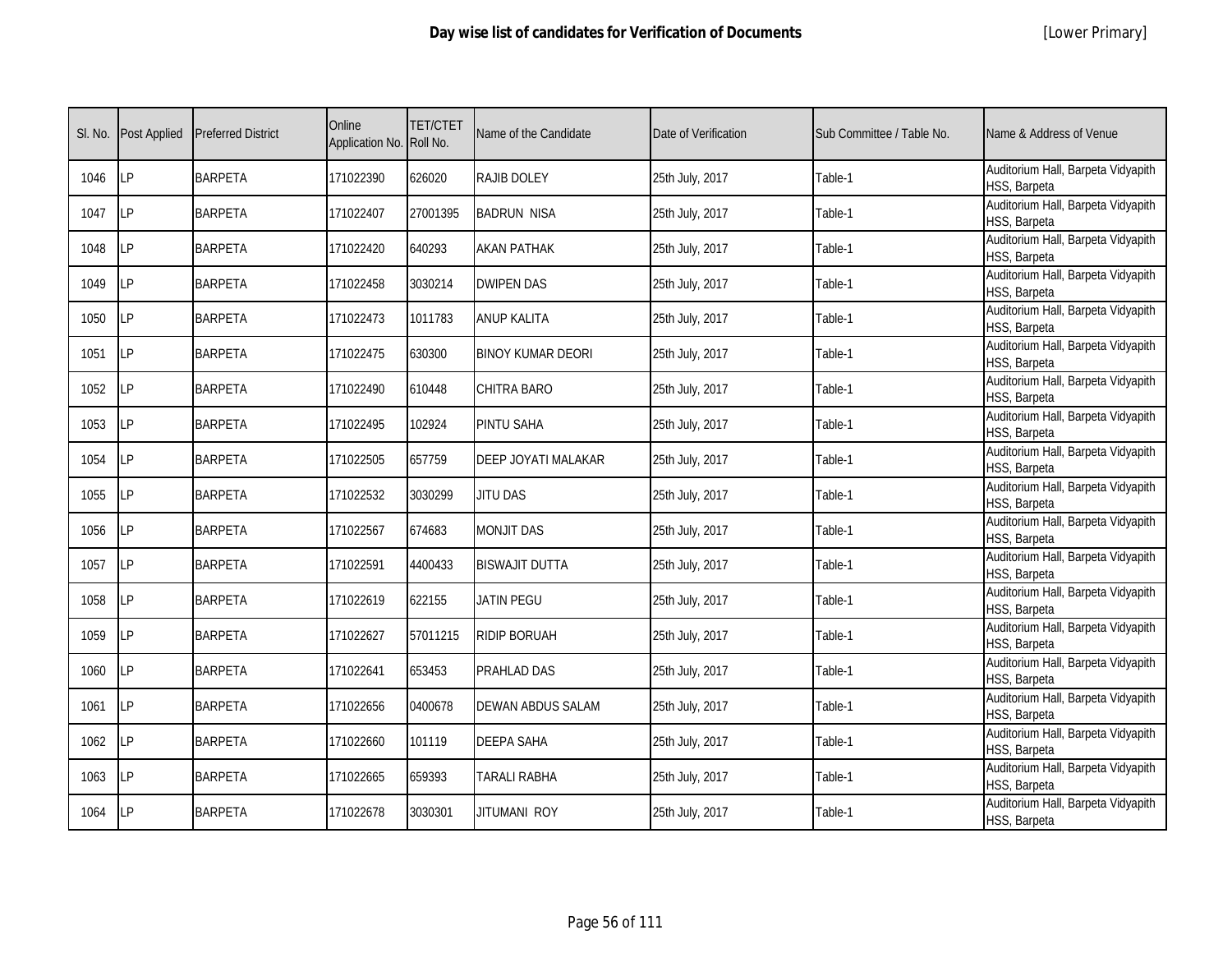|  | [Lower Primary] |  |
|--|-----------------|--|
|--|-----------------|--|

| SI. No. | <b>Post Applied</b> | <b>Preferred District</b> | Online<br>Application No. Roll No. | <b>TET/CTET</b> | Name of the Candidate   | Date of Verification | Sub Committee / Table No. | Name & Address of Venue                            |
|---------|---------------------|---------------------------|------------------------------------|-----------------|-------------------------|----------------------|---------------------------|----------------------------------------------------|
| 1065    | <b>ILP</b>          | <b>BARPETA</b>            | 171022694                          | 677069          | REKHA RANI DAS          | 25th July, 2017      | Table-1                   | Auditorium Hall, Barpeta Vidyapith<br>HSS, Barpeta |
| 1066    | <b>ILP</b>          | <b>BARPETA</b>            | 171022696                          | 680032          | <b>ABHIJIT PEGU</b>     | 25th July, 2017      | Table-1                   | Auditorium Hall, Barpeta Vidyapith<br>HSS, Barpeta |
| 1067    | LP                  | <b>BARPETA</b>            | 171022706                          | 681374          | DIBYA JYOTI DOLEY       | 25th July, 2017      | Table-1                   | Auditorium Hall, Barpeta Vidyapith<br>HSS, Barpeta |
| 1068    | LP                  | <b>BARPETA</b>            | 171022709                          | 5606156         | MD REKIBUDDIN AHMED     | 25th July, 2017      | Table-1                   | Auditorium Hall, Barpeta Vidyapith<br>HSS, Barpeta |
| 1069    | <b>ILP</b>          | <b>BARPETA</b>            | 171022768                          | 655365          | RIJU RAMCHIARY          | 25th July, 2017      | Table-1                   | Auditorium Hall, Barpeta Vidyapith<br>HSS, Barpeta |
| 1070    | LP                  | <b>BARPETA</b>            | 171022781                          | 107096          | POLAG MONI PEGU         | 25th July, 2017      | Table-1                   | Auditorium Hall, Barpeta Vidyapith<br>HSS, Barpeta |
| 1071    | <b>ILP</b>          | <b>BARPETA</b>            | 171022783                          | 611815          | SANKAR ARJYA            | 25th July, 2017      | Table-1                   | Auditorium Hall, Barpeta Vidyapith<br>HSS, Barpeta |
| 1072    | LP                  | <b>BARPETA</b>            | 171022788                          | 651336          | MUKUL DEKA              | 25th July, 2017      | Table-1                   | Auditorium Hall, Barpeta Vidyapith<br>HSS, Barpeta |
| 1073    | LP                  | <b>BARPETA</b>            | 171022796                          | 51006229        | <b>MD SHAHAR ALI</b>    | 25th July, 2017      | Table-1                   | Auditorium Hall, Barpeta Vidyapith<br>HSS, Barpeta |
| 1074    | LP                  | <b>BARPETA</b>            | 171022797                          | 1012706         | <b>MUKUTA DAS</b>       | 25th July, 2017      | Table-1                   | Auditorium Hall, Barpeta Vidyapith<br>HSS, Barpeta |
| 1075    | LP                  | <b>BARPETA</b>            | 171022802                          | 0400763         | <b>DIPANKAR DAS</b>     | 25th July, 2017      | Table-1                   | Auditorium Hall, Barpeta Vidyapith<br>HSS, Barpeta |
| 1076    | LP                  | <b>BARPETA</b>            | 171022854                          | 1033198         | PURNIMA DAS             | 25th July, 2017      | Table-1                   | Auditorium Hall, Barpeta Vidyapith<br>HSS, Barpeta |
| 1077    | <b>ILP</b>          | <b>BARPETA</b>            | 171022959                          | 641296          | ASHADIPA BHARALI        | 25th July, 2017      | Table-1                   | Auditorium Hall, Barpeta Vidyapith<br>HSS, Barpeta |
| 1078    | LP                  | <b>BARPETA</b>            | 171022969                          | 0600448         | PARINITA BISWAS         | 25th July, 2017      | Table-1                   | Auditorium Hall, Barpeta Vidyapith<br>HSS, Barpeta |
| 1079    | LP                  | <b>BARPETA</b>            | 171022974                          | 651768          | NARESH SUTRADHAR        | 25th July, 2017      | Table-1                   | Auditorium Hall, Barpeta Vidyapith<br>HSS, Barpeta |
| 1080    | <b>LP</b>           | <b>BARPETA</b>            | 171023003                          | 646009          | <b>HEMANTA MAZUMDAR</b> | 25th July, 2017      | Table-1                   | Auditorium Hall, Barpeta Vidyapith<br>HSS, Barpeta |
| 1081    | LP                  | <b>BARPETA</b>            | 171023034                          | 100248          | ANJANA MALAKAR          | 25th July, 2017      | Table-1                   | Auditorium Hall, Barpeta Vidyapith<br>HSS, Barpeta |
| 1082    | LP                  | <b>BARPETA</b>            | 171023035                          | 675481          | NITUL PATIR             | 25th July, 2017      | Table-1                   | Auditorium Hall, Barpeta Vidyapith<br>HSS, Barpeta |
| 1083    | <b>LP</b>           | <b>BARPETA</b>            | 171023040                          | 643567          | CHAYANIKA MALAKAR       | 25th July, 2017      | Table-1                   | Auditorium Hall, Barpeta Vidyapith<br>HSS, Barpeta |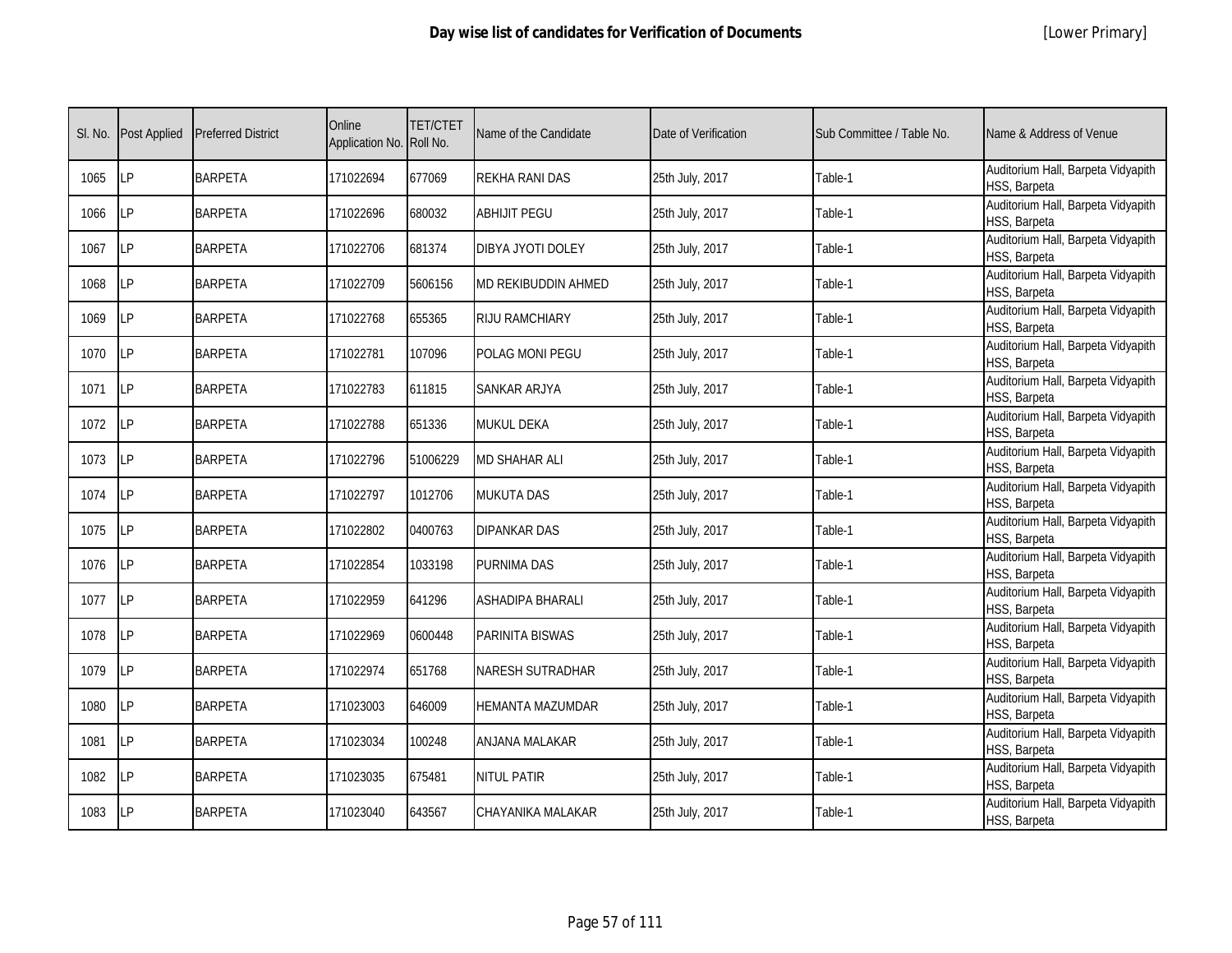|  | [Lower Primary] |
|--|-----------------|
|--|-----------------|

| SI. No. | <b>Post Applied</b> | <b>Preferred District</b> | Online<br>Application No. Roll No. | <b>TET/CTET</b> | Name of the Candidate     | Date of Verification | Sub Committee / Table No. | Name & Address of Venue                            |
|---------|---------------------|---------------------------|------------------------------------|-----------------|---------------------------|----------------------|---------------------------|----------------------------------------------------|
| 1084    | <b>ILP</b>          | <b>BARPETA</b>            | 171023051                          | 649864          | <b>MAUSUMI BARUAH</b>     | 25th July, 2017      | Table-1                   | Auditorium Hall, Barpeta Vidyapith<br>HSS, Barpeta |
| 1085    | <b>ILP</b>          | <b>BARPETA</b>            | 171023052                          | 51008375        | RAKIBUL ISLAM             | 25th July, 2017      | Table-1                   | Auditorium Hall, Barpeta Vidyapith<br>HSS, Barpeta |
| 1086    | <b>LP</b>           | <b>BARPETA</b>            | 171023061                          | 645170          | DULAL CHANDRA HALOI       | 25th July, 2017      | Table-1                   | Auditorium Hall, Barpeta Vidyapith<br>HSS, Barpeta |
| 1087    | LP                  | <b>BARPETA</b>            | 171023078                          | 3020120         | <b>DOLLY DAS</b>          | 25th July, 2017      | Table-1                   | Auditorium Hall, Barpeta Vidyapith<br>HSS, Barpeta |
| 1088    | LP                  | <b>BARPETA</b>            | 171023089                          | 57010977        | RATUL AHMED               | 25th July, 2017      | Table-1                   | Auditorium Hall, Barpeta Vidyapith<br>HSS, Barpeta |
| 1089    | LP                  | <b>BARPETA</b>            | 171023102                          | 656431          | <b>SANJAY BARMAN</b>      | 25th July, 2017      | Table-1                   | Auditorium Hall, Barpeta Vidyapith<br>HSS, Barpeta |
| 1090    | LP                  | <b>BARPETA</b>            | 171023108                          | 54003213        | <b>MRIDULA SAHARIAH</b>   | 25th July, 2017      | Table-1                   | Auditorium Hall, Barpeta Vidyapith<br>HSS, Barpeta |
| 1091    | LP                  | <b>BARPETA</b>            | 171023142                          | 1033410         | <b>SONPAHI DAS</b>        | 25th July, 2017      | Table-1                   | Auditorium Hall, Barpeta Vidyapith<br>HSS, Barpeta |
| 1092    | LΡ                  | <b>BARPETA</b>            | 171023148                          | 0401392         | LATIFA HELEN              | 25th July, 2017      | Table-1                   | Auditorium Hall, Barpeta Vidyapith<br>HSS, Barpeta |
| 1093    | LP                  | <b>BARPETA</b>            | 171023153                          | 626084          | SUBHA SONOWAL             | 25th July, 2017      | Table-1                   | Auditorium Hall, Barpeta Vidyapith<br>HSS, Barpeta |
| 1094    | <b>LP</b>           | <b>BARPETA</b>            | 171023164                          | 612011          | <b>SUJITA SARKAR</b>      | 25th July, 2017      | Table-1                   | Auditorium Hall, Barpeta Vidyapith<br>HSS, Barpeta |
| 1095    | <b>LP</b>           | <b>BARPETA</b>            | 171023191                          | 644718          | DIPAK DAS                 | 25th July, 2017      | Table-1                   | Auditorium Hall, Barpeta Vidyapith<br>HSS, Barpeta |
| 1096    | LP                  | <b>BARPETA</b>            | 171023208                          | 51008352        | <b>RAKESH ALI</b>         | 25th July, 2017      | Table-1                   | Auditorium Hall, Barpeta Vidyapith<br>HSS, Barpeta |
| 1097    | <b>LP</b>           | <b>BARPETA</b>            | 171023211                          | 3031215         | <b>GAJENDRA NATH BARO</b> | 25th July, 2017      | Table-1                   | Auditorium Hall, Barpeta Vidyapith<br>HSS, Barpeta |
| 1098    | LP                  | <b>BARPETA</b>            | 171023240                          | 657278          | SISIR KUMAR BAISHYA       | 25th July, 2017      | Table-1                   | Auditorium Hall, Barpeta Vidyapith<br>HSS, Barpeta |
| 1099    | LP                  | <b>BARPETA</b>            | 171023285                          | 1032684         | KALYANI BAISHYA           | 25th July, 2017      | Table-1                   | Auditorium Hall, Barpeta Vidyapith<br>HSS, Barpeta |
| 1100    | LP                  | <b>BARPETA</b>            | 171023300                          | 0407169         | MD NEWAJ SHARIF           | 25th July, 2017      | Table-1                   | Auditorium Hall, Barpeta Vidyapith<br>HSS, Barpeta |
| 1101    | <b>ILP</b>          | <b>BARPETA</b>            | 171023301                          | 684319          | <b>NIRAB DAS</b>          | 25th July, 2017      | Table-2                   | Auditorium Hall, Barpeta Vidyapith<br>HSS, Barpeta |
| 1102    | LP                  | <b>BARPETA</b>            | 171023320                          | 658138          | MRIDULA DEKA KALITA       | 25th July, 2017      | Table-2                   | Auditorium Hall, Barpeta Vidyapith<br>HSS, Barpeta |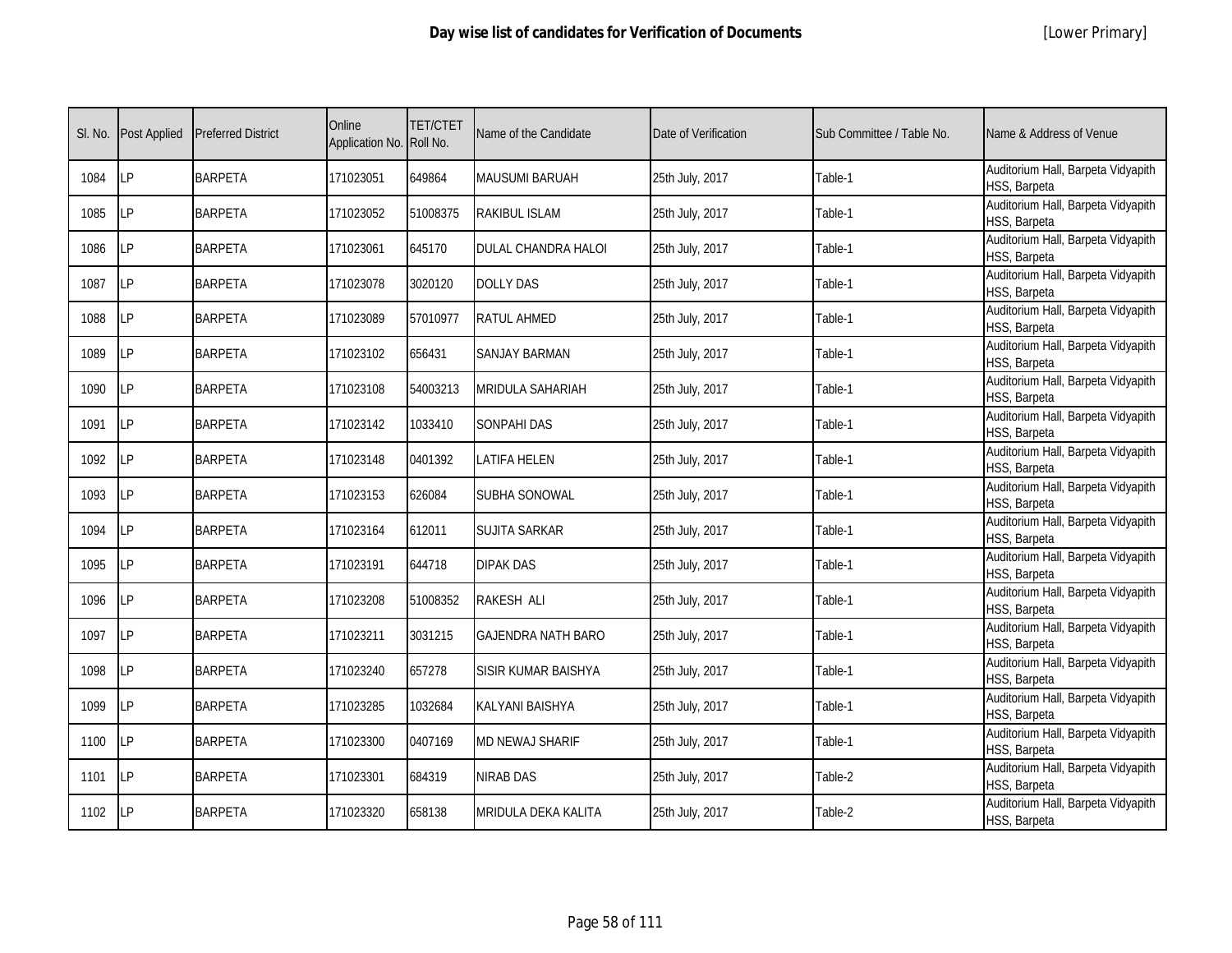|  | [Lower Primary] |
|--|-----------------|
|--|-----------------|

| SI. No. | <b>Post Applied</b> | <b>Preferred District</b> | Online<br>Application No. Roll No. | <b>TET/CTET</b> | Name of the Candidate    | Date of Verification | Sub Committee / Table No. | Name & Address of Venue                            |
|---------|---------------------|---------------------------|------------------------------------|-----------------|--------------------------|----------------------|---------------------------|----------------------------------------------------|
| 1103    | LP                  | <b>BARPETA</b>            | 171023323                          | 3010483         | <b>MINATI DEVI</b>       | 25th July, 2017      | Table-2                   | Auditorium Hall, Barpeta Vidyapith<br>HSS, Barpeta |
| 1104    | <b>ILP</b>          | <b>BARPETA</b>            | 171023373                          | 200037          | <b>ANIKESH GHOSH</b>     | 25th July, 2017      | Table-2                   | Auditorium Hall, Barpeta Vidyapith<br>HSS, Barpeta |
| 1105    | LP                  | <b>BARPETA</b>            | 171023412                          | 656794          | <b>SASHADHAR BARMAN</b>  | 25th July, 2017      | Table-2                   | Auditorium Hall, Barpeta Vidyapith<br>HSS, Barpeta |
| 1106    | LΡ                  | <b>BARPETA</b>            | 171023419                          | 690578          | <b>DIBYA BHARATI DAS</b> | 25th July, 2017      | Table-2                   | Auditorium Hall, Barpeta Vidyapith<br>HSS, Barpeta |
| 1107    | LP                  | <b>BARPETA</b>            | 171023427                          | 642847          | BINURANI DEKA            | 25th July, 2017      | Table-2                   | Auditorium Hall, Barpeta Vidyapith<br>HSS, Barpeta |
| 1108    | LP                  | <b>BARPETA</b>            | 171023440                          | 631775          | <b>NELSON DOLEY</b>      | 25th July, 2017      | Table-2                   | Auditorium Hall, Barpeta Vidyapith<br>HSS, Barpeta |
| 1109    | LP                  | <b>BARPETA</b>            | 171023447                          | 673528          | KUMUD BHARALI            | 25th July, 2017      | Table-2                   | Auditorium Hall, Barpeta Vidyapith<br>HSS, Barpeta |
| 1110    | <b>LP</b>           | <b>BARPETA</b>            | 171023452                          | 54002492        | LUTFUR RAHMAN            | 25th July, 2017      | Table-2                   | Auditorium Hall, Barpeta Vidyapith<br>HSS, Barpeta |
| 1111    | <b>LP</b>           | <b>BARPETA</b>            | 171023462                          | 691051          | <b>(ESHAB CH DAS</b>     | 25th July, 2017      | Table-2                   | Auditorium Hall, Barpeta Vidyapith<br>HSS, Barpeta |
| 1112    | LP                  | <b>BARPETA</b>            | 171023472                          | 51008375        | RAKIBUL ISLAM            | 25th July, 2017      | Table-2                   | Auditorium Hall, Barpeta Vidyapith<br>HSS, Barpeta |
| 1113    | <b>ILP</b>          | <b>BARPETA</b>            | 171023475                          | 685847          | <b>SAITYAJIT MEDHI</b>   | 25th July, 2017      | Table-2                   | Auditorium Hall, Barpeta Vidyapith<br>HSS, Barpeta |
| 1114    | <b>LP</b>           | <b>BARPETA</b>            | 171023493                          | 651794          | NAVAJYOTI BAISHYA        | 25th July, 2017      | Table-2                   | Auditorium Hall, Barpeta Vidyapith<br>HSS, Barpeta |
| 1115    | <b>LP</b>           | <b>BARPETA</b>            | 171023494                          | 648051          | KANDARPA DAS             | 25th July, 2017      | Table-2                   | Auditorium Hall, Barpeta Vidyapith<br>HSS, Barpeta |
| 1116    | <b>LP</b>           | <b>BARPETA</b>            | 171023496                          | 683819          | MONUJ KUMAR MISHONG      | 25th July, 2017      | Table-2                   | Auditorium Hall, Barpeta Vidyapith<br>HSS, Barpeta |
| 1117    | <b>LP</b>           | <b>BARPETA</b>            | 171023501                          | 623201          | <b>MANESWAR DOLEY</b>    | 25th July, 2017      | Table-2                   | Auditorium Hall, Barpeta Vidyapith<br>HSS, Barpeta |
| 1118    | LP                  | <b>BARPETA</b>            | 171023509                          | 54003220        | <b>MRINAL AHMED</b>      | 25th July, 2017      | Table-2                   | Auditorium Hall, Barpeta Vidyapith<br>HSS, Barpeta |
| 1119    | LP                  | <b>BARPETA</b>            | 171023524                          | 659546          | TRIBENI SARKAR           | 25th July, 2017      | Table-2                   | Auditorium Hall, Barpeta Vidyapith<br>HSS, Barpeta |
| 1120    | <b>LP</b>           | <b>BARPETA</b>            | 171023538                          | 653889          | PRATIMA DAS              | 25th July, 2017      | Table-2                   | Auditorium Hall, Barpeta Vidyapith<br>HSS, Barpeta |
| 1121    | <b>ILP</b>          | <b>BARPETA</b>            | 171023554                          | 54002871        | MD NAJMAL HUSSAIN        | 25th July, 2017      | Table-2                   | Auditorium Hall, Barpeta Vidyapith<br>HSS, Barpeta |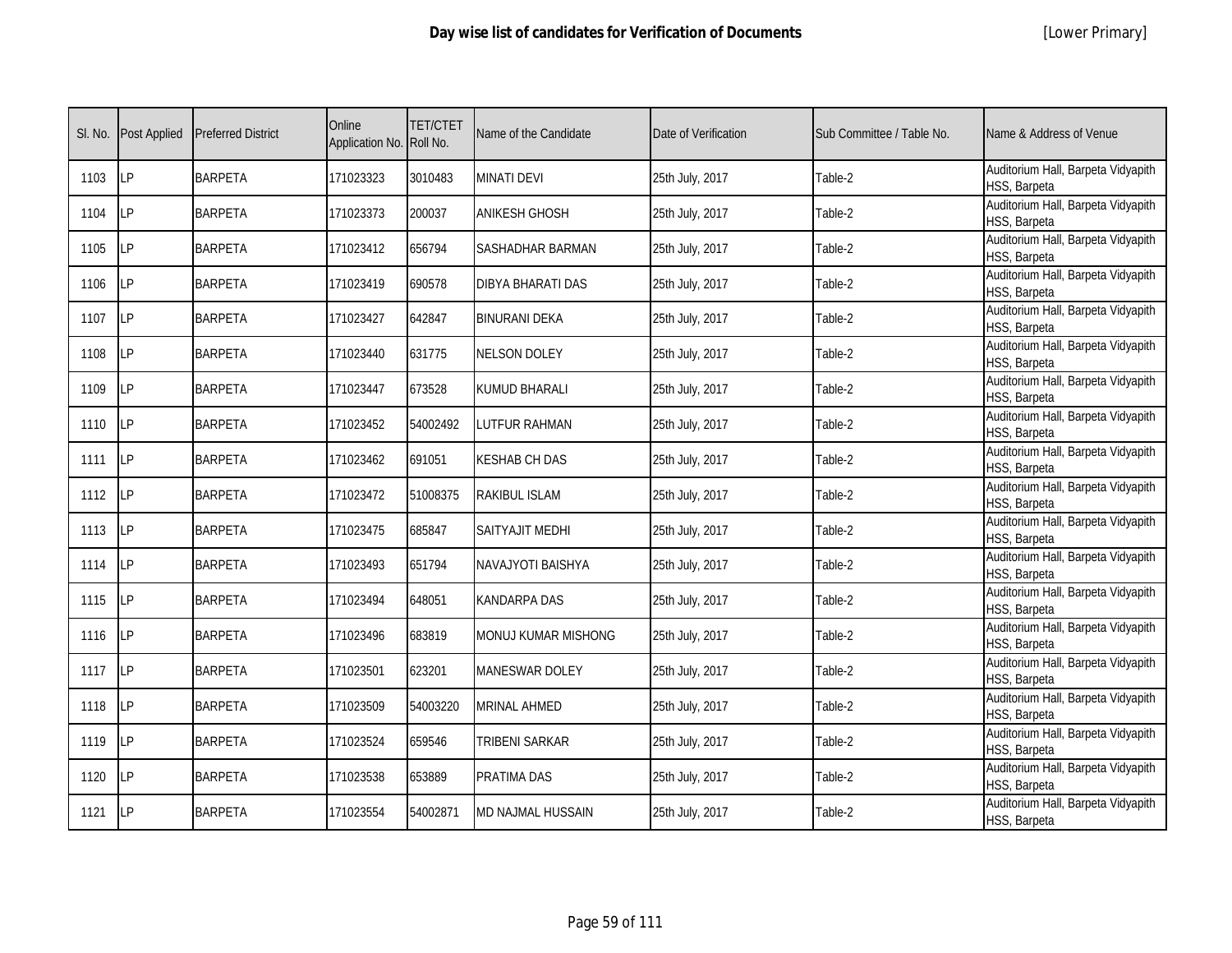|  | [Lower Primary] |
|--|-----------------|
|--|-----------------|

| SI. No. | <b>Post Applied</b> | <b>Preferred District</b> | Online<br>Application No. Roll No. | <b>TET/CTET</b> | Name of the Candidate | Date of Verification | Sub Committee / Table No. | Name & Address of Venue                            |
|---------|---------------------|---------------------------|------------------------------------|-----------------|-----------------------|----------------------|---------------------------|----------------------------------------------------|
| 1122    | LP                  | <b>BARPETA</b>            | 171023583                          | 622474          | <b>JYOTI KUTUM</b>    | 25th July, 2017      | Table-2                   | Auditorium Hall, Barpeta Vidyapith<br>HSS, Barpeta |
| 1123    | LP                  | <b>BARPETA</b>            | 171023646                          | 0401739         | MD GOLAM MOSTOFA      | 25th July, 2017      | Table-2                   | Auditorium Hall, Barpeta Vidyapith<br>HSS, Barpeta |
| 1124    | LP                  | <b>BARPETA</b>            | 171023648                          | 647424          | <b>JURI BAISHYA</b>   | 25th July, 2017      | Table-2                   | Auditorium Hall, Barpeta Vidyapith<br>HSS, Barpeta |
| 1125    | LP                  | <b>BARPETA</b>            | 171023694                          | 0401924         | MD NASIR UDDIN        | 25th July, 2017      | Table-2                   | Auditorium Hall, Barpeta Vidyapith<br>HSS, Barpeta |
| 1126    | LP                  | <b>BARPETA</b>            | 171023719                          | 640926          | ANUP JYOTI DAS        | 25th July, 2017      | Table-2                   | Auditorium Hall, Barpeta Vidyapith<br>HSS, Barpeta |
| 1127    | LP                  | <b>BARPETA</b>            | 171023746                          | 691301          | MINATI HAZARIKA       | 25th July, 2017      | Table-2                   | Auditorium Hall, Barpeta Vidyapith<br>HSS, Barpeta |
| 1128    | LP                  | <b>BARPETA</b>            | 171023755                          | 610891          | KASHI NATH ROY        | 25th July, 2017      | Table-2                   | Auditorium Hall, Barpeta Vidyapith<br>HSS, Barpeta |
| 1129    | LP                  | <b>BARPETA</b>            | 171023764                          | 54000805        | <b>BAPDHAN ALI</b>    | 25th July, 2017      | Table-2                   | Auditorium Hall, Barpeta Vidyapith<br>HSS, Barpeta |
| 1130    | <b>LP</b>           | <b>BARPETA</b>            | 171023769                          | 622156          | <b>JATIN TAYE</b>     | 25th July, 2017      | Table-2                   | Auditorium Hall, Barpeta Vidyapith<br>HSS, Barpeta |
| 1131    | LP                  | <b>BARPETA</b>            | 171023771                          | 51009075        | RUKIA KHATUN          | 25th July, 2017      | Table-2                   | Auditorium Hall, Barpeta Vidyapith<br>HSS, Barpeta |
| 1132    | LP                  | <b>BARPETA</b>            | 171023780                          | 692522          | LOHIT CHANDRA DAS     | 25th July, 2017      | Table-2                   | Auditorium Hall, Barpeta Vidyapith<br>HSS, Barpeta |
| 1133    | LP                  | <b>BARPETA</b>            | 171023786                          | 610073          | <b>ANANDA BISWAS</b>  | 25th July, 2017      | Table-2                   | Auditorium Hall, Barpeta Vidyapith<br>HSS, Barpeta |
| 1134    | LP                  | <b>BARPETA</b>            | 171023792                          | 644981          | <b>DIPIKA DAS</b>     | 25th July, 2017      | Table-2                   | Auditorium Hall, Barpeta Vidyapith<br>HSS, Barpeta |
| 1135    | LP                  | <b>BARPETA</b>            | 171023800                          | 672092          | DIPANKAR TAYE         | 25th July, 2017      | Table-2                   | Auditorium Hall, Barpeta Vidyapith<br>HSS, Barpeta |
| 1136    | LP                  | <b>BARPETA</b>            | 171023803                          | 57014232        | <b>UDDHAB KUMAR</b>   | 25th July, 2017      | Table-2                   | Auditorium Hall, Barpeta Vidyapith<br>HSS, Barpeta |
| 1137    | LP                  | <b>BARPETA</b>            | 171023804                          | 671829          | DHARMANDRA PATHARI    | 25th July, 2017      | Table-2                   | Auditorium Hall, Barpeta Vidyapith<br>HSS, Barpeta |
| 1138    | LP                  | <b>BARPETA</b>            | 171023843                          | 57007239        | MASIHUR RAHMAN        | 25th July, 2017      | Table-2                   | Auditorium Hall, Barpeta Vidyapith<br>HSS, Barpeta |
| 1139    | LP                  | <b>BARPETA</b>            | 171023858                          | 3020209         | MAINUL HOQUE KHAN     | 25th July, 2017      | Table-2                   | Auditorium Hall, Barpeta Vidyapith<br>HSS, Barpeta |
| 1140    | LP                  | <b>BARPETA</b>            | 171023883                          | 0400467         | AZIM UDDIN            | 25th July, 2017      | Table-2                   | Auditorium Hall, Barpeta Vidyapith<br>HSS, Barpeta |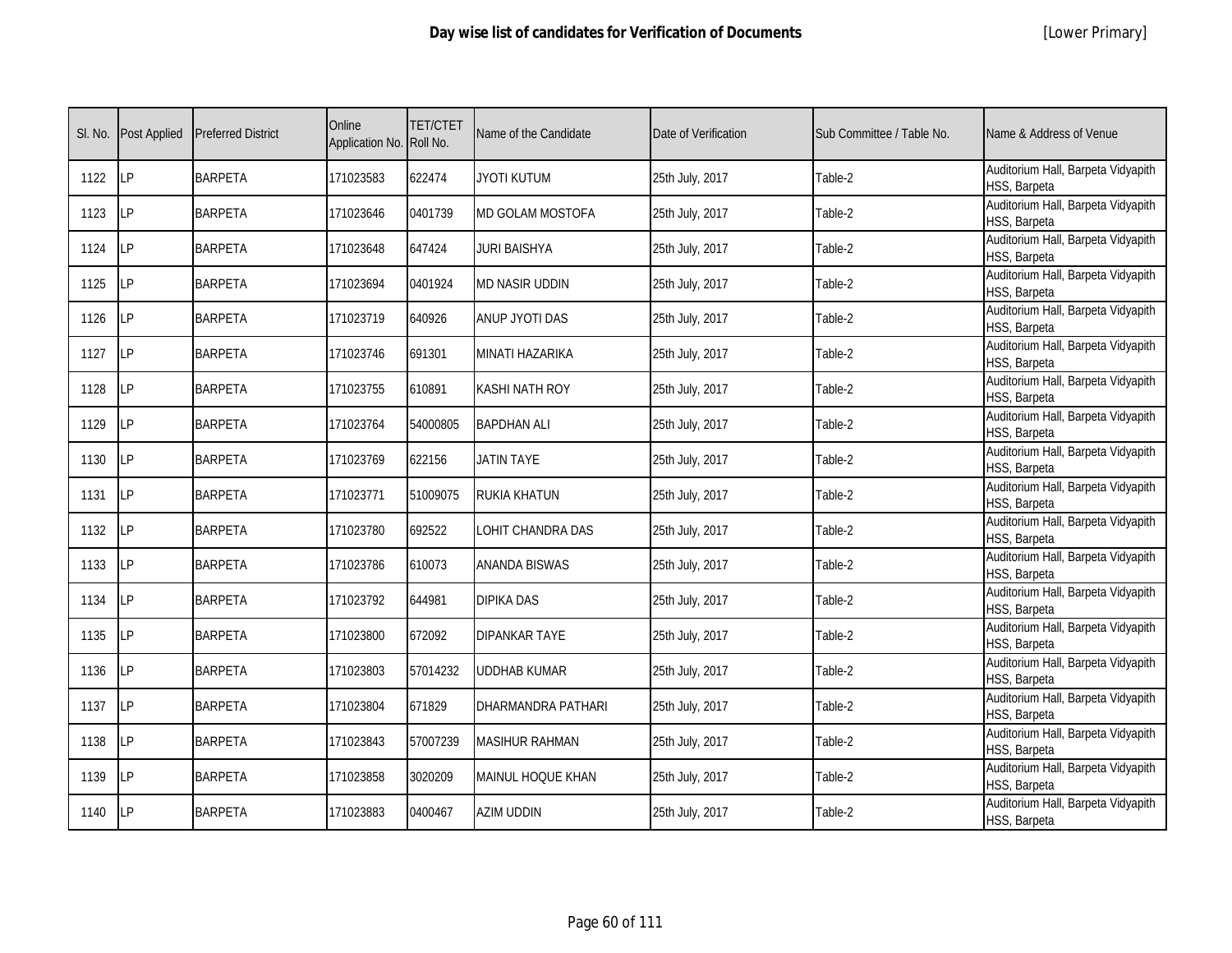| SI. No. | Post Applied | <b>Preferred District</b> | Online<br>Application No. Roll No. | <b>TET/CTET</b> | Name of the Candidate       | Date of Verification | Sub Committee / Table No. | Name & Address of Venue                            |
|---------|--------------|---------------------------|------------------------------------|-----------------|-----------------------------|----------------------|---------------------------|----------------------------------------------------|
| 1141    | LР           | <b>BARPETA</b>            | 171023893                          | 169359          | <b>DIPAMANI DAS</b>         | 25th July, 2017      | Table-2                   | Auditorium Hall, Barpeta Vidyapith<br>HSS, Barpeta |
| 1142    | LP           | <b>BARPETA</b>            | 171023902                          | 03800094        | <b>BIPIN YADAV</b>          | 25th July, 2017      | Table-2                   | Auditorium Hall, Barpeta Vidyapith<br>HSS, Barpeta |
| 1143    | LP           | <b>BARPETA</b>            | 171023908                          | 649260          | <b>MALATI SARANIA</b>       | 25th July, 2017      | Table-2                   | Auditorium Hall, Barpeta Vidyapith<br>HSS, Barpeta |
| 1144    | LP           | <b>BARPETA</b>            | 171023913                          | 1553396         | <b>SARJINA YASMIN</b>       | 25th July, 2017      | Table-2                   | Auditorium Hall, Barpeta Vidyapith<br>HSS, Barpeta |
| 1145    | LΡ           | <b>BARPETA</b>            | 171023922                          | 102142          | <b>MAUSUMI BISWAS</b>       | 25th July, 2017      | Table-2                   | Auditorium Hall, Barpeta Vidyapith<br>HSS, Barpeta |
| 1146    | LP           | <b>BARPETA</b>            | 171023929                          | 00723194        | <b>RAM KUMAR</b>            | 25th July, 2017      | Table-2                   | Auditorium Hall, Barpeta Vidyapith<br>HSS, Barpeta |
| 1147    | LP           | <b>BARPETA</b>            | 171023948                          | 0405680         | husni noor                  | 25th July, 2017      | Table-2                   | Auditorium Hall, Barpeta Vidyapith<br>HSS, Barpeta |
| 1148    | LP           | <b>BARPETA</b>            | 171023963                          | 54003984        | <b>REEMA DEKA</b>           | 25th July, 2017      | Table-2                   | Auditorium Hall, Barpeta Vidyapith<br>HSS, Barpeta |
| 1149    | LP           | <b>BARPETA</b>            | 171023968                          | 3030631         | <b>RITUMONI TALUKDAR</b>    | 25th July, 2017      | Table-2                   | Auditorium Hall, Barpeta Vidyapith<br>HSS, Barpeta |
| 1150    | LP           | <b>BARPETA</b>            | 171024006                          | 1544744         | SANTOSH SUBBA               | 25th July, 2017      | Table-2                   | Auditorium Hall, Barpeta Vidyapith<br>HSS, Barpeta |
| 1151    | LP           | <b>BARPETA</b>            | 171024041                          | 1021424         | <b>NASIR UDDIN TALUKDER</b> | 25th July, 2017      | Table-2                   | Auditorium Hall, Barpeta Vidyapith<br>HSS, Barpeta |
| 1152    | LP           | <b>BARPETA</b>            | 171024042                          | 673848          | <b>MALIRAM DOLEY</b>        | 25th July, 2017      | Table-2                   | Auditorium Hall, Barpeta Vidyapith<br>HSS, Barpeta |
| 1153    | LP           | <b>BARPETA</b>            | 171024061                          | 3031108         | <b>RAJEN BRAHMA</b>         | 25th July, 2017      | Table-2                   | Auditorium Hall, Barpeta Vidyapith<br>HSS, Barpeta |
| 1154    | LP           | <b>BARPETA</b>            | 171024071                          | 642508          | <b>BIJOY PANGING</b>        | 25th July, 2017      | Table-2                   | Auditorium Hall, Barpeta Vidyapith<br>HSS, Barpeta |
| 1155    | LP           | <b>BARPETA</b>            | 171024073                          | 1544757         | SUBHASH MAHATO              | 25th July, 2017      | Table-2                   | Auditorium Hall, Barpeta Vidyapith<br>HSS, Barpeta |
| 1156    | LP           | <b>BARPETA</b>            | 171024083                          | 3010058         | <b>ARUN BHARALI</b>         | 25th July, 2017      | Table-2                   | Auditorium Hall, Barpeta Vidyapith<br>HSS, Barpeta |
| 1157    | LP           | <b>BARPETA</b>            | 171024091                          | 632274          | <b>RINI SONOWAL</b>         | 25th July, 2017      | Table-2                   | Auditorium Hall, Barpeta Vidyapith<br>HSS, Barpeta |
| 1158    | LP           | <b>BARPETA</b>            | 171024101                          | 51011666        | <b>ZIAUR RAHMAN</b>         | 25th July, 2017      | Table-2                   | Auditorium Hall, Barpeta Vidyapith<br>HSS, Barpeta |
| 1159    | LP           | <b>BARPETA</b>            | 171024156                          | 611561          | <b>RAMESH CH BHOWMICK</b>   | 25th July, 2017      | Table-2                   | Auditorium Hall, Barpeta Vidyapith<br>HSS, Barpeta |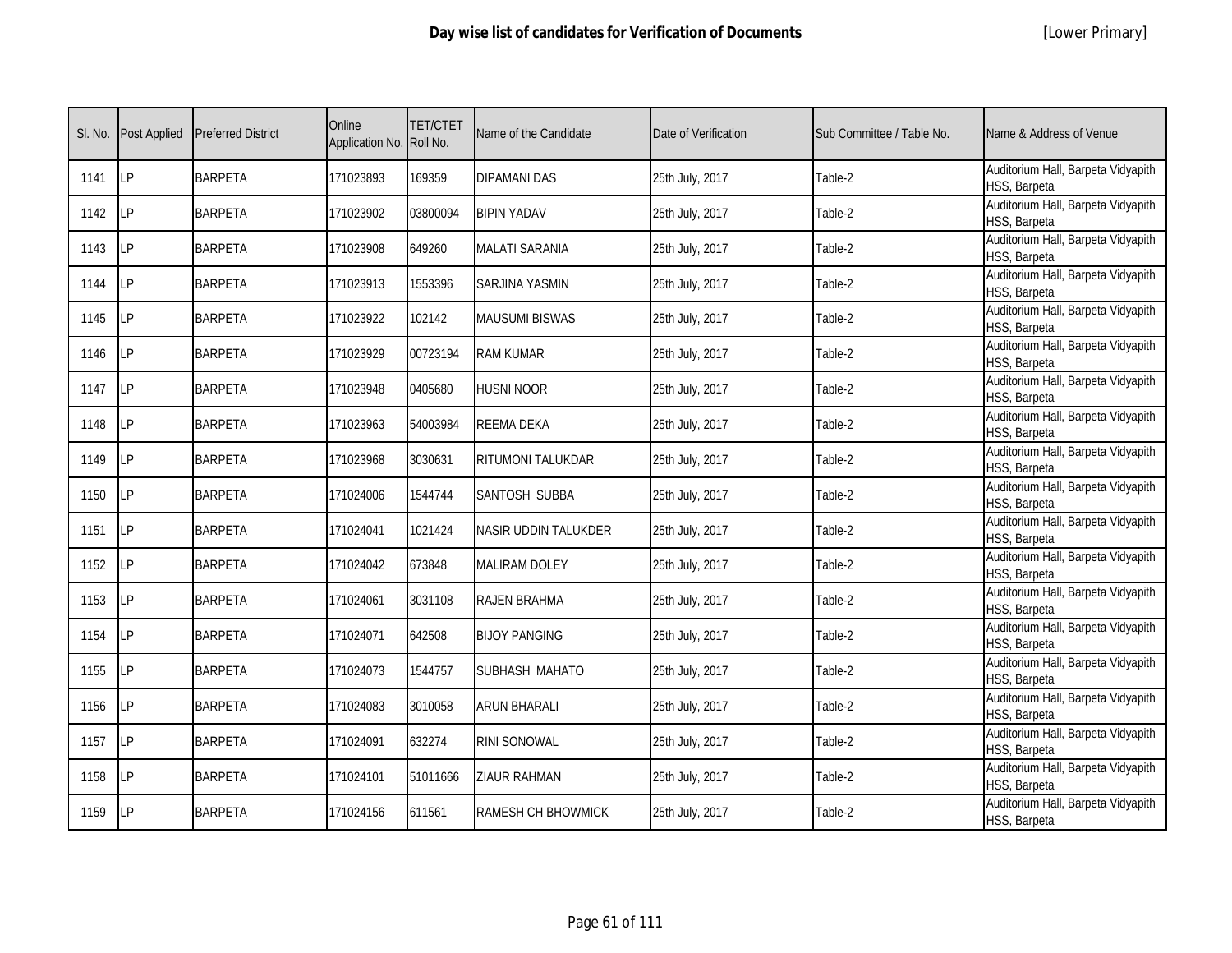|  | [Lower Primary] |
|--|-----------------|
|--|-----------------|

| SI. No. | <b>Post Applied</b> | <b>Preferred District</b> | Online<br>Application No. Roll No. | <b>TET/CTET</b> | Name of the Candidate              | Date of Verification | Sub Committee / Table No. | Name & Address of Venue                            |
|---------|---------------------|---------------------------|------------------------------------|-----------------|------------------------------------|----------------------|---------------------------|----------------------------------------------------|
| 1160    | LP                  | <b>BARPETA</b>            | 171024173                          | 1544756         | SONIM RAJ MINJ                     | 25th July, 2017      | Table-2                   | Auditorium Hall, Barpeta Vidyapith<br>HSS, Barpeta |
| 1161    | LP                  | <b>BARPETA</b>            | 171024188                          | 1111183         | KAMAL CHETRY                       | 25th July, 2017      | Table-2                   | Auditorium Hall, Barpeta Vidyapith<br>HSS, Barpeta |
| 1162    | LP                  | <b>BARPETA</b>            | 171024205                          | 4506270         | RAJASHREE GOGOI                    | 25th July, 2017      | Table-2                   | Auditorium Hall, Barpeta Vidyapith<br>HSS, Barpeta |
| 1163    | <b>LP</b>           | <b>BARPETA</b>            | 171024227                          | 672248          | DURNAJYOTI YEIN                    | 25th July, 2017      | Table-2                   | Auditorium Hall, Barpeta Vidyapith<br>HSS, Barpeta |
| 1164    | LP                  | <b>BARPETA</b>            | 171024243                          | 650928          | MOONMI DEKA                        | 25th July, 2017      | Table-2                   | Auditorium Hall, Barpeta Vidyapith<br>HSS, Barpeta |
| 1165    | LP                  | <b>BARPETA</b>            | 171024251                          | 1012013         | <b>DALIMI SARANIA</b>              | 25th July, 2017      | Table-2                   | Auditorium Hall, Barpeta Vidyapith<br>HSS, Barpeta |
| 1166    | LP                  | <b>BARPETA</b>            | 171024253                          | 54003984        | REEMA DEKA                         | 25th July, 2017      | Table-2                   | Auditorium Hall, Barpeta Vidyapith<br>HSS, Barpeta |
| 1167    | LP                  | <b>BARPETA</b>            | 171024254                          | 0400722         | DHRUBA JYOTI PATHAK                | 25th July, 2017      | Table-2                   | Auditorium Hall, Barpeta Vidyapith<br>HSS, Barpeta |
| 1168    | <b>LP</b>           | <b>BARPETA</b>            | 171024255                          | 641435          | <b>BABITA DAS</b>                  | 25th July, 2017      | Table-2                   | Auditorium Hall, Barpeta Vidyapith<br>HSS, Barpeta |
| 1169    | <b>LP</b>           | <b>BARPETA</b>            | 171024259                          | 3030186         | <b>DINESH BAISHYA</b>              | 25th July, 2017      | Table-2                   | Auditorium Hall, Barpeta Vidyapith<br>HSS, Barpeta |
| 1170    | LP                  | <b>BARPETA</b>            | 171024260                          | 57009171        | NAZIRA BEGUM                       | 25th July, 2017      | Table-2                   | Auditorium Hall, Barpeta Vidyapith<br>HSS, Barpeta |
| 1171    | LP                  | <b>BARPETA</b>            | 171024268                          | 04402361        | AHIRE DNYANESHWAR<br><b>SURESH</b> | 25th July, 2017      | Table-2                   | Auditorium Hall, Barpeta Vidyapith<br>HSS, Barpeta |
| 1172    | LP                  | <b>BARPETA</b>            | 171024299                          | 654366          | PUTULI DAS                         | 25th July, 2017      | Table-2                   | Auditorium Hall, Barpeta Vidyapith<br>HSS, Barpeta |
| 1173    | LP                  | <b>BARPETA</b>            | 171024307                          | 54001054        | CHAYANIKA DEVI                     | 25th July, 2017      | Table-2                   | Auditorium Hall, Barpeta Vidyapith<br>HSS, Barpeta |
| 1174    | LP                  | <b>BARPETA</b>            | 171024338                          | 655080          | RASHMI RABHA                       | 25th July, 2017      | Table-2                   | Auditorium Hall, Barpeta Vidyapith<br>HSS, Barpeta |
| 1175    | LP                  | <b>BARPETA</b>            | 171024368                          | 659682          | UDANG DAIMARI                      | 25th July, 2017      | Table-2                   | Auditorium Hall, Barpeta Vidyapith<br>HSS, Barpeta |
| 1176    | LP                  | <b>BARPETA</b>            | 171024377                          | 648089          | KANIKA DAS                         | 25th July, 2017      | Table-2                   | Auditorium Hall, Barpeta Vidyapith<br>HSS, Barpeta |
| 1177    | LP                  | <b>BARPETA</b>            | 171024424                          | 646613          | JATIN CH MEDHI                     | 25th July, 2017      | Table-2                   | Auditorium Hall, Barpeta Vidyapith<br>HSS, Barpeta |
| 1178    | LP                  | <b>BARPETA</b>            | 171024427                          | 4405093         | HEMANTA KR SARMAH                  | 25th July, 2017      | Table-2                   | Auditorium Hall, Barpeta Vidyapith<br>HSS, Barpeta |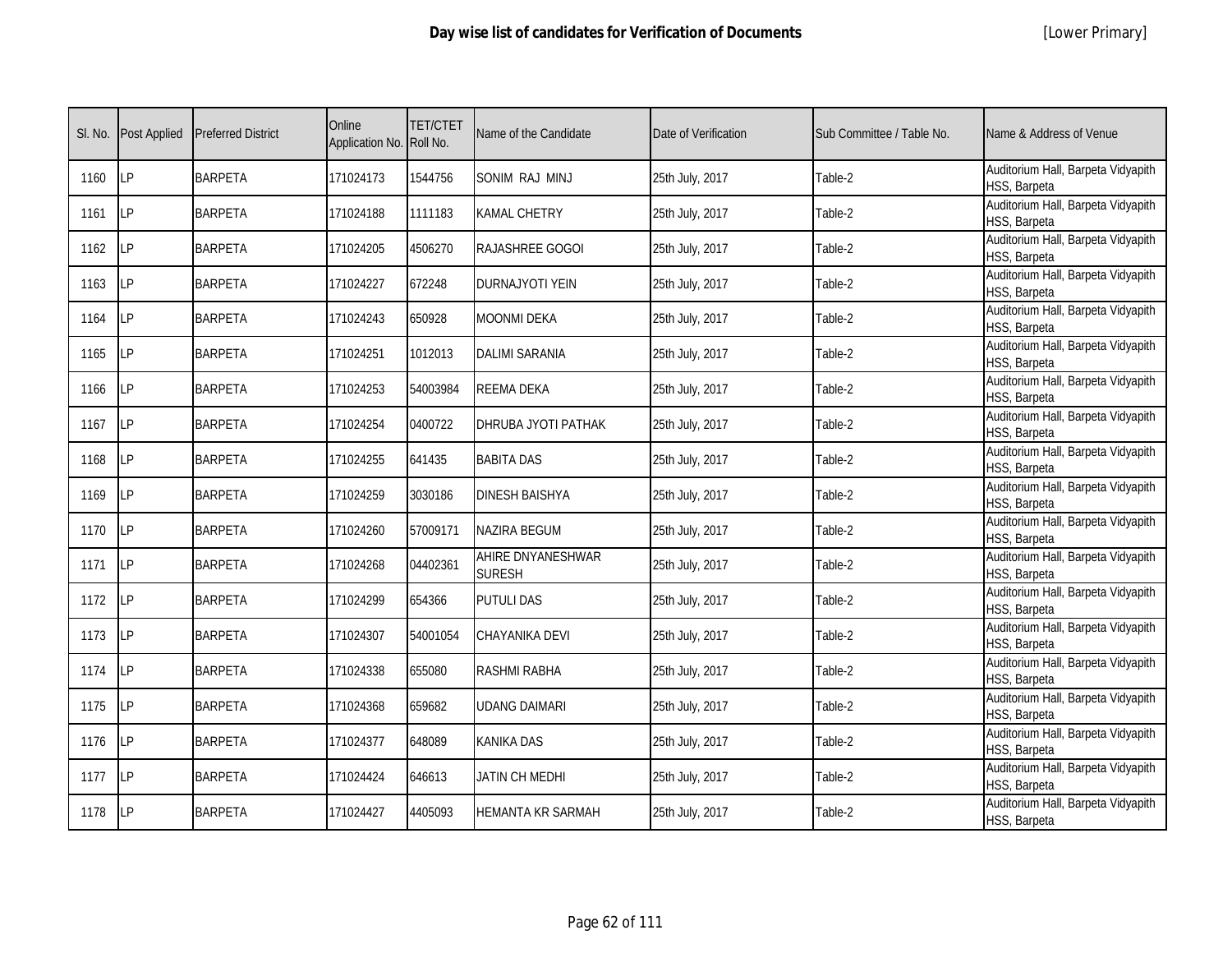|  | [Lower Primary] |
|--|-----------------|
|--|-----------------|

| SI. No. | Post Applied | <b>Preferred District</b> | Online<br>Application No. | <b>TET/CTET</b><br>Roll No. | Name of the Candidate | Date of Verification | Sub Committee / Table No. | Name & Address of Venue                            |
|---------|--------------|---------------------------|---------------------------|-----------------------------|-----------------------|----------------------|---------------------------|----------------------------------------------------|
| 1179    | <b>LP</b>    | <b>BARPETA</b>            | 171024436                 | 0403121                     | SHAHIDUL ISLAM        | 25th July, 2017      | Table-2                   | Auditorium Hall, Barpeta Vidyapith<br>HSS, Barpeta |
| 1180    | LP           | <b>BARPETA</b>            | 171024441                 | 642564                      | <b>BIJUMANI DAS</b>   | 25th July, 2017      | Table-2                   | Auditorium Hall, Barpeta Vidyapith<br>HSS, Barpeta |
| 1181    | LP           | <b>BARPETA</b>            | 171024453                 | 57009171                    | NAZIRA BEGUM          | 25th July, 2017      | Table-2                   | Auditorium Hall, Barpeta Vidyapith<br>HSS, Barpeta |
| 1182    | LP           | <b>BARPETA</b>            | 171024473                 | 1032564                     | <b>ILA DAS</b>        | 25th July, 2017      | Table-2                   | Auditorium Hall, Barpeta Vidyapith<br>HSS, Barpeta |
| 1183    | LP           | <b>BARPETA</b>            | 171024513                 | 610868                      | KANAKESWAR MASHAHARY  | 25th July, 2017      | Table-2                   | Auditorium Hall, Barpeta Vidyapith<br>HSS, Barpeta |
| 1184    | LP           | <b>BARPETA</b>            | 171024526                 | 3020186                     | KALPANA BARMAN        | 25th July, 2017      | Table-2                   | Auditorium Hall, Barpeta Vidyapith<br>HSS, Barpeta |
| 1185    | LP           | <b>BARPETA</b>            | 171024533                 | 1544621                     | JOBITA MINJ           | 25th July, 2017      | Table-2                   | Auditorium Hall, Barpeta Vidyapith<br>HSS, Barpeta |
| 1186    | LP           | <b>BARPETA</b>            | 171024557                 | 3030984                     | KAMAL BASUMATARY      | 25th July, 2017      | Table-2                   | Auditorium Hall, Barpeta Vidyapith<br>HSS, Barpeta |
| 1187    | LP           | <b>BARPETA</b>            | 171024559                 | 3010026                     | <b>ANIL DAS</b>       | 25th July, 2017      | Table-2                   | Auditorium Hall, Barpeta Vidyapith<br>HSS, Barpeta |
| 1188    | LP           | <b>BARPETA</b>            | 171024571                 | 659347                      | <b>TAPASH DAS</b>     | 25th July, 2017      | Table-2                   | Auditorium Hall, Barpeta Vidyapith<br>HSS, Barpeta |
| 1189    | LP           | <b>BARPETA</b>            | 171024573                 | 1032475                     | <b>GUNOJIT DAS</b>    | 25th July, 2017      | Table-2                   | Auditorium Hall, Barpeta Vidyapith<br>HSS, Barpeta |
| 1190    | <b>ILP</b>   | <b>BARPETA</b>            | 171024584                 | 3010533                     | NANIMA DEKA           | 25th July, 2017      | Table-2                   | Auditorium Hall, Barpeta Vidyapith<br>HSS, Barpeta |
| 1191    | <b>ILP</b>   | <b>BARPETA</b>            | 171024590                 | 657605                      | <b>BARNALI PATHAK</b> | 25th July, 2017      | Table-2                   | Auditorium Hall, Barpeta Vidyapith<br>HSS, Barpeta |
| 1192    | <b>ILP</b>   | <b>BARPETA</b>            | 171024617                 | 1013870                     | RATUL BORO            | 25th July, 2017      | Table-2                   | Auditorium Hall, Barpeta Vidyapith<br>HSS, Barpeta |
| 1193    | <b>LP</b>    | <b>BARPETA</b>            | 171024641                 | 648717                      | LABHITA KUMARI        | 25th July, 2017      | Table-2                   | Auditorium Hall, Barpeta Vidyapith<br>HSS, Barpeta |
| 1194    | <b>ILP</b>   | <b>BARPETA</b>            | 171024645                 | 649707                      | <b>MANOB THAKUR</b>   | 25th July, 2017      | Table-2                   | Auditorium Hall, Barpeta Vidyapith<br>HSS, Barpeta |
| 1195    | <b>LP</b>    | <b>BARPETA</b>            | 171024651                 | 612076                      | SURESHWAR SARKAR      | 25th July, 2017      | Table-2                   | Auditorium Hall, Barpeta Vidyapith<br>HSS, Barpeta |
| 1196    | <b>LP</b>    | <b>BARPETA</b>            | 171024659                 | 1012095                     | DIP JYOTI SARANIA     | 25th July, 2017      | Table-2                   | Auditorium Hall, Barpeta Vidyapith<br>HSS, Barpeta |
| 1197    | <b>ILP</b>   | <b>BARPETA</b>            | 171024679                 | 3010854                     | <b>DILIP SAPKOTA</b>  | 25th July, 2017      | Table-2                   | Auditorium Hall, Barpeta Vidyapith<br>HSS, Barpeta |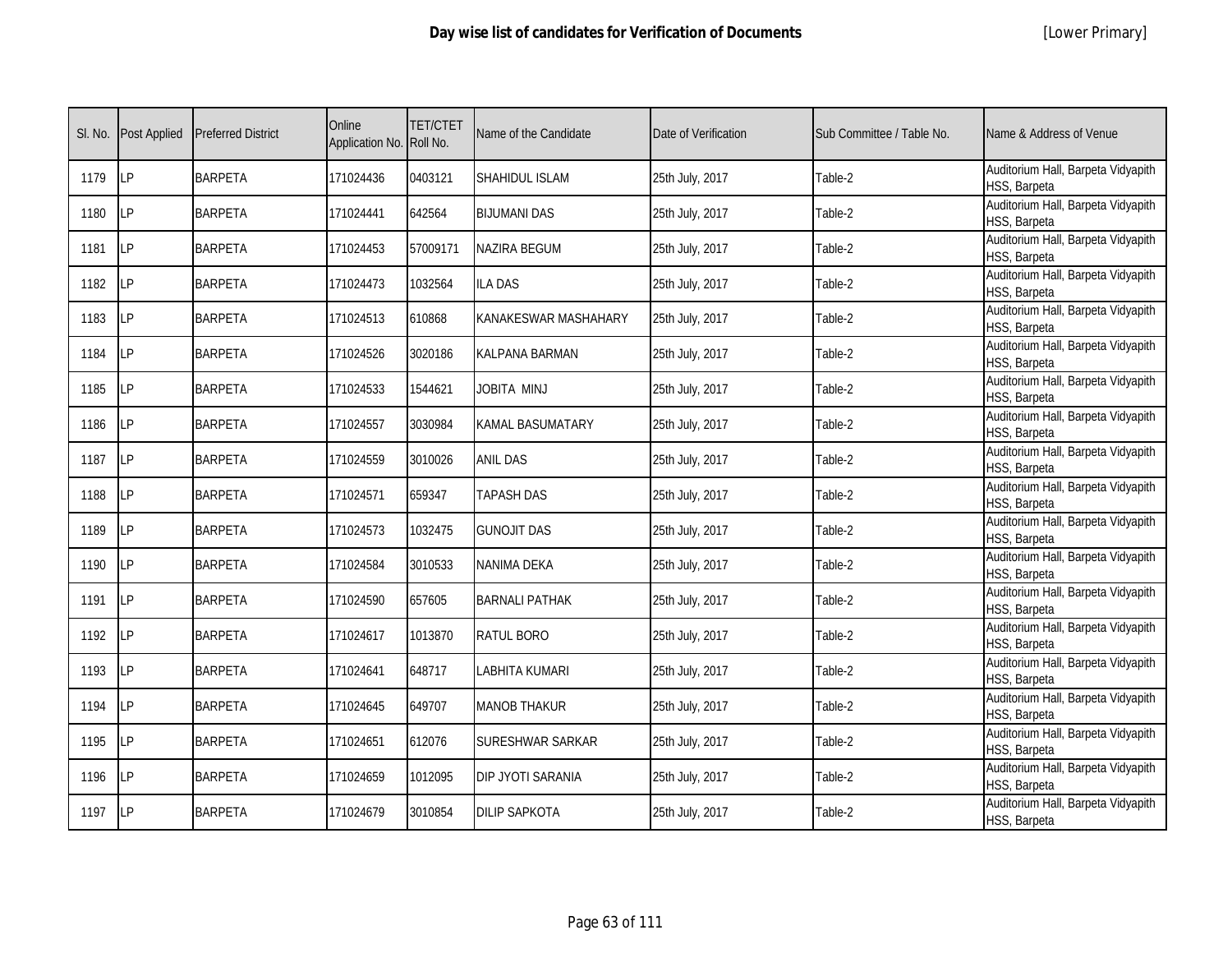|  | [Lower Primary] |
|--|-----------------|
|--|-----------------|

| SI. No. | <b>Post Applied</b> | <b>Preferred District</b> | Online<br>Application No. Roll No. | <b>TET/CTET</b> | Name of the Candidate                    | Date of Verification | Sub Committee / Table No. | Name & Address of Venue                            |
|---------|---------------------|---------------------------|------------------------------------|-----------------|------------------------------------------|----------------------|---------------------------|----------------------------------------------------|
| 1198    | <b>ILP</b>          | <b>BARPETA</b>            | 171024686                          | 676384          | PRODIP BHARALI                           | 25th July, 2017      | Table-2                   | Auditorium Hall, Barpeta Vidyapith<br>HSS, Barpeta |
| 1199    | <b>ILP</b>          | <b>BARPETA</b>            | 171024690                          | 625483          | <b>SACHIN DOLEY</b>                      | 25th July, 2017      | Table-2                   | Auditorium Hall, Barpeta Vidyapith<br>HSS, Barpeta |
| 1200    | LP                  | <b>BARPETA</b>            | 171024733                          | 643619          | CHINU MALODAS                            | 25th July, 2017      | Table-2                   | Auditorium Hall, Barpeta Vidyapith<br>HSS, Barpeta |
| 1201    | LP                  | <b>BARPETA</b>            | 171024743                          | 1033109         | PHULUMANI DAS RAJBONGSHI 25th July, 2017 |                      | Table-3                   | Auditorium Hall, Barpeta Vidyapith<br>HSS, Barpeta |
| 1202    | LP                  | <b>BARPETA</b>            | 171024744                          | 3030469         | NABANIKA BARMAN                          | 25th July, 2017      | Table-3                   | Auditorium Hall, Barpeta Vidyapith<br>HSS, Barpeta |
| 1203    | LP                  | <b>BARPETA</b>            | 171024751                          | 653932          | PREMANANDA SUTRADHAR                     | 25th July, 2017      | Table-3                   | Auditorium Hall, Barpeta Vidyapith<br>HSS, Barpeta |
| 1204    | LP                  | <b>BARPETA</b>            | 171024753                          | 654385          | <b>RABI DAS</b>                          | 25th July, 2017      | Table-3                   | Auditorium Hall, Barpeta Vidyapith<br>HSS, Barpeta |
| 1205    | <b>LP</b>           | <b>BARPETA</b>            | 171024754                          | 653021          | PARTHA PRATIM DAIMARY                    | 25th July, 2017      | Table-3                   | Auditorium Hall, Barpeta Vidyapith<br>HSS, Barpeta |
| 1206    | LΡ                  | <b>BARPETA</b>            | 171024759                          | 1021060         | <b>BHRIGU KUMAR NATH</b>                 | 25th July, 2017      | Table-3                   | Auditorium Hall, Barpeta Vidyapith<br>HSS, Barpeta |
| 1207    | <b>LP</b>           | <b>BARPETA</b>            | 171024785                          | 658574          | SRI TULIKA DAS                           | 25th July, 2017      | Table-3                   | Auditorium Hall, Barpeta Vidyapith<br>HSS, Barpeta |
| 1208    | <b>LP</b>           | <b>BARPETA</b>            | 171024806                          | 652261          | <b>NIRMAL DAS</b>                        | 25th July, 2017      | Table-3                   | Auditorium Hall, Barpeta Vidyapith<br>HSS, Barpeta |
| 1209    | <b>ILP</b>          | <b>BARPETA</b>            | 171024810                          | 0402580         | PRADIP KUMAR DAS                         | 25th July, 2017      | Table-3                   | Auditorium Hall, Barpeta Vidyapith<br>HSS, Barpeta |
| 1210    | <b>ILP</b>          | <b>BARPETA</b>            | 171024854                          | 658028          | KHUKAN CHANDRA ROY                       | 25th July, 2017      | Table-3                   | Auditorium Hall, Barpeta Vidyapith<br>HSS, Barpeta |
| 1211    | LP                  | <b>BARPETA</b>            | 171024857                          | 1543158         | PRANJIT DAS                              | 25th July, 2017      | Table-3                   | Auditorium Hall, Barpeta Vidyapith<br>HSS, Barpeta |
| 1212    | LP                  | <b>BARPETA</b>            | 171024867                          | 0401463         | <b>MAIDUL ISLAM</b>                      | 25th July, 2017      | Table-3                   | Auditorium Hall, Barpeta Vidyapith<br>HSS, Barpeta |
| 1213    | <b>ILP</b>          | <b>BARPETA</b>            | 171024919                          | 622957          | LAKHYAJIT DAS                            | 25th July, 2017      | Table-3                   | Auditorium Hall, Barpeta Vidyapith<br>HSS, Barpeta |
| 1214    | LP                  | <b>BARPETA</b>            | 171024932                          | 51004850        | MAFIZUDDIN AHMED                         | 25th July, 2017      | Table-3                   | Auditorium Hall, Barpeta Vidyapith<br>HSS, Barpeta |
| 1215    | LP                  | <b>BARPETA</b>            | 171024951                          | 3030040         | <b>APURBA DAS</b>                        | 25th July, 2017      | Table-3                   | Auditorium Hall, Barpeta Vidyapith<br>HSS, Barpeta |
| 1216    | <b>ILP</b>          | <b>BARPETA</b>            | 171025022                          | 632428          | <b>SANTANU DAS</b>                       | 25th July, 2017      | Table-3                   | Auditorium Hall, Barpeta Vidyapith<br>HSS, Barpeta |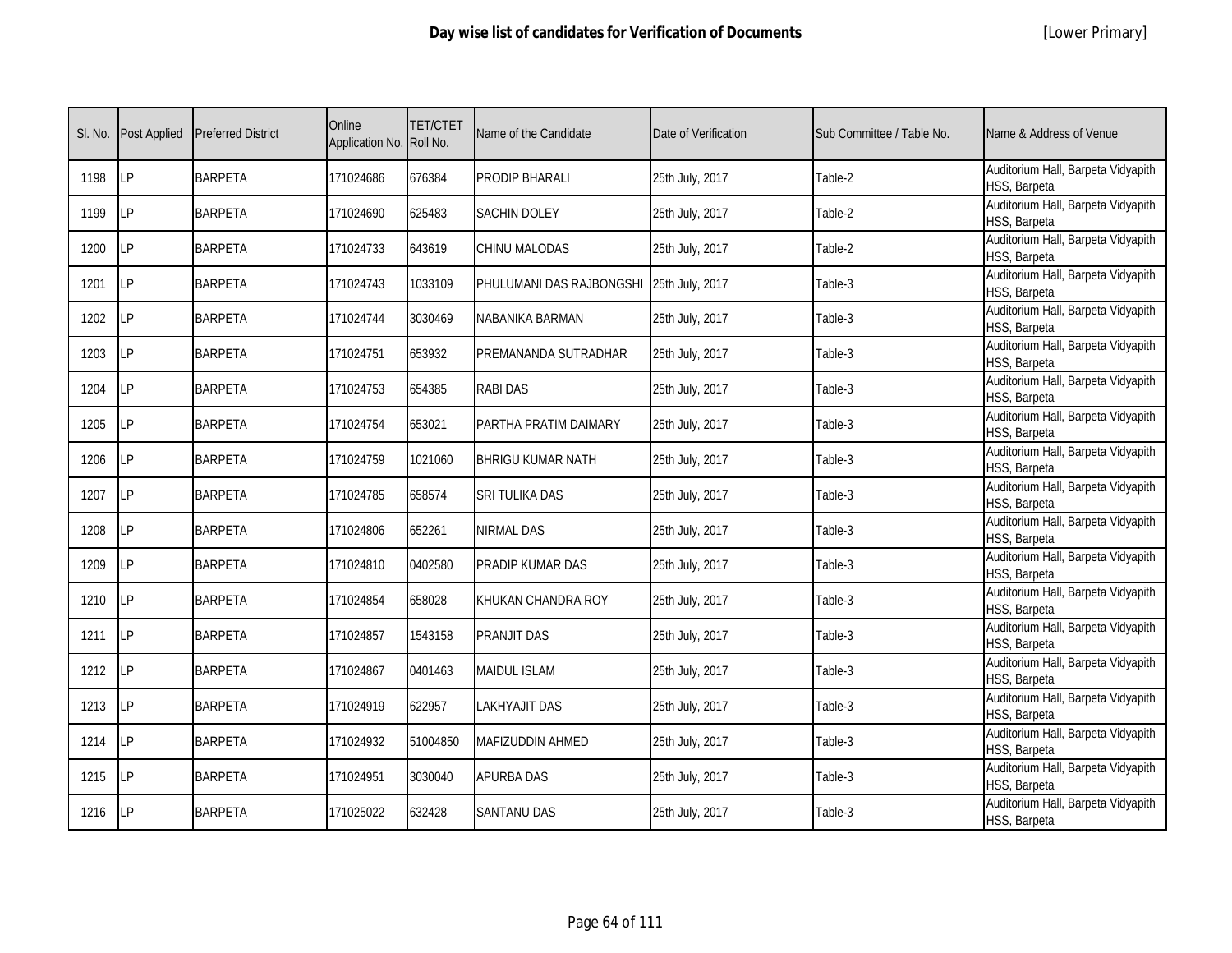|  | [Lower Primary] |
|--|-----------------|
|--|-----------------|

| SI. No. | <b>Post Applied</b> | <b>Preferred District</b> | Online<br>Application No. Roll No. | <b>TET/CTET</b> | Name of the Candidate  | Date of Verification | Sub Committee / Table No. | Name & Address of Venue                            |
|---------|---------------------|---------------------------|------------------------------------|-----------------|------------------------|----------------------|---------------------------|----------------------------------------------------|
| 1217    | LP                  | <b>BARPETA</b>            | 171025037                          | 1013838         | KAMAL SUNDAS           | 25th July, 2017      | Table-3                   | Auditorium Hall, Barpeta Vidyapith<br>HSS, Barpeta |
| 1218    | LP                  | <b>BARPETA</b>            | 171025058                          | 1542747         | LINA SARMA             | 25th July, 2017      | Table-3                   | Auditorium Hall, Barpeta Vidyapith<br>HSS, Barpeta |
| 1219    | LP                  | <b>BARPETA</b>            | 171025061                          | 683229          | MANURANJAN MEDAK       | 25th July, 2017      | Table-3                   | Auditorium Hall, Barpeta Vidyapith<br>HSS, Barpeta |
| 1220    | LP                  | <b>BARPETA</b>            | 171025071                          | 101038          | DEBAJIT CHAKRABORTY    | 25th July, 2017      | Table-3                   | Auditorium Hall, Barpeta Vidyapith<br>HSS, Barpeta |
| 1221    | LP                  | <b>BARPETA</b>            | 171025076                          | 57005773        | JUBBAR ALI AHMED       | 25th July, 2017      | Table-3                   | Auditorium Hall, Barpeta Vidyapith<br>HSS, Barpeta |
| 1222    | LP                  | <b>BARPETA</b>            | 171025085                          | 645217          | DULUMONI DAS           | 25th July, 2017      | Table-3                   | Auditorium Hall, Barpeta Vidyapith<br>HSS, Barpeta |
| 1223    | LP                  | <b>BARPETA</b>            | 171025125                          | 1552226         | <b>GAGANJIT RABHA</b>  | 25th July, 2017      | Table-3                   | Auditorium Hall, Barpeta Vidyapith<br>HSS, Barpeta |
| 1224    | <b>LP</b>           | <b>BARPETA</b>            | 171025145                          | 101777          | KAUSHIK KUMAR BASAK    | 25th July, 2017      | Table-3                   | Auditorium Hall, Barpeta Vidyapith<br>HSS, Barpeta |
| 1225    | LР                  | <b>BARPETA</b>            | 171025150                          | 3020528         | MANOJ KUMAR BASUMATARY | 25th July, 2017      | Table-3                   | Auditorium Hall, Barpeta Vidyapith<br>HSS, Barpeta |
| 1226    | LP                  | <b>BARPETA</b>            | 171025239                          | 655039          | RANJUMANI DAS          | 25th July, 2017      | Table-3                   | Auditorium Hall, Barpeta Vidyapith<br>HSS, Barpeta |
| 1227    | LP                  | <b>BARPETA</b>            | 171025247                          | 100722          | <b>BIKI SARKAR</b>     | 25th July, 2017      | Table-3                   | Auditorium Hall, Barpeta Vidyapith<br>HSS, Barpeta |
| 1228    | LP                  | <b>BARPETA</b>            | 171025300                          | 653298          | POPY MALAKAR           | 25th July, 2017      | Table-3                   | Auditorium Hall, Barpeta Vidyapith<br>HSS, Barpeta |
| 1229    | LP                  | <b>BARPETA</b>            | 171025338                          | 658141          | MRINAL NAMASUDRA       | 25th July, 2017      | Table-3                   | Auditorium Hall, Barpeta Vidyapith<br>HSS, Barpeta |
| 1230    | LP                  | <b>BARPETA</b>            | 171025350                          | 620484          | BHADRA PEGU            | 25th July, 2017      | Table-3                   | Auditorium Hall, Barpeta Vidyapith<br>HSS, Barpeta |
| 1231    | <b>LP</b>           | <b>BARPETA</b>            | 171025360                          | 0401371         | KULSOMA KHANAM         | 25th July, 2017      | Table-3                   | Auditorium Hall, Barpeta Vidyapith<br>HSS, Barpeta |
| 1232    | LP                  | <b>BARPETA</b>            | 171025391                          | 652851          | PAPARI DEKA            | 25th July, 2017      | Table-3                   | Auditorium Hall, Barpeta Vidyapith<br>HSS, Barpeta |
| 1233    | LP                  | <b>BARPETA</b>            | 171025396                          | 651414          | MUNMUN MEDHI           | 25th July, 2017      | Table-3                   | Auditorium Hall, Barpeta Vidyapith<br>HSS, Barpeta |
| 1234    | LP                  | <b>BARPETA</b>            | 171025410                          | 656224          | SAMAR JYOTI BAISHYA    | 25th July, 2017      | Table-3                   | Auditorium Hall, Barpeta Vidyapith<br>HSS, Barpeta |
| 1235    | LP                  | <b>BARPETA</b>            | 171025433                          | 3550547         | MANJU DEKA             | 25th July, 2017      | Table-3                   | Auditorium Hall, Barpeta Vidyapith<br>HSS, Barpeta |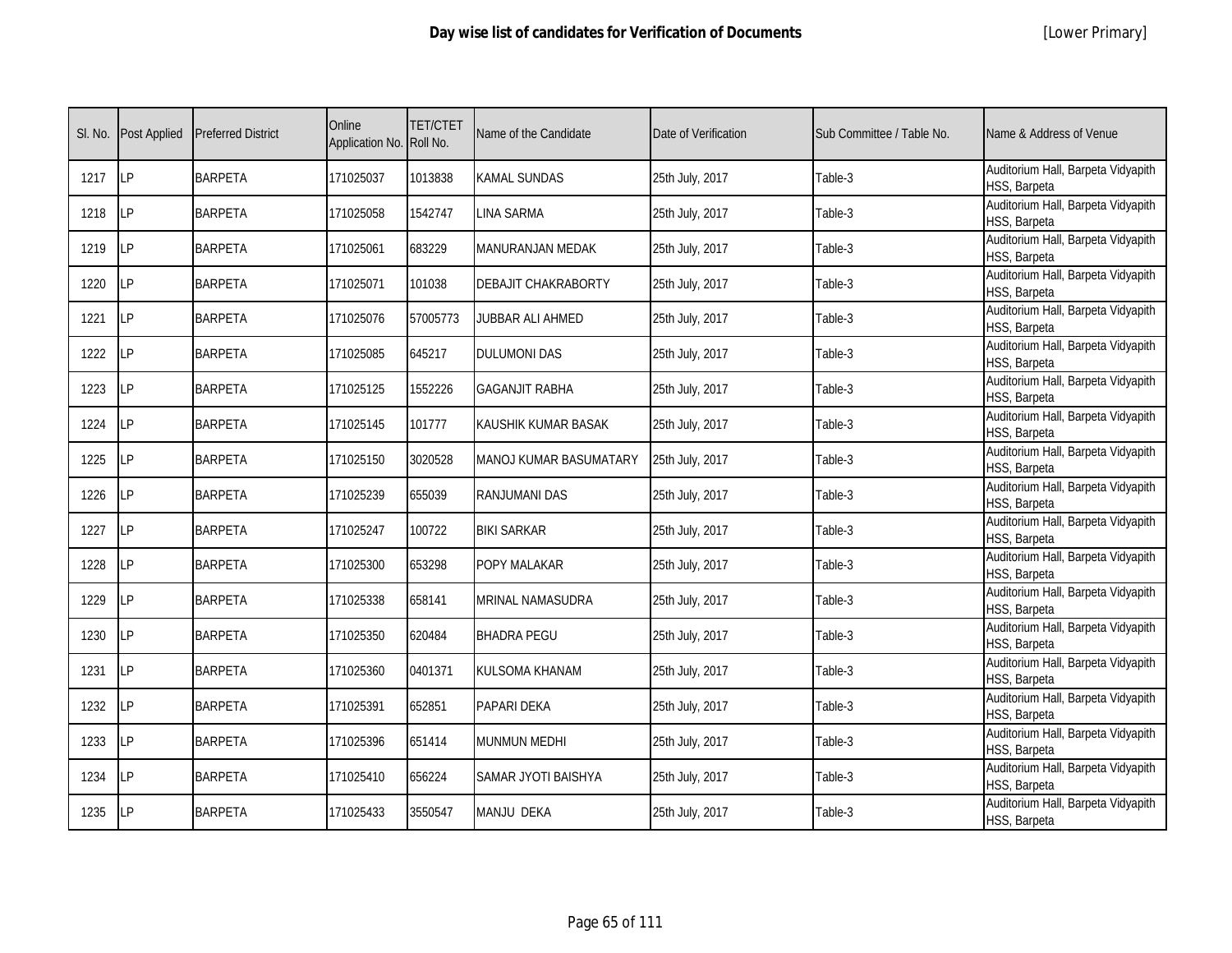|  | [Lower Primary] |
|--|-----------------|
|--|-----------------|

| SI. No. | <b>Post Applied</b> | <b>Preferred District</b> | Online<br>Application No. | <b>TET/CTET</b><br>Roll No. | Name of the Candidate     | Date of Verification | Sub Committee / Table No. | Name & Address of Venue                            |
|---------|---------------------|---------------------------|---------------------------|-----------------------------|---------------------------|----------------------|---------------------------|----------------------------------------------------|
| 1236    | LP                  | <b>BARPETA</b>            | 171025435                 | 692221                      | <b>SADHAN MANDAL</b>      | 25th July, 2017      | Table-3                   | Auditorium Hall, Barpeta Vidyapith<br>HSS, Barpeta |
| 1237    | LP                  | <b>BARPETA</b>            | 171025440                 | A3535555 DFDGG              |                           | 25th July, 2017      | Table-3                   | Auditorium Hall, Barpeta Vidyapith<br>HSS, Barpeta |
| 1238    | <b>LP</b>           | <b>BARPETA</b>            | 171025442                 | 5607018                     | NILOTPAL DAS              | 25th July, 2017      | Table-3                   | Auditorium Hall, Barpeta Vidyapith<br>HSS, Barpeta |
| 1239    | LΡ                  | <b>BARPETA</b>            | 171025450                 | 620484                      | <b>BHADRA PEGU</b>        | 25th July, 2017      | Table-3                   | Auditorium Hall, Barpeta Vidyapith<br>HSS, Barpeta |
| 1240    | LP                  | <b>BARPETA</b>            | 171025453                 | 625922                      | JUGESWAR LAGACHU          | 25th July, 2017      | Table-3                   | Auditorium Hall, Barpeta Vidyapith<br>HSS, Barpeta |
| 1241    | <b>LP</b>           | <b>BARPETA</b>            | 171025457                 | 675155                      | NABAKANTA SONOWAL         | 25th July, 2017      | Table-3                   | Auditorium Hall, Barpeta Vidyapith<br>HSS, Barpeta |
| 1242    | LP                  | <b>BARPETA</b>            | 171025461                 | 0402511                     | NURUL HASSAN              | 25th July, 2017      | Table-3                   | Auditorium Hall, Barpeta Vidyapith<br>HSS, Barpeta |
| 1243    | LP                  | <b>BARPETA</b>            | 171025469                 | 108930                      | UDAY KUMAR DEBNATH        | 25th July, 2017      | Table-3                   | Auditorium Hall, Barpeta Vidyapith<br>HSS, Barpeta |
| 1244    | LP                  | <b>BARPETA</b>            | 171025474                 | 640103                      | ABHIJIT KUMAR HAZARIKA    | 25th July, 2017      | Table-3                   | Auditorium Hall, Barpeta Vidyapith<br>HSS, Barpeta |
| 1245    | LP                  | <b>BARPETA</b>            | 171025500                 | 57012588                    | <b>SANIUR RAHMAN</b>      | 25th July, 2017      | Table-3                   | Auditorium Hall, Barpeta Vidyapith<br>HSS, Barpeta |
| 1246    | LP                  | <b>BARPETA</b>            | 171025518                 | 644275                      | DHIRAJ BAISHYA            | 25th July, 2017      | Table-3                   | Auditorium Hall, Barpeta Vidyapith<br>HSS, Barpeta |
| 1247    | <b>LP</b>           | <b>BARPETA</b>            | 171025519                 | 1021562                     | <b>RATUL NATH</b>         | 25th July, 2017      | Table-3                   | Auditorium Hall, Barpeta Vidyapith<br>HSS, Barpeta |
| 1248    | <b>LP</b>           | <b>BARPETA</b>            | 171025526                 | 644137                      | <b>DHANJIT DAS</b>        | 25th July, 2017      | Table-3                   | Auditorium Hall, Barpeta Vidyapith<br>HSS, Barpeta |
| 1249    | <b>LP</b>           | <b>BARPETA</b>            | 171025535                 | 630104                      | <b>ANUP TAYE</b>          | 25th July, 2017      | Table-3                   | Auditorium Hall, Barpeta Vidyapith<br>HSS, Barpeta |
| 1250    | <b>LP</b>           | <b>BARPETA</b>            | 171025537                 | 649178                      | MAHESWAR SARKAR           | 25th July, 2017      | Table-3                   | Auditorium Hall, Barpeta Vidyapith<br>HSS, Barpeta |
| 1251    | <b>ILP</b>          | <b>BARPETA</b>            | 171025548                 | 646395                      | <b>HRISHIKESH SARKAR</b>  | 25th July, 2017      | Table-3                   | Auditorium Hall, Barpeta Vidyapith<br>HSS, Barpeta |
| 1252    | LP                  | <b>BARPETA</b>            | 171025647                 | 1021656                     | <b>SIBEN DEKA</b>         | 25th July, 2017      | Table-3                   | Auditorium Hall, Barpeta Vidyapith<br>HSS, Barpeta |
| 1253    | LP                  | <b>BARPETA</b>            | 171025702                 | 645699                      | <b>GOLAP GUANJAN DEKA</b> | 25th July, 2017      | Table-3                   | Auditorium Hall, Barpeta Vidyapith<br>HSS, Barpeta |
| 1254    | <b>ILP</b>          | <b>BARPETA</b>            | 171025794                 | 302688                      | HANIF ALAM LASKAR         | 25th July, 2017      | Table-3                   | Auditorium Hall, Barpeta Vidyapith<br>HSS, Barpeta |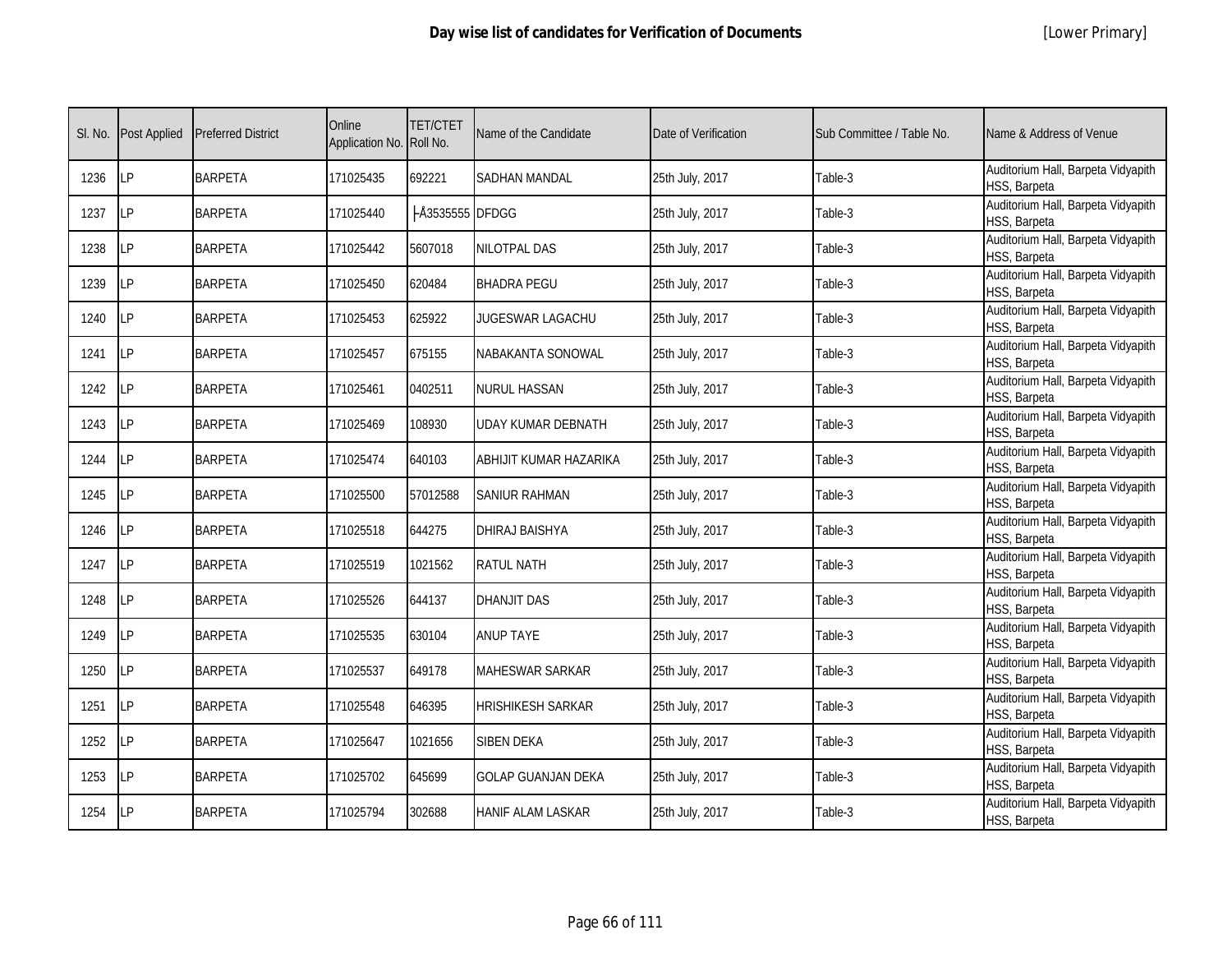|  | [Lower Primary] |
|--|-----------------|
|--|-----------------|

| SI. No. | <b>Post Applied</b> | <b>Preferred District</b> | Online<br>Application No. Roll No. | <b>TET/CTET</b> | Name of the Candidate   | Date of Verification | Sub Committee / Table No. | Name & Address of Venue                            |
|---------|---------------------|---------------------------|------------------------------------|-----------------|-------------------------|----------------------|---------------------------|----------------------------------------------------|
| 1255    | LP                  | <b>BARPETA</b>            | 171025817                          | 07800895        | <b>ALOK KUMAR GUPTA</b> | 25th July, 2017      | Table-3                   | Auditorium Hall, Barpeta Vidyapith<br>HSS, Barpeta |
| 1256    | <b>ILP</b>          | <b>BARPETA</b>            | 171025872                          | 51004335        | KAIFAT ALI              | 25th July, 2017      | Table-3                   | Auditorium Hall, Barpeta Vidyapith<br>HSS, Barpeta |
| 1257    | LP                  | <b>BARPETA</b>            | 171025912                          | 622495          | JYOTI SANKAR MILI       | 25th July, 2017      | Table-3                   | Auditorium Hall, Barpeta Vidyapith<br>HSS, Barpeta |
| 1258    | LΡ                  | <b>BARPETA</b>            | 171025919                          | 623041          | <b>LINTU BORI</b>       | 25th July, 2017      | Table-3                   | Auditorium Hall, Barpeta Vidyapith<br>HSS, Barpeta |
| 1259    | <b>LP</b>           | <b>BARPETA</b>            | 171025995                          | 685326          | <b>RAMEN DAS</b>        | 25th July, 2017      | Table-3                   | Auditorium Hall, Barpeta Vidyapith<br>HSS, Barpeta |
| 1260    | LP                  | <b>BARPETA</b>            | 171026016                          | 3031080         | PRADIP BRAHMA           | 25th July, 2017      | Table-3                   | Auditorium Hall, Barpeta Vidyapith<br>HSS, Barpeta |
| 1261    | LP                  | <b>BARPETA</b>            | 171026045                          | 620384          | <b>BANI KANTA DOLEY</b> | 25th July, 2017      | Table-3                   | Auditorium Hall, Barpeta Vidyapith<br>HSS, Barpeta |
| 1262    | <b>LP</b>           | <b>BARPETA</b>            | 171026109                          | 690054          | AJOY KUMAR DAS          | 25th July, 2017      | Table-3                   | Auditorium Hall, Barpeta Vidyapith<br>HSS, Barpeta |
| 1263    | LP                  | <b>BARPETA</b>            | 171026144                          | 0501794         | JITU DEKA               | 25th July, 2017      | Table-3                   | Auditorium Hall, Barpeta Vidyapith<br>HSS, Barpeta |
| 1264    | LP                  | <b>BARPETA</b>            | 171026164                          | 612011          | SUJITA SARKAR           | 25th July, 2017      | Table-3                   | Auditorium Hall, Barpeta Vidyapith<br>HSS, Barpeta |
| 1265    | LP                  | <b>BARPETA</b>            | 171026169                          | 3550821         | SAHIDUL ISLAM           | 25th July, 2017      | Table-3                   | Auditorium Hall, Barpeta Vidyapith<br>HSS, Barpeta |
| 1266    | <b>LP</b>           | <b>BARPETA</b>            | 171026175                          | 671130          | <b>BIPLAB KUMAR DAS</b> | 25th July, 2017      | Table-3                   | Auditorium Hall, Barpeta Vidyapith<br>HSS, Barpeta |
| 1267    | LP                  | <b>BARPETA</b>            | 171026209                          | 656270          | SAMRAT GAYARI           | 25th July, 2017      | Table-3                   | Auditorium Hall, Barpeta Vidyapith<br>HSS, Barpeta |
| 1268    | <b>LP</b>           | <b>BARPETA</b>            | 171026236                          | 0400319         | ANJANA DEVI             | 25th July, 2017      | Table-3                   | Auditorium Hall, Barpeta Vidyapith<br>HSS, Barpeta |
| 1269    | LP                  | <b>BARPETA</b>            | 171026237                          | 656891          | <b>SEEMA DAS</b>        | 25th July, 2017      | Table-3                   | Auditorium Hall, Barpeta Vidyapith<br>HSS, Barpeta |
| 1270    | <b>LP</b>           | <b>BARPETA</b>            | 171026303                          | 4409467         | SRI HEMEN KUMAR BAISHYA | 25th July, 2017      | Table-3                   | Auditorium Hall, Barpeta Vidyapith<br>HSS, Barpeta |
| 1271    | <b>LP</b>           | <b>BARPETA</b>            | 171026306                          | 00504739        | RINKU BASAK             | 25th July, 2017      | Table-3                   | Auditorium Hall, Barpeta Vidyapith<br>HSS, Barpeta |
| 1272    | <b>LP</b>           | <b>BARPETA</b>            | 171026317                          | 678964          | <b>TULENDRA DOLEY</b>   | 25th July, 2017      | Table-3                   | Auditorium Hall, Barpeta Vidyapith<br>HSS, Barpeta |
| 1273    | <b>ILP</b>          | <b>BARPETA</b>            | 171026322                          | 51006196        | MD SHAFIKUL ISLAM       | 25th July, 2017      | Table-3                   | Auditorium Hall, Barpeta Vidyapith<br>HSS, Barpeta |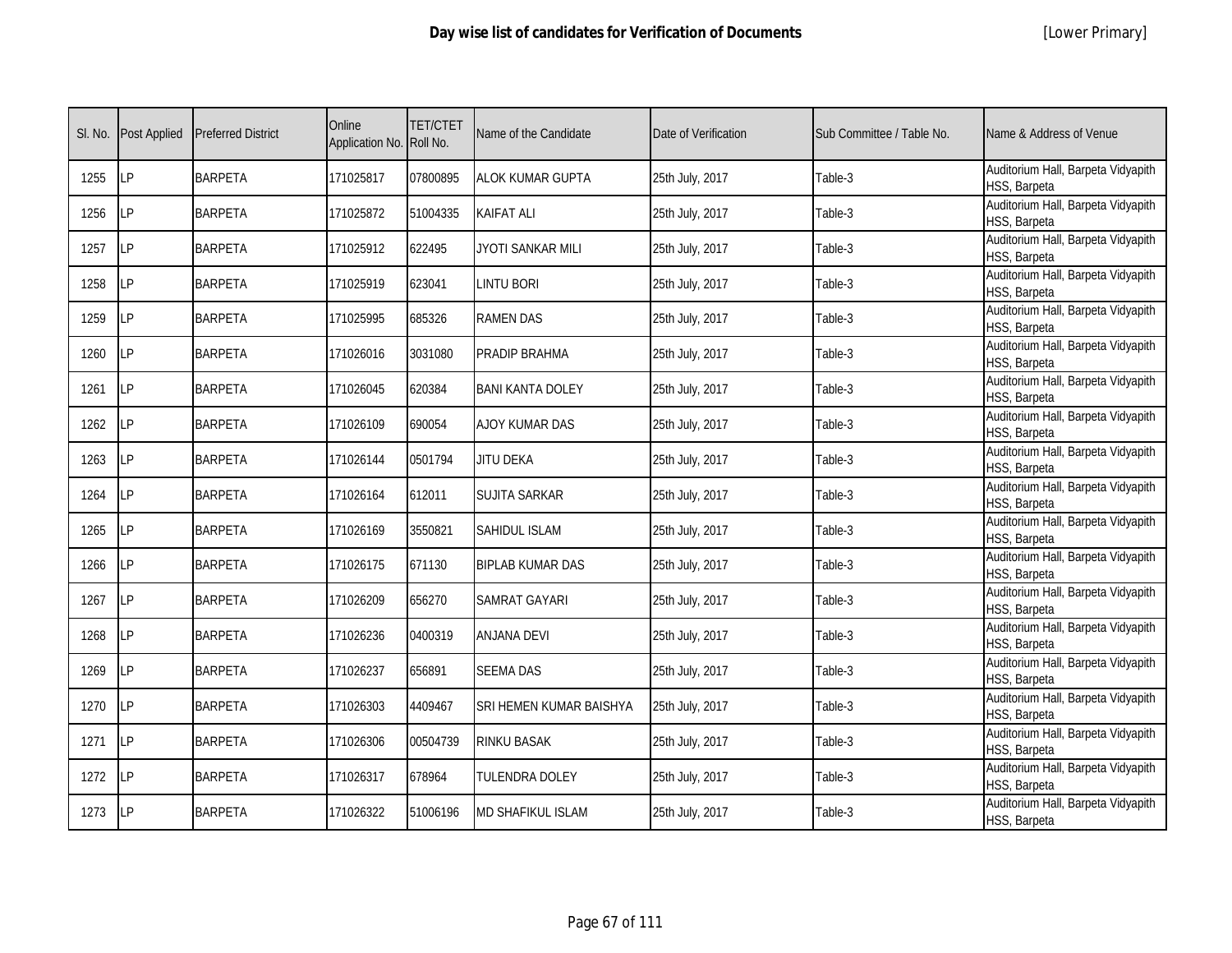| SI. No. | <b>Post Applied</b> | <b>Preferred District</b> | Online<br>Application No. | <b>TET/CTET</b><br>Roll No. | Name of the Candidate | Date of Verification | Sub Committee / Table No. | Name & Address of Venue                            |
|---------|---------------------|---------------------------|---------------------------|-----------------------------|-----------------------|----------------------|---------------------------|----------------------------------------------------|
| 1274    | LP                  | <b>BARPETA</b>            | 171026326                 | 677592                      | <b>SAILEN MORANG</b>  | 25th July, 2017      | Table-3                   | Auditorium Hall, Barpeta Vidyapith<br>HSS, Barpeta |
| 1275    | <b>LP</b>           | <b>BARPETA</b>            | 171026439                 | 52000096                    | <b>ABDUL SALIM</b>    | 25th July, 2017      | Table-3                   | Auditorium Hall, Barpeta Vidyapith<br>HSS, Barpeta |
| 1276    | LP                  | <b>BARPETA</b>            | 171026468                 | 677011                      | RATNESWAR DOLEY       | 25th July, 2017      | Table-3                   | Auditorium Hall, Barpeta Vidyapith<br>HSS, Barpeta |
| 1277    | LP                  | <b>BARPETA</b>            | 171026475                 | 648155                      | KARABI SONOWAL        | 25th July, 2017      | Table-3                   | Auditorium Hall, Barpeta Vidyapith<br>HSS, Barpeta |
| 1278    | LP                  | <b>BARPETA</b>            | 171026476                 | 0403593                     | UDAY CHOUDHURY        | 25th July, 2017      | Table-3                   | Auditorium Hall, Barpeta Vidyapith<br>HSS, Barpeta |
| 1279    | LP                  | <b>BARPETA</b>            | 171026492                 | 200324                      | MITHUN RANJAN DEY     | 25th July, 2017      | Table-3                   | Auditorium Hall, Barpeta Vidyapith<br>HSS, Barpeta |
| 1280    | LP                  | <b>BARPETA</b>            | 171026496                 | 686070                      | SHRI JOGYNESWAR PEGU  | 25th July, 2017      | Table-3                   | Auditorium Hall, Barpeta Vidyapith<br>HSS, Barpeta |
| 1281    | LP                  | <b>BARPETA</b>            | 171026522                 | 675534                      | <b>JOMAL PEGU</b>     | 25th July, 2017      | Table-3                   | Auditorium Hall, Barpeta Vidyapith<br>HSS, Barpeta |
| 1282    | LP                  | <b>BARPETA</b>            | 171026548                 | 1012104                     | DIPALI DAS DEKA       | 25th July, 2017      | Table-3                   | Auditorium Hall, Barpeta Vidyapith<br>HSS, Barpeta |
| 1283    | LP                  | <b>BARPETA</b>            | 171026557                 | 676525                      | PUNYESWAR DOLEY       | 25th July, 2017      | Table-3                   | Auditorium Hall, Barpeta Vidyapith<br>HSS, Barpeta |
| 1284    | LP                  | <b>BARPETA</b>            | 171026564                 | 673755                      | MADHUJYA KACHARI      | 25th July, 2017      | Table-3                   | Auditorium Hall, Barpeta Vidyapith<br>HSS, Barpeta |
| 1285    | LP                  | <b>BARPETA</b>            | 171026565                 | 657898                      | HIMASMITA TALUKDAR    | 25th July, 2017      | Table-3                   | Auditorium Hall, Barpeta Vidyapith<br>HSS, Barpeta |
| 1286    | LP                  | <b>BARPETA</b>            | 171026566                 | 57002418                    | <b>BHASKAR DEKA</b>   | 25th July, 2017      | Table-3                   | Auditorium Hall, Barpeta Vidyapith<br>HSS, Barpeta |
| 1287    | LP                  | <b>BARPETA</b>            | 171026607                 | 681796                      | <b>GOBINDA DAS</b>    | 25th July, 2017      | Table-3                   | Auditorium Hall, Barpeta Vidyapith<br>HSS, Barpeta |
| 1288    | <b>LP</b>           | <b>BARPETA</b>            | 171026627                 | 656569                      | SANJIT KUMAR ROY      | 25th July, 2017      | Table-3                   | Auditorium Hall, Barpeta Vidyapith<br>HSS, Barpeta |
| 1289    | <b>LP</b>           | <b>BARPETA</b>            | 171026655                 | 645843                      | HARAJIT BARO          | 25th July, 2017      | Table-3                   | Auditorium Hall, Barpeta Vidyapith<br>HSS, Barpeta |
| 1290    | LP                  | <b>BARPETA</b>            | 171026699                 | 625419                      | RUPALI PEGU           | 25th July, 2017      | Table-3                   | Auditorium Hall, Barpeta Vidyapith<br>HSS, Barpeta |
| 1291    | LP                  | <b>BARPETA</b>            | 171026704                 | 51001742                    | AZIBAR RAHMAN         | 25th July, 2017      | Table-3                   | Auditorium Hall, Barpeta Vidyapith<br>HSS, Barpeta |
| 1292    | LP                  | <b>BARPETA</b>            | 171026721                 | 3010823                     | TANMAY DEY SARKAR     | 25th July, 2017      | Table-3                   | Auditorium Hall, Barpeta Vidyapith<br>HSS, Barpeta |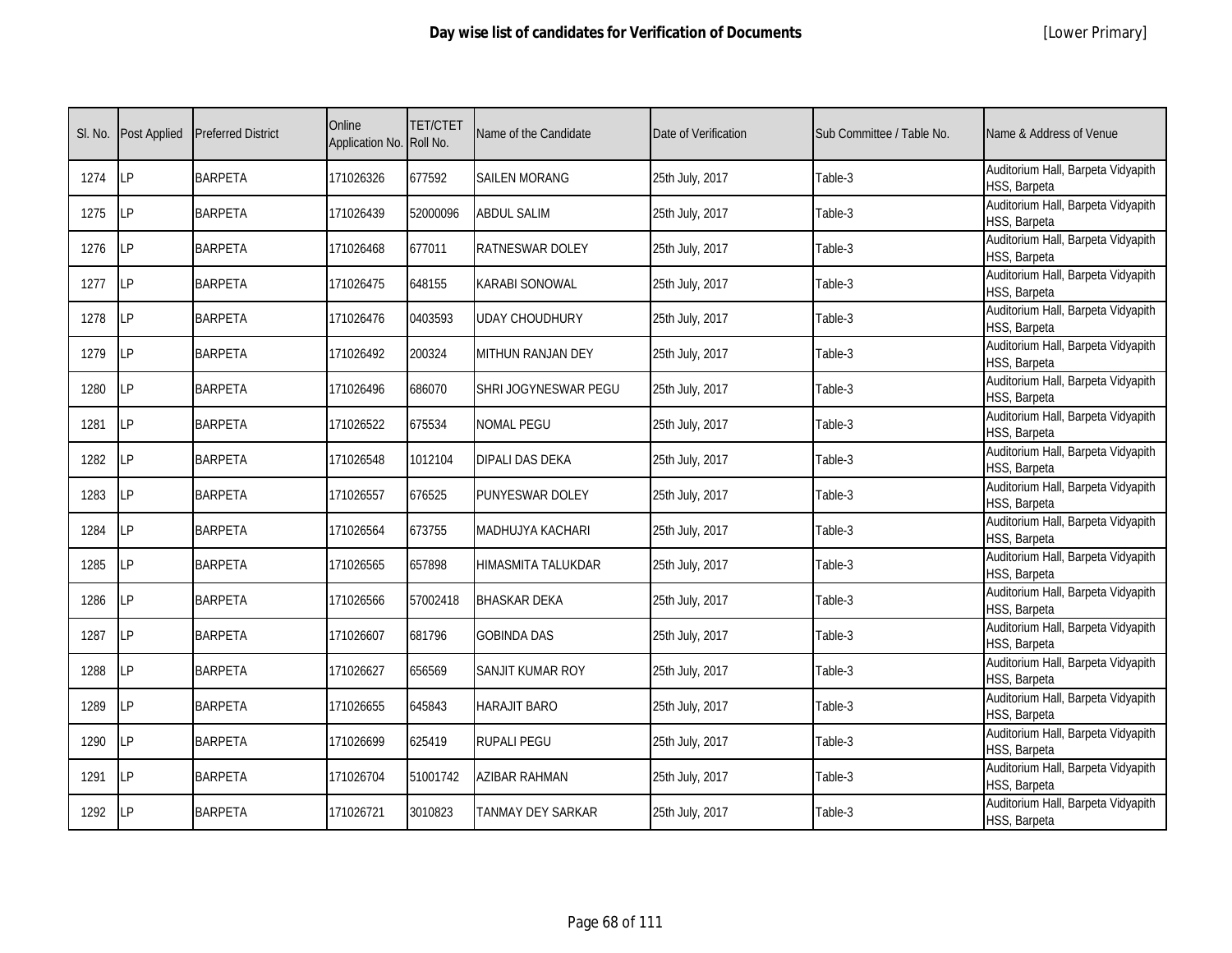|  | [Lower Primary] |
|--|-----------------|
|--|-----------------|

| SI. No. | <b>Post Applied</b> | <b>Preferred District</b> | Online<br>Application No. | <b>TET/CTET</b><br>Roll No. | Name of the Candidate    | Date of Verification | Sub Committee / Table No. | Name & Address of Venue                            |
|---------|---------------------|---------------------------|---------------------------|-----------------------------|--------------------------|----------------------|---------------------------|----------------------------------------------------|
| 1293    | LP                  | <b>BARPETA</b>            | 171026737                 | 1032793                     | <b>LILI MANI DAS</b>     | 25th July, 2017      | Table-3                   | Auditorium Hall, Barpeta Vidyapith<br>HSS, Barpeta |
| 1294    | <b>ILP</b>          | <b>BARPETA</b>            | 171026747                 | 621052                      | CHAYANIKA PEGU           | 25th July, 2017      | Table-3                   | Auditorium Hall, Barpeta Vidyapith<br>HSS, Barpeta |
| 1295    | LP                  | <b>BARPETA</b>            | 171026748                 | 4404500                     | DHRUBAJYOTI BARMAN       | 25th July, 2017      | Table-3                   | Auditorium Hall, Barpeta Vidyapith<br>HSS, Barpeta |
| 1296    | LP                  | <b>BARPETA</b>            | 171026760                 | 0401956                     | <b>MD PIAR ALI</b>       | 25th July, 2017      | Table-3                   | Auditorium Hall, Barpeta Vidyapith<br>HSS, Barpeta |
| 1297    | <b>LP</b>           | <b>BARPETA</b>            | 171026781                 | 642235                      | <b>BHASKARJYOTI DEKA</b> | 25th July, 2017      | Table-3                   | Auditorium Hall, Barpeta Vidyapith<br>HSS, Barpeta |
| 1298    | LP                  | <b>BARPETA</b>            | 171026782                 | 0300137                     | <b>MANOJ HALOI</b>       | 25th July, 2017      | Table-3                   | Auditorium Hall, Barpeta Vidyapith<br>HSS, Barpeta |
| 1299    | <b>LP</b>           | <b>BARPETA</b>            | 171026843                 | 621308                      | DHIREN KR PAO            | 25th July, 2017      | Table-3                   | Auditorium Hall, Barpeta Vidyapith<br>HSS, Barpeta |
| 1300    | <b>LP</b>           | <b>BARPETA</b>            | 171026858                 | 655738                      | RUBUL JYOTI DAS          | 25th July, 2017      | Table-3                   | Auditorium Hall, Barpeta Vidyapith<br>HSS, Barpeta |
| 1301    | LP                  | <b>BARPETA</b>            | 171026873                 | 106917                      | NEHA DAS                 | 25th July, 2017      | Table-4                   | Auditorium Hall, Barpeta Vidyapith<br>HSS, Barpeta |
| 1302    | LP                  | <b>BARPETA</b>            | 171026884                 | 673656                      | LILA KANTA LOING         | 25th July, 2017      | Table-4                   | Auditorium Hall, Barpeta Vidyapith<br>HSS, Barpeta |
| 1303    | LP                  | <b>BARPETA</b>            | 171026888                 | 00507546                    | RIAZ UDDIN               | 25th July, 2017      | Table-4                   | Auditorium Hall, Barpeta Vidyapith<br>HSS, Barpeta |
| 1304    | LP                  | <b>BARPETA</b>            | 171026892                 | 625962                      | <b>MILTON DOLEY</b>      | 25th July, 2017      | Table-4                   | Auditorium Hall, Barpeta Vidyapith<br>HSS, Barpeta |
| 1305    | <b>LP</b>           | <b>BARPETA</b>            | 171026910                 | 656766                      | SARBESWAR RABHA          | 25th July, 2017      | Table-4                   | Auditorium Hall, Barpeta Vidyapith<br>HSS, Barpeta |
| 1306    | LP                  | <b>BARPETA</b>            | 171026911                 | 642179                      | <b>BHARUS BHUSAN DAS</b> | 25th July, 2017      | Table-4                   | Auditorium Hall, Barpeta Vidyapith<br>HSS, Barpeta |
| 1307    | LP                  | <b>BARPETA</b>            | 171026939                 | 611587                      | RANJIT DAS               | 25th July, 2017      | Table-4                   | Auditorium Hall, Barpeta Vidyapith<br>HSS, Barpeta |
| 1308    | LP                  | <b>BARPETA</b>            | 171026951                 | 657763                      | <b>DEEPAK DAS</b>        | 25th July, 2017      | Table-4                   | Auditorium Hall, Barpeta Vidyapith<br>HSS, Barpeta |
| 1309    | LP                  | <b>BARPETA</b>            | 171026983                 | 646141                      | HIMAKSHI SARANIA         | 25th July, 2017      | Table-4                   | Auditorium Hall, Barpeta Vidyapith<br>HSS, Barpeta |
| 1310    | LP                  | <b>BARPETA</b>            | 171027008                 | 674542                      | <b>MOHESH TAHU</b>       | 25th July, 2017      | Table-4                   | Auditorium Hall, Barpeta Vidyapith<br>HSS, Barpeta |
| 1311    | <b>ILP</b>          | <b>BARPETA</b>            | 171027026                 | 675535                      | <b>VOMI KACHARI</b>      | 25th July, 2017      | Table-4                   | Auditorium Hall, Barpeta Vidyapith<br>HSS, Barpeta |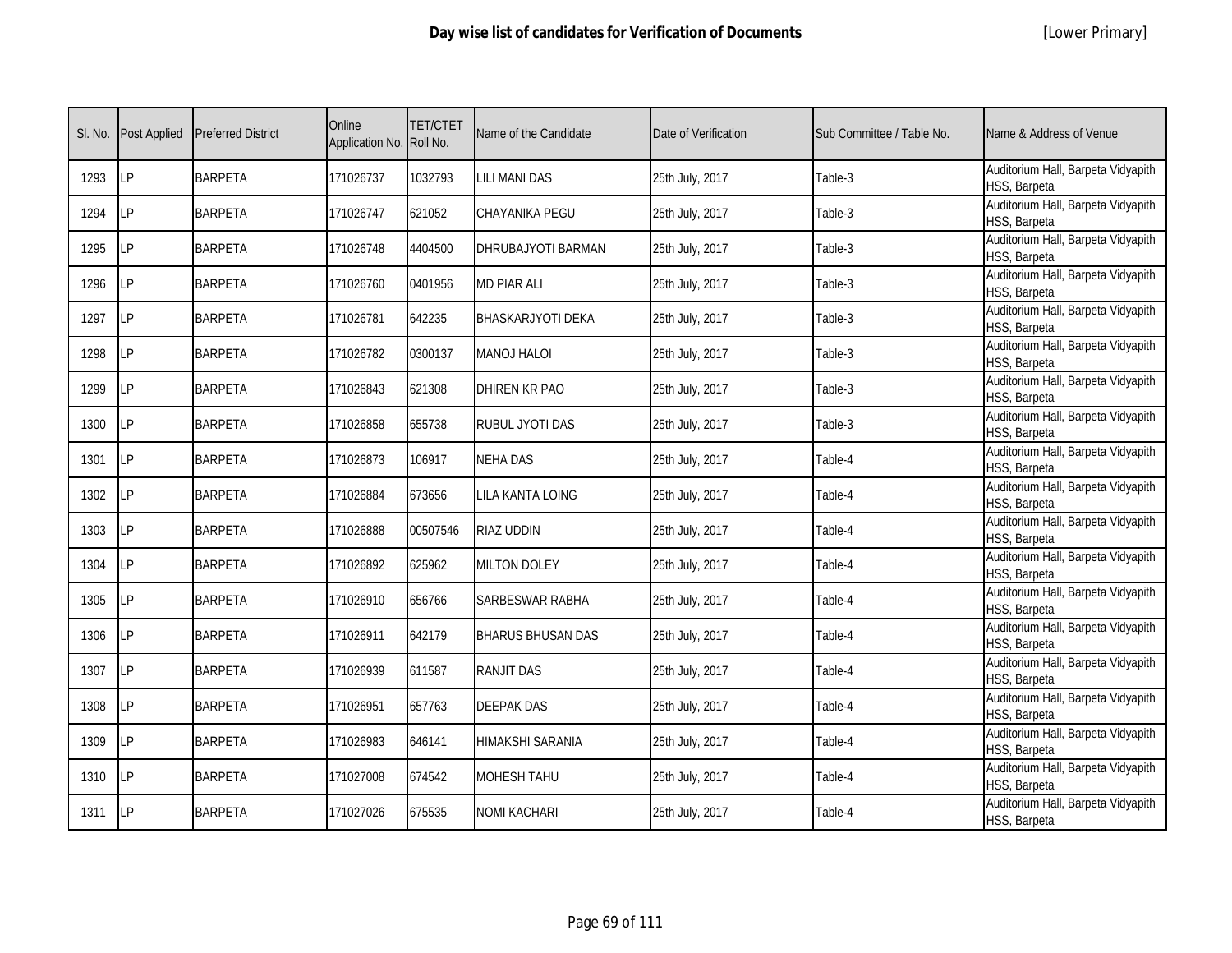|  | [Lower Primary] |
|--|-----------------|
|--|-----------------|

| SI. No. | <b>Post Applied</b> | <b>Preferred District</b> | Online<br>Application No. | <b>TET/CTET</b><br>Roll No. | Name of the Candidate     | Date of Verification | Sub Committee / Table No. | Name & Address of Venue                            |
|---------|---------------------|---------------------------|---------------------------|-----------------------------|---------------------------|----------------------|---------------------------|----------------------------------------------------|
| 1312    | <b>LP</b>           | <b>BARPETA</b>            | 171027028                 | 645083                      | <b>DIPTI DAS</b>          | 25th July, 2017      | Table-4                   | Auditorium Hall, Barpeta Vidyapith<br>HSS, Barpeta |
| 1313    | LP                  | <b>BARPETA</b>            | 171027031                 | 640213                      | <b>AJAY KACHARI</b>       | 25th July, 2017      | Table-4                   | Auditorium Hall, Barpeta Vidyapith<br>HSS, Barpeta |
| 1314    | LP                  | <b>BARPETA</b>            | 171027043                 | 101750                      | KANAN SARKAR              | 25th July, 2017      | Table-4                   | Auditorium Hall, Barpeta Vidyapith<br>HSS, Barpeta |
| 1315    | LP                  | <b>BARPETA</b>            | 171027046                 | 659932                      | <b>VIVEK DOLEY</b>        | 25th July, 2017      | Table-4                   | Auditorium Hall, Barpeta Vidyapith<br>HSS, Barpeta |
| 1316    | LP                  | <b>BARPETA</b>            | 171027050                 | 657531                      | SRI ANIMA BAISHYA         | 25th July, 2017      | Table-4                   | Auditorium Hall, Barpeta Vidyapith<br>HSS, Barpeta |
| 1317    | LP                  | <b>BARPETA</b>            | 171027081                 | 51008641                    | REHENA SULTANA            | 25th July, 2017      | Table-4                   | Auditorium Hall, Barpeta Vidyapith<br>HSS, Barpeta |
| 1318    | LP                  | <b>BARPETA</b>            | 171027097                 | 624660                      | PRONAB DOLEY              | 25th July, 2017      | Table-4                   | Auditorium Hall, Barpeta Vidyapith<br>HSS, Barpeta |
| 1319    | LP                  | <b>BARPETA</b>            | 171027116                 | 683355                      | <b>MISS PHULMOTI TAID</b> | 25th July, 2017      | Table-4                   | Auditorium Hall, Barpeta Vidyapith<br>HSS, Barpeta |
| 1320    | LP                  | <b>BARPETA</b>            | 171027129                 | 644294                      | <b>DHIRAJ PATAR</b>       | 25th July, 2017      | Table-4                   | Auditorium Hall, Barpeta Vidyapith<br>HSS, Barpeta |
| 1321    | <b>LP</b>           | <b>BARPETA</b>            | 171027162                 | 652368                      | <b>NITALI DAS</b>         | 25th July, 2017      | Table-4                   | Auditorium Hall, Barpeta Vidyapith<br>HSS, Barpeta |
| 1322    | LP                  | <b>BARPETA</b>            | 171027174                 | 654854                      | <b>RAMPRIT BISWAS</b>     | 25th July, 2017      | Table-4                   | Auditorium Hall, Barpeta Vidyapith<br>HSS, Barpeta |
| 1323    | LP                  | <b>BARPETA</b>            | 171027175                 | 652656                      | <b>PALLABI DAS</b>        | 25th July, 2017      | Table-4                   | Auditorium Hall, Barpeta Vidyapith<br>HSS, Barpeta |
| 1324    | <b>LP</b>           | <b>BARPETA</b>            | 171027197                 | 675709                      | PANKAJ PEGU               | 25th July, 2017      | Table-4                   | Auditorium Hall, Barpeta Vidyapith<br>HSS, Barpeta |
| 1325    | LP                  | <b>BARPETA</b>            | 171027198                 | 656652                      | <b>SANKAR PATAR</b>       | 25th July, 2017      | Table-4                   | Auditorium Hall, Barpeta Vidyapith<br>HSS, Barpeta |
| 1326    | LP                  | <b>BARPETA</b>            | 171027199                 | 681869                      | HARAKANTA PEGU            | 25th July, 2017      | Table-4                   | Auditorium Hall, Barpeta Vidyapith<br>HSS, Barpeta |
| 1327    | LP                  | <b>BARPETA</b>            | 171027233                 | 100303                      | <b>ANUP KUMAR DAS</b>     | 25th July, 2017      | Table-4                   | Auditorium Hall, Barpeta Vidyapith<br>HSS, Barpeta |
| 1328    | LP                  | <b>BARPETA</b>            | 171027246                 | 02210350                    | <b>AMIT KUMAR</b>         | 25th July, 2017      | Table-4                   | Auditorium Hall, Barpeta Vidyapith<br>HSS, Barpeta |
| 1329    | LP                  | <b>BARPETA</b>            | 171027258                 | 0403348                     | KANDARPA DEKA             | 25th July, 2017      | Table-4                   | Auditorium Hall, Barpeta Vidyapith<br>HSS, Barpeta |
| 1330    | <b>LP</b>           | <b>BARPETA</b>            | 171027285                 | 1032476                     | HAFIJUL RAHMAN            | 25th July, 2017      | Table-4                   | Auditorium Hall, Barpeta Vidyapith<br>HSS, Barpeta |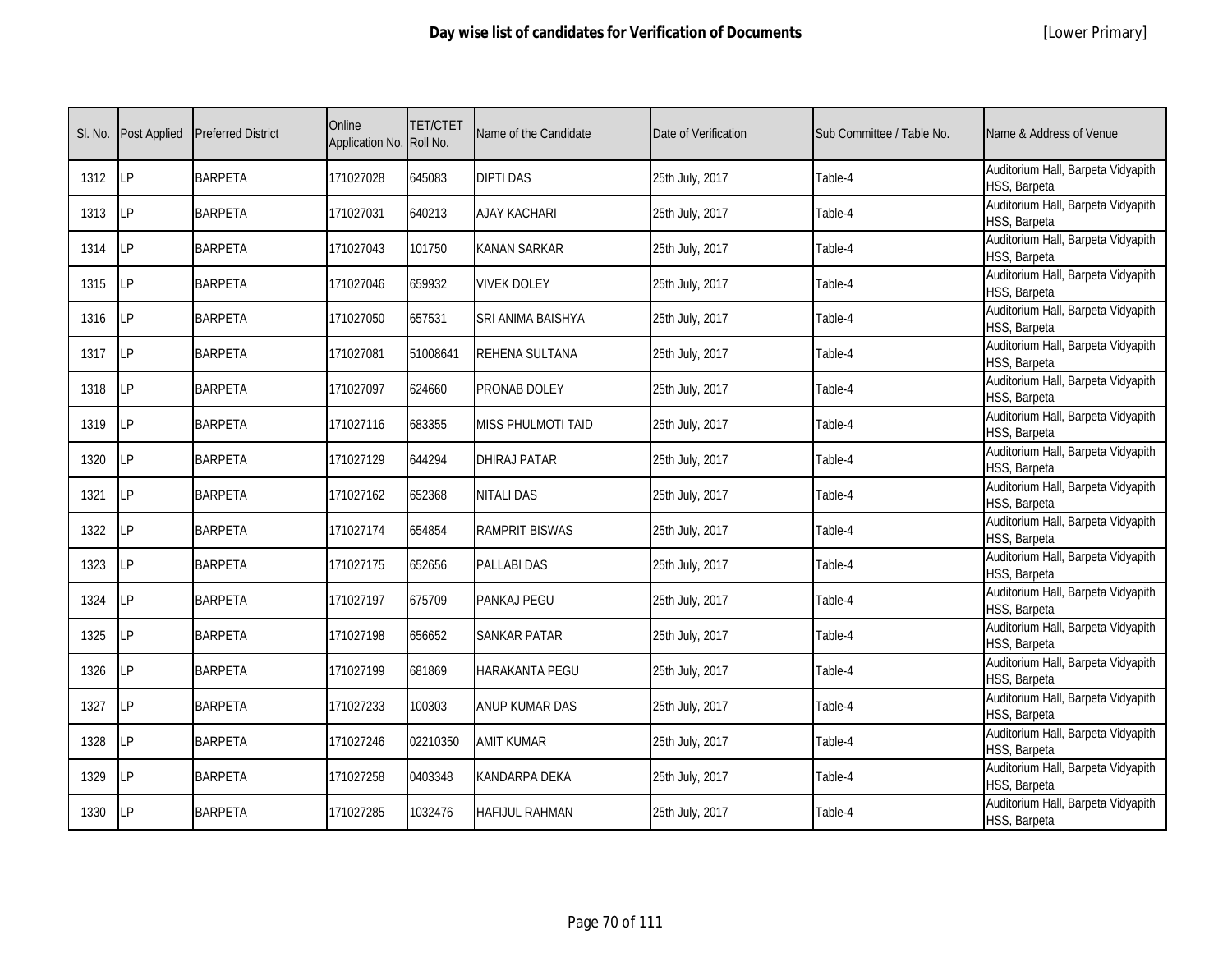|  | [Lower Primary] |
|--|-----------------|
|--|-----------------|

| SI. No. | <b>Post Applied</b> | <b>Preferred District</b> | Online<br>Application No. Roll No. | <b>TET/CTET</b> | Name of the Candidate   | Date of Verification | Sub Committee / Table No. | Name & Address of Venue                            |
|---------|---------------------|---------------------------|------------------------------------|-----------------|-------------------------|----------------------|---------------------------|----------------------------------------------------|
| 1331    | <b>LP</b>           | <b>BARPETA</b>            | 171027293                          | 623239          | <b>MANTU SONOWAL</b>    | 25th July, 2017      | Table-4                   | Auditorium Hall, Barpeta Vidyapith<br>HSS, Barpeta |
| 1332    | <b>ILP</b>          | <b>BARPETA</b>            | 171027296                          | 4401592         | MITU CHAKRAVARTY        | 25th July, 2017      | Table-4                   | Auditorium Hall, Barpeta Vidyapith<br>HSS, Barpeta |
| 1333    | LP                  | <b>BARPETA</b>            | 171027303                          | 686062          | <b>SHIVA DOLEY</b>      | 25th July, 2017      | Table-4                   | Auditorium Hall, Barpeta Vidyapith<br>HSS, Barpeta |
| 1334    | LP                  | <b>BARPETA</b>            | 171027314                          | 654541          | <b>RAJESH BISWAS</b>    | 25th July, 2017      | Table-4                   | Auditorium Hall, Barpeta Vidyapith<br>HSS, Barpeta |
| 1335    | <b>ILP</b>          | <b>BARPETA</b>            | 171027366                          | 652368          | <b>NITALI DAS</b>       | 25th July, 2017      | Table-4                   | Auditorium Hall, Barpeta Vidyapith<br>HSS, Barpeta |
| 1336    | <b>LP</b>           | <b>BARPETA</b>            | 171027368                          | 106488          | <b>KUSH DEV</b>         | 25th July, 2017      | Table-4                   | Auditorium Hall, Barpeta Vidyapith<br>HSS, Barpeta |
| 1337    | LP                  | <b>BARPETA</b>            | 171027385                          | 649294          | MAMANI BASUMATARY       | 25th July, 2017      | Table-4                   | Auditorium Hall, Barpeta Vidyapith<br>HSS, Barpeta |
| 1338    | LP                  | <b>BARPETA</b>            | 171027393                          | 0401343         | KHANJAN DEKA            | 25th July, 2017      | Table-4                   | Auditorium Hall, Barpeta Vidyapith<br>HSS, Barpeta |
| 1339    | LP                  | <b>BARPETA</b>            | 171027396                          | 655993          | RUPAM PATHAK            | 25th July, 2017      | Table-4                   | Auditorium Hall, Barpeta Vidyapith<br>HSS, Barpeta |
| 1340    | LP                  | <b>BARPETA</b>            | 171027416                          | 640321          | <b>ALAKA DAS</b>        | 25th July, 2017      | Table-4                   | Auditorium Hall, Barpeta Vidyapith<br>HSS, Barpeta |
| 1341    | <b>ILP</b>          | <b>BARPETA</b>            | 171027473                          | 2031537         | <b>NAMITA MEDHI</b>     | 25th July, 2017      | Table-4                   | Auditorium Hall, Barpeta Vidyapith<br>HSS, Barpeta |
| 1342    | <b>LP</b>           | <b>BARPETA</b>            | 171027475                          | 642949          | <b>BIREN BAISHYA</b>    | 25th July, 2017      | Table-4                   | Auditorium Hall, Barpeta Vidyapith<br>HSS, Barpeta |
| 1343    | <b>ILP</b>          | <b>BARPETA</b>            | 171027481                          | 108754          | <b>BHABANI KHATIODA</b> | 25th July, 2017      | Table-4                   | Auditorium Hall, Barpeta Vidyapith<br>HSS, Barpeta |
| 1344    | LP                  | <b>BARPETA</b>            | 171027488                          | 682723          | KHIRESWAR SONOWAL       | 25th July, 2017      | Table-4                   | Auditorium Hall, Barpeta Vidyapith<br>HSS, Barpeta |
| 1345    | LP                  | <b>BARPETA</b>            | 171027489                          | 684340          | NIRANJAN NARAH          | 25th July, 2017      | Table-4                   | Auditorium Hall, Barpeta Vidyapith<br>HSS, Barpeta |
| 1346    | LP                  | <b>BARPETA</b>            | 171027529                          | 1553650         | <b>MONI SAHA</b>        | 25th July, 2017      | Table-4                   | Auditorium Hall, Barpeta Vidyapith<br>HSS, Barpeta |
| 1347    | LP                  | <b>BARPETA</b>            | 171027542                          | 0401394         | LATIFA HELEN            | 25th July, 2017      | Table-4                   | Auditorium Hall, Barpeta Vidyapith<br>HSS, Barpeta |
| 1348    | LP                  | <b>BARPETA</b>            | 171027574                          | 684282          | NILAKANTA TAID          | 25th July, 2017      | Table-4                   | Auditorium Hall, Barpeta Vidyapith<br>HSS, Barpeta |
| 1349    | <b>LP</b>           | <b>BARPETA</b>            | 171027588                          | 3001643         | KAMALA PATHAK           | 25th July, 2017      | Table-4                   | Auditorium Hall, Barpeta Vidyapith<br>HSS, Barpeta |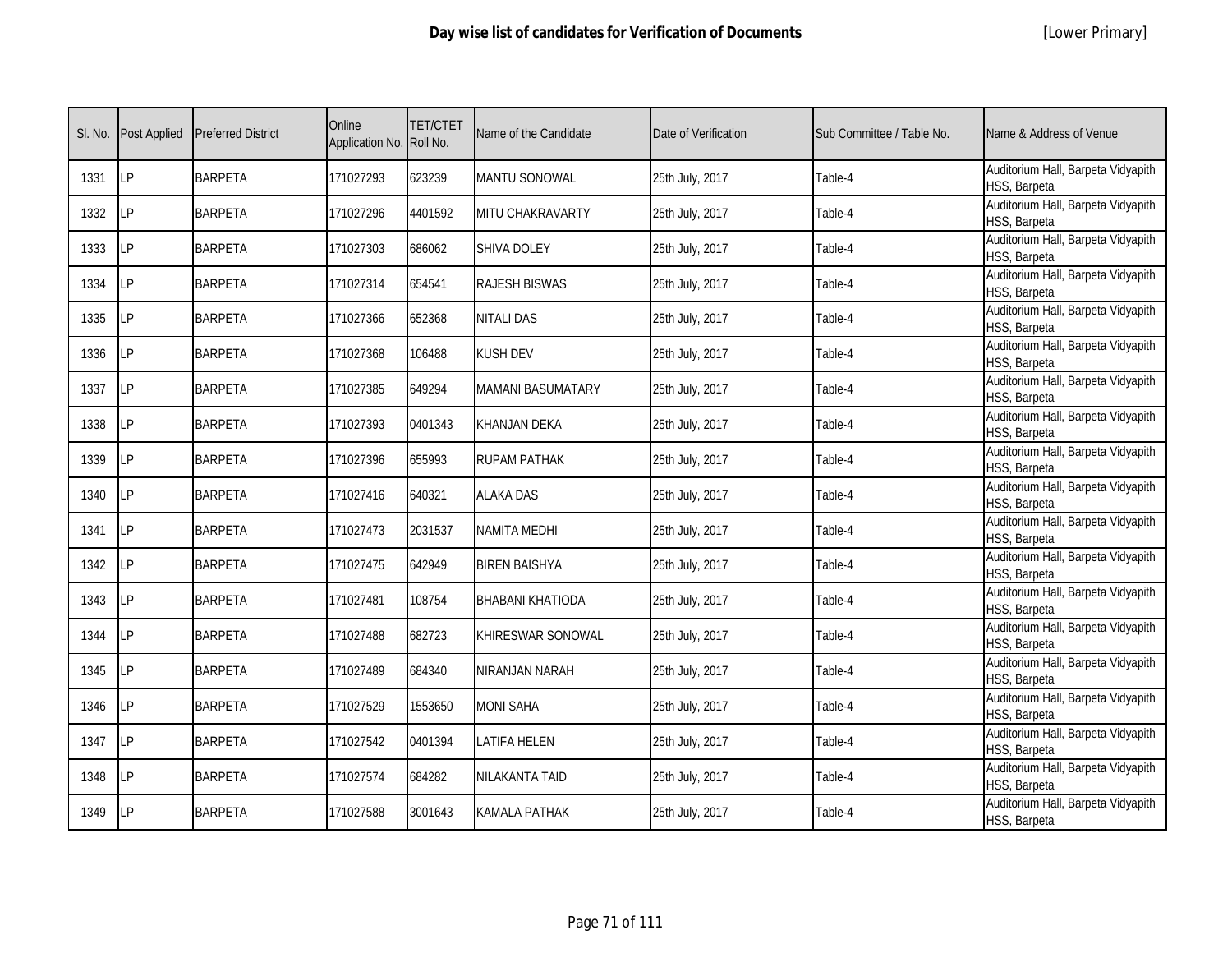|  | [Lower Primary] |
|--|-----------------|
|--|-----------------|

| SI. No. | <b>Post Applied</b> | <b>Preferred District</b> | Online<br>Application No. Roll No. | <b>TET/CTET</b> | Name of the Candidate        | Date of Verification | Sub Committee / Table No. | Name & Address of Venue                            |
|---------|---------------------|---------------------------|------------------------------------|-----------------|------------------------------|----------------------|---------------------------|----------------------------------------------------|
| 1350    | LP                  | <b>BARPETA</b>            | 171027592                          | 51001848        | <b>BUBUL HUSSAIN</b>         | 25th July, 2017      | Table-4                   | Auditorium Hall, Barpeta Vidyapith<br>HSS, Barpeta |
| 1351    | LP                  | <b>BARPETA</b>            | 171027613                          | 654860          | RANA DEV DAS                 | 25th July, 2017      | Table-4                   | Auditorium Hall, Barpeta Vidyapith<br>HSS, Barpeta |
| 1352    | <b>LP</b>           | <b>BARPETA</b>            | 171027625                          | 681359          | DIBAKAR DOLEY                | 25th July, 2017      | Table-4                   | Auditorium Hall, Barpeta Vidyapith<br>HSS, Barpeta |
| 1353    | LP                  | <b>BARPETA</b>            | 171027646                          | 15049570        | SONIKA JOHN                  | 25th July, 2017      | Table-4                   | Auditorium Hall, Barpeta Vidyapith<br>HSS, Barpeta |
| 1354    | LP                  | <b>BARPETA</b>            | 171027647                          | 51008175        | RAFIQUL ISLAM                | 25th July, 2017      | Table-4                   | Auditorium Hall, Barpeta Vidyapith<br>HSS, Barpeta |
| 1355    | <b>LP</b>           | <b>BARPETA</b>            | 171027650                          | 101177          | <b>DILIP MANDAL</b>          | 25th July, 2017      | Table-4                   | Auditorium Hall, Barpeta Vidyapith<br>HSS, Barpeta |
| 1356    | LP                  | <b>BARPETA</b>            | 171027653                          | 642533          | <b>BIJU MANI DAS</b>         | 25th July, 2017      | Table-4                   | Auditorium Hall, Barpeta Vidyapith<br>HSS, Barpeta |
| 1357    | LP                  | <b>BARPETA</b>            | 171027690                          | 102619          | NIPEN KARMAKAR               | 25th July, 2017      | Table-4                   | Auditorium Hall, Barpeta Vidyapith<br>HSS, Barpeta |
| 1358    | LP                  | <b>BARPETA</b>            | 171027708                          | 1012429         | KAMAL BORO                   | 25th July, 2017      | Table-4                   | Auditorium Hall, Barpeta Vidyapith<br>HSS, Barpeta |
| 1359    | <b>LP</b>           | <b>BARPETA</b>            | 171027735                          | 02506642        | SUNNY MEHRA                  | 25th July, 2017      | Table-4                   | Auditorium Hall, Barpeta Vidyapith<br>HSS, Barpeta |
| 1360    | <b>LP</b>           | <b>BARPETA</b>            | 171027755                          | 3030794         | SUNANDA NIROLA               | 25th July, 2017      | Table-4                   | Auditorium Hall, Barpeta Vidyapith<br>HSS, Barpeta |
| 1361    | LP                  | <b>BARPETA</b>            | 171027757                          | 645235          | DURGESWAR DAS                | 25th July, 2017      | Table-4                   | Auditorium Hall, Barpeta Vidyapith<br>HSS, Barpeta |
| 1362    | LP                  | <b>BARPETA</b>            | 171027759                          | 622958          | LAKHYAJIT SONOWAL            | 25th July, 2017      | Table-4                   | Auditorium Hall, Barpeta Vidyapith<br>HSS, Barpeta |
| 1363    | LP                  | <b>BARPETA</b>            | 171027784                          | 648450          | KISHOR KUMAR DAS             | 25th July, 2017      | Table-4                   | Auditorium Hall, Barpeta Vidyapith<br>HSS, Barpeta |
| 1364    | LP                  | <b>BARPETA</b>            | 171027802                          | 658374          | SRI RAMU DEKA RAJA           | 25th July, 2017      | Table-4                   | Auditorium Hall, Barpeta Vidyapith<br>HSS, Barpeta |
| 1365    | LP                  | <b>BARPETA</b>            | 171027806                          | 4701224         | KARISHMA BAISHYA             | 25th July, 2017      | Table-4                   | Auditorium Hall, Barpeta Vidyapith<br>HSS, Barpeta |
| 1366    | LP                  | <b>BARPETA</b>            | 171027825                          | 610306          | <b>BIKASH DAS</b>            | 25th July, 2017      | Table-4                   | Auditorium Hall, Barpeta Vidyapith<br>HSS, Barpeta |
| 1367    | LP                  | <b>BARPETA</b>            | 171027839                          | 1033557         | RAJENDRA PRASAD<br>CHAPAGAIN | 25th July, 2017      | Table-4                   | Auditorium Hall, Barpeta Vidyapith<br>HSS, Barpeta |
| 1368    | LP                  | <b>BARPETA</b>            | 171027914                          | 675007          | MRS SANGEETA SONOWAL         | 25th July, 2017      | Table-4                   | Auditorium Hall, Barpeta Vidyapith<br>HSS, Barpeta |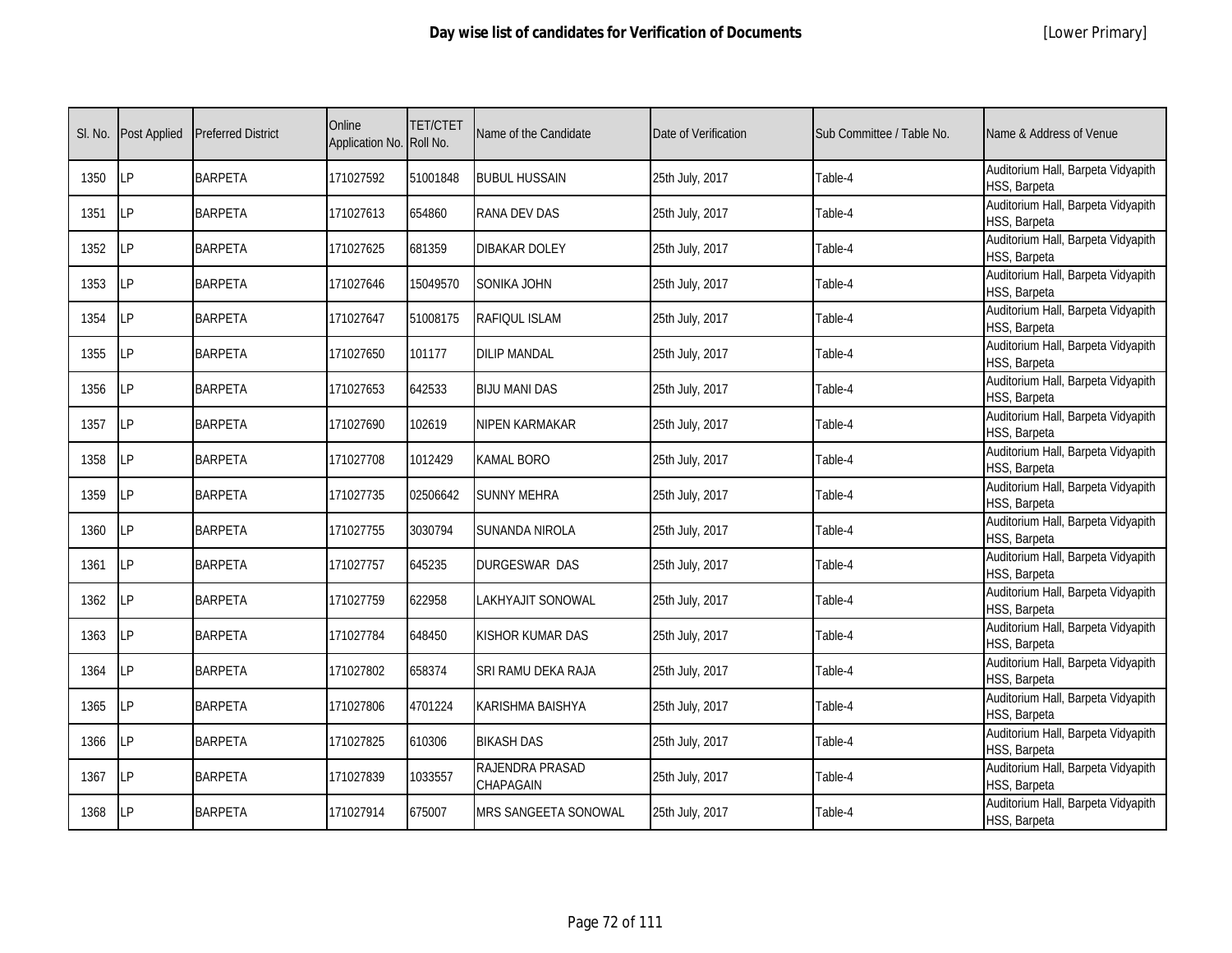|  | [Lower Primary] |
|--|-----------------|
|--|-----------------|

| SI. No. | <b>Post Applied</b> | <b>Preferred District</b> | Online<br>Application No. Roll No. | <b>TET/CTET</b> | Name of the Candidate  | Date of Verification | Sub Committee / Table No. | Name & Address of Venue                            |
|---------|---------------------|---------------------------|------------------------------------|-----------------|------------------------|----------------------|---------------------------|----------------------------------------------------|
| 1369    | LP                  | <b>BARPETA</b>            | 171027915                          | 641624          | <b>BANDANA BAISHYA</b> | 25th July, 2017      | Table-4                   | Auditorium Hall, Barpeta Vidyapith<br>HSS, Barpeta |
| 1370    | <b>ILP</b>          | <b>BARPETA</b>            | 171027961                          | 641947          | <b>BENUDHAR DAS</b>    | 25th July, 2017      | Table-4                   | Auditorium Hall, Barpeta Vidyapith<br>HSS, Barpeta |
| 1371    | LP                  | <b>BARPETA</b>            | 171027998                          | 644219          | DHARITRI THAKURIYA     | 25th July, 2017      | Table-4                   | Auditorium Hall, Barpeta Vidyapith<br>HSS, Barpeta |
| 1372    | LΡ                  | <b>BARPETA</b>            | 171028009                          | 670827          | <b>BHASKAR DAS</b>     | 25th July, 2017      | Table-4                   | Auditorium Hall, Barpeta Vidyapith<br>HSS, Barpeta |
| 1373    | LP                  | <b>BARPETA</b>            | 171028014                          | 626021          | <b>RAJIV TAID</b>      | 25th July, 2017      | Table-4                   | Auditorium Hall, Barpeta Vidyapith<br>HSS, Barpeta |
| 1374    | <b>ILP</b>          | <b>BARPETA</b>            | 171028032                          | 672018          | DIPA MONI SONOWAL      | 25th July, 2017      | Table-4                   | Auditorium Hall, Barpeta Vidyapith<br>HSS, Barpeta |
| 1375    | LP                  | <b>BARPETA</b>            | 171028050                          | 54004623        | <b>SEEMA PARASAR</b>   | 25th July, 2017      | Table-4                   | Auditorium Hall, Barpeta Vidyapith<br>HSS, Barpeta |
| 1376    | LP                  | <b>BARPETA</b>            | 171028054                          | 0400004         | <b>ABBAS ALI AHMED</b> | 25th July, 2017      | Table-4                   | Auditorium Hall, Barpeta Vidyapith<br>HSS, Barpeta |
| 1377    | <b>LP</b>           | <b>BARPETA</b>            | 171028069                          | 1543318         | RIPUNJOY KALITA        | 25th July, 2017      | Table-4                   | Auditorium Hall, Barpeta Vidyapith<br>HSS, Barpeta |
| 1378    | LP                  | <b>BARPETA</b>            | 171028071                          | 4403085         | <b>AMAR KALITA</b>     | 25th July, 2017      | Table-4                   | Auditorium Hall, Barpeta Vidyapith<br>HSS, Barpeta |
| 1379    | <b>ILP</b>          | <b>BARPETA</b>            | 171028083                          | 54004104        | ROCKSANA AKHTARA       | 25th July, 2017      | Table-4                   | Auditorium Hall, Barpeta Vidyapith<br>HSS, Barpeta |
| 1380    | LP                  | <b>BARPETA</b>            | 171028089                          | 3550579         | MINUARA AHMED          | 25th July, 2017      | Table-4                   | Auditorium Hall, Barpeta Vidyapith<br>HSS, Barpeta |
| 1381    | <b>LP</b>           | <b>BARPETA</b>            | 171028108                          | 626440          | <b>TRIDIP SONOWAL</b>  | 25th July, 2017      | Table-4                   | Auditorium Hall, Barpeta Vidyapith<br>HSS, Barpeta |
| 1382    | <b>LP</b>           | <b>BARPETA</b>            | 171028121                          | 3003649         | RUPREKHA SARMA         | 25th July, 2017      | Table-4                   | Auditorium Hall, Barpeta Vidyapith<br>HSS, Barpeta |
| 1383    | LP                  | <b>BARPETA</b>            | 171028123                          | 1552554         | KAMAL NATH             | 25th July, 2017      | Table-4                   | Auditorium Hall, Barpeta Vidyapith<br>HSS, Barpeta |
| 1384    | <b>LP</b>           | <b>BARPETA</b>            | 171028144                          | 652132          | NILKAMAL MALAKAR       | 25th July, 2017      | Table-4                   | Auditorium Hall, Barpeta Vidyapith<br>HSS, Barpeta |
| 1385    | LP                  | <b>BARPETA</b>            | 171028148                          | 55000292        | ABDUL MOZID PRODHANI   | 25th July, 2017      | Table-4                   | Auditorium Hall, Barpeta Vidyapith<br>HSS, Barpeta |
| 1386    | LP                  | <b>BARPETA</b>            | 171028167                          | 0400064         | ABDUL MANNAN AHMED     | 25th July, 2017      | Table-4                   | Auditorium Hall, Barpeta Vidyapith<br>HSS, Barpeta |
| 1387    | <b>LP</b>           | <b>BARPETA</b>            | 171028168                          | 3540439         | ABDUL MAZID MAZUMDAR   | 25th July, 2017      | Table-4                   | Auditorium Hall, Barpeta Vidyapith<br>HSS, Barpeta |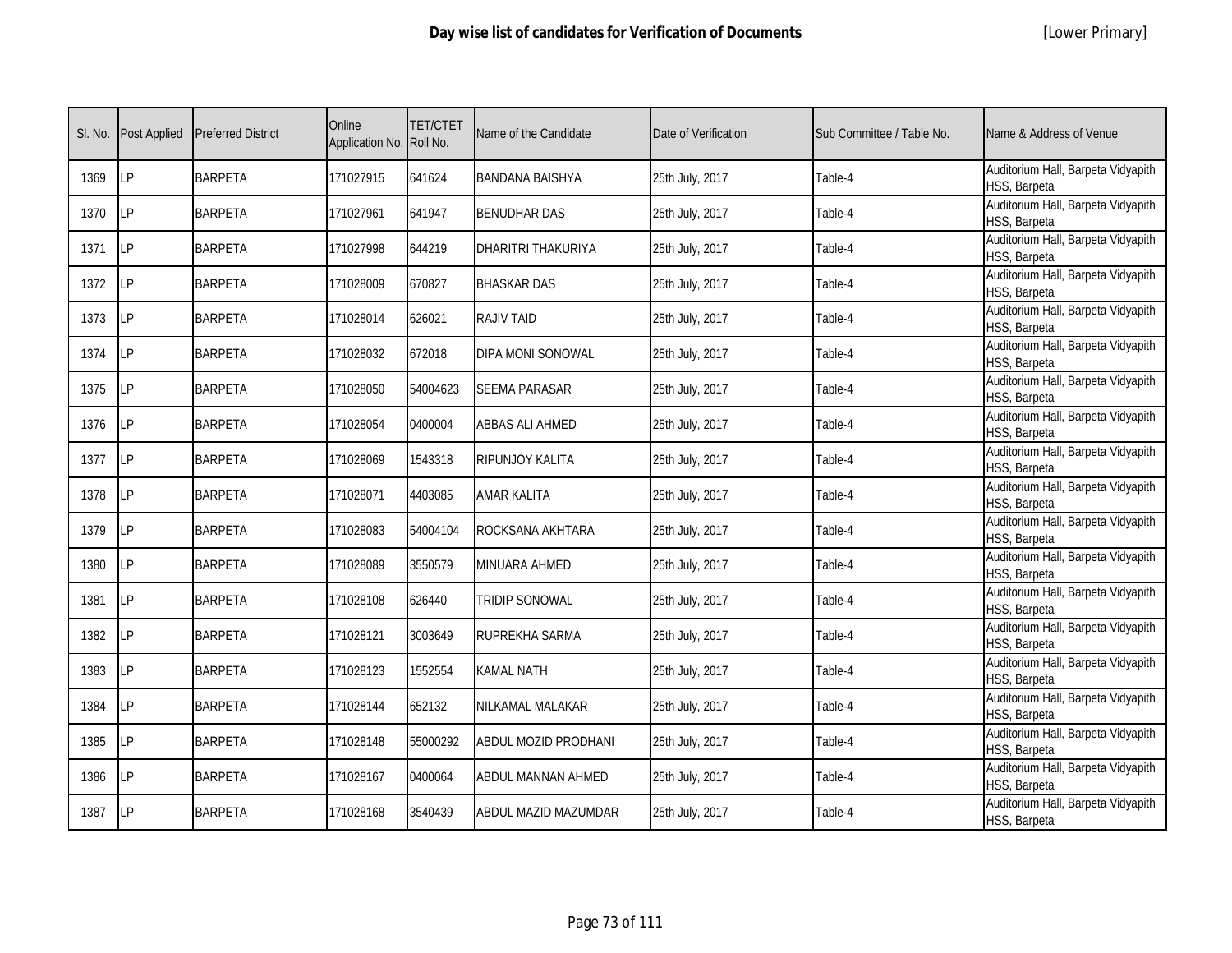|  | [Lower Primary] |
|--|-----------------|
|--|-----------------|

| SI. No. | <b>Post Applied</b> | <b>Preferred District</b> | Online<br>Application No. Roll No. | <b>TET/CTET</b> | Name of the Candidate    | Date of Verification | Sub Committee / Table No. | Name & Address of Venue                            |
|---------|---------------------|---------------------------|------------------------------------|-----------------|--------------------------|----------------------|---------------------------|----------------------------------------------------|
| 1388    | LP                  | <b>BARPETA</b>            | 171028179                          | 0406339         | <b>KULAJIT DAS</b>       | 25th July, 2017      | Table-4                   | Auditorium Hall, Barpeta Vidyapith<br>HSS, Barpeta |
| 1389    | LP                  | <b>BARPETA</b>            | 171028194                          | 646935          | <b>JINAMONI PERMEY</b>   | 25th July, 2017      | Table-4                   | Auditorium Hall, Barpeta Vidyapith<br>HSS, Barpeta |
| 1390    | LP                  | <b>BARPETA</b>            | 171028249                          | 682750          | (ISHOR KUMAR DOLEY       | 25th July, 2017      | Table-4                   | Auditorium Hall, Barpeta Vidyapith<br>HSS, Barpeta |
| 1391    | LP                  | <b>BARPETA</b>            | 171028254                          | 01507377        | <b>ASHA KUMARI</b>       | 25th July, 2017      | Table-4                   | Auditorium Hall, Barpeta Vidyapith<br>HSS, Barpeta |
| 1392    | LP                  | <b>BARPETA</b>            | 171028272                          | 623596          | MOHESH PAYENG            | 25th July, 2017      | Table-4                   | Auditorium Hall, Barpeta Vidyapith<br>HSS, Barpeta |
| 1393    | LP                  | <b>BARPETA</b>            | 171028327                          | 101918          | <b>LITON MONDAL</b>      | 25th July, 2017      | Table-4                   | Auditorium Hall, Barpeta Vidyapith<br>HSS, Barpeta |
| 1394    | LP                  | <b>BARPETA</b>            | 171028375                          | 683375          | <b>BABITA DAS</b>        | 25th July, 2017      | Table-4                   | Auditorium Hall, Barpeta Vidyapith<br>HSS, Barpeta |
| 1395    | LP                  | <b>BARPETA</b>            | 171028379                          | 54000606        | <b>ASHMA BEGUM</b>       | 25th July, 2017      | Table-4                   | Auditorium Hall, Barpeta Vidyapith<br>HSS, Barpeta |
| 1396    | LР                  | <b>BARPETA</b>            | 171028383                          | 5601351         | MD HOQUE SAHIB ALI       | 25th July, 2017      | Table-4                   | Auditorium Hall, Barpeta Vidyapith<br>HSS, Barpeta |
| 1397    | LP                  | <b>BARPETA</b>            | 171028394                          | 1543695         | <b>AJOY BASUMATARY</b>   | 25th July, 2017      | Table-4                   | Auditorium Hall, Barpeta Vidyapith<br>HSS, Barpeta |
| 1398    | LP                  | <b>BARPETA</b>            | 171028395                          | 05353197        | ANIL KUMAR SHARMA        | 25th July, 2017      | Table-4                   | Auditorium Hall, Barpeta Vidyapith<br>HSS, Barpeta |
| 1399    | LP                  | <b>BARPETA</b>            | 171028417                          | 681102          | CHANDRAREKHA MORANG      | 25th July, 2017      | Table-4                   | Auditorium Hall, Barpeta Vidyapith<br>HSS, Barpeta |
| 1400    | LP                  | <b>BARPETA</b>            | 171028428                          | 642050          | <b>BHAKTA RAM KONWAR</b> | 25th July, 2017      | Table-4                   | Auditorium Hall, Barpeta Vidyapith<br>HSS, Barpeta |
| 1401    | LP                  | <b>BARPETA</b>            | 171028431                          | 650246          | DIPIKA DOLEY             | 25th July, 2017      | Table-5                   | Auditorium Hall, Barpeta Vidyapith<br>HSS, Barpeta |
| 1402    | LP                  | <b>BARPETA</b>            | 171028437                          | 104327          | SHIBANI MANDAL           | 25th July, 2017      | Table-5                   | Auditorium Hall, Barpeta Vidyapith<br>HSS, Barpeta |
| 1403    | <b>LP</b>           | <b>BARPETA</b>            | 171028524                          | 3010251         | <b>GITANJALI BAISHYA</b> | 25th July, 2017      | Table-5                   | Auditorium Hall, Barpeta Vidyapith<br>HSS, Barpeta |
| 1404    | LP                  | <b>BARPETA</b>            | 171028611                          | 611318          | PANKAJ KUMAR DAS         | 25th July, 2017      | Table-5                   | Auditorium Hall, Barpeta Vidyapith<br>HSS, Barpeta |
| 1405    | LP                  | <b>BARPETA</b>            | 171028626                          | 681188          | <b>DEBA KUMAR DAS</b>    | 25th July, 2017      | Table-5                   | Auditorium Hall, Barpeta Vidyapith<br>HSS, Barpeta |
| 1406    | LP                  | <b>BARPETA</b>            | 171028640                          | 51009796        | SAMSUN NEHAR KHANAM      | 25th July, 2017      | Table-5                   | Auditorium Hall, Barpeta Vidyapith<br>HSS, Barpeta |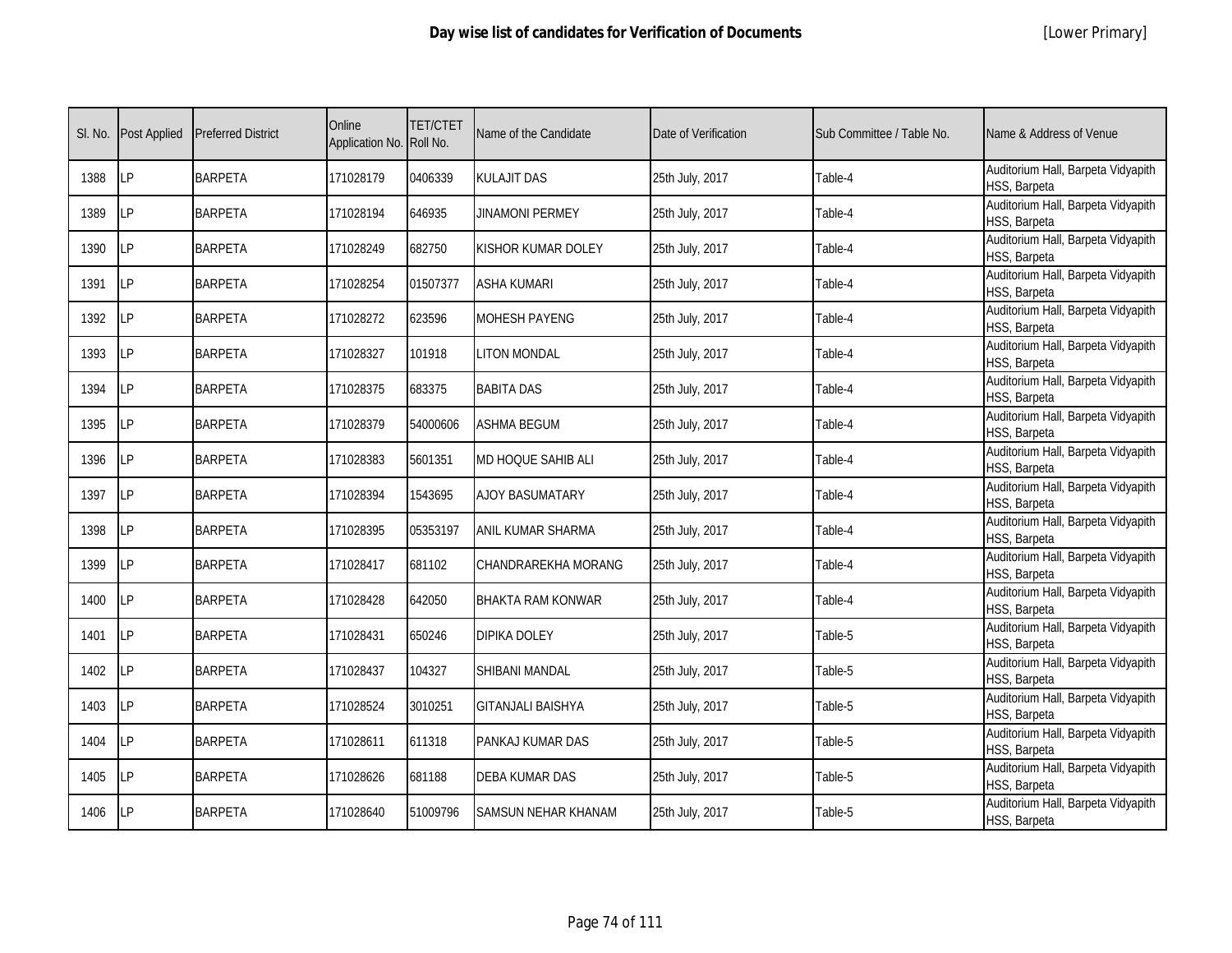| SI. No. | <b>Post Applied</b> | <b>Preferred District</b> | Online<br>Application No. Roll No. | <b>TET/CTET</b> | Name of the Candidate        | Date of Verification | Sub Committee / Table No. | Name & Address of Venue                            |
|---------|---------------------|---------------------------|------------------------------------|-----------------|------------------------------|----------------------|---------------------------|----------------------------------------------------|
| 1407    | <b>LP</b>           | <b>BARPETA</b>            | 171028659                          | 641234          | <b>ARUP BAISHYA</b>          | 25th July, 2017      | Table-5                   | Auditorium Hall, Barpeta Vidyapith<br>HSS, Barpeta |
| 1408    | LP                  | <b>BARPETA</b>            | 171028687                          | 644652          | DINESH CHANDRA MANDAL        | 25th July, 2017      | Table-5                   | Auditorium Hall, Barpeta Vidyapith<br>HSS, Barpeta |
| 1409    | LP                  | <b>BARPETA</b>            | 171028729                          | 51004572        | KHANDAKAR SOLAMAN            | 25th July, 2017      | Table-5                   | Auditorium Hall, Barpeta Vidyapith<br>HSS, Barpeta |
| 1410    | LP                  | <b>BARPETA</b>            | 171028770                          | 691702          | <b>PALASH PODDER</b>         | 25th July, 2017      | Table-5                   | Auditorium Hall, Barpeta Vidyapith<br>HSS, Barpeta |
| 1411    | <b>ILP</b>          | <b>BARPETA</b>            | 171028858                          | 135021052       | <b>ANAND MOHAN SINGH</b>     | 25th July, 2017      | Table-5                   | Auditorium Hall, Barpeta Vidyapith<br>HSS, Barpeta |
| 1412    | <b>LP</b>           | <b>BARPETA</b>            | 171028872                          | 686332          | <b>HARIPRASAD DAS</b>        | 25th July, 2017      | Table-5                   | Auditorium Hall, Barpeta Vidyapith<br>HSS, Barpeta |
| 1413    | LP                  | <b>BARPETA</b>            | 171028923                          | 678504          | <b>RUPAM MILI</b>            | 25th July, 2017      | Table-5                   | Auditorium Hall, Barpeta Vidyapith<br>HSS, Barpeta |
| 1414    | <b>ILP</b>          | <b>BARPETA</b>            | 171028941                          | 643032          | <b>BISHNU DAS</b>            | 25th July, 2017      | Table-5                   | Auditorium Hall, Barpeta Vidyapith<br>HSS, Barpeta |
| 1415    | LP                  | <b>BARPETA</b>            | 171028942                          | 681203          | <b>DEBAJIT DEURI</b>         | 25th July, 2017      | Table-5                   | Auditorium Hall, Barpeta Vidyapith<br>HSS, Barpeta |
| 1416    | LP                  | <b>BARPETA</b>            | 171028949                          | 643121          | <b>BISWAPADA SARKAR</b>      | 25th July, 2017      | Table-5                   | Auditorium Hall, Barpeta Vidyapith<br>HSS, Barpeta |
| 1417    | <b>LP</b>           | <b>BARPETA</b>            | 171028967                          | 678402          | PLUTASH KUTUM                | 25th July, 2017      | Table-5                   | Auditorium Hall, Barpeta Vidyapith<br>HSS, Barpeta |
| 1418    | LP                  | <b>BARPETA</b>            | 171028971                          | 51005116        | <b>MAMIR UDDIN</b>           | 25th July, 2017      | Table-5                   | Auditorium Hall, Barpeta Vidyapith<br>HSS, Barpeta |
| 1419    | <b>LP</b>           | <b>BARPETA</b>            | 171028979                          | 200169          | <b>DEB SHANKAR DAS</b>       | 25th July, 2017      | Table-5                   | Auditorium Hall, Barpeta Vidyapith<br>HSS, Barpeta |
| 1420    | LP                  | <b>BARPETA</b>            | 171029028                          | 3540690         | SAHID MD IKBAL HUSSAIN       | 25th July, 2017      | Table-5                   | Auditorium Hall, Barpeta Vidyapith<br>HSS, Barpeta |
| 1421    | LP                  | <b>BARPETA</b>            | 171029043                          | 611551          | <b>RAKHEE DAS</b>            | 25th July, 2017      | Table-5                   | Auditorium Hall, Barpeta Vidyapith<br>HSS, Barpeta |
| 1422    | LP                  | <b>BARPETA</b>            | 171029050                          | 631668          | <b>MRS PARILAKHI SONOWAL</b> | 25th July, 2017      | Table-5                   | Auditorium Hall, Barpeta Vidyapith<br>HSS, Barpeta |
| 1423    | <b>ILP</b>          | <b>BARPETA</b>            | 171029051                          | 57009187        | NAZMA AKHTARA                | 25th July, 2017      | Table-5                   | Auditorium Hall, Barpeta Vidyapith<br>HSS, Barpeta |
| 1424    | <b>ILP</b>          | <b>BARPETA</b>            | 171029053                          | 655124          | <b>RATAN DAS</b>             | 25th July, 2017      | Table-5                   | Auditorium Hall, Barpeta Vidyapith<br>HSS, Barpeta |
| 1425    | LP                  | <b>BARPETA</b>            | 171029057                          | 642883          | <b>BIPUL BISWAS</b>          | 25th July, 2017      | Table-5                   | Auditorium Hall, Barpeta Vidyapith<br>HSS, Barpeta |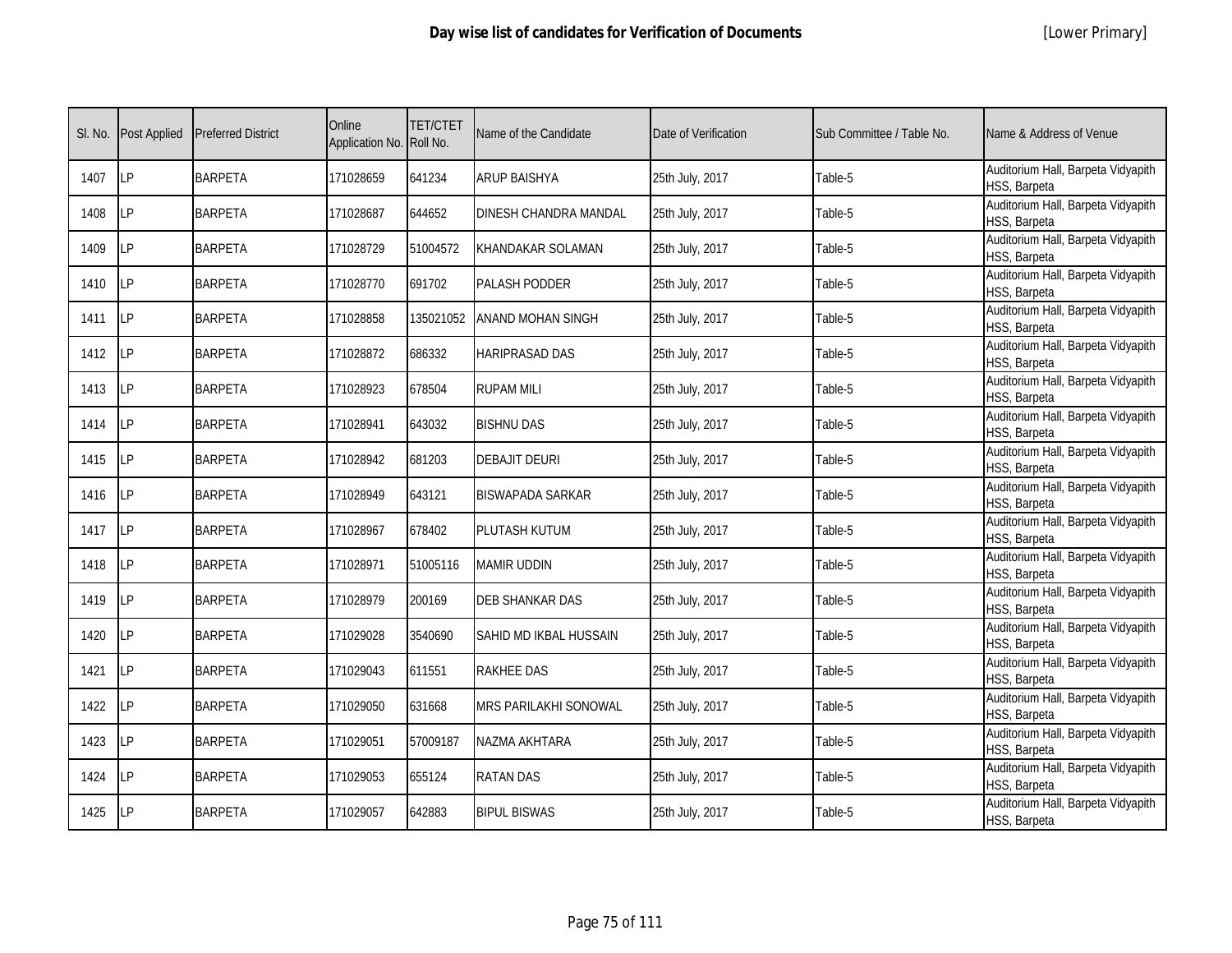| SI. No. | <b>Post Applied</b> | <b>Preferred District</b> | Online<br>Application No. Roll No. | <b>TET/CTET</b> | Name of the Candidate                   | Date of Verification | Sub Committee / Table No. | Name & Address of Venue                            |
|---------|---------------------|---------------------------|------------------------------------|-----------------|-----------------------------------------|----------------------|---------------------------|----------------------------------------------------|
| 1426    | LP                  | <b>BARPETA</b>            | 171029062                          | 503311          | SAIBUR RAHMAN CHOUDHURY 25th July, 2017 |                      | Table-5                   | Auditorium Hall, Barpeta Vidyapith<br>HSS, Barpeta |
| 1427    | LP                  | <b>BARPETA</b>            | 171029067                          | 622481          | JYOTI PRASAD JIMEY                      | 25th July, 2017      | Table-5                   | Auditorium Hall, Barpeta Vidyapith<br>HSS, Barpeta |
| 1428    | LP                  | <b>BARPETA</b>            | 171029094                          | <b>NIL</b>      | <b>PUJA DAS</b>                         | 25th July, 2017      | Table-5                   | Auditorium Hall, Barpeta Vidyapith<br>HSS, Barpeta |
| 1429    | LP                  | <b>BARPETA</b>            | 171029116                          | 652092          | NILAMANI DEKA                           | 25th July, 2017      | Table-5                   | Auditorium Hall, Barpeta Vidyapith<br>HSS, Barpeta |
| 1430    | <b>LP</b>           | <b>BARPETA</b>            | 171029130                          | 51009200        | <b>SABED ALI</b>                        | 25th July, 2017      | Table-5                   | Auditorium Hall, Barpeta Vidyapith<br>HSS, Barpeta |
| 1431    | <b>ILP</b>          | <b>BARPETA</b>            | 171029140                          | 681354          | DHURJYOTI PRASAD DEORI                  | 25th July, 2017      | Table-5                   | Auditorium Hall, Barpeta Vidyapith<br>HSS, Barpeta |
| 1432    | LP                  | <b>BARPETA</b>            | 171029146                          | 3010072         | <b>BABUL BARO</b>                       | 25th July, 2017      | Table-5                   | Auditorium Hall, Barpeta Vidyapith<br>HSS, Barpeta |
| 1433    | <b>ILP</b>          | <b>BARPETA</b>            | 171029164                          | 630492          | DEEPJYOTI SONOWAL                       | 25th July, 2017      | Table-5                   | Auditorium Hall, Barpeta Vidyapith<br>HSS, Barpeta |
| 1434    | LP                  | <b>BARPETA</b>            | 171029188                          | 500209          | <b>ABULHUSSAIN MAZUMDER</b>             | 25th July, 2017      | Table-5                   | Auditorium Hall, Barpeta Vidyapith<br>HSS, Barpeta |
| 1435    | <b>LP</b>           | <b>BARPETA</b>            | 171029194                          | 686840          | TAPAN MEDAK                             | 25th July, 2017      | Table-5                   | Auditorium Hall, Barpeta Vidyapith<br>HSS, Barpeta |
| 1436    | LP                  | <b>BARPETA</b>            | 171029197                          | 4410422         | TAPASH KUMAR BAISHYA                    | 25th July, 2017      | Table-5                   | Auditorium Hall, Barpeta Vidyapith<br>HSS, Barpeta |
| 1437    | LP                  | <b>BARPETA</b>            | 171029263                          | 102301          | <b>MONI MANDAL</b>                      | 25th July, 2017      | Table-5                   | Auditorium Hall, Barpeta Vidyapith<br>HSS, Barpeta |
| 1438    | <b>ILP</b>          | <b>BARPETA</b>            | 171029271                          | 55003303        | <b>GAJIBAR RAHMAN</b>                   | 25th July, 2017      | Table-5                   | Auditorium Hall, Barpeta Vidyapith<br>HSS, Barpeta |
| 1439    | LP                  | <b>BARPETA</b>            | 171029285                          | 54004374        | SAHIDUL ISLAM                           | 25th July, 2017      | Table-5                   | Auditorium Hall, Barpeta Vidyapith<br>HSS, Barpeta |
| 1440    | LP                  | <b>BARPETA</b>            | 171029429                          | 1552862         | <b>MOON RABHA</b>                       | 25th July, 2017      | Table-5                   | Auditorium Hall, Barpeta Vidyapith<br>HSS, Barpeta |
| 1441    | <b>ILP</b>          | <b>BARPETA</b>            | 171029452                          | 642526          | <b>BIJU KUMAR BARO</b>                  | 25th July, 2017      | Table-5                   | Auditorium Hall, Barpeta Vidyapith<br>HSS, Barpeta |
| 1442    | <b>ILP</b>          | <b>BARPETA</b>            | 171029456                          | 654820          | <b>RAMEN DAS</b>                        | 25th July, 2017      | Table-5                   | Auditorium Hall, Barpeta Vidyapith<br>HSS, Barpeta |
| 1443    | <b>ILP</b>          | <b>BARPETA</b>            | 171029459                          | 680321          | <b>ASHINI PEGU</b>                      | 25th July, 2017      | Table-5                   | Auditorium Hall, Barpeta Vidyapith<br>HSS, Barpeta |
| 1444    | LP                  | <b>BARPETA</b>            | 171029460                          | 0600058         | <b>BABUL NATH</b>                       | 25th July, 2017      | Table-5                   | Auditorium Hall, Barpeta Vidyapith<br>HSS, Barpeta |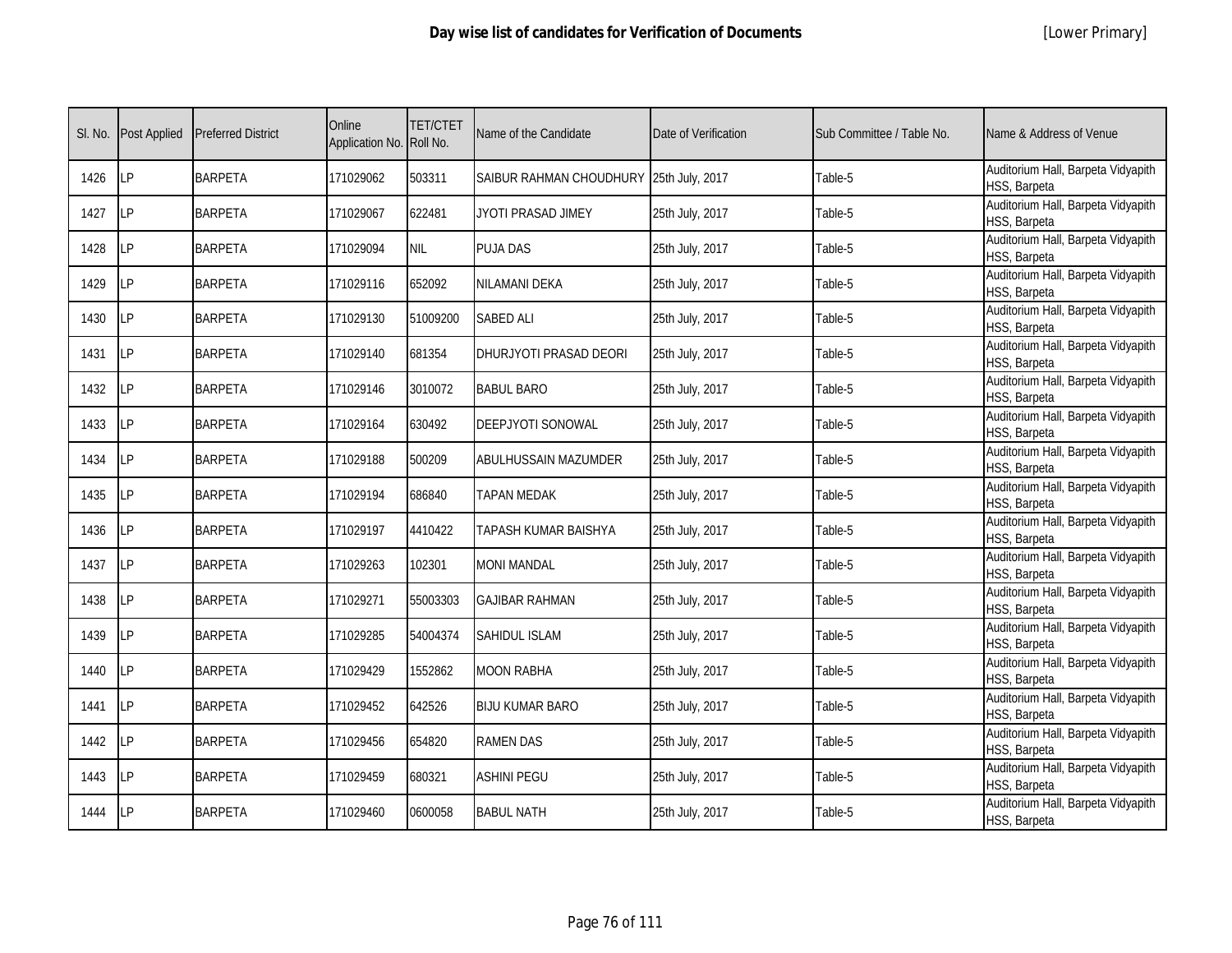|  | [Lower Primary] |
|--|-----------------|
|--|-----------------|

| SI. No. | <b>Post Applied</b> | <b>Preferred District</b> | Online<br>Application No. Roll No. | <b>TET/CTET</b> | Name of the Candidate     | Date of Verification | Sub Committee / Table No. | Name & Address of Venue                            |
|---------|---------------------|---------------------------|------------------------------------|-----------------|---------------------------|----------------------|---------------------------|----------------------------------------------------|
| 1445    | LP                  | <b>BARPETA</b>            | 171029467                          | 623290          | <b>MEGH NATH DOLEY</b>    | 25th July, 2017      | Table-5                   | Auditorium Hall, Barpeta Vidyapith<br>HSS, Barpeta |
| 1446    | <b>ILP</b>          | <b>BARPETA</b>            | 171029484                          | 654039          | PRIYANKA PEGU             | 25th July, 2017      | Table-5                   | Auditorium Hall, Barpeta Vidyapith<br>HSS, Barpeta |
| 1447    | <b>LP</b>           | <b>BARPETA</b>            | 171029518                          | 1013384         | <b>DILIP KUMAR MISHRA</b> | 25th July, 2017      | Table-5                   | Auditorium Hall, Barpeta Vidyapith<br>HSS, Barpeta |
| 1448    | LΡ                  | <b>BARPETA</b>            | 171029527                          | 620616          | <b>BHUPEN PEGU</b>        | 25th July, 2017      | Table-5                   | Auditorium Hall, Barpeta Vidyapith<br>HSS, Barpeta |
| 1449    | <b>LP</b>           | <b>BARPETA</b>            | 171029550                          | 680400          | <b>BANASHREE DAS</b>      | 25th July, 2017      | Table-5                   | Auditorium Hall, Barpeta Vidyapith<br>HSS, Barpeta |
| 1450    | <b>LP</b>           | <b>BARPETA</b>            | 171029553                          | 677912          | <b>SIMANTA DAS</b>        | 25th July, 2017      | Table-5                   | Auditorium Hall, Barpeta Vidyapith<br>HSS, Barpeta |
| 1451    | LP                  | <b>BARPETA</b>            | 171029557                          | 649747          | MANOJ SARANIA             | 25th July, 2017      | Table-5                   | Auditorium Hall, Barpeta Vidyapith<br>HSS, Barpeta |
| 1452    | LP                  | <b>BARPETA</b>            | 171029562                          | 100487          | <b>BABLI BISWAS</b>       | 25th July, 2017      | Table-5                   | Auditorium Hall, Barpeta Vidyapith<br>HSS, Barpeta |
| 1453    | LP                  | <b>BARPETA</b>            | 171029566                          | 104304          | SHEELA GHOSH              | 25th July, 2017      | Table-5                   | Auditorium Hall, Barpeta Vidyapith<br>HSS, Barpeta |
| 1454    | LP                  | <b>BARPETA</b>            | 171029576                          | 656527          | SANJIB KUMAR BARO         | 25th July, 2017      | Table-5                   | Auditorium Hall, Barpeta Vidyapith<br>HSS, Barpeta |
| 1455    | LP                  | <b>BARPETA</b>            | 171029592                          | 643851          | <b>DEBARAM DOLEY</b>      | 25th July, 2017      | Table-5                   | Auditorium Hall, Barpeta Vidyapith<br>HSS, Barpeta |
| 1456    | <b>LP</b>           | <b>BARPETA</b>            | 171029593                          | 677470          | RUPA MONI BHARALI         | 25th July, 2017      | Table-5                   | Auditorium Hall, Barpeta Vidyapith<br>HSS, Barpeta |
| 1457    | LP                  | <b>BARPETA</b>            | 171029597                          | 57009183        | NAZMA AHMED               | 25th July, 2017      | Table-5                   | Auditorium Hall, Barpeta Vidyapith<br>HSS, Barpeta |
| 1458    | <b>LP</b>           | <b>BARPETA</b>            | 171029648                          | 648402          | KHUKU RABHA               | 25th July, 2017      | Table-5                   | Auditorium Hall, Barpeta Vidyapith<br>HSS, Barpeta |
| 1459    | LP                  | <b>BARPETA</b>            | 171029682                          | 1554172         | <b>ARBIND KUMAR SHAH</b>  | 25th July, 2017      | Table-5                   | Auditorium Hall, Barpeta Vidyapith<br>HSS, Barpeta |
| 1460    | LP                  | <b>BARPETA</b>            | 171029735                          | 644674          | DIP JYOTI MALAKAR         | 25th July, 2017      | Table-5                   | Auditorium Hall, Barpeta Vidyapith<br>HSS, Barpeta |
| 1461    | LP                  | <b>BARPETA</b>            | 171029747                          | 644733          | DIPAK KUMAR DAS           | 25th July, 2017      | Table-5                   | Auditorium Hall, Barpeta Vidyapith<br>HSS, Barpeta |
| 1462    | <b>LP</b>           | <b>BARPETA</b>            | 171029760                          | 3010786         | <b>SUJAN DAS</b>          | 25th July, 2017      | Table-5                   | Auditorium Hall, Barpeta Vidyapith<br>HSS, Barpeta |
| 1463    | <b>ILP</b>          | <b>BARPETA</b>            | 171029768                          | 0502400         | PRANJIT CHOUDHURY         | 25th July, 2017      | Table-5                   | Auditorium Hall, Barpeta Vidyapith<br>HSS, Barpeta |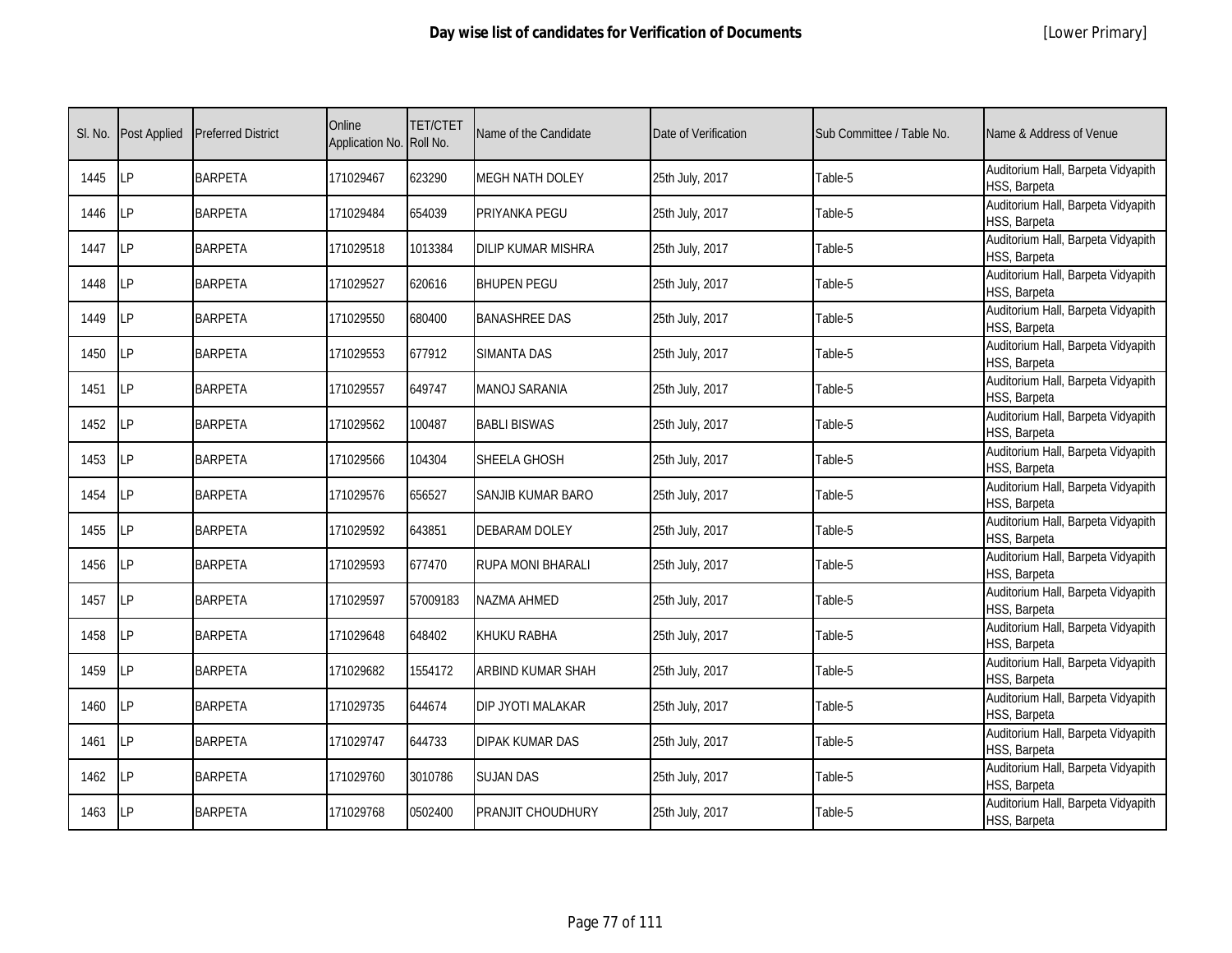| SI. No. | <b>Post Applied</b> | <b>Preferred District</b> | Online<br>Application No. Roll No. | <b>TET/CTET</b> | Name of the Candidate    | Date of Verification | Sub Committee / Table No. | Name & Address of Venue                            |
|---------|---------------------|---------------------------|------------------------------------|-----------------|--------------------------|----------------------|---------------------------|----------------------------------------------------|
| 1464    | <b>ILP</b>          | <b>BARPETA</b>            | 171029777                          | 646723          | JAYANTA KUMAR BISWAS     | 25th July, 2017      | Table-5                   | Auditorium Hall, Barpeta Vidyapith<br>HSS, Barpeta |
| 1465    | <b>LP</b>           | <b>BARPETA</b>            | 171029782                          | 1011996         | <b>CHANDANA TALUKDAR</b> | 25th July, 2017      | Table-5                   | Auditorium Hall, Barpeta Vidyapith<br>HSS, Barpeta |
| 1466    | LP                  | <b>BARPETA</b>            | 171029784                          | 0500410         | <b>KRISHANU DAS</b>      | 25th July, 2017      | Table-5                   | Auditorium Hall, Barpeta Vidyapith<br>HSS, Barpeta |
| 1467    | LΡ                  | <b>BARPETA</b>            | 171029785                          | 3550296         | <b>FARIDA BEGUM</b>      | 25th July, 2017      | Table-5                   | Auditorium Hall, Barpeta Vidyapith<br>HSS, Barpeta |
| 1468    | LP                  | <b>BARPETA</b>            | 171029794                          | 645331          | <b>GAGAN DAS</b>         | 25th July, 2017      | Table-5                   | Auditorium Hall, Barpeta Vidyapith<br>HSS, Barpeta |
| 1469    | <b>LP</b>           | <b>BARPETA</b>            | 171029806                          | 3020106         | <b>DHANJIT TALUKDAR</b>  | 25th July, 2017      | Table-5                   | Auditorium Hall, Barpeta Vidyapith<br>HSS, Barpeta |
| 1470    | LP                  | <b>BARPETA</b>            | 171029814                          | 620622          | <b>BIBEK DOLEY</b>       | 25th July, 2017      | Table-5                   | Auditorium Hall, Barpeta Vidyapith<br>HSS, Barpeta |
| 1471    | <b>ILP</b>          | <b>BARPETA</b>            | 171029817                          | 01002853        | <b>MONIKA</b>            | 25th July, 2017      | Table-5                   | Auditorium Hall, Barpeta Vidyapith<br>HSS, Barpeta |
| 1472    | <b>LP</b>           | <b>BARPETA</b>            | 171029831                          | 3030082         | <b>BHANITA DAS</b>       | 25th July, 2017      | Table-5                   | Auditorium Hall, Barpeta Vidyapith<br>HSS, Barpeta |
| 1473    | <b>ILP</b>          | <b>BARPETA</b>            | 171029842                          | 681632          | <b>DRAINENDRA PEGU</b>   | 25th July, 2017      | Table-5                   | Auditorium Hall, Barpeta Vidyapith<br>HSS, Barpeta |
| 1474    | <b>LP</b>           | <b>BARPETA</b>            | 171029851                          | 650834          | <b>MONIKANTA NARAH</b>   | 25th July, 2017      | Table-5                   | Auditorium Hall, Barpeta Vidyapith<br>HSS, Barpeta |
| 1475    | LP                  | <b>BARPETA</b>            | 171029862                          | 1542658         | KAKALI SARMA             | 25th July, 2017      | Table-5                   | Auditorium Hall, Barpeta Vidyapith<br>HSS, Barpeta |
| 1476    | LP                  | <b>BARPETA</b>            | 171029878                          | 104142          | <b>SANJOY SAHA</b>       | 25th July, 2017      | Table-5                   | Auditorium Hall, Barpeta Vidyapith<br>HSS, Barpeta |
| 1477    | <b>LP</b>           | <b>BARPETA</b>            | 171029880                          | 646514          | JAGADISH TARAFDAR        | 25th July, 2017      | Table-5                   | Auditorium Hall, Barpeta Vidyapith<br>HSS, Barpeta |
| 1478    | LP                  | <b>BARPETA</b>            | 171029888                          | 3540683         | SABEENA YESMIN           | 25th July, 2017      | Table-5                   | Auditorium Hall, Barpeta Vidyapith<br>HSS, Barpeta |
| 1479    | LP                  | <b>BARPETA</b>            | 171029958                          | 57009113        | <b>NAYAN MONI BARMAN</b> | 25th July, 2017      | Table-5                   | Auditorium Hall, Barpeta Vidyapith<br>HSS, Barpeta |
| 1480    | <b>ILP</b>          | <b>BARPETA</b>            | 171029965                          | 644674          | DIP JYOTI MALAKAR        | 25th July, 2017      | Table-5                   | Auditorium Hall, Barpeta Vidyapith<br>HSS, Barpeta |
| 1481    | LP                  | <b>BARPETA</b>            | 171029991                          | 3020249         | <b>MITALI KALITA</b>     | 25th July, 2017      | Table-5                   | Auditorium Hall, Barpeta Vidyapith<br>HSS, Barpeta |
| 1482    | <b>LP</b>           | <b>BARPETA</b>            | 171029997                          | 1552528         | <b>KABITA DEVI</b>       | 25th July, 2017      | Table-5                   | Auditorium Hall, Barpeta Vidyapith<br>HSS, Barpeta |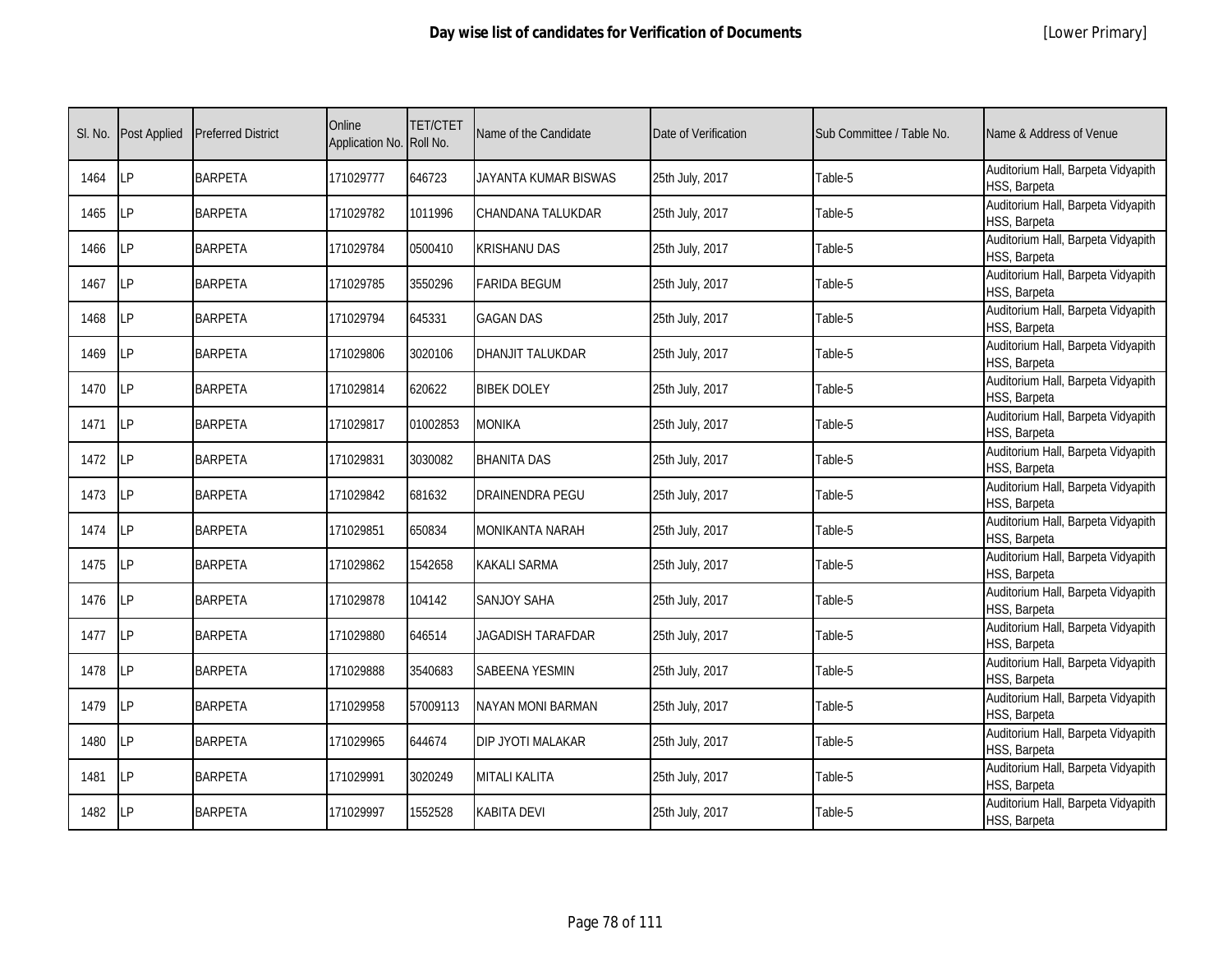|  | [Lower Primary] |
|--|-----------------|
|--|-----------------|

| SI. No. | <b>Post Applied</b> | <b>Preferred District</b> | Online<br>Application No. Roll No. | <b>TET/CTET</b> | Name of the Candidate  | Date of Verification | Sub Committee / Table No. | Name & Address of Venue                            |
|---------|---------------------|---------------------------|------------------------------------|-----------------|------------------------|----------------------|---------------------------|----------------------------------------------------|
| 1483    | <b>ILP</b>          | <b>BARPETA</b>            | 171030017                          | 655984          | RUPAM JYOTI MALAKAR    | 25th July, 2017      | Table-5                   | Auditorium Hall, Barpeta Vidyapith<br>HSS, Barpeta |
| 1484    | LP                  | <b>BARPETA</b>            | 171030035                          | 0400471         | AZIZUR RAHMAN          | 25th July, 2017      | Table-5                   | Auditorium Hall, Barpeta Vidyapith<br>HSS, Barpeta |
| 1485    | LP                  | <b>BARPETA</b>            | 171030062                          | 103388          | <b>RAJESH DAS</b>      | 25th July, 2017      | Table-5                   | Auditorium Hall, Barpeta Vidyapith<br>HSS, Barpeta |
| 1486    | LP                  | <b>BARPETA</b>            | 171030109                          | 103907          | <b>SABITRY PANDIT</b>  | 25th July, 2017      | Table-5                   | Auditorium Hall, Barpeta Vidyapith<br>HSS, Barpeta |
| 1487    | LP                  | <b>BARPETA</b>            | 171030119                          | 640191          | <b>AJANTA BAISHYA</b>  | 25th July, 2017      | Table-5                   | Auditorium Hall, Barpeta Vidyapith<br>HSS, Barpeta |
| 1488    | <b>LP</b>           | <b>BARPETA</b>            | 171030132                          | 651096          | <b>MRIGEN DAS</b>      | 25th July, 2017      | Table-5                   | Auditorium Hall, Barpeta Vidyapith<br>HSS, Barpeta |
| 1489    | LP                  | <b>BARPETA</b>            | 171030142                          | 3002037         | MD ABUL KALAM AZAD     | 25th July, 2017      | Table-5                   | Auditorium Hall, Barpeta Vidyapith<br>HSS, Barpeta |
| 1490    | <b>LP</b>           | <b>BARPETA</b>            | 171030148                          | 2903870         | PRANJIT KUMAR SHARMA   | 25th July, 2017      | Table-5                   | Auditorium Hall, Barpeta Vidyapith<br>HSS, Barpeta |
| 1491    | LP                  | <b>BARPETA</b>            | 171030152                          | 643362          | CHANDA BASFOR          | 25th July, 2017      | Table-5                   | Auditorium Hall, Barpeta Vidyapith<br>HSS, Barpeta |
| 1492    | LP                  | <b>BARPETA</b>            | 171030167                          | 3540149         | <b>DEEP JYOTI DEKA</b> | 25th July, 2017      | Table-5                   | Auditorium Hall, Barpeta Vidyapith<br>HSS, Barpeta |
| 1493    | <b>LP</b>           | <b>BARPETA</b>            | 171030175                          | 1032922         | <b>MOON PATHAK</b>     | 25th July, 2017      | Table-5                   | Auditorium Hall, Barpeta Vidyapith<br>HSS, Barpeta |
| 1494    | <b>LP</b>           | <b>BARPETA</b>            | 171030180                          | 57002410        | <b>BHASHYATI DAS</b>   | 25th July, 2017      | Table-5                   | Auditorium Hall, Barpeta Vidyapith<br>HSS, Barpeta |
| 1495    | <b>LP</b>           | <b>BARPETA</b>            | 171030217                          | 690336          | <b>BHASKAR BISWAS</b>  | 25th July, 2017      | Table-5                   | Auditorium Hall, Barpeta Vidyapith<br>HSS, Barpeta |
| 1496    | <b>LP</b>           | <b>BARPETA</b>            | 171030228                          | 3010546         | NETRADHAR KALITA       | 25th July, 2017      | Table-5                   | Auditorium Hall, Barpeta Vidyapith<br>HSS, Barpeta |
| 1497    | <b>LP</b>           | <b>BARPETA</b>            | 171030236                          | 649735          | MANOJ KUMAR DAS        | 25th July, 2017      | Table-5                   | Auditorium Hall, Barpeta Vidyapith<br>HSS, Barpeta |
| 1498    | <b>LP</b>           | <b>BARPETA</b>            | 171030238                          | 102797          | <b>PARIMAL SAHA</b>    | 25th July, 2017      | Table-5                   | Auditorium Hall, Barpeta Vidyapith<br>HSS, Barpeta |
| 1499    | LP                  | <b>BARPETA</b>            | 171030247                          | 57000515        | <b>ACHYUT DAS</b>      | 25th July, 2017      | Table-5                   | Auditorium Hall, Barpeta Vidyapith<br>HSS, Barpeta |
| 1500    | <b>LP</b>           | <b>BARPETA</b>            | 171030248                          | 648301          | KAUSHIK DAS            | 25th July, 2017      | Table-5                   | Auditorium Hall, Barpeta Vidyapith<br>HSS, Barpeta |
| 1501    | <b>ILP</b>          | <b>BARPETA</b>            | 171030257                          | 690427          | <b>BIPUL MANDAL</b>    | 26th July, 2017      | Table-1                   | Auditorium Hall, Barpeta Vidyapith<br>HSS, Barpeta |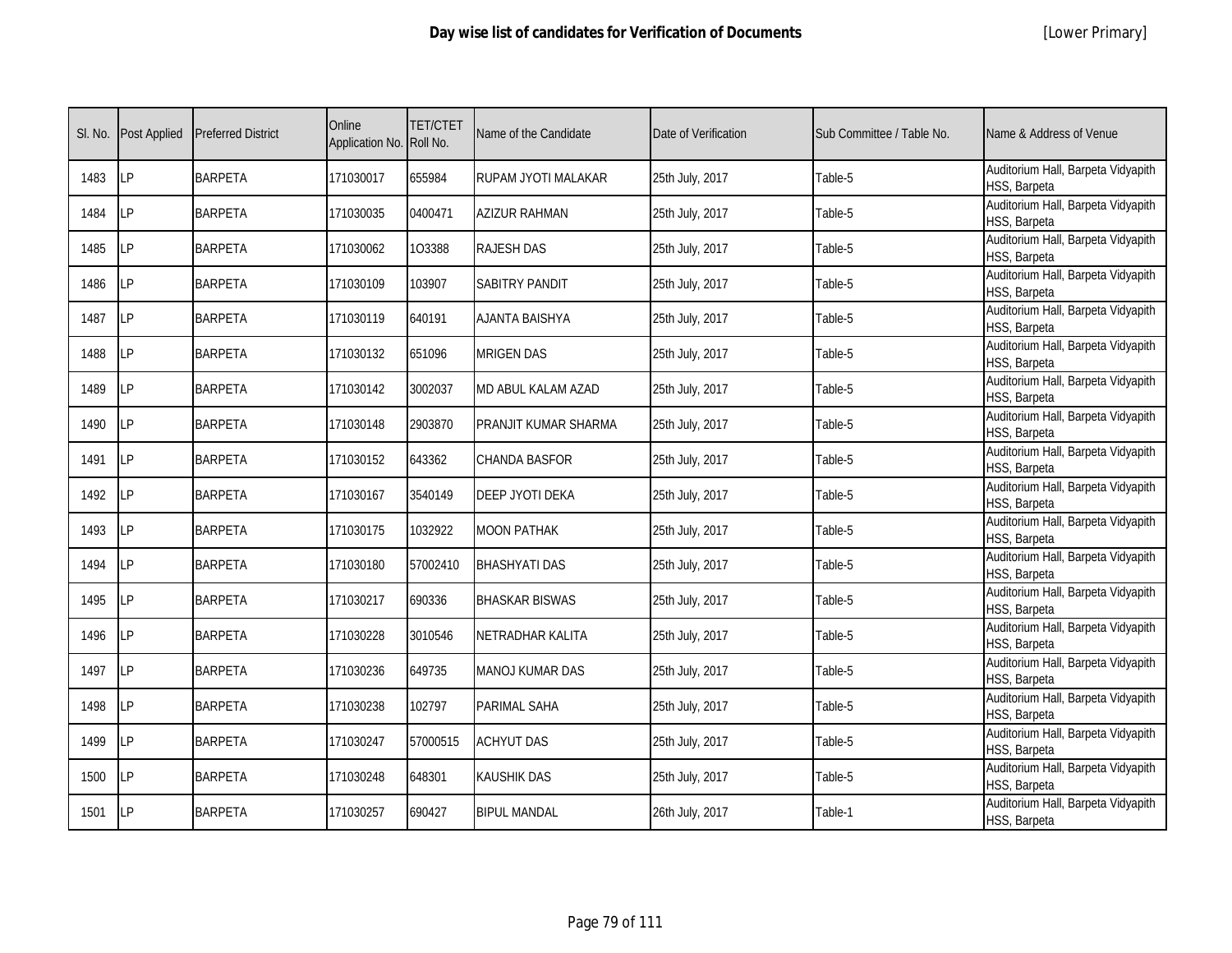|  | [Lower Primary] |
|--|-----------------|
|--|-----------------|

| SI. No. | <b>Post Applied</b> | <b>Preferred District</b> | Online<br>Application No. Roll No. | <b>TET/CTET</b> | Name of the Candidate   | Date of Verification | Sub Committee / Table No. | Name & Address of Venue                            |
|---------|---------------------|---------------------------|------------------------------------|-----------------|-------------------------|----------------------|---------------------------|----------------------------------------------------|
| 1502    | LP                  | <b>BARPETA</b>            | 171030272                          | 692684          | SUMAN MANDAL            | 26th July, 2017      | Table-1                   | Auditorium Hall, Barpeta Vidyapith<br>HSS, Barpeta |
| 1503    | <b>ILP</b>          | <b>BARPETA</b>            | 171030280                          | 02502251        | PRATIBHA SINGH GAUR     | 26th July, 2017      | Table-1                   | Auditorium Hall, Barpeta Vidyapith<br>HSS, Barpeta |
| 1504    | <b>LP</b>           | <b>BARPETA</b>            | 171030302                          | 691040          | KARTICK CH. MANDAL      | 26th July, 2017      | Table-1                   | Auditorium Hall, Barpeta Vidyapith<br>HSS, Barpeta |
| 1505    | LΡ                  | <b>BARPETA</b>            | 171030324                          | 101199          | <b>DIPAK MAZUMDER</b>   | 26th July, 2017      | Table-1                   | Auditorium Hall, Barpeta Vidyapith<br>HSS, Barpeta |
| 1506    | LP                  | <b>BARPETA</b>            | 171030328                          | 690074          | AMAL CHANDRA MANDAL     | 26th July, 2017      | Table-1                   | Auditorium Hall, Barpeta Vidyapith<br>HSS, Barpeta |
| 1507    | LP                  | <b>BARPETA</b>            | 171030345                          | 690824          | JAHARLAL DAS            | 26th July, 2017      | Table-1                   | Auditorium Hall, Barpeta Vidyapith<br>HSS, Barpeta |
| 1508    | <b>LP</b>           | <b>BARPETA</b>            | 171030428                          | 23014857        | <b>SACHIN KUMAR</b>     | 26th July, 2017      | Table-1                   | Auditorium Hall, Barpeta Vidyapith<br>HSS, Barpeta |
| 1509    | <b>LP</b>           | <b>BARPETA</b>            | 171030445                          | 631009          | KABERI DEKA BORUAH      | 26th July, 2017      | Table-1                   | Auditorium Hall, Barpeta Vidyapith<br>HSS, Barpeta |
| 1510    | LP                  | <b>BARPETA</b>            | 171030498                          | 1551959         | <b>BINITA SARMAH</b>    | 26th July, 2017      | Table-1                   | Auditorium Hall, Barpeta Vidyapith<br>HSS, Barpeta |
| 1511    | LP                  | <b>BARPETA</b>            | 171030714                          | 101406          | <b>GOURAB KUMAR DAS</b> | 26th July, 2017      | Table-1                   | Auditorium Hall, Barpeta Vidyapith<br>HSS, Barpeta |
| 1512    | <b>ILP</b>          | <b>BARPETA</b>            | 171030740                          | 0400436         | <b>ASUR UDDIN AHMED</b> | 26th July, 2017      | Table-1                   | Auditorium Hall, Barpeta Vidyapith<br>HSS, Barpeta |
| 1513    | <b>ILP</b>          | <b>BARPETA</b>            | 171030759                          | 644880          | DIPANKAR DAS            | 26th July, 2017      | Table-1                   | Auditorium Hall, Barpeta Vidyapith<br>HSS, Barpeta |
| 1514    | <b>LP</b>           | <b>BARPETA</b>            | 171030790                          | 653101          | PHULESWARI SARKAR       | 26th July, 2017      | Table-1                   | Auditorium Hall, Barpeta Vidyapith<br>HSS, Barpeta |
| 1515    | <b>LP</b>           | <b>BARPETA</b>            | 171030809                          | 100388          | <b>ARPITA DAS</b>       | 26th July, 2017      | Table-1                   | Auditorium Hall, Barpeta Vidyapith<br>HSS, Barpeta |
| 1516    | LP                  | <b>BARPETA</b>            | 171030811                          | 57012227        | SAIFUDDIN AHMED         | 26th July, 2017      | Table-1                   | Auditorium Hall, Barpeta Vidyapith<br>HSS, Barpeta |
| 1517    | LP                  | <b>BARPETA</b>            | 171030816                          | 645669          | GOBINDA DAS             | 26th July, 2017      | Table-1                   | Auditorium Hall, Barpeta Vidyapith<br>HSS, Barpeta |
| 1518    | <b>ILP</b>          | <b>BARPETA</b>            | 171030818                          | 24004394        | AJAY KUMAR              | 26th July, 2017      | Table-1                   | Auditorium Hall, Barpeta Vidyapith<br>HSS, Barpeta |
| 1519    | <b>LP</b>           | <b>BARPETA</b>            | 171030837                          | 02508144        | PANKAJ KUMAR            | 26th July, 2017      | Table-1                   | Auditorium Hall, Barpeta Vidyapith<br>HSS, Barpeta |
| 1520    | <b>LP</b>           | <b>BARPETA</b>            | 171030839                          | 103326          | RADHAKANTA BISWAS       | 26th July, 2017      | Table-1                   | Auditorium Hall, Barpeta Vidyapith<br>HSS, Barpeta |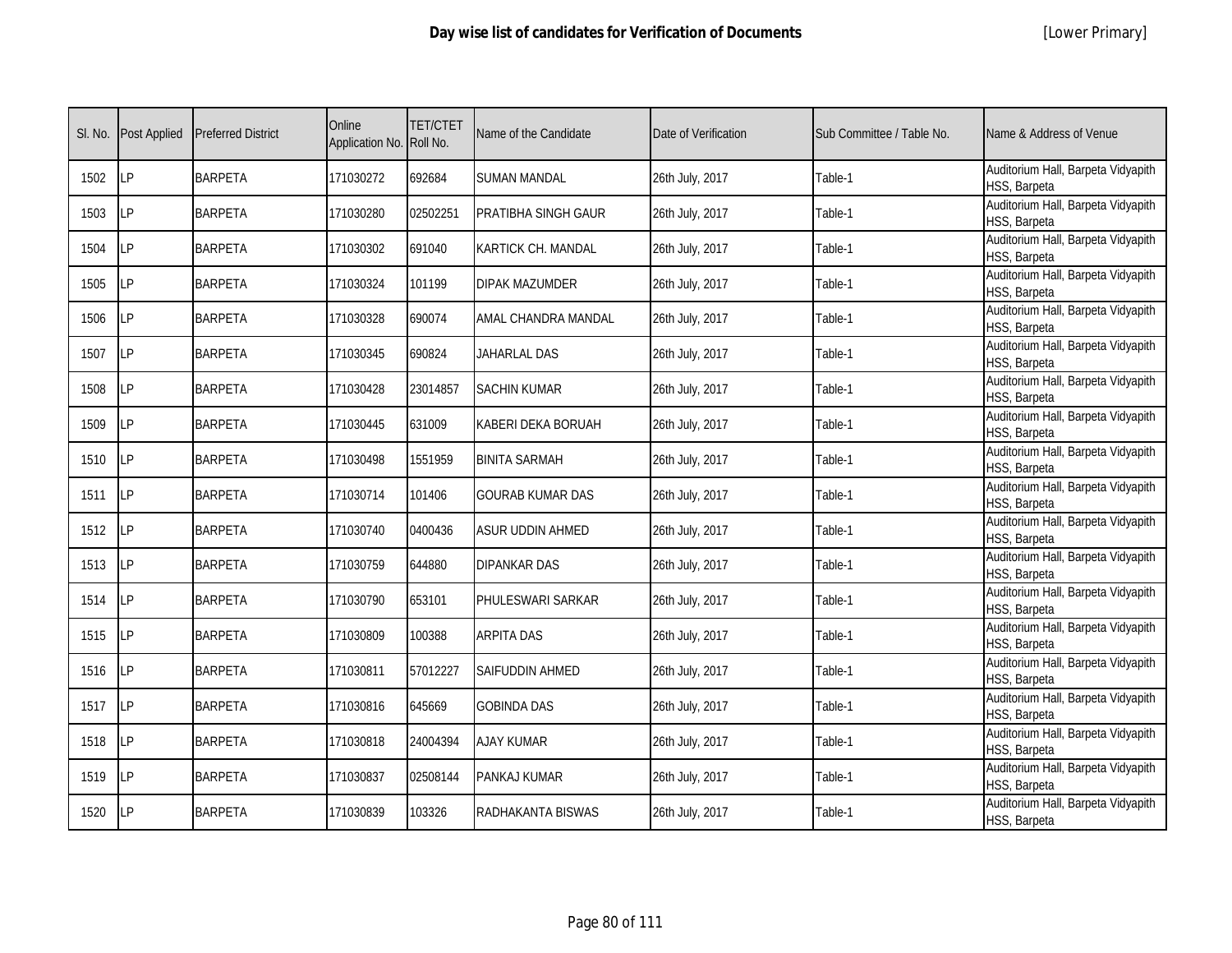|  | [Lower Primary] |
|--|-----------------|
|--|-----------------|

| SI. No. | <b>Post Applied</b> | <b>Preferred District</b> | Online<br>Application No. | <b>TET/CTET</b><br>Roll No. | Name of the Candidate | Date of Verification | Sub Committee / Table No. | Name & Address of Venue                            |
|---------|---------------------|---------------------------|---------------------------|-----------------------------|-----------------------|----------------------|---------------------------|----------------------------------------------------|
| 1521    | <b>ILP</b>          | <b>BARPETA</b>            | 171030841                 | 652786                      | PANKAJ HALOI          | 26th July, 2017      | Table-1                   | Auditorium Hall, Barpeta Vidyapith<br>HSS, Barpeta |
| 1522    | <b>LP</b>           | <b>BARPETA</b>            | 171030844                 | 642901                      | <b>BIPUL DAS</b>      | 26th July, 2017      | Table-1                   | Auditorium Hall, Barpeta Vidyapith<br>HSS, Barpeta |
| 1523    | <b>LP</b>           | <b>BARPETA</b>            | 171030872                 | 651932                      | VIBARAN MEDHI         | 26th July, 2017      | Table-1                   | Auditorium Hall, Barpeta Vidyapith<br>HSS, Barpeta |
| 1524    | LP                  | <b>BARPETA</b>            | 171030975                 | 57008082                    | MOFIDA AHMED          | 26th July, 2017      | Table-1                   | Auditorium Hall, Barpeta Vidyapith<br>HSS, Barpeta |
| 1525    | LP                  | <b>BARPETA</b>            | 171030994                 | 644561                      | <b>DILIP DAS</b>      | 26th July, 2017      | Table-1                   | Auditorium Hall, Barpeta Vidyapith<br>HSS, Barpeta |
| 1526    | LP                  | <b>BARPETA</b>            | 171031037                 | 1032682                     | KALPANA TALUKDAR      | 26th July, 2017      | Table-1                   | Auditorium Hall, Barpeta Vidyapith<br>HSS, Barpeta |
| 1527    | <b>ILP</b>          | <b>BARPETA</b>            | 171031043                 | 659170                      | SWAGATAM DEKARAJA     | 26th July, 2017      | Table-1                   | Auditorium Hall, Barpeta Vidyapith<br>HSS, Barpeta |
| 1528    | <b>LP</b>           | <b>BARPETA</b>            | 171031049                 | 52000482                    | ARUP KUMAR DAS        | 26th July, 2017      | Table-1                   | Auditorium Hall, Barpeta Vidyapith<br>HSS, Barpeta |
| 1529    | LP                  | <b>BARPETA</b>            | 171031053                 | 652969                      | PARIKHIT SARKAR       | 26th July, 2017      | Table-1                   | Auditorium Hall, Barpeta Vidyapith<br>HSS, Barpeta |
| 1530    | LP                  | <b>BARPETA</b>            | 171031057                 | 11024323                    | <b>SANJEEV KUMAR</b>  | 26th July, 2017      | Table-1                   | Auditorium Hall, Barpeta Vidyapith<br>HSS, Barpeta |
| 1531    | <b>ILP</b>          | <b>BARPETA</b>            | 171031066                 | 4402234                     | <b>SABITA DEKA</b>    | 26th July, 2017      | Table-1                   | Auditorium Hall, Barpeta Vidyapith<br>HSS, Barpeta |
| 1532    | LP                  | <b>BARPETA</b>            | 171031076                 | 652097                      | NILAMBAR SARKAR       | 26th July, 2017      | Table-1                   | Auditorium Hall, Barpeta Vidyapith<br>HSS, Barpeta |
| 1533    | LP                  | <b>BARPETA</b>            | 171031078                 | 683816                      | MONUJ KUMAR DOLEY     | 26th July, 2017      | Table-1                   | Auditorium Hall, Barpeta Vidyapith<br>HSS, Barpeta |
| 1534    | <b>LP</b>           | <b>BARPETA</b>            | 171031119                 | 656868                      | <b>SAURAV DAS</b>     | 26th July, 2017      | Table-1                   | Auditorium Hall, Barpeta Vidyapith<br>HSS, Barpeta |
| 1535    | LP                  | <b>BARPETA</b>            | 171031134                 | 1032194                     | <b>BISMITA DAS</b>    | 26th July, 2017      | Table-1                   | Auditorium Hall, Barpeta Vidyapith<br>HSS, Barpeta |
| 1536    | <b>LP</b>           | <b>BARPETA</b>            | 171031135                 | 643957                      | <b>DEEPAMANI DAS</b>  | 26th July, 2017      | Table-1                   | Auditorium Hall, Barpeta Vidyapith<br>HSS, Barpeta |
| 1537    | <b>ILP</b>          | <b>BARPETA</b>            | 171031137                 | 683812                      | <b>MONUJ DOLEY</b>    | 26th July, 2017      | Table-1                   | Auditorium Hall, Barpeta Vidyapith<br>HSS, Barpeta |
| 1538    | LP                  | <b>BARPETA</b>            | 171031144                 | 51003598                    | JAHA ALAM             | 26th July, 2017      | Table-1                   | Auditorium Hall, Barpeta Vidyapith<br>HSS, Barpeta |
| 1539    | LP                  | <b>BARPETA</b>            | 171031184                 | 653511                      | PRANAB CHANDRA MANDAL | 26th July, 2017      | Table-1                   | Auditorium Hall, Barpeta Vidyapith<br>HSS, Barpeta |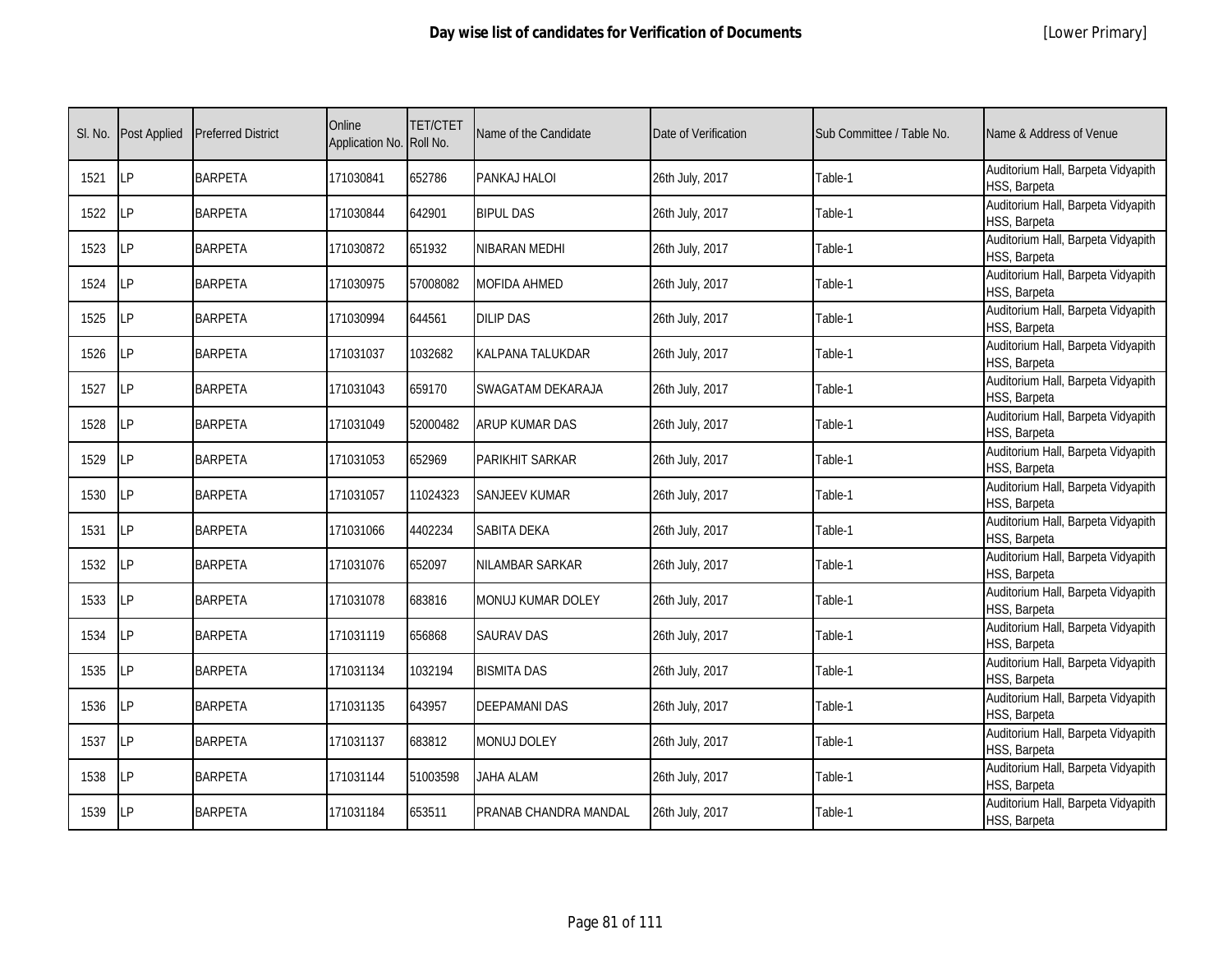| SI. No. | <b>Post Applied</b> | <b>Preferred District</b> | Online<br>Application No. Roll No. | <b>TET/CTET</b> | Name of the Candidate      | Date of Verification | Sub Committee / Table No. | Name & Address of Venue                            |
|---------|---------------------|---------------------------|------------------------------------|-----------------|----------------------------|----------------------|---------------------------|----------------------------------------------------|
| 1540    | <b>ILP</b>          | <b>BARPETA</b>            | 171031221                          | 623733          | <b>MONJULA MILI TAYENG</b> | 26th July, 2017      | Table-1                   | Auditorium Hall, Barpeta Vidyapith<br>HSS, Barpeta |
| 1541    | <b>ILP</b>          | <b>BARPETA</b>            | 171031233                          | 51009412        | SAFIQUL ISLAM              | 26th July, 2017      | Table-1                   | Auditorium Hall, Barpeta Vidyapith<br>HSS, Barpeta |
| 1542    | LP                  | <b>BARPETA</b>            | 171031239                          | 641584          | <b>BANAJIT MALAKAR</b>     | 26th July, 2017      | Table-1                   | Auditorium Hall, Barpeta Vidyapith<br>HSS, Barpeta |
| 1543    | <b>LP</b>           | <b>BARPETA</b>            | 171031243                          | 656352          | SANGITA CHOUDHURY          | 26th July, 2017      | Table-1                   | Auditorium Hall, Barpeta Vidyapith<br>HSS, Barpeta |
| 1544    | LP                  | <b>BARPETA</b>            | 171031244                          | 3030682         | <b>SATYA RAM DAS</b>       | 26th July, 2017      | Table-1                   | Auditorium Hall, Barpeta Vidyapith<br>HSS, Barpeta |
| 1545    | LP                  | <b>BARPETA</b>            | 171031264                          | 1542271         | <b>BINITA SARMA</b>        | 26th July, 2017      | Table-1                   | Auditorium Hall, Barpeta Vidyapith<br>HSS, Barpeta |
| 1546    | LP                  | <b>BARPETA</b>            | 171031267                          | 646505          | JAGADISH DAS               | 26th July, 2017      | Table-1                   | Auditorium Hall, Barpeta Vidyapith<br>HSS, Barpeta |
| 1547    | <b>ILP</b>          | <b>BARPETA</b>            | 171031295                          | 621646          | <b>DURLOV JYOTI PEGU</b>   | 26th July, 2017      | Table-1                   | Auditorium Hall, Barpeta Vidyapith<br>HSS, Barpeta |
| 1548    | LΡ                  | <b>BARPETA</b>            | 171031308                          | 3030454         | <b>MRIDULA DAS</b>         | 26th July, 2017      | Table-1                   | Auditorium Hall, Barpeta Vidyapith<br>HSS, Barpeta |
| 1549    | LP                  | <b>BARPETA</b>            | 171031312                          | 05700525        | <b>ANANTHA KUMAR</b>       | 26th July, 2017      | Table-1                   | Auditorium Hall, Barpeta Vidyapith<br>HSS, Barpeta |
| 1550    | <b>LP</b>           | <b>BARPETA</b>            | 171031314                          | 684188          | <b>NAVAJYOTI CHINTEY</b>   | 26th July, 2017      | Table-1                   | Auditorium Hall, Barpeta Vidyapith<br>HSS, Barpeta |
| 1551    | LP                  | <b>BARPETA</b>            | 171031319                          | 1021051         | <b>BHANITA NATH</b>        | 26th July, 2017      | Table-1                   | Auditorium Hall, Barpeta Vidyapith<br>HSS, Barpeta |
| 1552    | <b>LP</b>           | <b>BARPETA</b>            | 171031341                          | 647042          | JITU MANI BARO             | 26th July, 2017      | Table-1                   | Auditorium Hall, Barpeta Vidyapith<br>HSS, Barpeta |
| 1553    | LP                  | <b>BARPETA</b>            | 171031343                          | 648438          | KISHOR DAS                 | 26th July, 2017      | Table-1                   | Auditorium Hall, Barpeta Vidyapith<br>HSS, Barpeta |
| 1554    | <b>ILP</b>          | <b>BARPETA</b>            | 171031353                          | 51001441        | ASHIQUE CHOUDHURY          | 26th July, 2017      | Table-1                   | Auditorium Hall, Barpeta Vidyapith<br>HSS, Barpeta |
| 1555    | LP                  | <b>BARPETA</b>            | 171031367                          | 100725          | <b>BIKRAM BHOWMIK</b>      | 26th July, 2017      | Table-1                   | Auditorium Hall, Barpeta Vidyapith<br>HSS, Barpeta |
| 1556    | LP                  | <b>BARPETA</b>            | 171031371                          | 1032365         | <b>DIPAMANI DAS</b>        | 26th July, 2017      | Table-1                   | Auditorium Hall, Barpeta Vidyapith<br>HSS, Barpeta |
| 1557    | LP                  | <b>BARPETA</b>            | 171031372                          | 682434          | JUNMONI DEURI              | 26th July, 2017      | Table-1                   | Auditorium Hall, Barpeta Vidyapith<br>HSS, Barpeta |
| 1558    | LP                  | <b>BARPETA</b>            | 171031395                          | 1202058         | RATISH CHANDRA DAS         | 26th July, 2017      | Table-1                   | Auditorium Hall, Barpeta Vidyapith<br>HSS, Barpeta |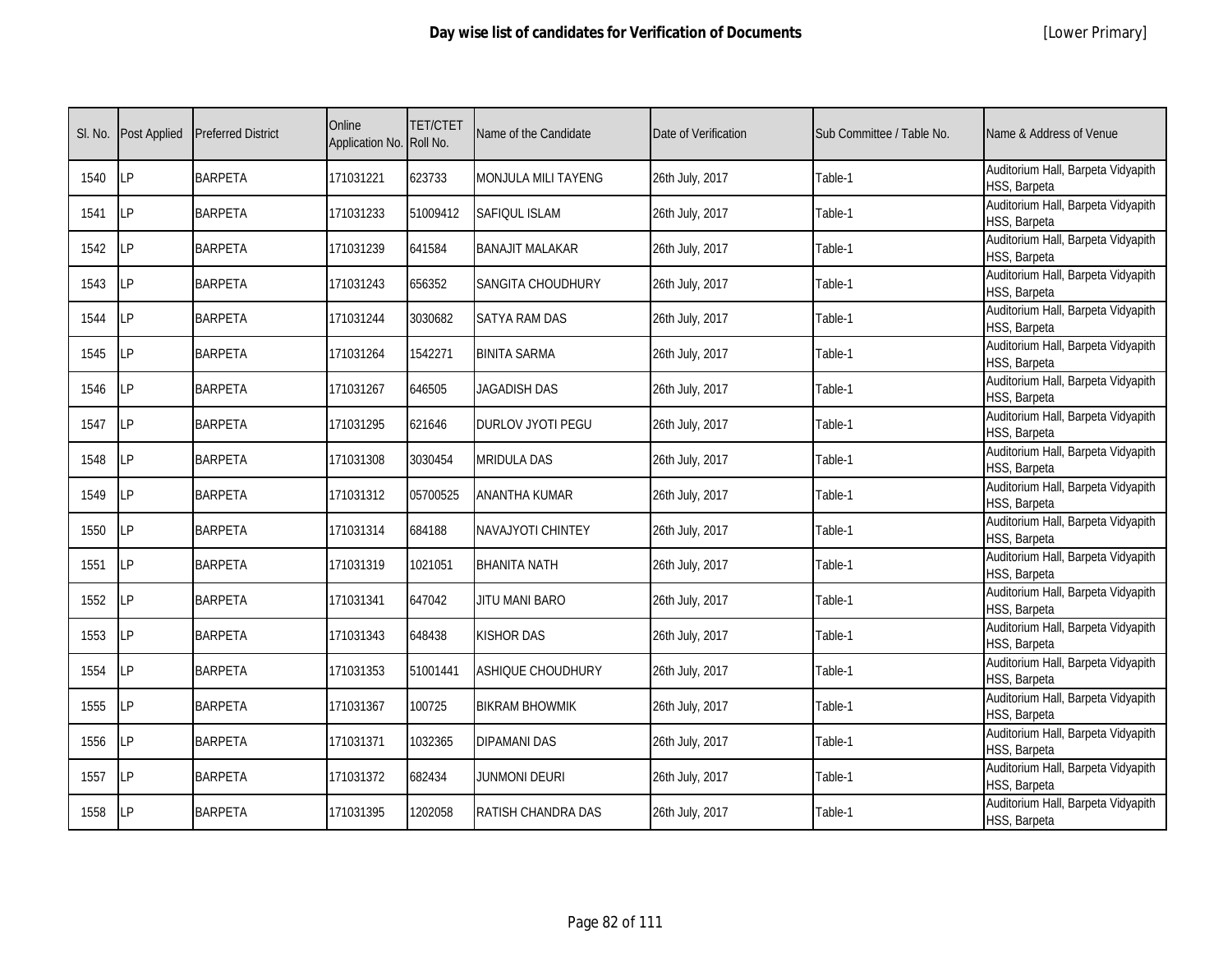|  | [Lower Primary] |
|--|-----------------|
|--|-----------------|

| SI. No. | <b>Post Applied</b> | <b>Preferred District</b> | Online<br>Application No. Roll No. | <b>TET/CTET</b> | Name of the Candidate     | Date of Verification | Sub Committee / Table No. | Name & Address of Venue                            |
|---------|---------------------|---------------------------|------------------------------------|-----------------|---------------------------|----------------------|---------------------------|----------------------------------------------------|
| 1559    | LP                  | <b>BARPETA</b>            | 171031424                          | 680654          | <b>BIDHAN DOLEY</b>       | 26th July, 2017      | Table-1                   | Auditorium Hall, Barpeta Vidyapith<br>HSS, Barpeta |
| 1560    | <b>ILP</b>          | <b>BARPETA</b>            | 171031444                          | 658303          | SRI PRANITA DAS           | 26th July, 2017      | Table-1                   | Auditorium Hall, Barpeta Vidyapith<br>HSS, Barpeta |
| 1561    | LP                  | <b>BARPETA</b>            | 171031449                          | 5604694         | <b>GITA RANI DEKA</b>     | 26th July, 2017      | Table-2                   | Auditorium Hall, Barpeta Vidyapith<br>HSS, Barpeta |
| 1562    | LΡ                  | <b>BARPETA</b>            | 171031450                          | 1806234         | HARIPRIYA GOGOI           | 26th July, 2017      | Table-2                   | Auditorium Hall, Barpeta Vidyapith<br>HSS, Barpeta |
| 1563    | <b>LP</b>           | <b>BARPETA</b>            | 171031456                          | 642938          | BIRAJ MALAKAR             | 26th July, 2017      | Table-2                   | Auditorium Hall, Barpeta Vidyapith<br>HSS, Barpeta |
| 1564    | <b>LP</b>           | <b>BARPETA</b>            | 171031476                          | 683029          | <b>MADHAB KRISHNA DAS</b> | 26th July, 2017      | Table-2                   | Auditorium Hall, Barpeta Vidyapith<br>HSS, Barpeta |
| 1565    | LP                  | <b>BARPETA</b>            | 171031477                          | 640793          | <b>ANJAN BORDOLOI</b>     | 26th July, 2017      | Table-2                   | Auditorium Hall, Barpeta Vidyapith<br>HSS, Barpeta |
| 1566    | <b>LP</b>           | <b>BARPETA</b>            | 171031491                          | 57002817        | <b>CHANDAN DEKA</b>       | 26th July, 2017      | Table-2                   | Auditorium Hall, Barpeta Vidyapith<br>HSS, Barpeta |
| 1567    | LP                  | <b>BARPETA</b>            | 171031500                          | 102987          | Prabir Shil               | 26th July, 2017      | Table-2                   | Auditorium Hall, Barpeta Vidyapith<br>HSS, Barpeta |
| 1568    | LP                  | <b>BARPETA</b>            | 171031531                          | 57012227        | SAIFUDDIN AHMED           | 26th July, 2017      | Table-2                   | Auditorium Hall, Barpeta Vidyapith<br>HSS, Barpeta |
| 1569    | LP                  | <b>BARPETA</b>            | 171031552                          | 51002128        | <b>CHANDASMITA NATH</b>   | 26th July, 2017      | Table-2                   | Auditorium Hall, Barpeta Vidyapith<br>HSS, Barpeta |
| 1570    | LP                  | <b>BARPETA</b>            | 171031571                          | 104262          | SEBIKA PAUL               | 26th July, 2017      | Table-2                   | Auditorium Hall, Barpeta Vidyapith<br>HSS, Barpeta |
| 1571    | LP                  | <b>BARPETA</b>            | 171031582                          | 57002103        | <b>BAHARUL ISLAM</b>      | 26th July, 2017      | Table-2                   | Auditorium Hall, Barpeta Vidyapith<br>HSS, Barpeta |
| 1572    | <b>LP</b>           | <b>BARPETA</b>            | 171031595                          | 0402219         | MOIDUL AHMED KHAN         | 26th July, 2017      | Table-2                   | Auditorium Hall, Barpeta Vidyapith<br>HSS, Barpeta |
| 1573    | LP                  | <b>BARPETA</b>            | 171031598                          | 626603          | UTPAL PEGU                | 26th July, 2017      | Table-2                   | Auditorium Hall, Barpeta Vidyapith<br>HSS, Barpeta |
| 1574    | <b>ILP</b>          | <b>BARPETA</b>            | 171031667                          | 51005831        | <b>MD JOYNAL ABDIN</b>    | 26th July, 2017      | Table-2                   | Auditorium Hall, Barpeta Vidyapith<br>HSS, Barpeta |
| 1575    | <b>ILP</b>          | <b>BARPETA</b>            | 171031675                          | 647943          | KAMAL DAS                 | 26th July, 2017      | Table-2                   | Auditorium Hall, Barpeta Vidyapith<br>HSS, Barpeta |
| 1576    | LP                  | <b>BARPETA</b>            | 171031696                          | 0404384         | ANUSHREE SARMA            | 26th July, 2017      | Table-2                   | Auditorium Hall, Barpeta Vidyapith<br>HSS, Barpeta |
| 1577    | <b>ILP</b>          | <b>BARPETA</b>            | 171031719                          | 672051          | <b>DIPAMONI DOLEY</b>     | 26th July, 2017      | Table-2                   | Auditorium Hall, Barpeta Vidyapith<br>HSS, Barpeta |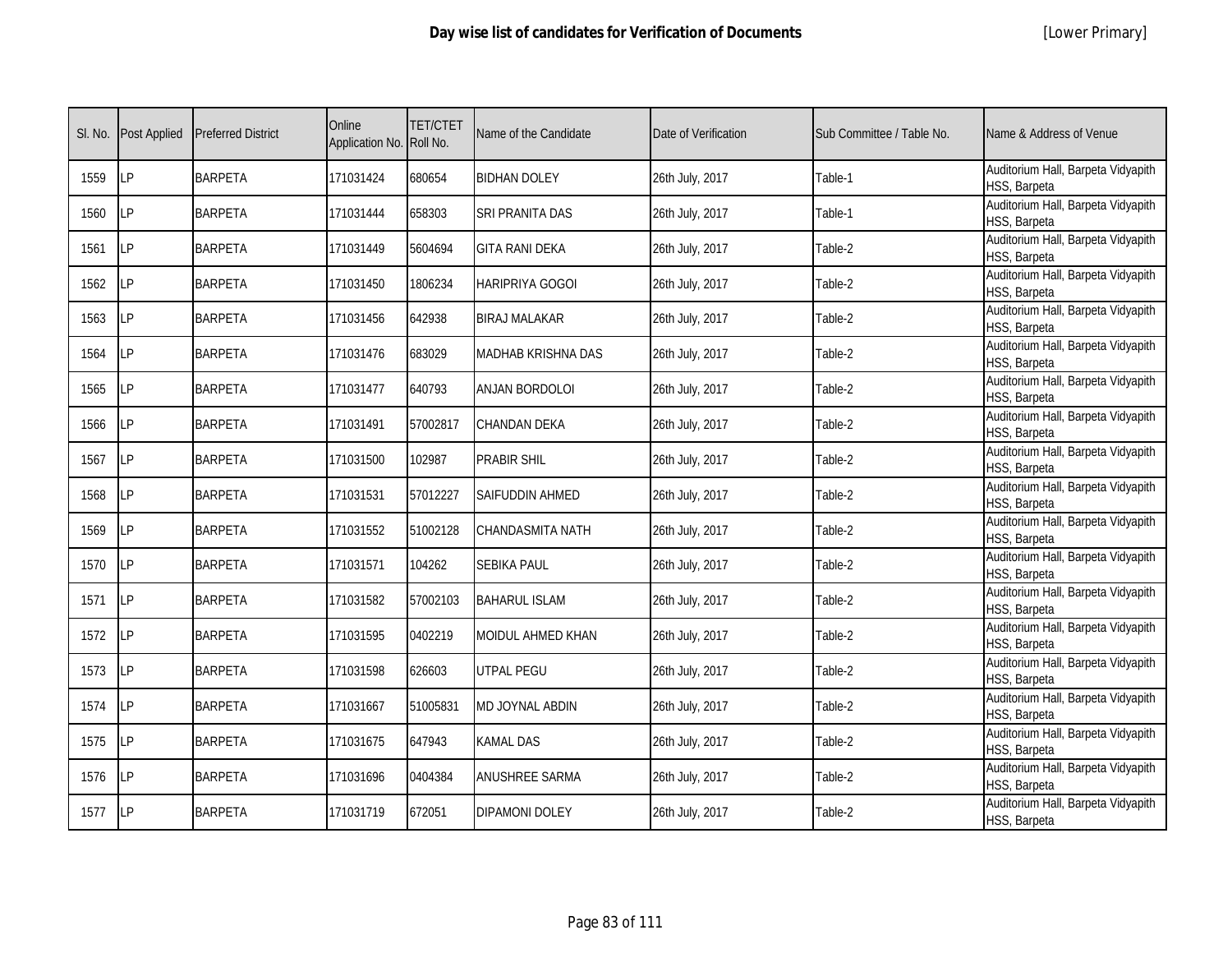| SI. No. | <b>Post Applied</b> | <b>Preferred District</b> | Online<br>Application No. Roll No. | <b>TET/CTET</b> | Name of the Candidate        | Date of Verification | Sub Committee / Table No. | Name & Address of Venue                            |
|---------|---------------------|---------------------------|------------------------------------|-----------------|------------------------------|----------------------|---------------------------|----------------------------------------------------|
| 1578    | LP                  | <b>BARPETA</b>            | 171031727                          | 2903485         | PINGALA CHAUDHARY KALITA     | 26th July, 2017      | Table-2                   | Auditorium Hall, Barpeta Vidyapith<br>HSS, Barpeta |
| 1579    | <b>LP</b>           | <b>BARPETA</b>            | 171031750                          | 659608          | TULIKA BORO                  | 26th July, 2017      | Table-2                   | Auditorium Hall, Barpeta Vidyapith<br>HSS, Barpeta |
| 1580    | LP                  | <b>BARPETA</b>            | 171031767                          | 1021272         | KABITA DAS MEDHI             | 26th July, 2017      | Table-2                   | Auditorium Hall, Barpeta Vidyapith<br>HSS, Barpeta |
| 1581    | LP                  | <b>BARPETA</b>            | 171031776                          | 648916          | LEENA DAS                    | 26th July, 2017      | Table-2                   | Auditorium Hall, Barpeta Vidyapith<br>HSS, Barpeta |
| 1582    | LP                  | <b>BARPETA</b>            | 171031779                          | 646303          | HIRANYAHAZARIKA              | 26th July, 2017      | Table-2                   | Auditorium Hall, Barpeta Vidyapith<br>HSS, Barpeta |
| 1583    | LP                  | <b>BARPETA</b>            | 171031858                          | 610172          | <b>ASHIM KUMAR SUTRADHAR</b> | 26th July, 2017      | Table-2                   | Auditorium Hall, Barpeta Vidyapith<br>HSS, Barpeta |
| 1584    | LP                  | <b>BARPETA</b>            | 171031867                          | 652075          | <b>NILAKSHI DAS</b>          | 26th July, 2017      | Table-2                   | Auditorium Hall, Barpeta Vidyapith<br>HSS, Barpeta |
| 1585    | LP                  | <b>BARPETA</b>            | 171031875                          | 103525          | RANJIT ADITYA                | 26th July, 2017      | Table-2                   | Auditorium Hall, Barpeta Vidyapith<br>HSS, Barpeta |
| 1586    | LP                  | <b>BARPETA</b>            | 171031890                          | 54000377        | <b>AMINUL ISLAM</b>          | 26th July, 2017      | Table-2                   | Auditorium Hall, Barpeta Vidyapith<br>HSS, Barpeta |
| 1587    | LP                  | <b>BARPETA</b>            | 171031898                          | 3031207         | <b>RANJITA TIRKEY</b>        | 26th July, 2017      | Table-2                   | Auditorium Hall, Barpeta Vidyapith<br>HSS, Barpeta |
| 1588    | LP                  | <b>BARPETA</b>            | 171031919                          | 653718          | PRANJAL KUMAR DAS            | 26th July, 2017      | Table-2                   | Auditorium Hall, Barpeta Vidyapith<br>HSS, Barpeta |
| 1589    | LP                  | <b>BARPETA</b>            | 171031977                          | 643690          | <b>DAIJEE DAS</b>            | 26th July, 2017      | Table-2                   | Auditorium Hall, Barpeta Vidyapith<br>HSS, Barpeta |
| 1590    | LP                  | <b>BARPETA</b>            | 171031995                          | 680431          | <b>BASANTA KUTUM</b>         | 26th July, 2017      | Table-2                   | Auditorium Hall, Barpeta Vidyapith<br>HSS, Barpeta |
| 1591    | LP                  | <b>BARPETA</b>            | 171031999                          | 0500115         | <b>BARNALI DEVI</b>          | 26th July, 2017      | Table-2                   | Auditorium Hall, Barpeta Vidyapith<br>HSS, Barpeta |
| 1592    | LP                  | <b>BARPETA</b>            | 171032017                          | 652731          | <b>PANCHI DAS</b>            | 26th July, 2017      | Table-2                   | Auditorium Hall, Barpeta Vidyapith<br>HSS, Barpeta |
| 1593    | LP                  | <b>BARPETA</b>            | 171032027                          | 630726          | <b>GOPAL SONOWAL</b>         | 26th July, 2017      | Table-2                   | Auditorium Hall, Barpeta Vidyapith<br>HSS, Barpeta |
| 1594    | LP                  | <b>BARPETA</b>            | 171032046                          | 0400008         | ABDUL ALIM AHMED             | 26th July, 2017      | Table-2                   | Auditorium Hall, Barpeta Vidyapith<br>HSS, Barpeta |
| 1595    | LP                  | <b>BARPETA</b>            | 171032047                          | 54005063        | <b>WASHIM AKRAM</b>          | 26th July, 2017      | Table-2                   | Auditorium Hall, Barpeta Vidyapith<br>HSS, Barpeta |
| 1596    | LP                  | <b>BARPETA</b>            | 171032054                          | 624235          | PABITRA BORO                 | 26th July, 2017      | Table-2                   | Auditorium Hall, Barpeta Vidyapith<br>HSS, Barpeta |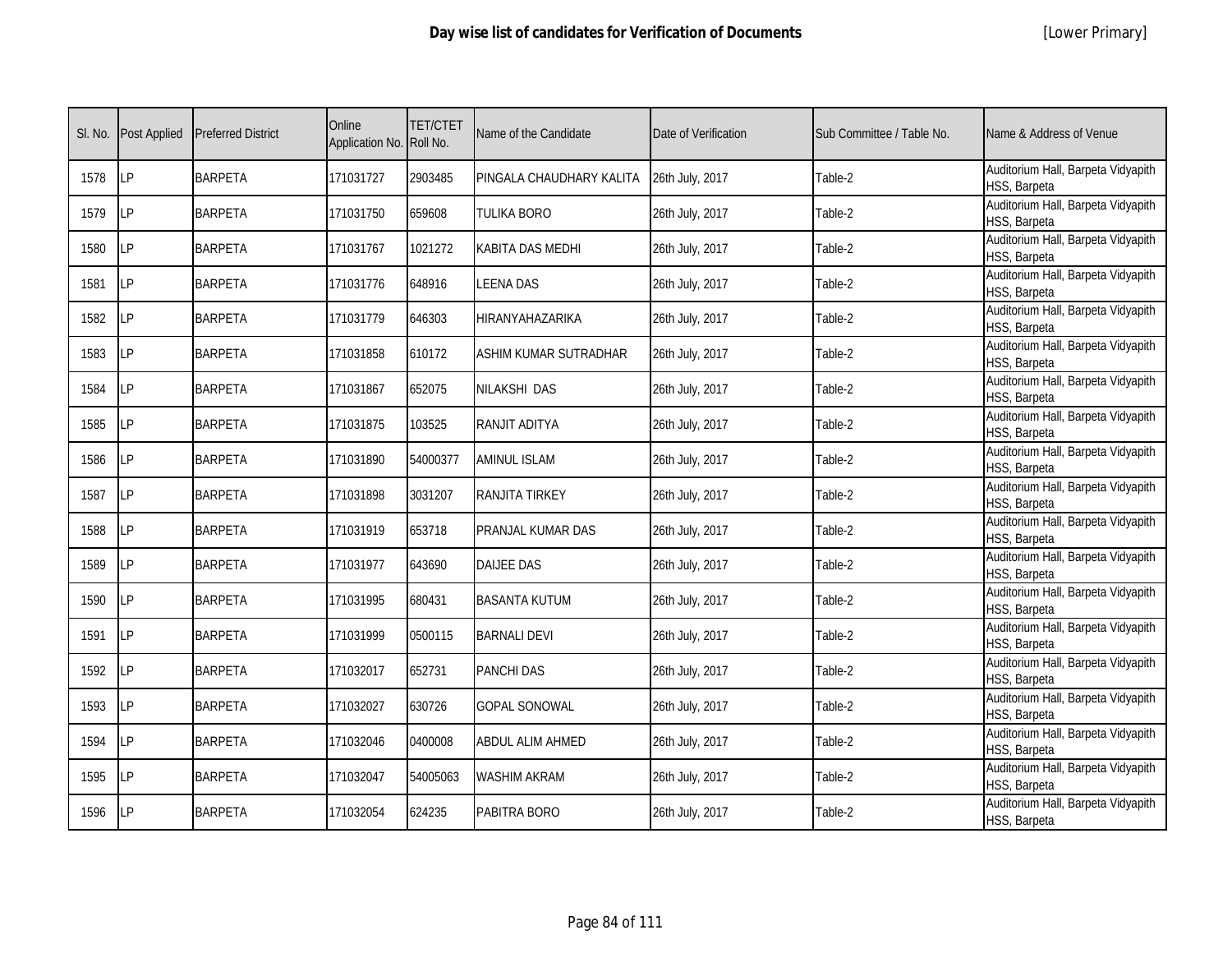|  | [Lower Primary] |
|--|-----------------|
|--|-----------------|

| SI. No. | <b>Post Applied</b> | <b>Preferred District</b> | Online<br>Application No. Roll No. | <b>TET/CTET</b> | Name of the Candidate     | Date of Verification | Sub Committee / Table No. | Name & Address of Venue                            |
|---------|---------------------|---------------------------|------------------------------------|-----------------|---------------------------|----------------------|---------------------------|----------------------------------------------------|
| 1597    | <b>LP</b>           | <b>BARPETA</b>            | 171032110                          | 691160          | <b>MADESWAR PATGIRI</b>   | 26th July, 2017      | Table-2                   | Auditorium Hall, Barpeta Vidyapith<br>HSS, Barpeta |
| 1598    | <b>ILP</b>          | <b>BARPETA</b>            | 171032111                          | 51009259        | SABINA YESMIN             | 26th July, 2017      | Table-2                   | Auditorium Hall, Barpeta Vidyapith<br>HSS, Barpeta |
| 1599    | <b>LP</b>           | <b>BARPETA</b>            | 171032113                          | 611994          | SUDATTA ARYA              | 26th July, 2017      | Table-2                   | Auditorium Hall, Barpeta Vidyapith<br>HSS, Barpeta |
| 1600    | LP                  | <b>BARPETA</b>            | 171032128                          | 3015414         | ANURADHA CHOUDHURY        | 26th July, 2017      | Table-2                   | Auditorium Hall, Barpeta Vidyapith<br>HSS, Barpeta |
| 1601    | <b>ILP</b>          | <b>BARPETA</b>            | 171032136                          | 51002117        | <b>CHANBAR ALI</b>        | 26th July, 2017      | Table-2                   | Auditorium Hall, Barpeta Vidyapith<br>HSS, Barpeta |
| 1602    | LP                  | <b>BARPETA</b>            | 171032137                          | 646684          | <b>JAYANTA DAS</b>        | 26th July, 2017      | Table-2                   | Auditorium Hall, Barpeta Vidyapith<br>HSS, Barpeta |
| 1603    | LP                  | <b>BARPETA</b>            | 171032151                          | 0402683         | RAHIZ UDDIN AHMED         | 26th July, 2017      | Table-2                   | Auditorium Hall, Barpeta Vidyapith<br>HSS, Barpeta |
| 1604    | LP                  | <b>BARPETA</b>            | 171032161                          | 0403291         | <b>BANJIT MALIA</b>       | 26th July, 2017      | Table-2                   | Auditorium Hall, Barpeta Vidyapith<br>HSS, Barpeta |
| 1605    | LP                  | <b>BARPETA</b>            | 171032175                          | 07728966        | <b>LITTLE PAL</b>         | 26th July, 2017      | Table-2                   | Auditorium Hall, Barpeta Vidyapith<br>HSS, Barpeta |
| 1606    | LP                  | <b>BARPETA</b>            | 171032179                          | 641803          | <b>BARNALI DAS</b>        | 26th July, 2017      | Table-2                   | Auditorium Hall, Barpeta Vidyapith<br>HSS, Barpeta |
| 1607    | LP                  | <b>BARPETA</b>            | 171032211                          | 686642          | <b>SUBHASH PEGU</b>       | 26th July, 2017      | Table-2                   | Auditorium Hall, Barpeta Vidyapith<br>HSS, Barpeta |
| 1608    | LP                  | <b>BARPETA</b>            | 171032232                          | 623749          | <b>MONUJ DOLEY</b>        | 26th July, 2017      | Table-2                   | Auditorium Hall, Barpeta Vidyapith<br>HSS, Barpeta |
| 1609    | <b>LP</b>           | <b>BARPETA</b>            | 171032237                          | 5600383         | <b>BIJOYANANDA BARUAH</b> | 26th July, 2017      | Table-2                   | Auditorium Hall, Barpeta Vidyapith<br>HSS, Barpeta |
| 1610    | LP                  | <b>BARPETA</b>            | 171032255                          | 626094          | SUBHASH MILI              | 26th July, 2017      | Table-2                   | Auditorium Hall, Barpeta Vidyapith<br>HSS, Barpeta |
| 1611    | LP                  | <b>BARPETA</b>            | 171032286                          | 06519937        | SURENDRA KUMAR            | 26th July, 2017      | Table-2                   | Auditorium Hall, Barpeta Vidyapith<br>HSS, Barpeta |
| 1612    | LP                  | <b>BARPETA</b>            | 171032289                          | 658176          | <b>NAYAN DEKA</b>         | 26th July, 2017      | Table-2                   | Auditorium Hall, Barpeta Vidyapith<br>HSS, Barpeta |
| 1613    | LP                  | <b>BARPETA</b>            | 171032303                          | 657820          | DIPANKAR DAS              | 26th July, 2017      | Table-2                   | Auditorium Hall, Barpeta Vidyapith<br>HSS, Barpeta |
| 1614    | LP                  | <b>BARPETA</b>            | 171032306                          | 621355          | <b>DIGANTA KUMBANG</b>    | 26th July, 2017      | Table-2                   | Auditorium Hall, Barpeta Vidyapith<br>HSS, Barpeta |
| 1615    | <b>ILP</b>          | <b>BARPETA</b>            | 171032395                          | 57006760        | <b>MAIDUL ISLAM BORA</b>  | 26th July, 2017      | Table-2                   | Auditorium Hall, Barpeta Vidyapith<br>HSS, Barpeta |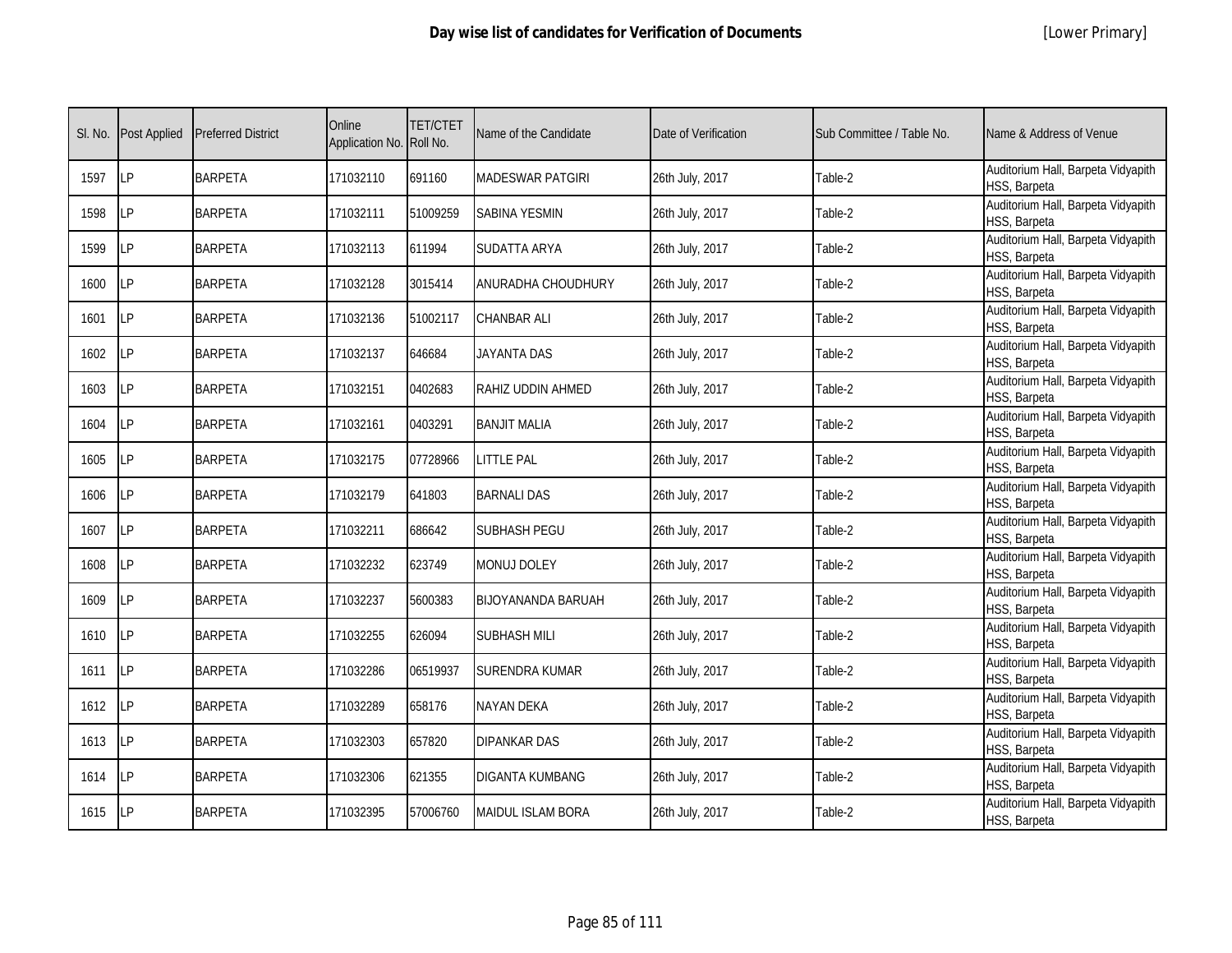|  | [Lower Primary] |
|--|-----------------|
|--|-----------------|

| SI. No. | <b>Post Applied</b> | <b>Preferred District</b> | Online<br>Application No. Roll No. | <b>TET/CTET</b> | Name of the Candidate | Date of Verification | Sub Committee / Table No. | Name & Address of Venue                            |
|---------|---------------------|---------------------------|------------------------------------|-----------------|-----------------------|----------------------|---------------------------|----------------------------------------------------|
| 1616    | <b>ILP</b>          | <b>BARPETA</b>            | 171032454                          | 621934          | HEMANTA DOLEY         | 26th July, 2017      | Table-2                   | Auditorium Hall, Barpeta Vidyapith<br>HSS, Barpeta |
| 1617    | <b>LP</b>           | <b>BARPETA</b>            | 171032511                          | 678039          | SOURAV JYOTI BORAH    | 26th July, 2017      | Table-2                   | Auditorium Hall, Barpeta Vidyapith<br>HSS, Barpeta |
| 1618    | LP                  | <b>BARPETA</b>            | 171032519                          | 631063          | KARABI PANGING        | 26th July, 2017      | Table-2                   | Auditorium Hall, Barpeta Vidyapith<br>HSS, Barpeta |
| 1619    | LP                  | <b>BARPETA</b>            | 171032523                          | 683073          | MAHANANDA PEGU        | 26th July, 2017      | Table-2                   | Auditorium Hall, Barpeta Vidyapith<br>HSS, Barpeta |
| 1620    | LP                  | <b>BARPETA</b>            | 171032558                          | 0410697         | <b>PUJA GHOSH</b>     | 26th July, 2017      | Table-2                   | Auditorium Hall, Barpeta Vidyapith<br>HSS, Barpeta |
| 1621    | LP                  | <b>BARPETA</b>            | 171032617                          | 300505          | AMIT KUMAR LASKAR     | 26th July, 2017      | Table-3                   | Auditorium Hall, Barpeta Vidyapith<br>HSS, Barpeta |
| 1622    | LP                  | <b>BARPETA</b>            | 171032628                          | 57013974        | TAIJUDDIN AHMED       | 26th July, 2017      | Table-3                   | Auditorium Hall, Barpeta Vidyapith<br>HSS, Barpeta |
| 1623    | <b>LP</b>           | <b>BARPETA</b>            | 171032645                          | 3010545         | NAZMIN AMIN           | 26th July, 2017      | Table-3                   | Auditorium Hall, Barpeta Vidyapith<br>HSS, Barpeta |
| 1624    | LΡ                  | <b>BARPETA</b>            | 171032662                          | 308317          | SAUMEN CHAKRABORTY    | 26th July, 2017      | Table-3                   | Auditorium Hall, Barpeta Vidyapith<br>HSS, Barpeta |
| 1625    | LP                  | <b>BARPETA</b>            | 171032664                          | 25005813        | <b>MOHIT</b>          | 26th July, 2017      | Table-3                   | Auditorium Hall, Barpeta Vidyapith<br>HSS, Barpeta |
| 1626    | <b>LP</b>           | <b>BARPETA</b>            | 171032711                          | 623972          | <b>NAMITA DOLEY</b>   | 26th July, 2017      | Table-3                   | Auditorium Hall, Barpeta Vidyapith<br>HSS, Barpeta |
| 1627    | LP                  | <b>BARPETA</b>            | 171032737                          | 51008521        | RASHIDUL ISLAM        | 26th July, 2017      | Table-3                   | Auditorium Hall, Barpeta Vidyapith<br>HSS, Barpeta |
| 1628    | LP                  | <b>BARPETA</b>            | 171032762                          | 2307457         | <b>ANITA</b>          | 26th July, 2017      | Table-3                   | Auditorium Hall, Barpeta Vidyapith<br>HSS, Barpeta |
| 1629    | LP                  | <b>BARPETA</b>            | 171032784                          | 57004799        | <b>IMTIAZ AL AMIN</b> | 26th July, 2017      | Table-3                   | Auditorium Hall, Barpeta Vidyapith<br>HSS, Barpeta |
| 1630    | LP                  | <b>BARPETA</b>            | 171032813                          | 681723          | <b>GEETA PAGAG</b>    | 26th July, 2017      | Table-3                   | Auditorium Hall, Barpeta Vidyapith<br>HSS, Barpeta |
| 1631    | <b>ILP</b>          | <b>BARPETA</b>            | 171032832                          | 02805944        | <b>RAVINDER</b>       | 26th July, 2017      | Table-3                   | Auditorium Hall, Barpeta Vidyapith<br>HSS, Barpeta |
| 1632    | <b>ILP</b>          | <b>BARPETA</b>            | 171032865                          | 01506431        | <b>JYOTI</b>          | 26th July, 2017      | Table-3                   | Auditorium Hall, Barpeta Vidyapith<br>HSS, Barpeta |
| 1633    | LP                  | <b>BARPETA</b>            | 171032889                          | 1012456         | <b>KARABI BARMAN</b>  | 26th July, 2017      | Table-3                   | Auditorium Hall, Barpeta Vidyapith<br>HSS, Barpeta |
| 1634    | <b>LP</b>           | <b>BARPETA</b>            | 171032901                          | 620548          | <b>BHASKAR DOLEY</b>  | 26th July, 2017      | Table-3                   | Auditorium Hall, Barpeta Vidyapith<br>HSS, Barpeta |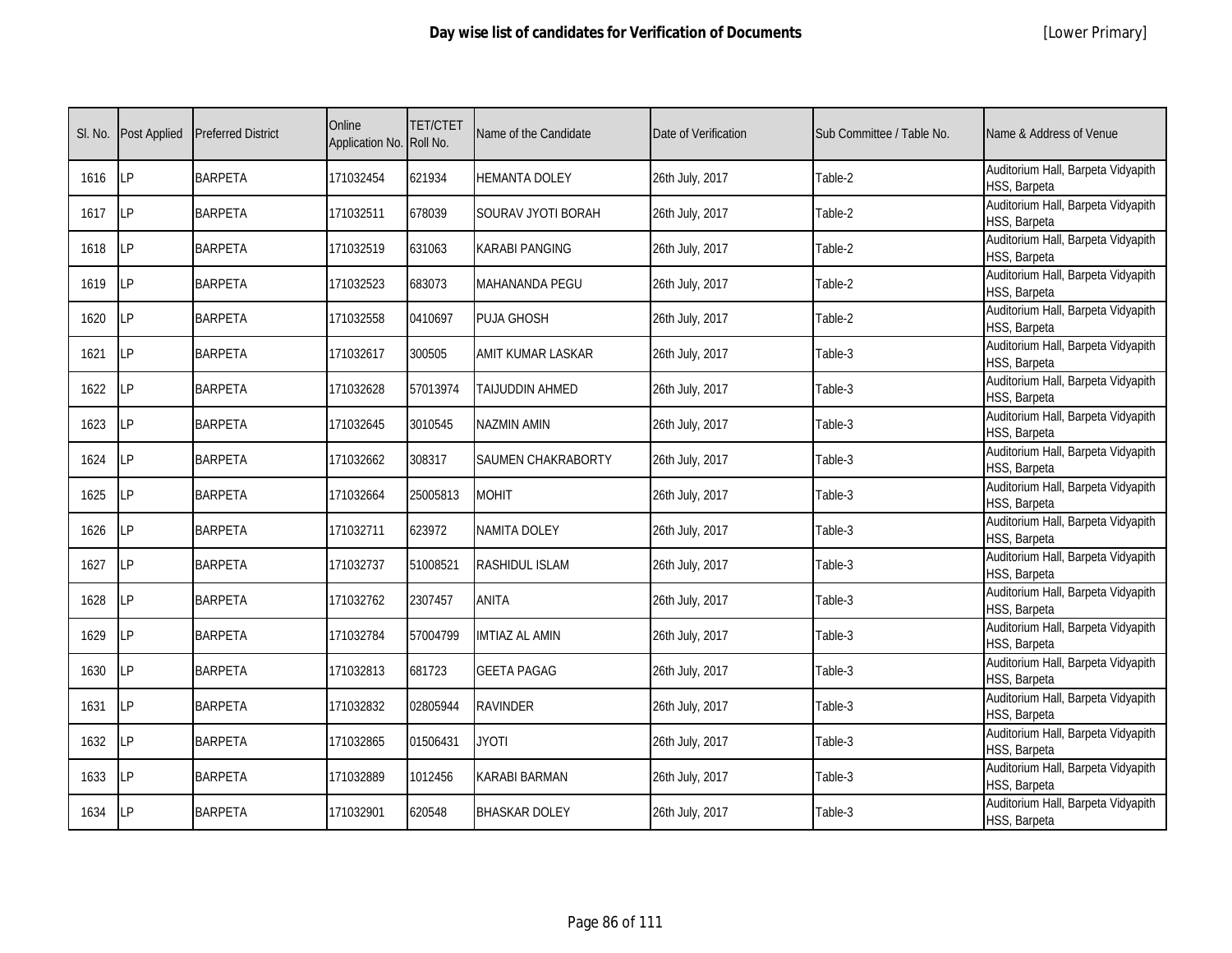|  | [Lower Primary] |
|--|-----------------|
|--|-----------------|

| SI. No. | <b>Post Applied</b> | <b>Preferred District</b> | Online<br>Application No. Roll No. | <b>TET/CTET</b> | Name of the Candidate  | Date of Verification | Sub Committee / Table No. | Name & Address of Venue                            |
|---------|---------------------|---------------------------|------------------------------------|-----------------|------------------------|----------------------|---------------------------|----------------------------------------------------|
| 1635    | LP                  | <b>BARPETA</b>            | 171032908                          | 57005062        | <b>JAHIDUL ISLAM</b>   | 26th July, 2017      | Table-3                   | Auditorium Hall, Barpeta Vidyapith<br>HSS, Barpeta |
| 1636    | LP                  | <b>BARPETA</b>            | 171032910                          | 0401108         | JAHANUR ISLAM          | 26th July, 2017      | Table-3                   | Auditorium Hall, Barpeta Vidyapith<br>HSS, Barpeta |
| 1637    | LP                  | <b>BARPETA</b>            | 171032945                          | 0401653         | MD ANOWAR HUSSAIN      | 26th July, 2017      | Table-3                   | Auditorium Hall, Barpeta Vidyapith<br>HSS, Barpeta |
| 1638    | LP                  | <b>BARPETA</b>            | 171032949                          | 626475          | TULESWAR DOLEY         | 26th July, 2017      | Table-3                   | Auditorium Hall, Barpeta Vidyapith<br>HSS, Barpeta |
| 1639    | LP                  | <b>BARPETA</b>            | 171033048                          | 2901319         | NRIPENDRA BHAGABATI    | 26th July, 2017      | Table-3                   | Auditorium Hall, Barpeta Vidyapith<br>HSS, Barpeta |
| 1640    | <b>LP</b>           | <b>BARPETA</b>            | 171033079                          | 03023755        | <b>MANJU</b>           | 26th July, 2017      | Table-3                   | Auditorium Hall, Barpeta Vidyapith<br>HSS, Barpeta |
| 1641    | LP                  | <b>BARPETA</b>            | 171033101                          | 658306          | SRI PRANITA DAS        | 26th July, 2017      | Table-3                   | Auditorium Hall, Barpeta Vidyapith<br>HSS, Barpeta |
| 1642    | LP                  | <b>BARPETA</b>            | 171033134                          | 644121          | <b>DHANESWAR RABHA</b> | 26th July, 2017      | Table-3                   | Auditorium Hall, Barpeta Vidyapith<br>HSS, Barpeta |
| 1643    | LР                  | <b>BARPETA</b>            | 171033146                          | 57005349        | JEHERUL ISLAM          | 26th July, 2017      | Table-3                   | Auditorium Hall, Barpeta Vidyapith<br>HSS, Barpeta |
| 1644    | LP                  | <b>BARPETA</b>            | 171033178                          | 643799          | DEBAJEET DAS           | 26th July, 2017      | Table-3                   | Auditorium Hall, Barpeta Vidyapith<br>HSS, Barpeta |
| 1645    | <b>LP</b>           | <b>BARPETA</b>            | 171033184                          | 648731          | LACHIT RABHA           | 26th July, 2017      | Table-3                   | Auditorium Hall, Barpeta Vidyapith<br>HSS, Barpeta |
| 1646    | LP                  | <b>BARPETA</b>            | 171033198                          | 0500720         | RUBUL SALOI            | 26th July, 2017      | Table-3                   | Auditorium Hall, Barpeta Vidyapith<br>HSS, Barpeta |
| 1647    | LP                  | <b>BARPETA</b>            | 171033199                          | 57009734        | NURUZ ZAMAN            | 26th July, 2017      | Table-3                   | Auditorium Hall, Barpeta Vidyapith<br>HSS, Barpeta |
| 1648    | LP                  | <b>BARPETA</b>            | 171033203                          | 644915          | DIPANKAR RABHA         | 26th July, 2017      | Table-3                   | Auditorium Hall, Barpeta Vidyapith<br>HSS, Barpeta |
| 1649    | LP                  | <b>BARPETA</b>            | 171033211                          | 57013848        | SYEDA HALINA DEWAN     | 26th July, 2017      | Table-3                   | Auditorium Hall, Barpeta Vidyapith<br>HSS, Barpeta |
| 1650    | LP                  | <b>BARPETA</b>            | 171033213                          | 3030465         | NABA KALITA            | 26th July, 2017      | Table-3                   | Auditorium Hall, Barpeta Vidyapith<br>HSS, Barpeta |
| 1651    | LP                  | <b>BARPETA</b>            | 171033216                          | 51009764        | SAMIR UDDIN AHMED      | 26th July, 2017      | Table-3                   | Auditorium Hall, Barpeta Vidyapith<br>HSS, Barpeta |
| 1652    | LP                  | <b>BARPETA</b>            | 171033266                          | 51011588        | ZAHIDUL ISLAM          | 26th July, 2017      | Table-3                   | Auditorium Hall, Barpeta Vidyapith<br>HSS, Barpeta |
| 1653    | LP                  | <b>BARPETA</b>            | 171033298                          | 51001926        | <b>BAKUL DEWAN</b>     | 26th July, 2017      | Table-3                   | Auditorium Hall, Barpeta Vidyapith<br>HSS, Barpeta |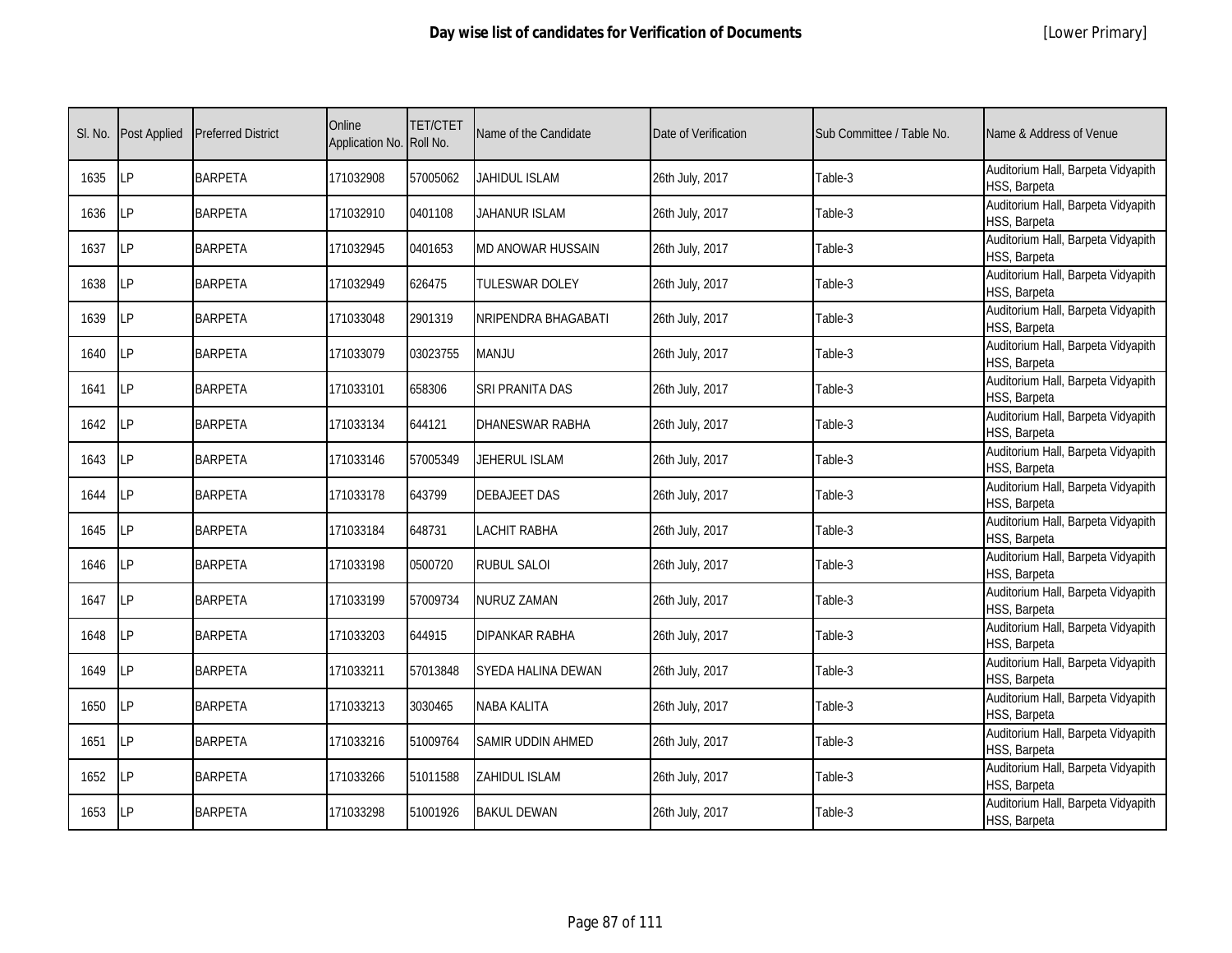|  | [Lower Primary] |
|--|-----------------|
|--|-----------------|

| SI. No. | <b>Post Applied</b> | <b>Preferred District</b> | Online<br>Application No. Roll No. | <b>TET/CTET</b> | Name of the Candidate     | Date of Verification | Sub Committee / Table No. | Name & Address of Venue                            |
|---------|---------------------|---------------------------|------------------------------------|-----------------|---------------------------|----------------------|---------------------------|----------------------------------------------------|
| 1654    | <b>ILP</b>          | <b>BARPETA</b>            | 171033304                          | 57013795        | <b>SYED MOZAHID AHMED</b> | 26th July, 2017      | Table-3                   | Auditorium Hall, Barpeta Vidyapith<br>HSS, Barpeta |
| 1655    | LP                  | <b>BARPETA</b>            | 171033330                          | 1033535         | DIPIKA ADHIKARI           | 26th July, 2017      | Table-3                   | Auditorium Hall, Barpeta Vidyapith<br>HSS, Barpeta |
| 1656    | <b>LP</b>           | <b>BARPETA</b>            | 171033355                          | 2011534         | <b>DAMBAR PRADAN</b>      | 26th July, 2017      | Table-3                   | Auditorium Hall, Barpeta Vidyapith<br>HSS, Barpeta |
| 1657    | <b>LP</b>           | <b>BARPETA</b>            | 171033364                          | 51005585        | <b>MD AYUB KHAN</b>       | 26th July, 2017      | Table-3                   | Auditorium Hall, Barpeta Vidyapith<br>HSS, Barpeta |
| 1658    | <b>LP</b>           | <b>BARPETA</b>            | 171033372                          | 645361          | GANESH CH BORO            | 26th July, 2017      | Table-3                   | Auditorium Hall, Barpeta Vidyapith<br>HSS, Barpeta |
| 1659    | LP                  | <b>BARPETA</b>            | 171033386                          | 680182          | <b>ANIL SONOWAL</b>       | 26th July, 2017      | Table-3                   | Auditorium Hall, Barpeta Vidyapith<br>HSS, Barpeta |
| 1660    | LP                  | <b>BARPETA</b>            | 171033397                          | 683956          | <b>BHAGYASHREE DAS</b>    | 26th July, 2017      | Table-3                   | Auditorium Hall, Barpeta Vidyapith<br>HSS, Barpeta |
| 1661    | LP                  | <b>BARPETA</b>            | 171033398                          | 57009255        | <b>NAZRUL ISLAM</b>       | 26th July, 2017      | Table-3                   | Auditorium Hall, Barpeta Vidyapith<br>HSS, Barpeta |
| 1662    | LΡ                  | <b>BARPETA</b>            | 171033412                          | 682120          | <b>JANAK PATGIRI</b>      | 26th July, 2017      | Table-3                   | Auditorium Hall, Barpeta Vidyapith<br>HSS, Barpeta |
| 1663    | LP                  | <b>BARPETA</b>            | 171033490                          | 3550761         | RAJU SARMAH               | 26th July, 2017      | Table-3                   | Auditorium Hall, Barpeta Vidyapith<br>HSS, Barpeta |
| 1664    | <b>LP</b>           | <b>BARPETA</b>            | 171033497                          | 621938          | <b>HEMANTA PAMEY</b>      | 26th July, 2017      | Table-3                   | Auditorium Hall, Barpeta Vidyapith<br>HSS, Barpeta |
| 1665    | LP                  | <b>BARPETA</b>            | 171033517                          | 1033134         | PRADIP KUMAR BAISHYA      | 26th July, 2017      | Table-3                   | Auditorium Hall, Barpeta Vidyapith<br>HSS, Barpeta |
| 1666    | LP                  | <b>BARPETA</b>            | 171033521                          | 1033324         | SAILENDRA DAS             | 26th July, 2017      | Table-3                   | Auditorium Hall, Barpeta Vidyapith<br>HSS, Barpeta |
| 1667    | <b>LP</b>           | <b>BARPETA</b>            | 171033547                          | 51001879        | BADSHA SHA ALAM KHAN      | 26th July, 2017      | Table-3                   | Auditorium Hall, Barpeta Vidyapith<br>HSS, Barpeta |
| 1668    | LP                  | <b>BARPETA</b>            | 171033569                          | 651141          | <b>MRINALI DAS</b>        | 26th July, 2017      | Table-3                   | Auditorium Hall, Barpeta Vidyapith<br>HSS, Barpeta |
| 1669    | LP                  | <b>BARPETA</b>            | 171033613                          | 101942          | <b>MADHU SUDAN SAHA</b>   | 26th July, 2017      | Table-3                   | Auditorium Hall, Barpeta Vidyapith<br>HSS, Barpeta |
| 1670    | <b>ILP</b>          | <b>BARPETA</b>            | 171033615                          | 200765          | <b>SUNITA DUTTA</b>       | 26th July, 2017      | Table-3                   | Auditorium Hall, Barpeta Vidyapith<br>HSS, Barpeta |
| 1671    | <b>ILP</b>          | <b>BARPETA</b>            | 171033616                          | 0401473         | <b>MAKIBUL ISLAM</b>      | 26th July, 2017      | Table-3                   | Auditorium Hall, Barpeta Vidyapith<br>HSS, Barpeta |
| 1672    | LP                  | <b>BARPETA</b>            | 171033627                          | 658993          | <b>SUNITA SWARGIARY</b>   | 26th July, 2017      | Table-3                   | Auditorium Hall, Barpeta Vidyapith<br>HSS, Barpeta |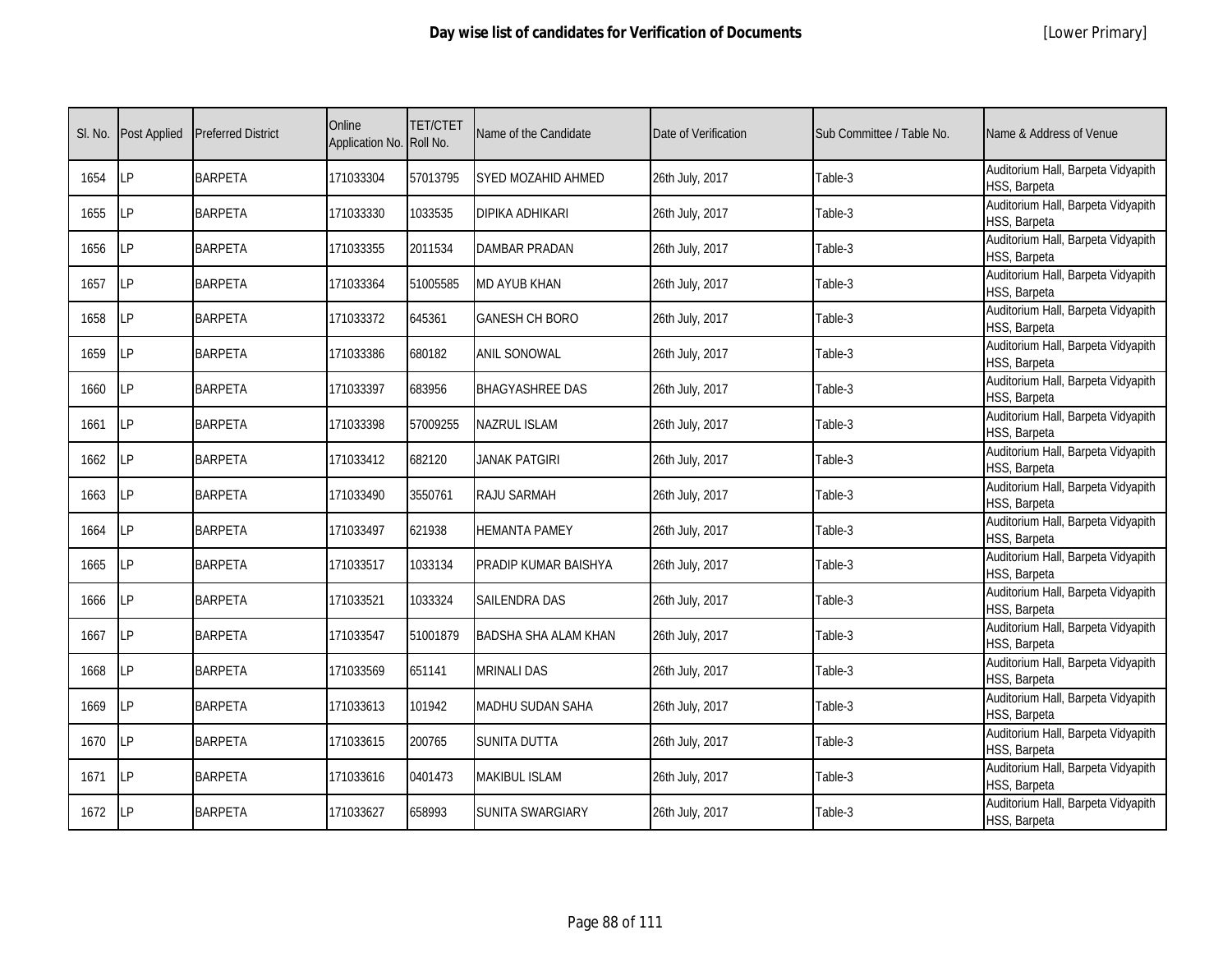|  | [Lower Primary] |
|--|-----------------|
|--|-----------------|

| SI. No. | <b>Post Applied</b> | <b>Preferred District</b> | Online<br>Application No. | <b>TET/CTET</b><br>Roll No. | Name of the Candidate     | Date of Verification | Sub Committee / Table No. | Name & Address of Venue                            |
|---------|---------------------|---------------------------|---------------------------|-----------------------------|---------------------------|----------------------|---------------------------|----------------------------------------------------|
| 1673    | <b>LP</b>           | <b>BARPETA</b>            | 171033689                 | 622355                      | <b>JUGANTA BORAH</b>      | 26th July, 2017      | Table-3                   | Auditorium Hall, Barpeta Vidyapith<br>HSS, Barpeta |
| 1674    | <b>ILP</b>          | <b>BARPETA</b>            | 171033691                 | 5602805                     | SARAT CH. PATOWARY        | 26th July, 2017      | Table-3                   | Auditorium Hall, Barpeta Vidyapith<br>HSS, Barpeta |
| 1675    | <b>LP</b>           | <b>BARPETA</b>            | 171033721                 | 103877                      | RUPAN ROY                 | 26th July, 2017      | Table-3                   | Auditorium Hall, Barpeta Vidyapith<br>HSS, Barpeta |
| 1676    | LP                  | <b>BARPETA</b>            | 171033727                 | 1011686                     | ABU REJECK ALI            | 26th July, 2017      | Table-3                   | Auditorium Hall, Barpeta Vidyapith<br>HSS, Barpeta |
| 1677    | <b>ILP</b>          | <b>BARPETA</b>            | 171033750                 | 1012112                     | <b>DIPANKAR CHOUDHURY</b> | 26th July, 2017      | Table-3                   | Auditorium Hall, Barpeta Vidyapith<br>HSS, Barpeta |
| 1678    | LP                  | <b>BARPETA</b>            | 171033762                 | 671522                      | CHANDRAMA BORI            | 26th July, 2017      | Table-3                   | Auditorium Hall, Barpeta Vidyapith<br>HSS, Barpeta |
| 1679    | LP                  | <b>BARPETA</b>            | 171033784                 | 692605                      | SANJIB MALLICK            | 26th July, 2017      | Table-3                   | Auditorium Hall, Barpeta Vidyapith<br>HSS, Barpeta |
| 1680    | LP                  | <b>BARPETA</b>            | 171033799                 | 07905644                    | SHIVSHEKHAR SINGH         | 26th July, 2017      | Table-3                   | Auditorium Hall, Barpeta Vidyapith<br>HSS, Barpeta |
| 1681    | LP                  | <b>BARPETA</b>            | 171033825                 | 1032503                     | HEMEN NATH                | 26th July, 2017      | Table-4                   | Auditorium Hall, Barpeta Vidyapith<br>HSS, Barpeta |
| 1682    | LP                  | <b>BARPETA</b>            | 171033880                 | 653411                      | PRADIP SARKAR             | 26th July, 2017      | Table-4                   | Auditorium Hall, Barpeta Vidyapith<br>HSS, Barpeta |
| 1683    | LP                  | <b>BARPETA</b>            | 171033890                 | 1033532                     | <b>DEEPA PRADHAN</b>      | 26th July, 2017      | Table-4                   | Auditorium Hall, Barpeta Vidyapith<br>HSS, Barpeta |
| 1684    | LP                  | <b>BARPETA</b>            | 171033893                 | 655025                      | RANJU MAZUMDAR PATHAK     | 26th July, 2017      | Table-4                   | Auditorium Hall, Barpeta Vidyapith<br>HSS, Barpeta |
| 1685    | LP                  | <b>BARPETA</b>            | 171033916                 | 641680                      | <b>BANDITA DAS</b>        | 26th July, 2017      | Table-4                   | Auditorium Hall, Barpeta Vidyapith<br>HSS, Barpeta |
| 1686    | LP                  | <b>BARPETA</b>            | 171033926                 | 682442                      | <b>JUNMONI PEGU</b>       | 26th July, 2017      | Table-4                   | Auditorium Hall, Barpeta Vidyapith<br>HSS, Barpeta |
| 1687    | LP                  | <b>BARPETA</b>            | 171033927                 | 4407156                     | NABA KUMAR DEKA           | 26th July, 2017      | Table-4                   | Auditorium Hall, Barpeta Vidyapith<br>HSS, Barpeta |
| 1688    | <b>LP</b>           | <b>BARPETA</b>            | 171033938                 | 104498                      | <b>SOMA DEBNATH</b>       | 26th July, 2017      | Table-4                   | Auditorium Hall, Barpeta Vidyapith<br>HSS, Barpeta |
| 1689    | LP                  | <b>BARPETA</b>            | 171033959                 | 51002790                    | <b>GOLAM NABI AZAD</b>    | 26th July, 2017      | Table-4                   | Auditorium Hall, Barpeta Vidyapith<br>HSS, Barpeta |
| 1690    | <b>LP</b>           | <b>BARPETA</b>            | 171033978                 | 631703                      | <b>MUKTINATH CHAROH</b>   | 26th July, 2017      | Table-4                   | Auditorium Hall, Barpeta Vidyapith<br>HSS, Barpeta |
| 1691    | <b>ILP</b>          | <b>BARPETA</b>            | 171033986                 | 653969                      | PRITIREKHA DAS            | 26th July, 2017      | Table-4                   | Auditorium Hall, Barpeta Vidyapith<br>HSS, Barpeta |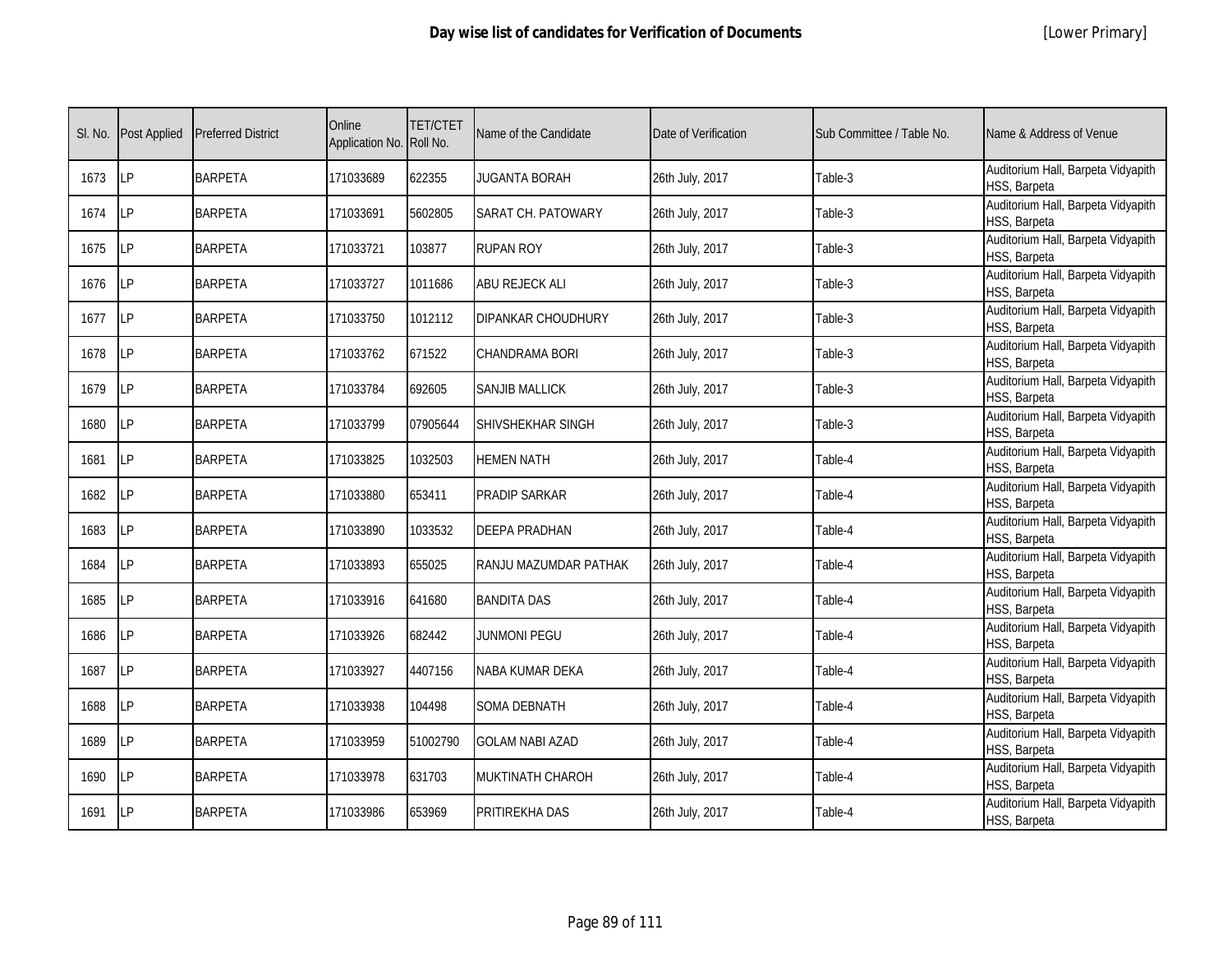|  | [Lower Primary] |
|--|-----------------|
|--|-----------------|

| SI. No. | <b>Post Applied</b> | <b>Preferred District</b> | Online<br>Application No. Roll No. | <b>TET/CTET</b> | Name of the Candidate       | Date of Verification | Sub Committee / Table No. | Name & Address of Venue                            |
|---------|---------------------|---------------------------|------------------------------------|-----------------|-----------------------------|----------------------|---------------------------|----------------------------------------------------|
| 1692    | LP                  | <b>BARPETA</b>            | 171034013                          | 54004412        | <b>SAIDUR RAHMAN</b>        | 26th July, 2017      | Table-4                   | Auditorium Hall, Barpeta Vidyapith<br>HSS, Barpeta |
| 1693    | LP                  | <b>BARPETA</b>            | 171034025                          | 2901391         | SUBHASH KALITA              | 26th July, 2017      | Table-4                   | Auditorium Hall, Barpeta Vidyapith<br>HSS, Barpeta |
| 1694    | <b>LP</b>           | <b>BARPETA</b>            | 171034056                          | 1552462         | <b>JONALI DEKA</b>          | 26th July, 2017      | Table-4                   | Auditorium Hall, Barpeta Vidyapith<br>HSS, Barpeta |
| 1695    | LP                  | <b>BARPETA</b>            | 171034058                          | 57000381        | <b>ABHIJIT BAISHYA</b>      | 26th July, 2017      | Table-4                   | Auditorium Hall, Barpeta Vidyapith<br>HSS, Barpeta |
| 1696    | LP                  | <b>BARPETA</b>            | 171034080                          | 690653          | DIPEN DAS                   | 26th July, 2017      | Table-4                   | Auditorium Hall, Barpeta Vidyapith<br>HSS, Barpeta |
| 1697    | LP                  | <b>BARPETA</b>            | 171034081                          | 1012110         | <b>DIPANKAR CHAKRABARTY</b> | 26th July, 2017      | Table-4                   | Auditorium Hall, Barpeta Vidyapith<br>HSS, Barpeta |
| 1698    | LP                  | <b>BARPETA</b>            | 171034090                          | 0100354         | ANJU DEVI                   | 26th July, 2017      | Table-4                   | Auditorium Hall, Barpeta Vidyapith<br>HSS, Barpeta |
| 1699    | LP                  | <b>BARPETA</b>            | 171034118                          | 57004614        | HUNUFA AHMED                | 26th July, 2017      | Table-4                   | Auditorium Hall, Barpeta Vidyapith<br>HSS, Barpeta |
| 1700    | <b>LP</b>           | <b>BARPETA</b>            | 171034126                          | 1012370         | JONALI RAJBONGSHI           | 26th July, 2017      | Table-4                   | Auditorium Hall, Barpeta Vidyapith<br>HSS, Barpeta |
| 1701    | LP                  | <b>BARPETA</b>            | 171034178                          | 1551835         | <b>BARNALI SARMAH</b>       | 26th July, 2017      | Table-4                   | Auditorium Hall, Barpeta Vidyapith<br>HSS, Barpeta |
| 1702    | LP                  | <b>BARPETA</b>            | 171034191                          | 55009199        | RUBINA YASMIN               | 26th July, 2017      | Table-4                   | Auditorium Hall, Barpeta Vidyapith<br>HSS, Barpeta |
| 1703    | LP                  | <b>BARPETA</b>            | 171034206                          | 640001          | CHANDRAMALLIKA DEURI        | 26th July, 2017      | Table-4                   | Auditorium Hall, Barpeta Vidyapith<br>HSS, Barpeta |
| 1704    | LP                  | <b>BARPETA</b>            | 171034224                          | 308227          | <b>SASWATI DEB</b>          | 26th July, 2017      | Table-4                   | Auditorium Hall, Barpeta Vidyapith<br>HSS, Barpeta |
| 1705    | LP                  | <b>BARPETA</b>            | 171034247                          | 5603332         | AMARENDRA MEDHI             | 26th July, 2017      | Table-4                   | Auditorium Hall, Barpeta Vidyapith<br>HSS, Barpeta |
| 1706    | LP                  | <b>BARPETA</b>            | 171034275                          | 677197,         | RINKUMONI DOLEY             | 26th July, 2017      | Table-4                   | Auditorium Hall, Barpeta Vidyapith<br>HSS, Barpeta |
| 1707    | LP                  | <b>BARPETA</b>            | 171034306                          | 51009324        | .SADDAM. .HUSSAIN.          | 26th July, 2017      | Table-4                   | Auditorium Hall, Barpeta Vidyapith<br>HSS, Barpeta |
| 1708    | LP                  | <b>BARPETA</b>            | 171034307                          | 05303529        | MESHRAM ARVIND DIGAMBAR     | 26th July, 2017      | Table-4                   | Auditorium Hall, Barpeta Vidyapith<br>HSS, Barpeta |
| 1709    | LP                  | <b>BARPETA</b>            | 171034322                          | 187492          | <b>DEEPJYOTI DAS</b>        | 26th July, 2017      | Table-4                   | Auditorium Hall, Barpeta Vidyapith<br>HSS, Barpeta |
| 1710    | LP                  | <b>BARPETA</b>            | 171034343                          | 610545          | DIPAK SARKAR                | 26th July, 2017      | Table-4                   | Auditorium Hall, Barpeta Vidyapith<br>HSS, Barpeta |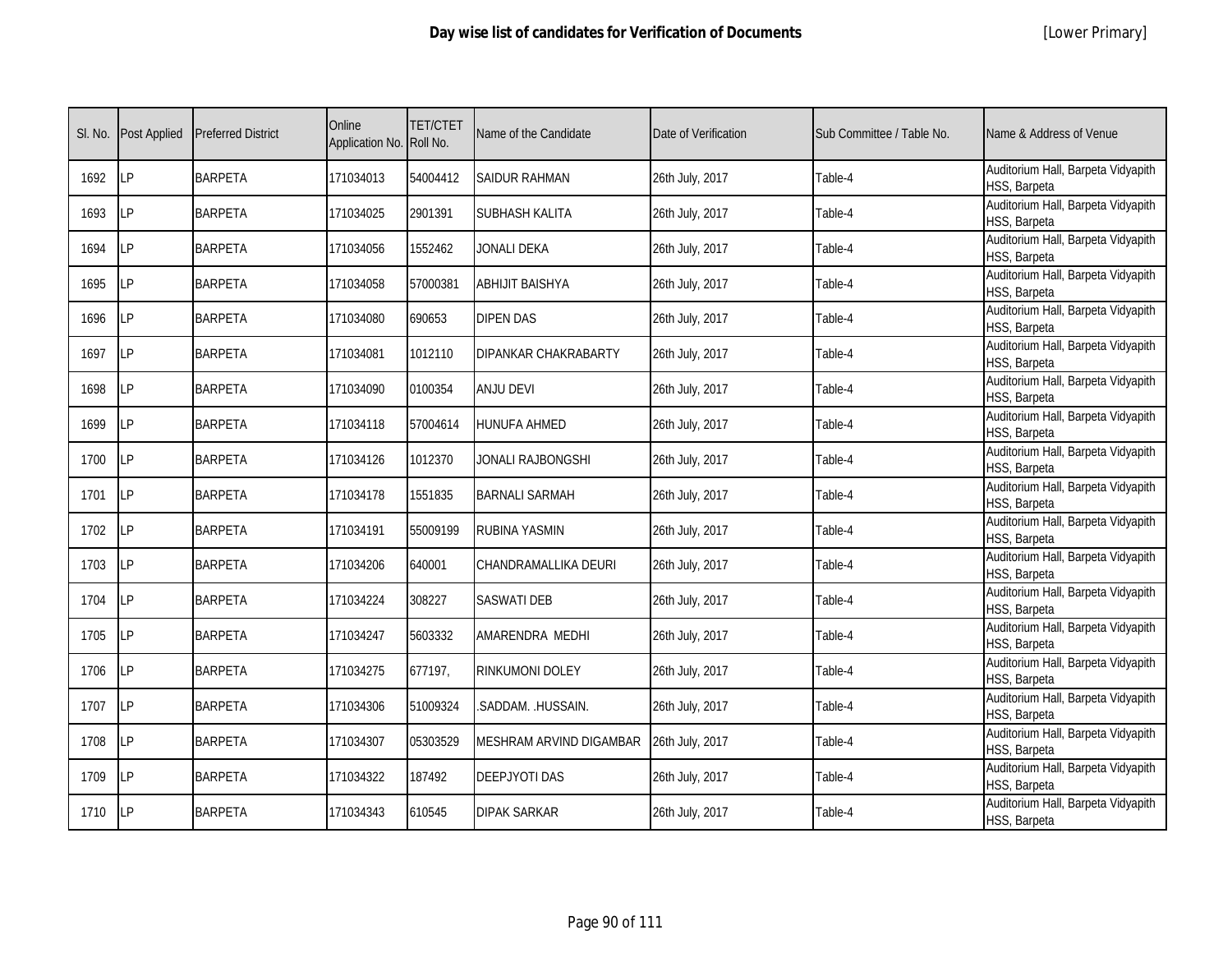|  | [Lower Primary] |
|--|-----------------|
|--|-----------------|

| SI. No. | <b>Post Applied</b> | <b>Preferred District</b> | Online<br>Application No. Roll No. | <b>TET/CTET</b> | Name of the Candidate   | Date of Verification | Sub Committee / Table No. | Name & Address of Venue                            |
|---------|---------------------|---------------------------|------------------------------------|-----------------|-------------------------|----------------------|---------------------------|----------------------------------------------------|
| 1711    | LP                  | <b>BARPETA</b>            | 171034353                          | 1551680         | ALAKA BEZBARUAH         | 26th July, 2017      | Table-4                   | Auditorium Hall, Barpeta Vidyapith<br>HSS, Barpeta |
| 1712    | LP                  | <b>BARPETA</b>            | 171034361                          | 3030330         | KALEN DAS               | 26th July, 2017      | Table-4                   | Auditorium Hall, Barpeta Vidyapith<br>HSS, Barpeta |
| 1713    | LP                  | <b>BARPETA</b>            | 171034374                          | 103187          | PRIYANKA GHOSH          | 26th July, 2017      | Table-4                   | Auditorium Hall, Barpeta Vidyapith<br>HSS, Barpeta |
| 1714    | LP                  | <b>BARPETA</b>            | 171034410                          | 651343          | MUKUL RANJAN DAS        | 26th July, 2017      | Table-4                   | Auditorium Hall, Barpeta Vidyapith<br>HSS, Barpeta |
| 1715    | LP                  | <b>BARPETA</b>            | 171034438                          | 195143          | RUPAM DAS               | 26th July, 2017      | Table-4                   | Auditorium Hall, Barpeta Vidyapith<br>HSS, Barpeta |
| 1716    | LP                  | <b>BARPETA</b>            | 171034475                          | 3540508         | <b>MRINMAI SARMA</b>    | 26th July, 2017      | Table-4                   | Auditorium Hall, Barpeta Vidyapith<br>HSS, Barpeta |
| 1717    | LP                  | <b>BARPETA</b>            | 171034495                          | 3540508         | MRINMAI SARMA           | 26th July, 2017      | Table-4                   | Auditorium Hall, Barpeta Vidyapith<br>HSS, Barpeta |
| 1718    | LP                  | <b>BARPETA</b>            | 171034498                          | 27001519        | <b>BIKRAM BARMAN</b>    | 26th July, 2017      | Table-4                   | Auditorium Hall, Barpeta Vidyapith<br>HSS, Barpeta |
| 1719    | <b>LP</b>           | <b>BARPETA</b>            | 171034572                          | 123456789       | <b>ABCDEFGH</b>         | 26th July, 2017      | Table-4                   | Auditorium Hall, Barpeta Vidyapith<br>HSS, Barpeta |
| 1720    | LP                  | <b>BARPETA</b>            | 171034643                          | 02721002        | <b>SATISH KUMAR</b>     | 26th July, 2017      | Table-4                   | Auditorium Hall, Barpeta Vidyapith<br>HSS, Barpeta |
| 1721    | LP                  | <b>BARPETA</b>            | 171034668                          | 51011147        | <b>SULEMAN DEWAN</b>    | 26th July, 2017      | Table-4                   | Auditorium Hall, Barpeta Vidyapith<br>HSS, Barpeta |
| 1722    | LP                  | <b>BARPETA</b>            | 171034724                          | 100504          | <b>BABUL DEV</b>        | 26th July, 2017      | Table-4                   | Auditorium Hall, Barpeta Vidyapith<br>HSS, Barpeta |
| 1723    | LP                  | <b>BARPETA</b>            | 171034729                          | 1021180         | <b>GAUTAM DAS</b>       | 26th July, 2017      | Table-4                   | Auditorium Hall, Barpeta Vidyapith<br>HSS, Barpeta |
| 1724    | LP                  | <b>BARPETA</b>            | 171034755                          | 1033113         | PHUNUMANI NATH          | 26th July, 2017      | Table-4                   | Auditorium Hall, Barpeta Vidyapith<br>HSS, Barpeta |
| 1725    | <b>LP</b>           | <b>BARPETA</b>            | 171034771                          | 108749          | <b>BABITA BHATTARAI</b> | 26th July, 2017      | Table-4                   | Auditorium Hall, Barpeta Vidyapith<br>HSS, Barpeta |
| 1726    | LP                  | <b>BARPETA</b>            | 171034834                          | 57006739        | <b>MAIDUL ALAM</b>      | 26th July, 2017      | Table-4                   | Auditorium Hall, Barpeta Vidyapith<br>HSS, Barpeta |
| 1727    | LP                  | <b>BARPETA</b>            | 171034963                          | 402203          | IMAM ZULFIQUER JALALI   | 26th July, 2017      | Table-4                   | Auditorium Hall, Barpeta Vidyapith<br>HSS, Barpeta |
| 1728    | LP                  | <b>BARPETA</b>            | 171034974                          | 652159          | NIPAL DAS               | 26th July, 2017      | Table-4                   | Auditorium Hall, Barpeta Vidyapith<br>HSS, Barpeta |
| 1729    | LP                  | <b>BARPETA</b>            | 171035045                          | 102552          | NARAYAN CH BAROI        | 26th July, 2017      | Table-4                   | Auditorium Hall, Barpeta Vidyapith<br>HSS, Barpeta |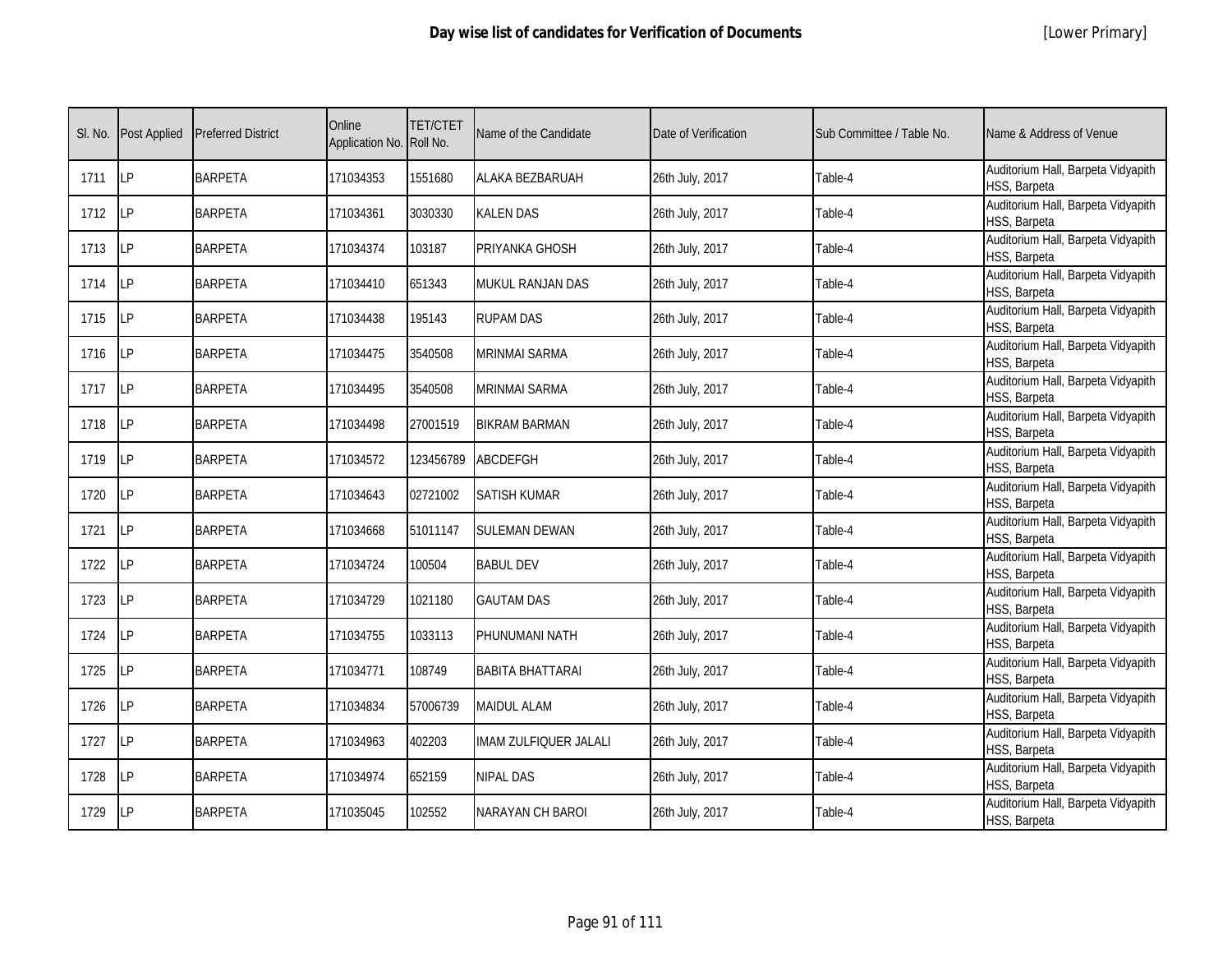| SI. No. | <b>Post Applied</b> | <b>Preferred District</b> | Online<br>Application No. Roll No. | <b>TET/CTET</b> | Name of the Candidate   | Date of Verification | Sub Committee / Table No. | Name & Address of Venue                            |
|---------|---------------------|---------------------------|------------------------------------|-----------------|-------------------------|----------------------|---------------------------|----------------------------------------------------|
| 1730    | <b>LP</b>           | <b>BARPETA</b>            | 171035076                          | 51002846        | <b>HABIB NUR ALI</b>    | 26th July, 2017      | Table-4                   | Auditorium Hall, Barpeta Vidyapith<br>HSS, Barpeta |
| 1731    | <b>ILP</b>          | <b>BARPETA</b>            | 171035155                          | 51010799        | SHEIKH ATIKUR RAHMAN    | 26th July, 2017      | Table-4                   | Auditorium Hall, Barpeta Vidyapith<br>HSS, Barpeta |
| 1732    | <b>LP</b>           | <b>BARPETA</b>            | 171035159                          | 05601966        | <b>HARI PAL</b>         | 26th July, 2017      | Table-4                   | Auditorium Hall, Barpeta Vidyapith<br>HSS, Barpeta |
| 1733    | <b>LP</b>           | <b>BARPETA</b>            | 171035303                          | 54002335        | <b>KHAIRUL HUSSAIN</b>  | 26th July, 2017      | Table-4                   | Auditorium Hall, Barpeta Vidyapith<br>HSS, Barpeta |
| 1734    | <b>ILP</b>          | <b>BARPETA</b>            | 171035312                          | 51005193        | <b>MANIRUL ISLAM</b>    | 26th July, 2017      | Table-4                   | Auditorium Hall, Barpeta Vidyapith<br>HSS, Barpeta |
| 1735    | LP                  | <b>BARPETA</b>            | 171035327                          | 51004334        | <b>KAHINUR TALUKDAR</b> | 26th July, 2017      | Table-4                   | Auditorium Hall, Barpeta Vidyapith<br>HSS, Barpeta |
| 1736    | <b>LP</b>           | <b>BARPETA</b>            | 171035343                          | 4400459         | CHANDAMITA SARMA        | 26th July, 2017      | Table-4                   | Auditorium Hall, Barpeta Vidyapith<br>HSS, Barpeta |
| 1737    | LP                  | <b>BARPETA</b>            | 171035394                          | 622697          | KASHMIRI SONOWAL        | 26th July, 2017      | Table-4                   | Auditorium Hall, Barpeta Vidyapith<br>HSS, Barpeta |
| 1738    | LP                  | <b>BARPETA</b>            | 171035400                          | 3020211         | <b>MAMANI DEKA</b>      | 26th July, 2017      | Table-4                   | Auditorium Hall, Barpeta Vidyapith<br>HSS, Barpeta |
| 1739    | <b>LP</b>           | <b>BARPETA</b>            | 171035405                          | 01718669        | <b>MEENAKSHI</b>        | 26th July, 2017      | Table-4                   | Auditorium Hall, Barpeta Vidyapith<br>HSS, Barpeta |
| 1740    | LP                  | <b>BARPETA</b>            | 171035433                          | 0403199         | <b>SHIVA NATH UZIR</b>  | 26th July, 2017      | Table-4                   | Auditorium Hall, Barpeta Vidyapith<br>HSS, Barpeta |
| 1741    | LP                  | <b>BARPETA</b>            | 171035445                          | 57005127        | <b>JAKIR HUSSAIN</b>    | 26th July, 2017      | Table-5                   | Auditorium Hall, Barpeta Vidyapith<br>HSS, Barpeta |
| 1742    | <b>LP</b>           | <b>BARPETA</b>            | 171035447                          | 1033475         | TRIPALI DAS             | 26th July, 2017      | Table-5                   | Auditorium Hall, Barpeta Vidyapith<br>HSS, Barpeta |
| 1743    | LP                  | <b>BARPETA</b>            | 171035457                          | 683927          | <b>MRIDUL TAID</b>      | 26th July, 2017      | Table-5                   | Auditorium Hall, Barpeta Vidyapith<br>HSS, Barpeta |
| 1744    | LP                  | <b>BARPETA</b>            | 171035466                          | 51011101        | <b>SUCHAL SARKAR</b>    | 26th July, 2017      | Table-5                   | Auditorium Hall, Barpeta Vidyapith<br>HSS, Barpeta |
| 1745    | LP                  | <b>BARPETA</b>            | 171035492                          | 681622          | <b>DISCO DOLEY</b>      | 26th July, 2017      | Table-5                   | Auditorium Hall, Barpeta Vidyapith<br>HSS, Barpeta |
| 1746    | <b>ILP</b>          | <b>BARPETA</b>            | 171035504                          | 57013929        | TAFAJUL HAQUE           | 26th July, 2017      | Table-5                   | Auditorium Hall, Barpeta Vidyapith<br>HSS, Barpeta |
| 1747    | LP                  | <b>BARPETA</b>            | 171035515                          | 4409670         | <b>KOKIL THAKURIA</b>   | 26th July, 2017      | Table-5                   | Auditorium Hall, Barpeta Vidyapith<br>HSS, Barpeta |
| 1748    | LP                  | <b>BARPETA</b>            | 171035518                          | 54001236        | <b>DIPANKAR BORA</b>    | 26th July, 2017      | Table-5                   | Auditorium Hall, Barpeta Vidyapith<br>HSS, Barpeta |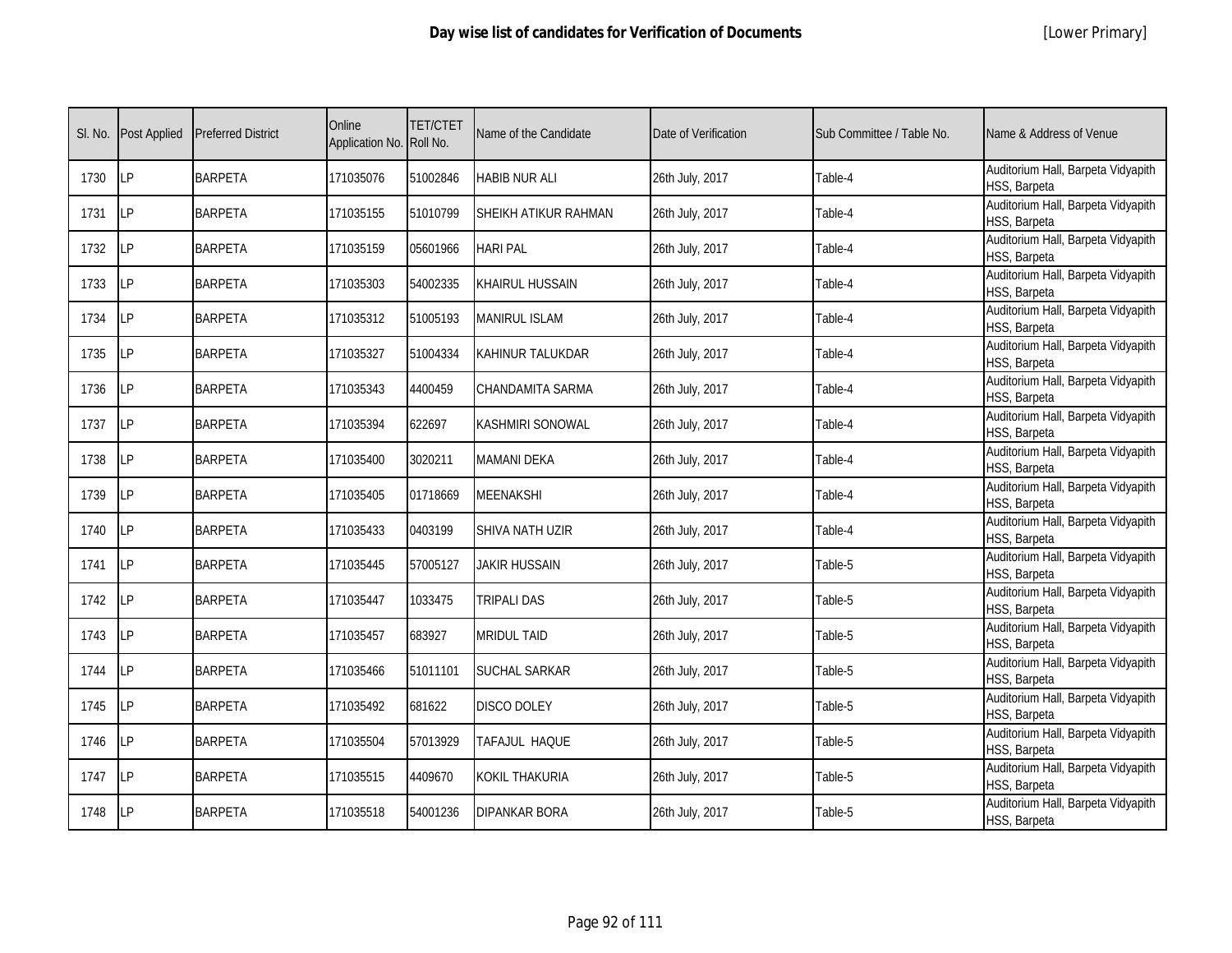|  | [Lower Primary] |
|--|-----------------|
|--|-----------------|

| SI. No. | <b>Post Applied</b> | <b>Preferred District</b> | Online<br>Application No. Roll No. | <b>TET/CTET</b> | Name of the Candidate    | Date of Verification | Sub Committee / Table No. | Name & Address of Venue                            |
|---------|---------------------|---------------------------|------------------------------------|-----------------|--------------------------|----------------------|---------------------------|----------------------------------------------------|
| 1749    | LP                  | <b>BARPETA</b>            | 171035527                          | 57000501        | <b>ABUL KASIM</b>        | 26th July, 2017      | Table-5                   | Auditorium Hall, Barpeta Vidyapith<br>HSS, Barpeta |
| 1750    | LP                  | <b>BARPETA</b>            | 171035532                          | 680428          | <b>BASANTA DOLEY</b>     | 26th July, 2017      | Table-5                   | Auditorium Hall, Barpeta Vidyapith<br>HSS, Barpeta |
| 1751    | LP                  | <b>BARPETA</b>            | 171035547                          | 51004264        | JUNMONI BARUAH           | 26th July, 2017      | Table-5                   | Auditorium Hall, Barpeta Vidyapith<br>HSS, Barpeta |
| 1752    | LP                  | <b>BARPETA</b>            | 171035555                          | 51004497        | <b>KHAIRUL HUSSAIN</b>   | 26th July, 2017      | Table-5                   | Auditorium Hall, Barpeta Vidyapith<br>HSS, Barpeta |
| 1753    | LP                  | <b>BARPETA</b>            | 171035568                          | 673951          | MANJUMALA PAYENG         | 26th July, 2017      | Table-5                   | Auditorium Hall, Barpeta Vidyapith<br>HSS, Barpeta |
| 1754    | LP                  | <b>BARPETA</b>            | 171035577                          | 672199          | <b>DIVYAJIT SAKIA</b>    | 26th July, 2017      | Table-5                   | Auditorium Hall, Barpeta Vidyapith<br>HSS, Barpeta |
| 1755    | LP                  | <b>BARPETA</b>            | 171035586                          | 0500253         | DULU MANI KALITA         | 26th July, 2017      | Table-5                   | Auditorium Hall, Barpeta Vidyapith<br>HSS, Barpeta |
| 1756    | LP                  | <b>BARPETA</b>            | 171035595                          | 57008146        | MD MOHIDUL HOQUE         | 26th July, 2017      | Table-5                   | Auditorium Hall, Barpeta Vidyapith<br>HSS, Barpeta |
| 1757    | <b>LP</b>           | <b>BARPETA</b>            | 171035613                          | 57014067        | TARIFUL ISLAM MOTI AHMED | 26th July, 2017      | Table-5                   | Auditorium Hall, Barpeta Vidyapith<br>HSS, Barpeta |
| 1758    | LP                  | <b>BARPETA</b>            | 171035636                          | 649052          | <b>MADAN DAS</b>         | 26th July, 2017      | Table-5                   | Auditorium Hall, Barpeta Vidyapith<br>HSS, Barpeta |
| 1759    | LP                  | <b>BARPETA</b>            | 171035645                          | 57012004        | <b>SAFIDA YASHMIN</b>    | 26th July, 2017      | Table-5                   | Auditorium Hall, Barpeta Vidyapith<br>HSS, Barpeta |
| 1760    | LP                  | <b>BARPETA</b>            | 171035655                          | 54003400        | <b>NASRIN ANAM</b>       | 26th July, 2017      | Table-5                   | Auditorium Hall, Barpeta Vidyapith<br>HSS, Barpeta |
| 1761    | LP                  | <b>BARPETA</b>            | 171035670                          | 1012444         | KANDARPA BAISHYA         | 26th July, 2017      | Table-5                   | Auditorium Hall, Barpeta Vidyapith<br>HSS, Barpeta |
| 1762    | LP                  | <b>BARPETA</b>            | 171035698                          | 3012882         | RIJUSMITA GOSWAMI        | 26th July, 2017      | Table-5                   | Auditorium Hall, Barpeta Vidyapith<br>HSS, Barpeta |
| 1763    | <b>LP</b>           | <b>BARPETA</b>            | 171035732                          | 47000669        | <b>JESMIN SULTANA</b>    | 26th July, 2017      | Table-5                   | Auditorium Hall, Barpeta Vidyapith<br>HSS, Barpeta |
| 1764    | LP                  | <b>BARPETA</b>            | 171035748                          | 3010391         | KRISHNA KANTA BORO       | 26th July, 2017      | Table-5                   | Auditorium Hall, Barpeta Vidyapith<br>HSS, Barpeta |
| 1765    | LP                  | <b>BARPETA</b>            | 171035765                          | 0403347         | <b>KAMAL DAS</b>         | 26th July, 2017      | Table-5                   | Auditorium Hall, Barpeta Vidyapith<br>HSS, Barpeta |
| 1766    | LP                  | <b>BARPETA</b>            | 171035767                          | 4402372         | SIMANTA CHAKRAVARTY      | 26th July, 2017      | Table-5                   | Auditorium Hall, Barpeta Vidyapith<br>HSS, Barpeta |
| 1767    | LP                  | <b>BARPETA</b>            | 171035830                          | 58002810        | IMDADUL HUSSAIN          | 26th July, 2017      | Table-5                   | Auditorium Hall, Barpeta Vidyapith<br>HSS, Barpeta |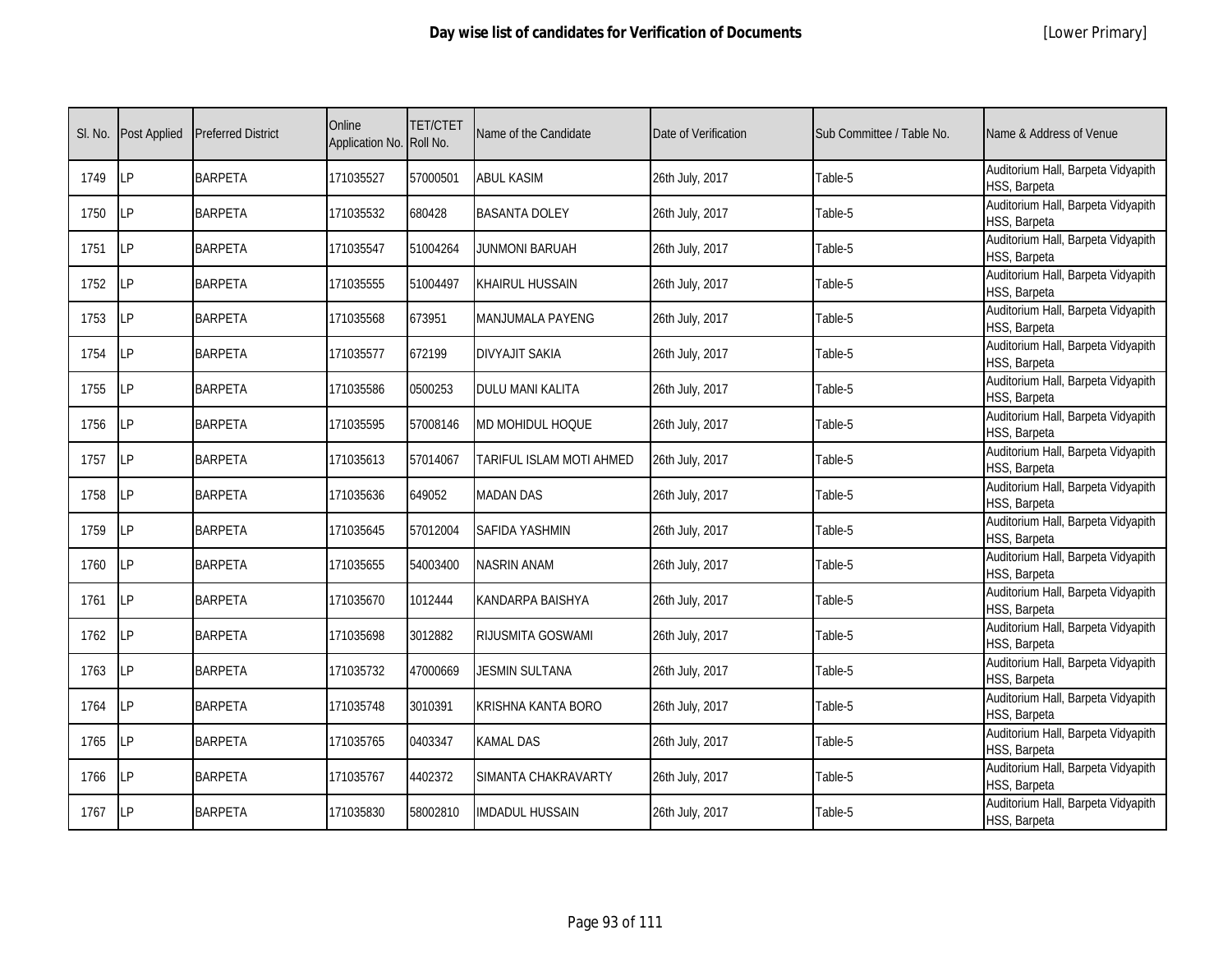| SI. No. | <b>Post Applied</b> | <b>Preferred District</b> | Online<br>Application No. Roll No. | <b>TET/CTET</b> | Name of the Candidate | Date of Verification | Sub Committee / Table No. | Name & Address of Venue                            |
|---------|---------------------|---------------------------|------------------------------------|-----------------|-----------------------|----------------------|---------------------------|----------------------------------------------------|
| 1768    | LP                  | <b>BARPETA</b>            | 171035838                          | 103386          | <b>RAJESH DAS</b>     | 26th July, 2017      | Table-5                   | Auditorium Hall, Barpeta Vidyapith<br>HSS, Barpeta |
| 1769    | LP                  | <b>BARPETA</b>            | 171035861                          | 57009022        | NASHIMA BEGUM         | 26th July, 2017      | Table-5                   | Auditorium Hall, Barpeta Vidyapith<br>HSS, Barpeta |
| 1770    | LP                  | <b>BARPETA</b>            | 171035867                          | 3010007         | <b>AJAY MANDAL</b>    | 26th July, 2017      | Table-5                   | Auditorium Hall, Barpeta Vidyapith<br>HSS, Barpeta |
| 1771    | LP                  | <b>BARPETA</b>            | 171035879                          | 16143109        | RASHIDA AHMED         | 26th July, 2017      | Table-5                   | Auditorium Hall, Barpeta Vidyapith<br>HSS, Barpeta |
| 1772    | LP                  | <b>BARPETA</b>            | 171035886                          | 641048          | <b>APURBA DAS</b>     | 26th July, 2017      | Table-5                   | Auditorium Hall, Barpeta Vidyapith<br>HSS, Barpeta |
| 1773    | LP                  | <b>BARPETA</b>            | 171035899                          | 504280          | AMARJYOTI NATH        | 26th July, 2017      | Table-5                   | Auditorium Hall, Barpeta Vidyapith<br>HSS, Barpeta |
| 1774    | LP                  | <b>BARPETA</b>            | 171035912                          | 16143109        | RASHIDA AHMED.        | 26th July, 2017      | Table-5                   | Auditorium Hall, Barpeta Vidyapith<br>HSS, Barpeta |
| 1775    | LP                  | <b>BARPETA</b>            | 171035951                          | 1011880         | <b>BHANITA BARMAN</b> | 26th July, 2017      | Table-5                   | Auditorium Hall, Barpeta Vidyapith<br>HSS, Barpeta |
| 1776    | LР                  | <b>BARPETA</b>            | 171035959                          | 620611          | <b>BHUPEN MILI</b>    | 26th July, 2017      | Table-5                   | Auditorium Hall, Barpeta Vidyapith<br>HSS, Barpeta |
| 1777    | LP                  | <b>BARPETA</b>            | 171036019                          | 652790          | PANKAJ HAZARIKA       | 26th July, 2017      | Table-5                   | Auditorium Hall, Barpeta Vidyapith<br>HSS, Barpeta |
| 1778    | LP                  | <b>BARPETA</b>            | 171036032                          | 105958          | DEODUTTA VARMAH       | 26th July, 2017      | Table-5                   | Auditorium Hall, Barpeta Vidyapith<br>HSS, Barpeta |
| 1779    | LP                  | <b>BARPETA</b>            | 171036064                          | 686771          | SURJYA DOLEY          | 26th July, 2017      | Table-5                   | Auditorium Hall, Barpeta Vidyapith<br>HSS, Barpeta |
| 1780    | LP                  | <b>BARPETA</b>            | 171036077                          | 07116475        | <b>VAKIL AHMAD</b>    | 26th July, 2017      | Table-5                   | Auditorium Hall, Barpeta Vidyapith<br>HSS, Barpeta |
| 1781    | LP                  | <b>BARPETA</b>            | 171036089                          | 57010955        | RASMA AMIN            | 26th July, 2017      | Table-5                   | Auditorium Hall, Barpeta Vidyapith<br>HSS, Barpeta |
| 1782    | LP                  | <b>BARPETA</b>            | 171036162                          | 641079          | ARABINDA DEBNATH      | 26th July, 2017      | Table-5                   | Auditorium Hall, Barpeta Vidyapith<br>HSS, Barpeta |
| 1783    | LP                  | <b>BARPETA</b>            | 171036198                          | 01618572        | MONIKA NANDAL         | 26th July, 2017      | Table-5                   | Auditorium Hall, Barpeta Vidyapith<br>HSS, Barpeta |
| 1784    | LP                  | <b>BARPETA</b>            | 171036255                          | 672882          | JITENDRA MILI         | 26th July, 2017      | Table-5                   | Auditorium Hall, Barpeta Vidyapith<br>HSS, Barpeta |
| 1785    | LP                  | <b>BARPETA</b>            | 171036267                          | 620816          | <b>BIRALA PATIR</b>   | 26th July, 2017      | Table-5                   | Auditorium Hall, Barpeta Vidyapith<br>HSS, Barpeta |
| 1786    | LP                  | <b>BARPETA</b>            | 171036284                          | 4402063         | RAMEN BHATTA          | 26th July, 2017      | Table-5                   | Auditorium Hall, Barpeta Vidyapith<br>HSS, Barpeta |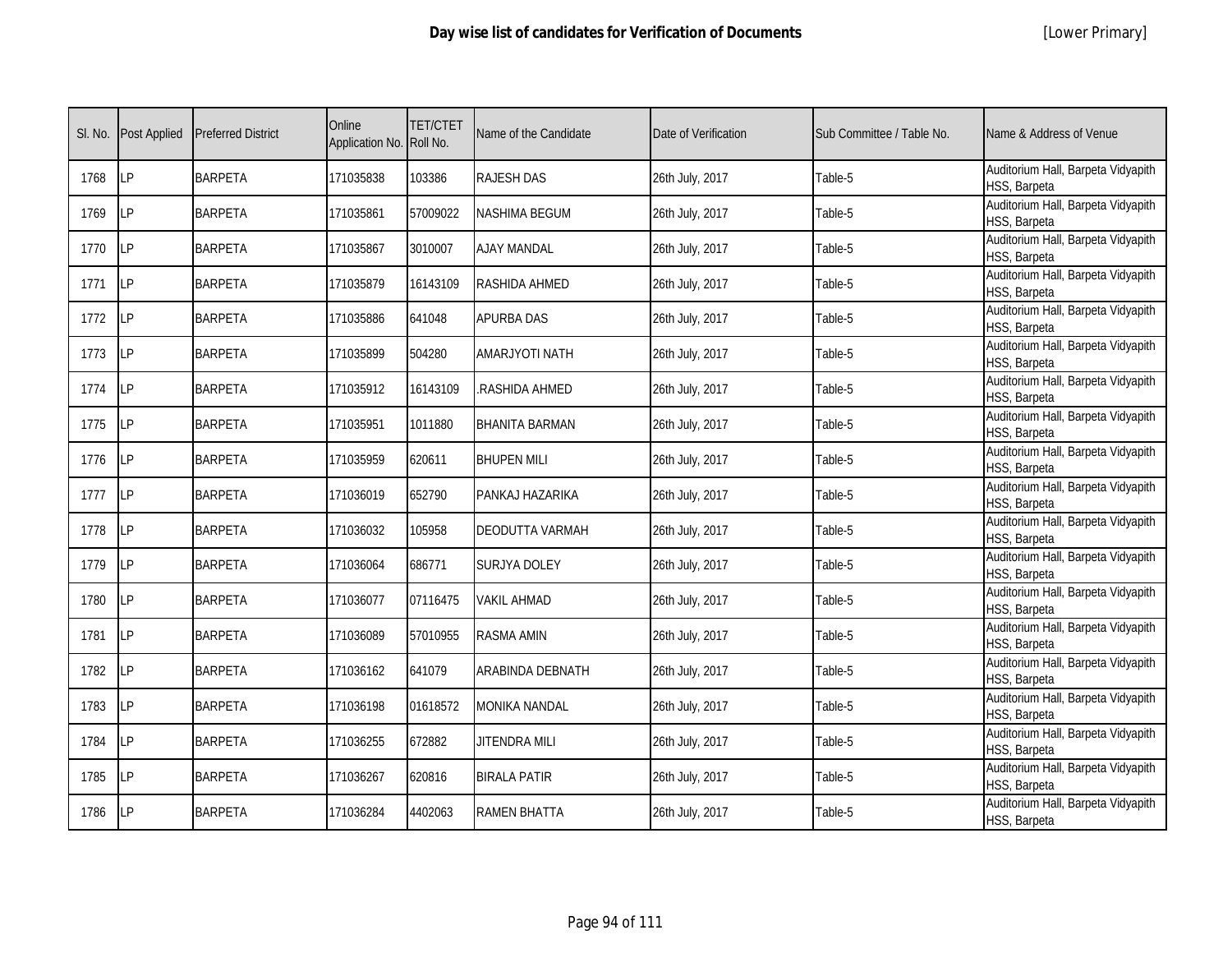|  | [Lower Primary] |
|--|-----------------|
|--|-----------------|

| SI. No. | <b>Post Applied</b> | <b>Preferred District</b> | Online<br>Application No. Roll No. | <b>TET/CTET</b> | Name of the Candidate | Date of Verification | Sub Committee / Table No. | Name & Address of Venue                            |
|---------|---------------------|---------------------------|------------------------------------|-----------------|-----------------------|----------------------|---------------------------|----------------------------------------------------|
| 1787    | <b>ILP</b>          | <b>BARPETA</b>            | 171036313                          | 659748          | UMA KANTA PEGU        | 26th July, 2017      | Table-5                   | Auditorium Hall, Barpeta Vidyapith<br>HSS, Barpeta |
| 1788    | <b>ILP</b>          | <b>BARPETA</b>            | 171036318                          | 0500921         | PRABIN ROY            | 26th July, 2017      | Table-5                   | Auditorium Hall, Barpeta Vidyapith<br>HSS, Barpeta |
| 1789    | <b>LP</b>           | <b>BARPETA</b>            | 171036329                          | 57004363        | <b>HELENA BEGUM</b>   | 26th July, 2017      | Table-5                   | Auditorium Hall, Barpeta Vidyapith<br>HSS, Barpeta |
| 1790    | LP                  | <b>BARPETA</b>            | 171036332                          | 200451          | PRANAB MAJUMDER       | 26th July, 2017      | Table-5                   | Auditorium Hall, Barpeta Vidyapith<br>HSS, Barpeta |
| 1791    | <b>ILP</b>          | <b>BARPETA</b>            | 171036341                          | 570006435       | <b>KULDEEP KALITA</b> | 26th July, 2017      | Table-5                   | Auditorium Hall, Barpeta Vidyapith<br>HSS, Barpeta |
| 1792    | <b>ILP</b>          | <b>BARPETA</b>            | 171036402                          | 57012857        | <b>SEMIMA AKHTARA</b> | 26th July, 2017      | Table-5                   | Auditorium Hall, Barpeta Vidyapith<br>HSS, Barpeta |
| 1793    | <b>ILP</b>          | <b>BARPETA</b>            | 171036438                          | 659420          | TARUN DAS             | 26th July, 2017      | Table-5                   | Auditorium Hall, Barpeta Vidyapith<br>HSS, Barpeta |
| 1794    | LP                  | <b>BARPETA</b>            | 171036440                          | 642295          | <b>BHUMIDHAR BARO</b> | 26th July, 2017      | Table-5                   | Auditorium Hall, Barpeta Vidyapith<br>HSS, Barpeta |
| 1795    | LΡ                  | <b>BARPETA</b>            | 171036452                          | 626575          | <b>UPEN DAS</b>       | 26th July, 2017      | Table-5                   | Auditorium Hall, Barpeta Vidyapith<br>HSS, Barpeta |
| 1796    | LP                  | <b>BARPETA</b>            | 171036476                          | 54005021        | <b>UMESH KALITA</b>   | 26th July, 2017      | Table-5                   | Auditorium Hall, Barpeta Vidyapith<br>HSS, Barpeta |
| 1797    | <b>LP</b>           | <b>BARPETA</b>            | 171036501                          | 655258          | <b>REETA HALOI</b>    | 26th July, 2017      | Table-5                   | Auditorium Hall, Barpeta Vidyapith<br>HSS, Barpeta |
| 1798    | LP                  | <b>BARPETA</b>            | 171036513                          | 672630          | <b>INDRAJIT MILI</b>  | 26th July, 2017      | Table-5                   | Auditorium Hall, Barpeta Vidyapith<br>HSS, Barpeta |
| 1799    | <b>LP</b>           | <b>BARPETA</b>            | 171036526                          | 02601037        | <b>VIRENDER KUMAR</b> | 26th July, 2017      | Table-5                   | Auditorium Hall, Barpeta Vidyapith<br>HSS, Barpeta |
| 1800    | LP                  | <b>BARPETA</b>            | 171036535                          | 57012089        | <b>SAHAJUL ISLAM</b>  | 26th July, 2017      | Table-5                   | Auditorium Hall, Barpeta Vidyapith<br>HSS, Barpeta |
| 1801    | LP                  | <b>BARPETA</b>            | 171036547                          | 01601839        | NEERU                 | 27th July, 2017      | Table-1                   | Auditorium Hall, Barpeta Vidyapith<br>HSS, Barpeta |
| 1802    | LP                  | <b>BARPETA</b>            | 171036548                          | 623242          | <b>MANUJ DOLEY</b>    | 27th July, 2017      | Table-1                   | Auditorium Hall, Barpeta Vidyapith<br>HSS, Barpeta |
| 1803    | <b>ILP</b>          | <b>BARPETA</b>            | 171036549                          | 57003087        | <b>DHANJIT KALITA</b> | 27th July, 2017      | Table-1                   | Auditorium Hall, Barpeta Vidyapith<br>HSS, Barpeta |
| 1804    | LP                  | <b>BARPETA</b>            | 171036590                          | 57006232        | KARISHMA TALUKDAR     | 27th July, 2017      | Table-1                   | Auditorium Hall, Barpeta Vidyapith<br>HSS, Barpeta |
| 1805    | LP                  | <b>BARPETA</b>            | 171036595                          | 652894          | PARAG DAS             | 27th July, 2017      | Table-1                   | Auditorium Hall, Barpeta Vidyapith<br>HSS, Barpeta |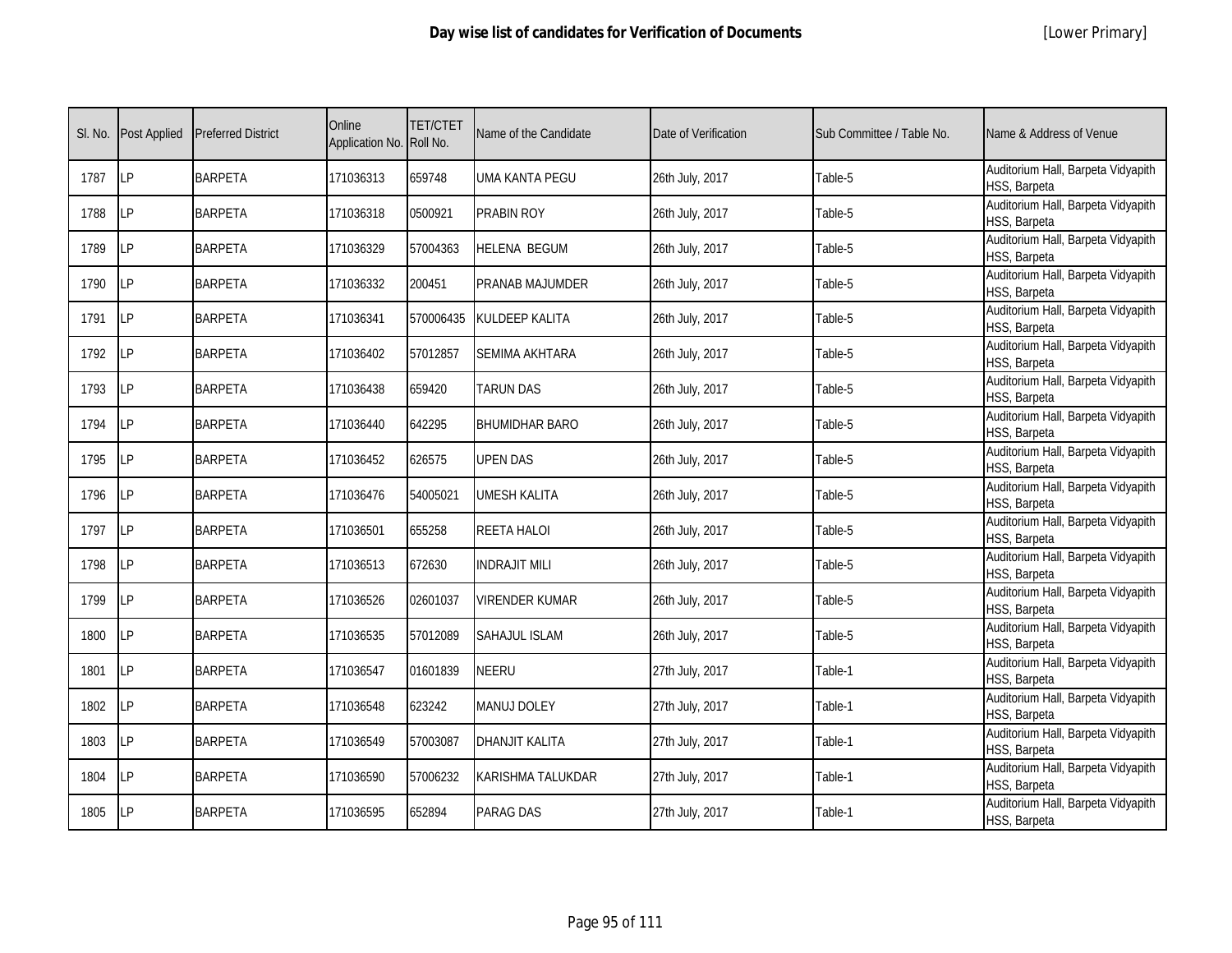|  | [Lower Primary] |  |
|--|-----------------|--|
|--|-----------------|--|

| SI. No. | <b>Post Applied</b> | <b>Preferred District</b> | Online<br>Application No. | <b>TET/CTET</b><br>Roll No. | Name of the Candidate      | Date of Verification | Sub Committee / Table No. | Name & Address of Venue                            |
|---------|---------------------|---------------------------|---------------------------|-----------------------------|----------------------------|----------------------|---------------------------|----------------------------------------------------|
| 1806    | LP                  | <b>BARPETA</b>            | 171036617                 | 54004427                    | <b>SAIFUL ISLAM</b>        | 27th July, 2017      | Table-1                   | Auditorium Hall, Barpeta Vidyapith<br>HSS, Barpeta |
| 1807    | LP                  | <b>BARPETA</b>            | 171036621                 | 03004777                    | <b>VIKAS JUGLAIN</b>       | 27th July, 2017      | Table-1                   | Auditorium Hall, Barpeta Vidyapith<br>HSS, Barpeta |
| 1808    | LP                  | <b>BARPETA</b>            | 171036632                 | 57010328                    | PRIYANKA TALUKDAR          | 27th July, 2017      | Table-1                   | Auditorium Hall, Barpeta Vidyapith<br>HSS, Barpeta |
| 1809    | <b>LP</b>           | <b>BARPETA</b>            | 171036638                 | 54003183                    | MOUSUMI KALITA             | 27th July, 2017      | Table-1                   | Auditorium Hall, Barpeta Vidyapith<br>HSS, Barpeta |
| 1810    | LP                  | <b>BARPETA</b>            | 171036642                 | 691970                      | RAHUL NARZARY              | 27th July, 2017      | Table-1                   | Auditorium Hall, Barpeta Vidyapith<br>HSS, Barpeta |
| 1811    | LP                  | <b>BARPETA</b>            | 171036667                 | 57012306                    | SAJIDAR RAHMAN             | 27th July, 2017      | Table-1                   | Auditorium Hall, Barpeta Vidyapith<br>HSS, Barpeta |
| 1812    | LP                  | <b>BARPETA</b>            | 171036678                 | 682888                      | LAKHI PRASAD PEGU          | 27th July, 2017      | Table-1                   | Auditorium Hall, Barpeta Vidyapith<br>HSS, Barpeta |
| 1813    | LP                  | <b>BARPETA</b>            | 171036689                 | 102791                      | PARI RANI ACHARJEE         | 27th July, 2017      | Table-1                   | Auditorium Hall, Barpeta Vidyapith<br>HSS, Barpeta |
| 1814    | LP                  | <b>BARPETA</b>            | 171036766                 | 00503287                    | SHAFIQUL ISLAM             | 27th July, 2017      | Table-1                   | Auditorium Hall, Barpeta Vidyapith<br>HSS, Barpeta |
| 1815    | LP                  | <b>BARPETA</b>            | 171036784                 | 672894                      | <b>JITU LOYING</b>         | 27th July, 2017      | Table-1                   | Auditorium Hall, Barpeta Vidyapith<br>HSS, Barpeta |
| 1816    | LP                  | <b>BARPETA</b>            | 171036787                 | 673170                      | JYOTI PROSAD MICHONG       | 27th July, 2017      | Table-1                   | Auditorium Hall, Barpeta Vidyapith<br>HSS, Barpeta |
| 1817    | LP                  | <b>BARPETA</b>            | 171036790                 | 3010008                     | AKHIL KUMAR BEZBARUAH      | 27th July, 2017      | Table-1                   | Auditorium Hall, Barpeta Vidyapith<br>HSS, Barpeta |
| 1818    | LP                  | <b>BARPETA</b>            | 171036816                 | 57006232                    | KARISHMA TALUKDAR          | 27th July, 2017      | Table-1                   | Auditorium Hall, Barpeta Vidyapith<br>HSS, Barpeta |
| 1819    | LP                  | <b>BARPETA</b>            | 171036829                 | 0400238                     | ALAM HUSSAIN SIKDER        | 27th July, 2017      | Table-1                   | Auditorium Hall, Barpeta Vidyapith<br>HSS, Barpeta |
| 1820    | <b>LP</b>           | <b>BARPETA</b>            | 171036861                 | 105118                      | SWAPAN ACHARJEE            | 27th July, 2017      | Table-1                   | Auditorium Hall, Barpeta Vidyapith<br>HSS, Barpeta |
| 1821    | <b>LP</b>           | <b>BARPETA</b>            | 171036864                 | 57004682                    | <b>IJAJ AHMED</b>          | 27th July, 2017      | Table-1                   | Auditorium Hall, Barpeta Vidyapith<br>HSS, Barpeta |
| 1822    | LP                  | <b>BARPETA</b>            | 171036889                 | 51009133                    | RUNA LAILA                 | 27th July, 2017      | Table-1                   | Auditorium Hall, Barpeta Vidyapith<br>HSS, Barpeta |
| 1823    | LP                  | <b>BARPETA</b>            | 171036910                 | 51004442                    | KH BABLU AHMED             | 27th July, 2017      | Table-1                   | Auditorium Hall, Barpeta Vidyapith<br>HSS, Barpeta |
| 1824    | LP                  | <b>BARPETA</b>            | 171036928                 | 01718519                    | <b>GYAN BHUSHAN PRASAD</b> | 27th July, 2017      | Table-1                   | Auditorium Hall, Barpeta Vidyapith<br>HSS, Barpeta |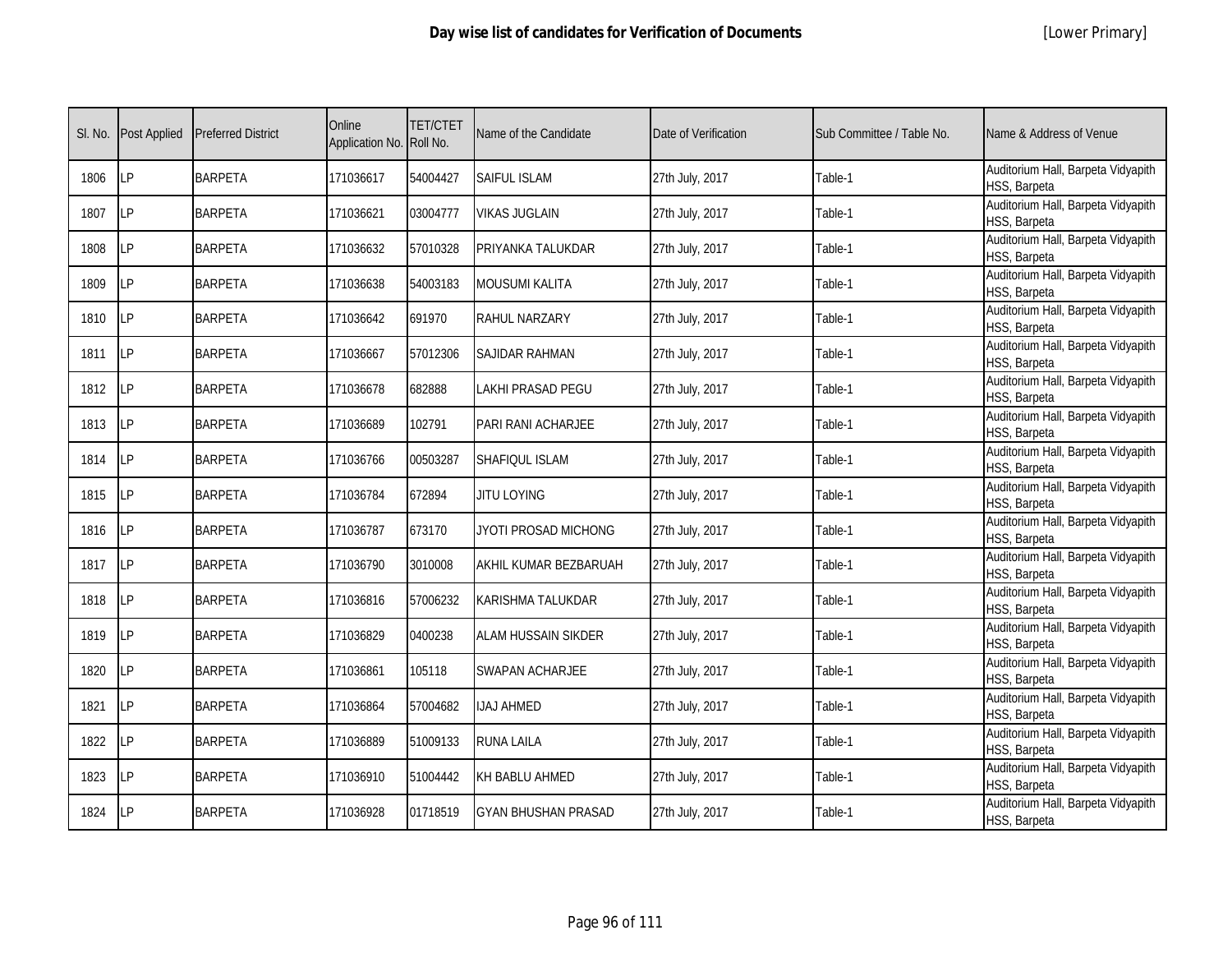|  | [Lower Primary] |
|--|-----------------|
|--|-----------------|

| SI. No. | <b>Post Applied</b> | <b>Preferred District</b> | Online<br>Application No. Roll No. | <b>TET/CTET</b> | Name of the Candidate     | Date of Verification | Sub Committee / Table No. | Name & Address of Venue                            |
|---------|---------------------|---------------------------|------------------------------------|-----------------|---------------------------|----------------------|---------------------------|----------------------------------------------------|
| 1825    | <b>LP</b>           | <b>BARPETA</b>            | 171036952                          | 5607659         | RASHIDA KHANOM ABEDIN     | 27th July, 2017      | Table-1                   | Auditorium Hall, Barpeta Vidyapith<br>HSS, Barpeta |
| 1826    | LP                  | <b>BARPETA</b>            | 171036955                          | 54004629        | <b>SEHNNAZ AHMED</b>      | 27th July, 2017      | Table-1                   | Auditorium Hall, Barpeta Vidyapith<br>HSS, Barpeta |
| 1827    | LP                  | <b>BARPETA</b>            | 171036962                          | 648313          | KEBINET DEORI             | 27th July, 2017      | Table-1                   | Auditorium Hall, Barpeta Vidyapith<br>HSS, Barpeta |
| 1828    | LP                  | <b>BARPETA</b>            | 171036963                          | 57000420        | ABJA MONI BORUAH          | 27th July, 2017      | Table-1                   | Auditorium Hall, Barpeta Vidyapith<br>HSS, Barpeta |
| 1829    | LP                  | <b>BARPETA</b>            | 171036968                          | 51007587        | <b>NAZRUL ISLAM</b>       | 27th July, 2017      | Table-1                   | Auditorium Hall, Barpeta Vidyapith<br>HSS, Barpeta |
| 1830    | <b>LP</b>           | <b>BARPETA</b>            | 171036980                          | 678603          | <b>SUMI DAS</b>           | 27th July, 2017      | Table-1                   | Auditorium Hall, Barpeta Vidyapith<br>HSS, Barpeta |
| 1831    | LP                  | <b>BARPETA</b>            | 171036997                          | 02508652        | MONIKA CHOUHAN            | 27th July, 2017      | Table-1                   | Auditorium Hall, Barpeta Vidyapith<br>HSS, Barpeta |
| 1832    | <b>ILP</b>          | <b>BARPETA</b>            | 171037008                          | 51002156        | <b>DANES ALI AHMED</b>    | 27th July, 2017      | Table-1                   | Auditorium Hall, Barpeta Vidyapith<br>HSS, Barpeta |
| 1833    | LP                  | <b>BARPETA</b>            | 171037039                          | 02508042        | <b>SONIA</b>              | 27th July, 2017      | Table-1                   | Auditorium Hall, Barpeta Vidyapith<br>HSS, Barpeta |
| 1834    | <b>LP</b>           | <b>BARPETA</b>            | 171037077                          | 651120          | MRINAL KANTI BARMAN       | 27th July, 2017      | Table-1                   | Auditorium Hall, Barpeta Vidyapith<br>HSS, Barpeta |
| 1835    | LP                  | <b>BARPETA</b>            | 171037103                          | 680676          | <b>BIDYUT BISWAS</b>      | 27th July, 2017      | Table-1                   | Auditorium Hall, Barpeta Vidyapith<br>HSS, Barpeta |
| 1836    | <b>LP</b>           | <b>BARPETA</b>            | 171037113                          | 304080          | MANOBENDRA DAS            | 27th July, 2017      | Table-1                   | Auditorium Hall, Barpeta Vidyapith<br>HSS, Barpeta |
| 1837    | <b>LP</b>           | <b>BARPETA</b>            | 171037154                          | 51006620        | <b>MOFIDUL ISLAM</b>      | 27th July, 2017      | Table-1                   | Auditorium Hall, Barpeta Vidyapith<br>HSS, Barpeta |
| 1838    | LP                  | <b>BARPETA</b>            | 171037158                          | 680723          | <b>BIJOY SANKAR DOLEY</b> | 27th July, 2017      | Table-1                   | Auditorium Hall, Barpeta Vidyapith<br>HSS, Barpeta |
| 1839    | <b>LP</b>           | <b>BARPETA</b>            | 171037200                          | 1553335         | SABITA DAS GHOSE          | 27th July, 2017      | Table-1                   | Auditorium Hall, Barpeta Vidyapith<br>HSS, Barpeta |
| 1840    | LP                  | <b>BARPETA</b>            | 171037210                          | 686168          | HARENDRA NATH KAMAN       | 27th July, 2017      | Table-1                   | Auditorium Hall, Barpeta Vidyapith<br>HSS, Barpeta |
| 1841    | LP                  | <b>BARPETA</b>            | 171037221                          | 2900801         | NABANITA SARMA            | 27th July, 2017      | Table-1                   | Auditorium Hall, Barpeta Vidyapith<br>HSS, Barpeta |
| 1842    | <b>LP</b>           | <b>BARPETA</b>            | 171037241                          | 672469          | HASNA HANA MICHONG        | 27th July, 2017      | Table-1                   | Auditorium Hall, Barpeta Vidyapith<br>HSS, Barpeta |
| 1843    | <b>ILP</b>          | <b>BARPETA</b>            | 171037252                          | 3010264         | HABIBAR RAHMAN            | 27th July, 2017      | Table-1                   | Auditorium Hall, Barpeta Vidyapith<br>HSS, Barpeta |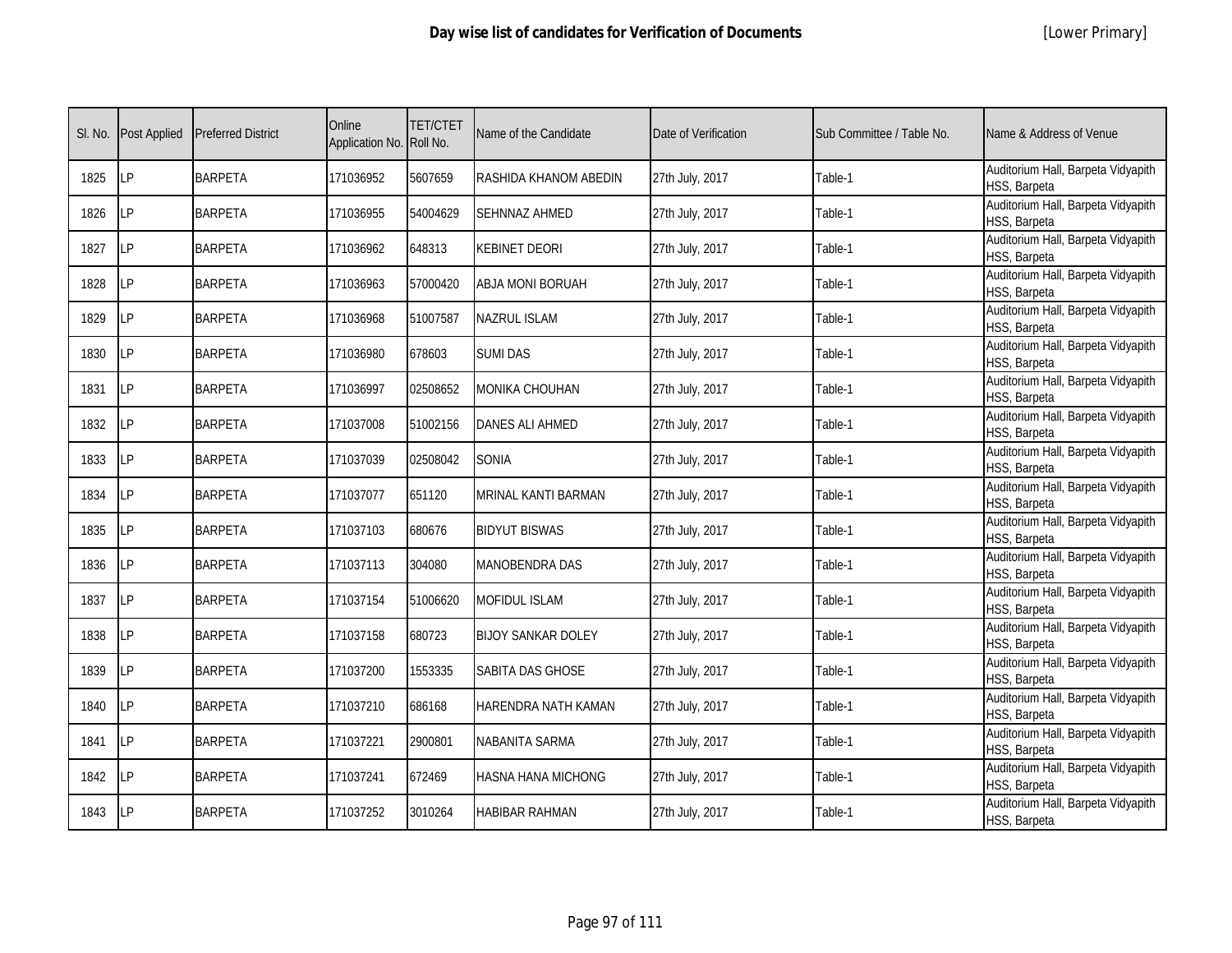|  | [Lower Primary] |  |
|--|-----------------|--|
|--|-----------------|--|

| SI. No. | <b>Post Applied</b> | <b>Preferred District</b> | Online<br>Application No. Roll No. | <b>TET/CTET</b> | Name of the Candidate  | Date of Verification | Sub Committee / Table No. | Name & Address of Venue                            |
|---------|---------------------|---------------------------|------------------------------------|-----------------|------------------------|----------------------|---------------------------|----------------------------------------------------|
| 1844    | <b>LP</b>           | <b>BARPETA</b>            | 171037256                          | 07910900        | <b>JAY PRAKASH</b>     | 27th July, 2017      | Table-1                   | Auditorium Hall, Barpeta Vidyapith<br>HSS, Barpeta |
| 1845    | LP                  | <b>BARPETA</b>            | 171037260                          | 51005446        | MD ABBAS ALI KHAN      | 27th July, 2017      | Table-1                   | Auditorium Hall, Barpeta Vidyapith<br>HSS, Barpeta |
| 1846    | LP                  | <b>BARPETA</b>            | 171037310                          | 57014395        | <b>ZAKIR HUSSAIN</b>   | 27th July, 2017      | Table-1                   | Auditorium Hall, Barpeta Vidyapith<br>HSS, Barpeta |
| 1847    | LP                  | <b>BARPETA</b>            | 171037320                          | 630551          | DIBYAJYOTI SONOWAL     | 27th July, 2017      | Table-1                   | Auditorium Hall, Barpeta Vidyapith<br>HSS, Barpeta |
| 1848    | LP                  | <b>BARPETA</b>            | 171037328                          | 01509408        | <b>PRETTI</b>          | 27th July, 2017      | Table-1                   | Auditorium Hall, Barpeta Vidyapith<br>HSS, Barpeta |
| 1849    | LP                  | <b>BARPETA</b>            | 171037339                          | 51000357        | <b>ABED ALI</b>        | 27th July, 2017      | Table-1                   | Auditorium Hall, Barpeta Vidyapith<br>HSS, Barpeta |
| 1850    | <b>LP</b>           | <b>BARPETA</b>            | 171037351                          | 676680          | RAJA DEPRI             | 27th July, 2017      | Table-1                   | Auditorium Hall, Barpeta Vidyapith<br>HSS, Barpeta |
| 1851    | LP                  | <b>BARPETA</b>            | 171037354                          | 159051          | PRASENJIT SAHA         | 27th July, 2017      | Table-1                   | Auditorium Hall, Barpeta Vidyapith<br>HSS, Barpeta |
| 1852    | <b>LP</b>           | <b>BARPETA</b>            | 171037365                          | 3009334         | JYOTISH KALITA         | 27th July, 2017      | Table-1                   | Auditorium Hall, Barpeta Vidyapith<br>HSS, Barpeta |
| 1853    | LP                  | <b>BARPETA</b>            | 171037447                          | 103129          | PRITOM ROY             | 27th July, 2017      | Table-1                   | Auditorium Hall, Barpeta Vidyapith<br>HSS, Barpeta |
| 1854    | <b>ILP</b>          | <b>BARPETA</b>            | 171037449                          | 690977          | <b>KABIKANTA KAMAN</b> | 27th July, 2017      | Table-1                   | Auditorium Hall, Barpeta Vidyapith<br>HSS, Barpeta |
| 1855    | <b>ILP</b>          | <b>BARPETA</b>            | 171037456                          | 1543392         | SANJAY SUTRADHAR       | 27th July, 2017      | Table-1                   | Auditorium Hall, Barpeta Vidyapith<br>HSS, Barpeta |
| 1856    | LP                  | <b>BARPETA</b>            | 171037489                          | 3030775         | <b>MAYA DEVI</b>       | 27th July, 2017      | Table-1                   | Auditorium Hall, Barpeta Vidyapith<br>HSS, Barpeta |
| 1857    | LP                  | <b>BARPETA</b>            | 171037499                          | 685387          | RANJIT DOLEY           | 27th July, 2017      | Table-1                   | Auditorium Hall, Barpeta Vidyapith<br>HSS, Barpeta |
| 1858    | LP                  | <b>BARPETA</b>            | 171037513                          | 01301584        | ZAHEER                 | 27th July, 2017      | Table-1                   | Auditorium Hall, Barpeta Vidyapith<br>HSS, Barpeta |
| 1859    | LP                  | <b>BARPETA</b>            | 171037552                          | 3550561         | <b>MD ABDUL RASID</b>  | 27th July, 2017      | Table-1                   | Auditorium Hall, Barpeta Vidyapith<br>HSS, Barpeta |
| 1860    | LP                  | <b>BARPETA</b>            | 171037580                          | 654406          | RABINDRA NARAYAN DAS   | 27th July, 2017      | Table-1                   | Auditorium Hall, Barpeta Vidyapith<br>HSS, Barpeta |
| 1861    | LP                  | <b>BARPETA</b>            | 171037608                          | 01404944        | <b>SHAMA PARVEEN</b>   | 27th July, 2017      | Table-2                   | Auditorium Hall, Barpeta Vidyapith<br>HSS, Barpeta |
| 1862    | <b>LP</b>           | <b>BARPETA</b>            | 171037665                          | 671024          | BIKRAM JYOTI DOLEY     | 27th July, 2017      | Table-2                   | Auditorium Hall, Barpeta Vidyapith<br>HSS, Barpeta |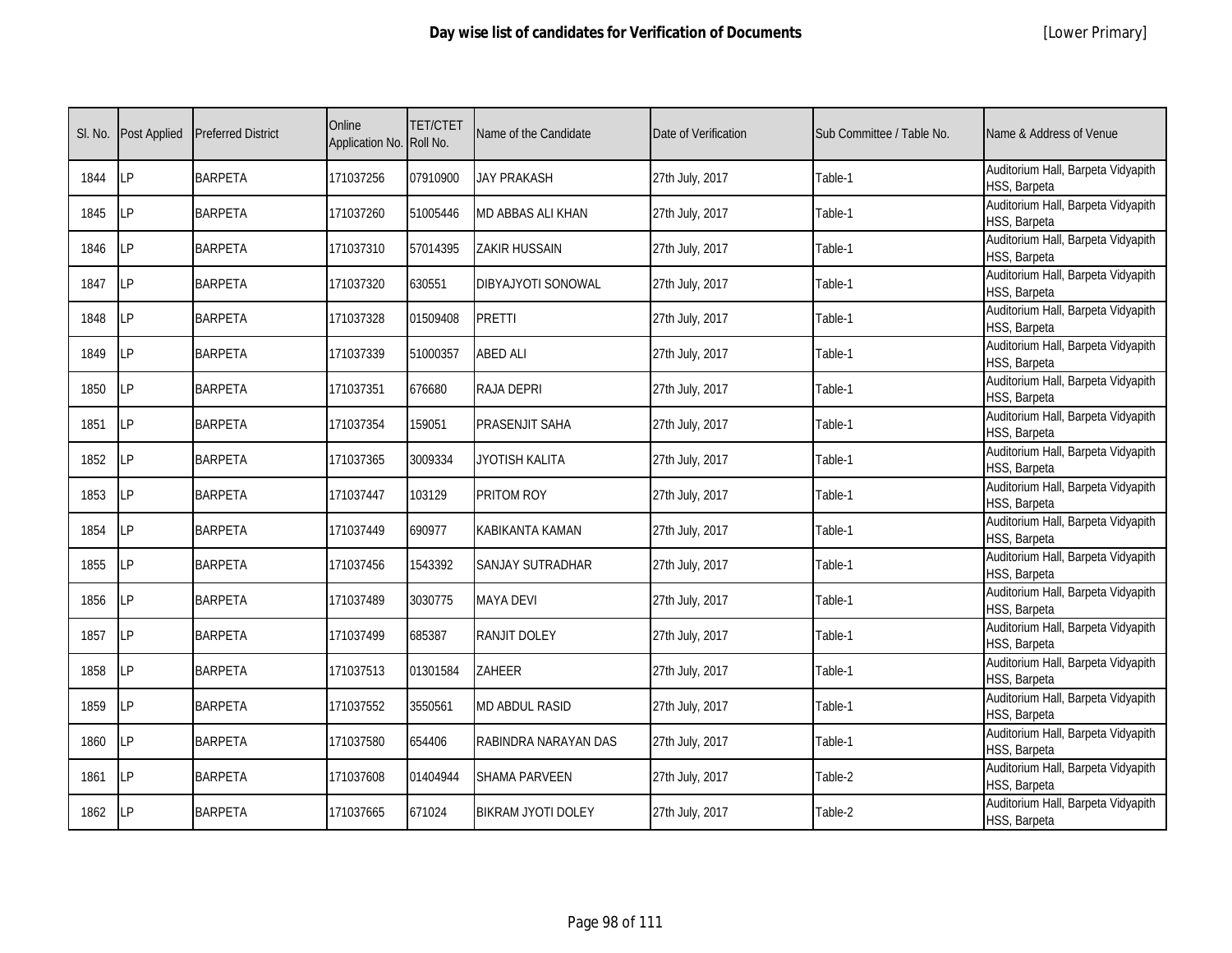| SI. No. | <b>Post Applied</b> | <b>Preferred District</b> | Online<br>Application No. Roll No. | <b>TET/CTET</b> | Name of the Candidate     | Date of Verification | Sub Committee / Table No. | Name & Address of Venue                            |
|---------|---------------------|---------------------------|------------------------------------|-----------------|---------------------------|----------------------|---------------------------|----------------------------------------------------|
| 1863    | LP                  | <b>BARPETA</b>            | 171037747                          | 57008631        | <b>MUKUNDA SAIKIA</b>     | 27th July, 2017      | Table-2                   | Auditorium Hall, Barpeta Vidyapith<br>HSS, Barpeta |
| 1864    | LP                  | <b>BARPETA</b>            | 171037757                          |                 | 6110100494 MITHLESH YADAV | 27th July, 2017      | Table-2                   | Auditorium Hall, Barpeta Vidyapith<br>HSS, Barpeta |
| 1865    | LP                  | <b>BARPETA</b>            | 171037762                          | 101457          | HIMANGSHU KUMAR PANDIT    | 27th July, 2017      | Table-2                   | Auditorium Hall, Barpeta Vidyapith<br>HSS, Barpeta |
| 1866    | LP                  | <b>BARPETA</b>            | 171037770                          | 57000330        | ABDUR RAZZAQUE            | 27th July, 2017      | Table-2                   | Auditorium Hall, Barpeta Vidyapith<br>HSS, Barpeta |
| 1867    | LP                  | <b>BARPETA</b>            | 171037771                          | 1033543         | KHEMNATH GURAGAIN         | 27th July, 2017      | Table-2                   | Auditorium Hall, Barpeta Vidyapith<br>HSS, Barpeta |
| 1868    | LP                  | <b>BARPETA</b>            | 171037783                          | 05600716        | <b>HARINDER PAL MEHMI</b> | 27th July, 2017      | Table-2                   | Auditorium Hall, Barpeta Vidyapith<br>HSS, Barpeta |
| 1869    | LP                  | <b>BARPETA</b>            | 171037791                          | 51002514        | <b>F M SAIFUL ISLAM</b>   | 27th July, 2017      | Table-2                   | Auditorium Hall, Barpeta Vidyapith<br>HSS, Barpeta |
| 1870    | <b>LP</b>           | <b>BARPETA</b>            | 171037801                          | 0400357         | ANOWARA BEGUM             | 27th July, 2017      | Table-2                   | Auditorium Hall, Barpeta Vidyapith<br>HSS, Barpeta |
| 1871    | LР                  | <b>BARPETA</b>            | 171037804                          | 3010372         | KAMAL RAJBONGSHI          | 27th July, 2017      | Table-2                   | Auditorium Hall, Barpeta Vidyapith<br>HSS, Barpeta |
| 1872    | LP                  | <b>BARPETA</b>            | 171037814                          | 1032585         | JAYANTA KUMAR MEDHI       | 27th July, 2017      | Table-2                   | Auditorium Hall, Barpeta Vidyapith<br>HSS, Barpeta |
| 1873    | LP                  | <b>BARPETA</b>            | 171037835                          | 3010493         | <b>MOMTAZ BEGUM</b>       | 27th July, 2017      | Table-2                   | Auditorium Hall, Barpeta Vidyapith<br>HSS, Barpeta |
| 1874    | <b>LP</b>           | <b>BARPETA</b>            | 171037857                          | 3030689         | <b>SHONJANI DAS</b>       | 27th July, 2017      | Table-2                   | Auditorium Hall, Barpeta Vidyapith<br>HSS, Barpeta |
| 1875    | <b>LP</b>           | <b>BARPETA</b>            | 171037860                          | 3540260         | <b>HIRA DEVI</b>          | 27th July, 2017      | Table-2                   | Auditorium Hall, Barpeta Vidyapith<br>HSS, Barpeta |
| 1876    | LP                  | <b>BARPETA</b>            | 171037878                          | 51005976        | <b>MONTAZ ALI</b>         | 27th July, 2017      | Table-2                   | Auditorium Hall, Barpeta Vidyapith<br>HSS, Barpeta |
| 1877    | <b>LP</b>           | <b>BARPETA</b>            | 171037919                          | 57007169        | <b>MANTU GOSWAMI</b>      | 27th July, 2017      | Table-2                   | Auditorium Hall, Barpeta Vidyapith<br>HSS, Barpeta |
| 1878    | LP                  | <b>BARPETA</b>            | 171037977                          | 57002630        | <b>BINOD BARMAN</b>       | 27th July, 2017      | Table-2                   | Auditorium Hall, Barpeta Vidyapith<br>HSS, Barpeta |
| 1879    | LР                  | <b>BARPETA</b>            | 171037984                          | 683229          | MANURANJAN MEDAK          | 27th July, 2017      | Table-2                   | Auditorium Hall, Barpeta Vidyapith<br>HSS, Barpeta |
| 1880    | <b>LP</b>           | <b>BARPETA</b>            | 171037988                          | 54001127        | <b>DHANADA DAS</b>        | 27th July, 2017      | Table-2                   | Auditorium Hall, Barpeta Vidyapith<br>HSS, Barpeta |
| 1881    | LР                  | <b>BARPETA</b>            | 171038003                          | 31000154        | <b>MD SAMIR ALI</b>       | 27th July, 2017      | Table-2                   | Auditorium Hall, Barpeta Vidyapith<br>HSS, Barpeta |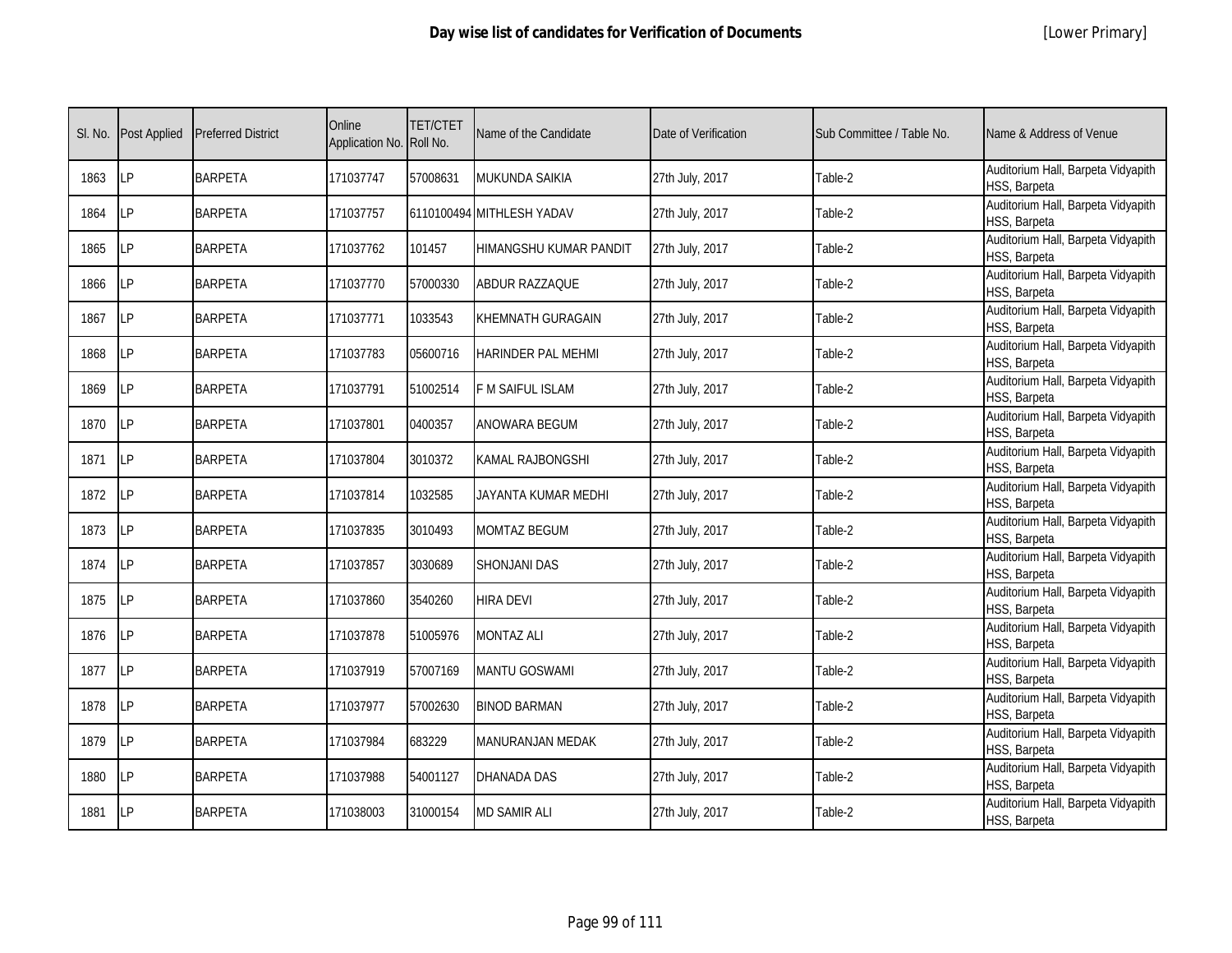| SI. No. | <b>Post Applied</b> | <b>Preferred District</b> | Online<br>Application No. Roll No. | <b>TET/CTET</b> | Name of the Candidate    | Date of Verification | Sub Committee / Table No. | Name & Address of Venue                            |
|---------|---------------------|---------------------------|------------------------------------|-----------------|--------------------------|----------------------|---------------------------|----------------------------------------------------|
| 1882    | <b>LP</b>           | <b>BARPETA</b>            | 171038064                          | 51005960        | .MD. .MOKBUL. .HUSSAIN.  | 27th July, 2017      | Table-2                   | Auditorium Hall, Barpeta Vidyapith<br>HSS, Barpeta |
| 1883    | LP                  | <b>BARPETA</b>            | 171038074                          | 57009475        | NITUL THAKURIA           | 27th July, 2017      | Table-2                   | Auditorium Hall, Barpeta Vidyapith<br>HSS, Barpeta |
| 1884    | <b>LP</b>           | <b>BARPETA</b>            | 171038076                          | 08107503        | <b>SHOKEN KHAN</b>       | 27th July, 2017      | Table-2                   | Auditorium Hall, Barpeta Vidyapith<br>HSS, Barpeta |
| 1885    | LΡ                  | <b>BARPETA</b>            | 171038115                          | 01407133        | <b>ANURADHA</b>          | 27th July, 2017      | Table-2                   | Auditorium Hall, Barpeta Vidyapith<br>HSS, Barpeta |
| 1886    | LP                  | <b>BARPETA</b>            | 171038177                          | 51007070        | MRINAL KANTI MEDHI       | 27th July, 2017      | Table-2                   | Auditorium Hall, Barpeta Vidyapith<br>HSS, Barpeta |
| 1887    | LP                  | <b>BARPETA</b>            | 171038204                          | 108835          | <b>PUJA NEPAL</b>        | 27th July, 2017      | Table-2                   | Auditorium Hall, Barpeta Vidyapith<br>HSS, Barpeta |
| 1888    | LP                  | <b>BARPETA</b>            | 171038222                          | 680970          | <b>BOBIN PEGU</b>        | 27th July, 2017      | Table-2                   | Auditorium Hall, Barpeta Vidyapith<br>HSS, Barpeta |
| 1889    | LP                  | <b>BARPETA</b>            | 171038230                          | 621415          | <b>DIMBESWAR SONOWAL</b> | 27th July, 2017      | Table-2                   | Auditorium Hall, Barpeta Vidyapith<br>HSS, Barpeta |
| 1890    | LΡ                  | <b>BARPETA</b>            | 171038235                          | 00906530        | NIKHIL KUMAR             | 27th July, 2017      | Table-2                   | Auditorium Hall, Barpeta Vidyapith<br>HSS, Barpeta |
| 1891    | LP                  | <b>BARPETA</b>            | 171038250                          | 0503016         | PRANATI KALITA           | 27th July, 2017      | Table-2                   | Auditorium Hall, Barpeta Vidyapith<br>HSS, Barpeta |
| 1892    | LP                  | <b>BARPETA</b>            | 171038265                          | 0401513         | <b>MANI RAM DAS</b>      | 27th July, 2017      | Table-2                   | Auditorium Hall, Barpeta Vidyapith<br>HSS, Barpeta |
| 1893    | LP                  | <b>BARPETA</b>            | 171038277                          | 651842          | <b>NAYAN MANI MEDHI</b>  | 27th July, 2017      | Table-2                   | Auditorium Hall, Barpeta Vidyapith<br>HSS, Barpeta |
| 1894    | <b>LP</b>           | <b>BARPETA</b>            | 171038278                          | 625423          | RUPALI SONOWAL           | 27th July, 2017      | Table-2                   | Auditorium Hall, Barpeta Vidyapith<br>HSS, Barpeta |
| 1895    | LP                  | <b>BARPETA</b>            | 171038280                          | 1020964         | <b>AJAY KUMAR DAS</b>    | 27th July, 2017      | Table-2                   | Auditorium Hall, Barpeta Vidyapith<br>HSS, Barpeta |
| 1896    | LP                  | <b>BARPETA</b>            | 171038289                          | 193496          | DIGANTA KUMAR BAISHYA    | 27th July, 2017      | Table-2                   | Auditorium Hall, Barpeta Vidyapith<br>HSS, Barpeta |
| 1897    | LP                  | <b>BARPETA</b>            | 171038310                          | 51002225        | DEWANJULUHUSSAIN         | 27th July, 2017      | Table-2                   | Auditorium Hall, Barpeta Vidyapith<br>HSS, Barpeta |
| 1898    | <b>ILP</b>          | <b>BARPETA</b>            | 171038322                          | 57011228        | <b>RIJU MONI DEKA</b>    | 27th July, 2017      | Table-2                   | Auditorium Hall, Barpeta Vidyapith<br>HSS, Barpeta |
| 1899    | <b>LP</b>           | <b>BARPETA</b>            | 171038332                          | 1551941         | <b>BIMAL DAS</b>         | 27th July, 2017      | Table-2                   | Auditorium Hall, Barpeta Vidyapith<br>HSS, Barpeta |
| 1900    | <b>LP</b>           | <b>BARPETA</b>            | 171038350                          | 0400608         | <b>BIVAS KUMAR DAS</b>   | 27th July, 2017      | Table-2                   | Auditorium Hall, Barpeta Vidyapith<br>HSS, Barpeta |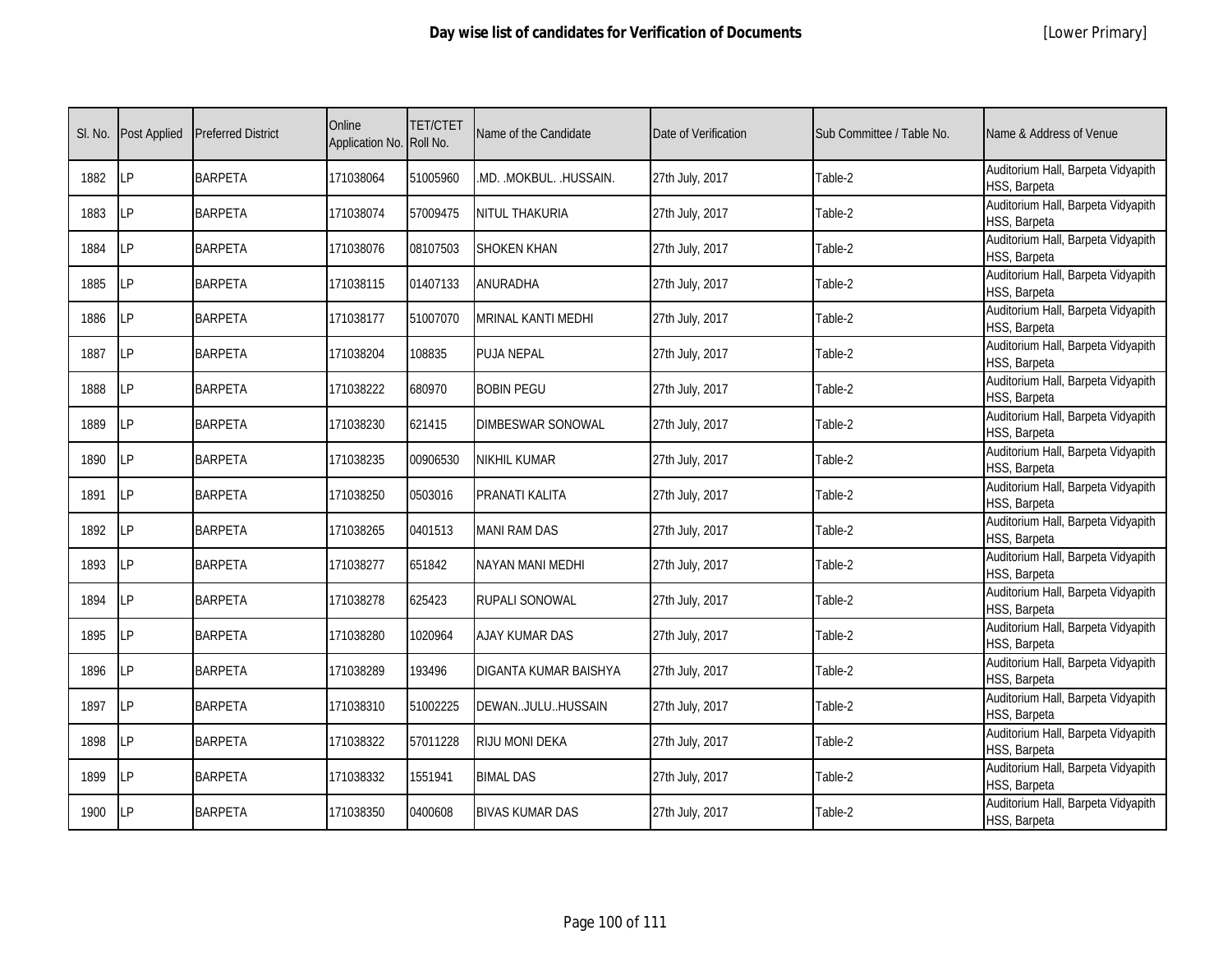|  | [Lower Primary] |
|--|-----------------|
|--|-----------------|

| SI. No. | <b>Post Applied</b> | <b>Preferred District</b> | Online<br>Application No. | <b>TET/CTET</b><br>Roll No. | Name of the Candidate        | Date of Verification | Sub Committee / Table No. | Name & Address of Venue                            |
|---------|---------------------|---------------------------|---------------------------|-----------------------------|------------------------------|----------------------|---------------------------|----------------------------------------------------|
| 1901    | LP                  | <b>BARPETA</b>            | 171038358                 | 51005976                    | <b>MONTAZ ALI</b>            | 27th July, 2017      | Table-2                   | Auditorium Hall, Barpeta Vidyapith<br>HSS, Barpeta |
| 1902    | LP                  | <b>BARPETA</b>            | 171038371                 | 3020449                     | <b>DEEPAK BARO</b>           | 27th July, 2017      | Table-2                   | Auditorium Hall, Barpeta Vidyapith<br>HSS, Barpeta |
| 1903    | LP                  | <b>BARPETA</b>            | 171038372                 | 3020094                     | <b>DAKSHYA DAS</b>           | 27th July, 2017      | Table-2                   | Auditorium Hall, Barpeta Vidyapith<br>HSS, Barpeta |
| 1904    | LP                  | <b>BARPETA</b>            | 171038380                 | 651951                      | NIBEDITA MAZUMDAR            | 27th July, 2017      | Table-2                   | Auditorium Hall, Barpeta Vidyapith<br>HSS, Barpeta |
| 1905    | LP                  | <b>BARPETA</b>            | 171038382                 | 3020431                     | BIRDAO SWARGIARY             | 27th July, 2017      | Table-2                   | Auditorium Hall, Barpeta Vidyapith<br>HSS, Barpeta |
| 1906    | LP                  | <b>BARPETA</b>            | 171038393                 | 101589                      | JHUMA BARAI                  | 27th July, 2017      | Table-2                   | Auditorium Hall, Barpeta Vidyapith<br>HSS, Barpeta |
| 1907    | LP                  | <b>BARPETA</b>            | 171038397                 | 3100206                     | SUBHAS CHANDRA DAS           | 27th July, 2017      | Table-2                   | Auditorium Hall, Barpeta Vidyapith<br>HSS, Barpeta |
| 1908    | <b>LP</b>           | <b>BARPETA</b>            | 171038432                 | 00507242                    | ABDUL ROUF DEWAN             | 27th July, 2017      | Table-2                   | Auditorium Hall, Barpeta Vidyapith<br>HSS, Barpeta |
| 1909    | LP                  | <b>BARPETA</b>            | 171038437                 | 624620                      | PRIYANKA NARAH               | 27th July, 2017      | Table-2                   | Auditorium Hall, Barpeta Vidyapith<br>HSS, Barpeta |
| 1910    | LP                  | <b>BARPETA</b>            | 171038466                 | 611292                      | NIVA RANI TALUKDAR           | 27th July, 2017      | Table-2                   | Auditorium Hall, Barpeta Vidyapith<br>HSS, Barpeta |
| 1911    | LP                  | <b>BARPETA</b>            | 171038482                 | 3551216                     | <b>ASHIM KUMAR BASAK</b>     | 27th July, 2017      | Table-2                   | Auditorium Hall, Barpeta Vidyapith<br>HSS, Barpeta |
| 1912    | LP                  | <b>BARPETA</b>            | 171038502                 | 47005684                    | <b>GAJBHIYE VIJAY GAUTAM</b> | 27th July, 2017      | Table-2                   | Auditorium Hall, Barpeta Vidyapith<br>HSS, Barpeta |
| 1913    | LP                  | <b>BARPETA</b>            | 171038523                 | 670824                      | <b>BHASKAR DAS</b>           | 27th July, 2017      | Table-2                   | Auditorium Hall, Barpeta Vidyapith<br>HSS, Barpeta |
| 1914    | <b>LP</b>           | <b>BARPETA</b>            | 171038567                 | 311206                      | TAPASHI DEB (DHAR)           | 27th July, 2017      | Table-2                   | Auditorium Hall, Barpeta Vidyapith<br>HSS, Barpeta |
| 1915    | <b>LP</b>           | <b>BARPETA</b>            | 171038600                 | 104954                      | SUPAMA SARKAR                | 27th July, 2017      | Table-2                   | Auditorium Hall, Barpeta Vidyapith<br>HSS, Barpeta |
| 1916    | LP                  | <b>BARPETA</b>            | 171038611                 | 3031189                     | <b>TAPAN BARO</b>            | 27th July, 2017      | Table-2                   | Auditorium Hall, Barpeta Vidyapith<br>HSS, Barpeta |
| 1917    | LP                  | <b>BARPETA</b>            | 171038634                 | 57013766                    | SYED GAJIUR RAHMAN           | 27th July, 2017      | Table-2                   | Auditorium Hall, Barpeta Vidyapith<br>HSS, Barpeta |
| 1918    | <b>LP</b>           | <b>BARPETA</b>            | 171038675                 | 57005272                    | JAYANTA KUMAR DEKA           | 27th July, 2017      | Table-2                   | Auditorium Hall, Barpeta Vidyapith<br>HSS, Barpeta |
| 1919    | LP                  | <b>BARPETA</b>            | 171038737                 | 51008168                    | RAFIQUL ISLAM                | 27th July, 2017      | Table-2                   | Auditorium Hall, Barpeta Vidyapith<br>HSS, Barpeta |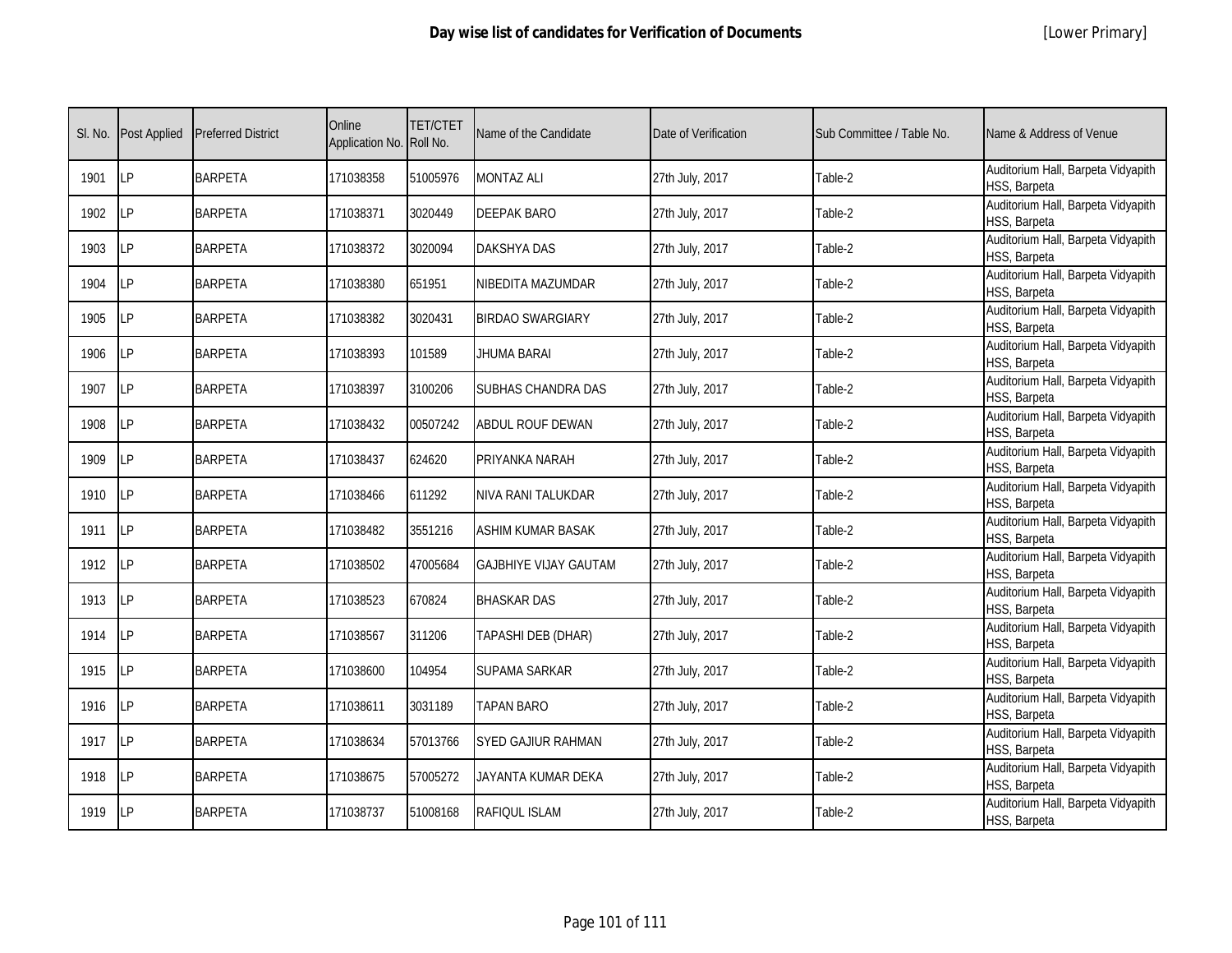|  | [Lower Primary] |
|--|-----------------|
|--|-----------------|

| SI. No. | <b>Post Applied</b> | <b>Preferred District</b> | Online<br>Application No. Roll No. | <b>TET/CTET</b> | Name of the Candidate     | Date of Verification | Sub Committee / Table No. | Name & Address of Venue                            |
|---------|---------------------|---------------------------|------------------------------------|-----------------|---------------------------|----------------------|---------------------------|----------------------------------------------------|
| 1920    | <b>LP</b>           | <b>BARPETA</b>            | 171038738                          | 3007553         | <b>BRAJEN KUMAR MEDHI</b> | 27th July, 2017      | Table-2                   | Auditorium Hall, Barpeta Vidyapith<br>HSS, Barpeta |
| 1921    | LP                  | <b>BARPETA</b>            | 171038834                          | 650922          | MOON HAZARIKA             | 27th July, 2017      | Table-3                   | Auditorium Hall, Barpeta Vidyapith<br>HSS, Barpeta |
| 1922    | <b>LP</b>           | <b>BARPETA</b>            | 171038838                          | 57003645        | <b>FAIZUL AHMED</b>       | 27th July, 2017      | Table-3                   | Auditorium Hall, Barpeta Vidyapith<br>HSS, Barpeta |
| 1923    | LP                  | <b>BARPETA</b>            | 171038861                          | 612167          | UTTAM SUTRADHAR           | 27th July, 2017      | Table-3                   | Auditorium Hall, Barpeta Vidyapith<br>HSS, Barpeta |
| 1924    | LP                  | <b>BARPETA</b>            | 171038873                          | 100056          | <b>AJITESH DAS</b>        | 27th July, 2017      | Table-3                   | Auditorium Hall, Barpeta Vidyapith<br>HSS, Barpeta |
| 1925    | LP                  | <b>BARPETA</b>            | 171038883                          | 103967          | <b>SAMIT BASAK</b>        | 27th July, 2017      | Table-3                   | Auditorium Hall, Barpeta Vidyapith<br>HSS, Barpeta |
| 1926    | LP                  | <b>BARPETA</b>            | 171038897                          | 651458          | NABADIP SARKAR            | 27th July, 2017      | Table-3                   | Auditorium Hall, Barpeta Vidyapith<br>HSS, Barpeta |
| 1927    | <b>ILP</b>          | <b>BARPETA</b>            | 171038930                          | 100920          | RUMA DEBNATH              | 27th July, 2017      | Table-3                   | Auditorium Hall, Barpeta Vidyapith<br>HSS, Barpeta |
| 1928    | <b>LP</b>           | <b>BARPETA</b>            | 171038951                          | 02800537        | <b>RAHUL KUMAR</b>        | 27th July, 2017      | Table-3                   | Auditorium Hall, Barpeta Vidyapith<br>HSS, Barpeta |
| 1929    | <b>LP</b>           | <b>BARPETA</b>            | 171038959                          | 626046          | SANJIB KUMAR SONOWAL      | 27th July, 2017      | Table-3                   | Auditorium Hall, Barpeta Vidyapith<br>HSS, Barpeta |
| 1930    | <b>LP</b>           | <b>BARPETA</b>            | 171038962                          | 57013442        | <b>SONIYA AHMED</b>       | 27th July, 2017      | Table-3                   | Auditorium Hall, Barpeta Vidyapith<br>HSS, Barpeta |
| 1931    | LP                  | <b>BARPETA</b>            | 171039036                          | 02507989        | <b>JONI RAM</b>           | 27th July, 2017      | Table-3                   | Auditorium Hall, Barpeta Vidyapith<br>HSS, Barpeta |
| 1932    | <b>LP</b>           | <b>BARPETA</b>            | 171039060                          | 641207          | ARUN KUMAR MANDAL         | 27th July, 2017      | Table-3                   | Auditorium Hall, Barpeta Vidyapith<br>HSS, Barpeta |
| 1933    | <b>ILP</b>          | <b>BARPETA</b>            | 171039075                          | 5605993         | MD FIRDOSH AHMED          | 27th July, 2017      | Table-3                   | Auditorium Hall, Barpeta Vidyapith<br>HSS, Barpeta |
| 1934    | LP                  | <b>BARPETA</b>            | 171039099                          | 01608293        | <b>VIKAS</b>              | 27th July, 2017      | Table-3                   | Auditorium Hall, Barpeta Vidyapith<br>HSS, Barpeta |
| 1935    | LP                  | <b>BARPETA</b>            | 171039101                          | 51008284        | <b>RAIHAN KHAN</b>        | 27th July, 2017      | Table-3                   | Auditorium Hall, Barpeta Vidyapith<br>HSS, Barpeta |
| 1936    | LP                  | <b>BARPETA</b>            | 171039145                          | 57005652        | JITUMONI DEWAN            | 27th July, 2017      | Table-3                   | Auditorium Hall, Barpeta Vidyapith<br>HSS, Barpeta |
| 1937    | <b>LP</b>           | <b>BARPETA</b>            | 171039166                          | 57011578        | RUBUL CHOUDHURY           | 27th July, 2017      | Table-3                   | Auditorium Hall, Barpeta Vidyapith<br>HSS, Barpeta |
| 1938    | <b>LP</b>           | <b>BARPETA</b>            | 171039349                          | 02511034        | <b>SHIV KARAN</b>         | 27th July, 2017      | Table-3                   | Auditorium Hall, Barpeta Vidyapith<br>HSS, Barpeta |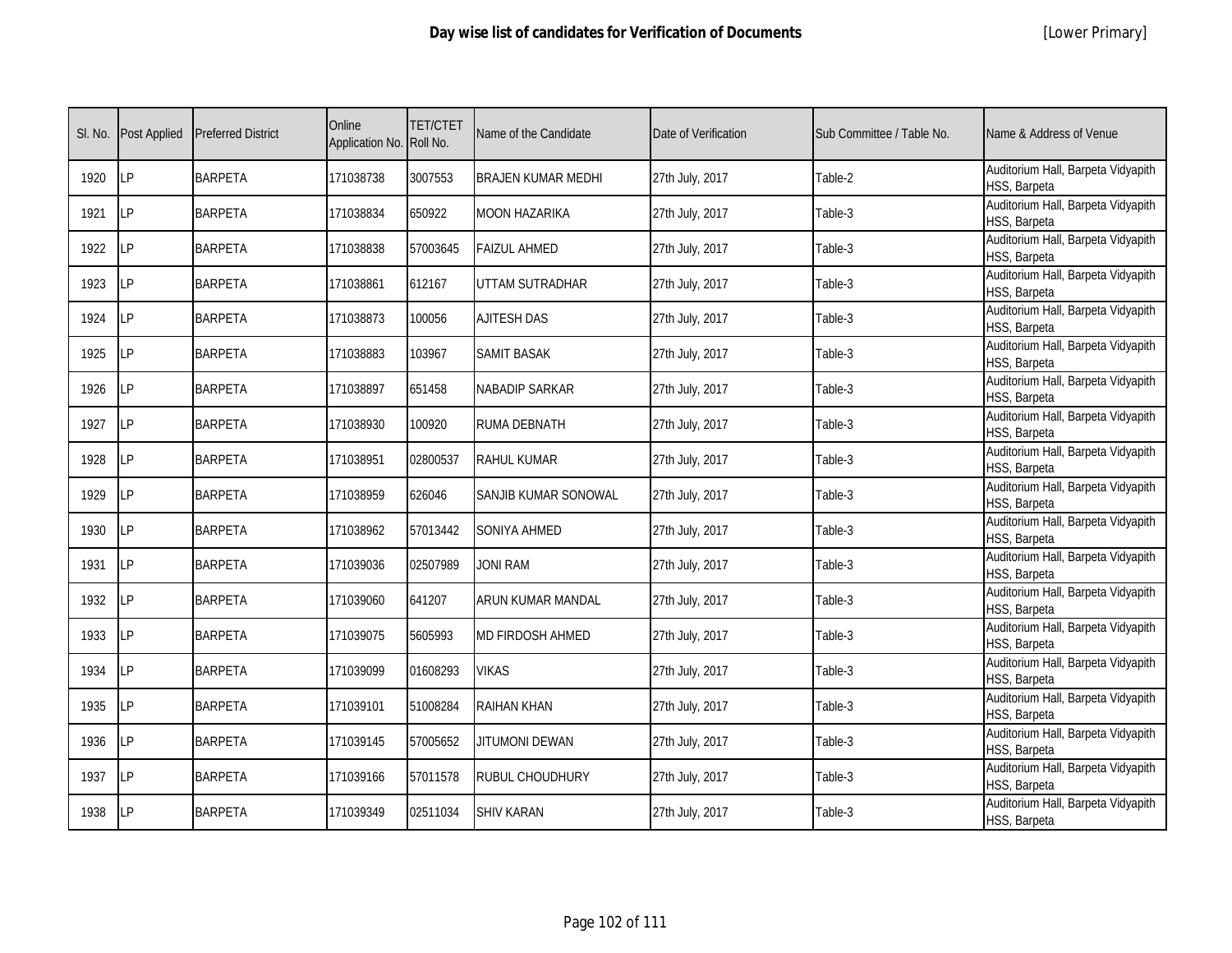| SI. No. | <b>Post Applied</b> | <b>Preferred District</b> | Online<br>Application No. Roll No. | <b>TET/CTET</b> | Name of the Candidate  | Date of Verification | Sub Committee / Table No. | Name & Address of Venue                            |
|---------|---------------------|---------------------------|------------------------------------|-----------------|------------------------|----------------------|---------------------------|----------------------------------------------------|
| 1939    | LP                  | <b>BARPETA</b>            | 171039364                          | 00801091        | <b>RUBY VERMA</b>      | 27th July, 2017      | Table-3                   | Auditorium Hall, Barpeta Vidyapith<br>HSS, Barpeta |
| 1940    | <b>ILP</b>          | <b>BARPETA</b>            | 171039375                          | 09003452        | <b>DILSHAD KHAN</b>    | 27th July, 2017      | Table-3                   | Auditorium Hall, Barpeta Vidyapith<br>HSS, Barpeta |
| 1941    | LP                  | <b>BARPETA</b>            | 171039424                          | 621701          | <b>GAUTAMCHANGMAI</b>  | 27th July, 2017      | Table-3                   | Auditorium Hall, Barpeta Vidyapith<br>HSS, Barpeta |
| 1942    | LΡ                  | <b>BARPETA</b>            | 171039473                          | 05406926        | <b>SANJAY KUMAR</b>    | 27th July, 2017      | Table-3                   | Auditorium Hall, Barpeta Vidyapith<br>HSS, Barpeta |
| 1943    | LP                  | <b>BARPETA</b>            | 171039494                          | 57012080        | <b>SAHAB UDDIN</b>     | 27th July, 2017      | Table-3                   | Auditorium Hall, Barpeta Vidyapith<br>HSS, Barpeta |
| 1944    | <b>LP</b>           | <b>BARPETA</b>            | 171039506                          | 51007212        | <b>NABINUR RAHMAN</b>  | 27th July, 2017      | Table-3                   | Auditorium Hall, Barpeta Vidyapith<br>HSS, Barpeta |
| 1945    | LP                  | <b>BARPETA</b>            | 171039602                          | 51011203        | <b>SUNITA BEGUM</b>    | 27th July, 2017      | Table-3                   | Auditorium Hall, Barpeta Vidyapith<br>HSS, Barpeta |
| 1946    | <b>LP</b>           | <b>BARPETA</b>            | 171039629                          | 2400188         | <b>PALLABI DAS</b>     | 27th July, 2017      | Table-3                   | Auditorium Hall, Barpeta Vidyapith<br>HSS, Barpeta |
| 1947    | LP                  | <b>BARPETA</b>            | 171039657                          | 3008631         | <b>HEERA TUMUNG</b>    | 27th July, 2017      | Table-3                   | Auditorium Hall, Barpeta Vidyapith<br>HSS, Barpeta |
| 1948    | LP                  | <b>BARPETA</b>            | 171039684                          | 57008835        | NAJIMUDDIN AHMED       | 27th July, 2017      | Table-3                   | Auditorium Hall, Barpeta Vidyapith<br>HSS, Barpeta |
| 1949    | LP                  | <b>BARPETA</b>            | 171039728                          | 00504413        | <b>ABDUL BARIQUE</b>   | 27th July, 2017      | Table-3                   | Auditorium Hall, Barpeta Vidyapith<br>HSS, Barpeta |
| 1950    | <b>LP</b>           | <b>BARPETA</b>            | 171039747                          | 612097          | SWAPAN CH ARJYA        | 27th July, 2017      | Table-3                   | Auditorium Hall, Barpeta Vidyapith<br>HSS, Barpeta |
| 1951    | LP                  | <b>BARPETA</b>            | 171039795                          | 57004355        | <b>HEDAY TULLAH</b>    | 27th July, 2017      | Table-3                   | Auditorium Hall, Barpeta Vidyapith<br>HSS, Barpeta |
| 1952    | LP                  | <b>BARPETA</b>            | 171039805                          | 690250          | BAJENDRA DAS           | 27th July, 2017      | Table-3                   | Auditorium Hall, Barpeta Vidyapith<br>HSS, Barpeta |
| 1953    | LP                  | <b>BARPETA</b>            | 171039866                          | 57000193        | <b>ABDUL LATIF</b>     | 27th July, 2017      | Table-3                   | Auditorium Hall, Barpeta Vidyapith<br>HSS, Barpeta |
| 1954    | LP                  | <b>BARPETA</b>            | 171039881                          | 01814791        | <b>KHAJAN SINGH</b>    | 27th July, 2017      | Table-3                   | Auditorium Hall, Barpeta Vidyapith<br>HSS, Barpeta |
| 1955    | LP                  | <b>BARPETA</b>            | 171039913                          | 57000245        | ABDUL MUJAHID SAIKIA   | 27th July, 2017      | Table-3                   | Auditorium Hall, Barpeta Vidyapith<br>HSS, Barpeta |
| 1956    | <b>LP</b>           | <b>BARPETA</b>            | 171039970                          | 04603740        | SIYARAM DILHARAN VERMA | 27th July, 2017      | Table-3                   | Auditorium Hall, Barpeta Vidyapith<br>HSS, Barpeta |
| 1957    | <b>ILP</b>          | <b>BARPETA</b>            | 171039989                          | 649744          | MANOJ MANDAL           | 27th July, 2017      | Table-3                   | Auditorium Hall, Barpeta Vidyapith<br>HSS, Barpeta |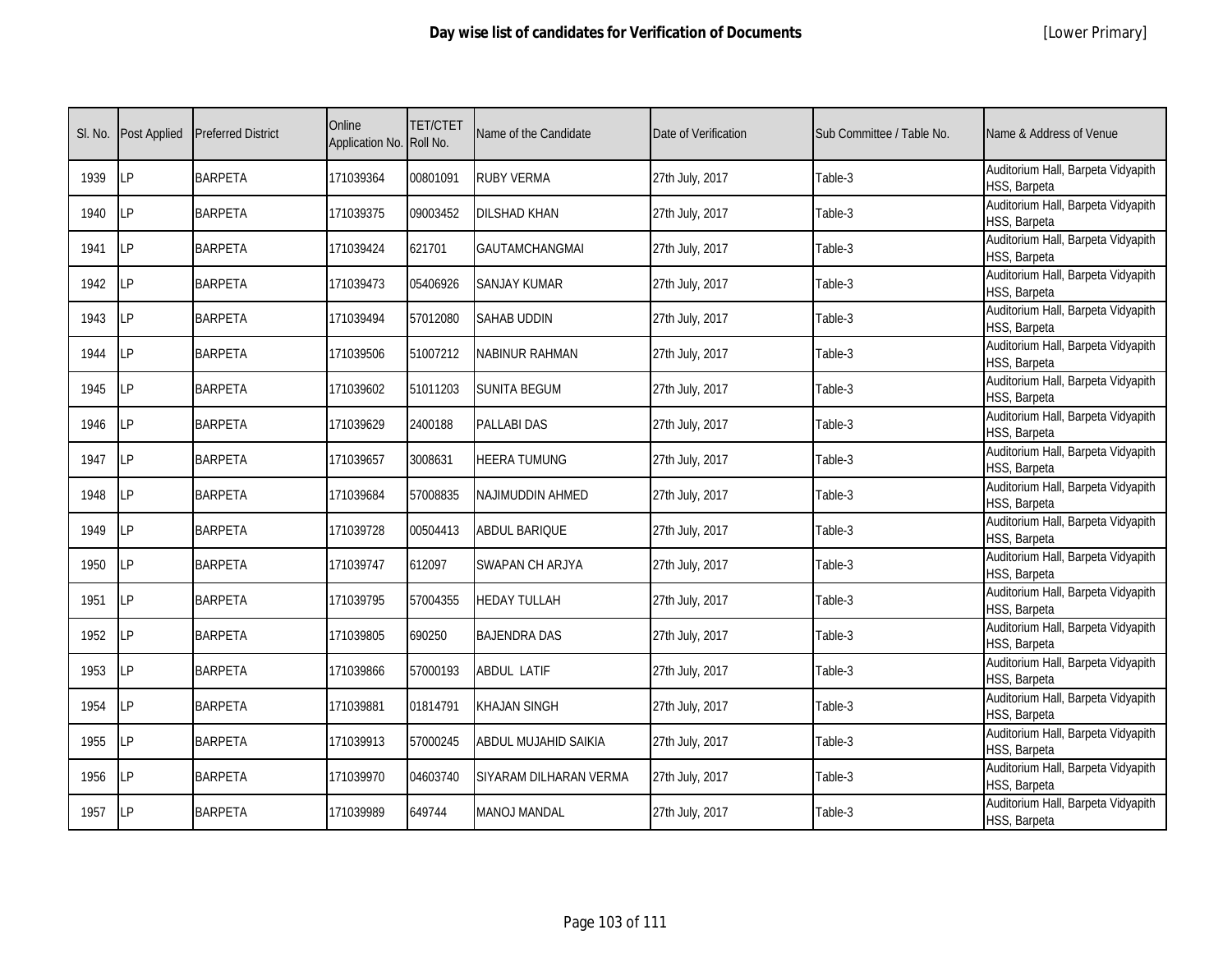| SI. No. | <b>Post Applied</b> | <b>Preferred District</b> | Online<br>Application No. | <b>TET/CTET</b><br>Roll No. | Name of the Candidate    | Date of Verification | Sub Committee / Table No. | Name & Address of Venue                            |
|---------|---------------------|---------------------------|---------------------------|-----------------------------|--------------------------|----------------------|---------------------------|----------------------------------------------------|
| 1958    | LP                  | <b>BARPETA</b>            | 171040007                 | 622720                      | KHAGEN DOLEY             | 27th July, 2017      | Table-3                   | Auditorium Hall, Barpeta Vidyapith<br>HSS, Barpeta |
| 1959    | LP                  | <b>BARPETA</b>            | 171040012                 | 57004912                    | ISMAIL SAIKIA            | 27th July, 2017      | Table-3                   | Auditorium Hall, Barpeta Vidyapith<br>HSS, Barpeta |
| 1960    | LP                  | <b>BARPETA</b>            | 171040020                 | 55002789                    | DHANJIT KALITA           | 27th July, 2017      | Table-3                   | Auditorium Hall, Barpeta Vidyapith<br>HSS, Barpeta |
| 1961    | LP                  | <b>BARPETA</b>            | 171040088                 | 57004534                    | HIRAK JYOTI KALITA       | 27th July, 2017      | Table-3                   | Auditorium Hall, Barpeta Vidyapith<br>HSS, Barpeta |
| 1962    | LP                  | <b>BARPETA</b>            | 171040101                 | 1013830                     | <b>ISHITA DAIMARY</b>    | 27th July, 2017      | Table-3                   | Auditorium Hall, Barpeta Vidyapith<br>HSS, Barpeta |
| 1963    | LP                  | <b>BARPETA</b>            | 171040166                 | 57006176                    | <b>KAPIL BAISHYA</b>     | 27th July, 2017      | Table-3                   | Auditorium Hall, Barpeta Vidyapith<br>HSS, Barpeta |
| 1964    | <b>LP</b>           | <b>BARPETA</b>            | 171040180                 | 657433                      | <b>SONMONI DAS</b>       | 27th July, 2017      | Table-3                   | Auditorium Hall, Barpeta Vidyapith<br>HSS, Barpeta |
| 1965    | LP                  | <b>BARPETA</b>            | 171040184                 | 645333                      | GAGAN MEDHI              | 27th July, 2017      | Table-3                   | Auditorium Hall, Barpeta Vidyapith<br>HSS, Barpeta |
| 1966    | <b>LP</b>           | <b>BARPETA</b>            | 171040218                 | 51009790                    | <b>SAMSUN NEHAR</b>      | 27th July, 2017      | Table-3                   | Auditorium Hall, Barpeta Vidyapith<br>HSS, Barpeta |
| 1967    | LP                  | <b>BARPETA</b>            | 171040257                 | 2011230                     | <b>BIPIN CHANDRA DAS</b> | 27th July, 2017      | Table-3                   | Auditorium Hall, Barpeta Vidyapith<br>HSS, Barpeta |
| 1968    | LP                  | <b>BARPETA</b>            | 171040316                 | 57005355                    | JEHERUL ISLAM            | 27th July, 2017      | Table-3                   | Auditorium Hall, Barpeta Vidyapith<br>HSS, Barpeta |
| 1969    | LP                  | <b>BARPETA</b>            | 171040345                 | 03011504                    | SUNIL KUMARI             | 27th July, 2017      | Table-3                   | Auditorium Hall, Barpeta Vidyapith<br>HSS, Barpeta |
| 1970    | LP                  | <b>BARPETA</b>            | 171040346                 | 4404354                     | DEBA PRASAD SARMA        | 27th July, 2017      | Table-3                   | Auditorium Hall, Barpeta Vidyapith<br>HSS, Barpeta |
| 1971    | <b>LP</b>           | <b>BARPETA</b>            | 171040453                 | 79002376                    | ROHINI OHRI              | 27th July, 2017      | Table-3                   | Auditorium Hall, Barpeta Vidyapith<br>HSS, Barpeta |
| 1972    | LP                  | <b>BARPETA</b>            | 171040467                 | 57007142                    | MANORANJAN RAJBONGSHI    | 27th July, 2017      | Table-3                   | Auditorium Hall, Barpeta Vidyapith<br>HSS, Barpeta |
| 1973    | LP                  | <b>BARPETA</b>            | 171040472                 | 02902200                    | <b>JORA RAM</b>          | 27th July, 2017      | Table-3                   | Auditorium Hall, Barpeta Vidyapith<br>HSS, Barpeta |
| 1974    | LP                  | <b>BARPETA</b>            | 171040541                 | 51005507                    | MD AKKASH ALI            | 27th July, 2017      | Table-3                   | Auditorium Hall, Barpeta Vidyapith<br>HSS, Barpeta |
| 1975    | LP                  | <b>BARPETA</b>            | 171040556                 | 57005252                    | JAYANTA LAHKAR           | 27th July, 2017      | Table-3                   | Auditorium Hall, Barpeta Vidyapith<br>HSS, Barpeta |
| 1976    | LP                  | <b>BARPETA</b>            | 171040629                 | 52001010                    | HIMANSHU PATGIRI         | 27th July, 2017      | Table-3                   | Auditorium Hall, Barpeta Vidyapith<br>HSS, Barpeta |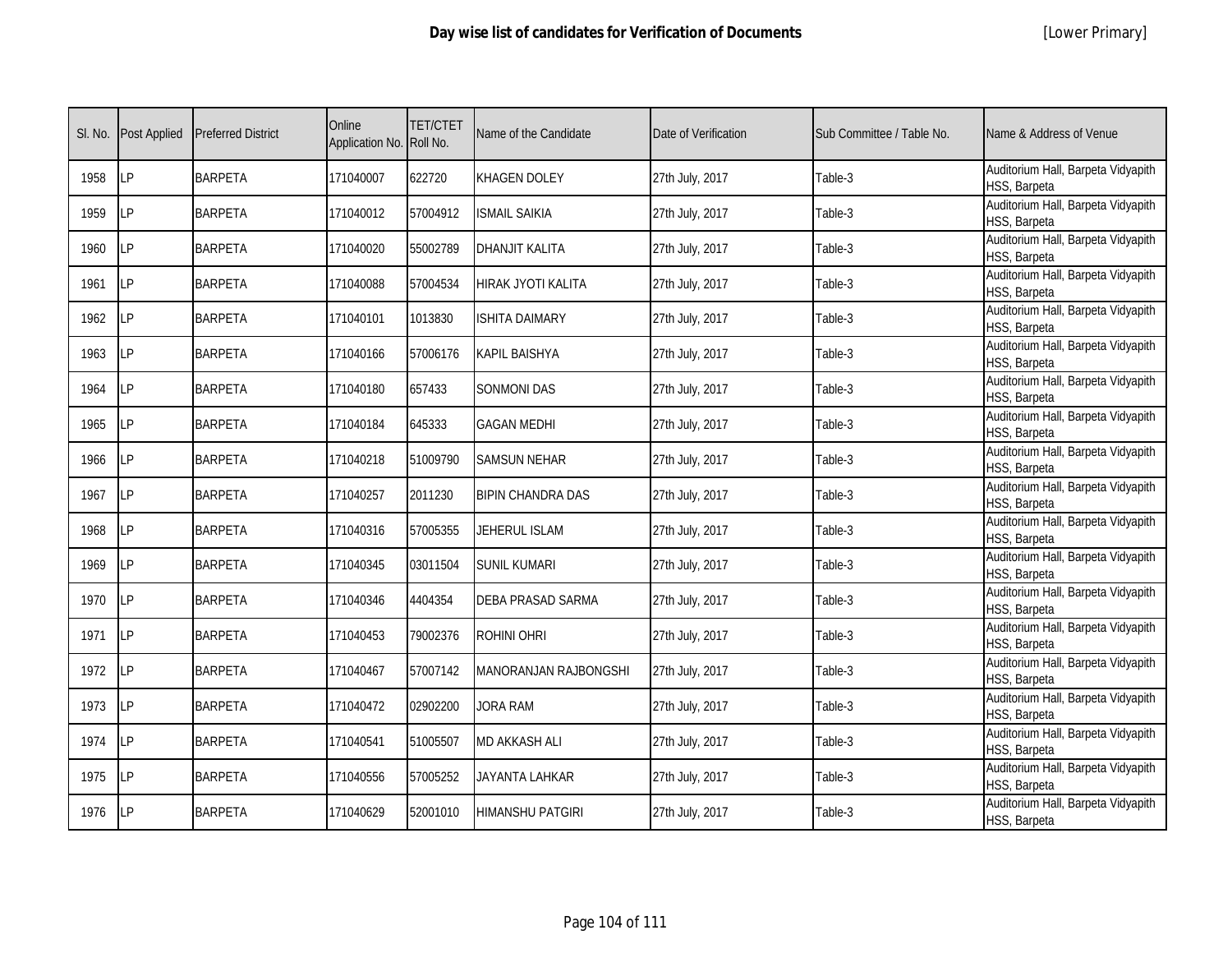|  | [Lower Primary] |
|--|-----------------|
|--|-----------------|

| SI. No. | <b>Post Applied</b> | <b>Preferred District</b> | Online<br>Application No. | <b>TET/CTET</b><br>Roll No. | Name of the Candidate       | Date of Verification | Sub Committee / Table No. | Name & Address of Venue                            |
|---------|---------------------|---------------------------|---------------------------|-----------------------------|-----------------------------|----------------------|---------------------------|----------------------------------------------------|
| 1977    | <b>ILP</b>          | <b>BARPETA</b>            | 171040661                 | 0401327                     | KHADIZA BEGUM               | 27th July, 2017      | Table-3                   | Auditorium Hall, Barpeta Vidyapith<br>HSS, Barpeta |
| 1978    | LP                  | <b>BARPETA</b>            | 171040686                 | 03023987                    | <b>VIJENDER</b>             | 27th July, 2017      | Table-3                   | Auditorium Hall, Barpeta Vidyapith<br>HSS, Barpeta |
| 1979    | <b>LP</b>           | <b>BARPETA</b>            | 171040695                 | 0410228                     | <b>TAPAN KALITA</b>         | 27th July, 2017      | Table-3                   | Auditorium Hall, Barpeta Vidyapith<br>HSS, Barpeta |
| 1980    | LΡ                  | <b>BARPETA</b>            | 171040707                 | 07802311                    | <b>GOPAL SHARMA</b>         | 27th July, 2017      | Table-3                   | Auditorium Hall, Barpeta Vidyapith<br>HSS, Barpeta |
| 1981    | LP                  | <b>BARPETA</b>            | 171040722                 | 1200836                     | MAINUL.HOQUE.               | 27th July, 2017      | Table-4                   | Auditorium Hall, Barpeta Vidyapith<br>HSS, Barpeta |
| 1982    | <b>LP</b>           | <b>BARPETA</b>            | 171040771                 | 57011119                    | REKIBUDDIN AHMED            | 27th July, 2017      | Table-4                   | Auditorium Hall, Barpeta Vidyapith<br>HSS, Barpeta |
| 1983    | <b>LP</b>           | <b>BARPETA</b>            | 171040772                 | 51001218                    | ANNA KHANAM                 | 27th July, 2017      | Table-4                   | Auditorium Hall, Barpeta Vidyapith<br>HSS, Barpeta |
| 1984    | LP                  | <b>BARPETA</b>            | 171040780                 | 51011439                    | TULIKA TAMULI               | 27th July, 2017      | Table-4                   | Auditorium Hall, Barpeta Vidyapith<br>HSS, Barpeta |
| 1985    | LP                  | <b>BARPETA</b>            | 171040786                 | 00801091                    | <b>RUBY VERMA</b>           | 27th July, 2017      | Table-4                   | Auditorium Hall, Barpeta Vidyapith<br>HSS, Barpeta |
| 1986    | LP                  | <b>BARPETA</b>            | 171040824                 | 3004716                     | <b>BEDANTI BORKATAKI</b>    | 27th July, 2017      | Table-4                   | Auditorium Hall, Barpeta Vidyapith<br>HSS, Barpeta |
| 1987    | LP                  | <b>BARPETA</b>            | 171040868                 | 01702995                    | <b>ROHIT KUMAR</b>          | 27th July, 2017      | Table-4                   | Auditorium Hall, Barpeta Vidyapith<br>HSS, Barpeta |
| 1988    | <b>LP</b>           | <b>BARPETA</b>            | 171040878                 | 622843                      | KUKAL NARAH                 | 27th July, 2017      | Table-4                   | Auditorium Hall, Barpeta Vidyapith<br>HSS, Barpeta |
| 1989    | <b>LP</b>           | <b>BARPETA</b>            | 171040894                 | 57005126                    | JAKIR HUSSAIN               | 27th July, 2017      | Table-4                   | Auditorium Hall, Barpeta Vidyapith<br>HSS, Barpeta |
| 1990    | <b>LP</b>           | <b>BARPETA</b>            | 171040943                 | 57009469                    | NITUL KALITA                | 27th July, 2017      | Table-4                   | Auditorium Hall, Barpeta Vidyapith<br>HSS, Barpeta |
| 1991    | LP                  | <b>BARPETA</b>            | 171040944                 | 658069                      | SRI MAINU DAS               | 27th July, 2017      | Table-4                   | Auditorium Hall, Barpeta Vidyapith<br>HSS, Barpeta |
| 1992    | <b>LP</b>           | <b>BARPETA</b>            | 171040951                 | 3030524                     | PANKAJ DAS                  | 27th July, 2017      | Table-4                   | Auditorium Hall, Barpeta Vidyapith<br>HSS, Barpeta |
| 1993    | LP                  | <b>BARPETA</b>            | 171040991                 | 500712                      | <b>BAHARUL ISLAM LASKAR</b> | 27th July, 2017      | Table-4                   | Auditorium Hall, Barpeta Vidyapith<br>HSS, Barpeta |
| 1994    | LP                  | <b>BARPETA</b>            | 171041004                 | 51008770                    | <b>RIDEEP DAS</b>           | 27th July, 2017      | Table-4                   | Auditorium Hall, Barpeta Vidyapith<br>HSS, Barpeta |
| 1995    | <b>LP</b>           | <b>BARPETA</b>            | 171041020                 | 644535                      | DIJENDRA DEKARAJA           | 27th July, 2017      | Table-4                   | Auditorium Hall, Barpeta Vidyapith<br>HSS, Barpeta |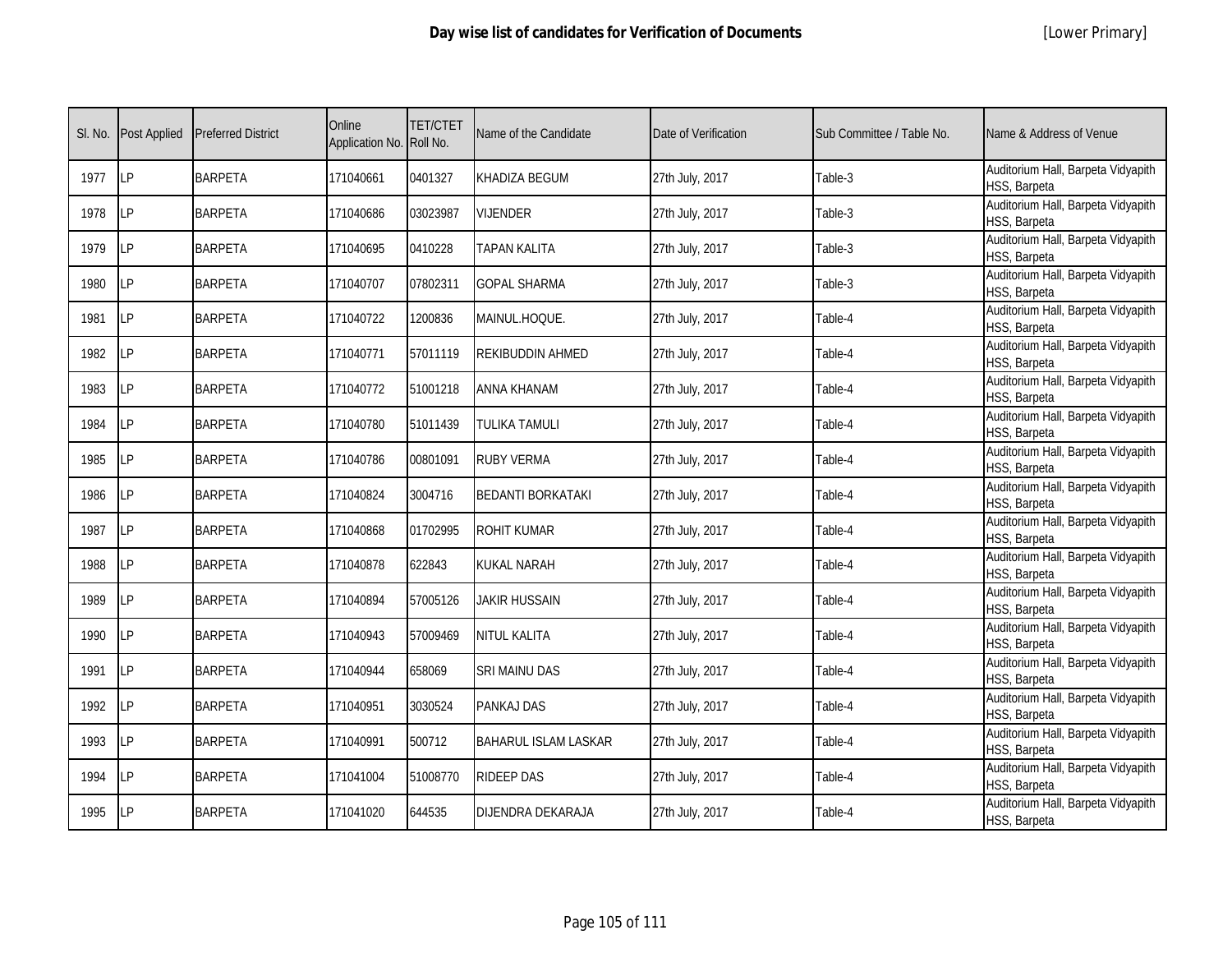| SI. No. | <b>Post Applied</b> | <b>Preferred District</b> | Online<br>Application No. Roll No. | <b>TET/CTET</b> | Name of the Candidate | Date of Verification | Sub Committee / Table No. | Name & Address of Venue                            |
|---------|---------------------|---------------------------|------------------------------------|-----------------|-----------------------|----------------------|---------------------------|----------------------------------------------------|
| 1996    | LP                  | <b>BARPETA</b>            | 171041066                          | 05601737        | <b>JOSHNA</b>         | 27th July, 2017      | Table-4                   | Auditorium Hall, Barpeta Vidyapith<br>HSS, Barpeta |
| 1997    | LP                  | <b>BARPETA</b>            | 171041074                          | 57007201        | <b>MARJINA BEGUM</b>  | 27th July, 2017      | Table-4                   | Auditorium Hall, Barpeta Vidyapith<br>HSS, Barpeta |
| 1998    | LP                  | <b>BARPETA</b>            | 171041109                          | 58004834        | MOFIZA KHATUN         | 27th July, 2017      | Table-4                   | Auditorium Hall, Barpeta Vidyapith<br>HSS, Barpeta |
| 1999    | LP                  | <b>BARPETA</b>            | 171041174                          | 0500957         | SUNIL TALUKDAR        | 27th July, 2017      | Table-4                   | Auditorium Hall, Barpeta Vidyapith<br>HSS, Barpeta |
| 2000    | LP                  | <b>BARPETA</b>            | 171041232                          | 02510955        | <b>BHUPINDER RAM</b>  | 27th July, 2017      | Table-4                   | Auditorium Hall, Barpeta Vidyapith<br>HSS, Barpeta |
| 2001    | LP                  | <b>BARPETA</b>            | 171041237                          | 105761          | <b>BIKRAM CHAUHAN</b> | 27th July, 2017      | Table-4                   | Auditorium Hall, Barpeta Vidyapith<br>HSS, Barpeta |
| 2002    | LP                  | <b>BARPETA</b>            | 171041251                          | 680045          | <b>ACHINTA DAS</b>    | 27th July, 2017      | Table-4                   | Auditorium Hall, Barpeta Vidyapith<br>HSS, Barpeta |
| 2003    | LP                  | <b>BARPETA</b>            | 171041260                          | 54002920        | <b>MEGHALI BARUAH</b> | 27th July, 2017      | Table-4                   | Auditorium Hall, Barpeta Vidyapith<br>HSS, Barpeta |
| 2004    | LР                  | <b>BARPETA</b>            | 171041297                          | 51006529        | <b>MITALI MEDHI</b>   | 27th July, 2017      | Table-4                   | Auditorium Hall, Barpeta Vidyapith<br>HSS, Barpeta |
| 2005    | LP                  | <b>BARPETA</b>            | 171041371                          | 105706          | BHASKAR JYOTI BARMAN  | 27th July, 2017      | Table-4                   | Auditorium Hall, Barpeta Vidyapith<br>HSS, Barpeta |
| 2006    | <b>LP</b>           | <b>BARPETA</b>            | 171041395                          | 501361          | IMRAN SHAH KHAN       | 27th July, 2017      | Table-4                   | Auditorium Hall, Barpeta Vidyapith<br>HSS, Barpeta |
| 2007    | LP                  | <b>BARPETA</b>            | 171041496                          | 646342          | <b>HITEN DAS</b>      | 27th July, 2017      | Table-4                   | Auditorium Hall, Barpeta Vidyapith<br>HSS, Barpeta |
| 2008    | <b>LP</b>           | <b>BARPETA</b>            | 171041502                          | 2900801         | NABANITA SARMA        | 27th July, 2017      | Table-4                   | Auditorium Hall, Barpeta Vidyapith<br>HSS, Barpeta |
| 2009    | LP                  | <b>BARPETA</b>            | 171041610                          | 51002130        | CHANMAHMUD ALI        | 27th July, 2017      | Table-4                   | Auditorium Hall, Barpeta Vidyapith<br>HSS, Barpeta |
| 2010    | LP                  | <b>BARPETA</b>            | 171041635                          | 3550070         | ARJUN KUMAR DAS       | 27th July, 2017      | Table-4                   | Auditorium Hall, Barpeta Vidyapith<br>HSS, Barpeta |
| 2011    | LP                  | <b>BARPETA</b>            | 171041653                          | 51010691        | <b>SHAMSUL ALOM</b>   | 27th July, 2017      | Table-4                   | Auditorium Hall, Barpeta Vidyapith<br>HSS, Barpeta |
| 2012    | LP                  | <b>BARPETA</b>            | 171041731                          | 51007536        | NAZMUSH SAKIB         | 27th July, 2017      | Table-4                   | Auditorium Hall, Barpeta Vidyapith<br>HSS, Barpeta |
| 2013    | LP                  | <b>BARPETA</b>            | 171041767                          | 51008072        | <b>RABBEN ALI</b>     | 27th July, 2017      | Table-4                   | Auditorium Hall, Barpeta Vidyapith<br>HSS, Barpeta |
| 2014    | LP                  | <b>BARPETA</b>            | 171041820                          | 3010172         | DEBENDRA KALITA       | 27th July, 2017      | Table-4                   | Auditorium Hall, Barpeta Vidyapith<br>HSS, Barpeta |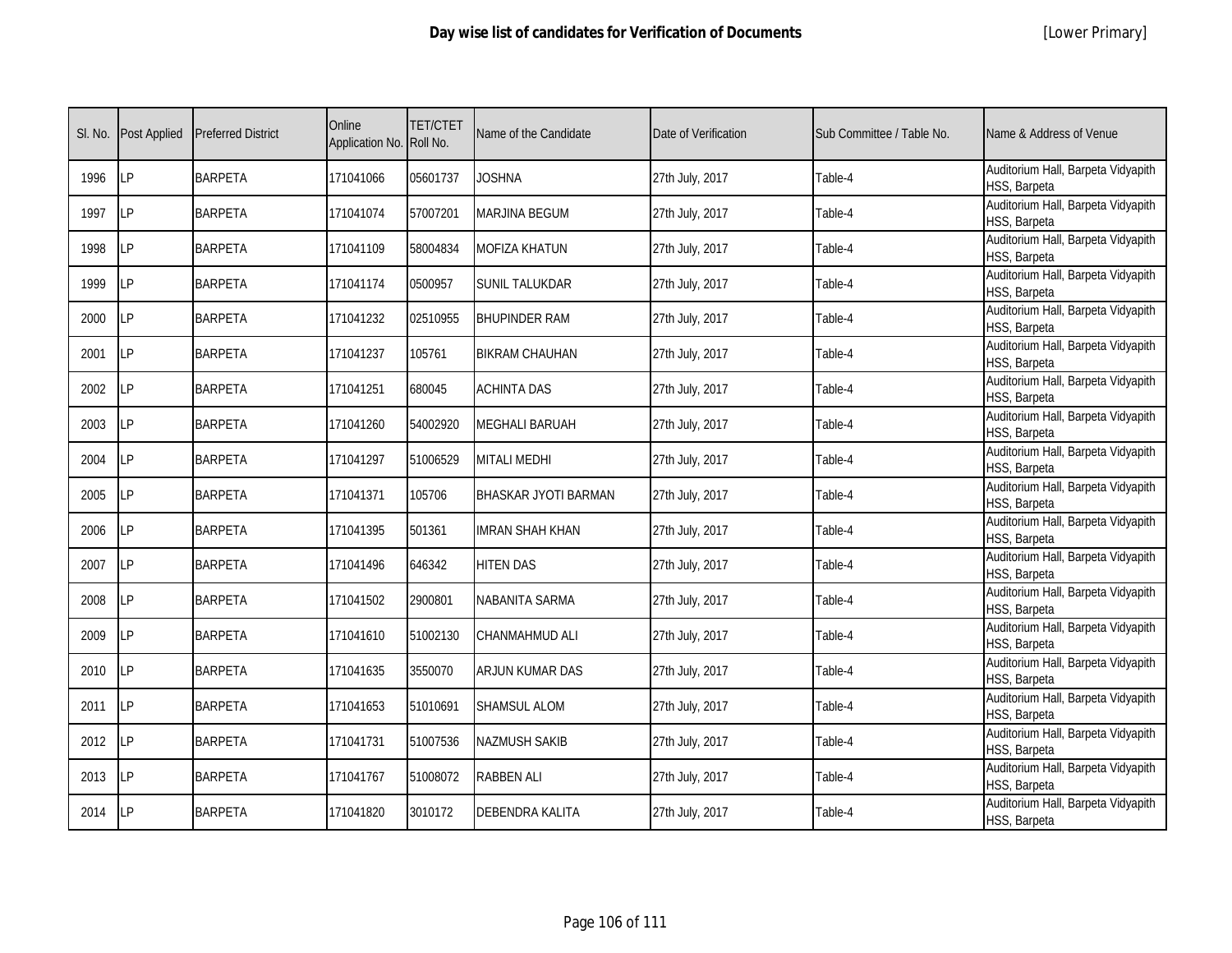| SI. No. | <b>Post Applied</b> | <b>Preferred District</b> | Online<br>Application No. Roll No. | <b>TET/CTET</b> | Name of the Candidate    | Date of Verification | Sub Committee / Table No. | Name & Address of Venue                            |
|---------|---------------------|---------------------------|------------------------------------|-----------------|--------------------------|----------------------|---------------------------|----------------------------------------------------|
| 2015    | <b>ILP</b>          | <b>BARPETA</b>            | 171041920                          | 51007917        | <b>NURUN NAHAR</b>       | 27th July, 2017      | Table-4                   | Auditorium Hall, Barpeta Vidyapith<br>HSS, Barpeta |
| 2016    | LP                  | <b>BARPETA</b>            | 171041921                          | 51000347        | <b>ABDUS SATTAR KHAN</b> | 27th July, 2017      | Table-4                   | Auditorium Hall, Barpeta Vidyapith<br>HSS, Barpeta |
| 2017    | LP                  | <b>BARPETA</b>            | 171041980                          | 0401849         | MD. KHURSHED ALAM KHAN   | 27th July, 2017      | Table-4                   | Auditorium Hall, Barpeta Vidyapith<br>HSS, Barpeta |
| 2018    | LΡ                  | <b>BARPETA</b>            | 171041982                          | 54002490        | LUTFA SIDDIQUA           | 27th July, 2017      | Table-4                   | Auditorium Hall, Barpeta Vidyapith<br>HSS, Barpeta |
| 2019    | LP                  | <b>BARPETA</b>            | 171041996                          | 659349          | TAPASH KUMAR ROY         | 27th July, 2017      | Table-4                   | Auditorium Hall, Barpeta Vidyapith<br>HSS, Barpeta |
| 2020    | <b>LP</b>           | <b>BARPETA</b>            | 171042032                          | 646150          | <b>HIMANGSHU BANIK</b>   | 27th July, 2017      | Table-4                   | Auditorium Hall, Barpeta Vidyapith<br>HSS, Barpeta |
| 2021    | LP                  | <b>BARPETA</b>            | 171042058                          | 681331          | DHARMENDRA PEGU          | 27th July, 2017      | Table-4                   | Auditorium Hall, Barpeta Vidyapith<br>HSS, Barpeta |
| 2022    | <b>ILP</b>          | <b>BARPETA</b>            | 171042080                          | 57005284        | JAYASHREE DEKA           | 27th July, 2017      | Table-4                   | Auditorium Hall, Barpeta Vidyapith<br>HSS, Barpeta |
| 2023    | LP                  | <b>BARPETA</b>            | 171042156                          | 51001564        | <b>ASMATARA BEGUM</b>    | 27th July, 2017      | Table-4                   | Auditorium Hall, Barpeta Vidyapith<br>HSS, Barpeta |
| 2024    | LP                  | <b>BARPETA</b>            | 171042297                          | 401430          | <b>BULTI DEB</b>         | 27th July, 2017      | Table-4                   | Auditorium Hall, Barpeta Vidyapith<br>HSS, Barpeta |
| 2025    | <b>LP</b>           | <b>BARPETA</b>            | 171042348                          | 51008543        | <b>RASHMIN SULTANA</b>   | 27th July, 2017      | Table-4                   | Auditorium Hall, Barpeta Vidyapith<br>HSS, Barpeta |
| 2026    | <b>LP</b>           | <b>BARPETA</b>            | 171042369                          | 57014293        | <b>UTPAL DEKA</b>        | 27th July, 2017      | Table-4                   | Auditorium Hall, Barpeta Vidyapith<br>HSS, Barpeta |
| 2027    | LP                  | <b>BARPETA</b>            | 171042415                          | 4404802         | <b>DWIPJYOTI DUTTA</b>   | 27th July, 2017      | Table-4                   | Auditorium Hall, Barpeta Vidyapith<br>HSS, Barpeta |
| 2028    | LP                  | <b>BARPETA</b>            | 171042420                          | 4505421         | <b>MURCHANA SAIKIA</b>   | 27th July, 2017      | Table-4                   | Auditorium Hall, Barpeta Vidyapith<br>HSS, Barpeta |
| 2029    | LP                  | <b>BARPETA</b>            | 171042454                          | 653173          | <b>PINKU DAS</b>         | 27th July, 2017      | Table-4                   | Auditorium Hall, Barpeta Vidyapith<br>HSS, Barpeta |
| 2030    | LP                  | <b>BARPETA</b>            | 171042456                          | 684427          | <b>NOMITA AZARIKA</b>    | 27th July, 2017      | Table-4                   | Auditorium Hall, Barpeta Vidyapith<br>HSS, Barpeta |
| 2031    | LP                  | <b>BARPETA</b>            | 171042463                          | 57001907        | <b>AYATUL ALI</b>        | 27th July, 2017      | Table-4                   | Auditorium Hall, Barpeta Vidyapith<br>HSS, Barpeta |
| 2032    | <b>ILP</b>          | <b>BARPETA</b>            | 171042475                          | 57014336        | <b>WASHIM AKRAM</b>      | 27th July, 2017      | Table-4                   | Auditorium Hall, Barpeta Vidyapith<br>HSS, Barpeta |
| 2033    | LP                  | <b>BARPETA</b>            | 171042479                          | 03036385        | SUDARSHAN YADAV          | 27th July, 2017      | Table-4                   | Auditorium Hall, Barpeta Vidyapith<br>HSS, Barpeta |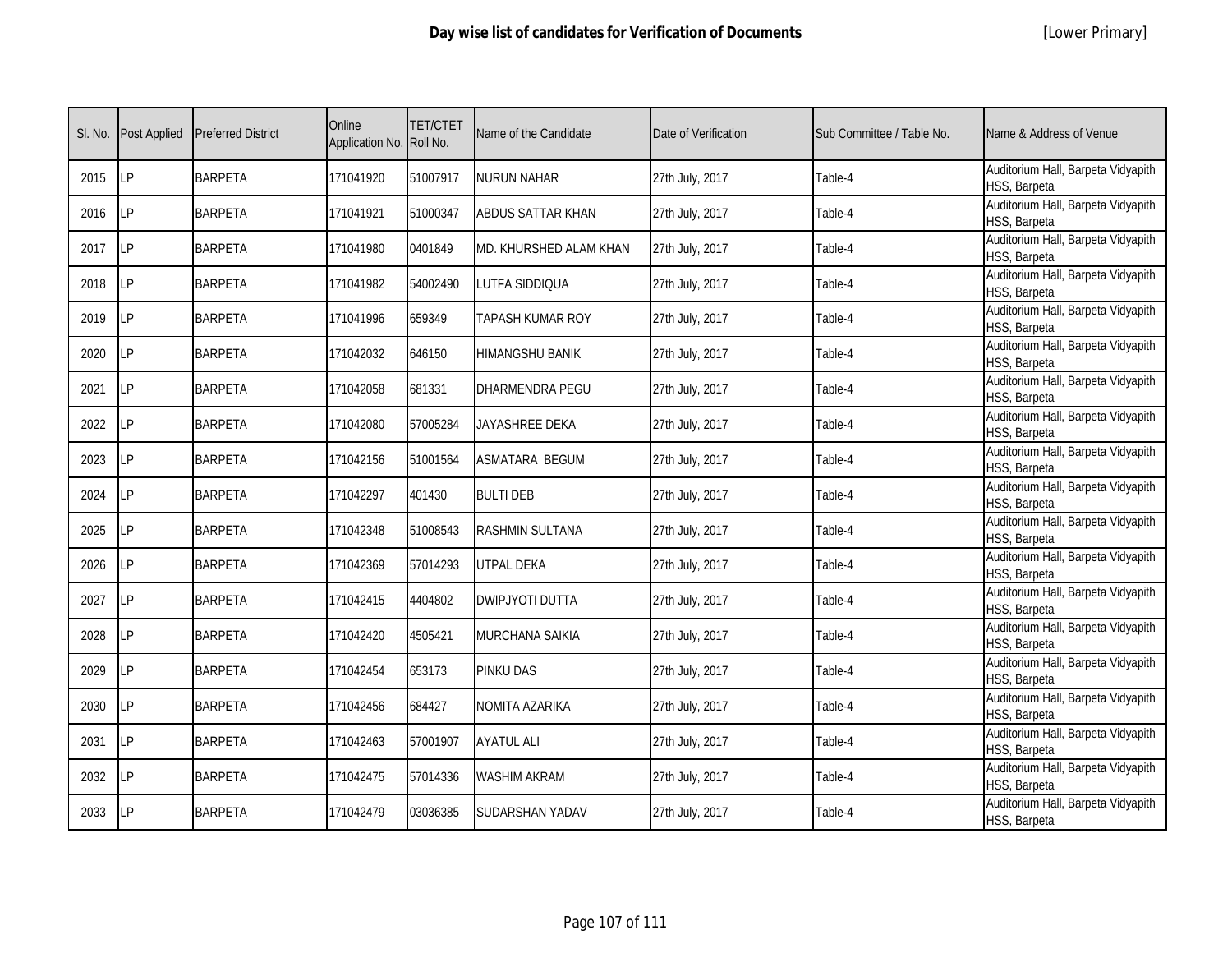|  | [Lower Primary] |
|--|-----------------|
|--|-----------------|

| SI. No. | <b>Post Applied</b> | <b>Preferred District</b> | Online<br>Application No. Roll No. | <b>TET/CTET</b> | Name of the Candidate     | Date of Verification | Sub Committee / Table No. | Name & Address of Venue                            |
|---------|---------------------|---------------------------|------------------------------------|-----------------|---------------------------|----------------------|---------------------------|----------------------------------------------------|
| 2034    | <b>LP</b>           | <b>BARPETA</b>            | 171042487                          | 01302823        | <b>AFTAB ALAM</b>         | 27th July, 2017      | Table-4                   | Auditorium Hall, Barpeta Vidyapith<br>HSS, Barpeta |
| 2035    | <b>ILP</b>          | <b>BARPETA</b>            | 171042502                          | 672698          | JANMONI DAWO              | 27th July, 2017      | Table-4                   | Auditorium Hall, Barpeta Vidyapith<br>HSS, Barpeta |
| 2036    | <b>LP</b>           | <b>BARPETA</b>            | 171042532                          | 672698          | JANMONI DAWO              | 27th July, 2017      | Table-4                   | Auditorium Hall, Barpeta Vidyapith<br>HSS, Barpeta |
| 2037    | LP                  | <b>BARPETA</b>            | 171042538                          | 54005025        | <b>UMME KALSUM</b>        | 27th July, 2017      | Table-4                   | Auditorium Hall, Barpeta Vidyapith<br>HSS, Barpeta |
| 2038    | LP                  | <b>BARPETA</b>            | 171042551                          | 05343787        | MUKESH KUMAR CHOUDHARY    | 27th July, 2017      | Table-4                   | Auditorium Hall, Barpeta Vidyapith<br>HSS, Barpeta |
| 2039    | <b>LP</b>           | <b>BARPETA</b>            | 171042577                          | 3030589         | RABINDRA KUMAR DAS        | 27th July, 2017      | Table-4                   | Auditorium Hall, Barpeta Vidyapith<br>HSS, Barpeta |
| 2040    | LP                  | <b>BARPETA</b>            | 171042602                          | 54000089        | <b>ABDUL MUKIT</b>        | 27th July, 2017      | Table-4                   | Auditorium Hall, Barpeta Vidyapith<br>HSS, Barpeta |
| 2041    | <b>LP</b>           | <b>BARPETA</b>            | 171042606                          | 3020271         | NAZRUL ISLAM KHAN         | 27th July, 2017      | Table-5                   | Auditorium Hall, Barpeta Vidyapith<br>HSS, Barpeta |
| 2042    | LP                  | <b>BARPETA</b>            | 171042662                          | 57012580        | <b>SANIDUL ISLAM</b>      | 27th July, 2017      | Table-5                   | Auditorium Hall, Barpeta Vidyapith<br>HSS, Barpeta |
| 2043    | LP                  | <b>BARPETA</b>            | 171042693                          | 57001238        | ANJUARA BEGUM             | 27th July, 2017      | Table-5                   | Auditorium Hall, Barpeta Vidyapith<br>HSS, Barpeta |
| 2044    | <b>LP</b>           | <b>BARPETA</b>            | 171042716                          | 1033570         | TARANIDHI BHATTRAI        | 27th July, 2017      | Table-5                   | Auditorium Hall, Barpeta Vidyapith<br>HSS, Barpeta |
| 2045    | <b>ILP</b>          | <b>BARPETA</b>            | 171042717                          | 54003385        | NARZI ALAM                | 27th July, 2017      | Table-5                   | Auditorium Hall, Barpeta Vidyapith<br>HSS, Barpeta |
| 2046    | <b>ILP</b>          | <b>BARPETA</b>            | 171042742                          | 680871          | <b>BIPUL KUMAR BISWAS</b> | 27th July, 2017      | Table-5                   | Auditorium Hall, Barpeta Vidyapith<br>HSS, Barpeta |
| 2047    | LP                  | <b>BARPETA</b>            | 171042752                          | 51001137        | <b>ANISUZ ZAMAN</b>       | 27th July, 2017      | Table-5                   | Auditorium Hall, Barpeta Vidyapith<br>HSS, Barpeta |
| 2048    | <b>LP</b>           | <b>BARPETA</b>            | 171042753                          | 679014          | UDAYAN BORI               | 27th July, 2017      | Table-5                   | Auditorium Hall, Barpeta Vidyapith<br>HSS, Barpeta |
| 2049    | <b>LP</b>           | <b>BARPETA</b>            | 171042780                          | 680974          | <b>BOBY KANTA MEDHI</b>   | 27th July, 2017      | Table-5                   | Auditorium Hall, Barpeta Vidyapith<br>HSS, Barpeta |
| 2050    | LP                  | <b>BARPETA</b>            | 171042891                          | 51011155        | <b>SULTAN MAHMUD</b>      | 27th July, 2017      | Table-5                   | Auditorium Hall, Barpeta Vidyapith<br>HSS, Barpeta |
| 2051    | LP                  | <b>BARPETA</b>            | 171042898                          | 643289          | <b>BULBUL RABHA</b>       | 27th July, 2017      | Table-5                   | Auditorium Hall, Barpeta Vidyapith<br>HSS, Barpeta |
| 2052    | <b>LP</b>           | <b>BARPETA</b>            | 171042922                          | 51000185        | <b>ABDUL MALEQUE</b>      | 27th July, 2017      | Table-5                   | Auditorium Hall, Barpeta Vidyapith<br>HSS, Barpeta |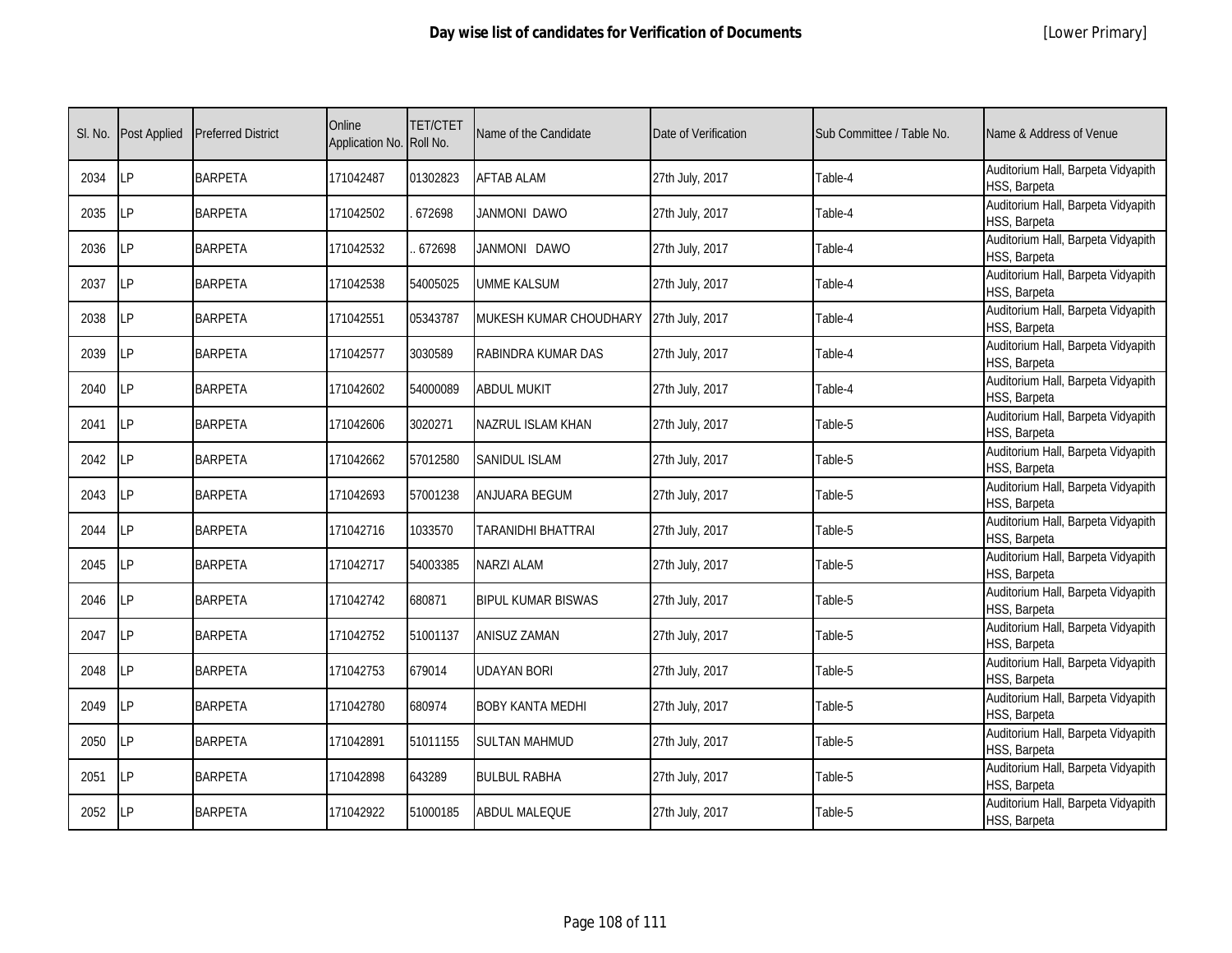|  | [Lower Primary] |
|--|-----------------|
|--|-----------------|

| SI. No. | <b>Post Applied</b> | <b>Preferred District</b> | Online<br>Application No. Roll No. | <b>TET/CTET</b> | Name of the Candidate   | Date of Verification | Sub Committee / Table No. | Name & Address of Venue                            |
|---------|---------------------|---------------------------|------------------------------------|-----------------|-------------------------|----------------------|---------------------------|----------------------------------------------------|
| 2053    | <b>ILP</b>          | <b>BARPETA</b>            | 171042929                          | 0300135         | <b>MANMOHAN DAS</b>     | 27th July, 2017      | Table-5                   | Auditorium Hall, Barpeta Vidyapith<br>HSS, Barpeta |
| 2054    | <b>ILP</b>          | <b>BARPETA</b>            | 171042968                          | 51011033        | SOFIUR RAHMAN           | 27th July, 2017      | Table-5                   | Auditorium Hall, Barpeta Vidyapith<br>HSS, Barpeta |
| 2055    | <b>LP</b>           | <b>BARPETA</b>            | 171042970                          | 51008147        | RAFIQ ALAM              | 27th July, 2017      | Table-5                   | Auditorium Hall, Barpeta Vidyapith<br>HSS, Barpeta |
| 2056    | LP                  | <b>BARPETA</b>            | 171042989                          | 654723          | RAJUMONI DAS            | 27th July, 2017      | Table-5                   | Auditorium Hall, Barpeta Vidyapith<br>HSS, Barpeta |
| 2057    | <b>ILP</b>          | <b>BARPETA</b>            | 171042991                          | 51006811        | MOMTAZ KHANAM           | 27th July, 2017      | Table-5                   | Auditorium Hall, Barpeta Vidyapith<br>HSS, Barpeta |
| 2058    | LP                  | <b>BARPETA</b>            | 171042996                          | 0400766         | <b>DIPIKA CHOUDHURY</b> | 27th July, 2017      | Table-5                   | Auditorium Hall, Barpeta Vidyapith<br>HSS, Barpeta |
| 2059    | <b>LP</b>           | <b>BARPETA</b>            | 171043001                          | 0402415         | NAZIRUL ISLAM           | 27th July, 2017      | Table-5                   | Auditorium Hall, Barpeta Vidyapith<br>HSS, Barpeta |
| 2060    | LP                  | <b>BARPETA</b>            | 171043017                          | 0500827         | CHANDANA PATGIRI        | 27th July, 2017      | Table-5                   | Auditorium Hall, Barpeta Vidyapith<br>HSS, Barpeta |
| 2061    | <b>LP</b>           | <b>BARPETA</b>            | 171043026                          | 0503120         | <b>SUJATA TALUKDAR</b>  | 27th July, 2017      | Table-5                   | Auditorium Hall, Barpeta Vidyapith<br>HSS, Barpeta |
| 2062    | LP                  | <b>BARPETA</b>            | 171043072                          | 101505          | <b>JAGANNATH ROY</b>    | 27th July, 2017      | Table-5                   | Auditorium Hall, Barpeta Vidyapith<br>HSS, Barpeta |
| 2063    | LP                  | <b>BARPETA</b>            | 171043115                          | 1032550         | <b>HIRUMANI DAS</b>     | 27th July, 2017      | Table-5                   | Auditorium Hall, Barpeta Vidyapith<br>HSS, Barpeta |
| 2064    | <b>LP</b>           | <b>BARPETA</b>            | 171043127                          | 57011453        | ROFIQUL ISLAM           | 27th July, 2017      | Table-5                   | Auditorium Hall, Barpeta Vidyapith<br>HSS, Barpeta |
| 2065    | <b>LP</b>           | <b>BARPETA</b>            | 171043144                          | 3030751         | CHURAMANI BHANDARY      | 27th July, 2017      | Table-5                   | Auditorium Hall, Barpeta Vidyapith<br>HSS, Barpeta |
| 2066    | LP                  | <b>BARPETA</b>            | 171043151                          | 51010454        | SHAHIDUL ISLAM          | 27th July, 2017      | Table-5                   | Auditorium Hall, Barpeta Vidyapith<br>HSS, Barpeta |
| 2067    | <b>LP</b>           | <b>BARPETA</b>            | 171043163                          | 4406227         | <b>MANESWAR DAS</b>     | 27th July, 2017      | Table-5                   | Auditorium Hall, Barpeta Vidyapith<br>HSS, Barpeta |
| 2068    | LP                  | <b>BARPETA</b>            | 171043188                          | 4402817         | SUREN.HAZARIKA          | 27th July, 2017      | Table-5                   | Auditorium Hall, Barpeta Vidyapith<br>HSS, Barpeta |
| 2069    | LP                  | <b>BARPETA</b>            | 171043190                          | 57013385        | SOFIQUL ISLAM           | 27th July, 2017      | Table-5                   | Auditorium Hall, Barpeta Vidyapith<br>HSS, Barpeta |
| 2070    | LP                  | <b>BARPETA</b>            | 171043212                          | 51007878        | NURUL AMIN              | 27th July, 2017      | Table-5                   | Auditorium Hall, Barpeta Vidyapith<br>HSS, Barpeta |
| 2071    | <b>ILP</b>          | <b>BARPETA</b>            | 171043250                          | 51000681        | AKBAR ALI               | 27th July, 2017      | Table-5                   | Auditorium Hall, Barpeta Vidyapith<br>HSS, Barpeta |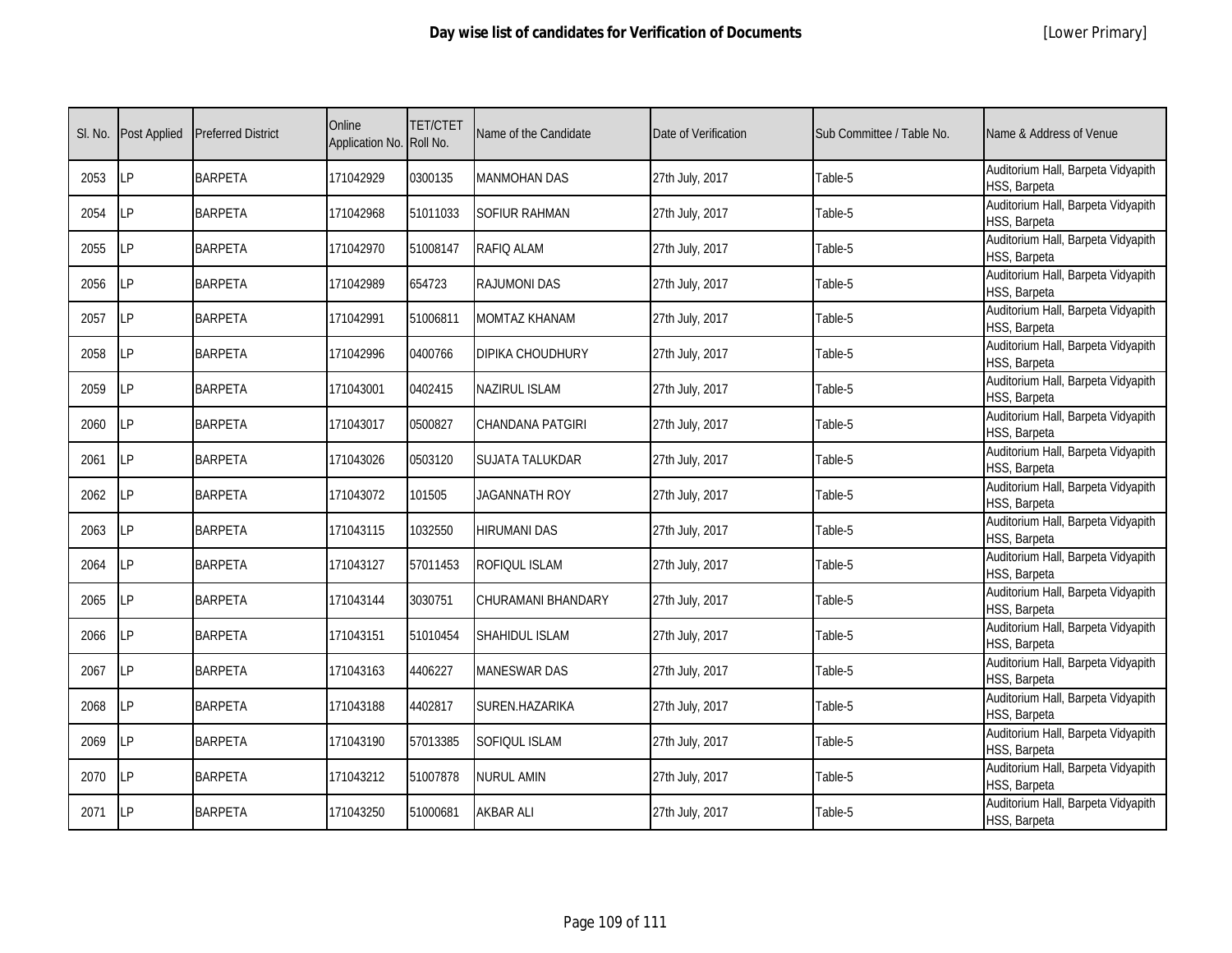| SI. No. | <b>Post Applied</b> | <b>Preferred District</b> | Online<br>Application No. Roll No. | <b>TET/CTET</b> | Name of the Candidate    | Date of Verification | Sub Committee / Table No. | Name & Address of Venue                            |
|---------|---------------------|---------------------------|------------------------------------|-----------------|--------------------------|----------------------|---------------------------|----------------------------------------------------|
| 2072    | <b>ILP</b>          | <b>BARPETA</b>            | 171043262                          | 34000179        | SAMINA AKHTARA AHMED     | 27th July, 2017      | Table-5                   | Auditorium Hall, Barpeta Vidyapith<br>HSS, Barpeta |
| 2073    | <b>LP</b>           | <b>BARPETA</b>            | 171043267                          | 626393          | TILUTTAMA CHANGMAI       | 27th July, 2017      | Table-5                   | Auditorium Hall, Barpeta Vidyapith<br>HSS, Barpeta |
| 2074    | <b>ILP</b>          | <b>BARPETA</b>            | 171043312                          | 610276          | BHARATI BHUYAN RAHA      | 27th July, 2017      | Table-5                   | Auditorium Hall, Barpeta Vidyapith<br>HSS, Barpeta |
| 2075    | LP                  | <b>BARPETA</b>            | 171043343                          | 51007232        | <b>NAJIMA AHMED</b>      | 27th July, 2017      | Table-5                   | Auditorium Hall, Barpeta Vidyapith<br>HSS, Barpeta |
| 2076    | LP                  | <b>BARPETA</b>            | 171043374                          | 0401128         | JAHUR UDDIN AHMED        | 27th July, 2017      | Table-5                   | Auditorium Hall, Barpeta Vidyapith<br>HSS, Barpeta |
| 2077    | <b>ILP</b>          | <b>BARPETA</b>            | 171043444                          | 57006285        | <b>KHADIJA AHMED</b>     | 27th July, 2017      | Table-5                   | Auditorium Hall, Barpeta Vidyapith<br>HSS, Barpeta |
| 2078    | <b>LP</b>           | <b>BARPETA</b>            | 171043445                          | 51002789        | <b>GOLAM NABI AZAD</b>   | 27th July, 2017      | Table-5                   | Auditorium Hall, Barpeta Vidyapith<br>HSS, Barpeta |
| 2079    | <b>ILP</b>          | <b>BARPETA</b>            | 171043454                          | 51000558        | <b>ABUL KASHEM</b>       | 27th July, 2017      | Table-5                   | Auditorium Hall, Barpeta Vidyapith<br>HSS, Barpeta |
| 2080    | <b>LP</b>           | <b>BARPETA</b>            | 171043471                          | 659125          | SUSHANTA DAS             | 27th July, 2017      | Table-5                   | Auditorium Hall, Barpeta Vidyapith<br>HSS, Barpeta |
| 2081    | <b>LP</b>           | <b>BARPETA</b>            | 171043537                          | 54000086        | <b>ABDUL MOSADDIK</b>    | 27th July, 2017      | Table-5                   | Auditorium Hall, Barpeta Vidyapith<br>HSS, Barpeta |
| 2082    | LP                  | <b>BARPETA</b>            | 171043571                          | 3010023         | AMULYA RAJBONGSHI        | 27th July, 2017      | Table-5                   | Auditorium Hall, Barpeta Vidyapith<br>HSS, Barpeta |
| 2083    | <b>ILP</b>          | <b>BARPETA</b>            | 171043605                          | 5603976         | <b>BIJUMONI SARMA</b>    | 27th July, 2017      | Table-5                   | Auditorium Hall, Barpeta Vidyapith<br>HSS, Barpeta |
| 2084    | <b>LP</b>           | <b>BARPETA</b>            | 171043607                          | 0502391         | PRANITA BHARALI          | 27th July, 2017      | Table-5                   | Auditorium Hall, Barpeta Vidyapith<br>HSS, Barpeta |
| 2085    | LP                  | <b>BARPETA</b>            | 171043629                          | 01819973        | <b>AASMEEN</b>           | 27th July, 2017      | Table-5                   | Auditorium Hall, Barpeta Vidyapith<br>HSS, Barpeta |
| 2086    | LP                  | <b>BARPETA</b>            | 171043632                          | 1033520         | <b>BANDANA DEVI</b>      | 27th July, 2017      | Table-5                   | Auditorium Hall, Barpeta Vidyapith<br>HSS, Barpeta |
| 2087    | <b>LP</b>           | <b>BARPETA</b>            | 171043648                          | 51008058        | PRIYANKA NATH            | 27th July, 2017      | Table-5                   | Auditorium Hall, Barpeta Vidyapith<br>HSS, Barpeta |
| 2088    | <b>ILP</b>          | <b>BARPETA</b>            | 171043663                          | 00504151        | <b>MANJIT CHETIA</b>     | 27th July, 2017      | Table-5                   | Auditorium Hall, Barpeta Vidyapith<br>HSS, Barpeta |
| 2089    | LP                  | <b>BARPETA</b>            | 171043664                          | 649511          | <b>MANDIRA RAMCHIARY</b> | 27th July, 2017      | Table-5                   | Auditorium Hall, Barpeta Vidyapith<br>HSS, Barpeta |
| 2090    | LP                  | <b>BARPETA</b>            | 171043677                          | 57007515        | <b>MD JABED ALI</b>      | 27th July, 2017      | Table-5                   | Auditorium Hall, Barpeta Vidyapith<br>HSS, Barpeta |